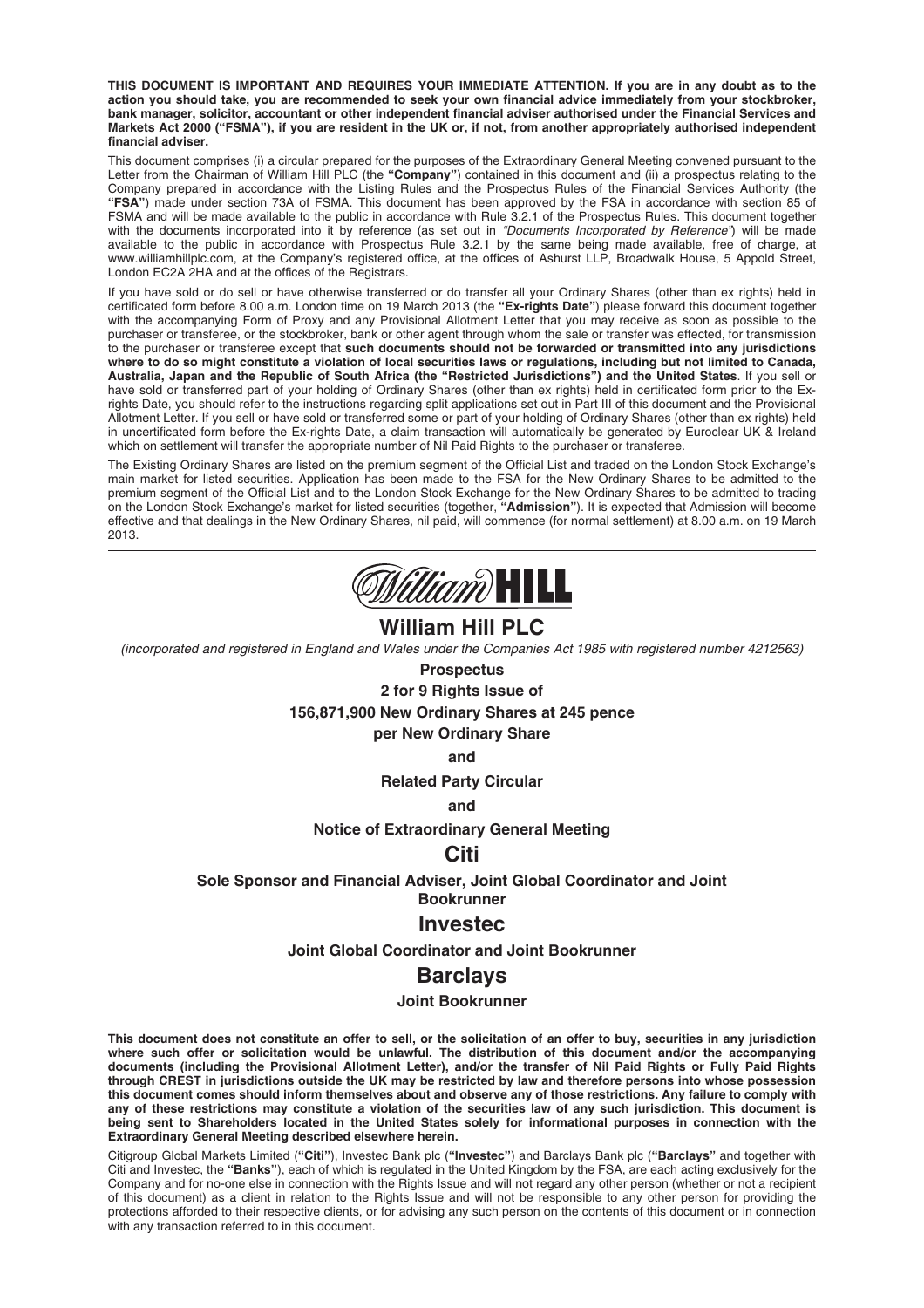**The whole of the text of this document should be read in its entirety by any Shareholder and any other person contemplating a purchase of Nil Paid Rights, Fully Paid Rights or New Ordinary Shares. Your attention is drawn to the Letter from the Chairman of William Hill which is set out in Part I of this document. Your attention is also drawn to the section headed** *"Risk Factors"* **for a discussion of certain factors that should be considered by Shareholders when deciding on what action to take in relation to the Rights Issue, and by others in deciding whether or not to purchase Nil Paid Rights, Fully Paid Rights or New Ordinary Shares.**

In addition to this document, Qualifying non-CREST Shareholders other than certain Overseas Shareholders (subject to certain exceptions) are expected to be sent a Provisional Allotment Letter on or around 18 March 2013. Qualifying CREST Shareholders (none of whom will receive a Provisional Allotment Letter) other than certain Overseas Shareholders (subject to certain exceptions) are expected to receive a credit to their appropriate stock accounts in CREST in respect of the Nil Paid Rights to which they are entitled on or around 19 March 2013. The Nil Paid Rights so credited are expected to be enabled for settlement by Euroclear UK & Ireland as soon as practicable after Admission has become effective. Qualifying CREST Shareholders who are CREST sponsored members should refer to their CREST sponsors regarding the action to be taken in connection with this document and the Rights Issue. The latest time and date for acceptance and payment in full for the Nil Paid Rights is expected to be 11.00 a.m. on 4 April 2013. The procedures for acceptance and payment are set out in Part III of this document and also, for Qualifying non-CREST Shareholders only, in the Provisional Allotment Letter. Qualifying CREST Shareholders should refer to Part III of this document.

Notice of an Extraordinary General Meeting of the Company to be held at the offices of Ashurst LLP, Broadwalk House, 5 Appold Street, London EC2A 2HA at 9.00 a.m., on 18 March 2013, is set out at the end of this document. You will find enclosed a Form of Proxy for use at the meeting. To be valid, the Form of Proxy should be completed and returned to the Company's registrars, Computershare Investor Services PLC, Bridgwater Road, Bristol BS99 6ZY ("**Computershare**") as soon as possible and, in any event, so as to be received no later than 9.00 a.m. on 16 March 2013. Completion and return of a Form of Proxy will not preclude a Shareholder from attending and voting at the Extraordinary General Meeting should they so wish.

Subject to certain exceptions, this document does not constitute an offer to sell or a solicitation of an offer to buy the Nil Paid Rights, Fully Paid Rights or New Ordinary Shares in the United States or any of the Restricted Jurisdictions. The Nil Paid Rights, the Fully Paid Rights and the New Ordinary Shares have not been and will not be registered under the US Securities Act of 1933, as amended (the **"Securities Act"**) or under the applicable securities laws of any state or other jurisdiction of the United States, any province or territory of Canada, Japan, the Republic of South Africa or Australia. Subject to certain exceptions, none of the Nil Paid Rights, the Fully Paid Rights, the New Ordinary Shares or the Provisional Allotment Letters may be offered, sold, taken up, exercised, resold, transferred, renounced or delivered, directly or indirectly, within the United States (absent an applicable exemption from the registration requirements of the Securities Act and in compliance with applicable state law), Canada, Japan, the Republic of South Africa or Australia or in any country, territory or possession where to do so may contravene local securities laws or regulations. The Nil Paid Rights, Fully Paid Rights and New Ordinary Shares are being offered and sold outside the United States, in offshore transactions within the meaning of and in accordance with Regulation S under the Securities Act, and in the United States to "qualified institutional buyers" within the meaning of Rule 144A under the Securities Act ("**Qualifying US Investors**") only in a manner not requiring registration under the Securities Act. Subject to certain exceptions, neither this document nor the Provisional Allotment Letters will be posted to any person in the United States or in any of the Restricted Jurisdictions. Overseas Shareholders and any person who is resident in or a citizen or national of any country outside the UK and any person (including, without limitation, nominees, custodians and trustees) who has a contractual or other legal obligation to forward this document or a Provisional Allotment Letter to a jurisdiction outside the UK should read section 8 of Part III of this document. **Prospective investors are hereby notified that sellers of the Nil Paid Rights, the Fully Paid Rights or the New Ordinary Shares may be relying on the exemption from registration provisions under Section 5 of the Securities Act, as amended, provided by Rule 144A thereunder.**

Holdings of Existing Ordinary Shares in certificated and uncertificated form will be treated as separate holdings for the purpose of calculating entitlements under the Rights Issue.

The Directors, whose names appear under "Directors, Company Secretary and Advisers", and the Company accept responsibility for the information contained in this document. To the best of the knowledge of the Directors and the Company, who have taken all reasonable care to ensure that such is the case, the information contained in this document is in accordance with the facts and contains no omission likely to affect its import.

Each of the Banks may, in accordance with applicable legal and regulatory provisions, engage in transactions in relation to the Nil Paid Rights, the Fully Paid Rights or the New Ordinary Shares and/or related instruments for its own account for the purpose of hedging its underwriting exposure or otherwise. Except as required by applicable law or regulation, none of the Banks proposes to make any public disclosure in relation to such transactions.

Certain information in relation to the Company has been incorporated by reference into this document. You should refer to the section of this document entitled "Documents Incorporated by Reference" for further details. Capitalised terms have the meanings attributed to them in the document.

#### **NOTICE TO US INVESTORS**

The Nil Paid Rights, the Fully Paid Rights and the New Ordinary Shares have not been and will not be registered under the Securities Act nor under any relevant securities laws of any state or other jurisdiction of the United States and may not be offered, sold, taken up, exercised, resold, renounced, transferred or delivered, directly or indirectly, within the United States absent registration or an applicable exemption from the registration requirements of the Securities Act and in compliance with state laws.

None of the Nil Paid Rights, the Fully Paid Rights, the New Ordinary Shares or this document or any other offering document has been approved or disapproved by the US Securities and Exchange Commission, any state securities commission or any other US regulatory authority nor has any such authority passed upon or endorsed the merits of the Rights Issue or the accuracy or the adequacy of this document. Any representation to the contrary is a criminal offence in the United States.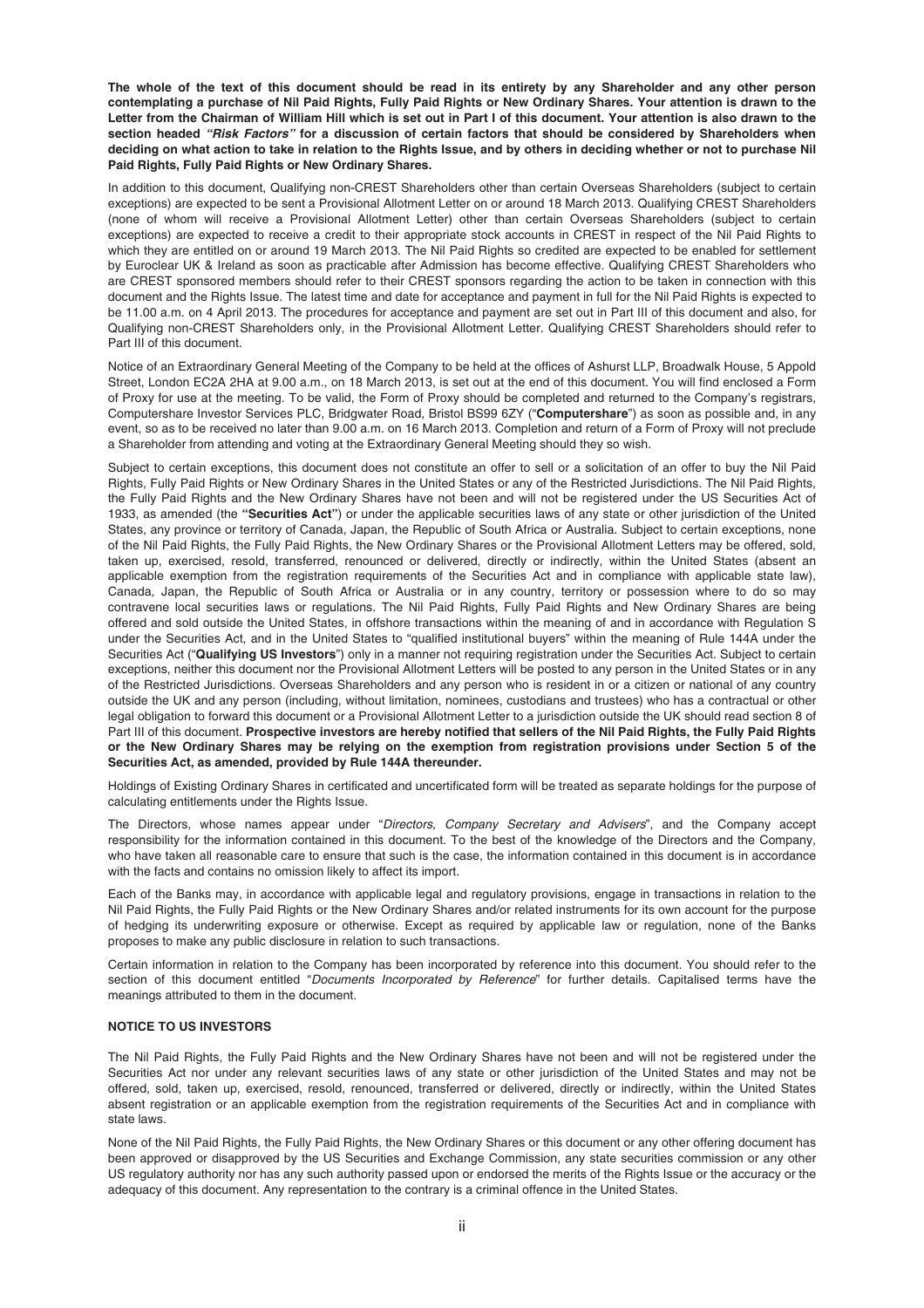Until 40 days after the later of the commencement of the Rights Issue, an offer, sale or transfer of Nil Paid Rights, Fully Paid Rights, New Ordinary Shares or Provisional Allotment Letters within the United States by a dealer (whether or not participating in the Rights Issue) may violate the registration requirements of the Securities Act.

The Company is not subject to the periodic reporting requirements of the US Securities Exchange Act of 1934, as amended (the **"Securities Exchange Act"**). In order to permit compliance with Rule 144A under the Securities Act in connection with resales of the New Ordinary Shares, for so long as any of the Nil Paid Rights, Fully Paid Rights or New Ordinary Shares are "restricted securities" within the meaning of Rule 144(a)(3) under the Securities Act, the Company agrees to furnish upon the request of a holder of Nil Paid Rights, Fully Paid Rights or New Ordinary Shares or a prospective purchaser from any such holder the information required to be delivered pursuant to Rule 144A(d)(4) under the Securities Act if at the time of such request it is not a reporting company under Section 13 or Section 15(d) of the Securities Exchange Act or are not exempt from reporting pursuant to Rule 12g3-2(b) thereunder.

#### **NOTICE TO NEW HAMPSHIRE RESIDENTS:**

**NEITHER THE FACT THAT A REGISTRATION STATEMENT OR AN APPLICATION FOR A LICENCE HAS BEEN FILED UNDER CHAPTER 421-B OF THE NEW HAMPSHIRE REVISED STATUTES ("RSA421-B") WITH THE STATE OF NEW HAMPSHIRE NOR THE FACT THAT A SECURITY IS EFFECTIVELY REGISTERED OR A PERSON IS LICENSED IN THE STATE OF NEW HAMPSHIRE CONSTITUTES A FINDING BY THE SECRETARY OF STATE OF NEW HAMPSHIRE THAT ANY DOCUMENT FILED UNDER RSA 421-B IS TRUE, COMPLETE AND NOT MISLEADING. NEITHER ANY SUCH FACT NOR THE FACT THAT AN EXEMPTION OR AN EXCEPTION IS AVAILABLE FOR A SECURITY OR A TRANSACTION MEANS THAT THE SECRETARY OF STATE HAS PASSED IN ANY WAY UPON THE MERITS OR QUALIFICATIONS OF, OR RECOMMENDED OR GIVEN APPROVAL TO, ANY PERSON, SECURITY OR TRANSACTION. IT IS UNLAWFUL TO MAKE, OR CAUSE TO BE MADE, TO ANY PROSPECTIVE PURCHASER, CUSTOMER OR CLIENT ANY REPRESENTATION INCONSISTENT WITH THE PROVISIONS OF THIS PARAGRAPH.**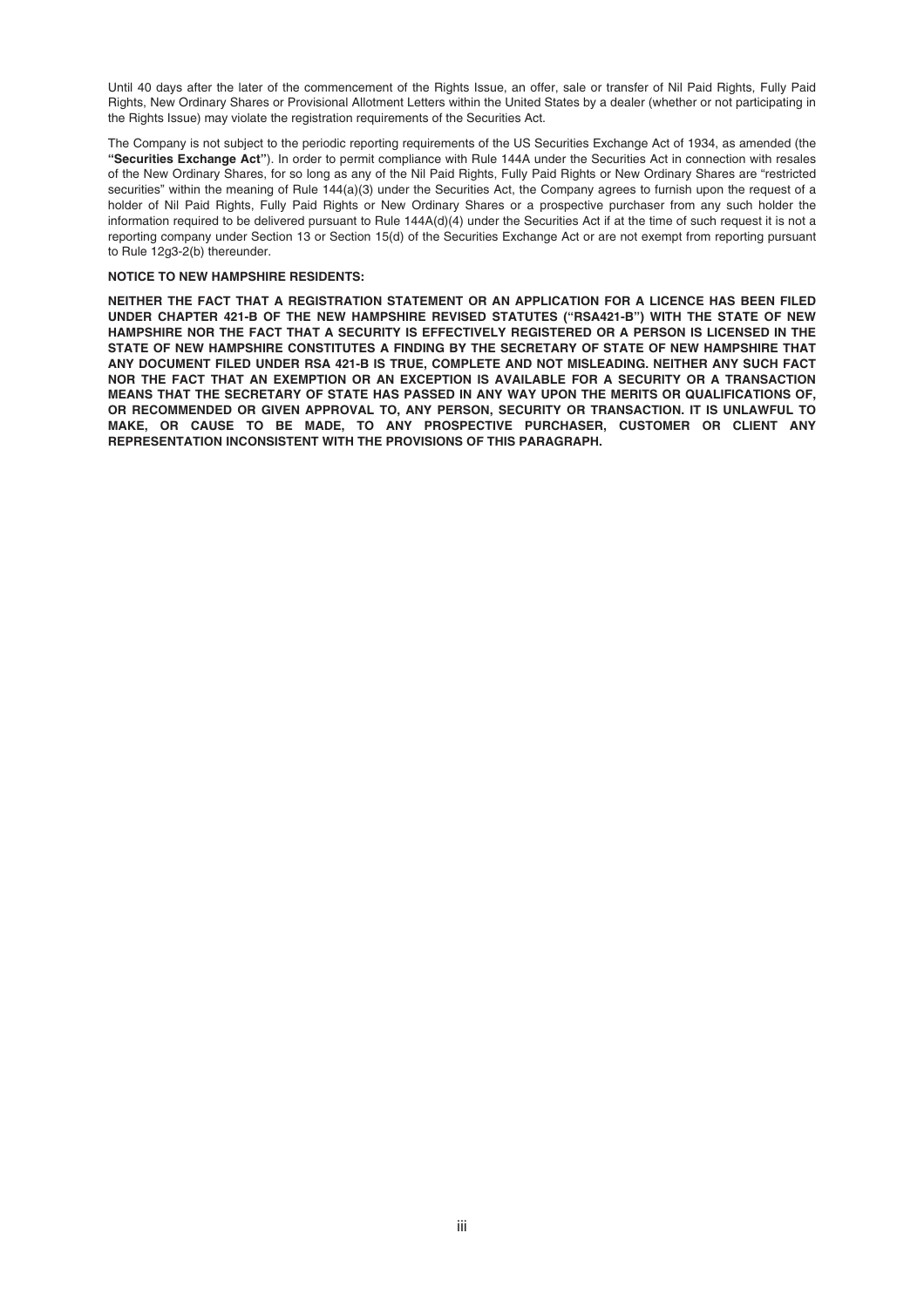# **CONTENTS**

### **PAGE**

| $\overline{1}$ |
|----------------|
| 11             |
| 28             |
| 35             |
| 36             |
| 38             |
| 39             |
| 39             |
| 51             |
| 51             |
| 59             |
| 59             |
| 82             |
| 82             |
| 92             |
| 92             |
| 98             |
| 98             |
| 136            |
| 136            |
| 186            |
| 192            |
| 194            |
| 196            |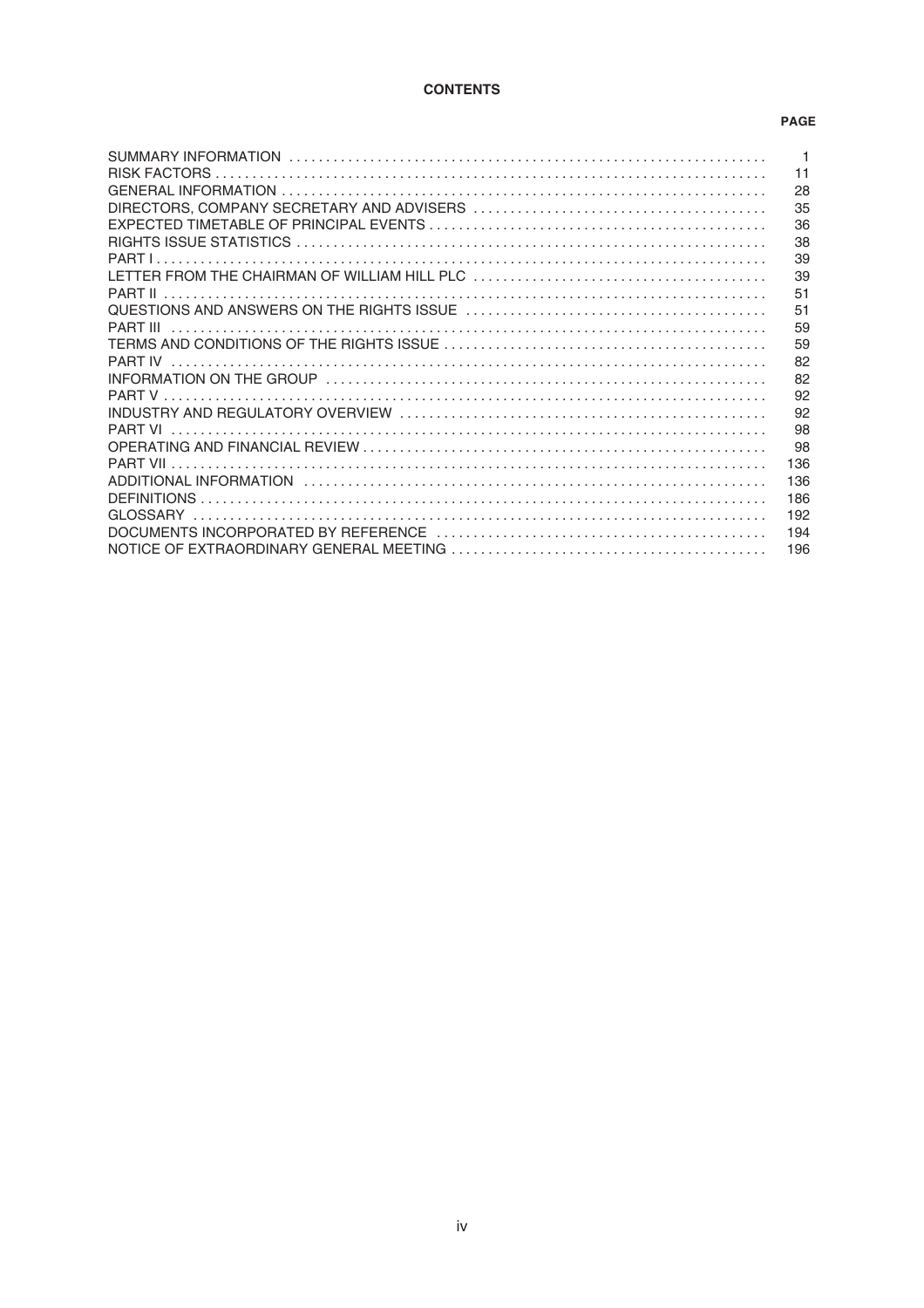# **SUMMARY INFORMATION**

Summaries are made up of disclosure requirements known as "Elements". These Elements are numbered in Sections  $A - E$  (A.1- E.7).

This summary contains all the Elements required to be included in a summary for this type of securities and the Company. Because some Elements are not required to be addressed, there may be gaps in the numbering sequence of the Elements.

Even though an Element may be required to be inserted in the summary because of the type of securities and the Company, it is possible that no relevant information can be given regarding the Element. In this case a short description of the Element is included in the summary with the mention of "not applicable".

| Section A – Introduction and warnings |                                   |                                                                                                                                                                                                                                                                                                                                                                                                                                                                                                                                                                                                                                                                                                                                                                                                                                                                                                                                                   |  |
|---------------------------------------|-----------------------------------|---------------------------------------------------------------------------------------------------------------------------------------------------------------------------------------------------------------------------------------------------------------------------------------------------------------------------------------------------------------------------------------------------------------------------------------------------------------------------------------------------------------------------------------------------------------------------------------------------------------------------------------------------------------------------------------------------------------------------------------------------------------------------------------------------------------------------------------------------------------------------------------------------------------------------------------------------|--|
| A.1                                   | <b>Introduction</b>               | This summary should be read as an introduction to this<br>document. Any decision to invest in the securities should be<br>based on consideration of the prospectus as a whole by the<br>investors. Where a claim relating to the information contained in<br>this document is brought before a court, the plaintiff investor<br>might, under the national legislation of the Member State, have<br>to bear the costs of translating the prospectus before the legal<br>proceedings are initiated. Civil liability attaches only to those<br>persons who have tabled the summary including any translation<br>thereof, but only if the summary is misleading, inaccurate or<br>inconsistent when read together with the other parts of the<br>prospectus or it does not provide, when read together with the<br>other parts of the prospectus, key information on order to aid<br>investors when considering whether to invest in such securities. |  |
| A.2                                   | <b>Consent for Intermediaries</b> | Not applicable. No such consent is included in this document.                                                                                                                                                                                                                                                                                                                                                                                                                                                                                                                                                                                                                                                                                                                                                                                                                                                                                     |  |

| Section B - Issuer |                                                                          |                                                                                                                                                                                                                                                                                                                                                                                                                                                                                                                                                                     |
|--------------------|--------------------------------------------------------------------------|---------------------------------------------------------------------------------------------------------------------------------------------------------------------------------------------------------------------------------------------------------------------------------------------------------------------------------------------------------------------------------------------------------------------------------------------------------------------------------------------------------------------------------------------------------------------|
| B.1                | <b>Legal and Commercial Name</b>                                         | William Hill PLC ("William Hill" or the "Company").                                                                                                                                                                                                                                                                                                                                                                                                                                                                                                                 |
| B.2                | Domicile/ Legal Form/<br><b>Legislation/ Country of</b><br>Incorporation | William Hill PLC was incorporated and registered in England<br>and Wales on 8 May 2001 with registered number 4212563<br>under the Companies Act 1985 as a private limited company<br>under the name Troniclong Limited. On 10 May 2002, the<br>Company changed its name to William Hill Limited. On 28 May<br>2002, the Company re-registered as a public limited company<br>and changed its name to William Hill PLC. The principal<br>legislation under which the Company operates, and under which<br>the New Ordinary Shares will be created, is the 2006 Act. |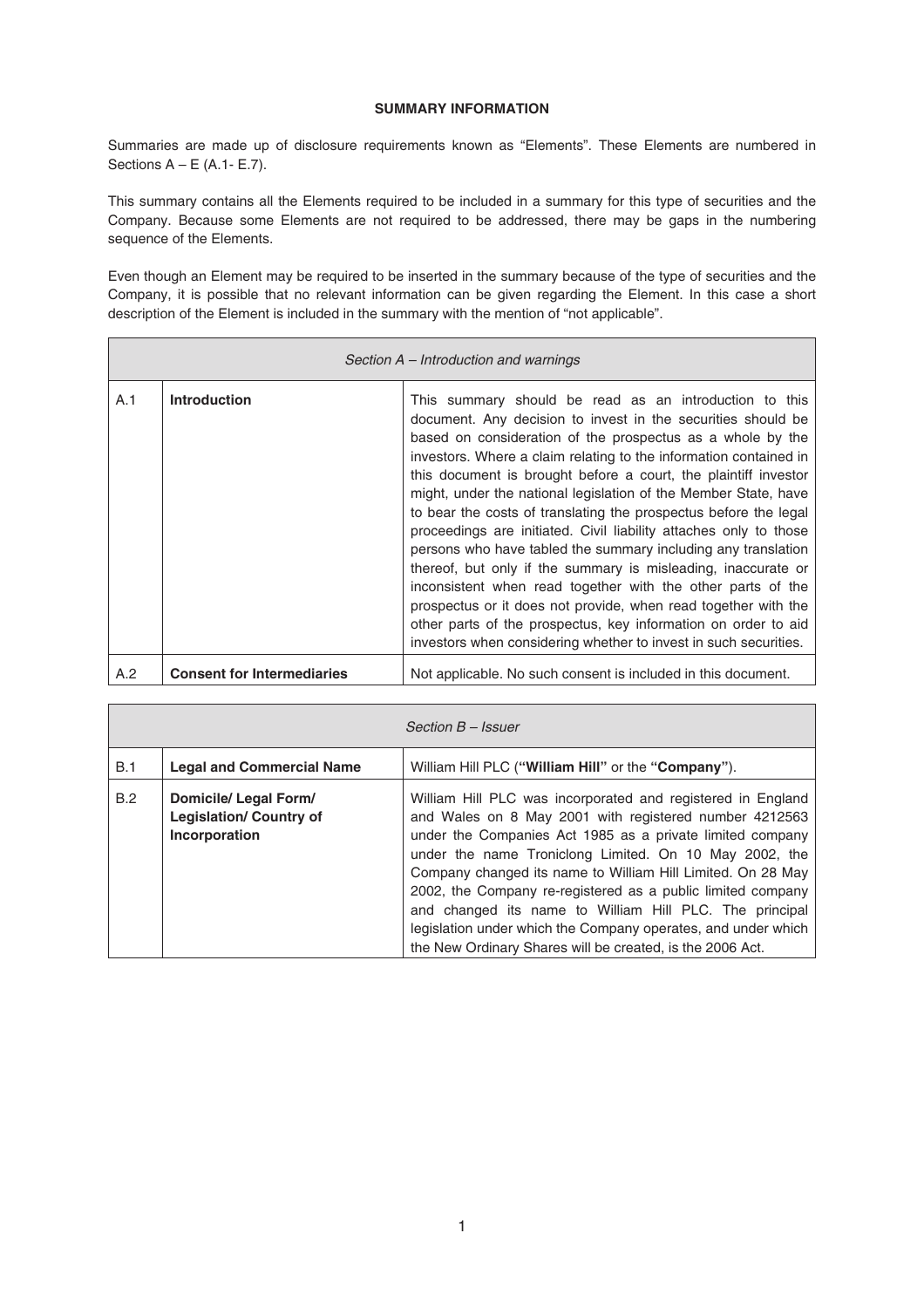| <b>B.3</b> | Key factors of issuer's current<br>operations and principal<br>activities                            | William Hill is one of the world's leading listed betting and<br>gaming companies by market capitalisation <sup>1</sup> , employing<br>approximately 17,000 people and is one of the most recognised<br>and trusted brands in the gambling industry, providing betting<br>and gaming services across multiple channels. The Group was<br>founded in 1934 and is the UK's largest bookmaker by number<br>of licensed betting offices ("LBOs"), with 2,392 as at 1 January<br>2013 of the approximately 9,000 LBOs regulated by the<br>Gambling Commission <sup>2</sup> . The LBOs provide betting opportunities<br>on a wide range of sporting and non-sporting events, and<br>gaming on machines and numbers-based products. The<br>Group's William Hill Online joint venture is the UK's leading<br>online betting and gaming business by revenue <sup>3</sup> , and enables<br>customers to access sports betting, casino games, poker and<br>bingo via all or some of the internet, telephone, mobile devices<br>and by text-based services. The Group established its US<br>operation, William Hill US, in June 2012, offering land-based<br>sports betting in Nevada. Separately, the Group reached<br>agreement with GVC Holdings plc ("GVC") and Sportingbet plc<br>("Sportingbet") in relation to the proposed acquisition, which is<br>currently ongoing, of Sportingbet's Australian business and<br>certain other assets from the Sportingbet group together with<br>the granting of a call option over Sportingbet's Spanish business<br>for total cash consideration of £459.5 million. |
|------------|------------------------------------------------------------------------------------------------------|------------------------------------------------------------------------------------------------------------------------------------------------------------------------------------------------------------------------------------------------------------------------------------------------------------------------------------------------------------------------------------------------------------------------------------------------------------------------------------------------------------------------------------------------------------------------------------------------------------------------------------------------------------------------------------------------------------------------------------------------------------------------------------------------------------------------------------------------------------------------------------------------------------------------------------------------------------------------------------------------------------------------------------------------------------------------------------------------------------------------------------------------------------------------------------------------------------------------------------------------------------------------------------------------------------------------------------------------------------------------------------------------------------------------------------------------------------------------------------------------------------------------------------------------------------------------------------------------------|
| B.4        | <b>Significant recent trends</b><br>affecting the Company and the<br>industries in which it operates | William Hill, together with its subsidiaries, operates principally in<br>the UK retail and online betting and gaming markets. The UK<br>retail market is well-established and mature. William Hill has<br>performed resiliently over the recent challenging economic<br>period. The online market is fast growing and supported by<br>structural growth drivers such as an increasingly broader<br>customer demographic, the increase in internet broadband<br>penetration and the growth of mobile technology. In general, this<br>is a highly fragmented market with a large number of companies.                                                                                                                                                                                                                                                                                                                                                                                                                                                                                                                                                                                                                                                                                                                                                                                                                                                                                                                                                                                                  |
|            |                                                                                                      | Historically, national gambling businesses have tended to focus<br>on their own domestic markets but changes in the wider global<br>market are creating opportunities for gambling businesses to<br>become more international, such as:                                                                                                                                                                                                                                                                                                                                                                                                                                                                                                                                                                                                                                                                                                                                                                                                                                                                                                                                                                                                                                                                                                                                                                                                                                                                                                                                                              |
|            |                                                                                                      | the growth of online gambling - innovations in technology<br>have enabled developments in products (for example, in-<br>play betting) and new routes to the market (for example,<br>via mobile phones); and                                                                                                                                                                                                                                                                                                                                                                                                                                                                                                                                                                                                                                                                                                                                                                                                                                                                                                                                                                                                                                                                                                                                                                                                                                                                                                                                                                                          |
|            |                                                                                                      | some state monopolies and national operators looking to<br>outsource to or partner with commercial gambling<br>operators that have specialist expertise (for example, in<br>lotteries or sports betting).                                                                                                                                                                                                                                                                                                                                                                                                                                                                                                                                                                                                                                                                                                                                                                                                                                                                                                                                                                                                                                                                                                                                                                                                                                                                                                                                                                                            |
|            |                                                                                                      | The importance of having large scale operations is increasing<br>as it makes investments in technology and marketing more<br>affordable and enables companies to absorb the impact of<br>changes in regulation and tax. Keeping pace with a growing<br>number of products requires significant investment in innovation<br>and know-how. Many markets are now revising their regulatory<br>the<br>increasing<br>complexity<br>requires<br>regimes<br>and<br>an<br>understanding of licensing and tax obligations by more<br>sophisticated operators.                                                                                                                                                                                                                                                                                                                                                                                                                                                                                                                                                                                                                                                                                                                                                                                                                                                                                                                                                                                                                                                 |

<sup>1</sup> Source: Based on the market capitalisations as at 28 February 2013 (the latest practicable date prior to publication of this document) of William Hill PLC, Ladbrokes plc, Paddy Power PLC, Lottomatica Group SpA, OPAP SA, Tabcorp Holdings Ltd and Tatts Group Ltd.

<sup>2</sup> Source: Gambling Commission industry statistics, 2009-2012, September 2012.

<sup>3</sup> Source: Gambling Data, European Online Regulated Markets Data Report, 2012.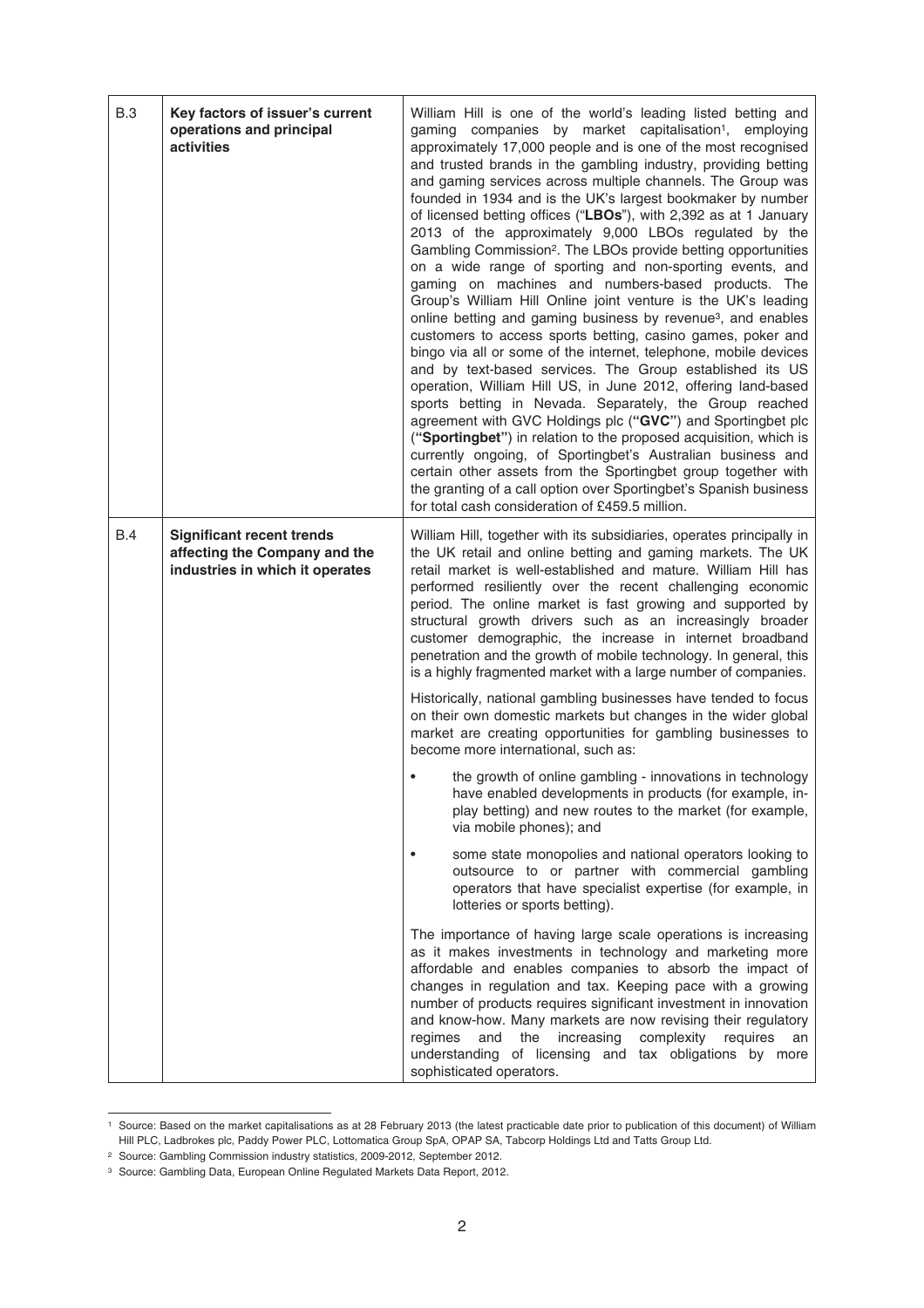| <b>B.5</b> | <b>Group Structure</b>                  | The Company acts as the holding company of the Group, the<br>principal activities of which are the operation of LBOs and the<br>provision of internet and telephone betting and gaming services.                                                                                                    |                                                               |                                                                                              |
|------------|-----------------------------------------|-----------------------------------------------------------------------------------------------------------------------------------------------------------------------------------------------------------------------------------------------------------------------------------------------------|---------------------------------------------------------------|----------------------------------------------------------------------------------------------|
| <b>B.6</b> | <b>Notifiable Interests</b>             | As at 28 February 2013, being the latest practicable date prior<br>to the publication of this document, the interests (all of which are<br>or will be beneficial unless otherwise stated) of the Directors<br>and their connected persons in the share capital of the<br>Company are as follows:    |                                                               |                                                                                              |
|            |                                         | <b>Director</b>                                                                                                                                                                                                                                                                                     | Number of<br>Ordinary<br>Shares held<br>prior to<br>Admission | Percentage of<br>existing issued<br>share<br>capital held prior<br>to Admission <sup>4</sup> |
|            |                                         | <b>Gareth Davis</b>                                                                                                                                                                                                                                                                                 | 94,000                                                        | 0.01%                                                                                        |
|            |                                         | Ralph Topping                                                                                                                                                                                                                                                                                       | 395,399                                                       | 0.06%                                                                                        |
|            |                                         | Neil Cooper                                                                                                                                                                                                                                                                                         | 2,345                                                         | $0.00\%$                                                                                     |
|            |                                         | David Edmonds                                                                                                                                                                                                                                                                                       | 24,000                                                        | $0.00\%$                                                                                     |
|            |                                         | Georgina Harvey                                                                                                                                                                                                                                                                                     | 10,000                                                        | $0.00\%$                                                                                     |
|            |                                         | Ashley Highfield                                                                                                                                                                                                                                                                                    | 5,848                                                         | $0.00\%$                                                                                     |
|            |                                         | David Lowden                                                                                                                                                                                                                                                                                        | 10,000                                                        | 0.00%                                                                                        |
|            |                                         | Imelda Walsh                                                                                                                                                                                                                                                                                        | 10,000                                                        | $0.00\%$                                                                                     |
|            |                                         | So far as William Hill is aware, as at 28 February 2013 (being<br>the latest practicable date prior to the publication of this<br>document), the following persons (other than the Directors) had<br>notifiable interests in three per cent. or more of the issue share<br>capital of William Hill: |                                                               |                                                                                              |
|            |                                         | Shareholder                                                                                                                                                                                                                                                                                         | Number of<br>Ordinary<br>Shares held<br>prior to<br>Admission | Percentage of<br>existing issued<br>share capital<br>prior to<br>Admission <sup>5</sup>      |
|            |                                         | Schroder PLC                                                                                                                                                                                                                                                                                        | 70,066,134                                                    | 9.93%                                                                                        |
|            |                                         | The Capital Group Companies,                                                                                                                                                                                                                                                                        |                                                               |                                                                                              |
|            |                                         | Inc.<br>BlackRock, Inc.                                                                                                                                                                                                                                                                             | 64,196,588<br>35,453,595                                      | 9.09%<br>5.02%                                                                               |
|            |                                         | <b>Massachusetts Financial Services</b>                                                                                                                                                                                                                                                             |                                                               |                                                                                              |
|            |                                         | Company                                                                                                                                                                                                                                                                                             | 34,380,109                                                    | 4.87%                                                                                        |
|            |                                         | So far as the Company is aware, no person or persons, directly<br>or indirectly, jointly or severally, own or exercise or could<br>exercise control over the Company.                                                                                                                               |                                                               |                                                                                              |
|            |                                         | There are no differences between the voting rights enjoyed by<br>the shareholders described above and those enjoyed by any<br>other holder of Ordinary Shares.                                                                                                                                      |                                                               |                                                                                              |
| B.7        | <b>Historical Financial Information</b> | The selected financial information set out below has been<br>extracted without material adjustment from the audited report<br>and accounts of the Group for the 2010 financial year, 2011<br>financial year and 2012 financial year.                                                                |                                                               |                                                                                              |

<sup>4</sup> This does not include Ordinary Shares held in treasury by William Hill.

<sup>5</sup> This does not include Ordinary Shares held in treasury by William Hill.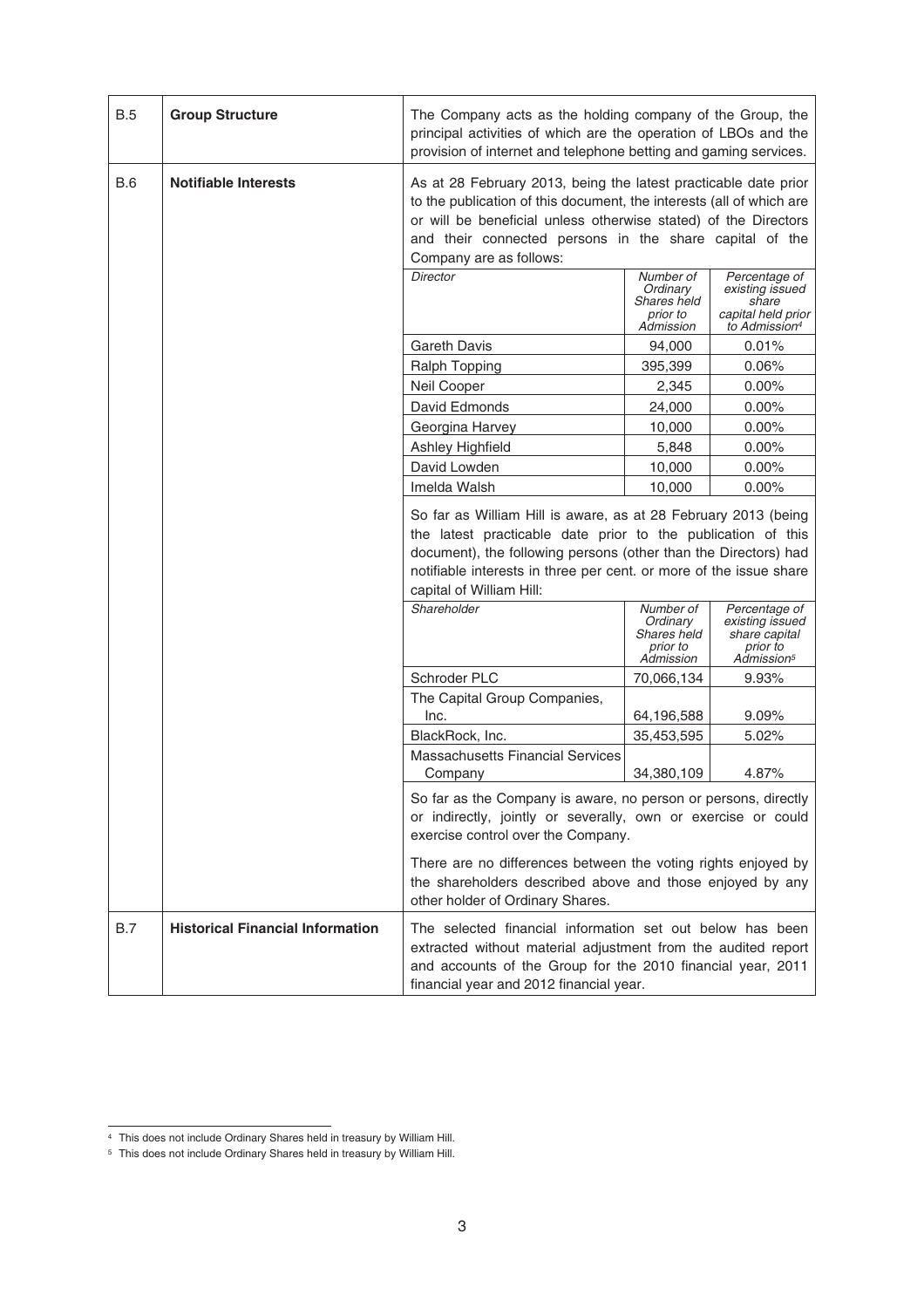|  | <b>Consolidated Income Statement</b>                |                                  |                                                                                                                                                                                                                                |                     |
|--|-----------------------------------------------------|----------------------------------|--------------------------------------------------------------------------------------------------------------------------------------------------------------------------------------------------------------------------------|---------------------|
|  |                                                     | 2012<br>£m                       | 2011<br>financial year financial year financial year<br>£m                                                                                                                                                                     | 2010<br>£m          |
|  | Amounts                                             |                                  |                                                                                                                                                                                                                                |                     |
|  | Wagered  18,879.1                                   |                                  | 17,911.4                                                                                                                                                                                                                       | 16,519.8            |
|  | Revenue  1,276.9                                    |                                  | 1,136.7                                                                                                                                                                                                                        | 1,071.8             |
|  | Gross Profit  1,104.7                               |                                  | 973.1                                                                                                                                                                                                                          | 923.1               |
|  | Profit before interest                              |                                  |                                                                                                                                                                                                                                |                     |
|  | and tax  311.1                                      |                                  | 221.9                                                                                                                                                                                                                          | 272.7               |
|  | Profit before tax  277.7                            |                                  | 187.4                                                                                                                                                                                                                          | 193.3               |
|  | Profit for the                                      |                                  |                                                                                                                                                                                                                                |                     |
|  | period  231.0<br>Attributable to:                   |                                  | 146.5                                                                                                                                                                                                                          | 156.0               |
|  | Equity holders of the                               |                                  |                                                                                                                                                                                                                                |                     |
|  | parent  189.8                                       |                                  | 115.2                                                                                                                                                                                                                          | 129.7               |
|  | Non-controlling                                     |                                  |                                                                                                                                                                                                                                | 26.3                |
|  | interest  41.2                                      |                                  | 31.3                                                                                                                                                                                                                           |                     |
|  | <b>Consolidated Statement of Financial Position</b> |                                  |                                                                                                                                                                                                                                |                     |
|  |                                                     | As at<br>1 January<br>2013<br>£m | As at<br>27 December 28 December<br>2011<br>£m                                                                                                                                                                                 | As at<br>2010<br>£m |
|  | Non-current                                         |                                  |                                                                                                                                                                                                                                |                     |
|  | assets  1,685.2                                     |                                  | 1,643.7                                                                                                                                                                                                                        | 1,670.6             |
|  | Current assets  190.0                               |                                  | 164.6                                                                                                                                                                                                                          | 156.7               |
|  | Total assets  1,875.2                               |                                  | 1,808.3                                                                                                                                                                                                                        | 1,827.3             |
|  | Current liabilities  (273.3)                        |                                  | (257.8)                                                                                                                                                                                                                        | (224.9)             |
|  | Non-current                                         |                                  |                                                                                                                                                                                                                                |                     |
|  | liabilities $(564.9)$                               |                                  | (650.9)                                                                                                                                                                                                                        | (747.7)             |
|  | Total Liabilities  (838.2)                          |                                  | (908.7)                                                                                                                                                                                                                        | (972.6)             |
|  | Net assets  1,037.0                                 |                                  | 899.6                                                                                                                                                                                                                          | 854.7               |
|  | Total Equity  1,037.0                               |                                  | 899.6                                                                                                                                                                                                                          | 854.7               |
|  | <b>Consolidated Cash Flow Statement</b>             |                                  |                                                                                                                                                                                                                                |                     |
|  |                                                     | 2012                             | 2011<br>financial year financial year financial year                                                                                                                                                                           | 2010                |
|  |                                                     | £m                               | £m and the state of the state of the state of the state of the state of the state of the state of the state of the state of the state of the state of the state of the state of the state of the state of the state of the sta | £m                  |
|  | Net cash from                                       |                                  |                                                                                                                                                                                                                                |                     |
|  | operating                                           |                                  |                                                                                                                                                                                                                                |                     |
|  | activities  294.3<br>Net cash used in               |                                  | 241.7                                                                                                                                                                                                                          | 223.9               |
|  | investing activities (81.8)                         |                                  | (56.1)                                                                                                                                                                                                                         | (34.0)              |
|  | Net cash used in<br>financing                       |                                  |                                                                                                                                                                                                                                |                     |
|  | activities  (175.1)                                 |                                  | (180.7)                                                                                                                                                                                                                        | (200.3)             |
|  | Cash and cash                                       |                                  |                                                                                                                                                                                                                                |                     |
|  | equivalents at end of                               |                                  |                                                                                                                                                                                                                                |                     |
|  | period  151.7                                       |                                  | 114.3                                                                                                                                                                                                                          | 109.4               |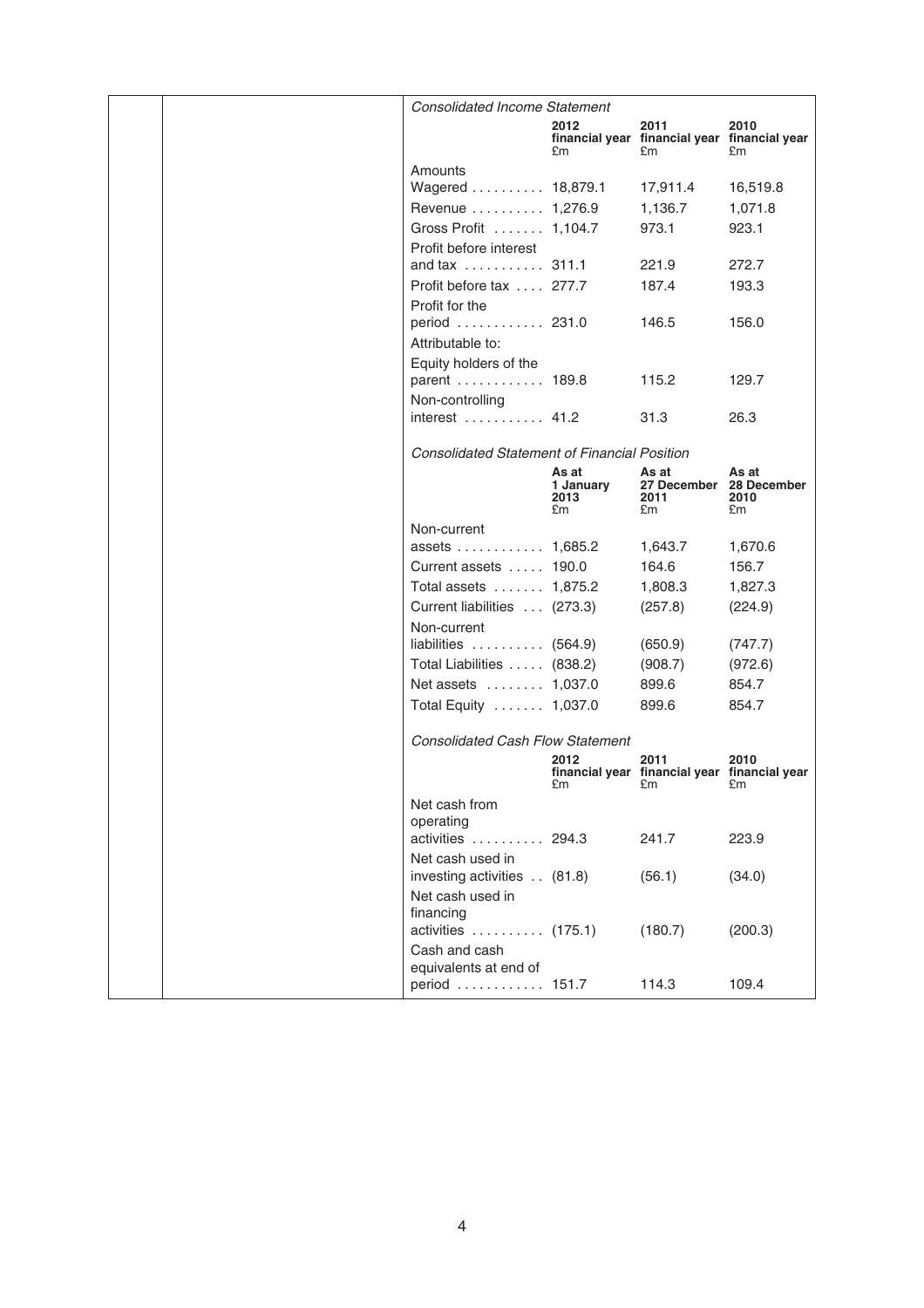|             |                                           | In the 2010, 2011 and 2012 financial years, the Group's revenue<br>was £1,071.8 million, £1,136.7 million and £1,276.9 million<br>respectively. During such periods, approximately 73.1 per cent.<br>69.5 per cent. and 65.6 per cent. of Group revenue was<br>generated by William Hill's retail segment from the LBOs in the<br>UK and 23.5 per cent., 28.3 per cent. and 31.9 per cent. of<br>Group revenue by its online segment. Operating profit <sup>6</sup> in the<br>2010, 2011 and 2012 financial years was £276.8 million, £275.7<br>million and £330.6 million respectively. During such periods,<br>approximately 73.9 per cent., 71.4 per cent. and 64.0 per cent. of<br>Group operating profit was generated by William Hill's retail<br>segment and 32.9 per cent., 38.7 per cent. and 44.0 per cent.<br>was generated by its online segment. <sup>7</sup> |
|-------------|-------------------------------------------|----------------------------------------------------------------------------------------------------------------------------------------------------------------------------------------------------------------------------------------------------------------------------------------------------------------------------------------------------------------------------------------------------------------------------------------------------------------------------------------------------------------------------------------------------------------------------------------------------------------------------------------------------------------------------------------------------------------------------------------------------------------------------------------------------------------------------------------------------------------------------|
|             |                                           | There has been no significant change in the financial or trading<br>position of the Group since 1 January 2013, being the date of<br>the Group's latest audited financial statements.                                                                                                                                                                                                                                                                                                                                                                                                                                                                                                                                                                                                                                                                                      |
| B.8         | <b>Pro forma Financial Information</b>    | Not applicable. There is no pro forma financial information<br>contained in this document.                                                                                                                                                                                                                                                                                                                                                                                                                                                                                                                                                                                                                                                                                                                                                                                 |
| <b>B.9</b>  | <b>Profit Forecast/Estimates</b>          | Not applicable. There are no profit forecasts or estimates<br>contained in this document.                                                                                                                                                                                                                                                                                                                                                                                                                                                                                                                                                                                                                                                                                                                                                                                  |
| <b>B.10</b> | <b>Qualifications in the Audit Report</b> | Not applicable. There have been no qualifications of the audit<br>reports incorporated into this document by reference.                                                                                                                                                                                                                                                                                                                                                                                                                                                                                                                                                                                                                                                                                                                                                    |
| <b>B.11</b> | <b>Insufficient Working Capital</b>       | Not applicable. The Company is of the opinion that, taking into<br>account available bank borrowings and other borrowings and<br>the net proceeds of the Rights Issue receivable by the<br>Company, the Group has sufficient working capital for its<br>present requirements, that is, for at least 12 months from the<br>date of this document.                                                                                                                                                                                                                                                                                                                                                                                                                                                                                                                           |

|     | Section C - Securities                                      |                                                                                                                                                                                                                                                                   |  |  |
|-----|-------------------------------------------------------------|-------------------------------------------------------------------------------------------------------------------------------------------------------------------------------------------------------------------------------------------------------------------|--|--|
| C.1 | <b>Type and Class of Securities</b><br><b>Being Offered</b> | The securities being offered pursuant to the Rights Issue are<br>New Ordinary Shares of the Company of 10 pence each whose<br>ISIN is GB003169886. The ISIN for the Nil Paid Rights is<br>GB00B97SHR57 and for the Fully<br>Rights<br>Paid<br>is<br>GB00B8Q6D317. |  |  |
| C.2 | <b>Currency</b>                                             | All New Ordinary Shares being offered are denominated in<br>pounds sterling.                                                                                                                                                                                      |  |  |
| C.3 | <b>Issued Share Capital</b>                                 | As at 28 February 2013, being the latest practicable date prior<br>the publication of this document, the Company has<br>to<br>705,923,552 fully paid Ordinary Shares of 10 pence each in<br>issue. The Company has no partly paid Ordinary Shares in<br>issue.    |  |  |

<sup>6</sup> Operating profit is a non-IFRS measure defined by William Hill as pre-exceptional profit before interest and tax, before amortisation of specifically identified intangible assets recognised on acquisitions, and which the Board considers to be a useful indicator of the operating performance of the business because it excludes the impact of amortisation charges arising from intangible assets recognised on acquisitions and exceptional items.

<sup>7</sup> The operating profit generated by the Group's retail and online segments exceeds 100 per cent. of Group operating profit primarily because Group operating profit includes the operating loss in the corporate segment resulting from unallocated central corporate costs.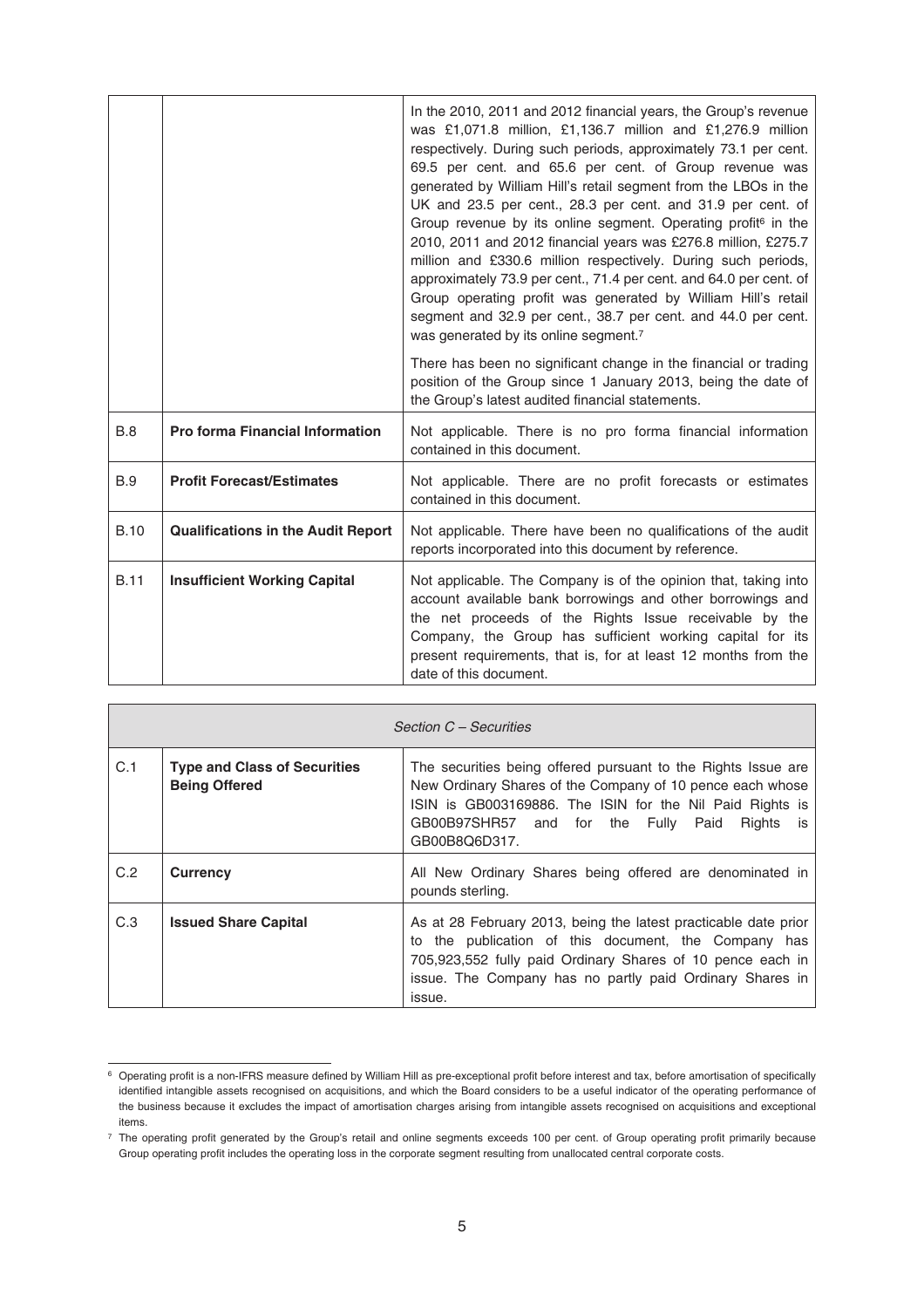| C.4 | <b>Rights attaching to the Securities</b> | i.<br>The New Ordinary Shares rank pari passu with each<br>other and with the Existing Ordinary Shares for voting<br>purposes. On a show of hands at a general meeting each<br>Shareholder has one vote and on a poll each<br>Shareholder has one vote per New Ordinary Share held,<br>in each case whether present in person or whether<br>represented by a duly appointed proxy or other<br>representative.                                                                                                                |  |
|-----|-------------------------------------------|------------------------------------------------------------------------------------------------------------------------------------------------------------------------------------------------------------------------------------------------------------------------------------------------------------------------------------------------------------------------------------------------------------------------------------------------------------------------------------------------------------------------------|--|
|     |                                           | ii.<br>The New Ordinary Shares rank pari passu with each<br>other and with the Existing Ordinary Shares for any<br>distributions made on a winding up.                                                                                                                                                                                                                                                                                                                                                                       |  |
|     |                                           | iii.<br>The New Ordinary Shares rank pari passu with each<br>other and with the Existing Ordinary Shares in the right to<br>receive a relative proportion of shares in the case of a<br>capitalisation of reserves.                                                                                                                                                                                                                                                                                                          |  |
|     |                                           | The New Ordinary Shares rank pari passu with each<br>iv.<br>other and with the Existing Ordinary Shares in the rights<br>to receive all distributions (if any), including dividends,<br>declared, paid or made by the Company after Admission,<br>but not, for the avoidance of doubt, the dividend already<br>declared in respect of the 2012 financial year.                                                                                                                                                               |  |
| C.5 | <b>Restrictions on Transfer</b>           | Not applicable. The New Ordinary Shares are freely transferable<br>and there are no restrictions on transfer.                                                                                                                                                                                                                                                                                                                                                                                                                |  |
|     |                                           | However, the making of the proposed offer of New Ordinary<br>Shares to persons who are located or resident in or who have a<br>registered address in countries other than the United Kingdom,<br>may be affected by the law or regulatory requirements of the<br>relevant jurisdiction, which may include restrictions on the free<br>transferability of the New Ordinary Shares.                                                                                                                                            |  |
| C.6 | <b>Admission to Trading</b>               | The Existing Ordinary Shares are listed on the premium<br>segment of the Official List and are traded on the London Stock<br>Exchange's main market for listed securities.                                                                                                                                                                                                                                                                                                                                                   |  |
|     |                                           | Application will be made to the FSA and the London Stock<br>Exchange for all of the New Ordinary Shares to be issued<br>pursuant to the Rights Issue to be admitted to the premium<br>segment of the Official List and to trading on the London Stock<br>Exchange's main market for listed securities. The New Ordinary<br>Shares will not be listed on any other Regulated Market.                                                                                                                                          |  |
| C.7 | <b>Dividend Policy</b>                    | The Board continues to consider dividends to be an important<br>component of Shareholder returns and therefore intend to<br>continue to apply the Company's existing dividend policy based<br>on a payout covered approximately 2.5 times by underlying<br>earnings, moving to 2.0 times when conditions permit. Factors<br>that will bear on the timing of any substantive move below<br>2.5 times include the level of financial gearing of the Company,<br>future investment opportunities and regulatory considerations. |  |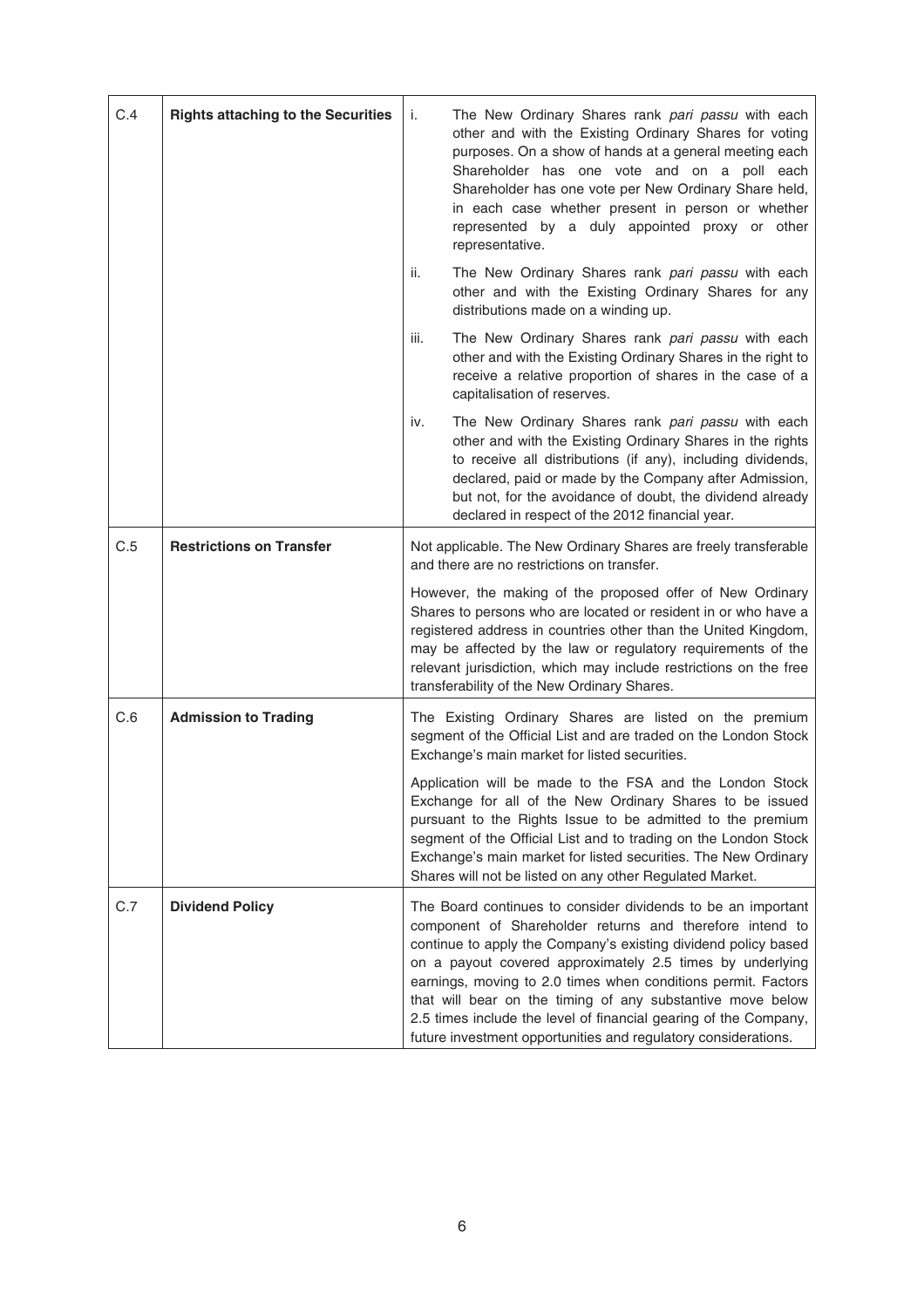|     | <b>Section D-Risks</b>                                                                 |                                                                                                                                                                                                                                                                                                                                                                                                                                                                                                                                                                                                                                                                                                                                                                                                                          |  |  |
|-----|----------------------------------------------------------------------------------------|--------------------------------------------------------------------------------------------------------------------------------------------------------------------------------------------------------------------------------------------------------------------------------------------------------------------------------------------------------------------------------------------------------------------------------------------------------------------------------------------------------------------------------------------------------------------------------------------------------------------------------------------------------------------------------------------------------------------------------------------------------------------------------------------------------------------------|--|--|
| D.1 | Key information on the key risks<br>that are specific to the issuer or<br>its industry | Shareholders should carefully consider the following risks:<br>Risks related to taxation and duties in the gambling industry<br>- in the current economic climate, the Group is vulnerable<br>to increases in UK and international taxation and levies as<br>governments may seek to tax the gambling industry more<br>to increase their revenues. In addition, many governments<br>are moving to regulate gambling online, and are introducing<br>new taxation regimes as they regulate. In particular, there<br>are ongoing moves to change the UK online licensing<br>regime to a "point of consumption" model. Such<br>developments could have a material adverse effect on the<br>Group's business, financial condition and results of<br>operations.                                                               |  |  |
|     |                                                                                        | Risks in relation to the regulation of gambling $-$ the<br>regulatory position in gambling, is changing, particularly in<br>Europe, where several countries are revising online<br>gambling tax and regulatory regimes or their approach to<br>existing regimes. Regulation of gaming machines in Great<br>Britain continues to have a high profile in the media and<br>among politicians. The Group must ensure it has processes<br>in place for complying with regulatory requirements and<br>timely compliance with changes in regulation. Adverse<br>developments in such regulatory frameworks, or the<br>approach to existing regulation, or the failure to comply with<br>gambling regulation, could have a material adverse effect<br>on the Group's business, financial condition and results of<br>operations. |  |  |
|     |                                                                                        | Risks in relation to the economic climate $-$ the economic<br>climate remains challenging and uncertain which could<br>affect areas of discretionary consumer spending such as<br>gambling. In addition, the nature of the Group's business<br>involves a high level of fixed costs, which could be subject<br>to increases due to inflation. These factors could have a<br>material adverse effect on the Group's business, financial<br>condition and results of operations.                                                                                                                                                                                                                                                                                                                                           |  |  |
|     |                                                                                        | Risks in relation to key suppliers - the Group is dependent<br>$\bullet$<br>on a number of suppliers for key operations, software<br>systems, marketing and customer services. Failure by such<br>suppliers to deliver the expected service or the failure of<br>their business or multiple supplier failure could have a<br>material adverse impact on the Group's business, financial<br>condition and results of operations.                                                                                                                                                                                                                                                                                                                                                                                          |  |  |
|     |                                                                                        | Risks in relation to business continuity and disaster<br>recovery - the Group is reliant on extensive IT systems to<br>run its business. Its continuity of operation could be<br>stopped or hampered by any number of incidents from<br>technology failure to terrorist attack which could have a<br>material impact of the Group's business, financial condition<br>and results of operations.                                                                                                                                                                                                                                                                                                                                                                                                                          |  |  |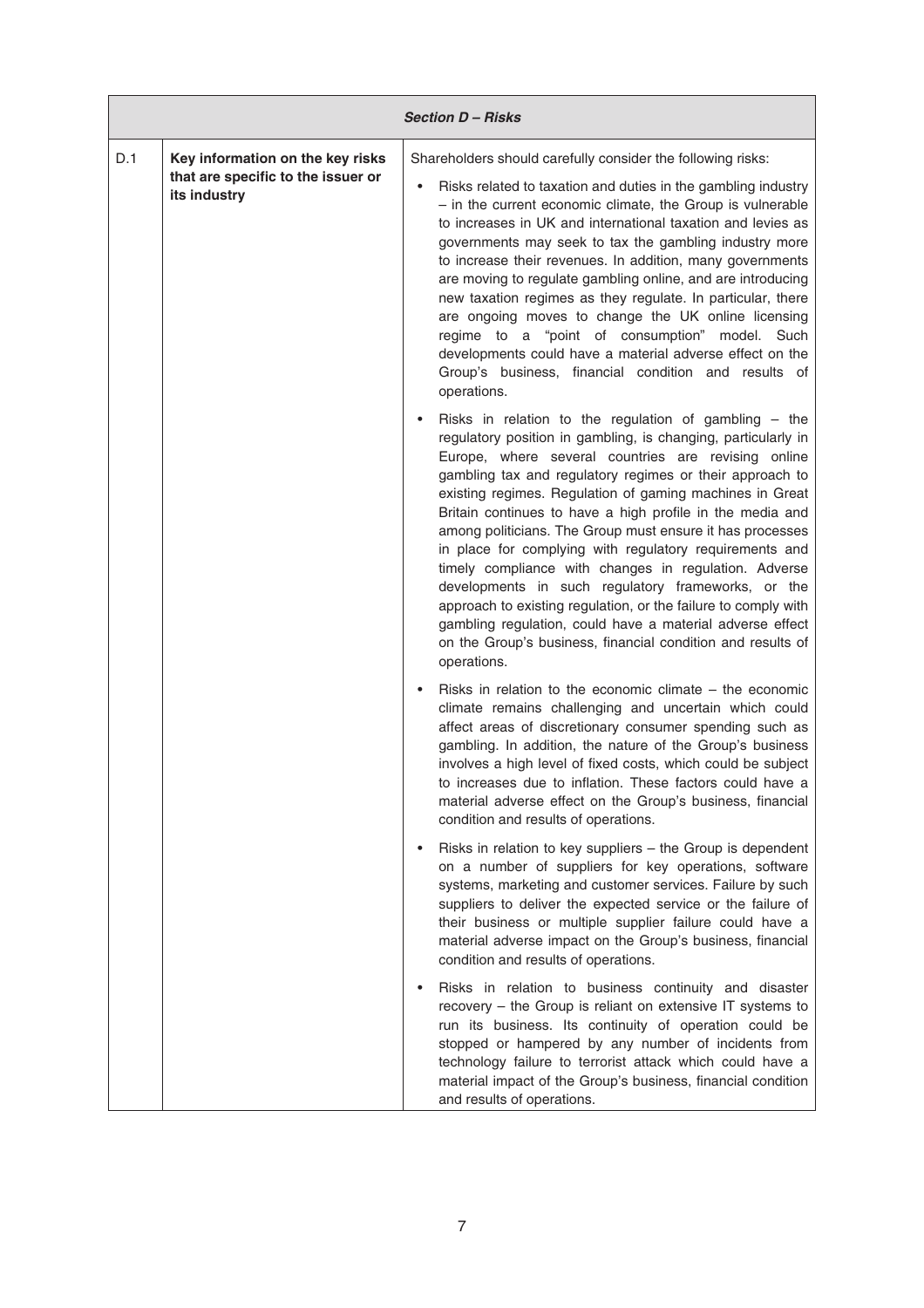|     |                                                                         | Risks in relation to technology and data protection $-$ the<br>nature of the Group's business means that cyber attacks,<br>distributed denial of service or unauthorised access, or the<br>failure to comply with data protection regulation, could have<br>a material adverse effect on the Group's business, financial<br>condition and results of operations. |
|-----|-------------------------------------------------------------------------|------------------------------------------------------------------------------------------------------------------------------------------------------------------------------------------------------------------------------------------------------------------------------------------------------------------------------------------------------------------|
| D.3 | Key information on the key risks<br>that are specific to the securities | The implementation of the Rights Issue will result in the<br>dilution of ownership of Existing Ordinary Shares for<br>Qualifying Shareholders who do not take up their rights in<br>full.                                                                                                                                                                        |

|      |                                                                                                  | Section $E -$ Offer                                                                                                                                                                                                                                                                                                                                                                                                                                                                                                                                                                                                                                                                                                                                                                                                                                                                                                                                                                                                                                                                                                                                                                                                                                                                                                                                                                                                                                                                                                                                                                                                                                                                                                                                                                                    |
|------|--------------------------------------------------------------------------------------------------|--------------------------------------------------------------------------------------------------------------------------------------------------------------------------------------------------------------------------------------------------------------------------------------------------------------------------------------------------------------------------------------------------------------------------------------------------------------------------------------------------------------------------------------------------------------------------------------------------------------------------------------------------------------------------------------------------------------------------------------------------------------------------------------------------------------------------------------------------------------------------------------------------------------------------------------------------------------------------------------------------------------------------------------------------------------------------------------------------------------------------------------------------------------------------------------------------------------------------------------------------------------------------------------------------------------------------------------------------------------------------------------------------------------------------------------------------------------------------------------------------------------------------------------------------------------------------------------------------------------------------------------------------------------------------------------------------------------------------------------------------------------------------------------------------------|
| E.1  | Total net proceeds and estimate<br>of total expenses of the Rights<br>Issue, including estimated | The net proceeds (after deducting commissions,<br>other<br>estimated offering-related fees and expenses) from the Rights<br>Issue will be approximately £375 million.                                                                                                                                                                                                                                                                                                                                                                                                                                                                                                                                                                                                                                                                                                                                                                                                                                                                                                                                                                                                                                                                                                                                                                                                                                                                                                                                                                                                                                                                                                                                                                                                                                  |
|      | expenses charged to investors                                                                    | The total costs and expenses of, and incidental to, the Rights<br>Issue payable by the Company, are estimated to amount to<br>£10 million (excluding VAT).                                                                                                                                                                                                                                                                                                                                                                                                                                                                                                                                                                                                                                                                                                                                                                                                                                                                                                                                                                                                                                                                                                                                                                                                                                                                                                                                                                                                                                                                                                                                                                                                                                             |
|      |                                                                                                  | No expenses will be charged to Shareholders who take up their<br>rights in the Rights Issue. Shareholders who do not take up their<br>rights in the Rights Issue may have the New Ordinary Shares to<br>which they are entitled sold on their behalf. To the extent that<br>such New Ordinary Shares are sold at a premium to the Issue<br>Price, the relevant Shareholders shall be entitled to such<br>premium, subject to brokerage and exchange costs. No amount<br>of less than £5.00 will be paid to such Shareholders.                                                                                                                                                                                                                                                                                                                                                                                                                                                                                                                                                                                                                                                                                                                                                                                                                                                                                                                                                                                                                                                                                                                                                                                                                                                                          |
| E.2a | Reasons for the Rights Issue, use<br>of proceeds, and estimated net<br>amount of expenses        | The Company currently owns 71 per cent. of William Hill Online,<br>the remaining 29 per cent. being owned by Playtech. William Hill<br>now proposes to acquire the 29 per cent. of William Hill Online<br>that it does not currently own from Playtech for a total cash<br>consideration of approximately £424 million (the "Proposed<br>Acquisition"). The entirety of the net proceeds of the Rights<br>Issue, which are expected to be approximately £375 million,<br>together with approximately £50 million from part of the 2012<br>Bridge Credit Facility, will be used to finance the Proposed<br>Acquisition whilst maintaining an appropriate capital structure<br>for the Group. Playtech has the right to elect for a portion of the<br>consideration for the Proposed Acquisition to be satisfied by the<br>issue to it of Ordinary Shares not exceeding 9.99 per cent. of<br>the issued share capital of William Hill PLC at the relevant time,<br>such shares to be subject to a lock-up for a 12 month period<br>commencing on the date of their issue to Playtech. In<br>accordance with the terms of the Framework Agreement, the<br>value attributed to these Ordinary Shares would be the<br>theoretical ex-rights price of £3.76 per share. Playtech has<br>informed the Company of its preliminary intention not to elect to<br>take Ordinary Shares as consideration and as such the<br>documentation required to complete the Call Option will reflect<br>consideration<br>payable wholly in cash. To the extent<br>circumstances were to change and Ordinary Shares were to be<br>issued to Playtech as a result of any change in its election, the<br>Board intends to return that element of surplus equity capital<br>raised pursuant to the Rights Issue to Shareholders. |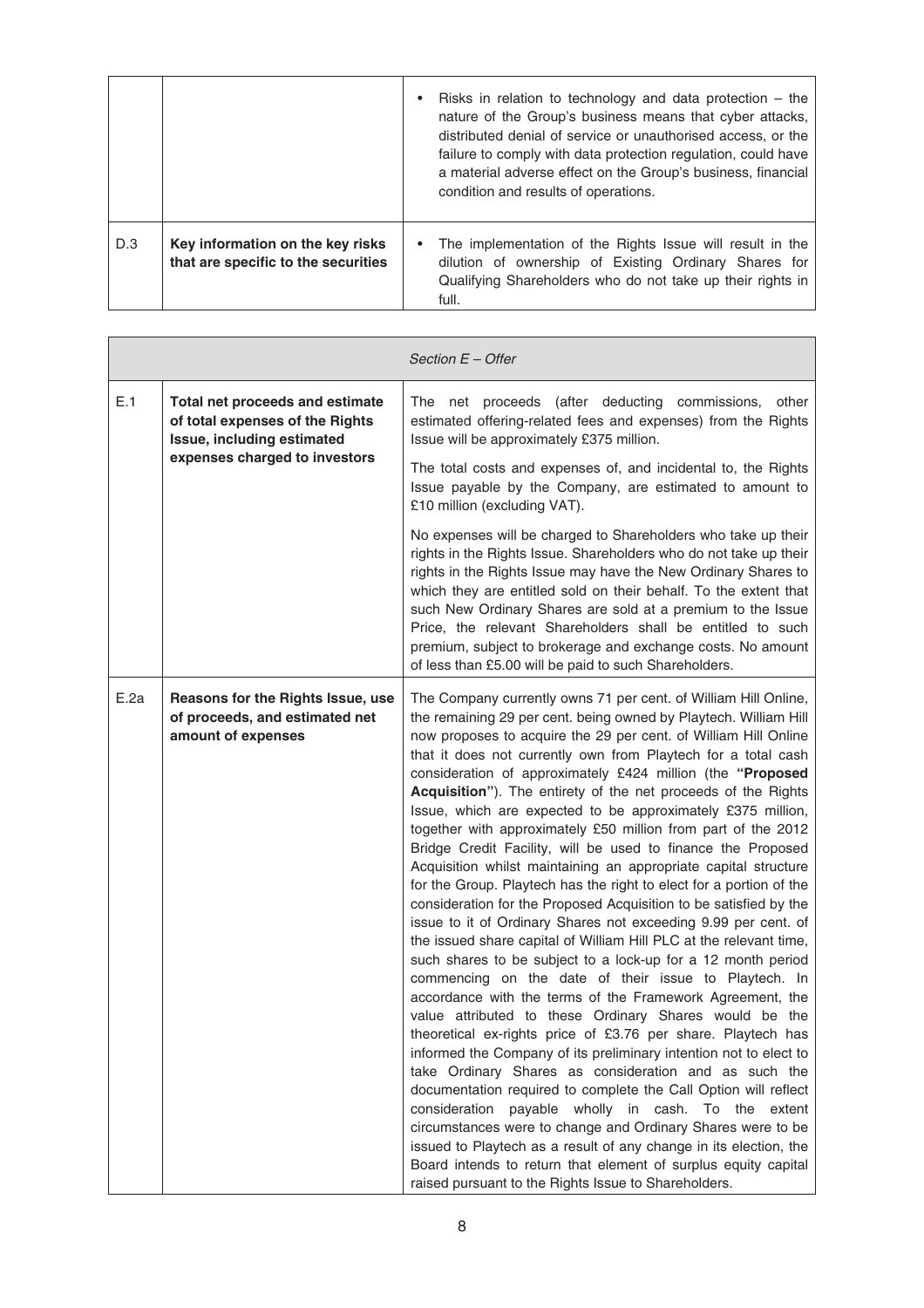| E.3 | <b>Terms and conditions</b>  | The Company is proposing to raise approximately £375 million<br>(net of expenses) by way of the Rights Issue. The Rights Issue<br>is being fully underwritten by the Underwriters, subject to certain<br>conditions. The Issue Price of 245 pence per New Ordinary<br>Share represents a 39.5 per cent. discount to the closing middle<br>market price of William Hill of 404.7 pence per Ordinary Share<br>on 28 February 2013, the latest practicable date before the<br>announcement of the Proposed Acquisition and Rights Issue<br>and a 34.8 per cent. discount to the theoretical ex-rights price of<br>375.7 pence per New Ordinary Share calculated by reference to<br>the closing middle market price on the same basis. This<br>represents a 38.3 per cent. discount to that closing middle<br>market price adjusted for the proposed final dividend of<br>7.8 pence per Ordinary Share, which will be paid to<br>Shareholders on the register of members at the close of<br>business on 15 March 2013, and a discount of 33.7 per cent. to<br>the theoretical ex-rights price on the same basis.<br>Subject to the fulfilment of, amongst other things, the conditions<br>set out below, the Company will offer 156,871,900 New |
|-----|------------------------------|---------------------------------------------------------------------------------------------------------------------------------------------------------------------------------------------------------------------------------------------------------------------------------------------------------------------------------------------------------------------------------------------------------------------------------------------------------------------------------------------------------------------------------------------------------------------------------------------------------------------------------------------------------------------------------------------------------------------------------------------------------------------------------------------------------------------------------------------------------------------------------------------------------------------------------------------------------------------------------------------------------------------------------------------------------------------------------------------------------------------------------------------------------------------------------------------------------------------------------------------|
|     |                              | Ordinary Shares by way of the Rights Issue to Qualifying<br>Shareholders other than, subject to certain exceptions,<br>Qualifying Shareholders with a registered address in the United<br>States or the Restricted Jurisdictions, at an Issue Price of 245<br>pence per New Ordinary Share payable in full on acceptance.<br>The Rights Issue will be offered on the basis of:                                                                                                                                                                                                                                                                                                                                                                                                                                                                                                                                                                                                                                                                                                                                                                                                                                                              |
|     |                              | 2 New Ordinary Shares for every 9 Existing Ordinary Shares                                                                                                                                                                                                                                                                                                                                                                                                                                                                                                                                                                                                                                                                                                                                                                                                                                                                                                                                                                                                                                                                                                                                                                                  |
|     |                              | held on the Record Date, and so in proportion to any other<br>number of Existing Ordinary Shares then held and otherwise on<br>the terms and conditions set out in this document and, in the<br>case of Qualifying non-CREST Shareholders only, the<br>Provisional Allotment Letter. Holdings of Ordinary Shares in<br>certificated and uncertificated form will be treated as separate<br>holdings for the purpose of calculating entitlements under the<br>Rights Issue.                                                                                                                                                                                                                                                                                                                                                                                                                                                                                                                                                                                                                                                                                                                                                                  |
|     |                              | The Rights Issue is conditional, amongst other things, upon:                                                                                                                                                                                                                                                                                                                                                                                                                                                                                                                                                                                                                                                                                                                                                                                                                                                                                                                                                                                                                                                                                                                                                                                |
|     |                              | the passing of the Proposed Acquisition Resolution at the<br>(a)<br>Extraordinary<br>without<br>General<br>Meeting<br>material<br>amendment;                                                                                                                                                                                                                                                                                                                                                                                                                                                                                                                                                                                                                                                                                                                                                                                                                                                                                                                                                                                                                                                                                                |
|     |                              | the Company having applied to Euroclear UK & Ireland<br>(b)<br>for admission of the Nil Paid Rights and Fully Paid Rights<br>to CREST as participating securities and no notification<br>having been received from Euroclear UK & Ireland on or<br>before Admission that such admission or facility for<br>holding and settlement has been or is to be refused;                                                                                                                                                                                                                                                                                                                                                                                                                                                                                                                                                                                                                                                                                                                                                                                                                                                                             |
|     |                              | Admission becoming effective by not later than 8.00 a.m.<br>(c)<br>on 19 March 2013 (or such later time and/or date as the<br>Banks and the Company may agree in advance in writing<br>but so that the last date for acceptance is not later than<br>18 April 2013); and                                                                                                                                                                                                                                                                                                                                                                                                                                                                                                                                                                                                                                                                                                                                                                                                                                                                                                                                                                    |
|     |                              | the Underwriting Agreement becoming unconditional in<br>(d)<br>all respects (save for the condition relating to Admission)<br>and not having been rescinded or terminated in<br>accordance with its terms prior to Admission.                                                                                                                                                                                                                                                                                                                                                                                                                                                                                                                                                                                                                                                                                                                                                                                                                                                                                                                                                                                                               |
| E.4 | <b>Conflicts of interest</b> | Not applicable. There are no interests (including conflicts of<br>interest) which are material to the Rights Issue.                                                                                                                                                                                                                                                                                                                                                                                                                                                                                                                                                                                                                                                                                                                                                                                                                                                                                                                                                                                                                                                                                                                         |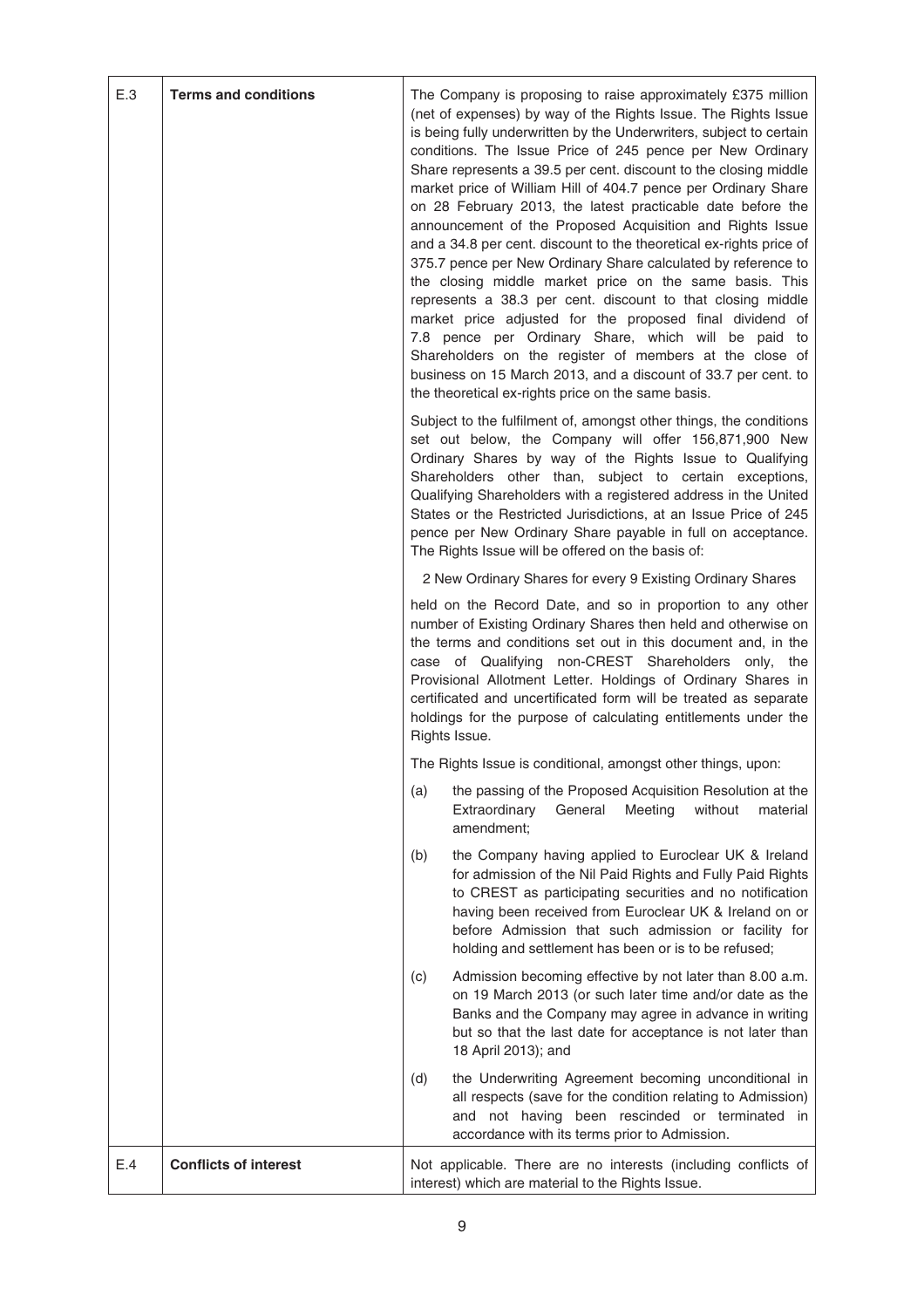| E.5 | Name of person offering to sell<br>the securities                                                             | William Hill PLC                                                                                                                                                                                                                                                                                                               |
|-----|---------------------------------------------------------------------------------------------------------------|--------------------------------------------------------------------------------------------------------------------------------------------------------------------------------------------------------------------------------------------------------------------------------------------------------------------------------|
|     | Lock-up agreement details<br>including the parties involved<br>and indication of the period of the<br>lock-up | Pursuant to the terms of the Underwriting Agreement, the<br>Company has agreed, subject to certain exceptions, not to allot,<br>issue or grant any rights over any securities of the Company or<br>any member of the Group until the date which is 45 dealing<br>days after the last date for acceptances in the Rights Issue. |
| E.6 | <b>Dilution</b>                                                                                               | A Shareholder who sells or otherwise elects not to take up its,<br>his or her Nil Paid Rights will experience a 18 per cent. dilution<br>(i.e. its, his or her proportionate interest in the Company will<br>drop by 18 per cent.)                                                                                             |
| E.7 | <b>Expenses</b>                                                                                               | Not applicable. There are no commissions, fees, or expenses to<br>be charged to investors by the Company.                                                                                                                                                                                                                      |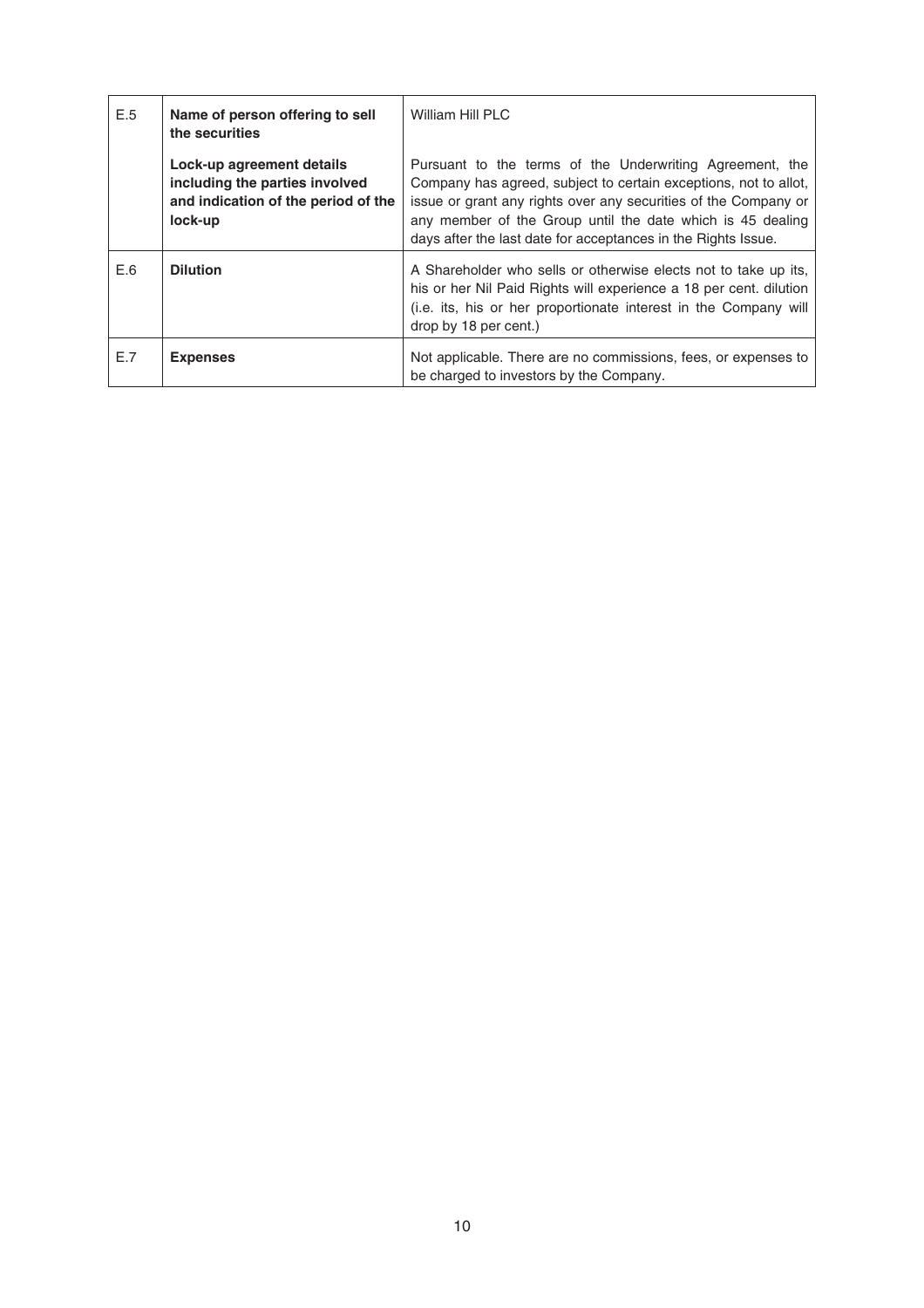### **RISK FACTORS**

Any investment in the New Ordinary Shares and/or the Nil Paid Rights and/or the Fully Paid Rights under the Rights Issue is subject to a number of risks. Prior to subscribing for any New Ordinary Shares and/or Nil Paid Rights and/or Fully Paid Rights, Qualifying Shareholders and any other prospective investors should carefully consider the factors and risks associated with any investment in the Company, the Group's business and the industry in which the Group operates, together with all the information set out in this document and the documents incorporated by reference and, in particular, those risks described below.

If any of the following risks actually materialise, the Group's business, financial condition and results of operations could be materially and adversely affected and investors may lose all or part of their investment. All risks of which the Directors are aware at the date of this document and which they consider material are set out in the risk factors below; however, further risks and uncertainties relating to the Group which are not presently known to the Directors, or that the Directors currently deem immaterial, may also have an adverse effect on the Group's business, financial condition and results of operations. If this occurs, the price of the Ordinary Shares, the Nil Paid Rights and/or the Fully Paid Rights may decline and investors could lose all or part of their investment.

The Directors consider the following risks to be the most significant for potential investors, but the risks listed do not necessarily comprise all those associated with an investment in the Company. Investors and prospective investors should consider carefully whether an investment in the New Ordinary Shares and/or the Nil Paid Rights and/or the Fully Paid Rights is suitable for them in light of the information in this document and the documents incorporated by reference and their personal circumstances.

#### **Risks relating to the gambling industry**

### *The Group is vulnerable to increases in taxes and levies*

The Group is vulnerable to increases in UK and international taxation and levies as governments may seek to tax the gambling industry more to increase their revenues. In addition, many governments are changing the way they regulate gambling, in particular online gambling, and are introducing new taxation regimes as they do so.

#### UK taxation

The Group is subject to significant taxation and levies in the UK, including the following:

- corporation tax, with a headline tax rate of 24 per cent. up to 31 March 2013, 23 per cent. from 1 April 2013 to 31 March 2014 and 21 per cent. from 1 April 2014;
- general betting duty of 15 per cent. applicable to gross betting profit in the UK;
- Machine Games Duty payable at 20 per cent. of the revenue from gaming machines; and
- the Horserace Betting Levy, a statutory levy on bets struck in the UK on horse races held in the UK, calculated at a rate of 10.75 per cent. of the gross win on such horse racing activities.

The taxes and levies imposed upon the Group have changed considerably over time and there can be no assurance that the levels of taxes and levies to which the Group is subject in the UK will not be increased, particularly in the current economic environment. In addition, there can be no assurance that new taxes or levies will not be introduced to which the Group will be subject. For example, the UK Department for Culture Media and Sport (**"DCMS"**) undertook a consultation process on the regulation of remote gambling with a view to regulating at the point of consumption, rather than the point of supply. This consultation has now closed and draft legislation has been published. In addition, HM Treasury has indicated that it anticipates introducing a point of consumption based tax on gross win for online sportsbook activities and net revenue for gaming activities at a rate of 15 per cent. from December 2014. As a significant amount of William Hill Online's business comes from UK-based customers, implementation of this legislation would have a significant adverse impact on the Group's results of operations. Any further increases in the levels of taxes or levies to which the Group is subject in the UK, or the implementation of any new taxes or levies to which the Group will be subject, could have a material adverse effect on the Group's business, financial condition and results of operations.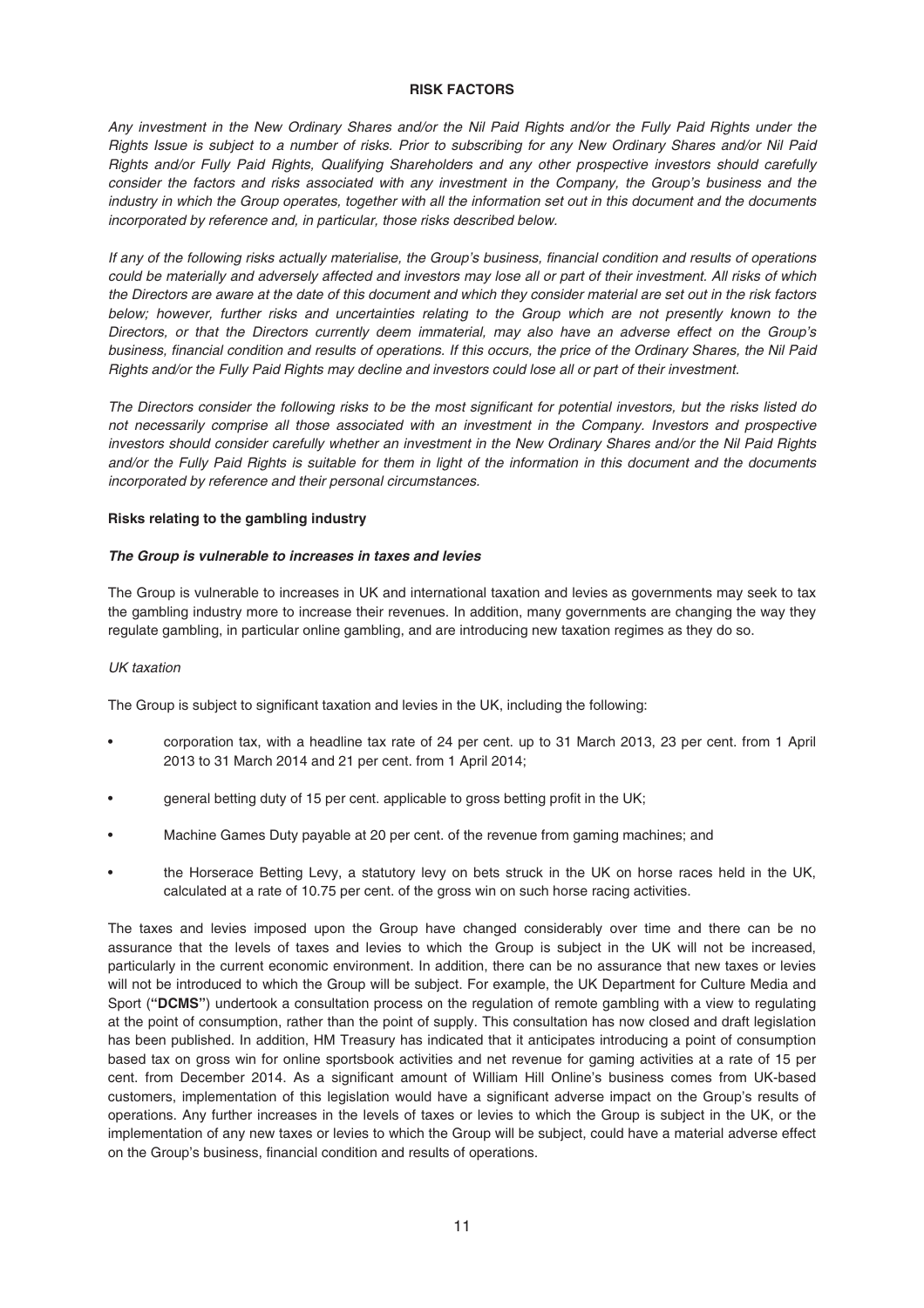#### Australian taxation

The Group announced on 20 December 2012 that it had reached agreement with GVC and Sportingbet in relation to the proposed acquisition of Sportingbet's Australian online gambling business and certain other assets from Sportingbet. Sportingbet's Australian online gambling business is subject to Australian taxation which includes:

- company tax, with a headline rate of 30 per cent.; and
- product fees of between 1.5 per cent. and 1.7 per cent. of wagering on horseracing charged on a state by state basis.

Should this acquisition be completed, the Group will then be subject to these taxes. Any increases in the levels of taxes or levies to which the Group would become subject on completion of the acquisition of Sportingbet's business in Australia, or the implementation of any new taxes or levies in Australia, could have a material adverse effect on the Group's business, financial condition and results of operations.

### Other non-UK taxation

The Group's online gambling operations, conducted through its William Hill Online joint venture, are located in Gibraltar. The Group's operations in Gibraltar are currently subject to taxes there. Nonetheless, there can be no assurance that the levels of taxation to which the Group is subject in any jurisdiction outside the UK, including Gibraltar, will not be increased or changed, which could have a material adverse effect on the Group's business, financial condition and results of operations.

The Group's customers are located in a number of different jurisdictions. Revenues earned from customers located in a particular jurisdiction may give rise to the imposition of taxes in that jurisdiction. If such taxes are levied, either on the basis of existing law or the current practice of any tax authority or by reason of any change in law or practice, then this may have a material adverse effect on the amount of tax payable by the Group. In addition, if any Group company is found to be, or to have been, tax resident in any jurisdiction other than those in which the Group is currently deemed to be tax resident or to have a permanent establishment in any such other jurisdiction (whether on the basis of existing law or the current practice of any tax authority or by reason of a change in law or practice) this may have a material adverse effect on the amount of tax payable by the Group which could in turn have a material adverse effect on the Group's business, financial condition and results of operations.

# *There can be no assurance that existing or potential laws and regulations in certain jurisdictions, including those where the Group's customers reside will not have a material adverse effect on its business, financial condition and results of operations*

Most countries regulate or, in some cases prohibit, gambling activities. Historically, the regulation of the gambling industry has been arranged at a national level and, currently, there is no international gambling regulatory regime. Although the Group seeks to comply with, and monitors, relevant laws and regulations, including relevant licensing requirements, of the jurisdictions in which its operations are established, the Group is exposed to the risk that jurisdictions in which its customers are resident or from which its advertisements may be accessed via the internet may have conflicting laws and regulations (or conflicting interpretations of such laws and regulations) with regard to the legality or appropriate regulatory compliance of the Group's activities. The Group's exposure to this risk has increased as the scale of the Group's online operations has increased.

# European Union

The Group accepts transactions from customers for certain of its products from certain European jurisdictions. There are instances of betting and gaming operators being (i) prosecuted by a relevant authority or (ii) sued by a monopoly right holder or other significant market participant for offering their products and services in a particular state of the European Union ("**EU**") in which they are not licensed or otherwise regulated. Member states of the EU (each a "**Member State**") are required to abide by principles of freedom of establishment and free movement of services under EU law. William Hill believes that the Group's activities in Member States where it is not licensed or otherwise regulated in a manner consistent with EU principles are permitted by such principles. However, the extent to which national courts in European jurisdictions will implement principles of EU law is uncertain as Member States are afforded a degree of discretion in such implementation. As a result, the Group may face criminal or civil claims in these jurisdictions as a consequence of its actions regardless of whether such actions are in accordance with EU law.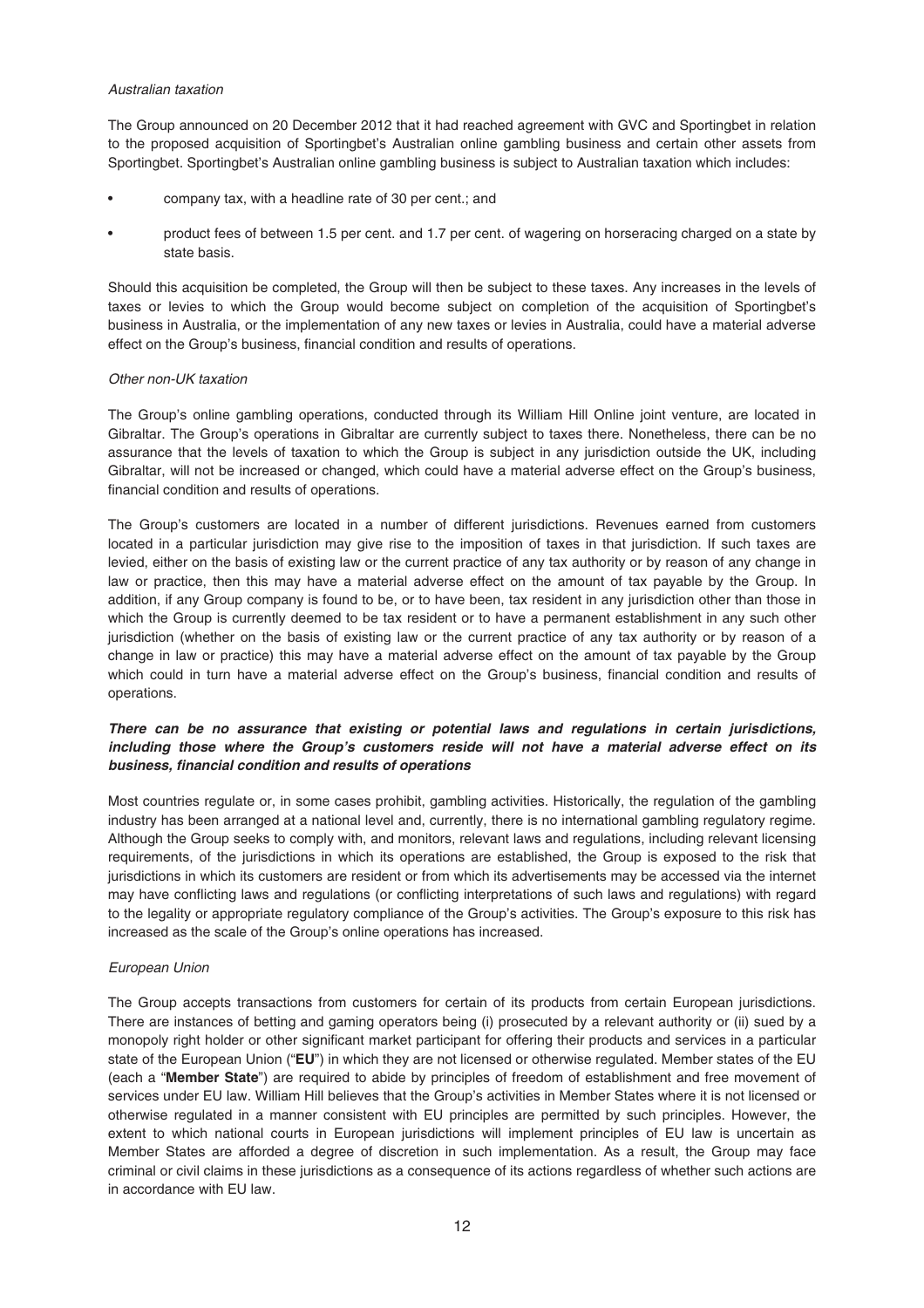In addition, the relevant regulatory authority, monopoly right holder or other significant market participant could take action against the Group's service providers in such countries. If any such actions were brought against the Group or the Group's service providers, whether successful or not, the Group may incur considerable legal and other costs, management's time and resources may be diverted, the provision of services to the Group may be disrupted, and any resulting dispute may damage the Group's reputation and brand image and have a material adverse effect on the Group's business, financial condition and results of operations.

To the extent that the domestic laws or any prosecutions, suits or other determinations of a national court of a Member State do not implement and/or apply EU law, such actions may fall within the jurisdiction of the European Court of Justice ("**ECJ**") to which reference may be made. On such a reference, the ECJ may scrutinise such domestic laws, prosecutions, suits or other determinations and determine the legality of such operator's activities pursuant to EU law. The ECJ may determine that the restrictive actions of the relevant Member States are nondiscriminatory, proportionate and objectively protect a matter of public policy within the competence of such Member State, such as social responsibility matters or fighting fraud and criminality, in which case such restrictions may be justified. If the ECJ finds that such an authority, monopoly right holder or other significant market participant's actions result from laws which are discriminatory, disproportionate or not objectively justifiable, such restrictions on the operator's activities may be found to be in contravention of EU law. However, there can be no assurance that the ECJ will accept jurisdiction or will not uphold the actions against an operator, or that any favourable ruling will be fully implemented by the relevant Member State, which could impair the Group's ability to undertake betting and gaming operations in European jurisdictions, thereby negatively impacting the Group's business, financial condition and results of operations.

A number of Member States, including Belgium, the Czech Republic, Denmark, Germany, Greece, the Netherlands, Portugal, Romania, Spain and Sweden, have indicated that they will issue new or further licences and, to some extent, will change their regulatory regimes, or, in the case of Italy and France, have already done so. While helpful, the extent to which this will assist the industry is uncertain.

The Board believes that Member States are likely to lobby for acceptance of a local licensing requirement regime, as such regimes guarantee revenue through tax and licence fees. Whether the European Commission, or the ECJ via cases referred to it, will continue generally to support this approach is unclear. To the extent that such a regime is introduced in one or more Member States and any such local licences are not obtained by the Group, due, for example, to their limited availability or because doing business under such regimes is not commercially viable, the Group may face the risk of increased enforcement initiatives from local authorities, which may ultimately prompt the Group to cease operating in, or providing access to, its products in such territories. In any event, the Group may need to exit or withdraw products from EU and non-EU markets if the risks of successful enforcement action are considered too high, or if a key supplier or regulator requires the market to be blocked, or if it is otherwise considered necessary by the Board.

### United States

The US Congress passed the Unlawful Internet Gambling Enforcement Act of 2006 (**"UIGEA"**) in late 2006, which prohibits any person engaged in the business of gambling from knowingly accepting payments related to unlawful online bets. UIGEA prohibits the transfer of funds from a financial institution to an internet gambling website. It also expressly requires internet bets to comply with the law of the jurisdiction where the bets are initiated and received. In addition, the US Congress has proposed several bills that would prohibit any person from accepting bets on amateur sporting events including high school, college and Olympic events.

Pursuant to the Professional and Amateur Sports Protection Act (the **"PASPA"**), which became effective on 1 January 1993, the proliferation of legalised sportsbooks and wagering was significantly curtailed. The PASPA effectively prohibited sports betting in the US, excluding Nevada and sports lotteries in Oregon, Montana, and Delaware. Thus, sportsbooks and betting are permitted to continue to operate in Nevada, provided the wager originates in Nevada and is received by a licensed sportsbook in Nevada. Moreover, the Interstate Wire Act of 1961 also prohibits those in the business of betting from utilising a wire communication facility for the transmission in interstate or foreign commerce of any bets, or information assisting in the placing of such bets on any sporting event or contest unless such betting activity is specifically authorised in each jurisdiction involved.

Although the Group has systems and controls in place which seek to ensure the Group's compliance with applicable US laws and regulations, including the UIGEA and the PASPA, there can be no assurance that these procedures will be completely effective. Should the Group breach any such applicable US laws and regulations it may become subject to civil or criminal sanctions as well as reputational damage, and may have to cease offering its products in the United States. Similarly, should the bills proposed by the US Congress be passed, thereby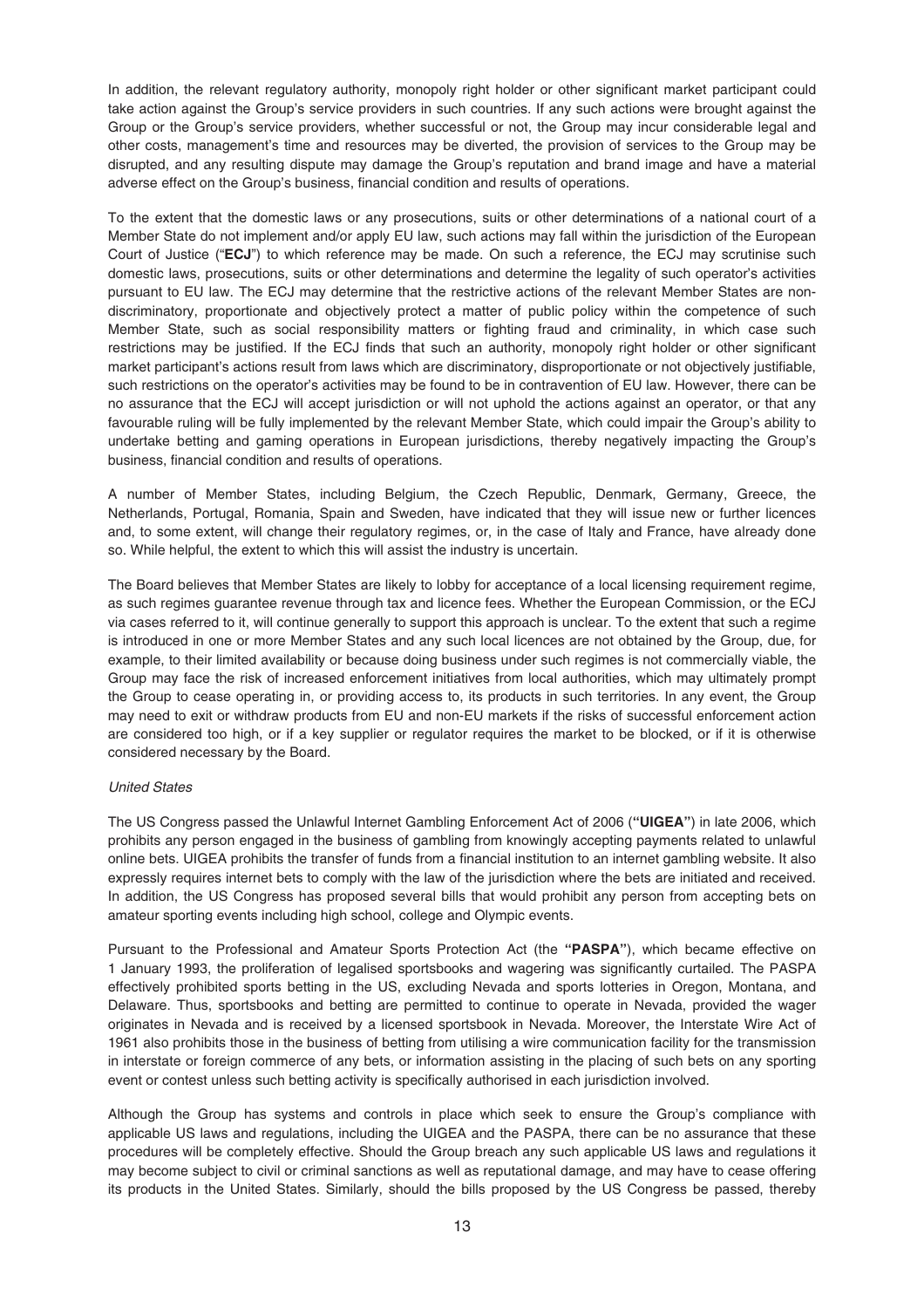prohibiting any person from accepting bets on amateur sporting events, the Group may be required to cease offering these products or may not be able to expand its product offering in the US in a way it may otherwise have done so. The occurrence of any one or all of the foregoing events could have a material adverse effect on the Group's business, financial condition and results of operations.

### Australia

In Australia, interactive and internet gambling is regulated by each individual state, in each case applicable to gaming and sports betting activities conducted within such a state, and the Interactive Gambling Act 2001 (Cth) (the **"Interactive Gambling Act"**) which purports to regulate certain types of interactive and internet gambling occurring both within Australia as a whole and extraterritorially.

The Interactive Gambling Act prohibits certain interactive gambling services, being "in the run betting" (the equivalent to what the Group describes as in-play betting) on racing and sporting events and online gaming type services, such as online poker, online casino games and virtual poker machines, by providing that a person is guilty of an offence if that person intentionally provides such services to people located within Australia or other countries designated by the relevant minister (to date no other countries have been designated). The Interactive Gambling Act does not prohibit what the Group would commonly refer to as pre-match betting on racing or sporting events or other contingencies (such as elections and the weather). These types of gambling are regulated by state based legislation and Sportingbet currently holds two licences in the Northern Territory approved by the Northern Territory Racing Commission (the "**NT Racing Commission**") which provide that the Sportingbet Australian online business may accept bets from customers located anywhere in the world provided these are made in accordance with the provisions of the Racing and Betting Act 1983 (NT) by use of telephone, internet, facsimile or other electronic means at designated premises within the Territory on approved sporting events (which is defined to include specified contingencies).

Subject to William Hill's completion of the acquisition of Sportingbet's Australian online business, systems and controls will be put in place to ensure that no interactive gambling services which are prohibited under the Australian legislation are offered to Australian customers. If these systems and controls were to fail, the Group would be in breach of its sports betting licences currently held in the Northern Territory which could lead to daily fines being imposed on the Group, the Group's officers being criminally liable for such breaches and a loss of the licence. Should any or a combination of these events occur, this could have a material adverse effect on the Group's business, financial condition and results of operations.

# *The existence and/or enforcement of laws and regulations relating to the offer of gambling products and services or the advertisement of such products and services via the internet, could have a material adverse effect on the Group's business, financial condition and results of operations*

Although the regulatory regime for land-based gambling operations is well established in most countries, the gambling laws in such countries will not necessarily have been amended to take account of the internet and the ability to offer gambling products and services online. Consequently, there is uncertainty as to the legality of online gambling or the offering of, or advertising of, online gambling in a number of countries. William Hill has systems and controls in place which seek to ensure that the Group does not offer gambling products via the internet to customers in jurisdictions from which it has determined that it does not wish to accept bets, but there can be no assurance that these procedures will be effective. For example, although William Hill Online does not accept any online transactions that it can verify originate from the United States (by the use of US credit card details, for example), it does not use the location of its customers' internet service providers as the sole means of excluding customers potentially located in the United States from using William Hill Online's websites. As a result, it is possible that William Hill Online may accept a wager from a customer while they are temporarily located in the United States, which could result in a violation of applicable US law. This could expose William Hill Online to the risk of civil or criminal sanction, as well as reputational damage, which in turn could negatively impact the Group's business, financial condition and results of operations.

The Group analyses the risks to the Group from different jurisdictions and, where appropriate, obtains legal advice in respect of the applicable laws and regulations in any such jurisdiction. Based on the relevant jurisdiction and subject to any risks identified by the Group, it undertakes certain procedures in order to mitigate any such risk, but the Group has not considered the gambling laws and regulations in every jurisdiction from which customers place bets or wagers and from which its products or advertisements can be accessed via the internet. Accordingly, the Group may be subject to the application of existing or potential laws and regulations and/or fees or levies in jurisdictions from which customers place bets or wagers or in which its products or advertisements can be accessed via the internet. Any such laws, regulations, fees or levies may have a material adverse effect on the Group's business, financial condition and results of operations.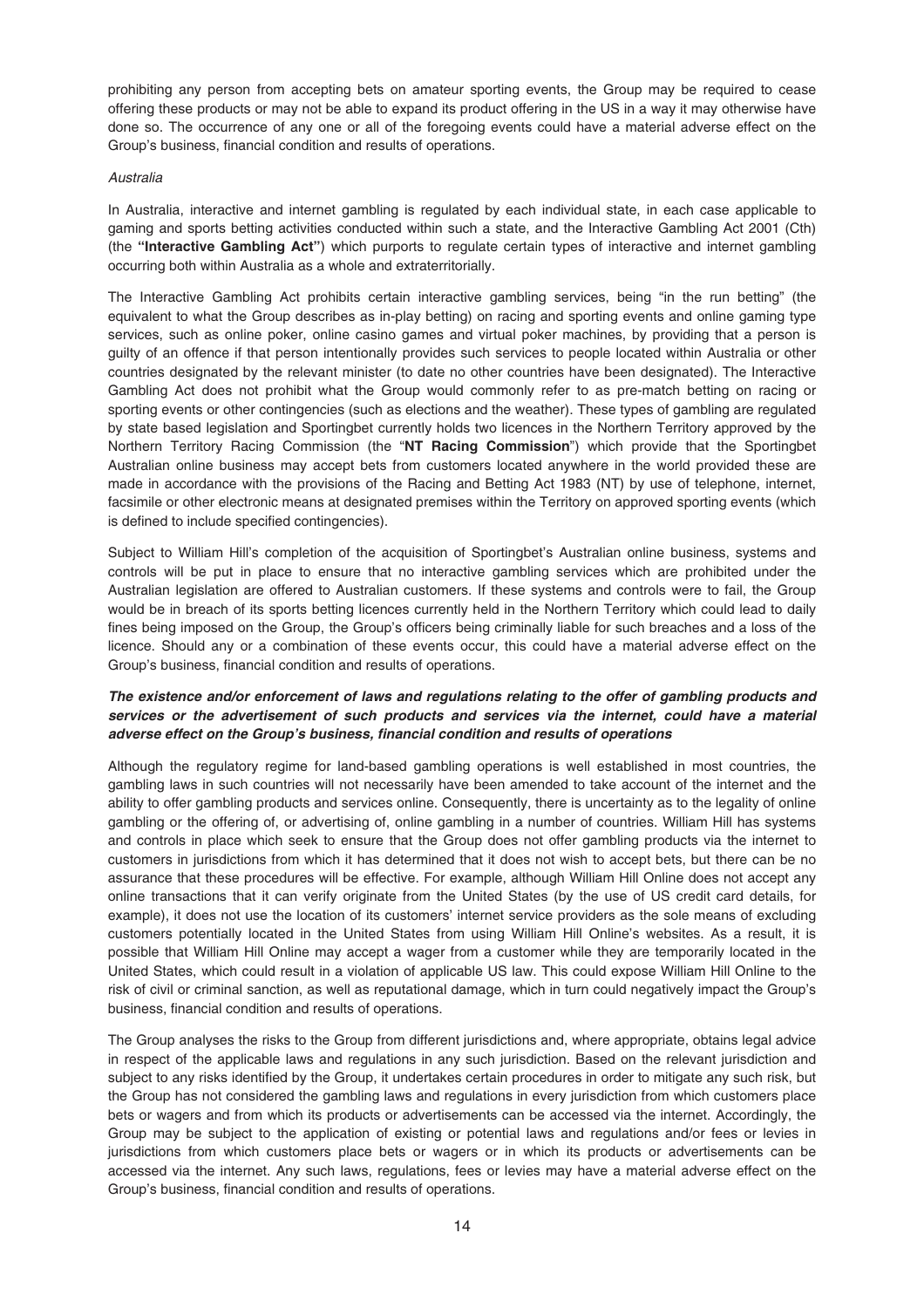### *Changes in regulatory or licensing requirements may have a material adverse effect on the Group's business, financial condition and results of operations*

The Group is regulated by certain authorities and currently holds gambling licences and/or permits in the UK, Northern Ireland, Gibraltar, Malta, the Isle of Man, Jersey, Kahnawake (a territory situated in Quebec, Canada administered by the Mohawks of Kahnawake indigenous people), Italy, Spain, the State of Nevada in the United States and, should the acquisition of Sportingbet's Australian online business complete, the Northern Territory of Australia. If the regulatory framework of any jurisdiction in which the Group operates was to change its licensing requirements, the Group may be required to expend significant capital or other resources in order to comply with the new requirements and/or may not be able to meet the new requirements, either or a combination of which could have a material adverse effect on the Group's business, financial condition and results of operations.

### Great Britain

In Great Britain, where the Group's retail operations are located, the Group is regulated by the Gambling Commission under the provisions of the Gambling Act. In accordance with the British regulatory regime, the Group holds three categories of licences: operating licences, personal management licences and premises licences. The Group's relevant subsidiary, applicable personnel and LBOs currently hold all requisite licences and other approvals in Great Britain. Under the British regime, licences are given for an indefinite period, subject to the payment of annual fees, and are normally only terminated in the event of a breach of the terms of the licence by the holder. There can be no assurance, however, that the Gambling Commission will not terminate licences already granted, or otherwise change its licensing requirements or that the UK government will not introduce new laws or regulations applicable to gambling companies or change existing laws or regulations. In addition, regulation of gaming machines in Great Britain continues to have a high profile in the media and among politicians. If the Gambling Commission were to terminate any of the licences already granted, or otherwise change the licensing requirements, the Group may be required to expend significant capital or other resources to comply with the new requirements and/or may be unable to meet the new requirements, either or a combination of which could have a material adverse effect on the Group's business, financial condition and results of operations. In addition, there can be no assurance that any other changes in legislation or regulations enacted by the UK government in the future will not have a material adverse effect on the Group's business, financial condition and results of operation.

#### State of Nevada

On 21 June 2012, the Company was awarded a gaming licence by the Nevada Gaming Commission. On 27 June 2012, the Group acquired American Wagering, Inc. ("**AWI**"), Brandywine Bookmaking LLC ("**Brandywine**") and the racing and sportsbook assets (the "**Cal Neva Assets**") of Sierra Development Company, trading as Cal Neva, meaning that, through these businesses, the Group operated in a total of 190 locations in the State of Nevada as at 1 February 2013. Accordingly, the Group is subject to extensive regulation by the Nevada Gaming Commission. The ownership and operations of gaming licences in Nevada are subject to strict regulation under various state, county and municipal laws. Together with key personnel, the Group undergoes extensive investigation before each new gaming licence is issued, and the products of AWI and Brandywine are subjected to testing and evaluation prior to approval and use. Generally, gaming authorities have broad discretion when granting, renewing or revoking these approvals and licences and monitor compliance with such approvals/licences on an ongoing basis. If the Group fails or any of its key personnel fail to obtain or retain a required licence or approval, the Group may have to reduce significantly its operations in the State of Nevada, which could have a material adverse effect on the Group's business, financial condition and results of operations.

Any expansion of the Group's activities could be hindered by delays in obtaining requisite state licences or the inability to obtain such licences. No assurance can be given as to the term for which the Group's licences will be granted in a particular jurisdiction or as to what licence conditions, if any, may be imposed by such jurisdiction in connection with any future renewals.

### Australia

On completion of the acquisition of Sportingbet's Australian online business, the Group will acquire two sports bookmakers licences held in Australia's Northern Territory. William Hill announced on 13 February 2013 that it has received confirmation from the NT Racing Commission and the Australian Foreign Investment Review Board that each of these bodies has granted their respective approvals of William Hill's ownership of Sportingbet's Australian online business.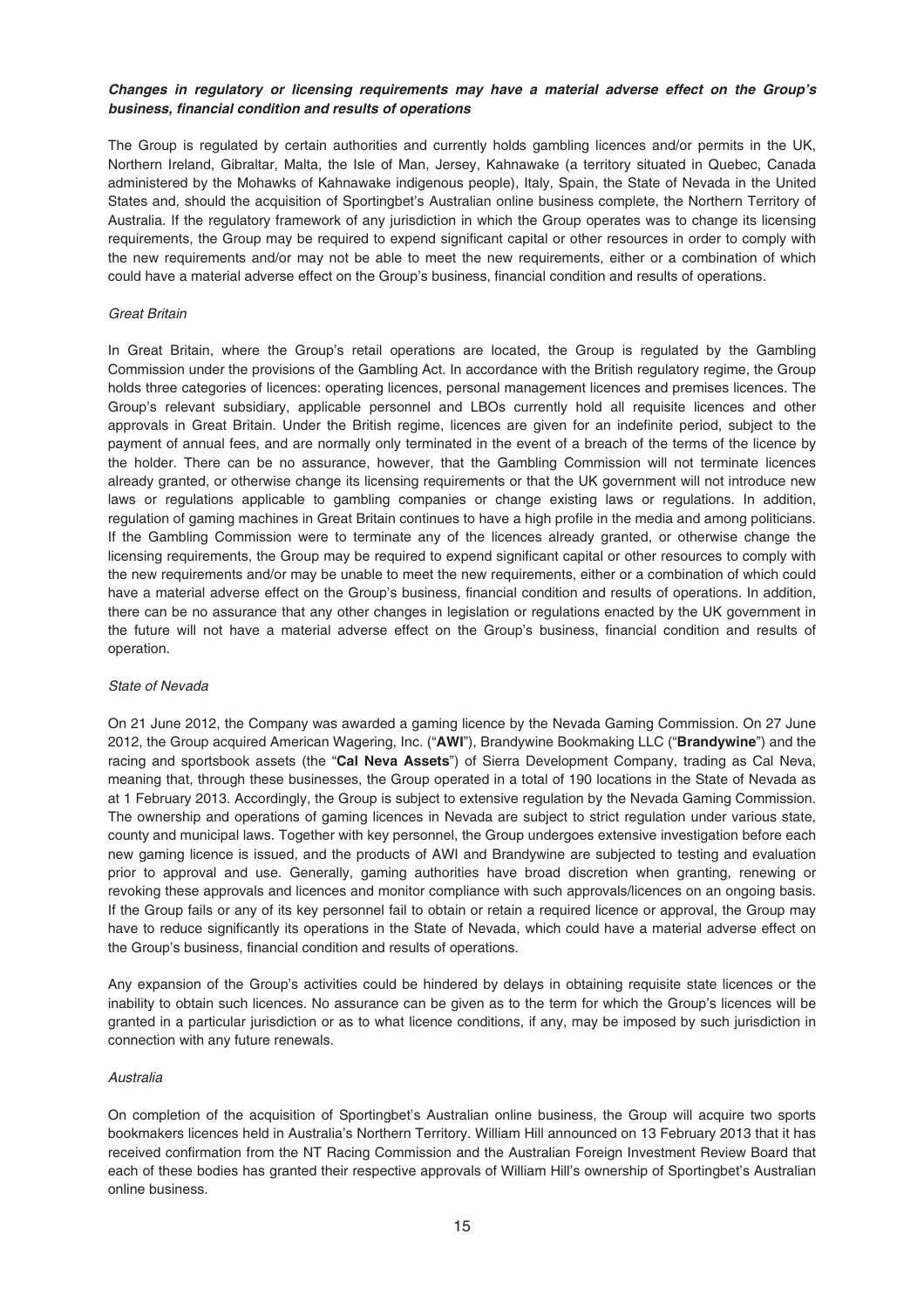The NT Racing Commission imposes extensive probity and approval requirements prior to the grant of new licences or the approval of a change of control of a licence holder and it monitors compliance with licence conditions on a continuous basis. Currently, all sports bookmaking conducted by Sportingbet in Australia is conducted through the two sports bookmakers licences held in the Northern Territory, which allows Sportingbet to accept bets and wagers from all states across Australia provided that all such bets and wagers are processed through servers located in the Northern Territory (although certain of Sportingbet's Australian operations are conducted in other states). There can be no assurance that the regulatory framework under which Sportingbet's Australian online business is currently governed will not change, thereby requiring either Sportingbet, or subject to and following the completion of the acquisition of Sportingbet's Australian online business, the Company to hold licences in each individual Australian state and territory in which it operates. If the regulatory framework were to change in this manner, or the terms or conditions of the licences held in the Northern Territory were to change, this could have a material adverse effect on the Group's business, financial condition and results of operations.

### **Gibraltar**

The provision of William Hill Online's products is regulated by the Gibraltar Regulatory Authority. Any change in the terms or termination of all or any of the licences granted to the Group by the Gibraltar Regulatory Authority could have a material adverse effect on the Group's business, financial condition and results of operations.

# *Failure to comply with existing or new gambling laws and regulations may have a material adverse effect on the Group's business, financial condition and results of operations*

The Group is subject to regulatory requirements in the jurisdictions in which it operates, including the three categories of licence of the Gambling Commission in Great Britain. Although the Group has processes in place to review the operating effectiveness of its compliance procedures, failure to comply with gambling laws and regulations, or to identify changes to regulation in a timely manner, could result in regulatory sanctions, which may have a material adverse effect on the Group's business, financial condition and results of operations.

# *A shareholder owning 10 per cent. or more of William Hill's Ordinary Shares who is found by the Nevada Gaming Commission to be unsuitable could be guilty of a criminal offence if they continue to hold Ordinary Shares, and William Hill could be subject to disciplinary action if it continues to interact with that shareholder*

The terms of the licence issued to William Hill by the Nevada Gaming Commission and the Nevada Gaming Control Board provide that any person who, individually or in association with others, has acquired, directly or indirectly, beneficial ownership of 5 per cent. or more of any class of William Hill voting securities must notify the Nevada Gaming Control Board, in writing, within 10 days after it has knowledge of such acquisition. William Hill must also notify the Nevada Gaming Control Board within 10 days of becoming aware of any such acquisition by any person. In addition, any person who, individually or in association with others, acquires, directly or indirectly, beneficial ownership of 10 per cent. or more of any class of William Hill voting securities must apply to the Nevada Gaming Commission for a finding of suitability within 30 days after the Chairman of the Nevada Gaming Control Board mails written notice requiring such a filing.

Any person who fails or refuses to apply for a finding of suitability within 30 days after being ordered to do so by the Nevada Gaming Commission or the Chairman of the Nevada Gaming Control Board may be found to be unsuitable. Any shareholder found to be unsuitable, whether because they fail or refuse to apply for a finding of suitability or otherwise, and who holds, directly or indirectly, any beneficial ownership of Ordinary Shares beyond such period of time as may be prescribed by the Nevada Gaming Control Commission may be guilty of a criminal offence.

In addition, William Hill would be subject to disciplinary action if, after it receives notice that a person is unsuitable to be a shareholder or to have any other relationship with William Hill or its subsidiaries, it (i) pays that person any dividend or interest on Ordinary Shares; (ii) allows that person to exercise, directly or indirectly, any voting right conferred through Ordinary Shares held by that person; (iii) pays remuneration in any form to that person for services rendered or otherwise; or (iv) fails to pursue all lawful efforts to require such unsuitable person to relinquish their voting securities for cash at fair market value. Such disciplinary action could include fines or suspension or revocation of William Hill's Nevada licence and if William Hill's Nevada licence is suspended or revoked, William Hill US would be unable to continue to conduct its operations. The occurrence of any of the foregoing could have a material adverse effect on the Group's business, financial condition and results of operations.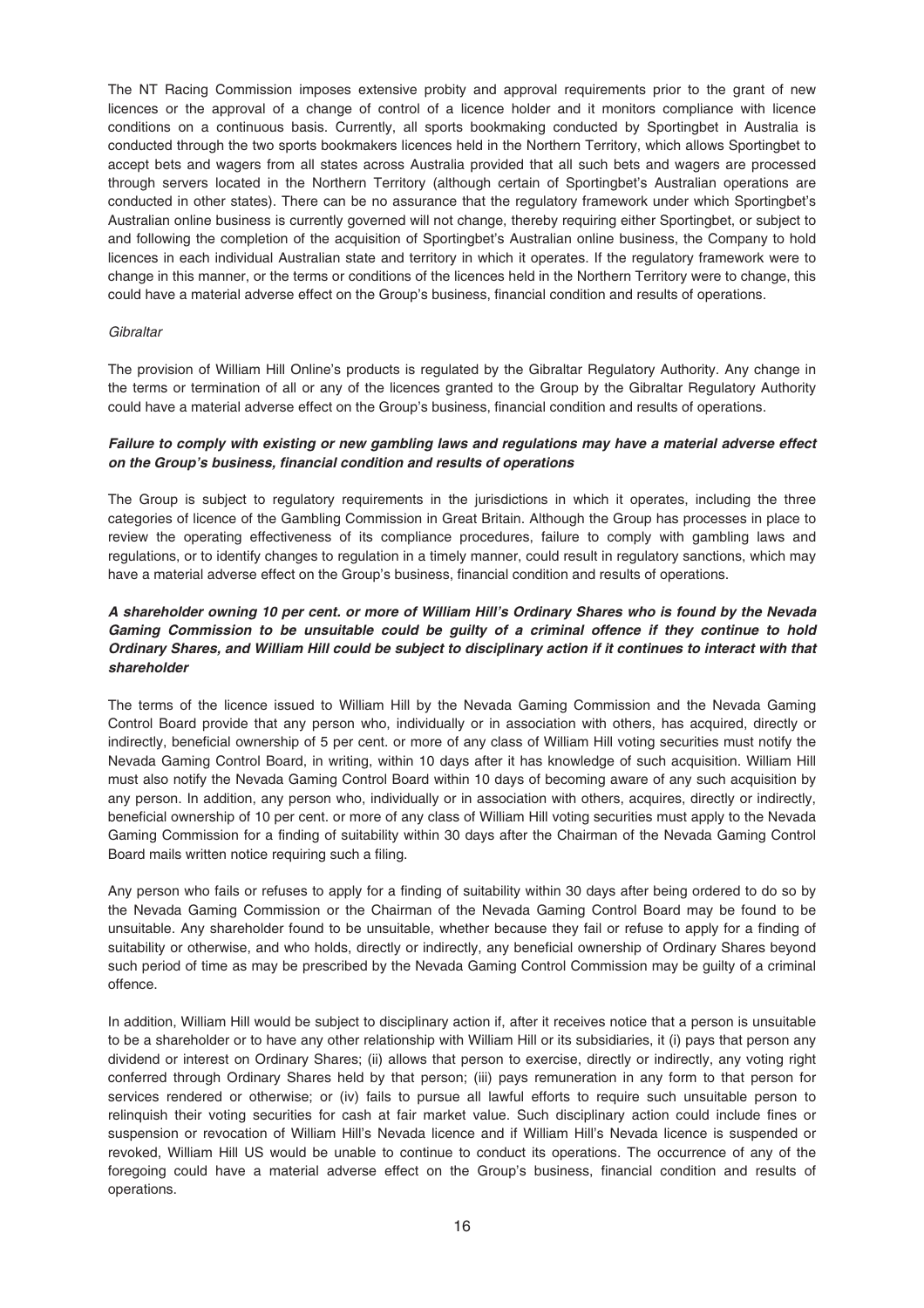# *Gambling laws and regulations may prevent the Group from maximising opportunities to expand its UK and international online business*

In several countries local regulators are willing to license and regulate local and often state-owned operators, but prohibit foreign operators. The application or enforcement of gambling laws or regulations may adversely affect the Group's business and financial position and even if any such application or enforcement were successfully resisted, the Group may still incur considerable costs in asserting its position. Any resulting dispute may also damage the Group's reputation and brand. The occurrence of any of these events may have a material adverse effect on the Group's business, financial condition and results of operations.

### *The continued international diversification and expansion of the Group may not be successful*

The UK accounted for 91.2 per cent. of the Group's revenues in the 2012 financial year and while increasing the Group's market share in the UK is a key element of the Group's strategy, a further stated aim is to expand its operations internationally to diversify its sources of revenue and to reduce its exposure to the UK economy and the UK's taxation and regulatory framework. Most countries regulate, or in some cases prohibit, gambling activities and while some jurisdictions have indicated that they intend to reduce restrictions, it is uncertain what impact this will have on the industry and whether local regulation will be prohibitive for new market entrants. The limited number of jurisdictions into which the Group could expand in commercially acceptable circumstances and/or a failure by the Group to identify new jurisdictions into which to diversify and thereby reduce its exposure to the UK, could have a material adverse effect on the Group's business, financial condition and results of operations.

Furthermore, the success of the Group's international expansion into new geographic markets depends on a number of factors including the ability of the Group to establish and maintain relationships with key partners, suppliers and regulators, the presence of established and entrenched competitors, the ability to develop products and services that are tailored to the needs of local customers, local acceptance or knowledge of the Group's products and services and recognition of the William Hill brand. In order to achieve wide-spread acceptance in each country targeted by the Group, the Board believes the Group must tailor its services to the customs and cultures of that country. Learning the customs and cultures of various countries, particularly with respect to sports betting practices, is difficult and the Group's failure to do so adequately could slow its growth and/or adversely impact its ability to maintain revenues in those countries. For example, the provision of sports betting services to local markets will involve the compilation of odds on local sporting events, which will not be possible without local expertise.

The Group will also face other risks related to international expansion, including delays in the acceptance of the internet as a medium of commerce and sports betting in international markets and difficulties in managing international operations due to, amongst other things, distance, language and cultural differences.

In addition, as a result of social, political and legal differences between jurisdictions, successful marketing in a new jurisdiction often involves local adaptations to the Group's overall marketing strategy. While William Hill has been successful in entering new geographic markets to date, future entry into new geographic markets may not be successful. In particular, William Hill's marketing strategy in new geographic markets may not be well received by target customers or may not otherwise be socially acceptable in that jurisdiction. William Hill may be unable to deal successfully with a new and different local operating environment and there can therefore be no assurance that any attempted expansion and diversification into any new jurisdiction will be successful and any failure in this regard may have a material adverse effect on the Group's business, financial condition and results of operations.

# *The success of the Group's business is dependent upon maintaining good relationships with sports and regulatory bodies*

The success of the Group's business is dependent upon its good relationships with regulatory authorities and the principal governing bodies of sport, in particular with the Gambling Commission. The Group engages with government bodies, including its regulators, with regard to the betting and gaming regulatory framework and other issues of shared concern, such as problem gambling, and with the principal governing bodies of sport with regard to sports rights payments (including levies such as the statutory horse racing levy), integrity in sports betting, animal welfare and other issues. However, if the Group fails to maintain such relationships, or if such relationships were adversely affected for any reason, including any action or omission on the part of the Group or negative publicity concerning the Group or the gambling industry, this could have a material adverse effect on the Group's business, financial condition and results of operations.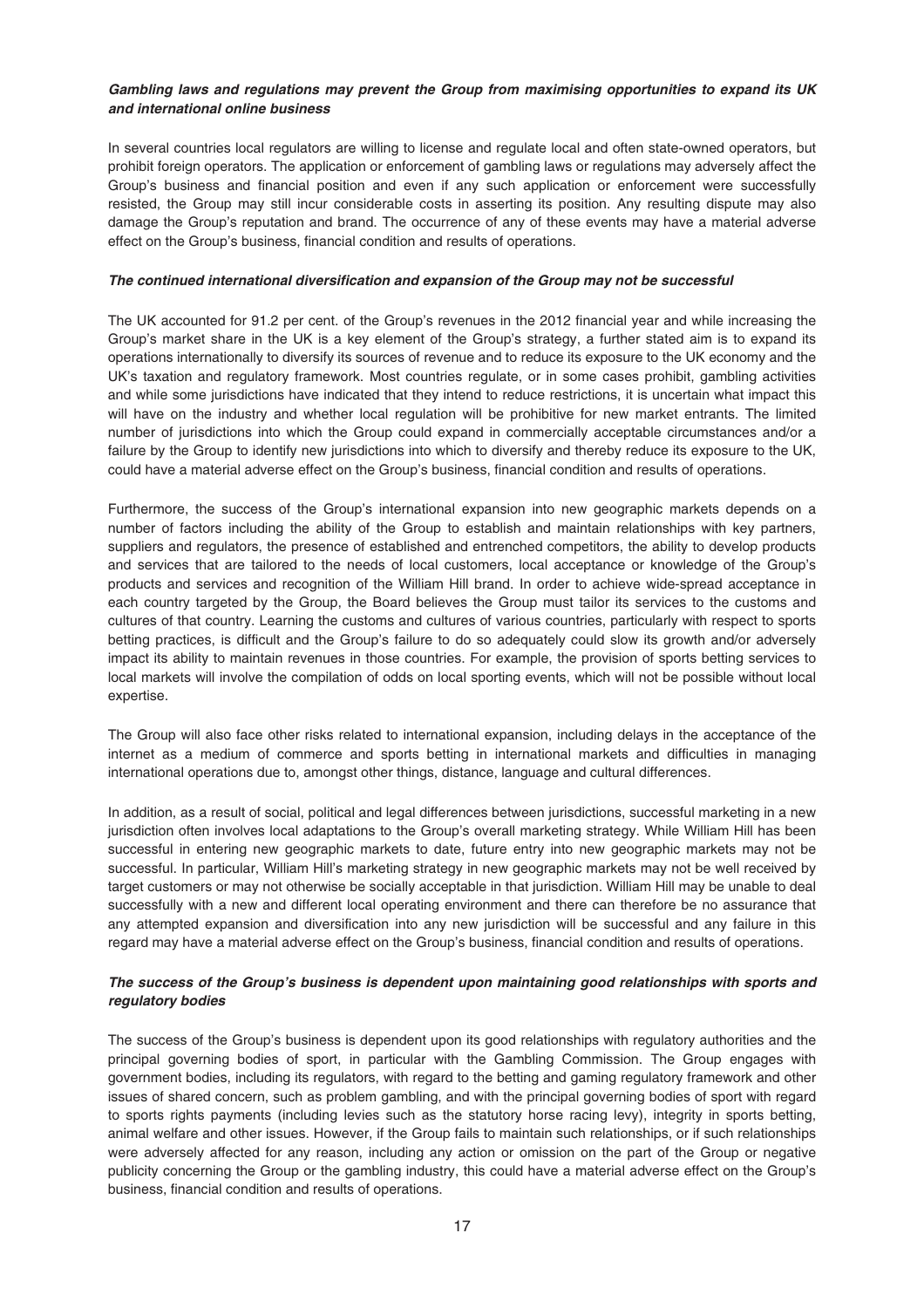### *The Group may be subject to increases in payments related to sports and content costs*

In the UK, the Group is subject to certain financing arrangements intended to support industries from which it profits, such as the statutorily imposed Horserace Betting Levy and the voluntary greyhound racing levy in the UK, which are respectively intended to support the horse racing and greyhound racing industries. The Group is likely to continue to be subject to similar financing arrangements in the future. Any material increase in the current levies paid by the Group as part of such financing arrangements, or any requirement to pay additional levies or fees, could have a material adverse effect on the Group's business, financial condition and results of operations.

In addition to being subject to such subsidies and taxes, the Group enters into contracts with regard to the distribution of television pictures, audio and other data that are broadcast into the Group's LBOs, such as its contracts with Satellite Information Services Limited ("**SIS**") and Amalgamated Racing Ltd, trading as TurfTV ("**TurfTV**"), for the provision of live coverage of races from particular courses or other events for which they hold and sell the picture, audio and data rights for onsale into LBOs. The Group is also likely to continue to enter into similar contracts in the future. Any material increase in the cost of such services may have a material adverse impact on the Group's business, financial condition and results of operations.

### *The market for online gambling and gaming products and services is in a state of technological change*

The market for online gambling products and services is characterised by technological developments, frequent new product and service introductions and evolving industry standards. The emerging character of these products and services and their evolution requires the Group to use leading technologies effectively, continue to develop the Group's technological expertise, enhance its current products and services and continue to improve the performance, features and reliability of its technology and advanced information systems. In addition, the widespread adoption of new internet technologies or standards could require substantial expenditure to replace, upgrade, modify or adapt the Group's technology and systems, which could negatively impact the Group's business, financial condition and results of operations.

There can be no assurance that the technology and systems currently used by, and being developed by, the Group will be successful, or that they will not be rendered obsolete by new technologies and more advanced systems introduced in the industry or adopted by the Group's competitors. In addition, new internet or other technology-based products, services or enhancements offered by the Group may contain design flaws or other defects and/or require costly modifications or may result in a loss of confidence in the Group's products and services by its customers or loss of revenue, any or a combination of which could have a material adverse effect on the Group's business, financial condition and results of operations.

#### *The Group may be adversely affected by negative publicity surrounding the gambling industry*

The gambling industry is at times exposed to negative publicity. This is particularly the case in relation to (a) problem gambling and gambling by minors; (b) the use of gaming machines in LBOs in the UK; and (c) gambling online. Publicity regarding problem gambling and other concerns with the gambling industry, even if not directly connected to the Group and its products, could adversely impact the Group's business, financial condition and results of operations. It is possible that, if the perception develops that the gambling industry is failing to address such concerns adequately, the industry may be subject to increased regulation or taxation. Any such increase in regulation or taxation of the Group could adversely impact the Group's business, financial condition and results of operations.

# *The business of the Group is subject to sports schedules*

The Group's business, financial condition and results of operations are affected by the schedule of sports events on which the Group accepts bets, including significant sporting events which may occur at regular but infrequent intervals, such as the FIFA World Cup and the UEFA European Football Championship. Cancellation or curtailment of significant sporting events, for example due to adverse weather conditions or for any other reason (such as the outbreak of foot and mouth disease in the UK in 2001) or the failure of certain sporting teams to qualify for sporting events (such as the failure of the England football team to qualify for the UEFA European Football Championship in 2008), would adversely impact the Group's business, financial condition and results of operations for the period.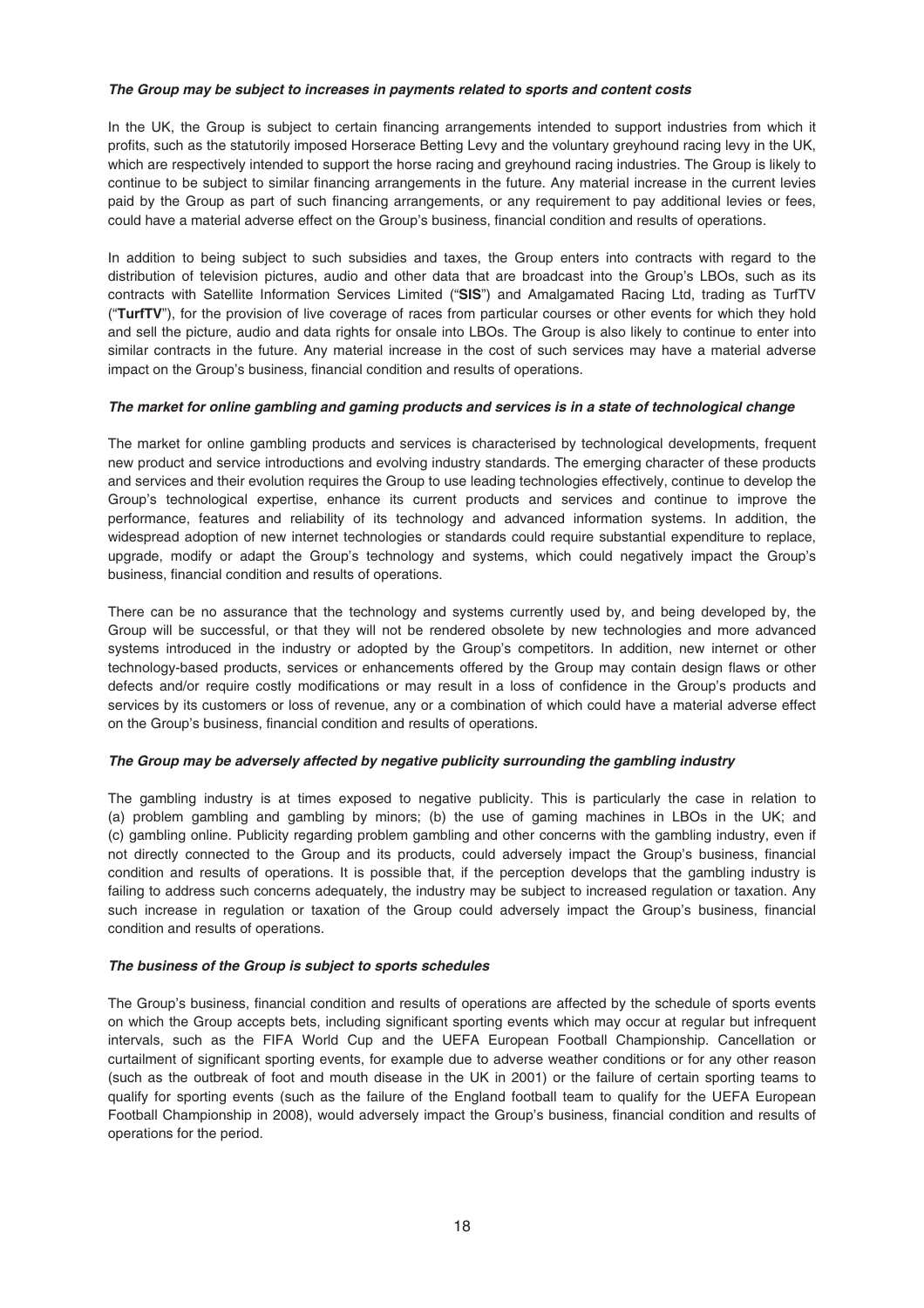# *The Group's business, particularly in respect of the online segment, may be adversely affected by competition from other gambling operators*

The Group's business may be adversely affected by competition from other gambling operations. The Group faces competition primarily from other land-based bookmakers, online betting exchanges and other online gambling operators. The Group's competitors are based both inside and outside the UK. In particular, the online gambling market is characterised by intense and substantial competition and by low barriers to entry for new participants. Competition is expected to continue as new operators enter the market and existing operators improve and expand their product offerings. In addition, the Group faces competition from market participants operating in, and benefitting from, low tax jurisdictions. There can be no assurance that competition from other bookmakers, online betting exchanges and other online operators, as well as from suppliers of other betting and gaming products, in any segment of the betting and gaming industry, including the online betting and gaming market, will not have a material adverse effect on the Group's business, financial condition and results of operations.

### **Risks relating to the Group**

# *The demand for the Group's products may be adversely affected by economic conditions beyond its control*

Demand for the Group's products and services, like those of other participants in any industry, is influenced by general economic trends. There can be no assurance that the Group's business, financial condition and results of operations will not be adversely affected by general economic trends. The online gambling market, in particular, may be sensitive to economic conditions. The online gambling market is relatively new, as compared to the gambling industry as a whole, and there is insufficient history for the Group to predict the impact that changes in economic conditions will have on the business, financial condition and results of operations of the Group over an extended period of time. The difficult global economic conditions of the last five years are unprecedented in the Group's recent operating history and, if such conditions continue or worsen, there can be no assurance that they will not have a material adverse effect on the Group's business, financial condition and results of operations.

### *The Group may fail to detect the money laundering or fraudulent activities of its customers*

Certain of the Group's customers may seek to launder money through the Group's business or to increase their winnings through fraudulent activities. In particular, the Group is exposed to online gaming fraud, including collusion between online customers and the use of sophisticated computer programmes that play poker automatically. The Group has put in place a number of processes to detect and report suspicious activity, and to handle requests for assistance from law enforcement agencies and regulators, all of which is overseen by the Group's Money Laundering Reporting Officer ("**MLRO**"). William Hill Online has put in place the appropriate systems for training, reporting, customer due diligence, monitoring of customer activity, record keeping and screening of risk customers. Where appropriate and in line with its procedures, the Group closes accounts and blocks access to offenders. However, the Group must continually monitor and develop the effectiveness of such controls in response to the changing nature of money laundering or fraudulent activities. If the Group fails to detect the money laundering or fraudulent activities of such offenders, including collusion and automated play, affected customers may experience increased losses and the Group could directly suffer loss or lose the confidence of its customer base in addition to suffering losses itself, or the Group may be in breach of its own legal and/or regulatory obligations, all, any or a combination of which could have a material adverse effect on the Group's business, financial position and results of operations.

#### *The Group is dependent on a number of third parties for the operation of its business*

William Hill has relationships with a number of key third party suppliers who provide products and services to the Group. For example, in respect of the Group's online segment, Playtech Software Limited ("**Playtech Software**") has contracted to provide gaming software for poker and casino on an exclusive basis until December 2016 to William Hill Online, which means that if Playtech Software is unable to provide the services to the standard expected by William Hill, William Hill may be unable to seek an alternative supplier. In addition, the bets accepted by the Group on its online sportsbook operate on a technology platform supplied by OpenBet, and the Group relies on third parties to make William Hill Online's websites and services accessible to customers via the internet. In the retail channel, SIS and TurfTV provide television pictures and data to the Group's LBOs and gaming machines are supplied by Inspired Gaming. William Hill exercises little control over many of these third party suppliers and is reliant on them to perform their services in accordance with the terms of their contracts, which increases its vulnerability to problems with the products and services they provide. William Hill may not be successful in recovering any losses which result from the failure of third party suppliers to comply with their contractual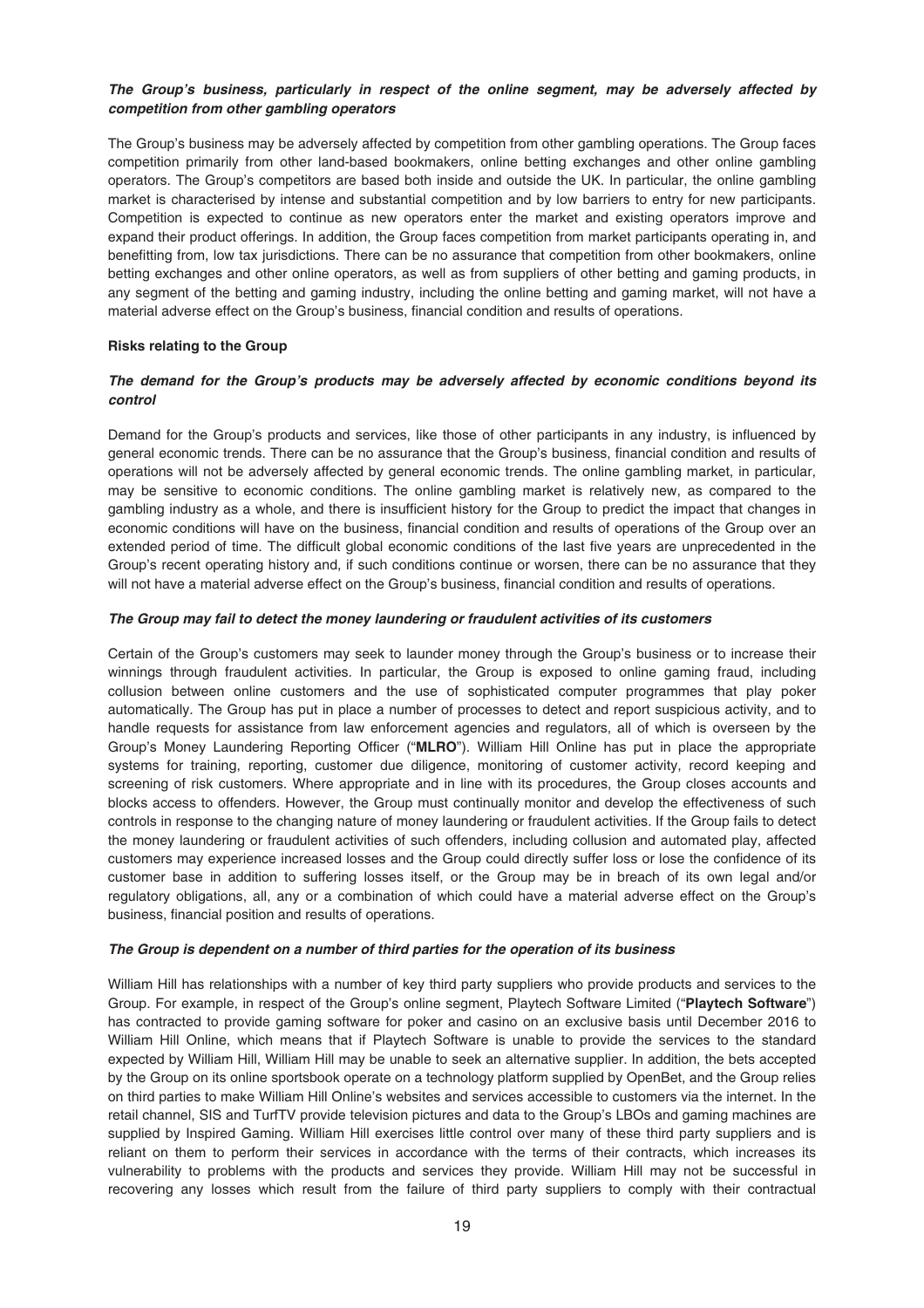obligations to William Hill and third party suppliers may seek to recover losses from the Group under indemnities or in respect of breaches of obligations or warranties under their agreements with William Hill. Such events, or any significant disruption in the supply of products and services to William Hill, or inability to negotiate reasonable terms of renewal, or find suitable replacement suppliers, if the relevant agreements expire or are terminated, or failure to handle current or higher volumes of use by these third party suppliers or any other adverse event in William Hill's relationship with them, could have a material adverse effect on the Group's reputation, business, financial condition and results of operations.

# *The Group's leverage, debt service obligations and compliance with the related covenants may adversely affect its business, financial condition and results of operations and it may be affected by difficult conditions in the credit markets*

The Group's leverage, debt service obligations and compliance with the related covenants could have negative consequences for the Group, including the following:

- limiting the Group's ability to obtain additional financing in the future, including its ability to refinance its debt;
- because certain of the Group's borrowings are subject to variable interest rates, the Group is exposed to increases in interest rates, thereby reducing the Group's ability to use its cash flow to fund working capital, capital expenditures and general corporate requirements which could affect the Group's ability to expand its business further;
- limiting the Group's flexibility in planning for, or responding to, changes in its business and industry; and
- placing the Group at a competitive disadvantage to other, less leveraged competitors,

each of which, alone or in combination, could have a material adverse effect on the Group's business, financial condition and results of operations.

### *The Group is dependent on a limited number of banks for payment processing and cash holding*

Currently there are a limited number of banks that are willing to provide bank accounts and other services to companies operating in the gambling sector, particularly to those companies offering online gambling products and services. Banks regularly review their policy of providing banking services, such as loans, debit and credit card processing and cash handling, to companies operating in certain sectors, including the gambling and online gambling sectors and a bank may decide that it no longer wishes to accept custom from, or provide services to, companies operating in such sectors, or may only continue to do so with certain restrictions. Should some or all banks refuse or otherwise be unable to process gambling transactions, operate bank accounts or hold cash for the Group this could have a material adverse effect on the Group's business, financial condition and results of operations.

In addition, the Group currently accepts credit and debit card payments from online and telephone customers and debit cards in LBOs. Certain US-based card schemes and card-issuing institutions currently restrict the use of their credit cards for online gambling transactions. Should any of the major card schemes or card issuing companies stop accepting payment transactions for gambling operations, this may have a material adverse effect on the Group's business, financial condition and results of operations.

# *Failure to complete the Proposed Acquisition will result in the termination of William Hill's option to purchase Playtech's interest in William Hill Online*

Under the Framework Agreement, Playtech granted to William Hill Organization Limited an irrevocable call option (the **"Call Option"**) to purchase all the shares that William Hill does not already own (the **"JV Shares"**) in the two subsidiaries that comprise William Hill Online, WHG Trading and WHG (International) (together, the **"JVCos"**). The Call Option also covers the trademarks and domain names which are the subject of a licence entered into by Playtech and the JVCos (the **"IP Assets"**). The Call Option is exercisable in either 2013 or 2015, on the basis that the acquisition of the JV Shares held by Playtech and IP Assets must be completed by 30 April in the same year that the Call Option is exercised. Therefore in the event that the Proposed Acquisition is not completed by 30 April 2013, William Hill's right to exercise the Call Option in 2015 shall terminate. The termination of the Call Option would mean that William Hill would continue to have access to 71 per cent., rather than the entirety, of the earnings and cash flows of William Hill Online and would also restrict:

• the ability of William Hill to formulate and implement strategy and to operate and grow the William Hill Online business;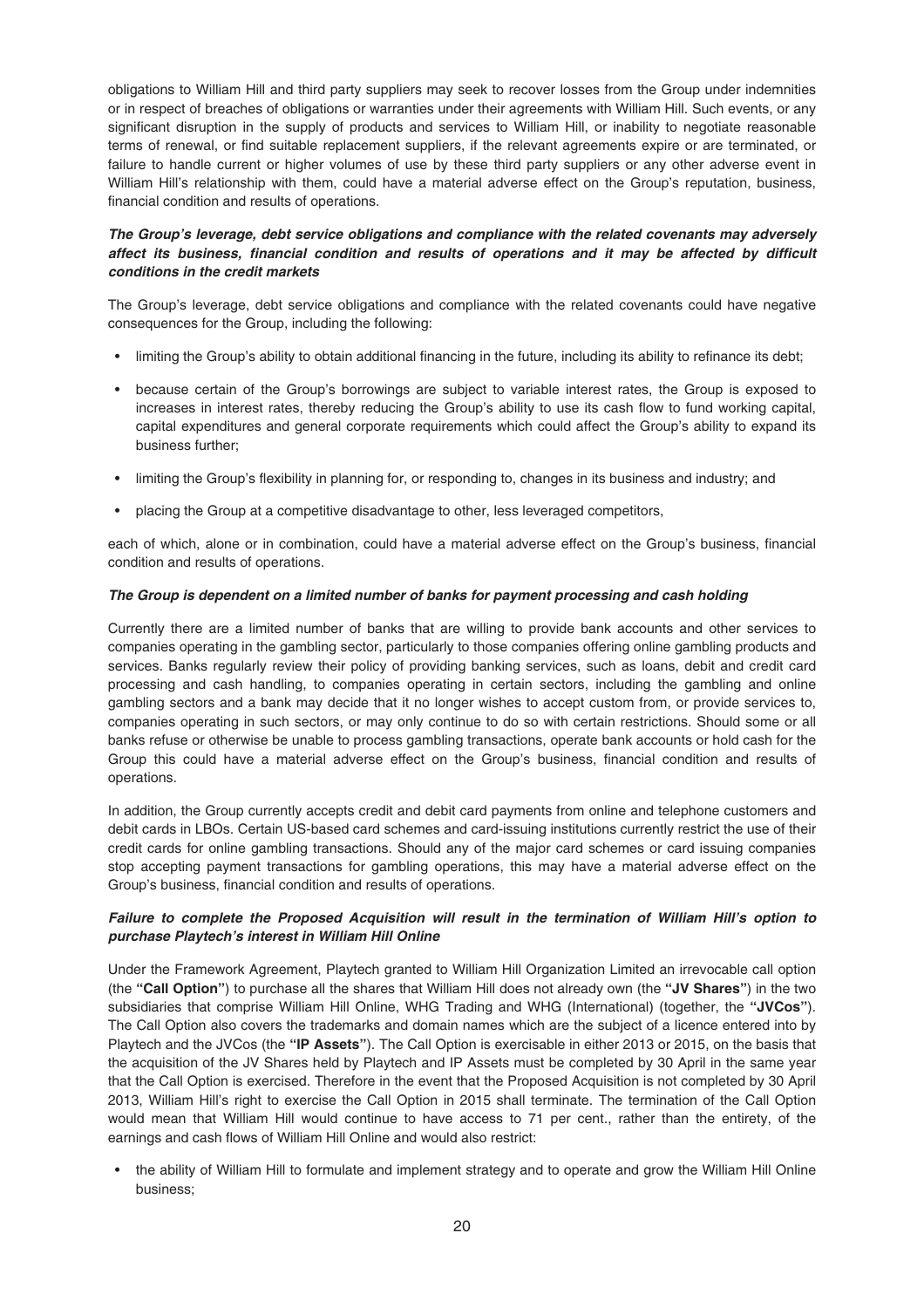- the potential to integrate Sportingbet's Australian and Spanish online businesses (assuming the completion of the acquisition of the same) into William Hill Online; and
- the operational freedom for William Hill Online personnel to collaborate in activities in the wider William Hill Group,

each of which could have an adverse effect on the Group's business, financial condition and results of operations.

# *The Group's relatively high fixed cost base as a proportion of its total costs means that falls in revenue could have a significantly adverse effect on the Group's profitability*

The Group has a relatively high fixed cost base as a proportion of its total costs, consisting primarily of staff and rent costs associated with its extensive LBO estate. A decrease in the Group's revenue is likely therefore to have a disproportionately material adverse impact on the Group's profitability if the Group is unable, in the short- to medium-term, to reduce its costs substantially to mitigate the effect of any significant falls in revenue on profit. The Group's profitability is therefore likely to be more significantly and negatively affected by decreases in revenue than would be the case for a company with a more flexible cost base. Any decrease in profitability could have a material adverse effect on the Group's business, financial condition and results of operations.

# *The Group is subject to risks resulting from currency fluctuations and hedging activities*

The Group prepares its financial statements in pounds sterling and generates a proportion of its revenues in other currencies, mainly in Euros through William Hill Online and US dollars through its operations in the State of Nevada and the State of Delaware. Should the acquisition of Sportingbet's Australian online gambling business complete, it will also generate a proportion of its revenues in Australian dollars. The Group has smaller exposure to a number of other currencies which it normally seeks to manage by matching assets and payment obligations. To the extent that its revenues are received in currencies other than pounds sterling and currency exchange rates become unfavourable, the Group may lose some of the economic value of its revenues in pound sterling terms. As the Group expands its international operations, it may receive more of its revenue in currencies other than pounds sterling. Hedging strategies, such as forward contracts, options and foreign exchange swaps related to transaction exposures, that are already in place or that may be implemented to mitigate this risk may not eliminate the Group's exposure to foreign exchange rate fluctuations. Any failure by the Group to implement hedging strategies, or to implement such strategies effectively, could result in losses to the Group as a result of such currency fluctuations and hedging activities, either or both of which could have a material adverse effect or the Group's business, financial condition and results of operations.

#### *The defined benefit section of the Group's pensions plan is currently in deficit*

Based on the last formal actuarial valuation of the Group's defined benefit pension scheme there was, as at 30 September 2010, a funding deficit of £58 million. The Group has agreed the terms of a deficit repair recovery plan with the trustees of the scheme which is being and will continue to be implemented over the period from 2011 to 2018. Pursuant to this plan the Group is obliged to make annual contributions to the scheme. The funding position of the defined benefit scheme is subject to a formal actuarial valuation every three years and the valuation is updated informally annually. Under International Accounting Standard (IAS) 19, the pension plan had an aggregate deficit of £21.1 million at the end of the 2012 financial year. The pension plan was closed to further benefit accrual in March 2011. William Hill has committed to progressive deficit recovery payments to the scheme. The calculated amount of the Group's defined pension liabilities is dependent upon certain key assumptions and may vary significantly from year to year. Future changes to the assumptions underlying the calculation of the Group pension obligations (for example, as to rates of investment return or pensioner mortality), or adverse experience relative to those assumptions, may mean that the Group is required to increase contributions to its defined benefit scheme. Further, following the regular funding discussions that William Hill conducts with the trustees, the ongoing contribution rate may increase. Any requirement to increase its contributions could have a material adverse effect on the Group's business, financial condition and results of operations.

# *The Group is highly dependent on technology and advanced information systems, which may fail or be subject to disruption*

The Group's operations, including in particular William Hill Online and the Group's telephone betting operations, are highly dependent on technology and advanced information systems, and there is a risk that such technology or systems could fail. In addition to such failure, there can be no assurance that such technology or systems will not be subject to damage or interruption caused by human error, unauthorised access, computer viruses, denial of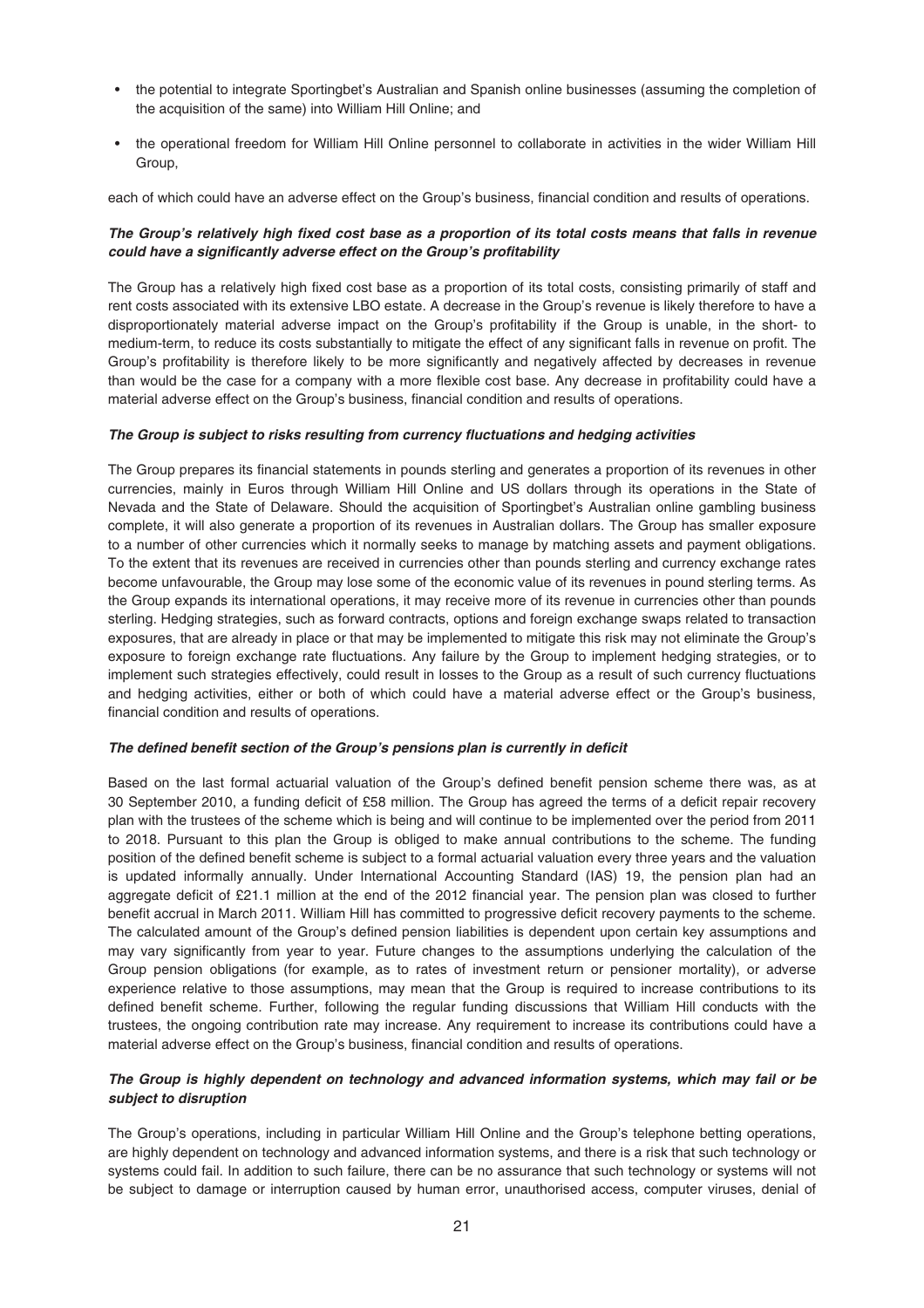service attacks, increase in volume of online services usage, sabotage, natural hazards or disasters or other similarly disruptive events, including other security breaches. There can be no assurance that the Group's current systems are or will continue to be able to support a significant increase in online traffic or increased customer numbers. Although the Group has in place business continuity procedures and security measures in the event of network failure or disruption, including backup IT systems for business critical systems, generally in different geographic locations from the main system, these are not, and are not intended to be, a full duplication of the Group's operational systems. Should any of these procedures and measures not anticipate, prevent or mitigate a network failure or disruption, or should an incident occur to a system for which there is no duplication, there may be a material adverse effect on the Group's business, financial condition and results of operations.

In particular, the performance of the Group's online services is critical to achieving, maintaining and expanding market acceptance of William Hill Online given its increasing importance to the Group's operations. Any network failure or disruption that causes interruption or an increase in response time of the Group's online services could result in decreased usage of William Hill Online and, if sustained or repeated, could reduce the attractiveness of William Hill Online to its customers, which would adversely impact the Group's business, financial condition and results of operations.

Furthermore, the Group may at any time be required to expend significant capital or other resources to protect against network failure and disruption, including the replacement or upgrading of its existing business continuity systems, procedures and security measures. If replacements, expansions, upgrades and other maintenance are not completed efficiently or there are operational failures, the quality of product and service experienced by the customer will decline. If, as a result, customers were to reduce or stop their use of the Group's products and services, this could have a material adverse effect on the Group's business, financial condition and results of operations.

# *The Group's online systems may be vulnerable to hacker intrusion, "DDoS", malicious viruses and other cyber crime attacks.*

As with all online gambling companies, the William Hill Online business and, following its acquisition, the Sportingbet business may be vulnerable to cyber crime attacks which could adversely affect its business. These attacks may include distributed denial of service (**"DDoS"**) attacks and other forms of cyber crime, such as attempts by computer hackers to gain access to the Group's systems and databases for the purposes of manipulating results. Any such attacks may cause systems failure and/or business disruption and could have a material adverse effect on the Group's business, financial condition and results of operations. Such attacks are by their nature technologically sophisticated and may be difficult or impossible to detect and defend against. If the Group fails to implement adequate prevention measures or should any such prevention measures fail or be circumvented, the Group's reputation may be harmed, which in turn could have a material adverse effect on the Group's business, financial condition and results of operations.

# *The Group may be subject to privacy or data protection failures*

The Group is subject to regulation regarding the use of personal customer and credit card data. The Group processes sensitive personal customer data (including name, address, age, bank details, credit card details and betting and gaming history) as part of its business and therefore must comply with strict data protection and privacy laws in the jurisdictions in which the Group operates. Such laws restrict the Group's ability to collect and use personal information relating to players and potential players including the use of that information for marketing purposes. William Hill relies on third party contractors as well as its own employees to maintain its databases and seeks to ensure that procedures are in place to ensure compliance with the relevant data protection regulations. Notwithstanding such efforts, the Group is exposed to the risk that these data could be wrongfully appropriated, lost or disclosed, or processed in breach of data protection regulation. If the Group or any of the third party service providers on which it relies fails to store or transmit customer information and payment details online in a secure manner, or if any loss of personal customer data were otherwise to occur, the Group could face liability under data protection laws or sanctions by card merchants. This could also result in the loss of the goodwill of its customers and deter new customers which would have a material adverse effect on the Group's business, financial condition and results of operations.

# *The Group may not keep up to date with the consumer trends and product development in its online business*

Trends in internet-based activities are rapidly changing, particularly the increasing use of social websites, such as Facebook, for gaming activities. The operators of such sites and activities are exploring the potential of real-money betting and gaming. This could encourage new competitors into the gambling market and/or encourage existing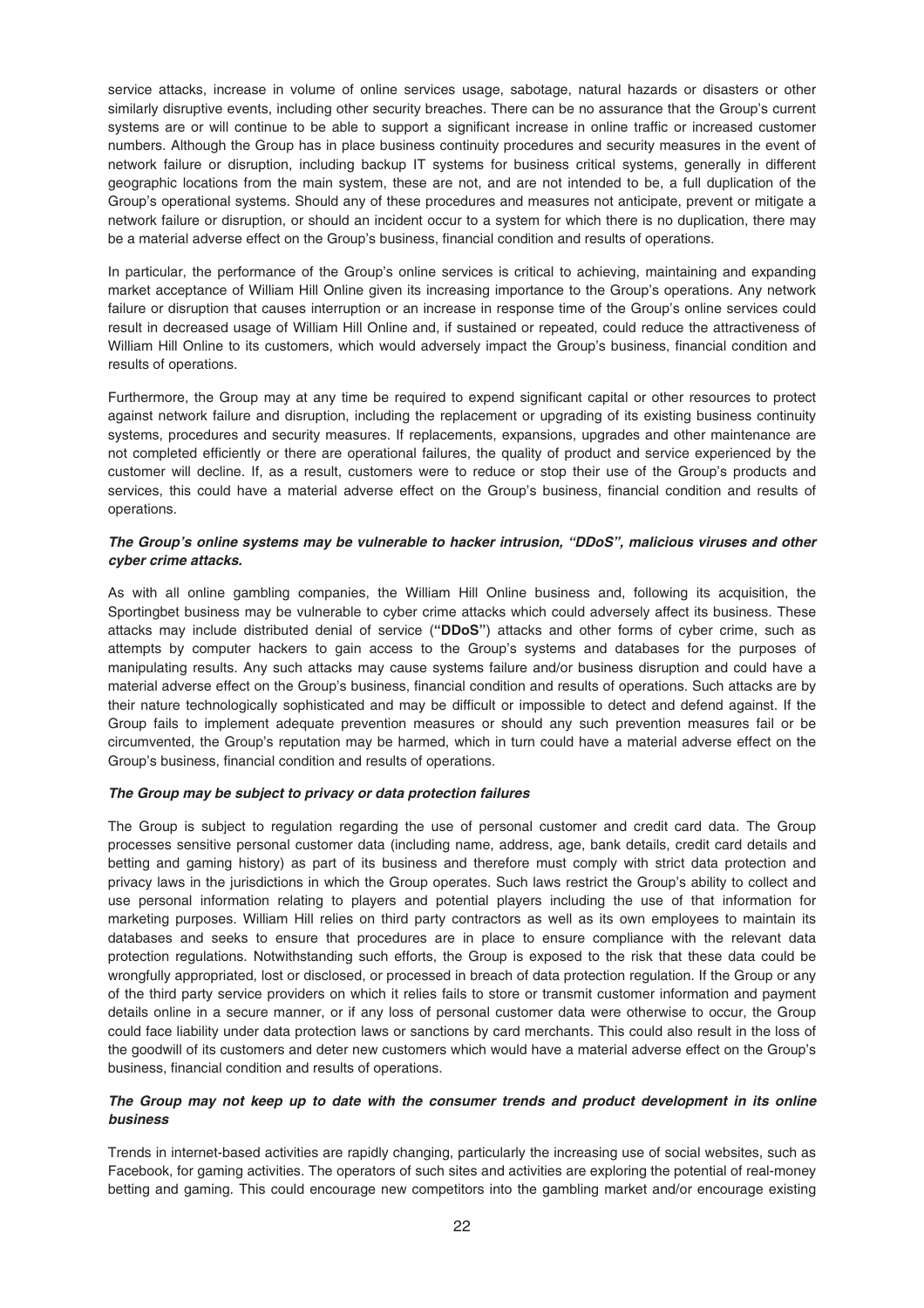online gambling operators to expand into social gaming activities as a means of reaching a wider population of potential gambling customers. Certain online gambling operators are already making significant investments in this area. The Group's ability to compete may be adversely affected if it fails to exploit emerging trends and product developments of which competitors take advantage, which may have a material adverse effect on the Group's business, financial condition and results of operations.

# *The Group cannot guarantee the success or growth of its online business and in particular its mobile phone applications*

The Group's William Hill Online joint venture has established itself as the UK's leading online betting and gaming business by revenue and 31.9 per cent. of Group revenue was generated by the online segment in the 2012 financial year. The market for online gaming and gambling products and services is characterised by rapid technological developments, frequent new product and service introductions and evolving industry standards. The emerging character of these products and services and their evolution requires the Group to use leading technologies effectively, employ personnel with specialist experience, continue to develop the Group's technological expertise, enhance the Group's current products and services and continue to improve the performance, features and reliability of the Group's technology and advanced information systems. In addition, the widespread adoption of new internet technologies or standards could require substantial expenditure to replace, upgrade, modify or adapt the Group's technology and systems. If the Group fails to keep pace with technological developments and industry standards or to introduce new products and services that satisfy customer demands, it could have a material adverse effect on the Group's business, financial condition and results of operations.

There can be no assurance that the Group's current systems will continue to provide adequate support for the Group's online segment, or that they will not be rendered obsolete by new technologies or more advanced systems introduced in the industry or adopted by its competitors. In addition, new internet or other technologybased products, services or enhancements that the Group offers may contain design flaws or other defects, may require modifications or may cause the Group's customers to lose confidence in its products and services or may otherwise not be acceptable to the Group's customers. The occurrence of one or more of these events could have a material adverse effect on the Group's business, financial condition and results of operations. Moreover, the Group depends on third party technology providers for the development and maintenance of its systems, and any failure to maintain relationships with such providers would negatively impact the Group's business, financial condition and results of operations.

In addition, the market for mobile websites and downloadable applications permitting sports betting, bingo, games and other activities from a mobile device is a new market. William Hill Online launched its mobile sportsbook website in 2011 and sportsbook mobile phone application ("**app**") in the Apple Inc.'s app store in February 2012 (the "**Apple App Store**"). The William Hill sportsbook app has been the highest rated betting app since its launch in the Apple App Store in February 2012, and was downloaded more than 668,000 times in the first year. No assurances can be given that there will be continued commercial acceptance of the Group's apps, that other competing mobile apps will not be developed that adversely affect the commercial acceptance of the Group's mobile app, or that the Group's ability to capitalise on any available growth opportunities will not be adversely affected by other risk factors previously discussed, any or all of which could have a material adverse effect on the Group's business, financial condition or results of operations.

# *The Group relies on the experience and talent of key personnel and on its ability to recruit and retain qualified employees for the success of its business*

The successful management and operations of the Group are reliant upon the contributions of its senior management team and other key personnel, including betting control staff, who review referred bets for approval, odds compilers and online international risk managers, who control the odds compilation liabilities of the Group, and senior management of its online operations. In addition, the Group's future success depends in part on its ability to continue to recruit, motivate and retain highly experienced and qualified employees. There is intense competition in the betting and gaming industry for skilled personnel, in particular for qualified bet pricing and risk management personnel. Although the Group takes steps to protect itself in relation to the loss of key personnel (such as the inclusion of restrictive covenants and/or 'gardening leave' provisions in the employment contracts of such personnel), the loss of service of any of the Group's senior management team or other key personnel, or an inability of the Group to attract new personnel, could have a material adverse effect on the Group's business, financial condition and results of operations.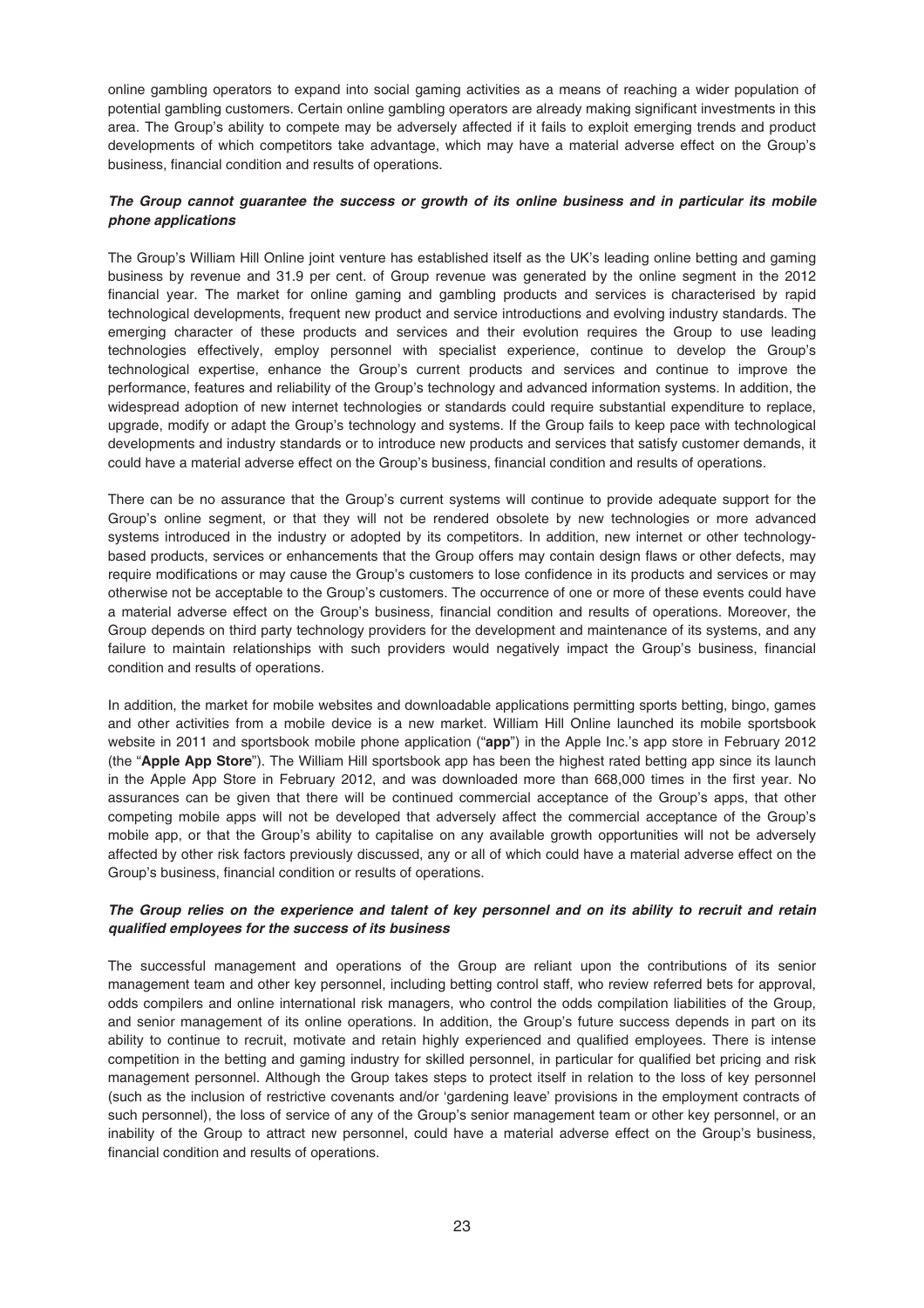# *Any failure to determine accurately the odds at which William Hill accepts bets in relation to any particular event and/or any failure of the Group's risk management processes could have a material adverse effect on the Group's business, financial condition and results of operations*

The Group employs odds compilers (who determine the odds at which William Hill will accept bets in relation to any particular event) and risk managers (who seek to control liabilities). Although the Board considers the team of odds compilers to have the appropriate knowledge and expertise and the automated systems they use to be robust, there can be no assurance that errors of judgment or other mistakes will not be made in relation to the compilation of odds or that the systems the Group has in place to limit risk will be consistently successful. Any significant misjudgements or mistakes made by the Group in relation to odds compilation and/or the failure of the Group's risk management systems could result in the Group incurring significant losses on a gross win basis which could have a material adverse effect on the Group's business, financial condition and results of operations.

### *The Group may experience significant losses with respect to individual events or betting outcomes*

The Group's fixed-odds sports betting products involve betting where winnings are paid on the basis of the stake placed and the odds quoted, rather than derived from a pool of stake money received from all customers. Bets in excess of certain defined limits must be referred to the Group's betting control department. In addition, in relation to the online segment, there are individual limits on winnings for any individual client on any given day. However, there is potentially no upper limit on the losses that could be incurred by the Group in relation to each betting outcome. A bookmaker's odds are determined so as to provide an average return to the bookmaker over a large number of events although there is an inherently high level of variation in gross win margin event-by-event and day-by-day. In the long term, the Group's gross win margin has historically remained fairly constant. In the short term there is less certainty of generating a positive gross win and the Group has from time to time experienced significant losses with respect to individual events or betting outcomes. Although the Group has systems and controls in place which seek to reduce the risk of daily losses occurring on a gross win basis (including bet acceptance limits and hedging arrangements in relation to betting on horse racing), there can be no assurance that these systems and controls will be effective in reducing the Group's exposure to this risk. The effect of future fluctuations and single-event losses could have a material adverse effect on the Group's cash flows and therefore a material adverse effect on its business, financial condition and results of operations.

# *The integration of Sportingbet's Australian and Spanish online businesses could result in operating difficulties and other adverse consequences*

Should the Group complete the acquisition of Sportingbet's Australian and Spanish online businesses, the Group will have to integrate such businesses into the Group and its operational structure and planning for such integration has already commenced. The integration of the businesses may, however, create unforeseen operating difficulties and expenditures and pose management, administrative and financial challenges. Specifically, integrating operations and personnel may prove more difficult, and post-completion costs may prove more expensive, than anticipated. The integration of the businesses may require significant time and effort on the part of the Group's management. The challenges of integrating the businesses may also be exacerbated by differences between the Group's and the businesses' operational and business culture, the need to implement cost cutting measures, difficulties in maintaining internal controls and difficulties in establishing control over cash flows and expenditures which could have an adverse effect on the Group's business, financial condition and results of operations.

# *Businesses acquired by the Group may not perform as expected*

The Group's strategy encompasses organic growth and, where appropriate, growth through targeted acquisitions. In assessing any potential acquisitions, the Group undertakes appropriate legal and business due diligence but bases its assessment of the target business or asset on forecasts of future performance. These are compiled based on the best information then available to the Group. There can be no assurances that any acquisition, including the acquisition of the US businesses and the proposed acquisition of Sportingbet's Australian and Spanish online businesses, will perform in line with any forecasts made (in respect of synergies or otherwise) and any expectations held at the time the acquisition is made. To the extent any such acquisitions do not meet these forecasts or expectations, it may have a material adverse effect on the Group's business, financial condition and results of operations.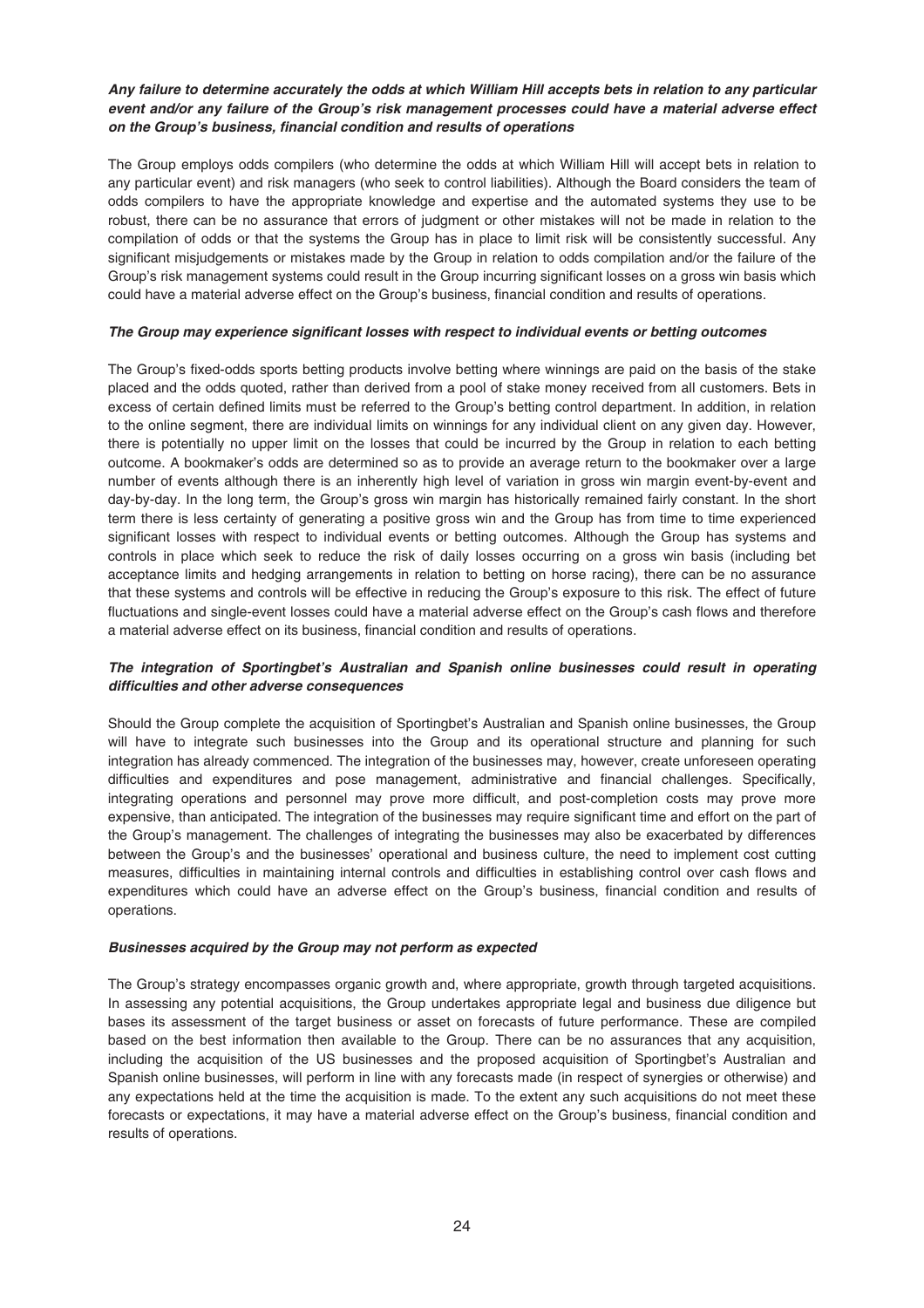# *The Group's intellectual property could be subject to infringement by third parties or claims of infringement of third parties' rights*

The Group regards its copyright, trademarks, domain names, trade secrets, customer databases and similar intellectual property as critical to its success. The Group relies on a combination of copyright and trademark laws, trade secret protection, confidentiality and non-disclosure agreements and other contractual provisions in order to protect its intellectual property.

There can be no assurance that these efforts will be adequate, or that third parties will not infringe upon or misappropriate the Group's proprietary rights. In addition, although the Group has trademark and copyright protection, enforcement is limited in certain jurisdictions, and the global nature of the internet makes it impossible to control the ultimate destination of websites.

The Group may be the subject of claims of infringement of the rights of others or party to claims to determine the scope and validity of the intellectual property rights of others. Litigation based on such claims is common amongst companies in the internet, technology and online gaming industries. Such claims, whether or not valid could require the Group to spend significant sums in litigation, pay damages, re-brand or re-engineer services, acquire licences to third party intellectual property and distract management attention from the business, which may have a material and adverse effect on its business, financial condition and results of operations.

### *Failure by the Group to maintain and enhance its brand could have a material and adverse effect on its business, financial condition and results of operations*

The success of the Group is dependent in part on the strength of its William Hill brand. The Board believes that William Hill's long-established, trusted and widely recognised brand and reputation represent a significant competitive advantage in the development of its betting and gaming activities. The Board further believes that, as the gambling industry becomes increasingly competitive, the success of the Group will be dependent on maintaining and enhancing its brand strength. If the Group is unable to maintain and enhance the strength of the William Hill brand, then its ability to retain and expand its customer base and its attractiveness to existing and potential partners may be impaired and operating results could be adversely affected. Maintaining and enhancing the William Hill brand may require the Group to make substantial investments, including the continued development of its LBO estate and online channel, which investments may not be successful. If the Group fails to maintain and enhance the William Hill brand successfully, or if the Group incurs excessive expenses or makes unsuccessful investments in this effort, its business, financial condition and results of operations may be adversely affected. The Board anticipates that, as the gambling industry becomes increasingly competitive, maintaining and enhancing William Hill's brand may become increasingly difficult and expensive. Moreover, maintaining and enhancing its brand will rely in part on William Hill's ability to provide up-to-date technology and to provide high quality products and services both online and in LBOs, which William Hill may not do successfully. Any failure by the Group to maintain or enhance, in whole or in part, the William Hill brand, could have a material adverse effect on the Group's business, financial condition and results of operations.

# **Risks relating to the Rights Issue and the Ordinary Shares**

# *The market price of the Ordinary Shares may fluctuate significantly in response to a number of factors, many of which are outside of the Group's control*

The market price of the Ordinary Shares may fluctuate significantly in response to a number of factors, many of which are outside the Group's control, including amongst other factors:

- variations in the results of operations in the Company's reporting periods;
- changes in securities analysts' recommendations or the failure to meet the expectations of securities analysts;
- changes in the performance of the betting and gaming industry as a whole and of the Company's competitors;
- the entrance of new competitors and their positions in the market;
- announcements by the Company of its financial results;
- announcements by the Company of significant corporate events;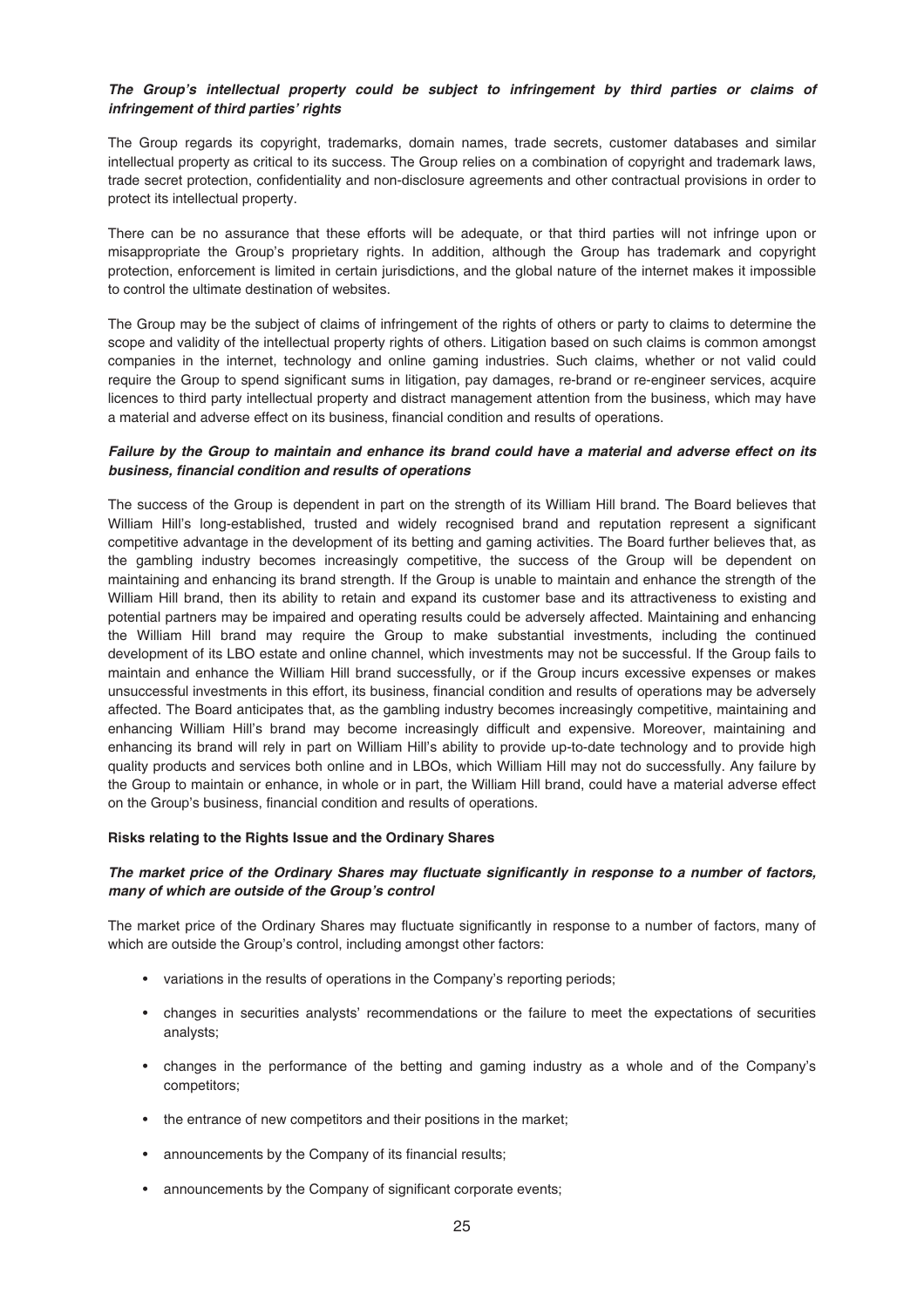- involvement of the Group in litigation;
- future issues or sales of Ordinary Shares; and
- fluctuations in stock market prices and volumes, and general market volatility.

Any or all of these events could result in a material decline in the market price of the Ordinary Shares, regardless of the actual performance of the Group. Shareholders should be aware that the value of Ordinary Shares may also go down as well as up and may not always reflect the underlying asset values or prospects of the Company.

# *Shareholders who do not acquire New Ordinary Shares in the Rights Issue will experience dilution in their ownership of William Hill*

Those Shareholders, including Shareholders in the United States and other jurisdictions where Shareholder participation in the Rights Issue is restricted or prohibited for legal, regulatory or other reasons, who do not participate in the Rights Issue (either by not taking up their full entitlement under the Rights Issue or otherwise) will suffer a reduction in their proportionate ownership and voting interest in the Company's share capital as represented by their holding of Ordinary Shares immediately following the issue of New Ordinary Shares pursuant to the Rights Issue. Even if a Qualifying Shareholder elects to sell his unexercised Nil Paid Rights, the consideration he receives may not be sufficient to compensate him fully for the dilution of his percentage ownership of the Company's share capital that may be caused as a result of the Rights Issue.

If a Qualifying Shareholder neither takes up the offer of New Ordinary Shares nor sells his unexercised Nil Paid Rights, the Joint Global Coordinators have agreed with the Company to use their reasonable endeavours to procure subscribers for the New Ordinary Shares. The Joint Global Coordinators may cease to endeavour to procure subscribers at any time and may not be able to procure subscribers at a price for New Ordinary Shares that exceeds the total of the Issue Price and associated expenses. Even if subscribers are procured for the New Ordinary Shares by the Joint Global Coordinators, the consideration that Qualifying Shareholders receive may not be sufficient to compensate them fully for the dilution of their percentage ownership of the Company's Share Capital that may be caused as a result of the Rights Issue.

# *Shareholders outside the United Kingdom may not be able to subscribe for New Ordinary Shares in the Rights Issue or for future issues of Ordinary Shares*

Securities laws of certain jurisdictions may restrict the Company's ability to allow participation by Shareholders based in such jurisdictions in the Rights Issue. In particular, holders of Ordinary Shares who are located in the United States may not be able to exercise their Rights under this Rights Issue unless a registration statement under the Securities Act is effective with respect to such rights or an exemption from the registration requirements is available thereunder. The Rights Issue will not be registered under the Securities Act. Securities laws of certain other jurisdictions may restrict the Company's ability to allow participation by Shareholders in such jurisdictions in the Rights Issue or any future issue of shares carried out by the Company. Qualifying Shareholders who have a registered address in or who are resident in, or who are citizens of, countries other than the United Kingdom should consult their professional advisers as to whether they require any governmental or other consents or need to observe any other formalities to enable them to take up their Nil Paid Rights or to acquire Fully Paid Rights or New Ordinary Shares. If any Qualifying Shareholder is not able to take up Rights granted in respect of Existing Ordinary Shares under the Rights Issue, then they may not receive the economic benefit of such Rights because there is no assurance that the procedure in respect of Rights not taken up described in Part III of this document will be successful in either selling the Nil Paid Rights or obtaining a price in excess of the Issue Price and associated expenses.

# *An active trading market in the Nil Paid Rights and/or Fully Paid Rights may not develop and there may be volatility in the trading price of the Nil Paid Rights and/or Fully Paid Rights*

An active trading market in the Nil Paid Rights and/or Fully Paid Rights may not develop on the London Stock Exchange (the only exchange on which the Nil Paid Rights and Fully Paid Rights will be traded) since the Nil Paid Rights and Fully Paid Rights will have a lower value than the Ordinary Shares and will only have a limited trading life. In addition, because the trading price of the Nil Paid Rights and Fully Paid Rights depends on the trading price of the Ordinary Shares, the price of the Nil Paid Rights and Fully Paid Rights will be subject to the same risks as the price of Ordinary Shares and any volatility in the price of the Ordinary Shares may increase volatility in the trading price of the Nil Paid Rights and Fully Paid Rights.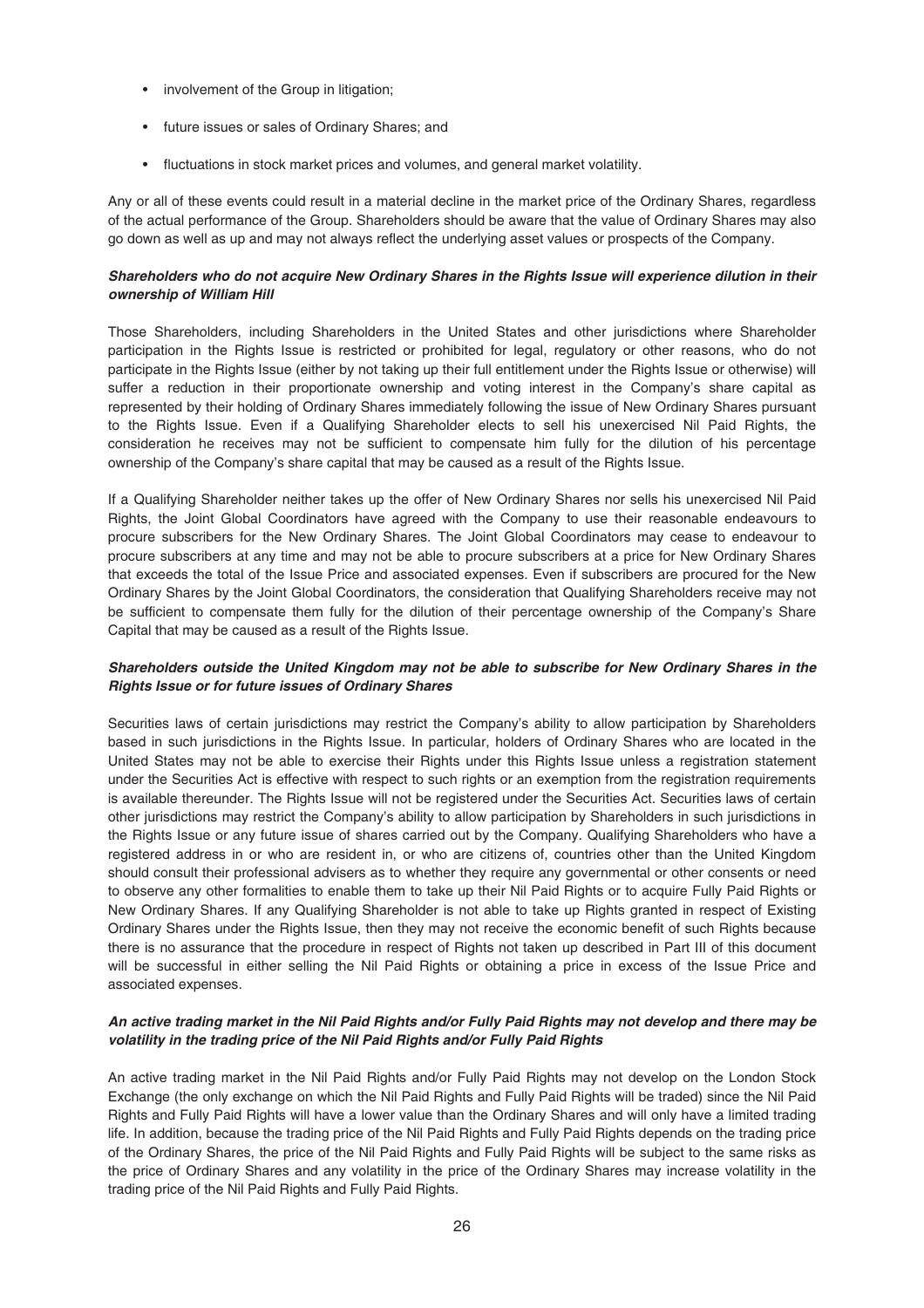### *The Company's ability to pay dividends and effect returns of capital in the future is uncertain*

The ability of William Hill to pay dividends on the Ordinary Shares and effect certain returns of capital is dependent upon, among other things, it having sufficient cash resources and, where necessary, sufficient distributable reserves out of which any proposed dividend may be paid. William Hill can give no assurances that it will be able to pay a dividend or make any other return of capital on the Ordinary Shares in the future (whether in cash or another form). The dividend policy of the Company is set out at section 12 of Part I of this document.

### *Shareholders may be subject to exchange rate risks*

The Nil Paid Rights, the Fully Paid Rights and the New Ordinary Shares are priced in pounds sterling, and will be quoted and traded in pounds sterling. In addition, any dividends the Company may pay will be declared and paid in pounds sterling. Accordingly, Shareholders resident in non-UK jurisdictions are subject to risks arising from adverse movements in the value of their local currencies against the pound sterling, which may reduce the value of the Nil Paid Rights and the New Ordinary Shares, as well as that of any dividends paid.

### **Additional Risks for Qualifying US Investors**

# *The rights of holders of Ordinary Shares are governed by English law. Not all rights available to shareholders under US law will be available to US investors*

Rights afforded to holders of Ordinary Shares under English law differ in certain respects from the rights of shareholders in typical US corporations. The rights of holders of Ordinary Shares are governed by English law as well as the Articles. In particular, English law significantly limits the circumstances under which shareholders of English companies may bring derivative actions. Under English law, in most cases, only the Company can be the proper claimant for purposes of maintaining proceedings in respect of wrongful acts committed against it. Neither an individual shareholder nor any group of shareholders has any right of action in such circumstances. In addition, English law does not afford appraisal rights to dissenting shareholders in the form typically available to shareholders in a US corporation.

# *US investors may not be able to bring suits or enforce civil judgments of US courts against the Company or its Directors, controlling persons and officers*

The Company is incorporated under the laws of England and Wales. The Directors and executive officers of the Company are citizens or residents of countries other than the United States. A substantial portion of the assets of such persons and a substantial portion of the assets of the Company are located outside the United States. As a result, it may not be possible for investors to effect service of process within the United States upon such persons or the Company, or to enforce against them judgments of US courts, including judgments predicated upon civil liabilities under the US federal securities laws or the securities laws of any state or territory within the United States.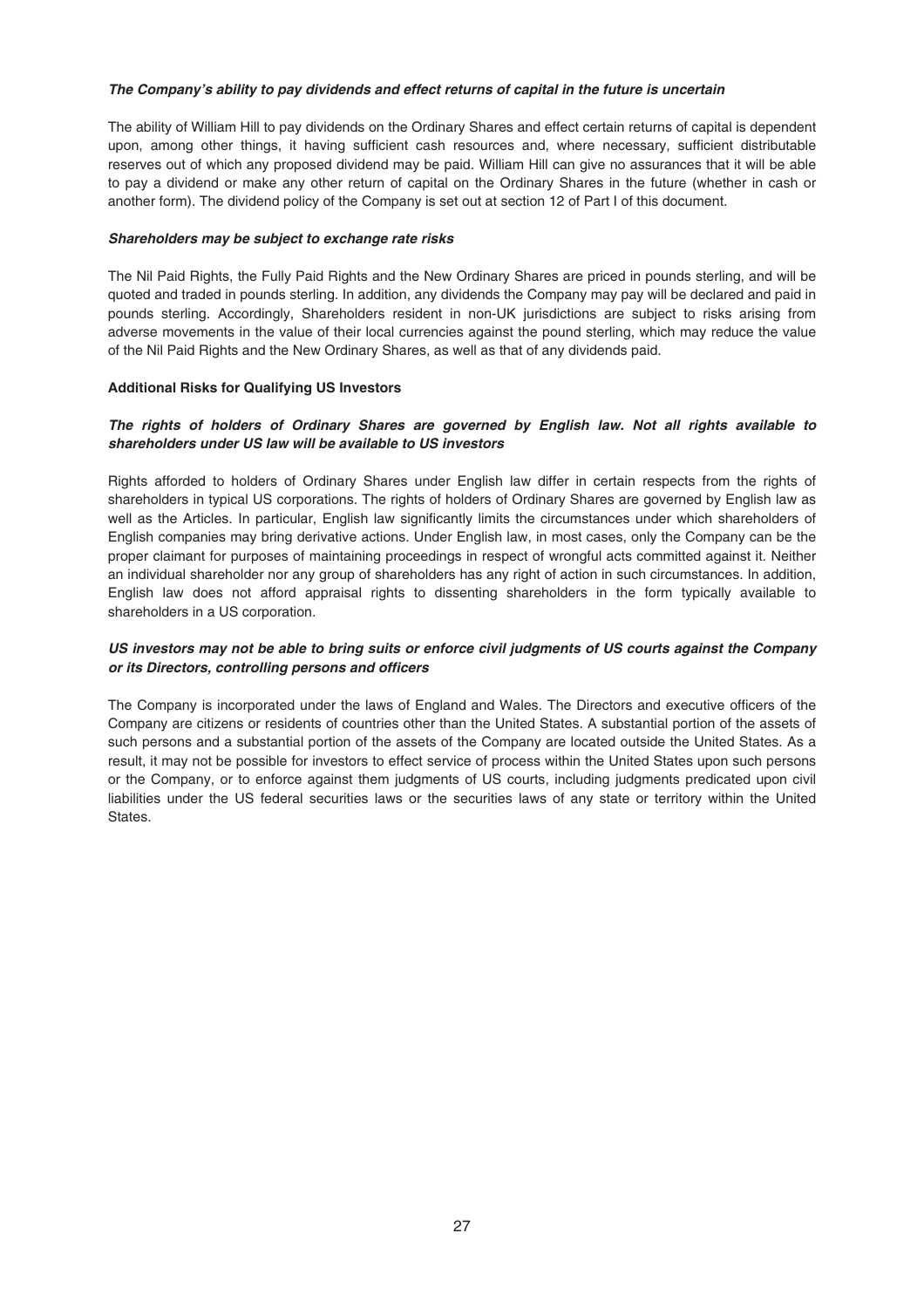### **GENERAL INFORMATION**

# **General notice**

Each of the Banks is acting exclusively for the Company in relation to the Rights Issue and for no one else and will not be responsible to anyone other than the Company for providing the protections afforded to clients of the Banks or for providing advice in relation to the Rights Issue, the contents of this document or any matters referred to in this document.

Each of the Banks, as underwriters of the Rights Issue, may engage in trading activity for the purpose of hedging its commitments under the Underwriting Agreement. Such activity may include purchases and sales of securities of the Company and related or other securities or instruments (including Ordinary Shares, Nil Paid Rights and Fully Paid Rights).

In connection with the Rights Issue, each of the Banks and any of their respective affiliates, acting as an investor for their own account, may take up New Ordinary Shares in the Rights Issue and in that capacity may retain, purchase or sell for their own account such securities and any New Ordinary Shares or related investments and may offer or sell such New Ordinary Shares or other investments otherwise than in connection with the Rights Issue. Accordingly, references in this document to New Ordinary Shares being offered or placed should be read as including any offering or placement of New Ordinary Shares to the Banks or any of their respective affiliates acting in such capacity. Neither the Banks nor any of their respective affiliates intends to disclose the extent of any such investment or transactions otherwise than in accordance with any legal or regulatory obligation to do so.

A letter from the Chairman of the Company, which contains the unanimous recommendation of the Board of the Company to vote in favour of the Proposed Acquisition Resolution and the 2008 LTIP Resolution is set out in Part I of this document. A meeting to consider the proposals contained in this document will be held at 9.00 a.m. on 18 March 2013 at the offices of Ashurst LLP, Broadwalk House, 5 Appold Street, London EC2A 2HA.

### **Notice to investors in European Economic Area**

In relation to each Relevant Member State, an offer to the public of any New Ordinary Shares, Nil Paid Rights or Fully Paid Rights may not be made in that Relevant Member State, except that an offer to the public in that Relevant Member State of any New Ordinary Shares, Nil Paid Rights or Fully Paid Rights may be made at any time under the following exemptions under the Prospectus Directive, if they have been implemented in that Relevant Member State:

- (a) to any legal entity which is a qualified investor as defined under the Prospectus Directive;
- (b) to fewer than 100, or, if the Relevant Member State has implemented the relevant provisions of the 2010 PD Amending Directive, 150, natural legal persons (other than qualified investors as defined in the Prospective Directive), subject to obtaining the prior consent of the Banks; or
- (c) in any other circumstances falling within Article 3(2) of the Prospectus Directive,

provided that no such offer of New Ordinary Shares, Nil Paid Rights or Fully Paid Rights shall result in a requirement for the Company or any of the Banks to publish a prospectus pursuant to Article 3 of the Prospectus Directive or supplement a prospectus pursuant to Article 16 of the Prospectus Directive and each person who initially acquires any New Ordinary Shares, Nil Paid Rights or Fully Paid Rights or to whom any offer is made will be deemed to have represented, warranted and agreed to and with each of the Banks and with the Company that it is a qualified investor within the meaning of the law in that Relevant Member State implementing Article 2(1)(e) of the Prospectus Directive.

For the purposes of this provision, the expression **an offer to the public** in relation to any New Ordinary Shares, Nil Paid Rights or Fully Paid Rights in any Relevant Member State means the communication in any form and by any means of sufficient information on the terms of the Offer and any New Ordinary Shares, Nil Paid Rights or Fully Paid Rights to be offered so as to enable an investor to decide to purchase any New Ordinary Shares, Nil Paid Rights or Fully Paid Rights, as the same may be varied for that Relevant Member State by any measure implementing the Prospectus Directive in that Relevant Member State.

In the case of any New Ordinary Shares, Nil Paid Rights or Fully Paid Rights being offered to a financial intermediary as that term is used in Article 3(2) of the Prospectus Directive, such financial intermediary will also be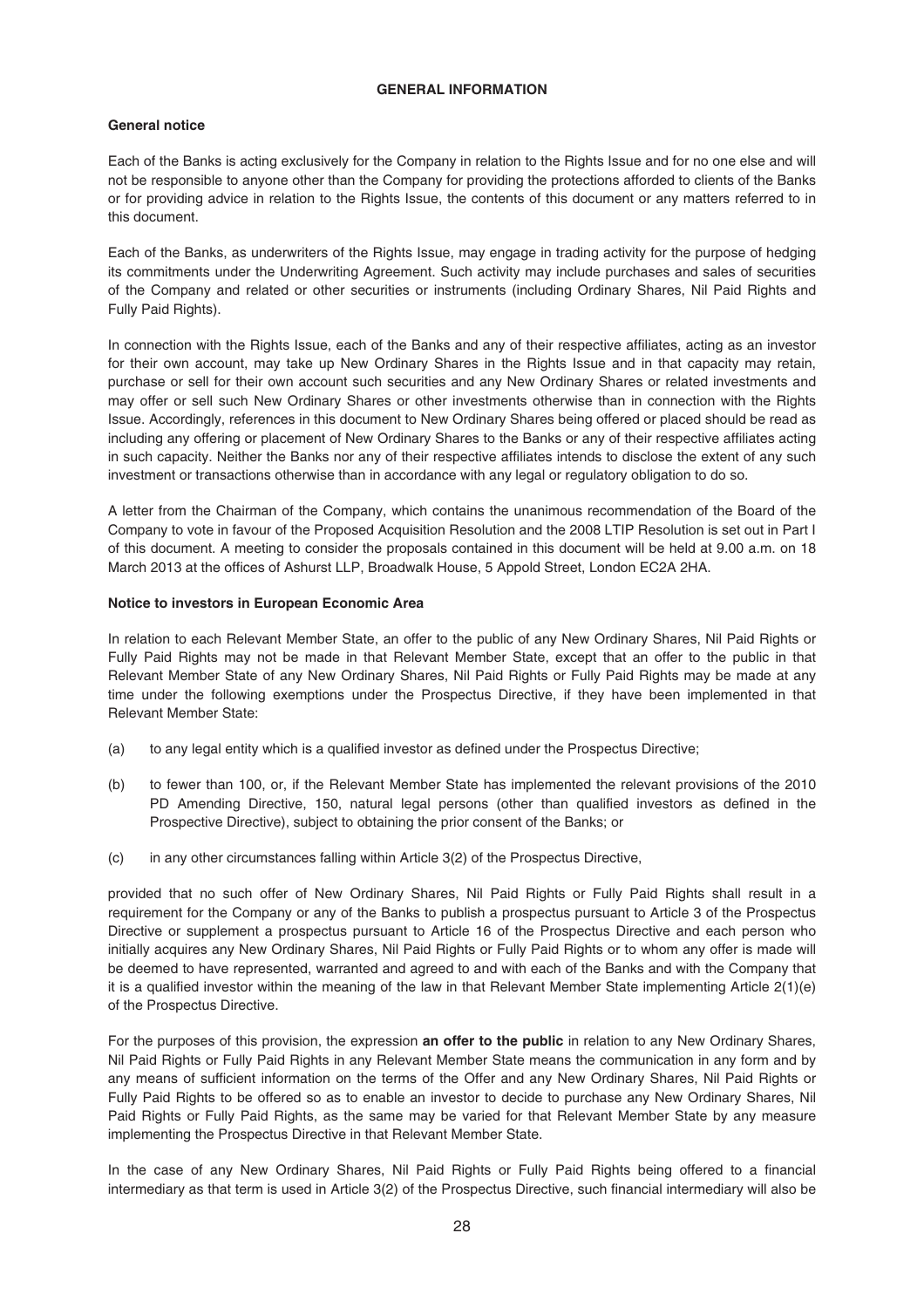deemed to have represented, acknowledged and agreed that the New Ordinary Shares, Nil Paid Rights and Fully Paid Rights acquired by it in the Rights Issue have not been acquired on a non-discretionary basis on behalf of, nor have they been acquired with a view to their offer or resale to persons in circumstances which may give rise to an offer of any New Ordinary Shares, Nil Paid Rights or Fully Paid Rights to the public other than their offer or resale in a Relevant Member State to qualified investors as so defined or in circumstances in which the prior consent of the Company and the Banks has been obtained to each such proposed offer or resale. Each of the Company and the Banks and their respective affiliates, and others, will rely upon the truth and accuracy of the foregoing representation, acknowledgement and agreement. Notwithstanding the above, a person outside the UK who is not a qualified investor and who has notified the Company and the Banks of such fact in writing may, with the consent of the Company and the Banks, be permitted to subscribe for or purchase New Ordinary Shares, Nil Paid Rights or Fully Paid Rights in the Rights Issue.

### **Notice to Qualifying US Investors**

This document has been prepared in accordance with UK format and style, which differs from US format and style. In particular, but without limitation, the financial information contained in this document has been prepared in accordance with International Financial Reporting Standards as issued by the International Accounting Standards Board (IASB) and also in accordance with International Financial Reporting Standards adopted by the European Union (**"IFRS"**). They may not be comparable to financial statements of US companies prepared in accordance with US generally accepted accounting principles.

Qualifying US Investors may be entitled to participate in the Rights Issue in the United States on a private placement basis if they complete and deliver the investor representation letter substantially in the form described in section 9.3 of Part III of this document.

### **Notice to investors in Canada**

The New Ordinary Shares, Nil Paid Rights or Fully Paid Rights have not been or will not be registered under the securities legislation of any province or territory of Canada. Subject to certain exceptions, the New Ordinary Shares, Nil Paid Rights or Fully Paid Rights will not be directly or indirectly offered for subscription or purchase, taken up, sold, delivered, renounced or transferred in or into Canada. Therefore, subject to certain exceptions, no offer or sale of New Ordinary Shares, Nil Paid Rights or Fully Paid Rights will be made within Canada and no Provisional Allotment Letters will be sent to, nor will any Nil Paid Rights be credited to, a stock account in CREST on behalf of any Shareholder with a registered address or who is resident or located in Canada.

#### **Dubai International Financial Centre**

The Nil Paid Rights, the Fully Paid Rights and the New Ordinary Shares have not been offered and will not be offered to any person in the Dubai International Financial Centre unless such offer is:

- (a) deemed to be an "Exempt Offer" in accordance with the Offered Securities Rules of the Dubai Financial Services Authority (**"DFSA"**); and
- (b) made only to persons who meet the Professional Client criteria set out in Rule 2.3.2 of the DFSA Conduct of Business Module.

#### **Hong Kong**

None of the Nil Paid Rights, the Fully Paid Rights or the New Ordinary Shares have been offered or sold, or will be offered or sold, in Hong Kong by means of any document, other than:

- (a) to "professional investors" as defined in the Securities and Futures Ordinance (Cap. 571) of Hong Kong and any rules made under that Ordinance; or
- (b) in other circumstances which do not result in the document being a "prospectus" as defined in the Companies Ordinance (Cap. 32) of Hong Kong or which do not constitute an offer to the public within the meaning of that Ordinance.

No advertisement, invitation or document relating to the Nil Paid Rights, the Fully Paid Rights and the New Ordinary Shares has been issued or has been in the possession of any person for the purposes of issue, nor will any such advertisement, invitation or document be issued or be in the possession of any person for the purposes of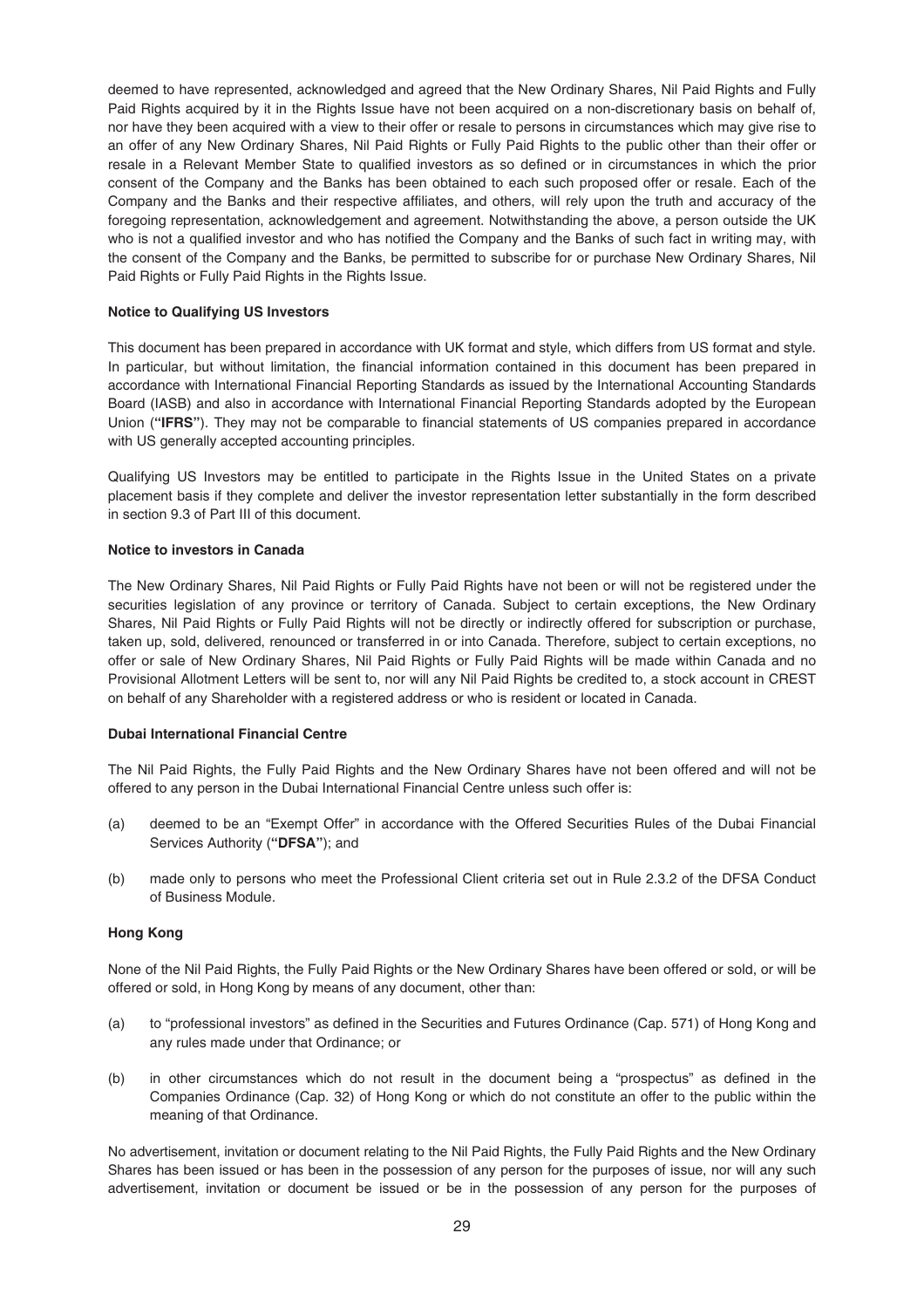issue, whether in Hong Kong or elsewhere, which is directed at, or the contents of which are likely to be accessed or read by, the public of Hong Kong (except if permitted to do so under the securities laws of Hong Kong) other than with respect to Nil Paid Rights, the Fully Paid Rights and the New Ordinary Shares that are, or are intended to be, disposed of only to persons outside Hong Kong or only to "professional investors" as defined in the Securities and Futures Ordinance and any rules made under that Ordinance.

### **Singapore**

The Prospectus and any other document or material in connection with the offer or sale, or invitation for subscription or purchase of the Nil Paid Rights, the Fully Paid Rights and the New Ordinary Shares has not been and will not be circulated or distributed, nor have any of the Nil Paid Rights, the Fully Paid Rights and the New Ordinary Shares been or will be offered or sold, or have been or will be made the subject of an invitation for subscription or purchase, whether directly or indirectly, to any person in Singapore other than:

- (a) to an institutional investor under Section 274 of the Securities and Futures Act, Chapter 289, of Singapore (the **"Securities and Futures Act"**);
- (b) to a relevant person pursuant to Section 275(1A) of the Securities and Futures Act, and in accordance with the conditions specified in Section 275 of the Securities and Futures Act; or
- (c) otherwise pursuant to, and in accordance with the conditions of, any other applicable provision of the Securities and Futures Act.

### **Notice to all overseas investors**

All Overseas Shareholders and any person (including, without limitation, a nominee or trustee) who has a contractual or legal obligation to forward this document or any Provisional Allotment Letter, if and when received, or other document to a jurisdiction outside the UK, should read section 8 of Part III of this document.

### **Notice to all investors**

The distribution of this document and/or the Provisional Allotment Letters into jurisdictions other than the UK may be restricted by law. Persons into whose possession these documents come should inform themselves about and observe any such restrictions. Any failure to comply with these restrictions may constitute a violation of the securities laws of any such jurisdiction. In particular, such documents should not be distributed, forwarded to or transmitted in or into the United States (subject to certain exceptions) or any of the Restricted Jurisdictions or into any other jurisdiction where the extension or availability of the Rights Issue would breach any applicable law. For further information on the manner of distribution of the New Ordinary Shares, and transfer restrictions to which they are subject, see section 1 of Part III of this document.

The New Ordinary Shares, Nil Paid Rights and Fully Paid Rights are not transferable, except in accordance with, and the distribution of this document is subject to, the restrictions set out in section 8 of Part III of this document. No action has been taken by the Company that would permit an offer of the New Ordinary Shares, Nil Paid Rights or Fully Paid Rights or possession or distribution of this document or any other offering or publicity material in any jurisdiction where action for that purpose is required, other than in the UK.

No person has been authorised to give any information or make any representations other than those contained in this document and, if given or made, such information or representations must not be relied upon as having been authorised by the Company. Neither the delivery of this document nor any subscription or sale made hereunder shall, under any circumstances, create any implication that there has been no change in the affairs of the Company since the date of this document or that the information in this document is correct as at any time subsequent to its date.

#### **Notice to investors outside the United States**

Each person to whom the Nil Paid Rights, the Fully Paid Rights or the New Ordinary Shares are distributed, offered or sold outside the United States will be deemed by his subscription for, or purchase of, the Nil Paid Rights, the Fully Paid Rights or the New Ordinary Shares to have made the representations and warranties, on his behalf and on behalf of any investor accounts for which he is subscribing for or purchasing the Nil Paid Rights, the Fully Paid Rights or the New Ordinary Shares, as the case may be, set out in section 9.1 or 9.2 of Part III of this document, as applicable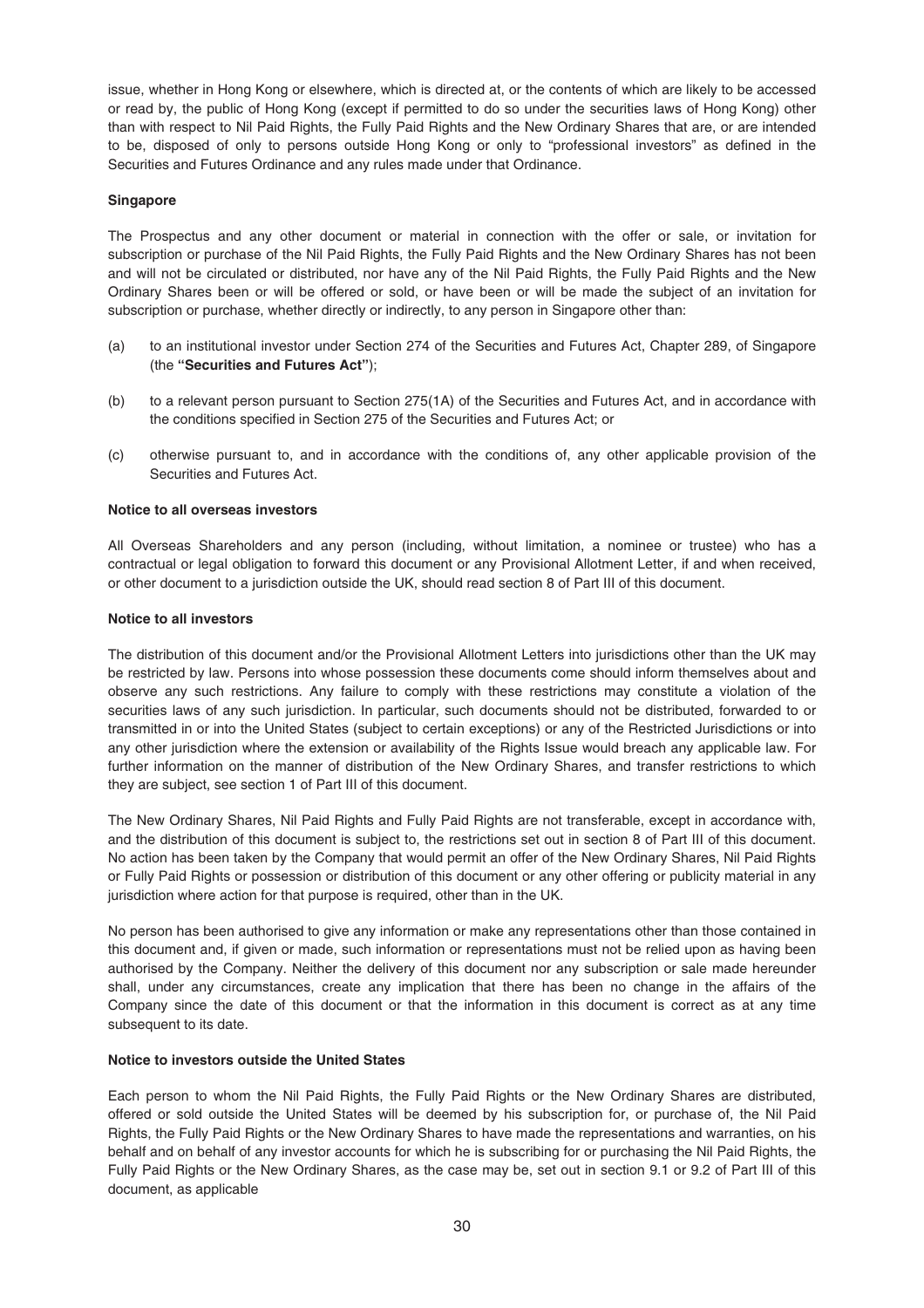Each subscriber or purchaser acknowledges that the Company and each of the Banks will rely upon the truth and accuracy of the foregoing representations and agreements, and agrees that if any of the representations and agreements deemed to have been made by such subscriber or purchaser by his subscription for, or purchase of, the Nil Paid Rights, the Fully Paid Rights or the New Ordinary Shares, as the case may be, are no longer accurate, he shall promptly notify the Company and the Banks. If such subscriber or purchaser is subscribing for, or purchasing, the Nil Paid Rights, the Fully Paid Rights or the New Ordinary Shares as a fiduciary or agent for one or more investor accounts, each subscriber or purchaser represents that he has sole investment discretion with respect to each such account and full power to make the foregoing representations and agreements on behalf of each such account.

### **Own investigation**

The contents of this document should not be construed as legal, business or tax advice. Each prospective investor should consult their own legal adviser, financial adviser and/or tax adviser for advice. None of the Company or any of the Banks, nor any of their respective representatives is making any representation to any offeree or purchaser of the New Ordinary Shares, Nil Paid Rights or Fully Paid Rights regarding the legality of an investment in the New Ordinary Shares, Nil Paid Rights or Fully Paid Rights by such offeree or purchaser or acquirer under the laws applicable to such offeree or purchaser or acquirer. In making an investment decision, each investor must rely on their own examination, analysis and enquiry of the Company and the terms of the Rights Issue, including the merits and risks involved.

Any decision in connection with the Rights Issue should be made solely on the basis of the information contained in this document. Without limitation to the foregoing, reliance should not be placed on any information in announcements released by the Company prior to the date hereof, except to the extent that such information is repeated or incorporated by reference into this document.

Any reproduction or distribution of this document in whole or in part, and any disclosure of its contents or use of any information herein for any purpose other than in considering an investment in the New Ordinary Shares, Nil Paid Rights or Fully Paid Rights offered or otherwise made available hereby, is prohibited. Each offeree of the New Ordinary Shares, Nil Paid Rights or Fully Paid Rights by accepting delivery of this document agrees to the foregoing.

Apart from the responsibilities and liabilities, if any, which may be imposed on it or them under FSMA or the regulatory regime established thereunder: (i) none of the Banks accepts any responsibility whatsoever and makes no representation or warranty, express or implied, in relation to the content of this document, including its accuracy, completeness or verification or in relation to any other statement made or purported to be made by it, or on its behalf, in connection with the Company, the Rights Issue, the Provisional Allotment Letters, the Nil Paid Rights, the Fully Paid Rights and the New Ordinary Shares and nothing in this document is or shall be relied upon as a promise or representation in this respect, whether as to the past or future; and (ii) each of the Banks accordingly disclaims, to the fullest extent permitted by law, all and any liability whatsoever, whether arising in tort, contract or otherwise (except as referred to above) which it might otherwise have in respect of this document or any such statement.

None of the Banks nor any person acting on behalf of any of them, accepts any responsibility or obligation to update, review or revise the information in this document or to publish or distribute any information which comes to its or their attention after the date of this document, and the distribution of this document shall not constitute a representation by any of the Banks or any such person, that this document will be updated, reviewed or revised or that any such information will be published or distributed after the date hereof.

No representation or warranty, express or implied, is made by any of the Banks as to the accuracy, completeness or verification of the information set forth in this document, and nothing contained in this document is, or shall be relied upon as, a promise or representation in this respect, whether as to the past or the future. None of the Banks assumes any responsibility for its accuracy, completeness or verification and accordingly disclaims, to the fullest extent permitted by applicable law, any and all liability whether arising in tort, contract or otherwise which it might otherwise be found to have in respect of this document or any such statement.

### **Information not contained in this document**

No person has been authorised to give any information or make any representation other than those contained in or incorporated by reference into this document and, if given or made, such information or representation must not be relied upon as having been authorised by the Company or any of the Banks or any other person. Subject to the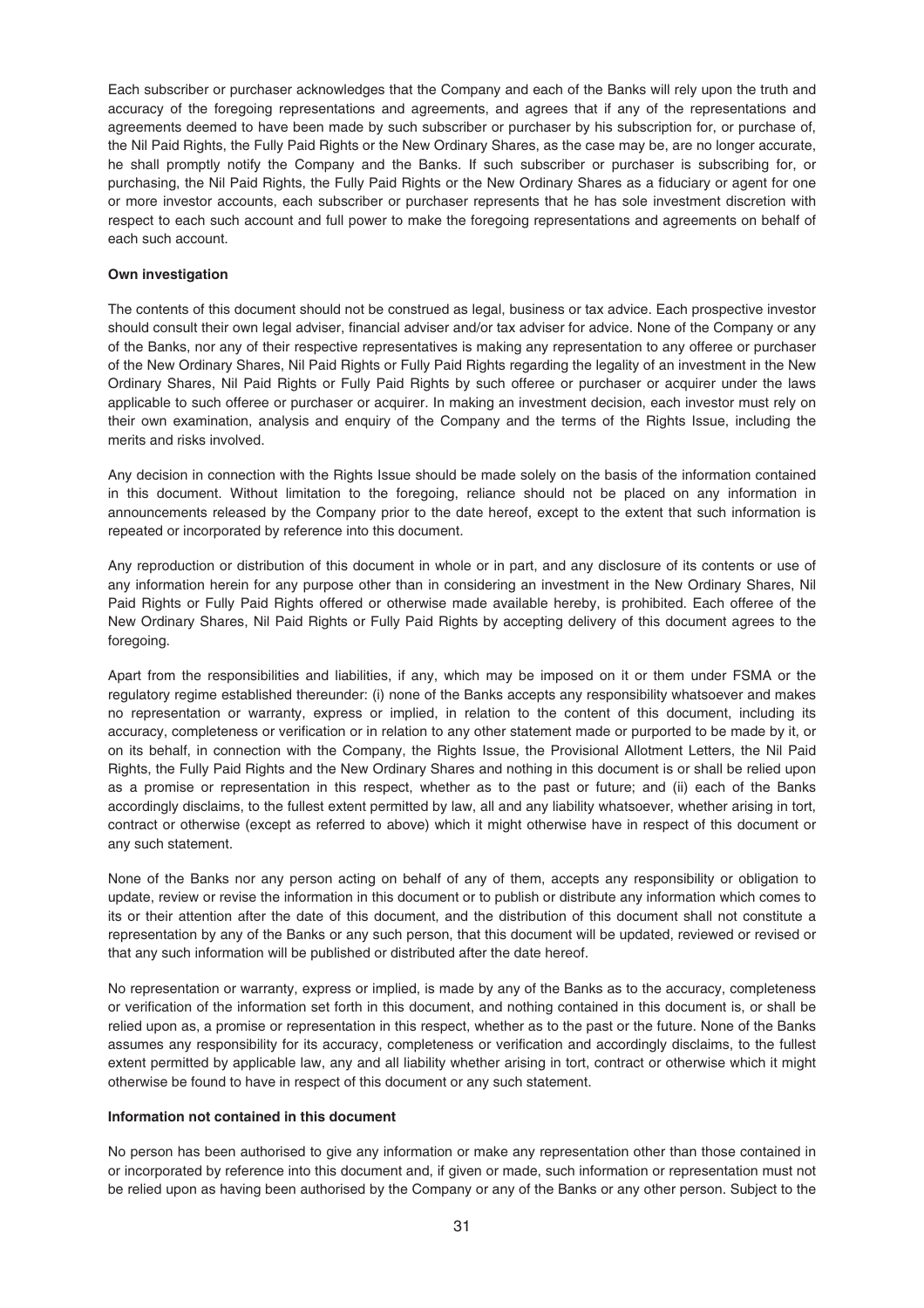requirements of the Prospectus Rules, neither the delivery of this document nor any subscription or sale made hereunder shall, under any circumstances, create any implication that there has been no change in the affairs of the Company since the date of this document or that the information in or incorporated by reference into this document is correct as of any time subsequent to the date hereof.

Recipients of this document acknowledge that: (i) they have not relied on any of the Banks or any person affiliated with it in connection with any investigation of the accuracy of any information contained in or incorporated by reference into this document or their investment decision; and (ii) they have relied only on the information contained in or incorporated by reference into this document, and that no person has been authorised to give any information or to make any representation concerning the Group, or the New Ordinary Shares, Nil Paid Rights or Fully Paid Rights (other than as contained in or incorporated by reference into this document) and, if given or made, any such other information or representation should not be relied upon as having been authorised by the Company or any of the Banks.

### **No incorporation of website information**

The contents of the Company's website, any website mentioned in this document or any website directly or indirectly linked to the Company's website have not been verified and do not form part of this document and investors should not rely on it, except where expressly incorporated by reference within the "Documents Incorporated by Reference" section of this document.

### **Information regarding forward-looking statements**

This document includes forward-looking statements. The words "believe", "anticipate", "expect", "intend", "aim", "plan", "predict", "continue", "assume", "positioned", "may", "will", "should", "shall", "risk" and other similar expressions that are predictions of or indicate future events and future trends identify forward-looking statements. These forward-looking statements include all matters that are not historical facts. In particular, the statements under the headings "Summary", "Risk Factors", "Information on the Group" and "Operating and Financial Review" regarding the Company's strategy, dividend policy and other future events or prospects are forward-looking statements. You should not place undue reliance on forward-looking statements because they involve known and unknown risks, uncertainties and other factors that are in many cases beyond the Company's control. By their nature, forward-looking statements involve risks and uncertainties because they relate to events and depend on circumstances that may or may not occur in the future. Recipients of this document are cautioned that forwardlooking statements are not guarantees of future performance and that the Company's actual results of operations, financial condition and liquidity, and the development of the industry in which the Company operates may differ materially from those made in or suggested by the forward-looking statements contained in this document. The cautionary statements set out above should be considered in connection with any subsequent written or oral forward-looking statements that the Company, or persons acting on its behalf, may issue. Factors that may cause the Company's actual results to differ materially from those expressed or implied by the forward-looking statements in this document include but are not limited to the risks described under "Risk Factors."

These forward-looking statements reflect the Company's judgment at the date of this document and are not intended to give any assurances as to future results. Save for those forward-looking statements required by the Listing Rules, Disclosure Rules and Transparency Rules and or/the Prospectus Rules, the Company undertakes no obligation to update these forward-looking statements, and will not publicly release any revisions it may make to these forward-looking statements that may result from events or circumstances arising after the date of this document. The Company will comply with its obligations to publish updated information as required by law or by any regulatory authority but assumes no further obligation to publish additional information.

The forward-looking statements contained in this document do not in any way seek to qualify the working capital statement as set out in section 9 of Part VII of this document.

# **Presentation of financial information**

The Group prepares its consolidated financial statements on the basis of a 52- or 53-week financial period, generally ending on the Tuesday closest to the 31 December in each year. The periods analysed in this document are for the 53 weeks ended 1 January 2013 (the **"2012 financial year"**), the 52 weeks ended 27 December 2011 (the **"2011 financial year"**) and the 52 weeks ended 28 December 2010 (the **"2010 financial year"**). The audited consolidated financial statements of the Group for the 2012, 2011 and 2010 financial years, respectively, are incorporated by reference into this document. The Group prepares its consolidated financial statements in accordance with IFRS. References in this document to the **"2009 financial year"** are to the 52 weeks ended 29 December 2009 and to the **"2008 financial year"** are to the 52 weeks ended 30 December 2008.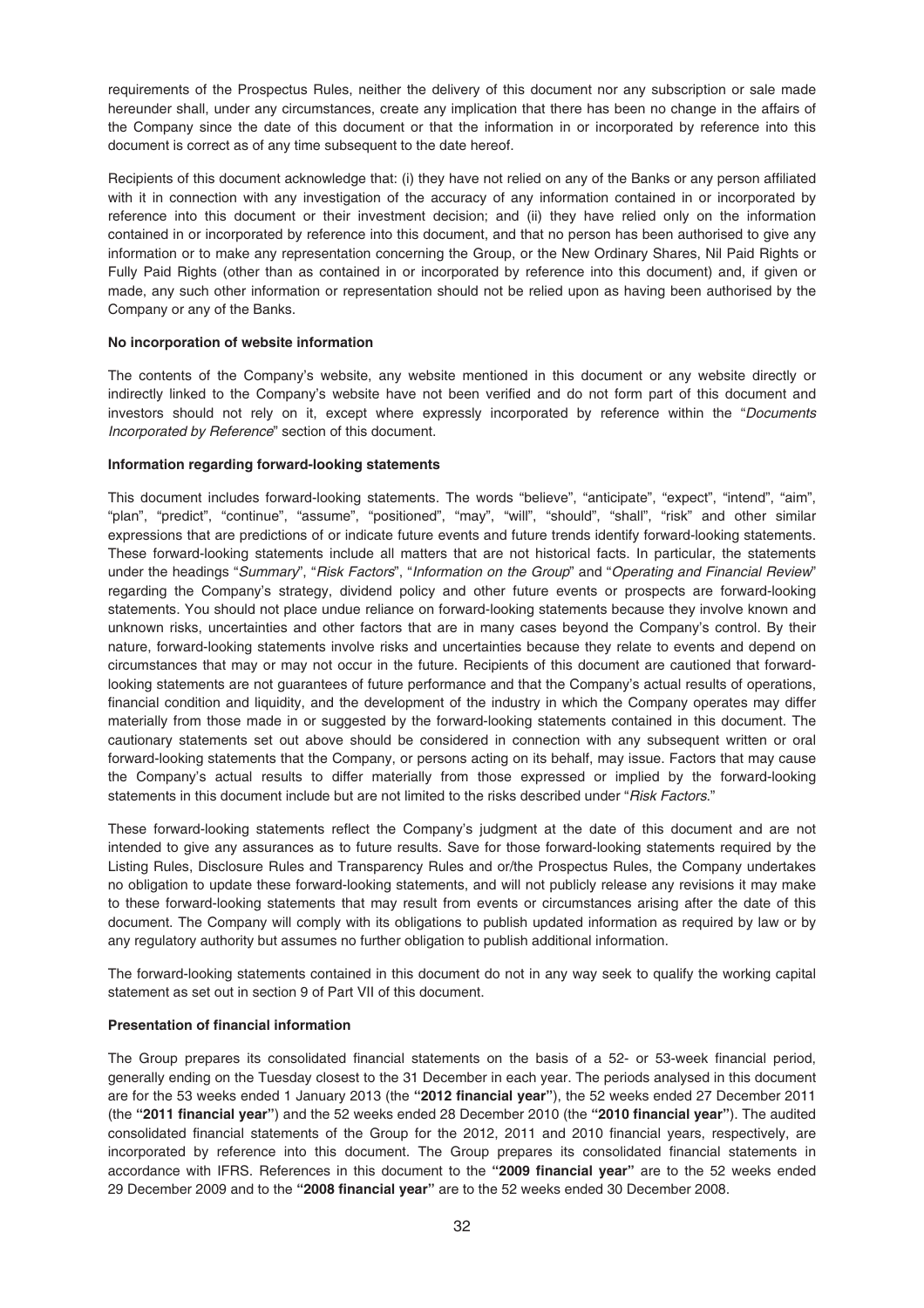Percentages in tables have been rounded and accordingly may not add up to 100 per cent. Certain financial data has been rounded. As a result of this rounding, the totals of data presented in this document may vary slightly from the actual arithmetic totals of such data.

## **Non-IFRS measures**

The Board assesses the financial performance of the Group's business using a variety of key financial measures of the Group's performance. Some of these measures are termed "non-IFRS measures" because they exclude amounts that are included in, or include amounts that are excluded from, the most directly comparable measure calculated and presented in accordance with IFRS, or are calculated using financial measures that are not calculated in accordance with IFRS. A summary of the key performance measures discussed in this document, and of how such measures are used by the Board, is presented below, including cross-references to the sections of this document in which these non-IFRS measures are reconciled to the most directly comparable measure calculated in accordance with IFRS. The Board does not regard these non-IFRS measures as a substitute for the equivalent measures calculated and presented in accordance with IFRS or those calculated using financial measures that are calculated in accordance with IFRS. The non-IFRS measures presented below may not be directly comparable to similarly-titled measures used by other companies, including competitors of William Hill.

## Operating profit

The Board considers operating profit to be a key financial indicator of the Group's performance. Operating profit is defined by William Hill as pre-exceptional profit before interest and tax, before the amortisation of specifically identified intangible assets recognised on acquisitions. The Board considers operating profit to be a useful indicator of the operating performance of the business because it excludes the impact of amortisation charges arising from intangible assets recognised on acquisitions and exceptional items. Operating profit excludes items that can have a significant impact on the Group's profit or loss and should, therefore, be used in conjunction with, and not as a substitute for, profit before interest and tax. For a reconciliation of profit before interest and tax to operating profit for each of the financial years discussed in this document, see "- Other financial and performance indictors - Operating profit" in Part VI of this document.

Ordinarily, the operating profit generated by the Group's retail and online segments will exceed 100 per cent. of Group operating profit primarily because Group operating profit includes the operating loss in the corporate segment resulting from unallocated central corporate costs.

### Adjusted EPS

William Hill defines Adjusted earnings per share (**"EPS"**) as EPS adjusted for exceptional items and the post-tax impact of the amortisation of intangible assets arising from acquisitions. For the same reasons explained above under "— Operating profit", the Board believes that Adiusted EPS is a useful indicator for assessing the value of the Company's Ordinary Shares (for example, by way of price earnings multiples). Adjusted EPS excludes items that can have a significant effect on the Group's profit or loss and should, therefore, be used in conjunction with, and not as a substitute for, EPS as calculated under IFRS. For a reconciliation of EPS to Adjusted EPS for each of the financial years discussed in this document, see "— Other financial and performance indictors — Adjusted EPS" in Part VI of this document.

### Gross win margin

Gross win margin is a non-IFRS measure defined as gross win divided by amounts wagered and represents the percentage of amounts wagered that is retained by the Group. The Board believes that gross win margin is useful in assessing the Group's ability to generate revenues from the amounts wagered by customers and that it provides a basis for assessing the profitability of certain activities of the Group. Gross win margin is used by the Board to evaluate performance of over-the-counter activities in the retail segment and sportsbook activities in the online segment. Gross win margin is less relevant to activities that have fixed odds such as gaming activities. Gross win margin excludes items that can have a significant effect on the Group's profit or loss and should, therefore, be used in conjunction with revenue as calculated under IFRS.

Gross win, defined as amounts wagered before the deduction of free bets, bonuses and other goodwill gestures (in the online segment) less customer winnings, is a non-IFRS measure which the Board uses primarily to calculate gross win margin for certain activities of the Group, as described in the preceding paragraph. In addition, as described under "Factors affecting the Group's results of operations - Taxation and Levies" in Part VI of this document, certain taxes and duties, including betting duty and the Horserace Betting Levy, are levied based on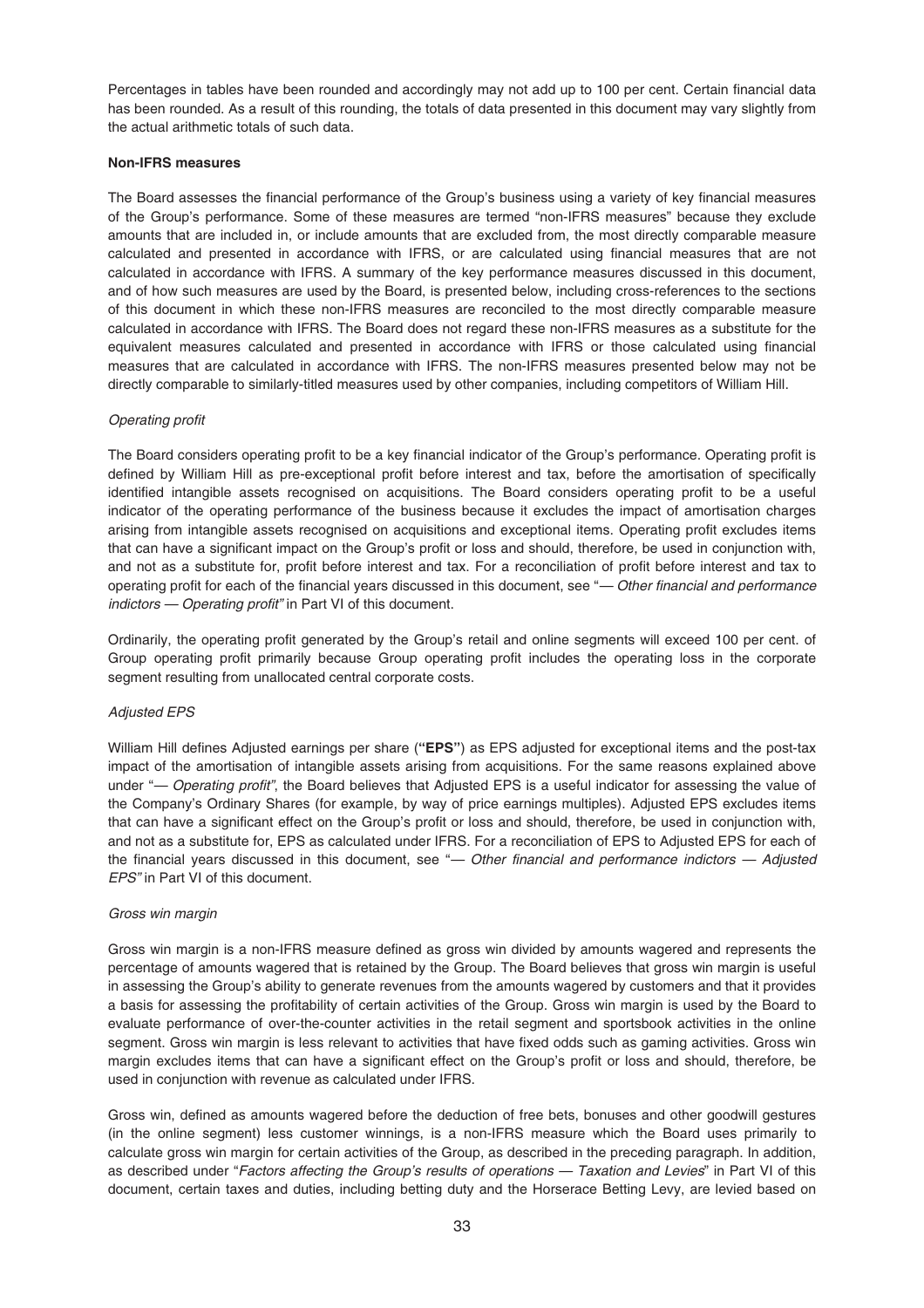gross win. Also as described in that section, the Company views gross win as being useful in assessing the underlying performance of gaming machines because, in contrast to revenue, machines gross win is not impacted by the new Machine Games Duty regime. For over-the-counter activities in the retail segment, gross win equates to revenue as free bets, bonuses and goodwill gestures are deducted from amounts wagered, while for sportsbook activities in the online segment gross win is directly related to revenue, with revenue being gross win less fair value adjustments for free bets, bonuses and goodwill gestures. For a reconciliation of revenue for sportsbook activities in the online segment to gross win for these activities for each of the financial years discussed in this document, see "Factors affecting the Group's results of operations - Gross win margin" in Part VI of this document.

## **Sourcing of information**

Certain information in this document has been sourced from third parties. Where information in this document has been sourced from third parties, the source of such information has been clearly stated adjacent to the reproduced information.

All information contained in this document which has been sourced from third parties has been accurately reproduced and, as far as William Hill is aware and is able to ascertain from information published by the relevant third party, no facts have been omitted which would render the reproduced information inaccurate or misleading.

Unless otherwise indicated, all sources for industry data and statistics are estimates or forecasts contained in or derived from internal or industry sources that William Hill believes to be reliable. Market data used throughout this document was obtained from independent experts, independent industry publications and other publicly available information. Although the Company believes that these sources are reliable, it has not independently verified and does not guarantee the accuracy and completeness of this information.

Market data and statistics are inherently predictive and speculative and are not necessarily reflective of actual market conditions. Such statistics are based on market research, which itself is based on sampling and subjective judgments by both the researchers and the respondents, including judgments about what types of products and transactions should be included in the relevant market. In addition, the value of comparisons of statistics for different markets is limited by many factors, including that (i) the markets are defined differently, (ii) the underlying information was gathered by different methods and (iii) different assumptions were applied in compiling the data. Accordingly, the market statistics included in this document should be viewed with caution and no representation or warranty is given by any person as to their accuracy.

## **References to time**

Unless otherwise stated, all references to time in this document are to the time in London, United Kingdom.

### **Defined terms**

Certain terms used in this document, including all capitalised terms and certain technical and other items, are defined in the Definitions and Glossary sections, respectively of this document.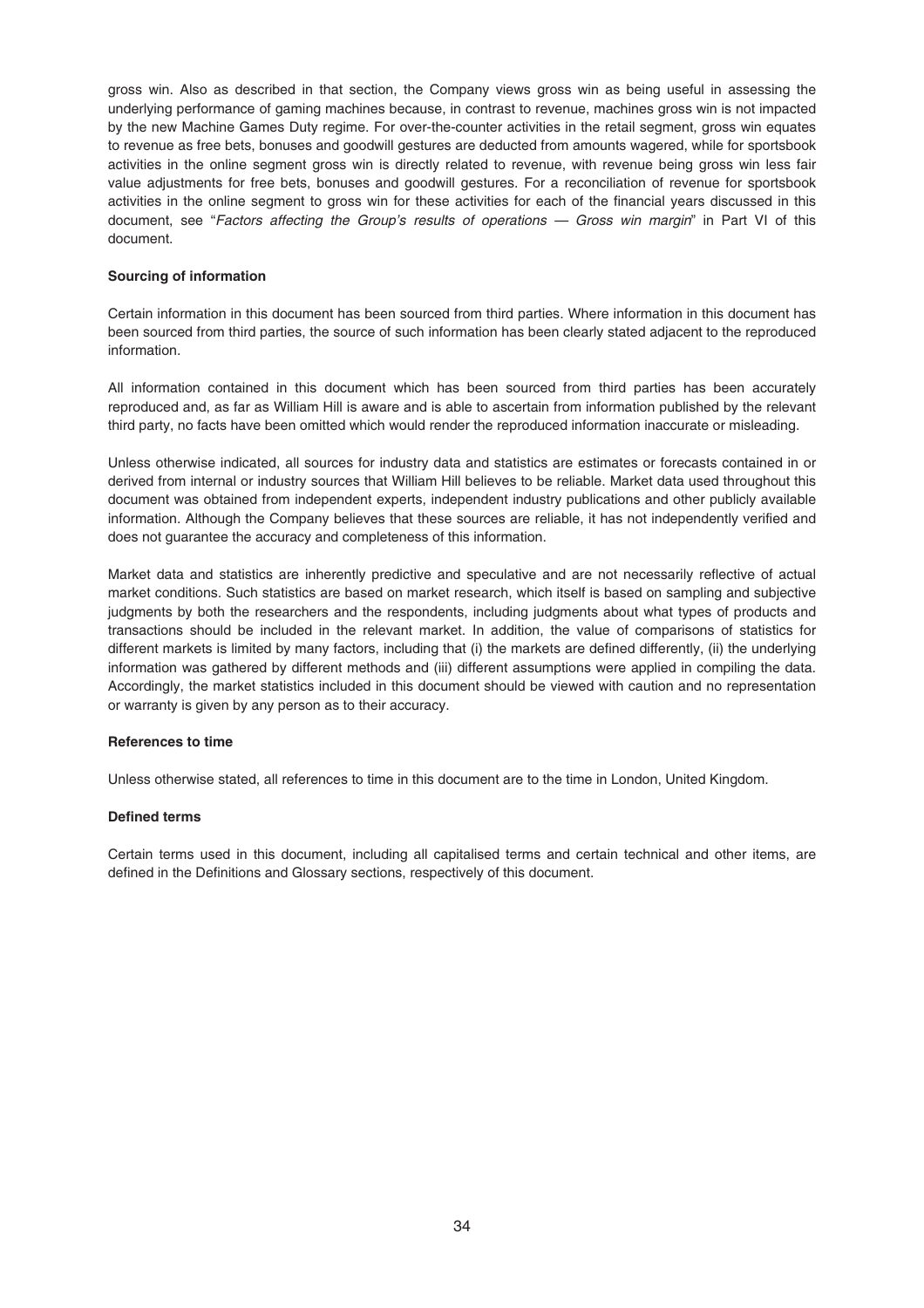## **DIRECTORS, COMPANY SECRETARY AND ADVISERS**

### **Directors**

Gareth Davis Ralph Topping Neil Cooper David Edmonds Georgina Harvey Ashley Highfield David Lowden Imelda Walsh

**General Counsel and Company Secretary Thomas Murphy** 

**Sole Sponsor and Financial Adviser, Joint Global Coordinator and Joint Bookrunner**

**Joint Global Coordinator and Joint Bookrunner**

**Legal advisers to the Company as to English and US law**

**Legal advisers to the Sole Sponsor, the Joint Global Coordinators and the Joint Bookrunners as to English and US law**

(Non-executive Chairman) (Chief Executive) (Group Finance Director) (Senior Independent Non-executive Director) (Non-executive Director) (Non-executive Director) (Non-executive Director) (Non-executive Director)

All of Greenside House 50 Station Road Wood Green London N22 7TP

Citigroup Global Markets Limited Citigroup Centre Canada Square London E14 5LB

Investec Bank plc 2 Gresham Street London EC2V 7QP

**Joint Bookrunner Barclays Bank PLC** 5 The North Colonnade Canary Wharf London E14 4BB

**Auditors** Deloitte LLP 2 New Street Square London EC4A 3BZ

> Ashurst LLP Broadwalk House 5 Appold Street London EC2A 2HA

Skadden, Arps, Slate, Meagher & Flom (UK) LLP 40 Bank Street Canary Wharf London E14 5DS

**Registrar and Receiving Agent** Computershare Investor Services PLC The Pavilions Bridgwater Road Bristol BS99 6ZY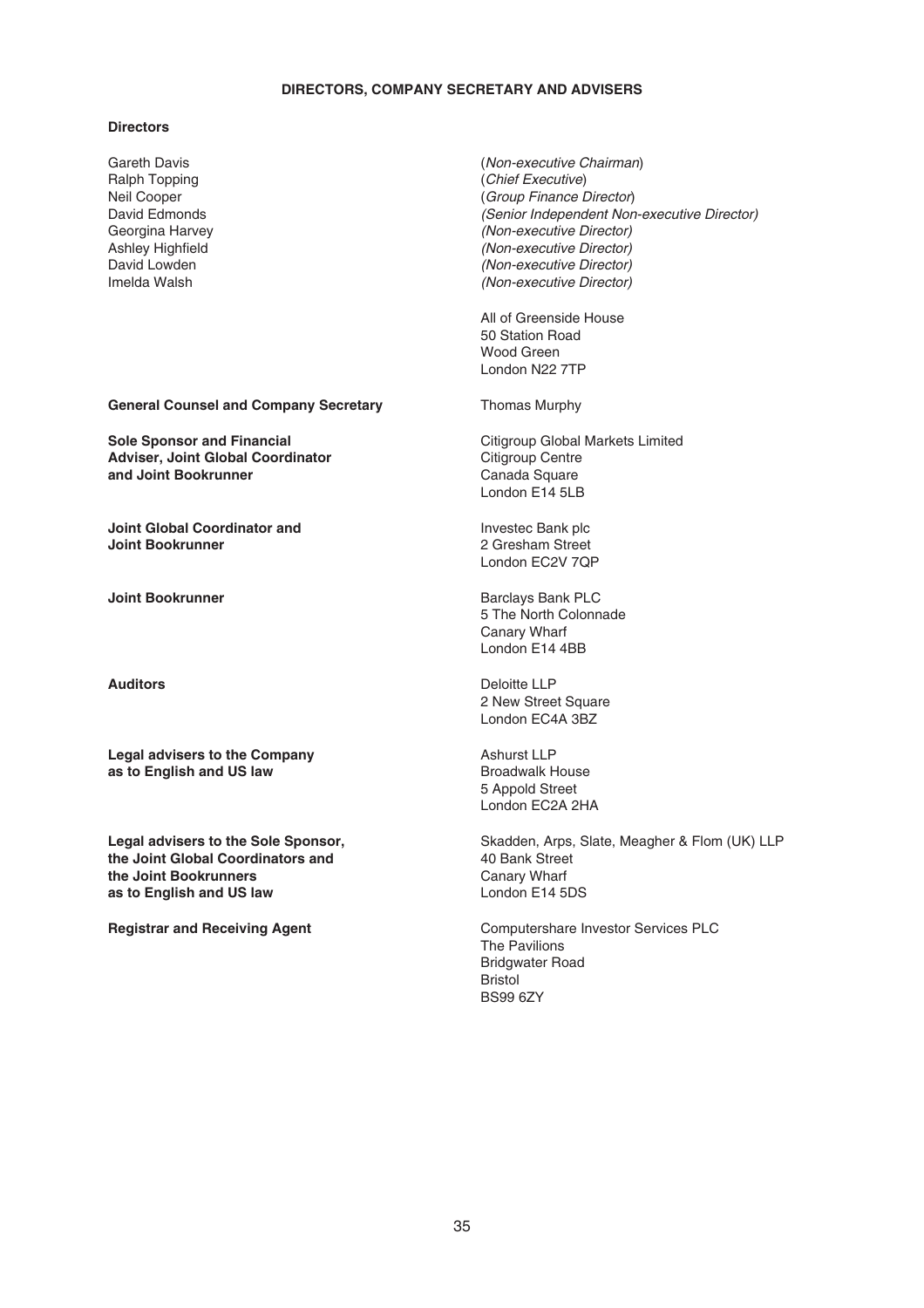# **EXPECTED TIMETABLE OF PRINCIPAL EVENTS**

|                                                                                                                                                                                                                                                                                                                                                                                                    | 2013 |
|----------------------------------------------------------------------------------------------------------------------------------------------------------------------------------------------------------------------------------------------------------------------------------------------------------------------------------------------------------------------------------------------------|------|
|                                                                                                                                                                                                                                                                                                                                                                                                    |      |
|                                                                                                                                                                                                                                                                                                                                                                                                    |      |
|                                                                                                                                                                                                                                                                                                                                                                                                    |      |
|                                                                                                                                                                                                                                                                                                                                                                                                    |      |
|                                                                                                                                                                                                                                                                                                                                                                                                    |      |
|                                                                                                                                                                                                                                                                                                                                                                                                    |      |
|                                                                                                                                                                                                                                                                                                                                                                                                    |      |
| Despatch of Provisional Allotment Letters (to Qualifying non-CREST Shareholders only)(1) 18 March                                                                                                                                                                                                                                                                                                  |      |
|                                                                                                                                                                                                                                                                                                                                                                                                    |      |
| Admission/Commencement of dealings in Nil Paid Rights on the London Stock                                                                                                                                                                                                                                                                                                                          |      |
| Existing Ordinary Shares marked "ex-rights" by the London Stock Exchange  8.00 a.m. on 19 March                                                                                                                                                                                                                                                                                                    |      |
| Stock accounts credited with Nil Paid Rights (for Qualifying CREST Shareholders)  8.00 a.m. on 19 March                                                                                                                                                                                                                                                                                            |      |
| Nil Paid Rights and Fully Paid Rights enabled in CREST  8.00 a.m. on 19 March                                                                                                                                                                                                                                                                                                                      |      |
| Recommended latest time and date for requesting withdrawal of Nil Paid Rights or Fully<br>Paid Rights from CREST (i.e. if your Nil Paid Rights or Fully Paid Rights are in CREST and                                                                                                                                                                                                               |      |
| Latest time and date for depositing renounced Provisional Allotment Letters, nil paid or fully<br>paid, into CREST or for dematerialising Nil Paid Rights or Fully Paid Rights into a CREST<br>stock account (i.e. if your Nil Paid Rights or Fully Paid Rights are represented by a<br>Provisional Allotment Letter and you wish to convert them into uncertificated form)  3.00 p.m. on 28 March |      |
| Latest time and date for splitting Provisional Allotment Letters, nil paid or fully paid 3.00 p.m. on 2 April                                                                                                                                                                                                                                                                                      |      |
| Latest time and date for acceptance, payment in full and registration of renunciation                                                                                                                                                                                                                                                                                                              |      |
| Announcement of the results of the Rights Issue through a Regulatory Information Service 7.00 a.m. on 5 April                                                                                                                                                                                                                                                                                      |      |
| Commencement of dealing in New Ordinary Shares fully paid on the London Stock Exchange                                                                                                                                                                                                                                                                                                             |      |
|                                                                                                                                                                                                                                                                                                                                                                                                    |      |
| Despatch of definitive share certificates for New Ordinary Shares                                                                                                                                                                                                                                                                                                                                  |      |
|                                                                                                                                                                                                                                                                                                                                                                                                    |      |
| Notes:                                                                                                                                                                                                                                                                                                                                                                                             |      |

(1) Subject to certain restrictions relating to Qualifying Shareholders with registered addresses outside the UK, details of which are set out in Part III of this document.

(2) References to times in this document are to London time unless otherwise stated.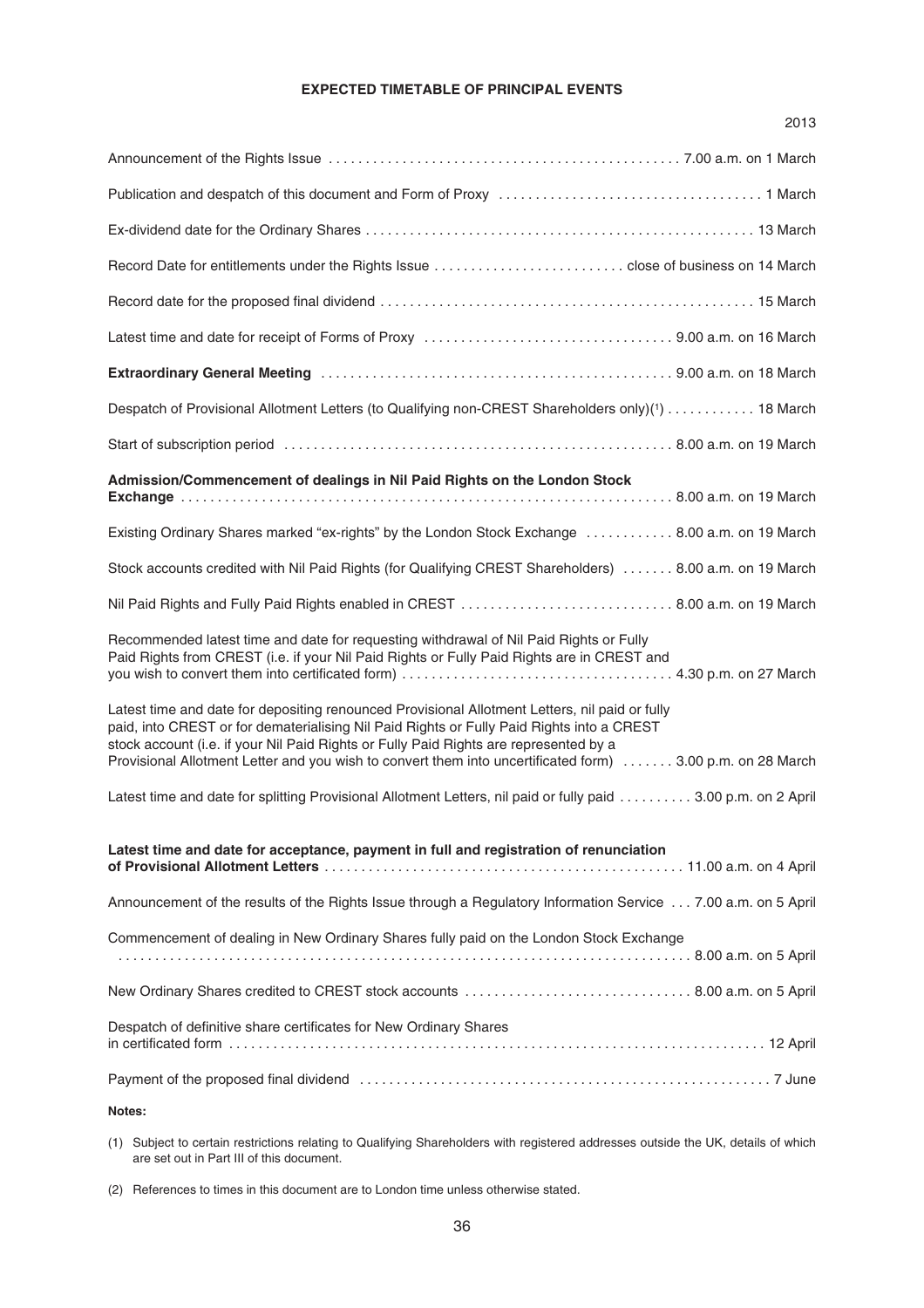- (3) The times and dates set out in the expected timetable are indicative only and of principal events above and mentioned in this document and in the Provisional Allotment Letters may be adjusted by William Hill in consultation with the Banks in which event details of the new times and dates will be notified to the FSA. London Stock Exchange and, where appropriate, Qualifying Shareholders.
- (4) If you have any queries on the procedure for acceptance and payment, you should contact Computershare Investor Services PLC at The Pavilions, Bridgwater Road, Bristol BS99 6ZY on 0870 703 6251 or from outside the UK on +44 870 703 6251. The Shareholder Helpline is available from 8.30 a.m. to 5.30 p.m. (London time) Monday to Friday, excluding bank holidays. Calls to the Shareholder Helpline number are charged at approximately 10 pence per minute (including VAT) plus any of your service provider's network extras. Calls to the Shareholder Helpline number from outside the UK are charged at applicable international rates. Different charges may apply to calls made from mobile telephones and calls may be recorded and monitored randomly for security and training purposes. Please note that Computershare cannot provide financial advice on the Rights Issue or as to whether or not you should take up your rights under the Rights Issue.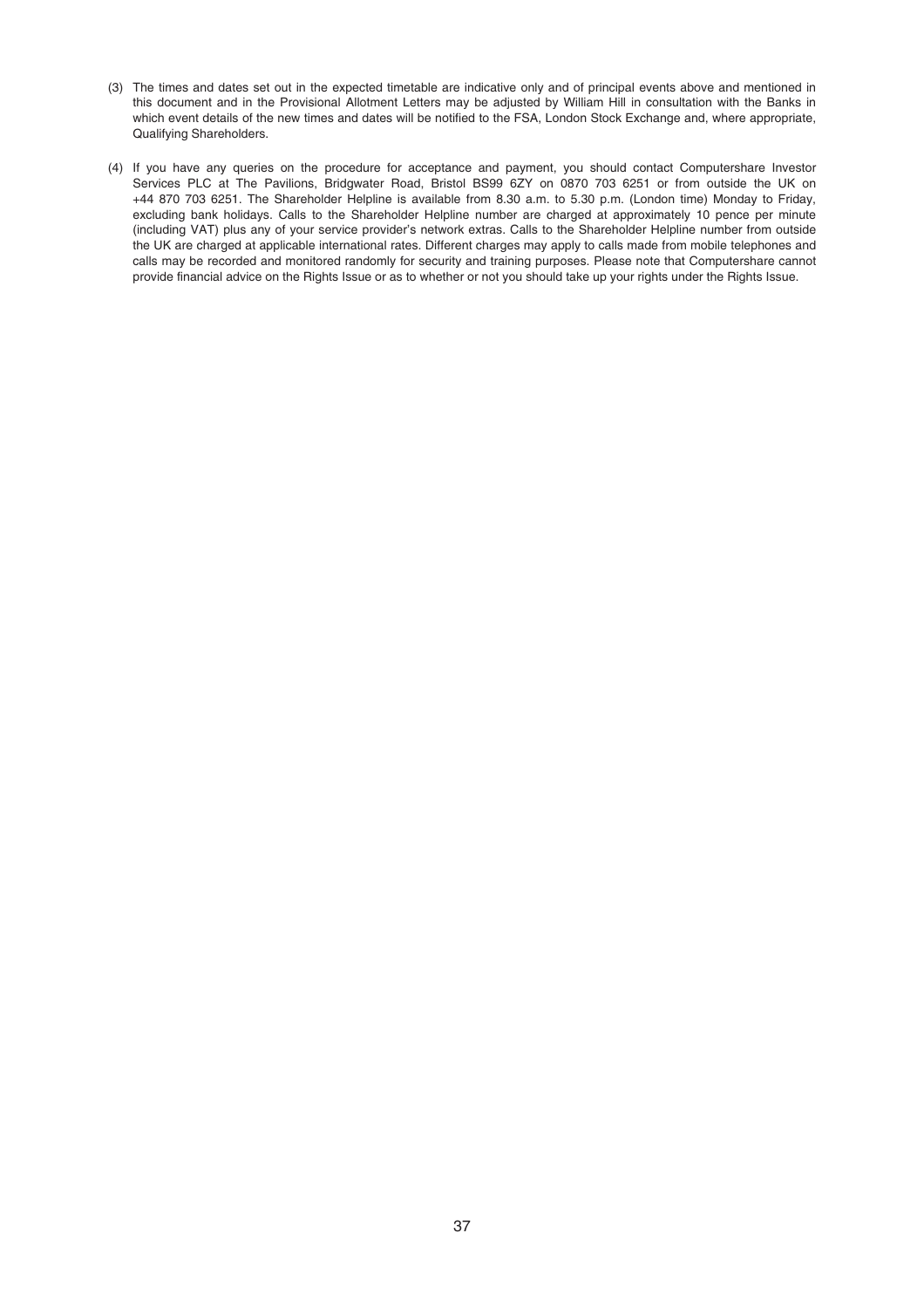# **RIGHTS ISSUE STATISTICS**

| Number of New Ordinary Shares to be provisionally allotted pursuant to the Rights Issue  156,871,900       |
|------------------------------------------------------------------------------------------------------------|
| Number of Ordinary Shares in issue immediately following the Rights Issue  862,795,452                     |
|                                                                                                            |
| New Ordinary Shares to be issued in connection with the Rights Issue as a percentage of the Enlarged Share |

**Note:** The number of Ordinary Shares in issue immediately following the Rights Issue assumes that no Ordinary Shares are issued under options or awards that vest under the Employee Share Schemes or otherwise between the date of this document and the completion of the Rights Issue.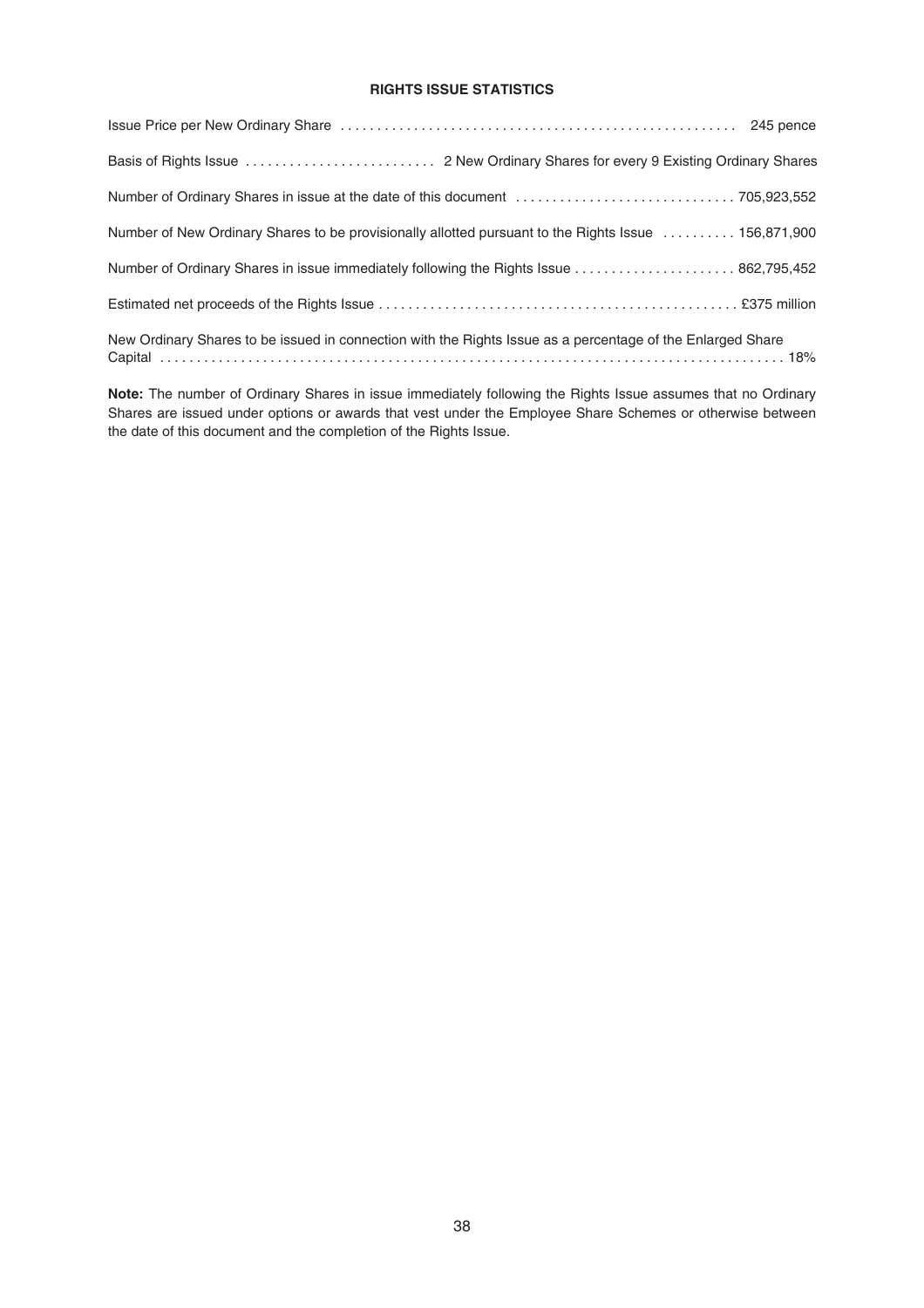### **PART I**

### **LETTER FROM THE CHAIRMAN OF WILLIAM HILL PLC**



Gareth Davis (Non-executive Chairman) Careth Chairman Careth Chairman Chairman Chairman Chairman Chairman Chairman Ralph Topping (Chief Executive) Greenside House Control of the Security of the Greenside House Control of the Greenside House Neil Cooper (*Group Finance Director*)<br>
David Fdmonds *(Senior Independent Non-executive Director)* 50 Station Road Green David Edmonds (Senior Independent Non-executive Director)<br>Georgina Harvey (Non-executive Director) Wood Green<br>London N22 7TP Georgina Harvey (Non-executive Director) Ashley Highfield (Non-executive Director) David Lowden (Non-executive Director) Imelda Walsh (Non-executive Director)

Directors Registered in England & Wales (No: 4212563)

1 March 2013

To Shareholders and, for information only, to participants in the Employee Share Schemes

Dear Shareholder,

# **2 FOR 9 RIGHTS ISSUE OF 156,871,900 NEW ORDINARY SHARES AT 245 PENCE PER NEW ORDINARY SHARE**

**AND**

# **RELATED PARTY TRANSACTION**

### **AND**

#### **NOTICE OF EXTRAORDINARY GENERAL MEETING**

## 1. **INTRODUCTION**

Your Board has today announced the proposed acquisition of the 29 per cent. of William Hill Online that the Group does not already own from the Playtech Group for a total cash consideration of approximately £424 million (the "**Proposed Acquisition**"). The Board intends to raise approximately £375 million (net of expenses) through a Rights Issue which, together with approximately £50 million from part of the 2012 Bridge Credit Facility, will be used to finance the Proposed Acquisition whilst maintaining an appropriate capital structure for the Group.

The Group's William Hill Online joint venture is the UK's leading online betting and gaming business by revenue8, and enables customers to access sports betting, casino games, poker and bingo via all or some of the internet, telephone, mobile devices and by text-based services. William Hill currently owns 71 per cent. and Playtech 29 per cent. of the William Hill Online joint venture. On a fully consolidated basis the percentage contribution of the Group's online segment to the Group's revenue has increased from 23.5 per cent. in the 2010 financial year to 31.9 per cent. in the 2012 financial year. On the same basis and over the same period, operating profit<sup>9</sup> contributed by the Group's online segment has increased from 32.9 per cent. to 44.0 per cent.

The Proposed Acquisition is classified under the Listing Rules as a related party transaction requiring the approval of William Hill Shareholders on account of Playtech's 29 per cent. shareholding in each of the JVCos comprising William Hill Online, which are subsidiaries of William Hill PLC, and also as a result of Playtech's right, if exercised, to elect for a portion of the consideration for the Proposed Acquisition to be satisfied by the issue to it of Ordinary Shares not exceeding 9.99 per cent. of the issued share capital of William Hill PLC at the relevant time, such shares, if any, to be subject to a lock-up for a 12-month period

<sup>8</sup> Source: Gambling Data, European Online Regulated Markets Data Report, 2012.

<sup>9</sup> Operating profit is a non-IFRS measure defined by William Hill as pre-exceptional profit before interest and tax, before amortisation of specifically identified intangible assets recognised on acquisition. See "General Information - Non-IFRS measures" for further information.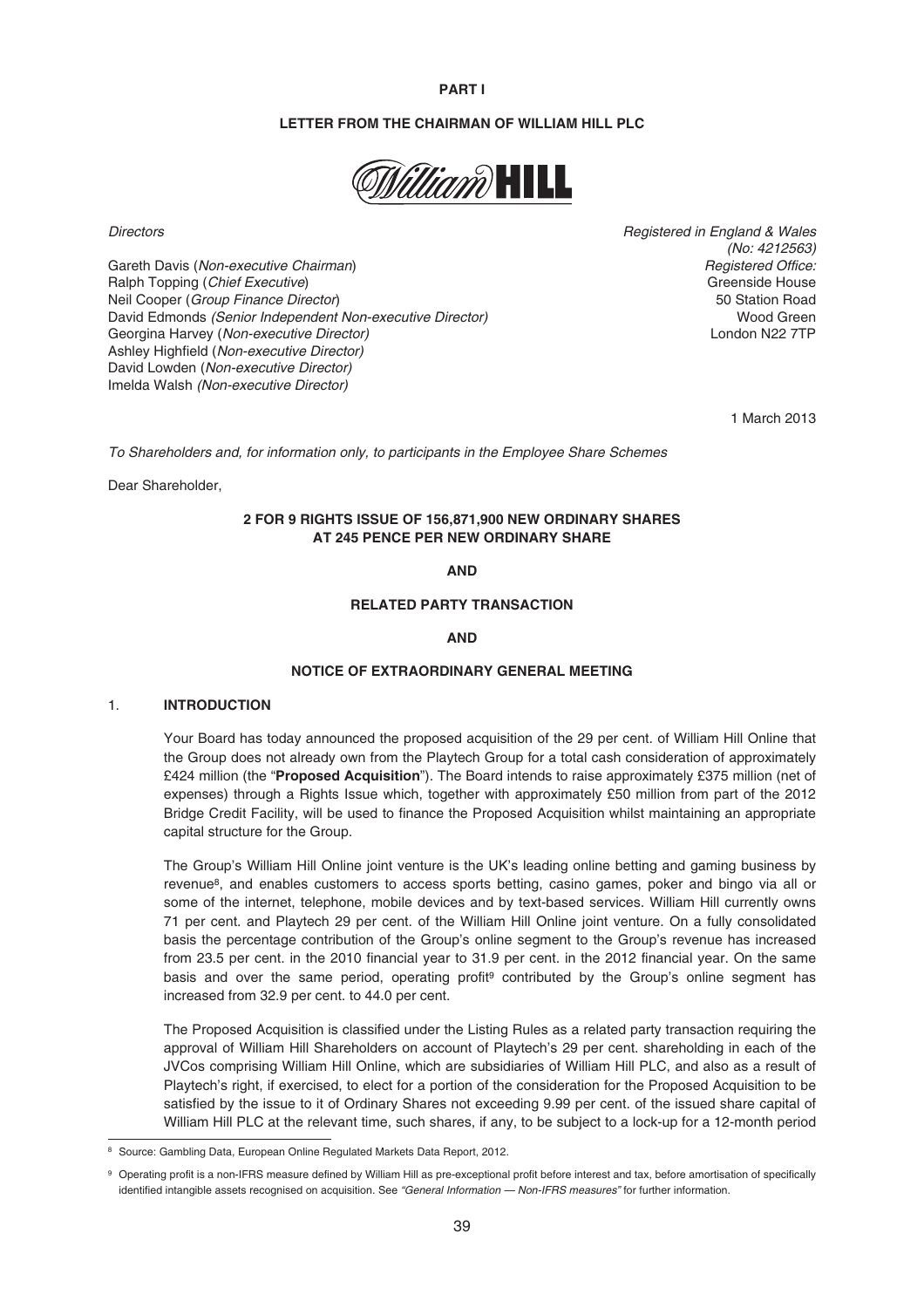commencing on the date of their issue to Playtech. In accordance with the terms of the Framework Agreement, the value attributed to these Ordinary Shares would be the theoretical ex-rights price of £3.76 per share. As at the date of this document, Playtech has indicated to the Company that it does not intend to take Ordinary Shares and as such William Hill is funding the Proposed Acquisition on that basis.

The 2 for 9 Rights Issue will entail the issue of up to 156,871,900 New Ordinary Shares at a price of 245 pence per New Ordinary Share (which represents a 39.5 per cent. discount to the closing middle market price per Ordinary Share on 28 February 2013, the last practicable date before the announcement of the Proposed Acquisition and Rights Issue and a discount of 34.8 per cent. to the theoretical ex-rights price on the same basis). This represents a 38.3 per cent. discount to that closing middle market price adjusted for the proposed final dividend of 7.8 pence per Ordinary Share, which will be paid to Shareholders on the register of members at the close of business on 15 March 2013, and a discount of 33.7 per cent. to the theoretical ex-rights price on the same basis.

The New Ordinary Shares to be issued under the Rights Issue, when fully paid, will rank pari passu with the Existing Ordinary Shares, save that they will not rank for the proposed final dividend of 7.8 pence in relation to the 2012 financial year, which is due to be paid on 7 June 2013.

The approval of Shareholders is also being sought for the William Hill Online Long Term Incentive Plan 2008 (the "**2008 LTIP**") in order to permit the issue of new Ordinary Shares or the transfer of Ordinary Shares from treasury under this plan.

The purpose of this document is to explain the background to and reasons for the Proposed Acquisition and the Rights Issue and to provide you with notice of the Extraordinary General Meeting to be held to consider and, if thought fit, to pass the Resolutions required to enable and authorise William Hill to complete the Proposed Acquisition and approve the 2008 LTIP. It is important to note that in the event that William Hill fails to complete the Proposed Acquisition by 30 April 2013, its additional right to exercise the Call Option (as defined below) in 2015 shall terminate which would leave William Hill without a formal mechanism to acquire the 29 per cent. of William Hill Online it does not already own.

This document also explains why the Board considers the Proposed Acquisition and the approval of the 2008 LTIP, and accordingly the Resolutions to be proposed at the Extraordinary General Meeting, to be in the best interests of Shareholders and why the Board unanimously recommends that Shareholders vote in favour of the Resolutions.

# **Shareholders should read the whole of this document, including the information incorporated by reference, and not just rely on the summarised information in this letter.**

## 2. **BACKGROUND AND STRATEGY**

William Hill is one of the world's leading listed betting and gaming companies by market capitalisation<sup>10</sup>, and one of the most recognised and trusted brands in the gambling industry in the UK, providing betting and gaming services across multiple channels.

The Group has successfully established a market-leading position in its home market, the UK, where its retail division is the largest bookmaker by number of LBOs<sup>11</sup> and its William Hill Online joint venture is the leading online betting and gaming business by revenue<sup>12</sup>. These two segments together represented 97.5 per cent. of the Group's revenue in the 2012 financial year.

Retail is the largest segment of the Group, generating 64.0 per cent. of the Group's operating profit in the 2012 financial year. It is a highly competitive, cash-generative business having expanded its product range substantially over the past decade. Despite the growth in the online segment, LBOs remain the

<sup>10</sup> Source: Based on the market capitalisations as at 28 February 2013 (the latest practicable date prior to the publication of this document) of William Hill PLC, Ladbrokes plc, Paddy Power PLC, Lottomatica Group SpA, OPAP SA, Tabcorp Holdings Ltd and Tatts Group Ltd.

<sup>11</sup> Source: Gambling Commission industry statistics, 2009-2012, September 2012.

<sup>12</sup> Source: Gambling Data, European Online Regulated Markets Data Report, 2012.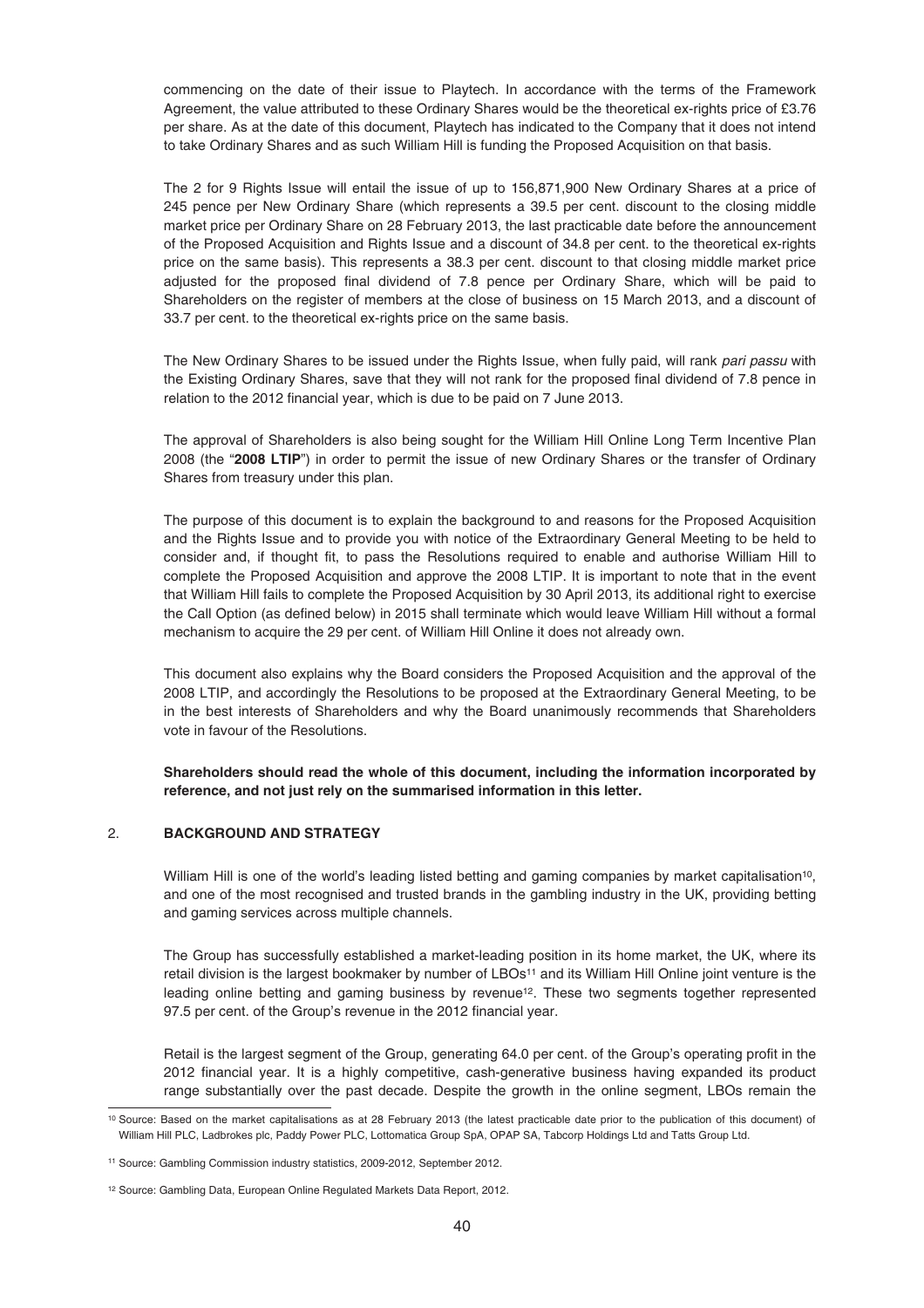channel of choice for around two-thirds of the approximately 8.9 million gambling customers in the UK who used LBOs, online or mobile devices to gamble in 2011 and 2012<sup>13</sup>. LBOs remain popular with even the youngest generation of gamblers, with 84 per cent. of 18 to 25 year old gamblers using LBOs in 2011 and 201214. The Board's view is that gambling in the LBOs, as a low-ticket leisure activity, has proved and is continuing to prove to be relatively resilient during the current difficult economic period with revenue attributable to the retail segment of William Hill having grown by 6 per cent. between the 2008 financial year, when the economic downturn started, and the 2012 financial year.

Over the last five years, the Group has developed its online and mobile offering significantly. The William Hill online segment generated 44.0 per cent. of the Group's operating profit in the 2012 financial year, having increased from 32.9 per cent. in the 2010 financial year. Since its establishment on 30 December 2008, William Hill Online has successfully increased its market share by revenue in the UK achieving revenue growth faster than underlying growth rates in the online betting and gambling industry15. This increase has been achieved by better meeting the demands of the betting and gambling public through offering a wider product range and additional channels to the Group's customer base such as betting by text or mobile device.

The Group's strategy, which has been implemented successfully over several years, is to focus on products, channels and geographies. The key elements of the Group's strategy comprise:

- **Developing a wider product range** providing a broader range of betting and gaming products to appeal to a wider customer base and to encourage customer use of more than one product through cross-selling;
- **Driving greater multi-channel usage** making the Group's products accessible through a variety of channels to enable customers to transact with the Group wherever and whenever they want to gamble and also to increase customers' usage of more than one of the Group's channels; and
- **Selective international expansion** accessing a wider customer base by selectively expanding the Group's offering into other locally licensed territories such as the US and, subject to completion of the acquisition of Sportingbet's businesses in Australia.

As part of this strategy, the Group continually considers opportunities to expand through targeted acquisitions where it believes such acquisitions could accelerate or complement its organic growth in any particular market or jurisdiction, for instance by expanding into attractive, locally licensed markets or by supplementing the Group's core capabilities.

Since it entered into the William Hill Online joint venture in 2008, the Group has expanded into the US by acquiring three land-based sports betting businesses that operate in Nevada and Delaware. The Group is also in the process of acquiring Sportingbet's Australian and, potentially, Spanish online operations for total cash consideration of £459.5 million. The rationale for this acquisition reflects the Board's view that Australia is one of the most attractive locally licensed online markets which has seen strong growth over a number of years, which the Board expects to continue, and in which the Group is not currently represented.

The benefit of the Group's strategy over time is to increase the proportion of the Group's revenues generated from (a) the faster growing online segment in the UK and other locally licensed markets; (b) territories outside the UK, reducing the Group's exposure to that one economy; and (c) locally licensed territories, providing the Group with greater visibility on long-term revenues.

The successful implementation of the Group's strategy over the last few years has resulted in revenue increasing from £1,071.8 million in the 2010 financial year to £1,276.9 million in the 2012 financial year and operating profit increasing from £276.8 million in the 2010 financial year to £330.6 million in the 2012 financial year, representing compound annual growth rates of 9.1 per cent. and 9.3 per cent., respectively, over the period.

<sup>13</sup> Source: Kantar Retail Gambling Tracker, 2012.

<sup>14</sup> Source: Kantar Retail Gambling Tracker, 2012.

<sup>15</sup> Source: Gambling Data, European Outline Regulated Markets Data Report, 2012.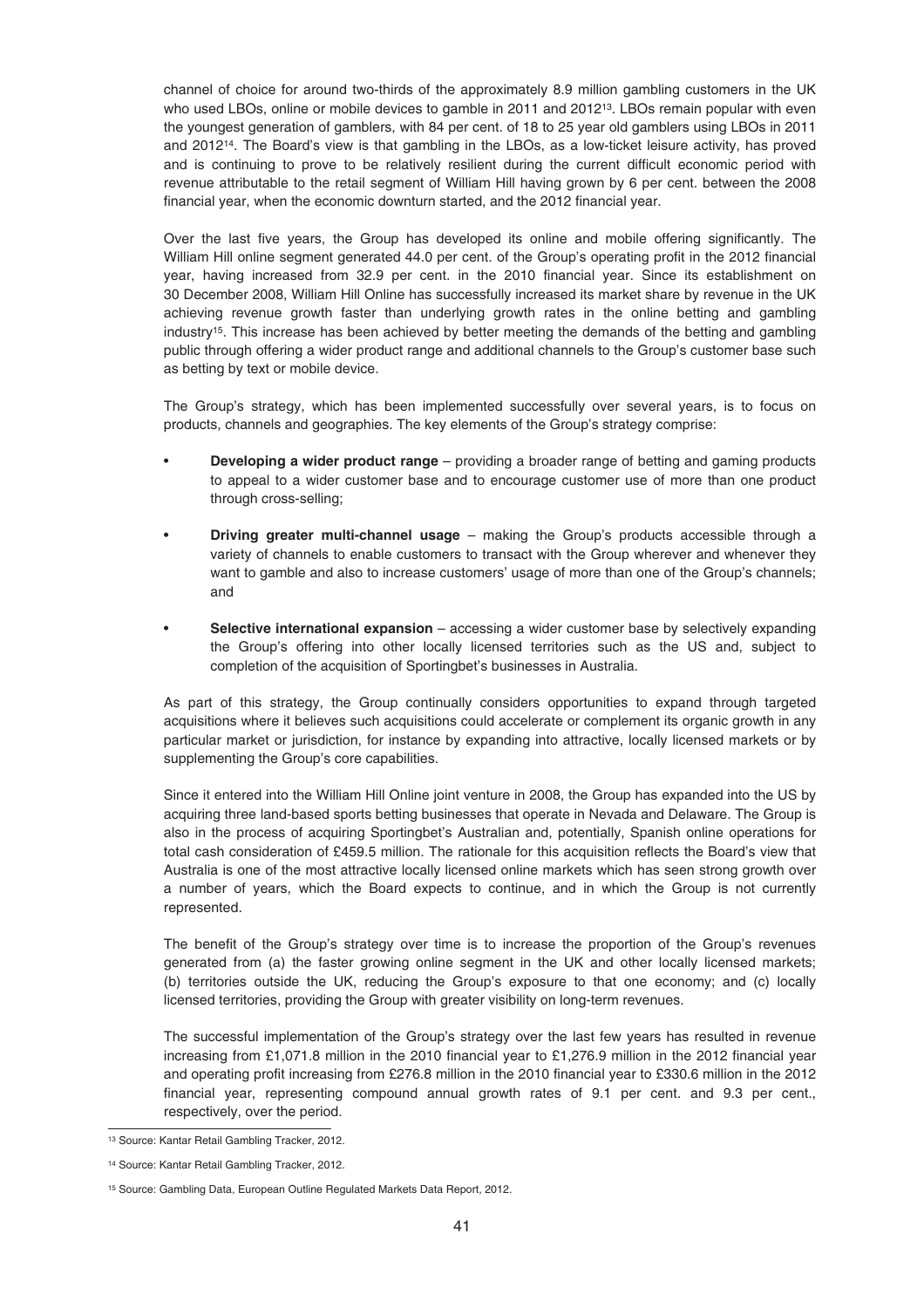## 3. **INTERNATIONAL EXPANSION INTO AUSTRALIA AND SPAIN**

On 20 December 2012, the Group announced that it had reached agreement with GVC and Sportingbet in relation to the proposed acquisition of Sportingbet's Australian business and certain other assets from the Sportingbet group, together with the granting of a call option over Sportingbet's Spanish business for total cash consideration of £454 million. It was subsequently announced on 13 February 2013 that a revision to the terms being offered to Sportingbet's bondholders would increase that amount by £5.5 million, in aggregate, to a total of £459.5 million. This acquisition is being made by members of the William Hill Group other than those comprising the William Hill Online joint venture and is expected by the Board to complete in the first quarter of 2013.

Sportingbet's Australian business is one of the leading online corporate bookmakers in Australia. It is based in Darwin and Sydney, operating under a licence provided by the Northern Territory Government, with approximately 210 employees as at 20 December 2012. The business comprises the "Sportingbet" and, since August 2011, "Centrebet" brands in the Australian market, offering sports betting products via online, mobile and telephone channels. The business currently offers pre-match sports betting, which is the only online activity permitted under the terms of the existing licence. For the year ended 31 July 2012, Sportingbet's Australian business had approximately 172,000 active customers and net gaming revenue (post gaming tax) of £87.4 milion and earnings before interest and tax, depreciation and amortisation of £34.8 million.

The acquisition of Sportingbet's Australian business complements the Group's strategy to expand internationally. It gives William Hill exposure to an attractive locally licensed market and diversifies revenues by geography and channel. The Australian betting market is one of the largest and most attractive locally licensed markets and the Group does not currently have a footprint there. It has demonstrated strong structural growth across online, mobile, fixed odds and sports betting which the Board expects to continue.

Sportingbet's Spanish business operates under the long-established "miapuesta" brand through both mobile and online channels, offering regulated gaming products in both sports and casino. The Board expects the acquisition of Sportingbet's Spanish business will allow William Hill to achieve critical mass in that market faster than it otherwise would have done, having only entered the Spanish market under the William Hill brand in June 2012. Subject to the completion of the pending acquisition of Sportingbet's Australian online business and certain other assets and the exercise of the call option over Sportingbet's Spanish business, as well as the completion of the Proposed Acquisition, the Board will explore the opportunity to integrate the Australian and, if acquired, Spanish businesses into William Hill Online, which may generate additional operational benefits.

In February 2013, the Group received confirmation from the Northern Territories Commission and the Australian Foreign Investment Review Board that they had granted their respective approvals of William Hill Australia's ownership of Sportingbet's Australian business. Therefore, the conditions of the acquisition relating to Australian licence approvals and Australian Foreign Investment Review Board approval have been satisfied. On 21 February 2013, the resolutions proposed to the general meeting of Sportingbet bondholders, the court meeting to approve the capital reduction scheme and the general meeting of Sportingbet shareholders were approved by the requisite majorities. On the same day, the resolutions relating to the proposed transaction proposed to the general meeting of GVC shareholders were also approved by the requisite majorities.

The consideration payable by William Hill for the Sportingbet acquisition is being funded by an existing revolving credit facility available to the Group together with the 2012 Bridge Credit Facility.

### 4. **WILLIAM HILL ONLINE STRATEGY AND PERFORMANCE**

The Group launched its first online gambling website in 1998. Initially, it benefitted from first-mover advantage in the market and, in the Board's view, built a market-leading position in the UK. However, between 2006 and 2008, this market position was eroded.

In order to respond to these challenges, re-establish the Group's leadership position and accelerate growth, the Group established a new sportsbook site using OpenBet's software, entered into a licence for certain gaming software with Playtech Software Limited and, in December 2008, combined its online operations, William Hill Interactive, with certain gaming assets acquired from Playtech to create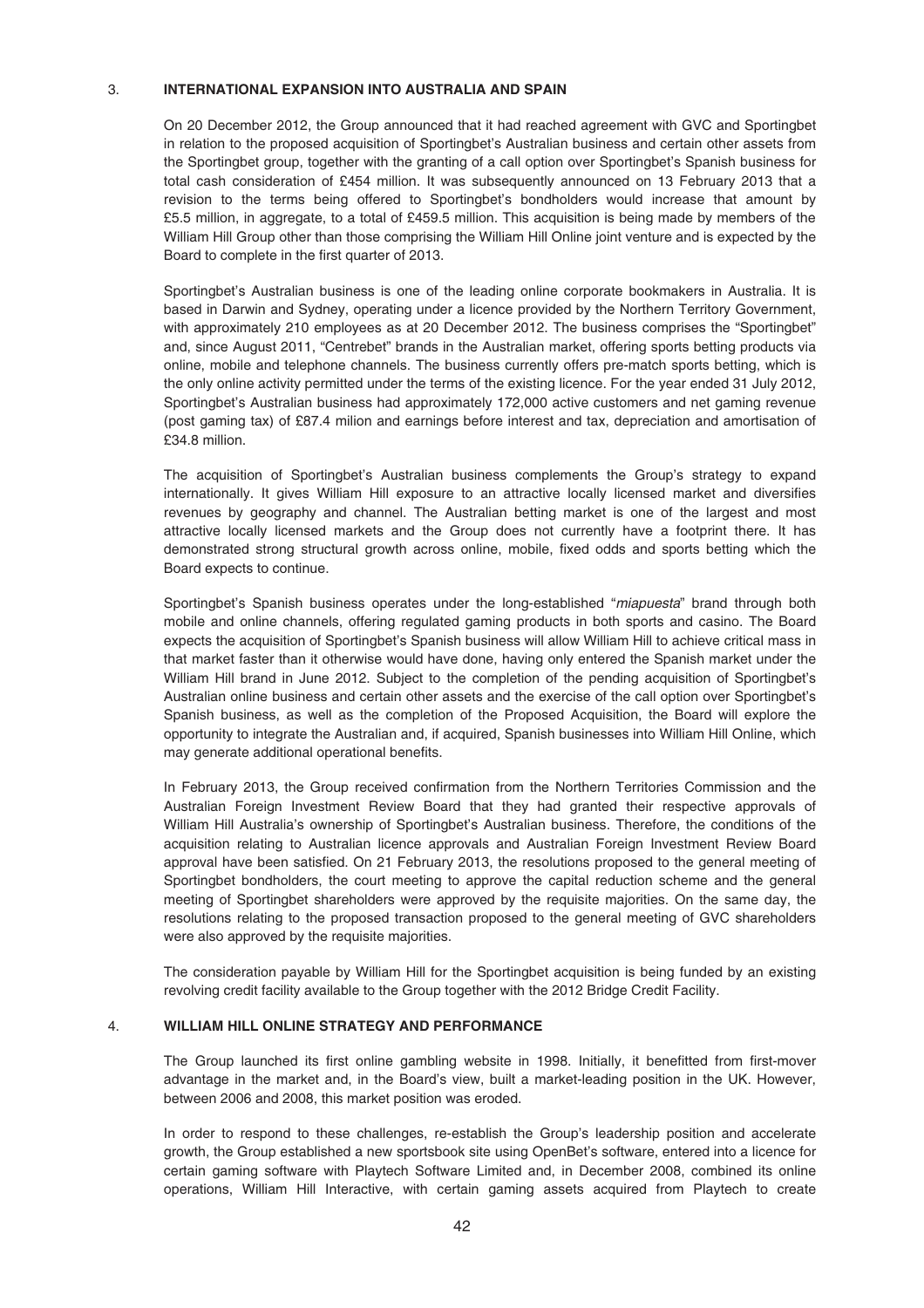William Hill Online. Pursuant to this transaction, William Hill currently owns 71 per cent. and Playtech 29 per cent. of each of the two companies comprising the William Hill Online joint venture. This arrangement was structured so as to have the potential to be temporary and William Hill is now proposing to acquire Playtech's interest in William Hill Online by exercising the Call Option granted to it when it established the joint venture.

Over the last four years, William Hill Online has successfully integrated the assets acquired from Playtech and expanded its operations and employee base from around 725 employees in 2008 to around 1,200 at the end of the 2012 financial year to achieve scale and revenue and operating profit growth. It has capitalised on the strength of the William Hill brand by increasing its investment in online and offline marketing, as well as expanding and improving William Hill Online's product range and channel offering to attract and retain both sports betting and gaming customers. Consistent with the Group's strategy, William Hill Online has focused on:

- **Developing a wider product range:** William Hill Online has substantially increased the quantity of in-play betting opportunities, particularly in football betting where its in-play offering is now market-leading by number of markets per match; it has also enhanced its gaming offering, for example, by launching its new Live Casino product in 2012, along with improving and expanding its range of Flash-based games, which are well-suited to cross-selling sports betting customers into gaming;
- **Driving greater multi-channel usage:** William Hill Online has improved its mobile gambling capability through both mobile websites and betting and gaming apps, such that mobile gambling represented approximately 15 per cent. of William Hill Online's revenue in the 2012 financial year; the Board believes William Hill Online's text betting channel to be the UK's fastest way to place a bet; and William Hill Online actively collaborates with the Group's retail segment on simultaneous gaming product launches in the LBOs, on the William Hill Online website and in formats accessible by mobile devices, encouraging multi-channel usage by customers; and
- **Selective international expansion:** William Hill Online has selectively launched betting and gaming websites in potentially attractive locally licensed markets, such as Italy and Spain.

Since it was established at the beginning of the 2009 financial year, William Hill Online has grown its customer base and successfully cross-sold different products and channels to its customers. Over the period from the 2010 financial year to the 2012 financial year, its number of unique active players has increased by 33.7 per cent. to 1.8 million and its revenue per unique active user has increased by 20.9 per cent. to £226.8. As a result, over the same period William Hill Online's revenues and operating profit have grown 61.7 per cent. to £406.7 million and 59.5 per cent. to £145.3 million, respectively. William Hill Online has also established itself as the UK's leading online betting and gaming company by revenue and has achieved revenue growth faster than the rest of the UK online betting and gambling industry, extending its market share by revenue to around 15 per cent. of the UK market16.

In 2008, William Hill adopted the 2008 LTIP, which is an employee share incentive plan linked to the performance of William Hill Online, as originally described in the Company's prospectus dated 27 February 2009 and further details of which are set out in Section 6.7 of Part VII of this document. The vesting of awards under the 2008 LTIP is subject to a performance condition that the operating profit of William Hill Online must equal or exceed £117 million for the 2012 financial year. The success of William Hill Online has been such that this performance condition has been exceeded, meeting the condition for both the basic award and the top-up award. Awards under the 2008 LTIP will therefore vest to the maximum extent during 2013. Because the 2008 LTIP was not separately approved by Shareholders, the issue of new Ordinary Shares or the transfer of Ordinary Shares from treasury under the plan is not currently permitted pursuant to the Listing Rules. The Board believes that the issue of New Ordinary Shares would be the most cost efficient method for satisfying the vesting of awards under the 2008 LTIP, as opposed to the alternative of purchasing Ordinary Shares in the market. As a result, the Directors are seeking the approval of Shareholders of the 2008 LTIP to permit such issue and to permit the transfer of Ordinary Shares from treasury to satisfy the vesting of awards under the 2008 LTIP. A resolution to this effect will therefore be proposed at the Extraordinary General Meeting.

<sup>16</sup> Source: Gambling Data, Regulated European Online Markets Data Report, 2012.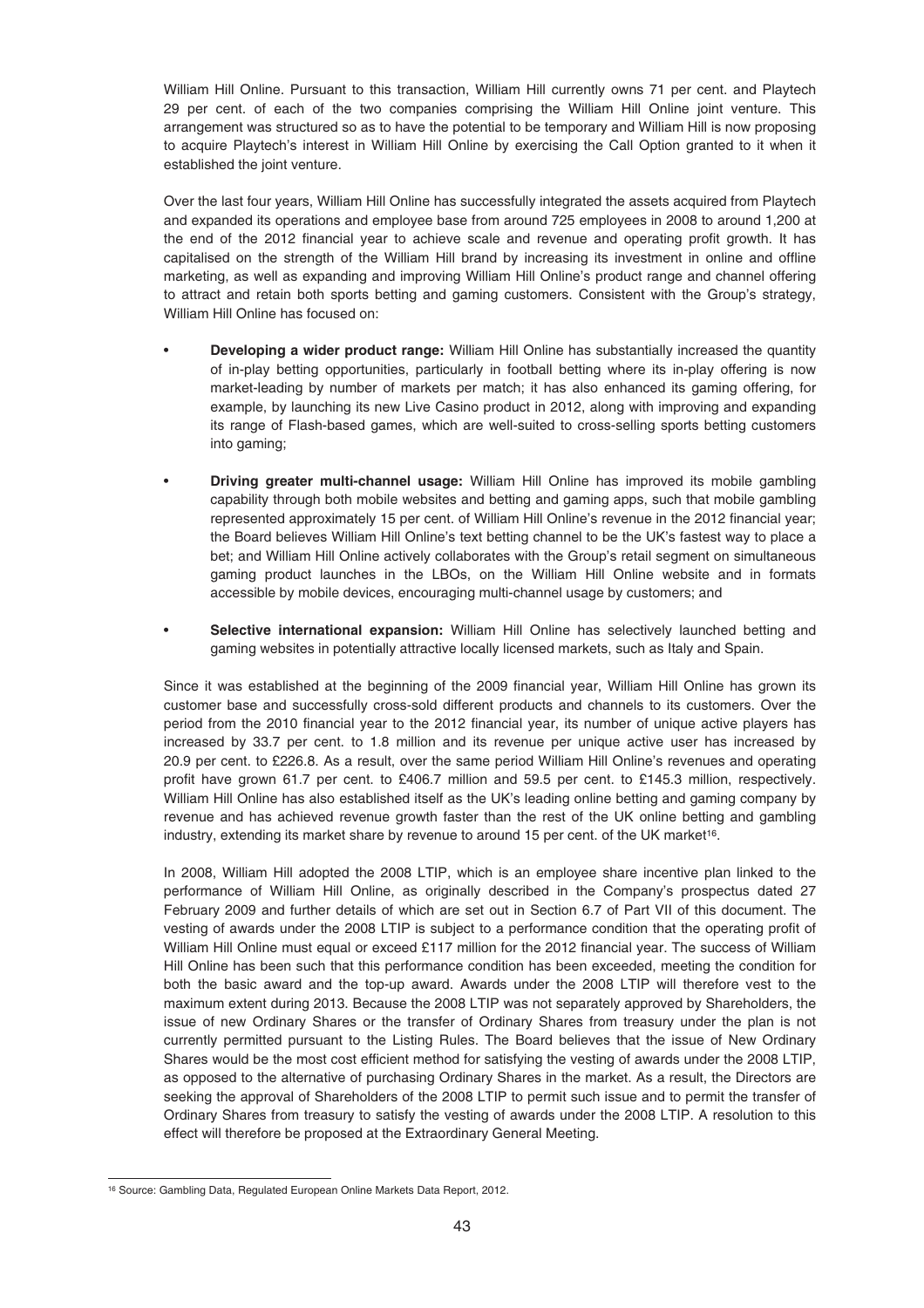## 5. **STRATEGIC RATIONALE FOR THE PROPOSED ACQUISITION AND RIGHTS ISSUE**

The Board now considers that, after four years, William Hill Online is a strong, well-established industry leader. The Board further believes that the maintenance of a minority interest within the structure is no longer appropriate for the long-term strategy of the Group. Accordingly, the Board of William Hill, having been notified of the valuation of the Playtech interest in William Hill Online, which was determined in accordance with the provisions of the Framework Agreement, has concluded that it is in the best interests of William Hill Shareholders to exercise the Call Option over Playtech's interest and therefore acquire 100 per cent. ownership of William Hill Online.

Under the terms of the joint venture entered into at the time of William Hill Online's establishment, William Hill was granted two call options to acquire Playtech's 29 per cent. interest in William Hill Online on a fair value basis, exercisable in either 2013 or 2015.

In November 2012, the Board of William Hill initiated the formal valuation process for William Hill Online as part of its right to exercise the earlier Call Option. The valuation process which was undertaken by three investment banks in accordance with the Framework Agreement has determined that this minority interest in William Hill Online should be valued at approximately £424 million on a debt-free and cash-free basis (with an adjustment to be made to reflect the unpaid dividends and level of cash in William Hill Online shortly following completion). The determination by the investment banks was notified to Playtech on 21 February 2013 and the Board resolved to exercise the Call Option on 28 February 2013. Notice of such exercise was given to Playtech in the manner required by the Framework Agreement on 28 February 2013. A valuation of approximately £424 million represents a multiple of 9.3 times of the EBITDA17 of William Hill Online in the 2012 financial year that is attributable to Playtech's 29 per cent. shareholding in the JVCos.

The Board is confident that future prospects for the William Hill online segment are strong and believes that it is in the best interests of Shareholders to acquire the minority interest held by Playtech, and to do so now rather than in two years' time. The rationale for the Proposed Acquisition is as follows:

- this is the first opportunity to take full ownership of a growth business with a market-leading position and strong earnings and cash flow. It represents a compelling opportunity to strengthen future growth prospects for the broader Group;
- increased strategic flexibility arises from the simplified ownership structure. Full ownership of William Hill Online would provide the Group with an opportunity to fully develop William Hill Online's future growth potential through capital investment to further enhance areas such as product development, website development and customer relationship management, or through bolt-on acquisitions. Existing minority protections currently limit William Hill Online's ability to invest capital above a certain limit and prevent William Hill Online from making acquisitions without the consent of Playtech. Additionally, any acquisitions or future organic developments in the online or mobile sphere made by the William Hill Group currently must first be offered by William Hill to the JVCos for purchase by them. Acquiring the minority interest now will remove these constraints;
- the Proposed Acquisition would increase operational freedom to leverage William Hill Online's assets and know-how across the broader Group, supporting pursuit of the Group's multi-channel strategy and selective international expansion, in particular in the US and, potentially, Australia; and
- the Board expects the Proposed Acquisition to be earnings accretive on a per share basis in the current financial year as compared to the Rights Issue adjusted alternative<sup>18,19</sup>.

The Board believes that the most appropriate way of financing the Proposed Acquisition is through a combination of the proceeds of the Rights Issue and additional debt. This will maintain an appropriate capital structure for the Group in the current environment having regard to gearing levels which strike an appropriate balance between increased financial leverage and the maintenance of an acceptable financial risk profile.

<sup>17</sup> EBITDA is calculated as pre-exceptional profit/loss before interest, tax, depreciation, amortisation (including amortisation of specifically identified intangible assets recognised on acquisitions.

<sup>18</sup> This should not be construed as a profit forecast or interpreted to mean that the future earnings per share, profits, margins or cash flows of William Hill will necessarily be greater than the historic published figures.

<sup>19</sup> The Rights Issue adjusted alternative is the comparative earnings per share figure assuming the Proposed Acquisition does not take place but adjusted for the bonus element of the Rights Issue.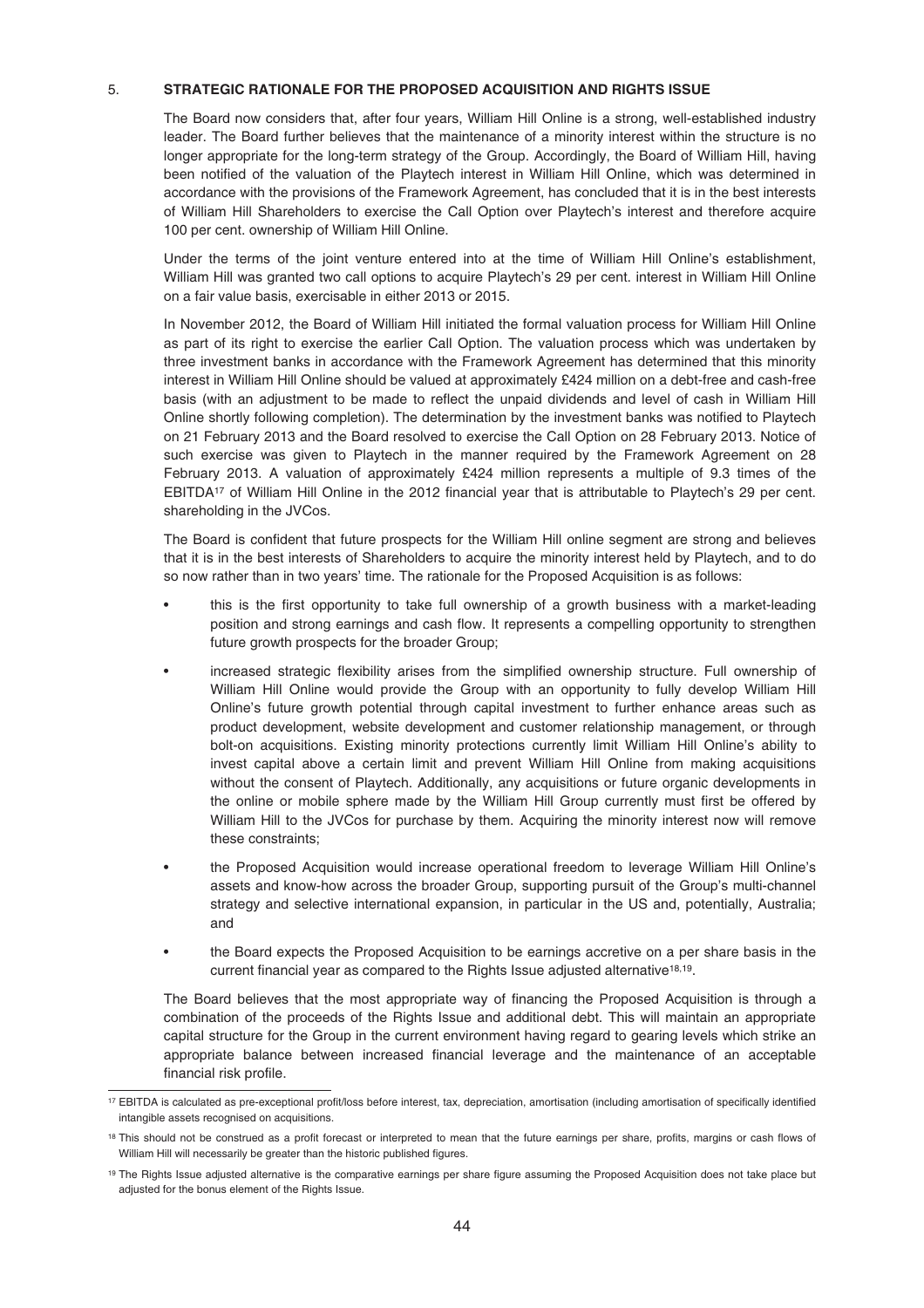## 6. **FINANCING AND CAPITAL STRUCTURE**

William Hill looks to maintain a prudent level of debt. The Board is of the view that the most appropriate way to fund the Proposed Acquisition is by raising new equity in addition to utilising approximately £50 million of the 2012 Bridge Credit Facility. The Board, taking into account, amongst other matters, the size of the equity portion of the fundraising relative to the current market capitalisation of William Hill and the need to maintain pre-emption rights of William Hill Shareholders, believes the most appropriate method to raise the necessary equity funds is by way of a rights issue.

Assuming completion of both the Sportingbet acquisition and the Proposed Acquisition and that the consideration payable to Playtech is paid fully in cash, the Board expects the Group's covenant ratio of net debt to EBITDA (as defined under bank loan covenants) to be at an appropriate and prudent level of financial leverage for the business having regard to current trading conditions and potential future developments. Furthermore, the Board expects this level of net debt to EBITDA (as defined under bank loan covenants) will provide the Group with appropriate flexibility to continue to pursue its stated strategy.

As part of its ongoing financing strategy, the Board anticipates accessing the corporate debt markets, such as the bond markets, in due course for the purposes of re-financing the 2012 Bridge Credit Facility and for its longer term financing needs.

Pursuant to the Call Option, Playtech has the right to elect for a portion of the consideration for the Proposed Acquisition to be satisfied by the issue to it of Ordinary Shares not exceeding 9.99 per cent. of the issued share capital of William Hill PLC at the relevant time. In accordance with the terms of the Framework Agreement, the value attributed to these Ordinary Shares would be the theoretical ex-rights price of £3.76 per share. This right to elect to receive equity persists until the earlier of either the completion of the Proposed Acquisition or Playtech confirming to the Board that it will not so elect to receive equity instead of cash. As at the date of this document, Playtech has indicated that it does not intend to take Ordinary Shares and as such William Hill is funding the Proposed Acquisition on this basis. If circumstances were to change and Ordinary Shares were to be issued to Playtech as a result of any change in its election, the Board would return to Shareholders an equivalent amount of the equity capital raised pursuant to the Rights Issue. Similarly, in the unlikely event that the proposed acquisition of Sportingbet's Australian business and certain other assets from the Sportingbet group were not to complete, the Board intends to return surplus equity capital to Shareholders. The timing and manner of any such return of capital to Shareholders would be determined by the Board. It is possible that certain Shareholders, such as some Overseas Shareholders and individuals, would potentially suffer a tax charge on the return of capital and, accordingly, their financial position would be adversely effected.

# 7. **SUMMARY FINANCIAL INFORMATION ON WILLIAM HILL ONLINE**

The following table sets out details of William Hill Online's revenue and operating profit for the 2010, 2011 and 2012 financial years:

 $\alpha$  components of

|                         | 2010<br><b>£million</b> | 2011<br><b>£million</b> | 2012<br><b>£million</b> | Compound<br>annual growth<br>rate |
|-------------------------|-------------------------|-------------------------|-------------------------|-----------------------------------|
| Revenue                 | 251.5                   | 321.3                   | 406.7                   | 27.2%                             |
| <b>Operating Profit</b> | 91.1                    | 106.8                   | 145.3                   | 26.3%                             |

### 8. **PRINCIPAL TERMS OF THE ACQUISITION**

The key terms of the Proposed Acquisition are as follows:

The Proposed Acquisition is to be effected in accordance with the terms of the Framework Agreement, which governs the terms upon which William Hill may acquire the 29 per cent. of the two JVCos that comprise William Hill Online that it does not already own.

Under the Framework Agreement, Playtech granted to William Hill Organization (or its nominee) an irrevocable Call Option to purchase all of the JV Shares held by Playtech and the IP Assets. The Call Option is exercisable in either 2013 or 2015, on the basis that the acquisition of the JV Shares held by Playtech and IP Assets must be completed by 30 April in the same year that the Call Option is exercised.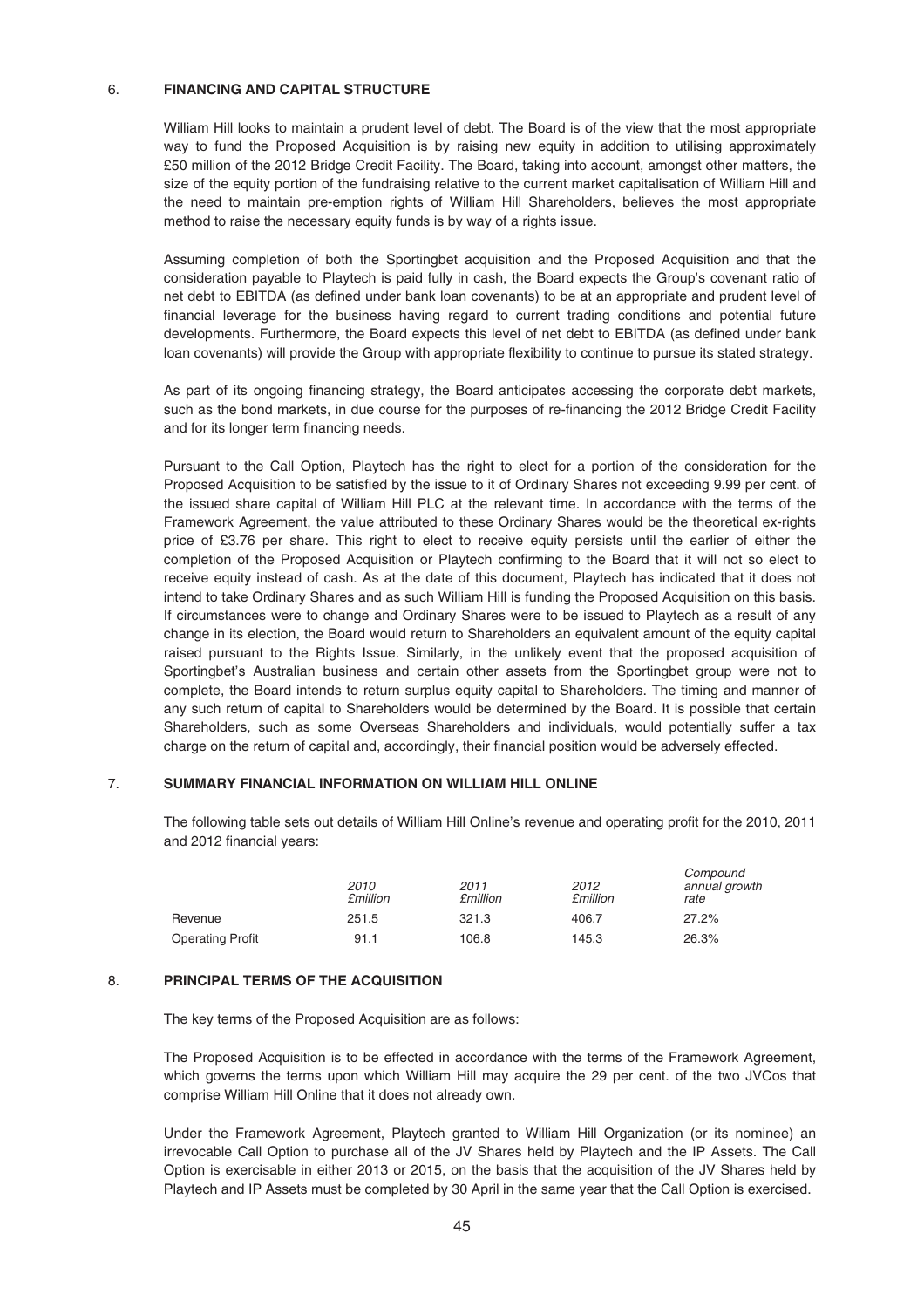On 28 February 2013, William Hill notified Playtech of its intention to exercise the Call Option in 2013. Consequently, in the event that William Hill does not duly complete the purchase of the JV Shares held by Playtech and IP Assets by 30 April 2013 (save where the failure to complete is principally as a result of the direct or indirect action of a member of the Playtech Group or its associates), then William Hill's right to exercise the Call Option in 2015 will automatically terminate. Playtech is required to take all such action as William Hill may properly require to give effect to the provisions of the Framework Agreement insofar as they relate to the Call Option, and if it, or a member of the Playtech Group, breaches such obligation, the date for completion of the Call Option may be extended accordingly.

The consideration payable by William Hill to Playtech on exercise of the Call Option is the 'fair value' for the IP Assets and JV Shares held by Playtech, as determined on the basis of valuations submitted by three investment banks in accordance with the Framework Agreement. As noted above, the valuation process has been completed, and the fair value for the purposes of the Call Option has been determined to be approximately £424 million on a debt-free and cash-free basis. The Framework Agreement provides for Playtech to elect for a portion of the consideration to be satisfied by the issue to it of Ordinary Shares not exceeding 9.99 per cent. of the issued share capital of William Hill PLC at the relevant time. In accordance with the terms of the Framework Agreement, the value attributed to these Ordinary Shares, if any, would be the theoretical ex-rights price of £3.76 per share. As at the date of this document, Playtech has indicated to the Company that it does not intend to elect to take Ordinary Shares.

On completion of the Call Option, Playtech is required to execute such documentation as is appropriate (i) to effect the transfer of the JV Shares held by it free from any encumbrances and (ii) to transfer the IP Assets free from any encumbrances (and will indemnify William Hill for any losses for any such encumbrance, claim or liability save for those that result from action taken by the JVCos or their subsidiaries whilst the IP Assets are licensed to them), in each case with full title guarantee. Playtech is not required to provide warranty and indemnity protection in respect of the JV Shares which are the subject of the Call Option save in respect of title and capacity. Further, on completion of the Call Option, William Hill will procure that the JVCos promptly repay any outstanding sums owed by them to Playtech under the terms of the Framework Agreement.

After completion of the Proposed Acquisition, existing software agreements with Playtech will carry on in accordance with their terms. At the time William Hill Online was established, the business was granted an eight-year licence, expiring in 2016, for Playtech Software's market-leading casino and poker software. The suppliers of William Hill Online's bingo software and mobile betting platform have since been acquired by Playtech Software and the licences for these products expire in February 2013 and October 2013, respectively. The parties intend to extend the term of the bingo software licence by conduct while this is being renegotiated. These licensing arrangements are in the ordinary course of William Hill's operations and will continue irrespective of William Hill acquiring Playtech's stake in William Hill Online. To the extent that William Hill wishes to renew the licensing arrangements at the end of their term, it would expect to conduct any such negotiations on the same basis as with any other supplier relationship.

As set out below, the Proposed Acquisition is subject to the approval of William Hill's Shareholders and the successful completion of the Rights Issue.

### 9. **RELATED PARTY TRANSACTION**

The Proposed Acquisition is classified under the Listing Rules as a "related party transaction" as Playtech is classified as a "related party" due to its 29 per cent. interest in the share capital of each of the two JVCos comprising William Hill Online, which are subsidiaries of the Company and also as a result of Playtech's right, if exercised, to elect for a portion of the consideration for the Proposed Acquisition to be satisfied by the issue to it of Ordinary Shares not exceeding 9.99 per cent. of the issued share capital of William Hill PLC at the relevant time. In accordance with the terms of the Framework Agreement, the value attributed to these Ordinary Shares would be the theoretical ex-rights price of £3.76 per share. Consequently, the Proposed Acquisition is conditional upon, and must be approved by, Shareholders before it is completed. Your approval will be sought at an Extraordinary General Meeting to be held on 18 March 2013. The notice convening the Extraordinary General Meeting is set out at the end of this document.

## 10. **PRINCIPAL TERMS OF THE RIGHTS ISSUE**

The Company is proposing to raise approximately £375 million (net of expenses) by way of the Rights Issue. The Rights Issue is being fully underwritten by the Underwriters, subject to certain conditions. The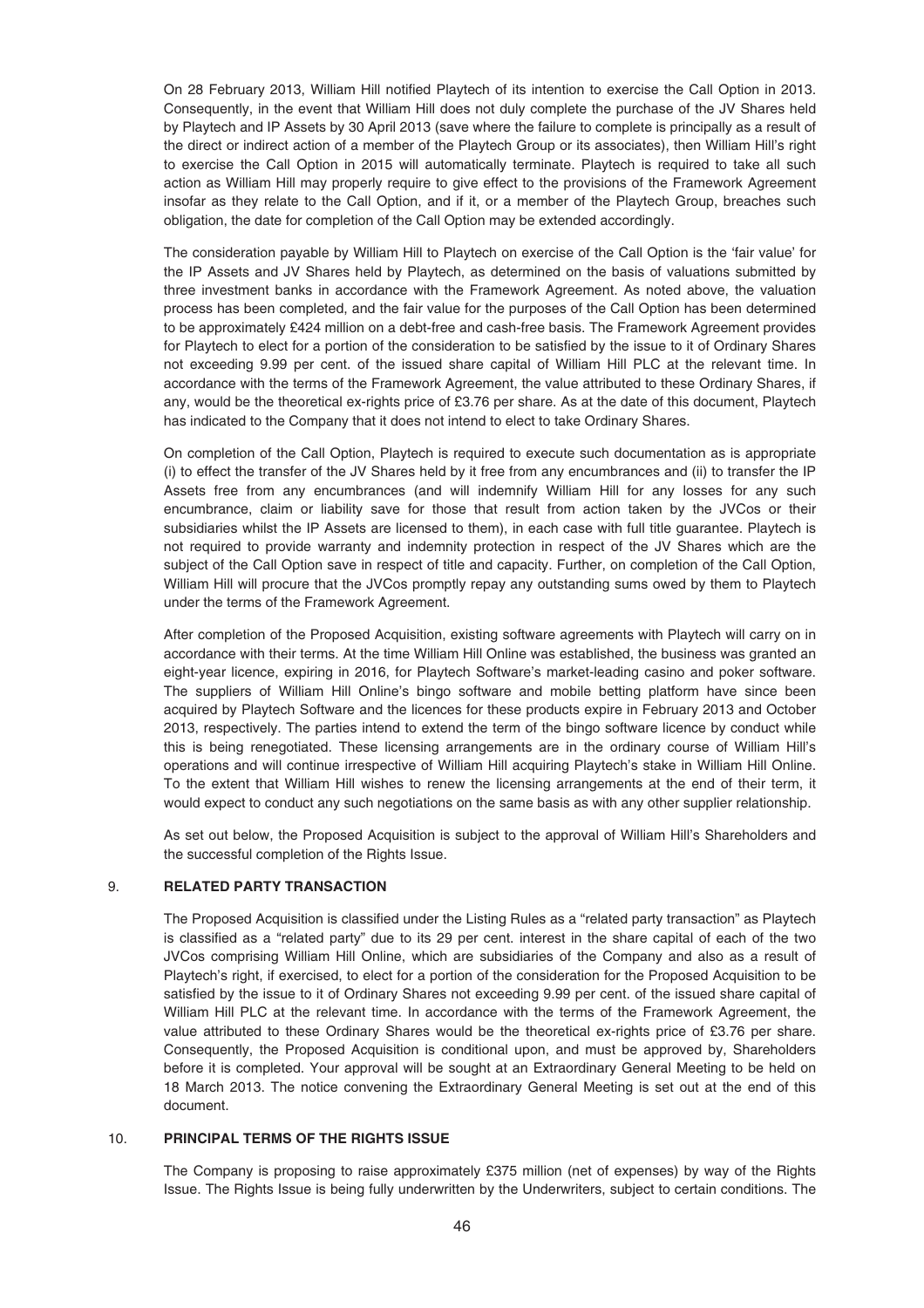Issue Price of 245 pence per New Ordinary Share represents a 39.5 per cent. discount to the closing middle market price of William Hill of 404.7 pence per Ordinary Share on 28 February 2013, the latest practicable date before the announcement of the Proposed Acquisition and Rights Issue and a 34.8 per cent. discount to the theoretical ex-rights price of 375.7 pence per New Ordinary Share calculated by reference to the closing middle market price on the same basis. This represents a 38.3 per cent. discount to that closing middle market price adjusted for the proposed final dividend of 7.8 pence per Ordinary Share, which will be paid to Shareholders on the register of members at the close of business on 15 March 2013, and a discount of 33.7 per cent. to the theoretical ex-rights price on the same basis.

Subject to the fulfilment of, amongst other things, the conditions set out below, the Company will offer 156,871,900 New Ordinary Shares by way of the Rights Issue to Qualifying Shareholders other than, subject to certain exceptions, Qualifying Shareholders with a registered address in the United States or any of the Restricted Jurisdictions, at an Issue Price of 245 pence per New Ordinary Share payable in full on acceptance. The Rights Issue will be offered on the basis of:

### **2 New Ordinary Shares for every 9 Existing Ordinary Shares**

held on the Record Date, and so in proportion to any other number of Existing Ordinary Shares then held and otherwise on the terms and conditions set out in this document and, in the case of Qualifying non-CREST Shareholders only, the Provisional Allotment Letter. Holdings of Ordinary Shares in certificated and uncertificated form will be treated as separate holdings for the purpose of calculating entitlements under the Rights Issue.

Fractions of New Ordinary Shares will not be allotted to any Qualifying Shareholders, but will be aggregated and sold in the market for the benefit of the Company.

The New Ordinary Shares will, when issued and fully paid, rank pari passu in all respects with the Existing Ordinary Shares save that they will not rank for the proposed final dividend of 7.8 pence in relation to the 2012 financial year, which is due to be paid on 7 June 2013.

The Rights Issue is conditional, amongst other things, upon:

- (a) the passing of the Proposed Acquisition Resolution at the Extraordinary General Meeting without material amendment;
- (b) the Company having applied to Euroclear UK & Ireland for admission of the Nil Paid Rights and Fully Paid Rights to CREST as participating securities and no notification having been received from Euroclear UK & Ireland on or before Admission that such admission or facility for holding and settlement has been or is to be refused;
- (c) Admission becoming effective by not later than 8.00 a.m. on 19 March 2013 (or such later time and/or date as the Banks and the Company may agree in advance in writing but so that the last date for acceptance is not later than 18 April 2013); and
- (d) the Underwriting Agreement becoming unconditional in all respects (save for the condition relating to Admission) and not having been rescinded or terminated in accordance with its terms prior to Admission.

The Shareholder resolutions authorising the Directors to issue the New Ordinary Shares pursuant to the Rights Issue were approved by Shareholders at William Hill's annual general meeting on 8 May 2012.

Applications have been made to the FSA and to the London Stock Exchange for the New Ordinary Shares to be admitted, nil paid, to the Official List and to trading on the London Stock Exchange. It is expected that Admission will become effective and dealings in the Nil Paid Rights will commence on 19 March 2013.

### Qualifying US Investors and Overseas Shareholders

Qualifying US Investors and Shareholders who are resident in, or who are citizens of, any jurisdiction other than the UK, and persons who hold Ordinary Shares for the benefit of such persons or who have a contractual or other legal obligation to forward this document into a jurisdiction other than the UK, should refer to section 8 of Part III of this document for further information.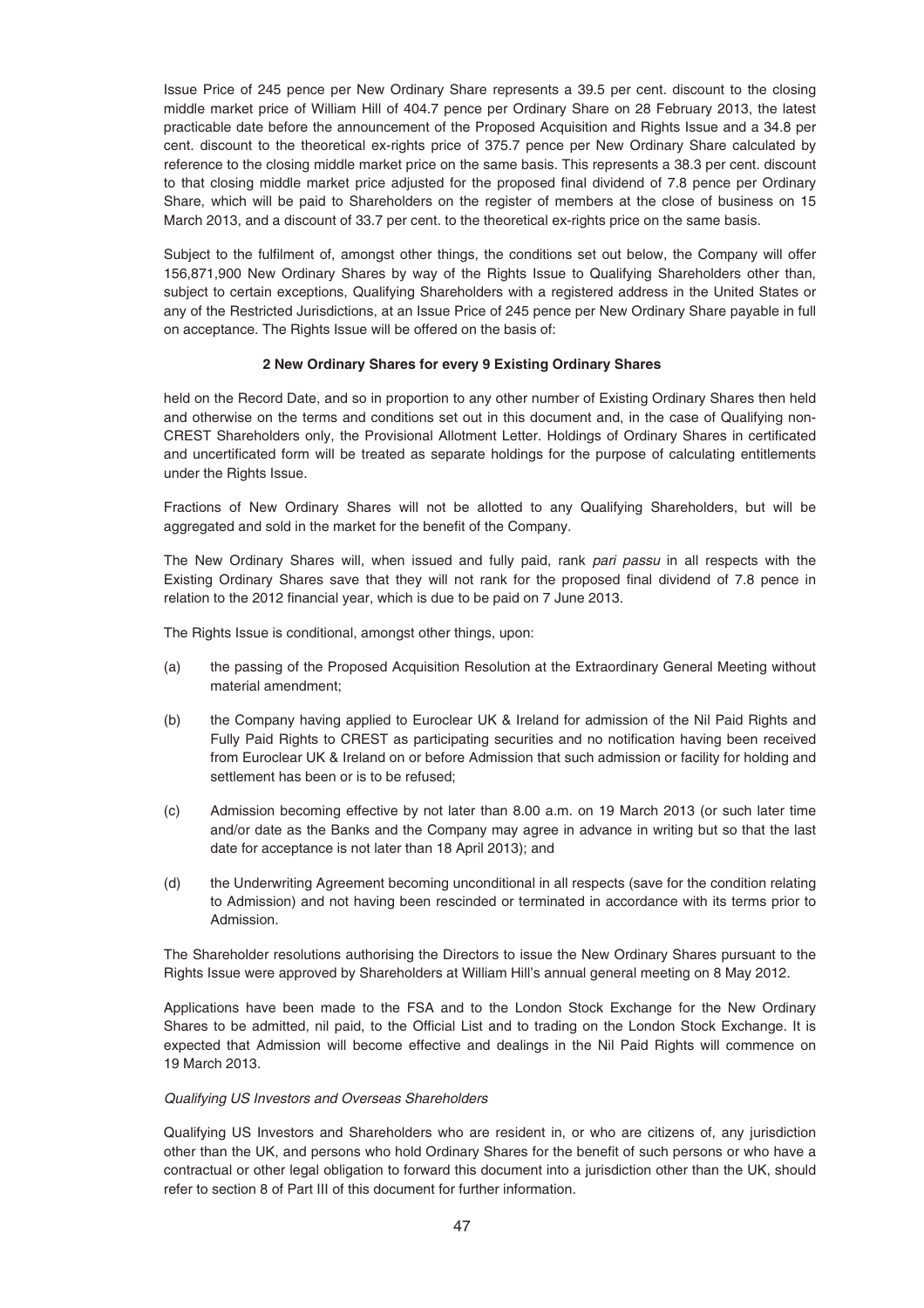Further information on the Rights Issue, including the terms and conditions thereof and the procedure for acceptance and payment, is set out in Part III of this document.

# 11. **CURRENT TRADING AND PROSPECTS**

The current trading update relates to the seven weeks from 2 January 2013 to 19 February 2013.

Group revenue was up 19.5 per cent., although this was flattered by the transition from a VAT-based taxation regime for retail gaming machines to a Machine Games Duty regime from 1 February 2013. Adjusting the prior year from the date of introduction of the Machine Games Duty to reflect the current taxation regime, the Group's revenues during the seven week period ending 19 February 2013 would have increased by 16.9 per cent. against the comparator period.

In the Group's retail segment, whilst over-the-counter amounts wagered fell 2.9 per cent., over-thecounter revenue grew by 15.6 per cent., benefiting from a very strong gross win margin of 21.7 per cent. Machines gross win grew by 1.4 per cent. The William Hill online segment continues to perform strongly with net revenue up 28.7 per cent. Sportsbook amounts wagered grew by 29.0 per cent. and net revenue grew by 74.8 per cent. with gross win margin, at 11.0 per cent, up 3.0 percentage points.

During the seven weeks ended 19 February 2013, sportsbook amounts wagered were equivalent to 109 per cent. of over-the-counter amounts wagered against a target for sportsbook amounts wagered to equal over-the-counter amounts wagered by the 2014 World Cup (2012 financial year: 87 per cent.), sportsbook mobile weekly amounts wagered averaged £16 million against a target of £15 million by mid-2013 (2012 financial year: £10.9 million) and mobile represented 34 per cent. of sportsbook amounts wagered against a target of mobile representing 40 per cent. of sportsbook turnover by the end of 2013 (2012 financial year: 26 per cent.).

At this early stage in the year, the Board is pleased by the Group's trading performance, albeit recognising that the gross win margin in both the retail and online segments continues to be unusually strong over this short period.

# 12. **DIVIDENDS AND DIVIDEND POLICY**

The Board has approved a final dividend of 7.8 pence per share (2011: 6.7 pence per share), giving a total 2012 dividend of 11.2 pence per share (2011: 9.6 pence per share). This represents 16.7 per cent. growth, reflecting the strong results delivered in the 2012 financial year.

The Board continues to consider dividends to be an important component of Shareholder returns. It is the Board's intention to continue to apply its existing dividend policy based on a payout covered approximately 2.5 times by underlying earnings, moving to 2.0 times when conditions permit. Factors that will bear on the timing of any substantive move below 2.5 times include the level of financial gearing of the Company, future investment opportunities and regulatory considerations.

## 13. **TAXATION**

Information on UK taxation and US taxation with regard to the Rights Issue is set out in sections 7, 10 and 11, respectively, of Part VII of this document. This information is intended only as a general guide to the current tax position in those jurisdictions.

**If you are in any doubt as to your own tax position, or are subject to tax in a jurisdiction other than the UK or the US, you should consult your own independent professional adviser without delay.**

# 14. **EMPLOYEE SHARE SCHEMES**

Participants in the Employee Share Schemes will be advised separately of adjustments (if any) to their rights or as to any entitlement to participate in the Rights Issue.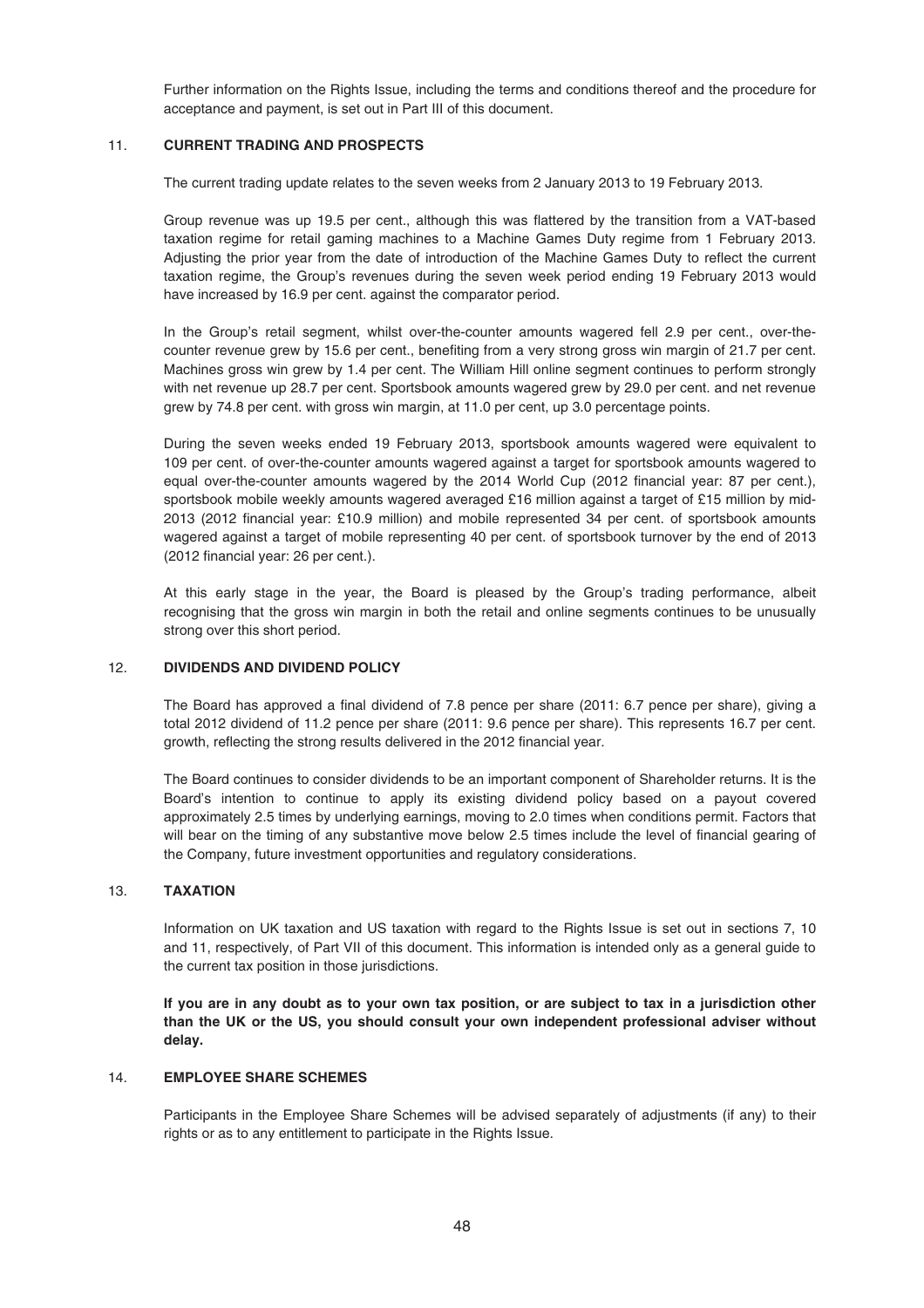## 15. **EXTRAORDINARY GENERAL MEETING**

The Notice of Extraordinary General Meeting to be held at the offices of Ashurst LLP, Broadwalk House, 5 Appold Street, London EC2A 2HA on 18 March 2013 at 9.00 a.m. is set out at the end of this document.

As Playtech PLC is considered a "related party" for the purposes of the Listing Rules on account of its ownership of 29 per cent. of each of the JVCos comprising William Hill Online, and as a result of Playtech's right, if exercised, to elect for a portion of the consideration for the Proposed Acquisition to be satisfied by the issue to it of Ordinary Shares, the Proposed Acquisition is considered a related party transaction under the Listing Rules and therefore requires Shareholder approval.

In addition, the approval of Shareholders is also sought for the 2008 LTIP in accordance with the Listing Rules in order to permit the issue of new Ordinary Shares or the transfer of Ordinary Shares from treasury to satisfy the vesting of awards under the plan. Under the 2008 LTIP awards in the form of nilcost options were granted to eligible employees, being any employee of William Hill Online (including any director of William Hill Online but excluding any director of the Company). Awards are no longer granted under the plan but there are a number of outstanding awards. These awards are subject to conditions linked to the performance of William Hill Online which must be satisfied before an award may vest or become exercisable. Further details of the rules of the 2008 LTIP, which includes certain amendments to ensure compliance with the Listing Rules and best practice for the purpose of seeking the approval of Shareholders, are set out in section 6.7 of Part VII of this document. A copy of the rules of the 2008 LTIP for which approval is being sought from Shareholders is available for inspection during normal business hours on any weekday (Saturday, Sundays and public holidays excepted) at the offices of Ashurst LLP, Broadwalk House, 5 Appold Street, London EC2A 2HA from the date of this document until the close of the Extraordinary General Meeting. The rules will also be available for inspection at the Extraordinary General Meeting venue for 15 minutes prior to and until the end of such meeting.

The purpose of the Extraordinary General Meeting is therefore to seek Shareholders' approval for the Proposed Acquisition and the 2008 LTIP by passing the Resolutions proposed in the Notice of Extraordinary General Meeting.

### 16. **ACTION TO BE TAKEN**

### Extraordinary General Meeting

A Form of Proxy for use at the Extraordinary General Meeting is enclosed with this document. Whether or not you intend to be present at the Extraordinary General Meeting, you are requested to complete and return the Form of Proxy, in accordance with the instructions printed thereon, as soon as possible and in any event so that it may be received by Computershare Investor Services PLC not later than 9.00 a.m. on 16 March 2013. Completion and return of the Form of Proxy will not preclude Shareholders from attending and voting in person at the Extraordinary General Meeting should they wish to do so.

### Rights Issue

If you are a Qualifying non-CREST Shareholder you will be sent a Provisional Allotment Letter unless, subject to certain exceptions, you have a registered address in the United States or any of the Restricted Jurisdictions. This will show the number of New Ordinary Shares that you are entitled to take up and will contain full details regarding the procedure for acceptance and payment, renunciation, splitting and registration in respect of the Nil Paid Rights, Fully Paid Rights or New Ordinary Shares. Qualifying non-CREST Shareholders who are resident in the United States or any jurisdiction outside the UK should refer to section 8 of Part III of this document for further information.

If you are a Qualifying CREST Shareholder, no Provisional Allotment Letter will be sent to you and, unless you are a Qualifying CREST Shareholders with a registered address outside of the UK, you will receive a credit to your appropriate stock account in CREST in respect of the Nil Paid Rights to which you are entitled. If you are a Qualifying CREST Shareholder with a registered address outside the UK, no Nil Paid Rights will be credited to your stock account. Qualifying Shareholders who are resident in any jurisdiction outside the UK should refer to section 8 of Part III of this document for further information.

If you sell or otherwise transfer all your Existing Ordinary Shares before 19 March 2013 (the "ex-rights date", that is the date on which the Ordinary Shares start trading without the right to participate in the Rights Issue), you will not be entitled to participate in the Rights Issue. However, the purchaser or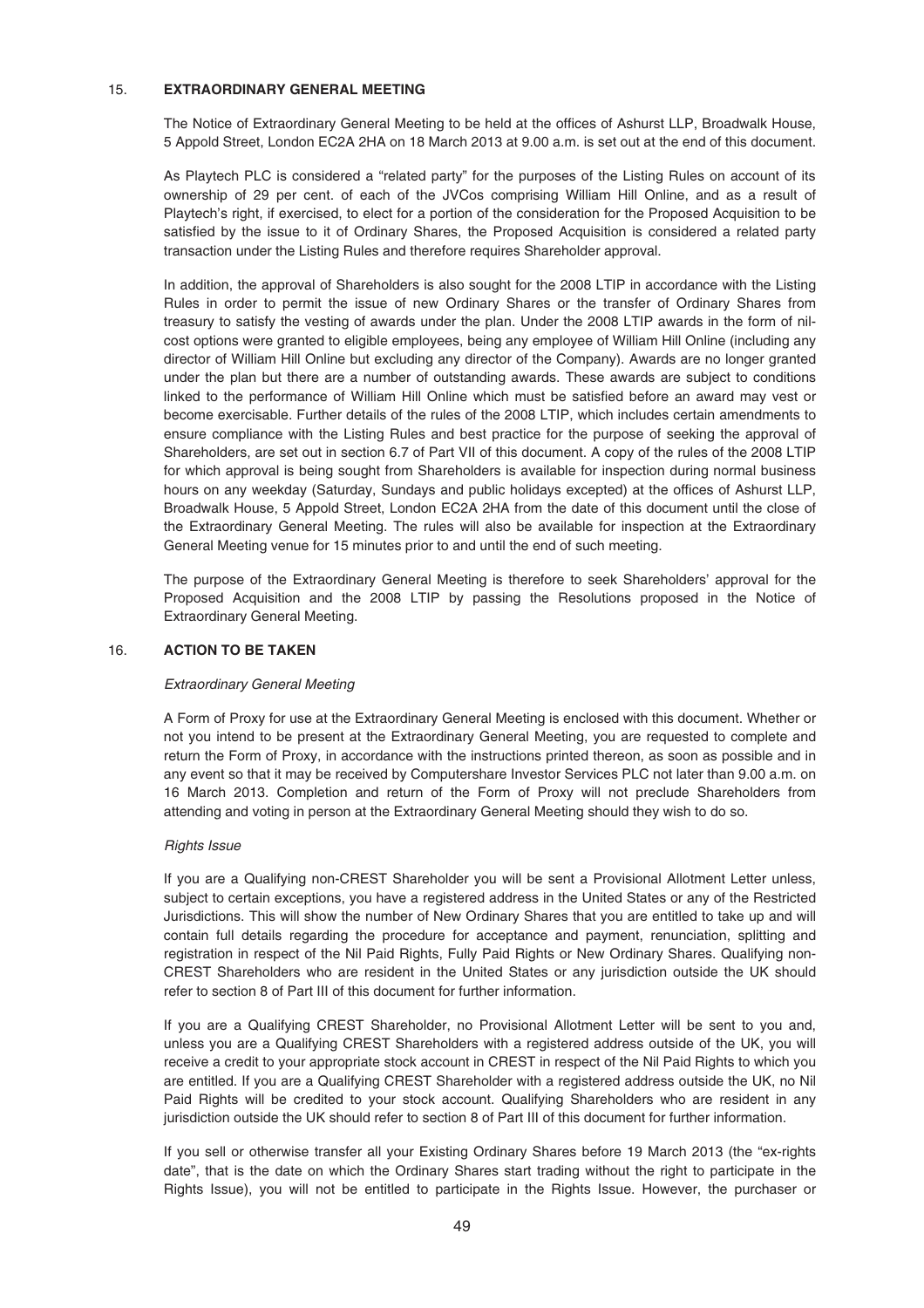transferee of your Ordinary Shares may be entitled to participate in the Rights Issue. Please send this document together, if you are a Qualifying non-CREST Shareholder, with the Provisional Allotment Letter duly renounced on Form X on page 2 of the Provisional Allotment Letter, to the purchaser or transferee or the stockbroker, bank, or other agent through whom the sale or transfer was made, for delivery to the purchaser or transferee.

The expected latest time for acceptance under the Rights Issue will be 11.00 a.m. on 4 April 2013, unless otherwise announced by the Company via a Regulatory Information Service. The procedure for acceptance and payment depends on whether, at the time at which acceptance and payment is made, the Nil Paid Rights or Fully Paid Rights (as appropriate) are in certificated form (that is, are represented by a Provisional Allotment Letter) or are in uncertificated form (that is, are in CREST). The procedures for acceptance and payment are set out in Part III of this document. However, Qualifying non-CREST Shareholders should also refer to the details of these procedures contained in the Provisional Allotment Letter.

# 17. **FURTHER INFORMATION**

Your attention is drawn to the further information set out in "*Risk Factors*", Parts II to VII of this document, to the information incorporated by reference, and to the Notice of Extraordinary General Meeting set out at the end of this document.

Part II of this document answers some of the questions most often asked by shareholders about rights issues and the procedure for acceptance and payment.

You may also call the Shareholder Helpline on 0870 703 6251 (from inside the UK) or +44 870 703 6251 (from outside the UK) between 8.30 a.m. and 5.30 p.m. Monday to Friday, excluding bank holidays. Calls to the 0870 703 6251 number are charged at approximately 10 pence per minute from a BT landline. Other telephone providers' costs may vary. Please note that, for legal reasons, the Shareholder Helpline will only be able to provide information contained in this document and will be unable to give advice on the merits of the Rights Issue or to provide financial, tax or legal advice. If you are in any doubt as to what action to take, please consult your stockbroker, bank manager, accountant, fund manager or other independent financial adviser authorised under FSMA if you are in the UK, or if you are not in the UK, from another appropriately authorised financial adviser.

# 18. **DIRECTORS' INTENTIONS**

Each of the Directors who holds Ordinary Shares has undertaken to take up in full his or her rights to subscribe for New Ordinary Shares under the Rights Issue in respect of his or her beneficial holdings, which together amount to 551,592 Ordinary Shares, representing 0.08 per cent., of William Hill's issued ordinary share capital as at 28 February 2013 (being the latest practicable date prior to publication of this document).

# 19. **RECOMMENDATION**

The Board, which has been so advised by Citi, considers the Proposed Acquisition to be fair and reasonable as far as the Shareholders are concerned. In providing its financial advice to the Board, Citi has taken into account the Board's commercial assessment of the Proposed Acquisition. The Board considers the Proposed Acquisition, the approval of the 2008 LTIP and the Resolutions to be in the best interests of the Company and Shareholders as a whole. Accordingly, the Board unanimously recommends that you vote in favour of the Resolutions to be proposed at the Extraordinary General Meeting, as each of the Directors intends to do in respect of their own beneficial holdings, which together amount to 551,592 Ordinary Shares, representing 0.08 per cent. of the issued ordinary share capital of the Company as at 28 February 2013 (being the latest practicable date prior to publication of this document).

Yours sincerely,

Gareth Davis Chairman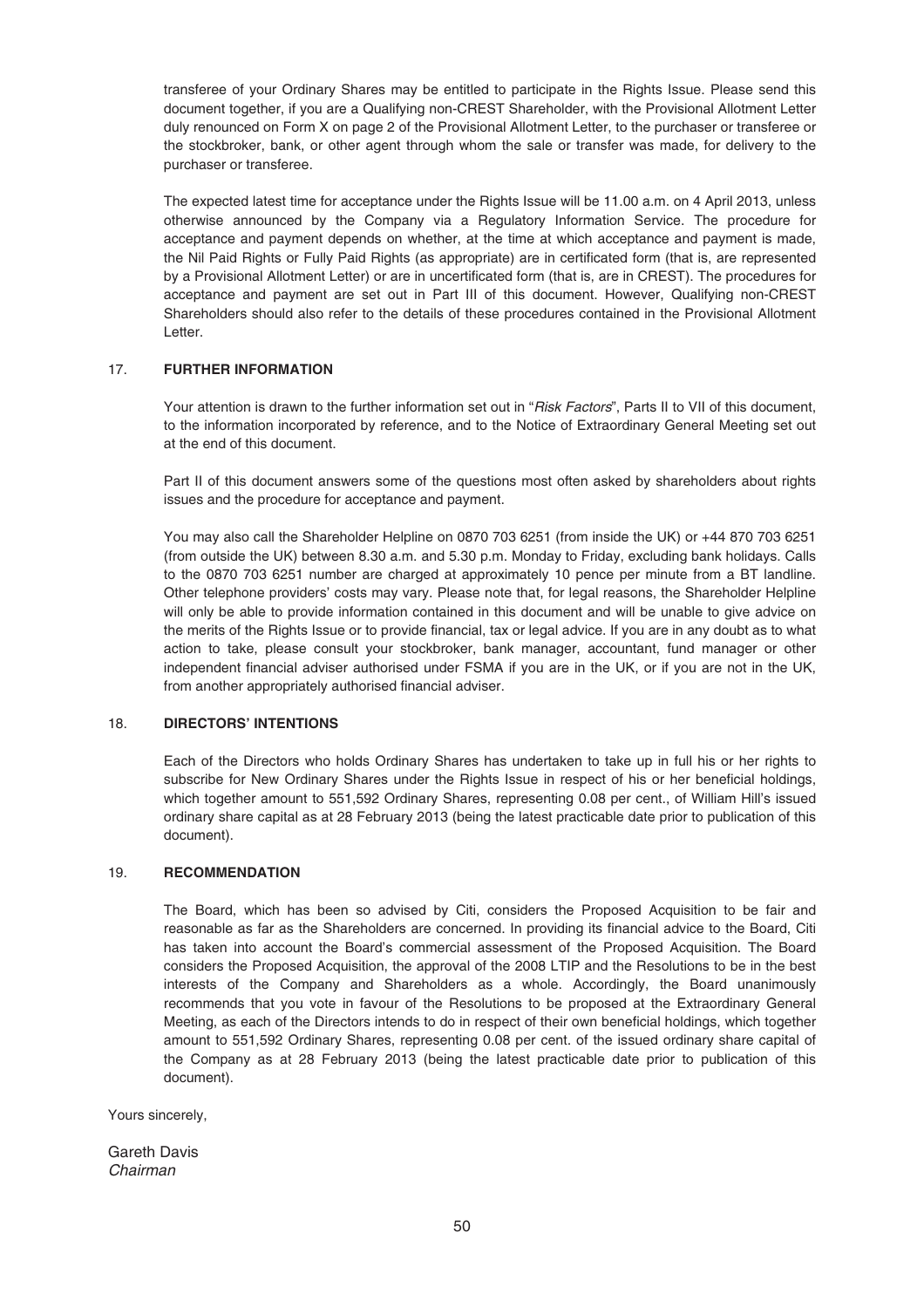#### **PART II**

#### **QUESTIONS AND ANSWERS ON THE RIGHTS ISSUE**

**The questions and answers set out in this Part II are intended to be generic only and, as such, you should also read Part III of this document for full details of what action you should take if you wish to participate in the Rights Issue. If you are in any doubt about the action to be taken you are recommended to seek your own personal financial advice immediately from your stockbroker, solicitor, accountant or other appropriate independent financial adviser duly authorised under FSMA if you are in the UK, or if you are not, from another appropriately authorised financial adviser. The attention of Overseas Shareholders is drawn to section 8 of Part III of this document.**

**Section 1 of this Part II deals with general questions relating to the Rights Issue and more specific questions relating to the Ordinary Shares held by persons resident in the United Kingdom who hold their Ordinary Shares in certificated form and persons whose Ordinary Shares are on the Register. If you are an Overseas Shareholder, you should read section 4.7 of this Part II and you should take professional advice as to whether you are eligible and/or need to observe any formalities to enable you to take up your Rights. If you hold your Ordinary Shares in uncertificated form (through CREST or through a broker) you should read Section 2 of this Part II for full details of what action you should take. If you are a CREST sponsored member, you should also consult your CREST sponsor. If you do not know whether you hold your Ordinary Shares in certificated form or in CREST, you should contact the Shareholder Helpline on 0870 703 6251 (+44 870 703 6251 if you are calling from outside the UK). Please note that for legal reasons the Shareholder Helpline will only be able to provide information contained in this prospectus and will be unable to give advice on the merits of the Rights Issue or to provide legal, financial, tax or investment advice.**

The Company's Ordinary Shares can be held in certificated form (that is, represented by a share certificate) or in uncertificated form (that is, through CREST or broker). Accordingly, these questions and answers are split into four sections:

- Section 1 ("**General**").
- Section 2 ("**Ordinary Shares held in certificated form**") answers questions you may have in respect of the procedures for Qualifying Shareholders who hold their Ordinary Shares in certificated form. You should note that Sections 1 and 4 may still apply to you.
- Section 3 ("**Ordinary Shares held in CREST**") answers questions you may have in respect of the equivalent procedures for Qualifying Shareholders who hold their Ordinary Shares in CREST. You should note that Sections 1 and 4 may still apply to you.
- Section 4 ("**Further procedures for Ordinary Shares whether held in certificated form or in CREST**") answers some detailed questions about your rights and the actions you may need to take and is applicable to Ordinary Shares whether held in certificated form or in CREST.

## 1. **GENERAL**

# 1.1 What is a rights issue?

Rights issues are one way for companies to raise money. Companies do this by giving their existing shareholders a right to buy further shares in the relevant company in proportion to their existing shareholdings, usually at a discount to the market price as at the date of the announcement. For example, a one for four rights issue means that a shareholder is entitled to buy one new share for every four currently held. This Rights Issue is 2 for 9; that is, an offer by the Company of 2 New Ordinary Shares for every 9 Ordinary Shares held at the close of business on 14 March 2013 (the Record Date for the Rights Issue).

New Ordinary Shares are typically offered in a rights issue at a discount to the current share price. As a result of this discount and while the market value of shares exceeds the discounted price, the right to buy the New Ordinary Shares is potentially valuable. In this Rights Issue, the Issue Price represents a 39.5 per cent. discount to the closing middle market price of 404.7 pence per Ordinary Share on 28 February 2013 (being the latest practicable business day prior to the announcement of the Rights Issue).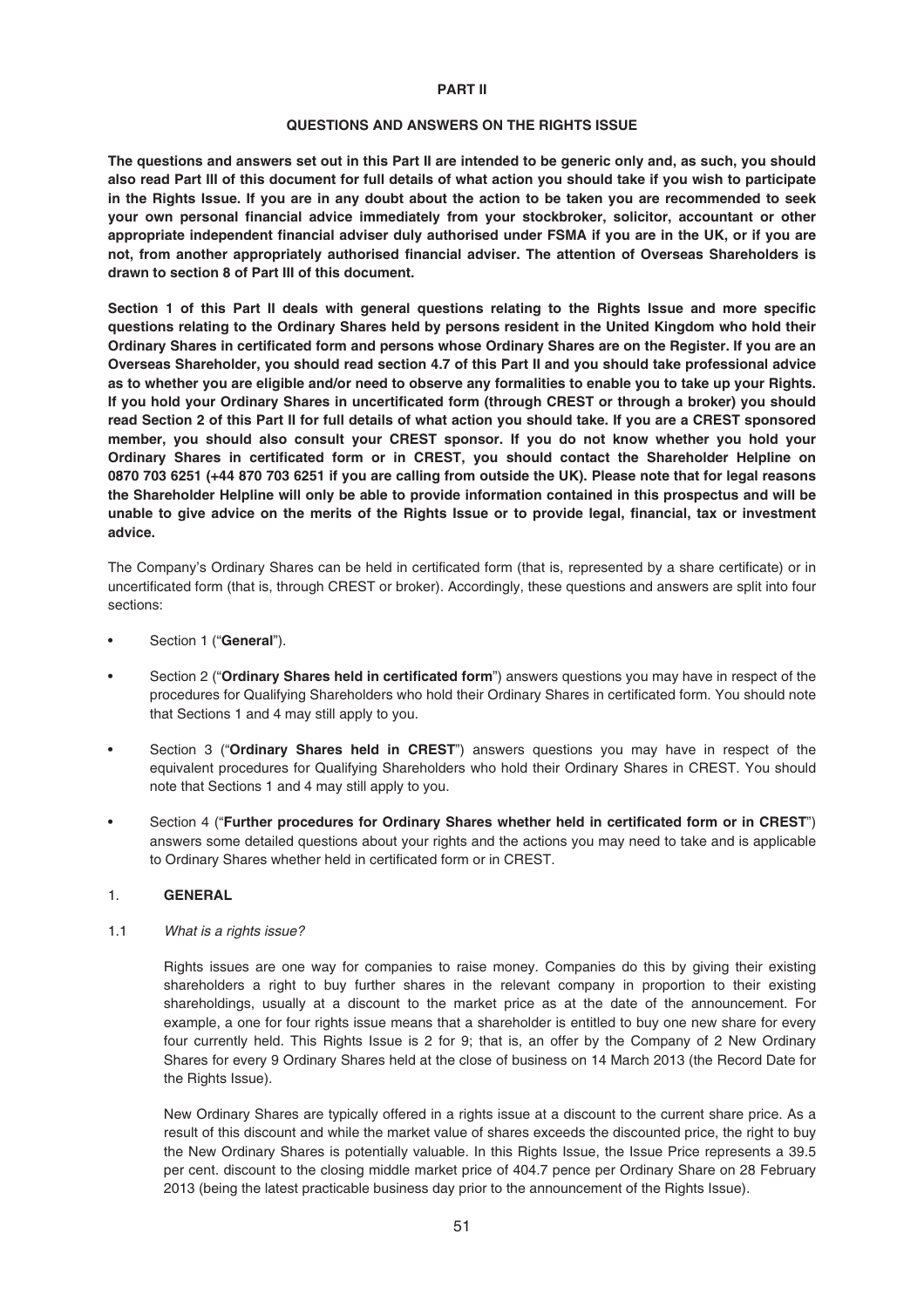If you do not want to buy the New Ordinary Shares to which you are entitled, you can instead sell or transfer your rights to those shares and receive the net proceeds, if any, of the sale or transfer in cash. This is referred to as dealing "nil paid".

## 1.2 What happens next?

In order to proceed with the Proposed Acquisition, the Directors need the approval of Shareholders as the Proposed Acquisition is a related party transaction for the purposes of the Listing Rules. Accordingly, the Company has called an Extraordinary General Meeting of Shareholders to be held at the offices of Ashurst LLP, Broadwalk House, 5 Appold Street, London EC2A 2HA at 9.00 a.m. on 18 March 2013 where the Proposed Acquisition Resolution will be put to the Shareholders for their approval. The Notice of the Extraordinary General Meeting containing the form of the Proposed Acquisition Resolution is set out at the end of this document.

You will find enclosed with this document a Form of Proxy for use in relation to the Extraordinary General Meeting. Whether or not you intend to be present in person at the Extraordinary General Meeting, you are invited to complete, sign and return the Form of Proxy by post or by hand to Computershare as soon as possible, but in any event, so as to arrive by no later than 9.00 a.m. on 16 March 2013. Completion and return of the Form of Proxy will not preclude you from attending the meeting and voting in person should you wish.

## 1.3 What do I need to do in relation to the Rights Issue?

If you are a Qualifying Shareholder and you hold Ordinary Shares in certificated form, it is expected that a Provisional Allotment Letter will be despatched to you on or around 18 March 2013 or, if you are a Qualifying Shareholder and you hold Ordinary Shares in CREST, it is expected that Nil Paid Rights will be credited to your stock account in CREST on 19 March 2013 (unless, in either case, and subject to certain exceptions, your registered address is in, or you are a resident of the United States or one of the Restricted Jurisdictions, being Canada, Australia, Japan or the Republic of South Africa).

### 1.4 Is the Rights Issue underwritten?

Yes. The Rights Issue is underwritten by the Underwriters pursuant to the Underwriting Agreement. The fees payable to the Underwriters in connection with this underwriting and a summary of the terms of the Underwriting Agreement are set out in section 12 of Part VII of this document.

# 2. **ORDINARY SHARES HELD IN CERTIFICATED FORM**

# 2.1 What are my options and what should I do with the Provisional Allotment Letter when I receive it?

You should retain this document pending receipt of a Provisional Allotment Letter. The Provisional Allotment Letter is expected to be sent to you after the Extraordinary General Meeting on 18 March 2013. The Provisional Allotment Letter will show:

**In Box 1:** how many Existing Ordinary Shares you held at the close of business on the Record Date;

**In Box 2:** how many New Ordinary Shares you are entitled to buy pursuant to the Rights Issue; and

**In Box 3:** how much you need to pay if you want to take up your rights in full.

# 2.2 If you want to take up your rights in full

If you want to take up in full your rights to subscribe for the New Ordinary Shares to which you are entitled, send the Provisional Allotment Letter, together with your cheque or banker's draft for the full amount shown in Box 3, payable to "Computershare Investor Services PLC Re: William Hill PLC Rights Issue" and crossed "A/C payee only", to the address shown on the front of the Provisional Allotment Letter to arrive before 11.00 a.m. on 4 April 2013. If you are within the UK, you can use the reply-paid envelope provided with the Provisional Allotment Letter. Section 3 of Part III of this document has full instructions on how to accept and pay for your New Ordinary Shares. Instructions will also be set out in the Provisional Allotment Letter. You will be required to pay in full for all the rights you take up. When the Rights Issue is complete, a definitive share certificate will be sent to you for the New Ordinary Shares you buy (unless you request to receive the New Ordinary Shares in uncertificated form) and it is expected that such certificate(s) will be despatched by 12 April 2013.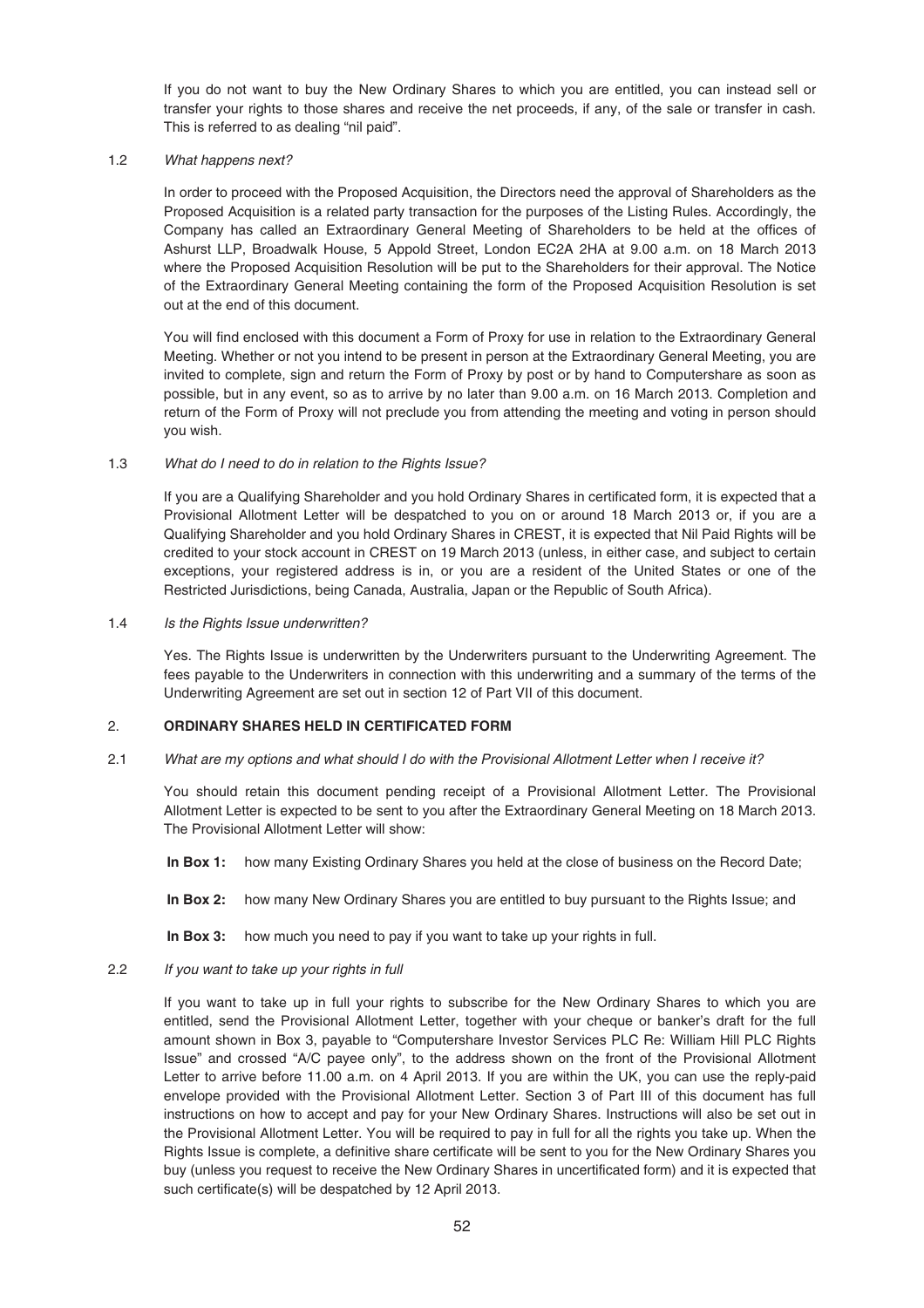**You will only need your Provisional Allotment Letter to be returned to you if you want to deal in your Fully Paid Rights. Your Provisional Allotment Letter will not be returned to you unless you tick Box 4 on page 2 of the Provisional Allotment Letter.**

# 2.3 If you do not want to take up any of your rights

If you do not want to take up any of your rights, you do not need to do anything. If you do not return your Provisional Allotment Letter by 11.00 a.m. on 4 April 2013, the Banks will try to find investors to take up your rights by 4.00 p.m. on 8 April 2013. If the Banks find investors and are able to sell your New Ordinary Shares at a price which exceeds the Issue Price and the related expenses of procuring those investors (including any brokerage, commission and payments in relation to value added tax), you will be sent a cheque in pounds sterling for the amount of that aggregate premium provided that this is £5.00 or more. Cheques are expected to be despatched on or around 12 April 2013 and will be sent to your address as it appears on the Company's register of members (or to the first named holder if you hold Ordinary Shares jointly).

# 2.4 If you want to take up some but not all of your rights

If you want to take up some but not all of your rights and wish to sell some or all of those you do not want to take up, you should first apply for split Provisional Allotment Letters by completing Form X on page 2 of the Provisional Allotment Letter, and returning it by post or by hand to Computershare to be received by 3.00 p.m. on 2 April 2013, the latest time and date for splitting Provisional Allotment Letters, nil paid, together with a covering letter stating the number of split Provisional Allotment Letters required and the number of Nil Paid Rights and Fully Paid Rights to be comprised in each split Provisional Allotment Letter. You should also include a cheque or banker's draft for the correct amount if you wish to take up any of the Rights and state whether or not you require a fully paid Provisional Allotment Letter in respect of those rights. If you subsequently wish to take up any of the Nil Paid Rights under any of the split Provisional Allotment Letters still held by you, you should deliver the split Provisional Allotment Letter representing the rights to New Ordinary Shares you wish to accept, together with your cheque or banker's draft, to Computershare to be received by 11.00 a.m. on 4 April 2013, the latest date and time for acceptance and payment in full.

Alternatively, if you want only to take up some of your Rights (and do not wish to sell some or all of those you do not want to take up), you should complete Form X on page 2 of the Provisional Allotment Letter and return it by post or by hand to Computershare, together with a covering letter confirming the number of New Ordinary Shares you wish to take up, together with a cheque or banker's draft to pay for the appropriate number of shares. In this case the Provisional Allotment Letter and cheque must be received by Computershare by 3.00 p.m. on 2 April 2013, the latest time and date for splitting Provisional Allotment Letters, nil paid.

# 2.5 If you want to sell all of your rights

If you want to sell all of your rights, you should tick Box 3 titled "Sell all of your Rights" on page 1 and sign the Provisional Allotment Letter (if it is not already marked "Original Duly Renounced") and pass the Provisional Allotment Letter to your stockbroker, solicitor, accountant or other appropriate independent financial adviser, through or by whom the sale or transfer was effected (provided they are not in the United States or any of the Restricted Jurisdictions).

Please note that your ability to sell your rights is dependent on the demand for such rights and that the price for the Nil Paid Rights will fluctuate.

The latest time and date for selling all of your rights is 11.00 a.m. on 4 April 2013. Please ensure, however, that you allow enough time so as to enable the person acquiring your rights to take all necessary steps in connection with taking up the entitlement prior to 11.00 a.m. on 4 April 2013.

### 2.6 How do I transfer my rights into the CREST system?

If you are a Qualifying non-CREST Shareholder, but are a CREST member and want to hold your New Ordinary Shares in uncertificated form, you should complete Form X and the CREST Deposit Form (both on page 2 of the Provisional Allotment Letter), and are recommended to ensure they are delivered to the CREST Courier and Sorting Service to be received by 3.00 p.m. on 28 March 2013 at the latest. CREST sponsored members should arrange for their CREST sponsors to do this.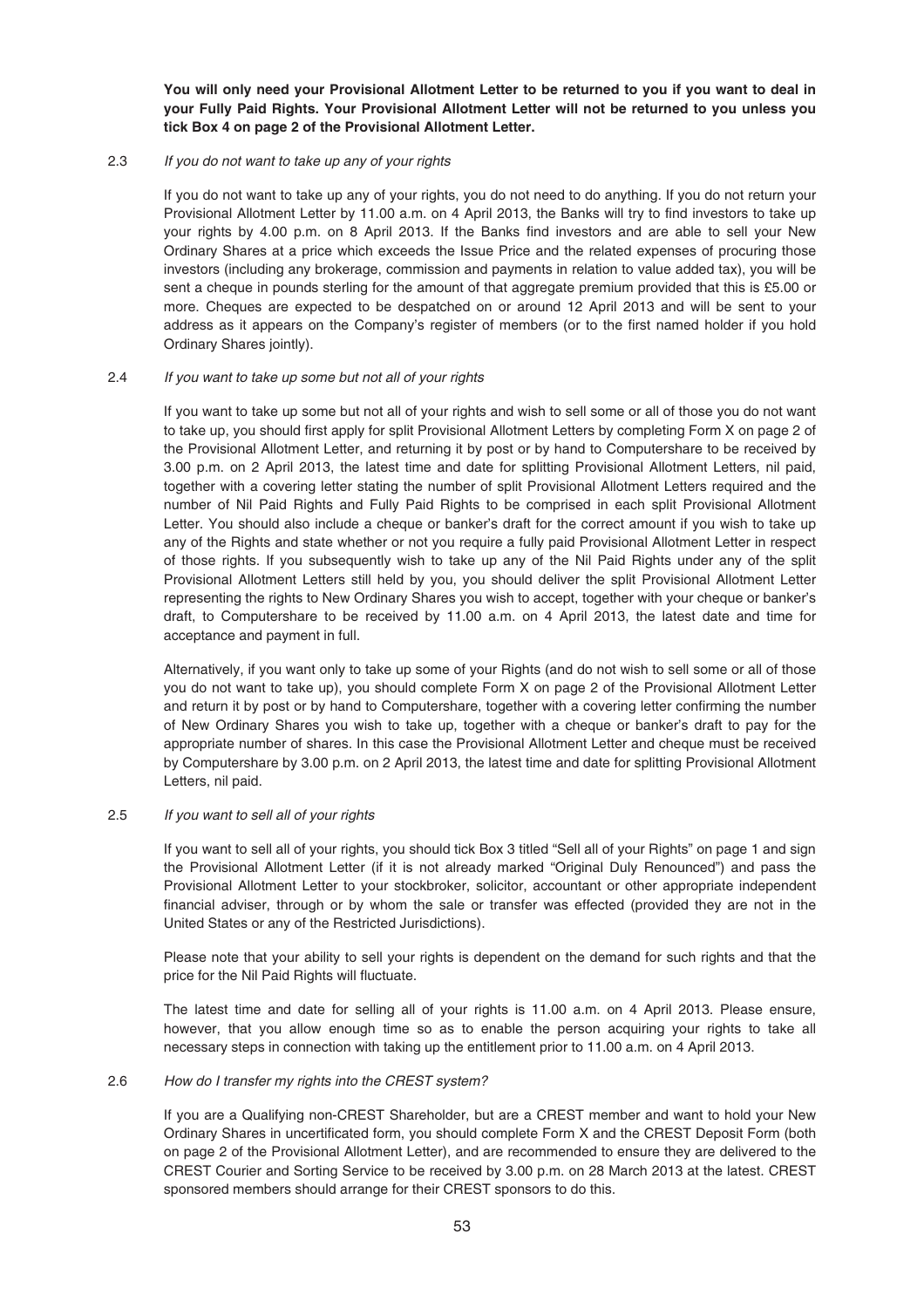If you have transferred your rights into the CREST system, you should refer to section 4 of Part III of this document for details on how to pay for the New Ordinary Shares that you wish to take up.

# 2.7 How do I know if I am eligible to participate in the Rights Issue?

If you receive a Provisional Allotment Letter following the Extraordinary General Meeting, then you should be eligible to participate in the Rights Issue (as long as you have not sold all of your Ordinary Shares before 19 March 2013 (the "ex-rights" date)).

If you are a Qualifying non-CREST Shareholder and you do not receive a Provisional Allotment Letter, this probably means you are not eligible to acquire any New Ordinary Shares. However, see question 2.8 of this Part II below.

## 2.8 What if I have not received a Provisional Allotment Letter?

If you do not receive a Provisional Allotment Letter, and you do not hold your Ordinary Shares in CREST, this probably means that you are not eligible to participate in the Rights Issue. Some Qualifying Shareholders, however, will not receive a Provisional Allotment Letter but may still be able to participate in the Rights Issue, namely:

- Qualifying CREST Shareholders (please see section 3 of this Part II below);
- Qualifying non-CREST Shareholders who bought Ordinary Shares before 19 March 2013 but were not registered as the holders of those Ordinary Shares at the close of business on 14 March 2013 (see question 2.9 of this Part II below); and
- certain Overseas Shareholders who can demonstrate to the satisfaction of the Company that the offer under the Rights Issue can lawfully be made to them without contravention of any relevant legal or regulatory requirements (see question 4.7 of this Part II below).

If you do not receive a Provisional Allotment Letter on or about 19 March 2013 but think that you should have received one, please contact the Shareholder Helpline on 0870 703 6251 (+44 870 703 6251 if you are calling from outside the UK).

2.9 If I buy Ordinary Shares before 19 March 2013 (the date the Ordinary Shares start trading ex-rights) will I be eligible to participate in the Rights Issue?

If you buy Ordinary Shares before 19 March 2013 but were not registered as the holder of those Ordinary Shares at the Record Date for the Rights Issue (14 March 2013), you may still be eligible to participate in the Rights Issue. If you are in any doubt, please consult your stockbroker, bank or other appropriate independent financial adviser, or whoever arranged your share purchase, to ensure you claim your entitlement.

You will not be entitled to participate in the Rights Issue in respect of any Ordinary Shares acquired on or after 19 March 2013.

2.10 What should I do if I sell or transfer or have sold or transferred all or some of the Ordinary Shares shown in Box 1 of the Provisional Allotment Letter before 19 March 2013?

If you sell or transfer or have sold or transferred all of your Ordinary Shares before 19 March 2013, you should complete Form X on page 2 of the Provisional Allotment Letter and send the entire Provisional Allotment Letter together with this document and the accompanying Form of Proxy to the stockbroker, bank or other appropriate independent financial adviser through whom you made the sale or transfer.

If you sell or transfer or have sold or transferred only some of your holding of Ordinary Shares before 19 March 2013, you will need to complete Form X on page 2 of the Provisional Allotment Letter and consult the stockbroker, bank or other appropriate independent financial adviser through whom you made the sale or transfer, before taking any action with regard to the balance of rights due to you.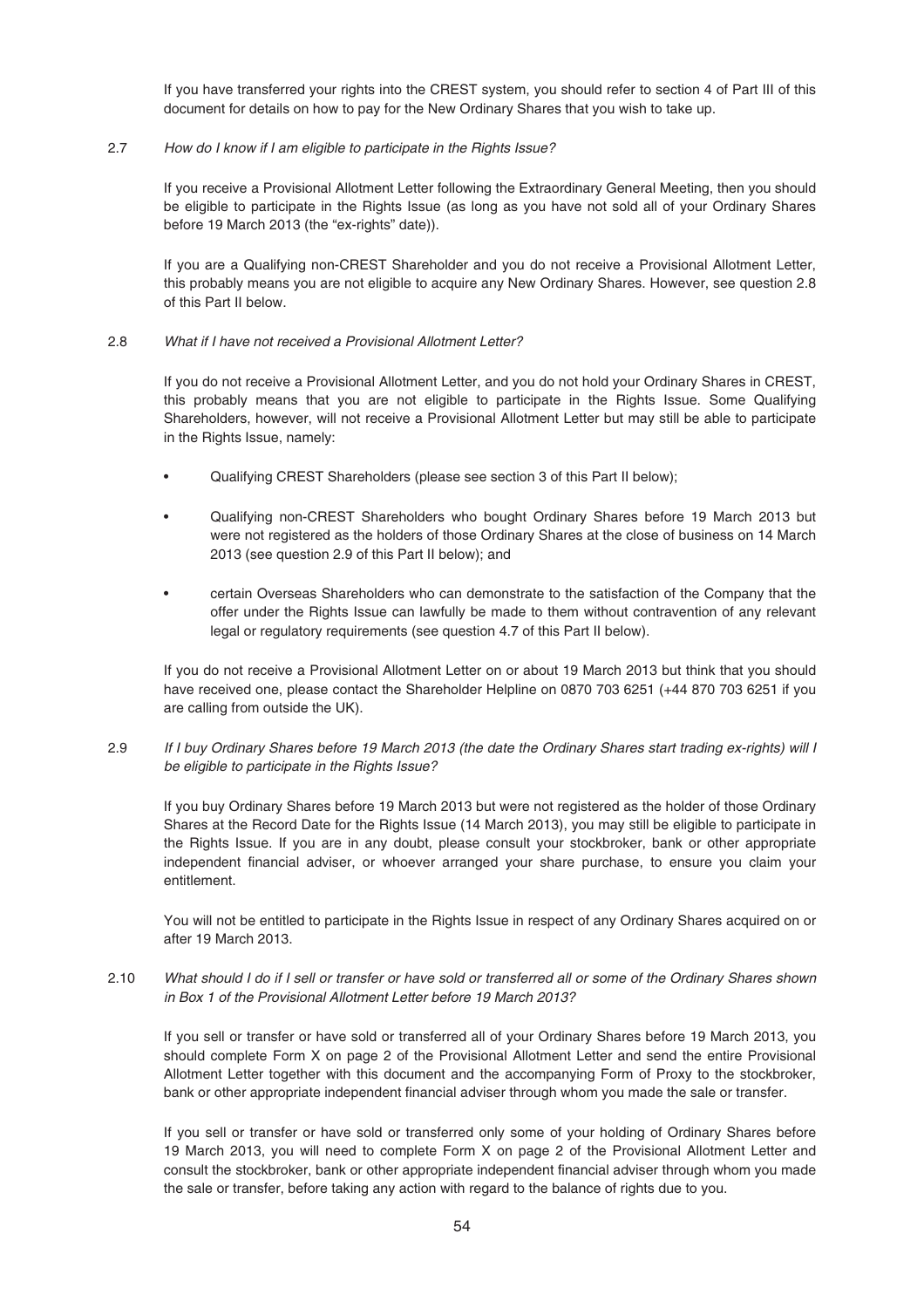2.11 How many New Ordinary Shares am I entitled to acquire?

Box 2 on page 1 of the Provisional Allotment Letter shows the number of New Ordinary Shares you are entitled to buy under the Rights Issue. You are entitled to 2 New Ordinary Shares for every 9 Ordinary Shares held on 14 March 2013, the Record Date. All Qualifying non-CREST Shareholders (except certain Overseas Shareholders) will be sent a Provisional Allotment Letter on 18 March 2013.

2.12 What should I do if I think my holding of Ordinary Shares (as shown in Box 1 on page 1 of the Provisional Allotment Letter) is incorrect?

If you buy or sell Ordinary Shares between the date of this document and 14 March 2013, i.e. the Record Date, your transaction may not be entered on the register of members before the Record Date for the Rights Issue. See questions 2.8 and 2.9 of this Part II above for what you should do in this case.

Otherwise, if you are concerned about the figure in Box 1, please call the Shareholder Helpline on 0870 703 6251 (+44 870 703 6251 if you are calling from outside the UK).

2.13 If I take up my rights, when will I receive my new share certificate?

Definitive share certificates for the New Ordinary Shares are expected to be posted by 12 April 2013.

## 3. **ORDINARY SHARES HELD IN CREST**

### 3.1 How do I know if am eligible to participate in the Rights Issue?

Provided the Rights Issue proceeds as planned, if you are a Qualifying CREST Shareholder (save as mentioned below), your CREST stock account(s) will be credited with your entitlement to Nil Paid Rights on 19 March 2013. The stock account(s) to be credited will be the account(s) under the participant ID and member account ID that apply to your Ordinary Shares on the Record Date. The Nil Paid Rights are expected to be credited to your CREST stock account(s) and enabled by 8.00 a.m. on 19 March 2013. If you are a CREST sponsored member, you should consult your CREST sponsor if you wish to check that your account has been credited with your entitlement to Nil Paid Rights. The CREST stock accounts of Overseas Shareholders with registered addresses in the United States or the Restricted Jurisdictions will not be credited with Nil Paid Rights. Overseas Shareholders should refer to section 8 of Part III of this document.

3.2 How do I take up my rights using the CREST system?

If you are a Qualifying CREST Shareholder you should refer to section 4 of Part III of this document for details on how to take up and pay for your rights.

If you are a CREST member you should ensure that a Many-to-Many ("**MTM**") instruction has been input and has settled by 11.00 a.m. on 4 April 2013 in order to make a valid acceptance. If your Ordinary Shares are held by a nominee or you are a CREST sponsored member you should speak directly to the stockholder who looks after your stock or your CREST sponsor (as appropriate) who will be able to help you.

3.3 If I buy Ordinary Shares before 19 March 2013 (the date that the Ordinary Shares start trading "ex-rights"), will I be eligible to participate in the Rights Issue?

If you buy Ordinary Shares before 19 March 2013, but are not registered as the holder of those Ordinary Shares at the Record Date for the Rights Issue (14 March 2013), you may still be eligible to participate in the Rights Issue. Euroclear UK & Ireland will raise claims in the normal manner in respect of your purchase and your Nil Paid Rights will be credited to your stock account(s) on settlement of those claims.

You will not be entitled to participate in the Rights Issue in respect of any Ordinary Shares acquired on or after 19 March 2013, the "ex-rights" date.

3.4 What should I do if I sell or transfer all or some of my Ordinary Shares before close of business on 19 March 2013 (the "ex-rights" date)?

You do not have to take any action except, where you sell or transfer all of your Ordinary Shares before 19 March 2013, to send this document and the accompanying forms to the purchaser or transferee or to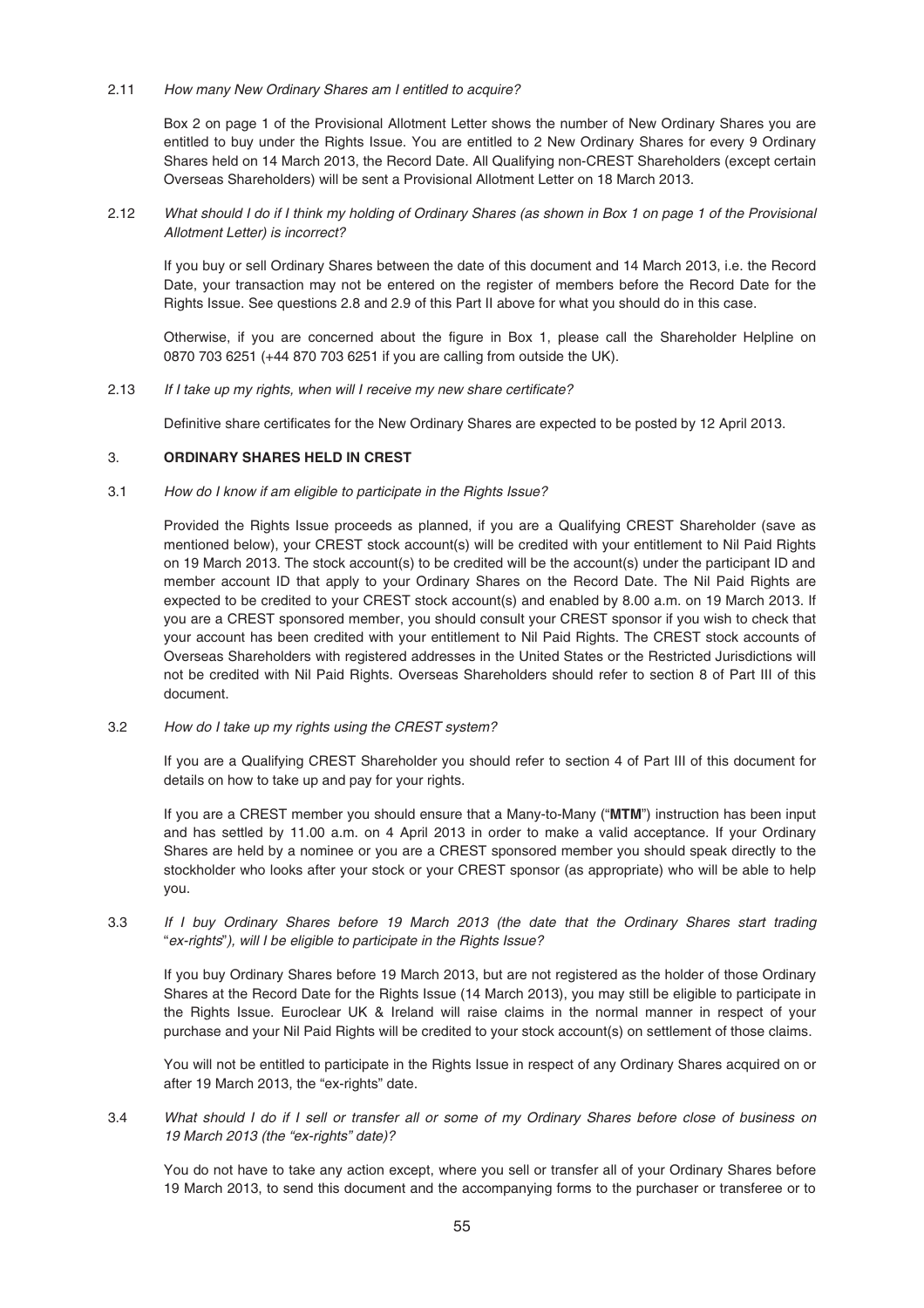the stockbroker, bank or other independent financial adviser through whom you made the sale or transfer. A claim transaction in respect of that sale or transfer will automatically be generated by Euroclear UK & Ireland which, on settlement, will transfer the appropriate number of Nil Paid Rights to the purchaser or transferee.

# 3.5 How many New Ordinary Shares am I entitled to acquire?

You are entitled to 2 New Ordinary Shares for every 9 Ordinary Shares held on 14 March 2013, the Record Date. Your stock account will be credited with Nil Paid Rights in respect of the number of New Ordinary Shares to which you are entitled based on the number of Ordinary Shares you hold on the Record Date. You can also view the claim transactions in respect of purchases/sales effected after this date, but before the "ex-rights" date. If you are a CREST sponsored member, you should consult your CREST sponsor.

# 3.6 What should I do if I think my holding of Ordinary Shares is incorrect?

If you buy or sell Ordinary Shares between the date of this document and 14 March 2013 your transaction may not be entered on the register of members before the Record Date for the Rights Issue.

If you are concerned about the number of Nil Paid Rights with which your stock account has been credited, please call the Shareholder Helpline on 0870 703 6251 (+44 870 703 6251 if you are calling from outside the UK).

3.7 If I take up my rights, when will New Ordinary Shares be credited to my CREST stock account(s)?

If you take up your rights under the Rights Issue, New Ordinary Shares will be credited to the CREST stock account(s) in which you hold your Fully Paid Rights on 5 April 2013.

# 4. **FURTHER PROCEDURES FOR ORDINARY SHARES WHETHER HELD IN CERTIFICATED FORM OR IN CREST**

## 4.1 Will I be taxed if I take up or sell my rights or if my rights are sold on my behalf?

If you are resident or ordinarily resident in the UK for tax purposes, you will not have to pay UK tax when you take up your rights. However, if you hold your shares as an investment, you may be subject to capital gains tax on any proceeds you receive from the sale of your rights unless an exemption for relief is available to you (unless, generally, the proceeds do not exceed £3,000, although in that case the amount of UK tax you may pay when you sell your Ordinary Shares will be affected).

Further information for Qualifying Shareholders who are resident in the UK for tax purposes is contained in section 10 of Part VII of this document. **Qualifying Shareholders who are in any doubt as to their tax position, or who are subject to tax in any jurisdiction other than the UK should consult their professional adviser as soon as possible.**

# 4.2 What if the number of New Ordinary Shares to which I am entitled is not a whole number: am I entitled to fractions of New Ordinary Shares?

Your entitlement to New Ordinary Shares will be calculated at the Record Date. If the result is not a whole number, you will not receive a New Ordinary Share in respect of the fraction of an Ordinary Share and your entitlement will be rounded down to the nearest whole number. The New Ordinary Shares representing the aggregated fractions that would otherwise be allotted to Shareholders will be sold in the market for the benefit of the Company.

### 4.3 I understand that there is a period when there is trading in the Nil Paid Rights. What does this mean?

If you do not want to buy the New Ordinary Shares being offered to you under the Rights Issue, you can instead sell or transfer your rights (called "**Nil Paid Rights**") to those New Ordinary Shares and receive the net proceeds of the sale or transfer in cash. This is referred to as dealing "nil paid". This means that, between 19 March 2013 and 4 April 2013, you can either purchase Ordinary Shares (which will not carry any entitlement to participate in the Rights Issue (sometimes referred to as trading "ex")) and/or you can trade in the Nil Paid Rights.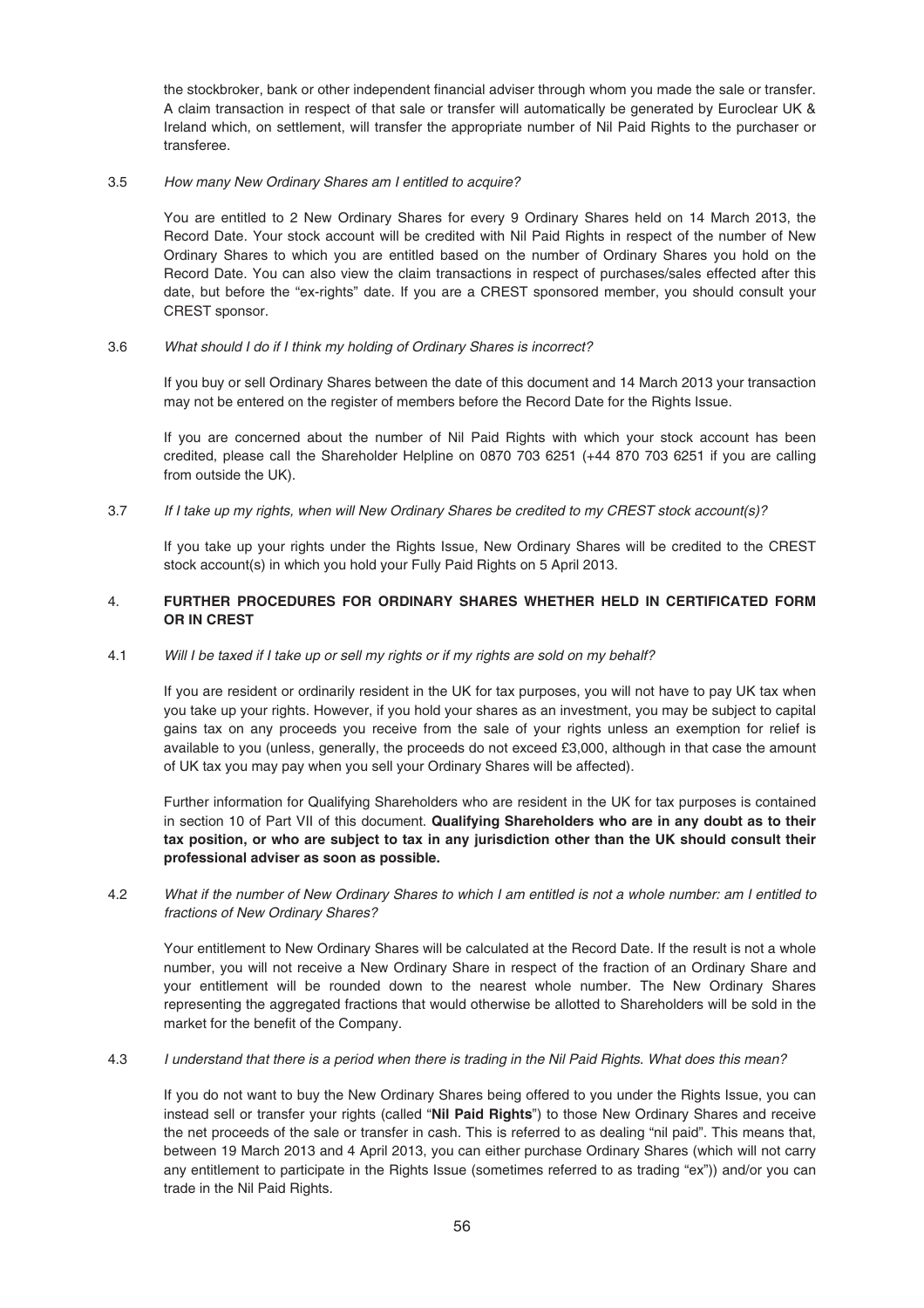If you sell or transfer all of your Nil Paid Rights and you hold your Ordinary Shares in certificated form, you will need to complete Form X, the form of renunciation, on page 2 of the Provisional Allotment Letter and send it to the stockbroker, bank or other appropriate independent financial adviser, through or by whom the sale or transfer was effected, to be forwarded to the purchaser or transferee.

If you buy Nil Paid Rights, you are buying an entitlement to take up the New Ordinary Shares, subject to your paying for them in accordance with the terms of the Rights Issue. Any purchase of Nil Paid Rights may be subject to stamp duty reserve tax, please refer to section 10 of Part VII of this document for further information. Any seller of Nil Paid Rights who holds his Ordinary Shares in certificated form will need to forward to you his Provisional Allotment Letter (with Form X completed) for you to complete and return, with your cheque, by 11.00 a.m. on 4 April 2013, in accordance with the instructions on the Provisional Allotment Letter. If you are a CREST member or CREST sponsored member and you wish to hold your Nil Paid Rights in uncertificated form in CREST then you should send the Provisional Allotment Letter with Form X and the CREST Deposit Form on page 2 of the Provisional Allotment Letter completed (in the case of a CREST member) to the CREST Courier and Sorting Service or (in the case of a CREST sponsored member) to your CREST sponsor by 4.30 p.m. on 27 March 2013 at the latest. However, the acquisition of Nil Paid Rights may give rise to a charge to SDRT. Further details on this issue are set out in section 10 of Part VII of this document.

Qualifying CREST Shareholders and, subject to dematerialisation of their Nil Paid Rights as set out in the Provisional Allotment Letter, Qualifying non-CREST Shareholders who are CREST members or CREST sponsored members, can transfer Nil Paid Rights, in whole or in part, by means of CREST in the same manner as any other security that is admitted to CREST. Please consult your CREST sponsor or stockbroker, bank or other independent financial adviser, or whoever arranged your share purchase, for details.

## 4.4 What if I want to sell the New Ordinary Shares I have paid for?

If you are a Qualifying non-CREST Shareholder, provided the New Ordinary Shares have been paid for and you have requested the return of the receipted Provisional Allotment Letter (by ticking Box 4 on page 2 of the Provisional Allotment Letter), you can transfer the Fully Paid Rights by completing Form X, the form of renunciation, on page 2 of the receipted Provisional Allotment Letter in accordance with the instructions set out on page 3 of the Provisional Allotment Letter until 3.00 p.m. on 2 April 2013. See section 3 of Part III of this document for more details.

After that date, you will be able to sell your New Ordinary Shares in the normal way. However, the share certificate relating to your New Ordinary Shares is expected to be despatched to you on or around 12 April 2013. Pending despatch of share certificates, instruments of transfer may be certified by Computershare against the register.

If you hold your New Ordinary Shares and/or rights in CREST, you may transfer the Fully Paid Rights in the same manner as any other security that is admitted to CREST. See section 4 of Part III of this document for more details. Please consult your stockbroker, bank or other independent financial adviser, or whoever arranged your share purchase, for details.

# 4.5 Do I need to comply with the Money Laundering Regulations procedures as set out in sections 3 and 4 of Part III of this document?

If you are a Qualifying non-CREST Shareholder, you do not need to take any further action in respect of the Money Laundering Regulation procedures if the value of the New Ordinary Shares you are subscribing for is less than the pound sterling equivalent of €15,000 (approximately £13,000) or if you pay for them by a cheque drawn on an account in your own name and that account is one which is held with an EU- or UK-regulated bank or building society. If you are a Qualifying CREST Shareholder, you will not generally need to take any further action in respect of the Money Laundering Regulation unless you apply to take up all or some of your entitlement to Nil Paid Rights as agent for one or more persons and you are not an EU- or UK-regulated financial institution.

Qualifying non-CREST Shareholders and Qualifying CREST Shareholders should refer to section 3 and section 4 respectively of Part III of this document for a fuller description of the requirements of the Money Laundering Regulations.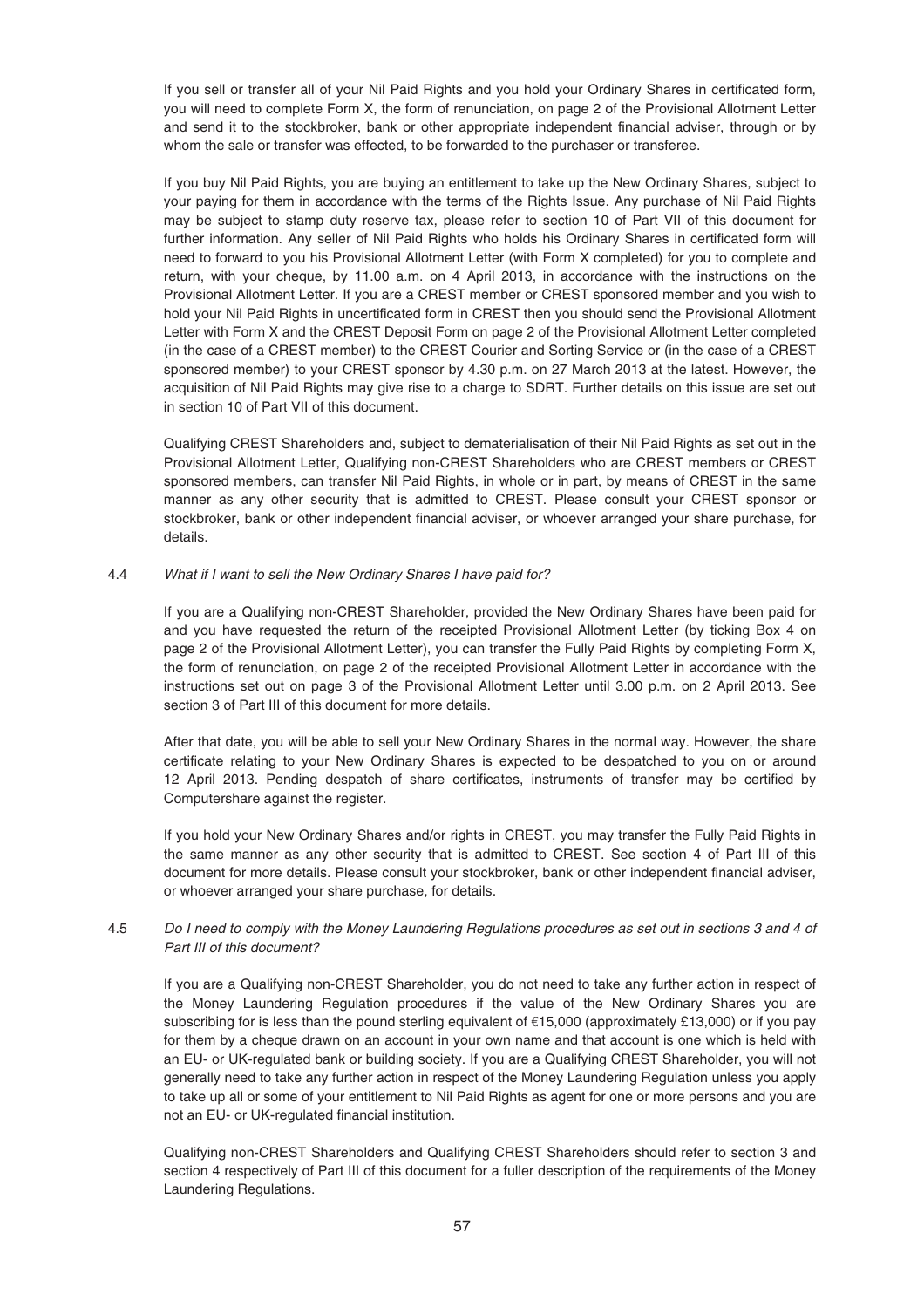### 4.6 What if I am entitled to Ordinary Shares under an Employee Share Scheme?

Participants in the Employee Share Schemes will be advised separately of adjustments (if any) to their rights or as to any entitlement to participate in the Rights Issue.

## 4.7 What should I do if I live outside the UK?

Your ability to take up rights to New Ordinary Shares may be affected by the laws of the country in which you live and you should take professional advice about any formalities you need to observe. Shareholders resident outside the UK should refer to section 8 of Part III of this document – particularly those resident in the United States, Canada, Australia, Japan or the Republic of South Africa.

The Banks have made arrangements under which they will try to find investors to take up your rights and those of other existing Ordinary Shareholders who have not taken up their rights. If the Banks do find investors who agree to pay a premium above the Issue Price and the related expenses of procuring those investors (including any applicable brokerage and commissions and amounts in respect of value added tax), you will be sent a cheque for your share of the amount of that premium provided that this is £5.00 or more. Cheques are expected to be despatched on or around 12 April 2013 and will be sent to your address appearing on the Company's register of members (or to the first-named holder if you hold your Ordinary Shares jointly). If the Banks cannot find investors who agree to pay a premium over the Issue Price and related expenses so that your entitlement would be £5.00 or more, you will not receive any payment.

## 4.8 What do I do if I have any further queries about the Rights Issue or the action I should take?

If you have any other questions, please telephone the Shareholder Helpline on 0870 703 6251 (+44 870 703 6251 if you are calling from outside the UK). This Helpline is available from 8.30 a.m. to 5.30 p.m., Monday to Friday, excluding bank holidays. Please note that calls may be monitored or recorded. For legal reasons, the Shareholder Helpline will only be available to provide you with information contained in this document (other than information relating to the Company's register of members) and as such, will be unable to give advice on the merits of the Rights Issue or to provide financial or investment advice. If you are in any doubt as to the action to be taken you are recommended to seek your own personal financial advice immediately from your stockbroker, solicitor, accountant or other appropriate independent financial adviser duly authorised under FSMA, if you are in the UK, or if you are not, from another appropriately authorised financial adviser. Shareholder Helpline staff can explain the options available to you, which forms you need to fill in and how to fill them in correctly.

# **Your attention is drawn to the terms and conditions of the Rights Issue in Part III of this document and (in the case of Qualifying non-CREST Shareholders) in the Provisional Allotment Letter.**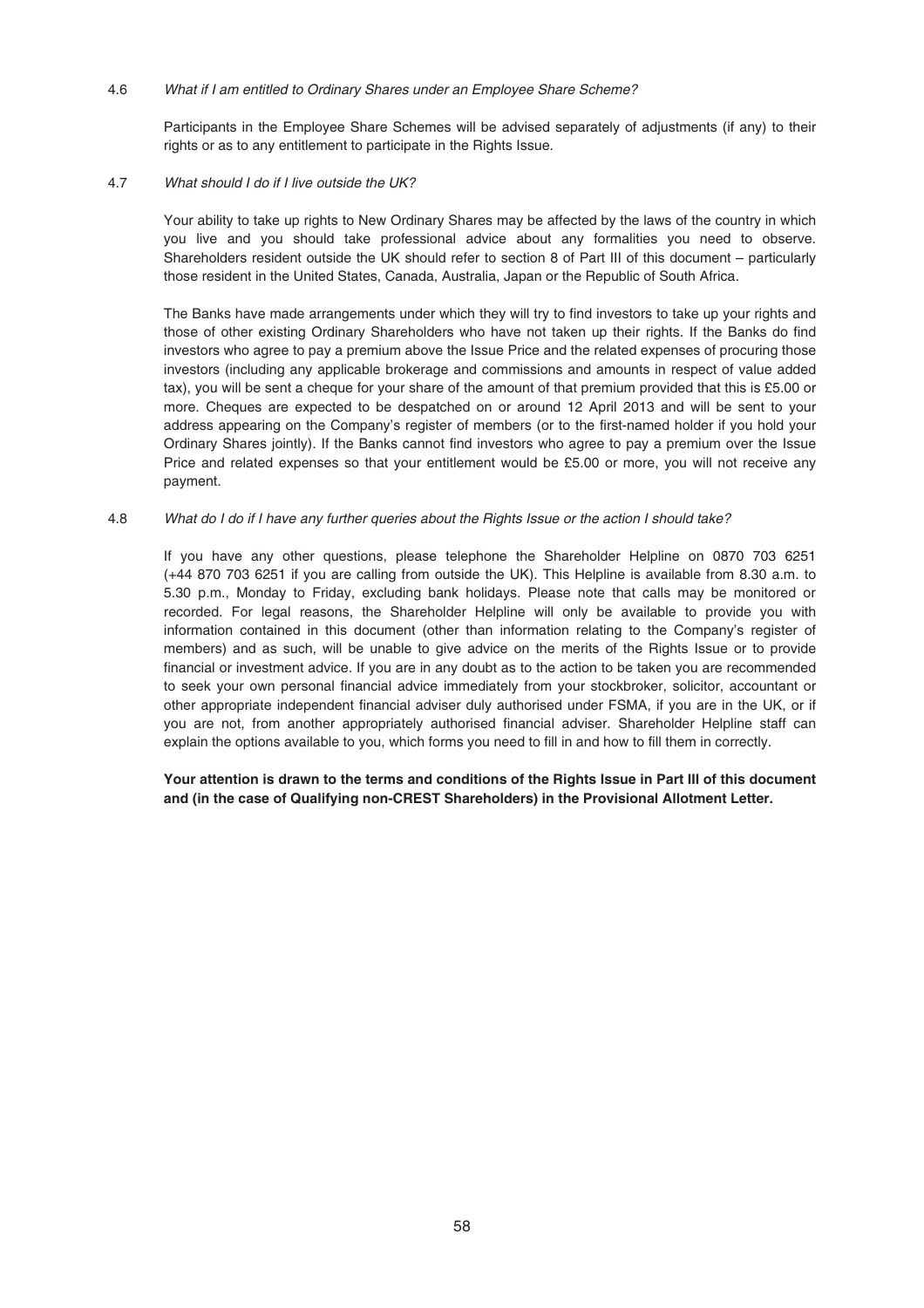#### **PART III**

### **TERMS AND CONDITIONS OF THE RIGHTS ISSUE**

### 1. **DETAILS OF THE RIGHTS ISSUE**

The Company is proposing to raise approximately £375 million, net of expenses, by way of the Rights Issue of 156,871,900 New Ordinary Shares. Subject to the fulfilment of the conditions of the Underwriting Agreement referred to below, the New Ordinary Shares will be offered by way of rights at an Issue Price of 245 pence per New Ordinary Share, payable in full on acceptance, to Qualifying Shareholders on the basis of:

### **2 New Ordinary Shares for every 9 Ordinary Shares**

held on the Record Date and so in proportion for any other number of Ordinary Shares then held and otherwise on the terms and conditions set out in this document and, in the case of Qualifying non-CREST Shareholders, the Provisional Allotment Letter.

The Issue Price reflects a discount of 39.5 per cent. to the closing middle market price of William Hill of 404.7 pence per Ordinary Share on 28 February 2013, the latest practical date before the announcement of the Rights Issue and a discount of 34.8 per cent. to the theoretical ex-rights price on the same basis. This represents a 38.3 per cent. discount to that closing middle market price adjusted for the proposed final dividend of 7.8 pence per Ordinary Share, which will be paid to Shareholders on the register of members at the close of business on 15 March 2013, and a discount of 33.7 per cent. to the theoretical ex-rights price on the same basis.

The Nil Paid Rights are entitlements to buy New Ordinary Shares at the Issue Price. The Fully Paid Rights are entitlements to receive New Ordinary Shares for which subscription and payment has already been made.

Holdings of Ordinary Shares in certificated and uncertificated forms will be treated as separate holdings for the purpose of calculating entitlements under the Rights Issue. Entitlements to New Ordinary Shares will be rounded down to the nearest whole number and fractions of New Ordinary Shares will not be allotted to Qualifying Shareholders. Such fractions will be aggregated and sold in the market as soon as is practicable after the commencement of dealings in the Nil Paid Rights. The net proceeds of such sales (after the deduction of expenses) will be aggregated and will accrue for the benefit of the Company, save that any Qualifying Shareholder will be entitled to receive the proceeds in respect of fractional entitlements of £5.00 or more.

The New Ordinary Shares will, when issued and fully paid, rank pari passu in all respects with the Existing Ordinary Shares, including the right to all future dividends and other distributions declared, made or paid.

**The attention of Overseas Shareholders or any person (including, without limitation, custodians, nominees and trustees) who has a contractual or other legal obligation to forward this document into a jurisdiction other than the UK is drawn to section 8 of this Part III below. Subject to the provisions of section 8, Qualifying Shareholders who have a registered address in the United States or any of the Restricted Jurisdictions or who are otherwise located in the United States will not be sent this document or Provisional Allotment Letters and will not have their CREST accounts credited with Nil Paid Rights.**

Application has been made to the FSA for the New Ordinary Shares (nil and fully paid) to be admitted to the premium segment of the Official List and to the London Stock Exchange and for the New Ordinary Shares (nil paid and fully paid) to be admitted to trading on its main market for listed securities. It is expected that listing will become effective and that dealings in the New Ordinary Shares, nil paid, will commence on 19 March 2013. The ISIN for the New Ordinary Shares will be the same as the Existing Ordinary Shares, GB003169886. The New Ordinary Shares and the Existing Ordinary Shares are in registered form and can be held certificated or uncertificated via CREST. The ISIN for the Nil Paid Rights is GB00B97SHR57, and the ISIN for the Fully Paid Rights is GB00B8Q6D317.

None of the New Ordinary Shares are being made available to the public other than pursuant to the Rights Issue on the terms and subject to the conditions set out in this document and, in the case of Qualifying non CREST Shareholders holding Certificated Shares, any relevant Provisional Allotment Letter.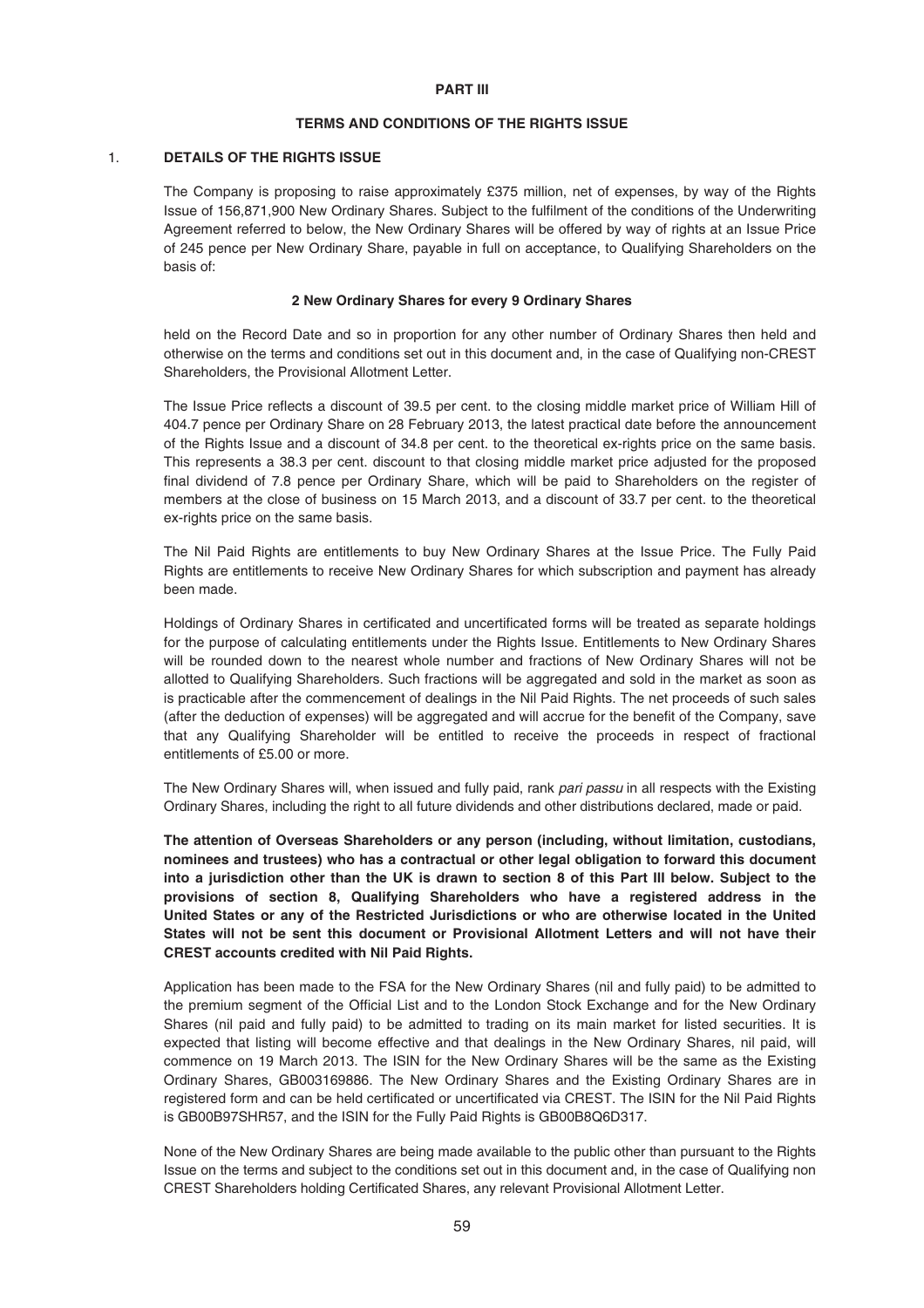The Rights Issue is fully underwritten by the Banks and is conditional *inter alia* upon:

- (a) the passing of the Proposed Acquisition Resolution at the Extraordinary General Meeting without material amendment;
- (b) the Company having applied to Euroclear UK & Ireland for admission of the Nil Paid Rights and the Fully Paid Rights to CREST as participating securities and no notification having been received from Euroclear UK & Ireland on or before Admission that such admission or facility for holding and settlement has been or is to be refused;
- (c) Admission becoming effective by not later than 8.00 a.m. on 19 March 2013 (or such later time and/or date, as the Banks and the Company may agree in advance in writing but so that the last date for acceptance is not later than 18 April 2013); and
- (d) the Underwriting Agreement becoming unconditional in all respects (save for the condition relating to Admission) and not having been rescinded or terminated in accordance with its terms prior to Admission.

The Underwriting Agreement is conditional upon certain conditions being satisfied and certain representations, warranties and undertakings not being breached and may be terminated by the Banks prior to Admission upon the occurrence of certain specified events. If the Underwriting Agreement is not declared or does not become unconditional in all respects by 8.00 a.m. on 19 March 2013 or if it is terminated in accordance with its terms, the Rights Issue will be revoked and will not proceed. The Underwriting Agreement is not capable of termination following Admission. The Banks may arrange subunderwriting for some or all of the New Ordinary Shares.

A summary of the principal terms of the Underwriting Agreement is set out in section 12 of Part VII of this document.

Each of the Banks may, in accordance with applicable legal and regulatory provisions, engage in transactions in relation to the Nil Paid Rights, the Fully Paid Rights or the New Ordinary Shares and/or related instruments for its own account for the purpose of hedging its underwriting exposure or otherwise. Except as required by applicable law or regulation, none of the Banks proposes to make any public disclosure in relation to such transactions.

In connection with the Rights Issue, each of the Banks and any of their respective affiliates, acting as an investor for their own account, may take up New Ordinary Shares in the Rights Issue and in that capacity may retain, purchase or sell for their own account such securities and any New Ordinary Shares or related investments and may offer to sell such New Ordinary Shares or other investments otherwise than in connection with the Rights Issue. Accordingly, references in this document to New Ordinary Shares being offered or placed should be read as including any offering or placement of New Ordinary Shares to the Banks or any of their respective affiliates acting in such capacity. None of the Banks nor any of their respective affiliates intends to disclose the extent of any such investment or transactions otherwise than in accordance with any legal or regulatory obligation to do so.

Application has been made for the Nil Paid Rights and the Fully Paid Rights to be admitted to CREST as separate securities. Euroclear UK & Ireland requires the Company to confirm to it that certain conditions (imposed by the CREST Rules) are satisfied before Euroclear UK & Ireland will admit any security to CREST. It is expected that these conditions will be satisfied in respect of the Nil Paid Rights and the Fully Paid Rights as soon as admission of the New Ordinary Shares (nil paid) to the Official List has become effective. As soon as practicable after satisfaction of the conditions, the Company will confirm this to Euroclear UK & Ireland.

The Existing Ordinary Shares are already admitted to CREST. Accordingly, no further application for admission to CREST is required for the New Ordinary Shares; all of the New Ordinary Shares, when issued and fully paid, may be held and transferred by means of CREST.

Subject, inter alia, to the conditions referred to in paragraphs (a) to (d) above being satisfied and save as provided in section 8 of this Part III below, it is intended that:

(i) Provisional Allotment Letters (which constitute temporary documents of title) in respect of Nil Paid Rights will be despatched to Qualifying non-CREST Shareholders (other than Qualifying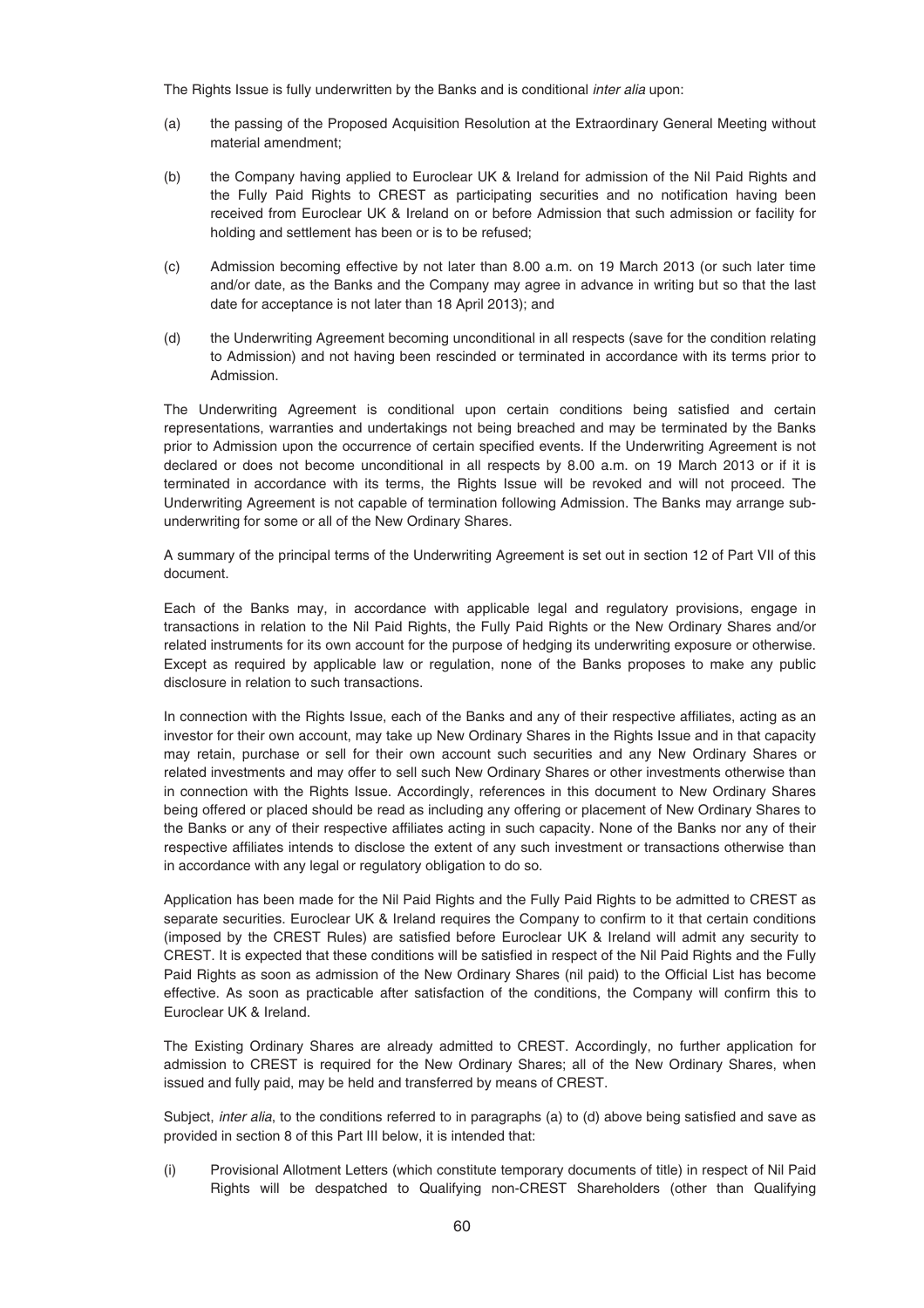Shareholders with a registered address in the United States or the Restricted Jurisdictions, or who are otherwise located in the United States; or any agent or intermediary of those Qualifying Shareholders, except where the Company is satisfied that such action would not result in the contravention of any registration or other legal requirement in any jurisdiction) who have validly taken up their Nil Paid Rights at their own risk on 18 March 2013;

- (ii) Computershare, will instruct Euroclear UK & Ireland to credit the appropriate stock accounts of Qualifying CREST Shareholders (other than Qualifying Shareholders with a registered address in the United States or the Restricted Jurisdictions or who are otherwise located in the United States, or any agent or intermediary of those Qualifying Shareholders, except where the Company is satisfied that such action would not result in the contravention of any registration or other legal requirement in any jurisdiction) with their entitlements to Nil Paid Rights with effect from 19 March 2013;
- (iii) the Nil Paid Rights and Fully Paid Rights will be enabled for settlement by Euroclear UK & Ireland on 19 March 2013, as soon as practicable after the Company has confirmed to Euroclear UK & Ireland that all the conditions for admission of the Nil Paid Rights and the Fully Paid Rights to CREST have been satisfied;
- (iv) the New Ordinary Shares will be credited to the appropriate CREST accounts of Qualifying CREST Shareholders (or relevant renounces who validly take up their Nil Paid Rights) as soon as practicable after 8.00 a.m. on 19 March 2013; and
- (v) share certificates for the New Ordinary Shares will be despatched to Qualifying non-CREST Shareholders (or their nominees) who have validly taken up their Nil Paid Rights at their own risk on or around 12 April 2013.

This document constitutes the offer of New Ordinary Shares to all Qualifying CREST Shareholders (other than Qualifying Shareholders with a registered address in the United States or the Restricted Jurisdictions or who are otherwise located in the United States, or any agent or intermediary of those Qualifying Shareholders, except where the Company is satisfied that such action would not result in the contravention of any registration or other legal requirement in any jurisdiction) by way of enablement of the Nil Paid Rights and the Fully Paid Rights (as set out in paragraph (iii) above); and to Qualifying non-CREST Shareholders (other than Qualifying Shareholders with a registered address in the United States or the Restricted Jurisdictions or who are otherwise located in the United States; or any agent or intermediary of those Qualifying Shareholders, except where the Company is satisfied that such action would not result in the contravention of any registration or other legal requirement in any jurisdiction) by way of a Provisional Allotment Letter (as set out in paragraph (i) above).

All documents and cheques posted to or by Qualifying Shareholders and/or their transferees or renouncees (or their agents, as appropriate) will be posted at their own risk. Any person accepting and/or renouncing a Provisional Allotment Letter or requesting registration of the New Ordinary Shares comprised therein and any CREST member or CREST sponsored member who makes a valid acceptance in accordance with the procedures set out in section 4 of this Part III of this document is deemed to have made the representations and warranties set out in section 9.2 of this Part III of this document.

# 2. **ACTION TO BE TAKEN BY QUALIFYING SHAREHOLDERS – INTRODUCTION**

The action to be taken in respect of New Ordinary Shares depends on whether, at the relevant time, the Nil Paid Rights or Fully Paid Rights in respect of which action is to be taken are in certificated form (that is, are represented by Provisional Allotment Letters) or are in uncertificated form (that is, are in CREST).

If you are a Qualifying non-CREST Shareholder with a registered address in the UK, please refer to section 3, sections 5 to 7, section 9.1 and section 10 of this Part III of this document.

If you are a Qualifying CREST Shareholder with a registered address in the UK, please refer to sections 4 to 7, section 9.2 and section 10 of this Part III of this document.

If you are an Overseas Shareholder, please refer to section 8 of this Part III of this document.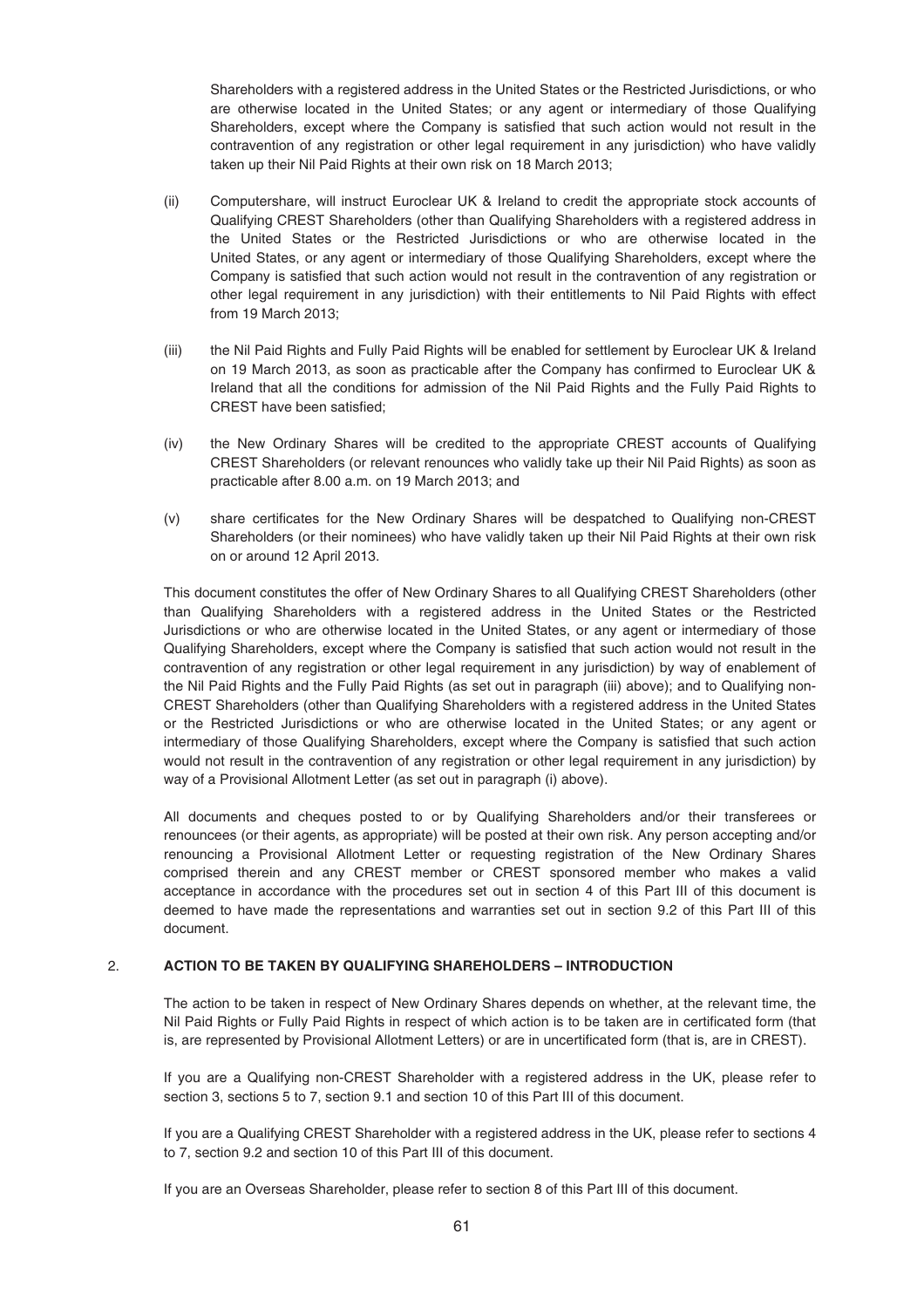**CREST sponsored members should refer to their CREST sponsors, as only their CREST sponsors will be able to take the necessary action specified below to take up their entitlements or otherwise to deal with the Nil Paid Rights or Fully Paid Rights.**

# 3. **ACTION TO BE TAKEN BY QUALIFYING NON-CREST SHAREHOLDERS IN RELATION TO NIL PAID RIGHTS REPRESENTED BY PROVISIONAL ALLOTMENT LETTERS**

# 3.1 **GENERAL**

It is expected that Provisional Allotment Letters will be despatched to Qualifying non-CREST Shareholders (other than certain Overseas Shareholders) on 18 March 2013. If the Rights Issue is delayed, or if, for any reason, the Provisional Allotment Letters are posted later than the date of the Extraordinary General Meeting, the expected timetable as set out in this document may be adjusted. References to times and dates in this document should be read as subject to any such adjustment. The Company will make an appropriate announcement to a Regulatory Information Service giving details of the revised dates and times, and if possible the revised times and dates will be set out in the Provisional Allotment Letters.

The Provisional Allotment Letter will set out:

- (i) the holding of Existing Ordinary Shares on which a Qualifying non-CREST Shareholder's entitlement to New Ordinary Shares has been based;
- (ii) the aggregate number of New Ordinary Shares which have been provisionally allotted to such Qualifying non-CREST Shareholder;
- (iii) the procedures to be followed if a Qualifying non-CREST Shareholder wishes to dispose of all or part of his entitlement, or to convert all or part of his entitlement into uncertificated form; and
- (iv) instructions regarding acceptance and payment, consolidation, splitting and registration of renunciation.

### 3.2 **Procedure for acceptance and payment**

(a) Qualifying non-CREST Shareholders who wish to accept in full

Holders of Provisional Allotment Letters who wish to take up all of their entitlements must return the Provisional Allotment Letter, in accordance with the instructions thereon, together with a cheque or banker's draft, made payable to "Computershare – A/C William Hill PLC" and crossed "A/C payee only", for the full amount payable on acceptance, by post or by hand (during normal business hours only) to the address shown on the front of the Provisional Allotment Letter, so as to arrive as soon as possible and in any event so as to be received no later than the latest time for acceptance and payment in full stated in the Provisional Allotment Letter, which is expected to be 11.00 a.m. on 4 April 2013. If you post the Provisional Allotment Letter within the UK by first class post, it is recommended that you allow at least four days for delivery. A reply-paid envelope will be enclosed with the Provisional Allotment Letter for use within the UK only for this purpose.

(b) Qualifying non-CREST Shareholders who wish to accept in part

Holders of Provisional Allotment Letters who wish to take up some but not all of their rights should refer to section 3.8 of this Part III of this document.

(c) Company's discretion as to validity of acceptances

If payment is not received in full by 11.00 a.m. on 4 April 2013, the provisional allotment will (unless the Company has exercised its right to treat as valid an acceptance as set out herein) be deemed to have been declined and will lapse.

The Company reserves the right (in consultation with the Banks), but shall not be obliged, to accept (a) Provisional Allotment Letters and accompanying remittances which are received through the post not later than 11.00 a.m. on 5 April 2013, being the business day immediately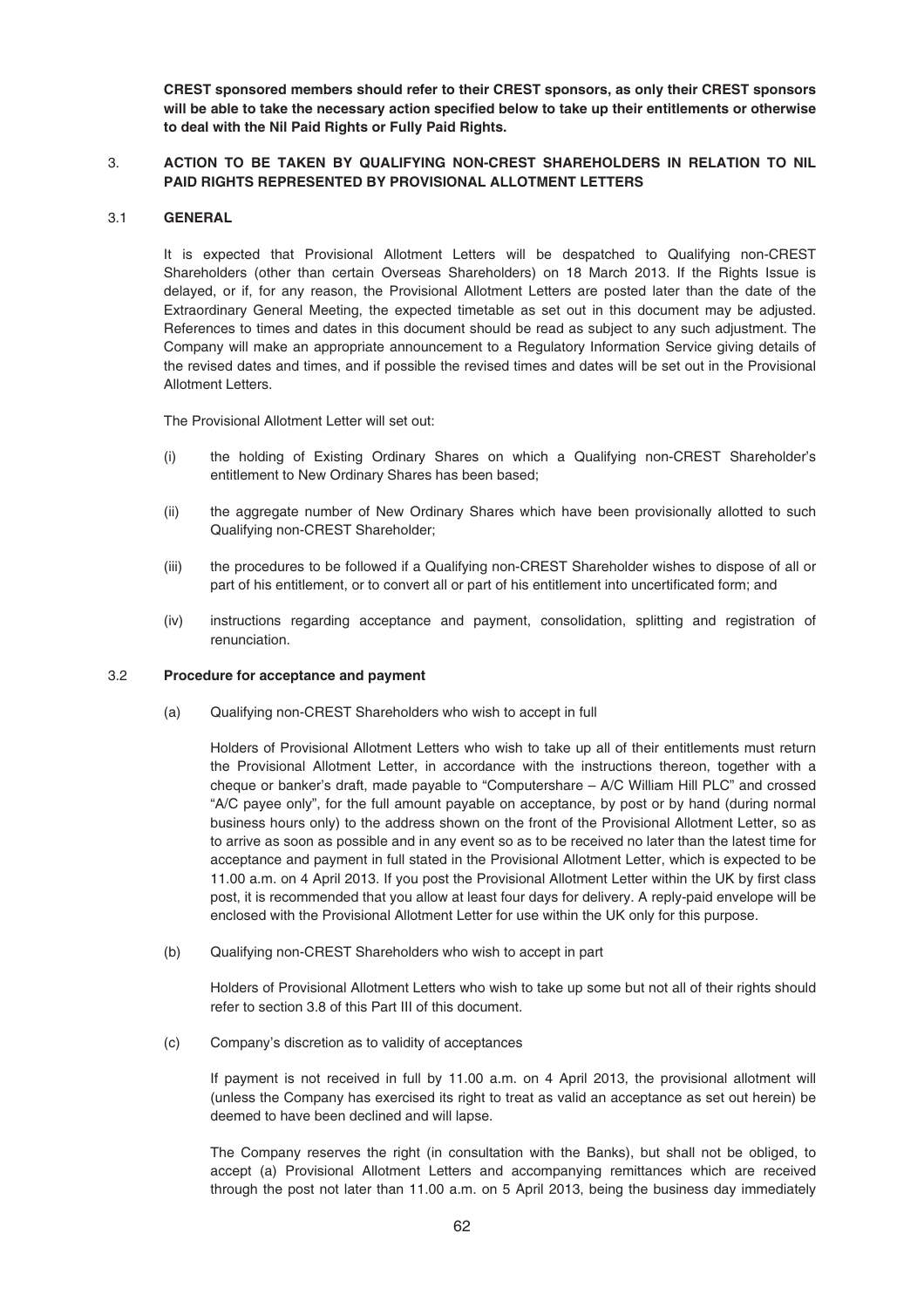following the final date for acceptance and payment (with the cover bearing a legible postmark of not later than 11.00 a.m. on 4 April 2013) and (b) applications in respect of which a remittance is received prior to 11.00 a.m. on 4 April 2013; from an authorised person (as defined in section 31(2) of FSMA) identifying the number of New Ordinary Shares to be acquired and undertaking to lodge the relevant Provisional Allotment Letter duly completed by not later than 11.00 a.m. on 5 April 2013, being the business day immediately following the final date for acceptance and payment, provided that the Provisional Allotment Letter is lodged by that time.

The Company may, having consulted with the Banks, treat a Provisional Allotment Letter as valid and binding on the person(s) by whom or on whose behalf it is lodged even if not completed in accordance with the relevant instructions, or not accompanied by a valid power of attorney where required.

Any person who makes a valid acceptance and payment in accordance with section 3 of this Part III of this document is deemed to request that the New Ordinary Shares to which they will become entitled be issued to them on the terms set out in this document and subject to the memorandum of association of the Company and its Articles.

### 3.3 **Payments**

All payments must be made by cheque or banker's draft in pounds sterling drawn on a branch of a bank or building society in the UK, the Channel Islands or the Isle of Man which is either a settlement member of the Cheque & Credit Clearing Limited or the CHAPS Clearing Company Limited or which has arranged for its cheques or banker's drafts to be cleared through the facilities provided for the members of either of those companies and must bear the appropriate sorting code number in the top right hand corner. Cheques and banker's drafts should be made payable to "Computershare A/C William Hill PLC" and crossed "A/C payee only". The Company reserves the right to have cheques and banker's drafts presented for payment on receipt and to instruct Computershare to seek special clearance of cheques to allow the Company to obtain value for remittances at the earliest opportunity. Interest will not be paid on payments made before they are due but will accrue for the benefit of the Company. Return of the Provisional Allotment Letter with a remittance in the form of a cheque will constitute a warranty that the cheque will be honoured on first presentation. The Company may elect to treat as invalid any acceptances in respect of which cheques or other remittances are notified to it or its agent as not having been so honoured.

All enquiries in connection with Provisional Allotment Letters should be addressed to Computershare telephone number 0870 703 6251.

If New Ordinary Shares have already been allotted to a Qualifying non-CREST Shareholder prior to any payment not being so honoured or such acceptances being treated as invalid, the Company may (in its absolute discretion as to manner, timing and terms) make arrangements for the sale of such New Ordinary Shares on behalf of such Qualifying non-CREST Shareholder. The Company may hold the proceeds of such sale (net of the Company's reasonable estimate of any loss it has suffered as a result of the same and of the expenses of the sale including, without limitation, any stamp duty or SDRT payable on the transfer of the New Ordinary Shares) of the relevant New Ordinary Shares on behalf of such Qualifying non-CREST Shareholder. None of the Company, Computershare or any of the Banks will be liable to any person for any loss, expense or damage suffered or incurred by such Qualifying non-CREST Shareholder as a result of the exercise of any such discretion or as a result of any sale of relevant New Ordinary Shares.

### 3.4 **Money Laundering Regulations**

It is a term of the Rights Issue that to ensure compliance with the Money Laundering Regulations Computershare and/or the Company may in their sole discretion require verification of the identity of the person lodging the Provisional Allotment Letter with payment or, where relevant, its beneficial owner or ultimate controller and/or the person on whose behalf the Provisional Allotment Letter is lodged with payment and, where relevant, its beneficial owner or ultimate controller (which requirements are referred to below as the "verification of identity requirements"). The person(s) (the "acceptor") who, by lodging a Provisional Allotment Letter with payment, as described above, accept(s) the allotment of the New Ordinary Shares (the "relevant shares") comprised in such Provisional Allotment Letter (being the provisional allottee or, in the case of renunciation, the person named in Form Y on such Provisional Allotment Letter), including any person who appears to Computershare or the Company to be acting on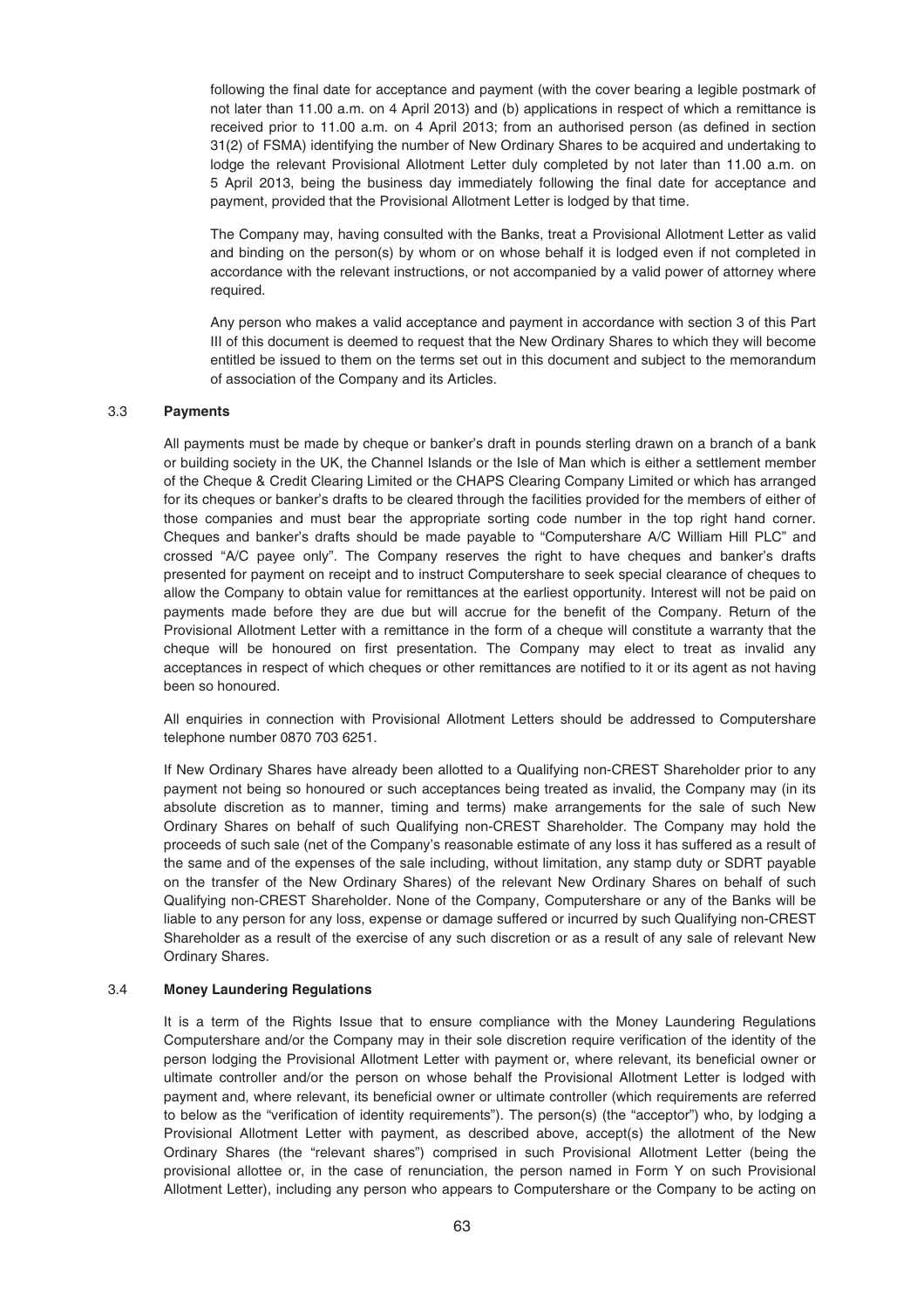behalf of another person, shall thereby be deemed to agree to provide Computershare and/or the Company with such information and other evidence as they or either of them may require to satisfy the verification of identity requirements. If an application is made by a UK regulated broker or intermediary acting as agent and which is itself subject to the Money Laundering Regulations, any verification of identity requirements are the responsibility of such broker or intermediary and not of Computershare or the Company. In such case, the lodging agent's stamp should be inserted on the Provisional Allotment Letter.

If Computershare or the Company determines that the verification of identity requirements apply to an acceptance of an allotment and the verification of identity requirements have not been satisfied (which Computershare and/or the Company shall in their absolute discretion determine) by 3.00 p.m. on 4 April 2013, the Company may, in its absolute discretion, and without prejudice to any other rights of the Company, treat the acceptance as invalid or may confirm the allotment of the relevant New Ordinary Shares to the acceptor but (notwithstanding any other term of the Rights Issue) such New Ordinary Shares will not be issued to him or registered in his name until the verification of identity requirements have been satisfied (which Computershare and/or the Company shall in their absolute discretion determine). If the acceptance is not treated as invalid and the verification of identity requirements are not satisfied within such period, being not less than seven days after a request for evidence of identity is despatched to the acceptor, as the Company may in its absolute discretion allow, the Company may (in its absolute discretion as to manner, timing and terms) sell such New Ordinary Shares (and for that purpose the Company will be expressly authorised to act as agent of the acceptor). Any proceeds of sale (net of the Company's reasonable estimate of any loss that it has suffered as a result of the acceptance being treated as invalid and of the expenses of sale including, without limitation, any stamp duty or SDRT payable on the transfer of the New Ordinary Shares) of the relevant New Ordinary Shares (which shall be issued to and registered in the name of the purchaser(s)) or an amount equivalent to the original payment, whichever is the lower, will be held by the Company on trust for the acceptor, subject to the requirements of the Money Laundering Regulations. Computershare and/or the Company are entitled in their absolute discretion to determine whether the verification of identity requirements apply to any acceptor and whether such requirements have been satisfied. None of the Company, Computershare or any of the Banks will be liable to any person for any loss, expense or damage suffered or incurred as a result of the exercise of any such discretion or as a result of any sale of relevant New Ordinary Shares.

**Return of a Provisional Allotment Letter with the appropriate remittance will constitute a warranty from the acceptor that the Money Laundering Regulations will not be breached by acceptance of such remittance. If the verification of identity requirements apply, failure to provide the necessary evidence of identity may result in your acceptance being treated as invalid or in delays in the despatch of a receipted fully-paid Provisional Allotment Letter or a share certificate.**

The verification of identity requirements will not usually apply:

- (a) if the acceptor is an organisation required to comply with the EU Money Laundering Directive (no. 2005/60/EC); or
- (b) if the acceptor is a regulated UK broker or intermediary acting as agent and is itself subject to the Money Laundering Regulations; or
- (c) if the acceptor (not being an acceptor who delivers his acceptance in person) makes payment by way of a cheque drawn on an account in the name of such acceptor;
- (d) if the aggregate subscription price for the relevant New Ordinary Shares is less than  $\epsilon$ 15,000 (or its pounds sterling equivalent, approximately £13,000); or
- (e) if the acceptor is a company whose securities are listed on a regulated market subject to specified disclosure obligations.

Where the verification of identity requirements apply, please note the following as this will assist in satisfying the requirements. Satisfaction of the verification of identity requirements may be facilitated in the following ways:

(i) if payment is made by building society cheque (not being a cheque drawn on an account of the acceptor) or banker's draft, request the building society or bank to endorse the cheque or draft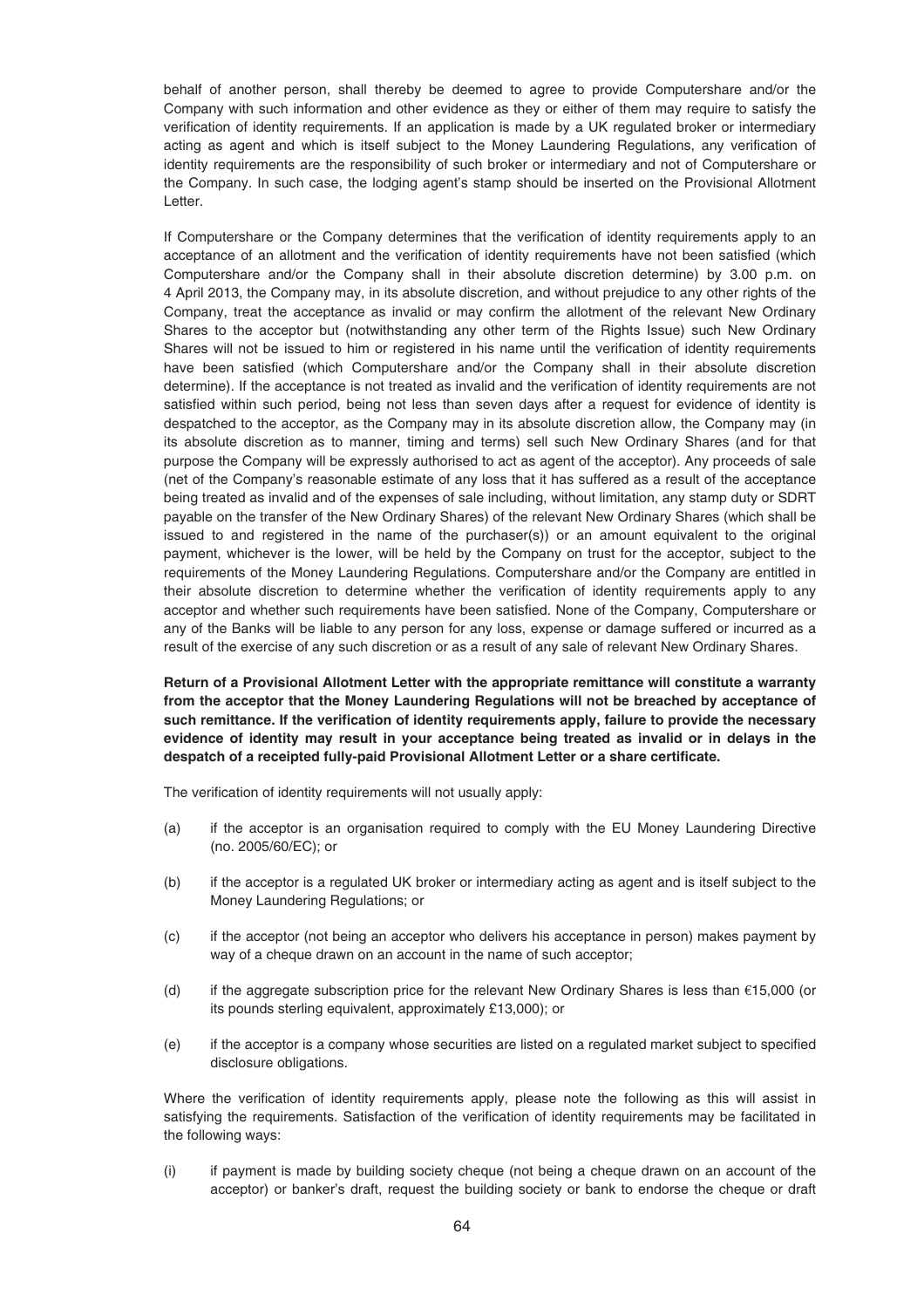with the acceptor's name and the number of an account held in the acceptor's name at such building society or bank. Such endorsement must be validated by a stamp and an authorised signature:

- (ii) if payment is not made by a cheque drawn on an account in the name of the acceptor and (i) above does not apply, the acceptor should enclose with his Provisional Allotment Letter evidence of his name and address from an appropriate third party, for example, a recent bill from a gas, electricity or telephone company or a bank statement (being dated not earlier than 1 January 2013), in each case bearing the acceptor's name and address. The originals of such documents (not copies) are required; such documents will be returned in due course. Computershare may not accept a payment made on a third party cheque;
- (iii) if the Provisional Allotment Letter is lodged with payment by an agent which is an organisation of the kind referred to in (a) above or which is subject to anti money-laundering regulation in a country which is a member of the Financial Action Task Force (the non-European Union members of which are Argentina, Australia, Brazil, Canada, China, Hong Kong, Iceland, India, Japan, Korea, Mexico, New Zealand, Norway, the Russian Federation, Singapore, South Africa, Switzerland, Turkey, the United States of America and, by virtue of their membership of the Gulf Co-operation Council, Bahrain, Kuwait, Oman, Qatar, Saudi Arabia and the United Arab Emirates), the agent should provide written confirmation with the Provisional Allotment Letter that it has such status and a written assurance that it has obtained and recorded evidence of the identity of the persons for whom it acts and that it will on demand make such evidence available to Computershare or the relevant authority; and
- (iv) if a Provisional Allotment Letter is lodged by hand by the acceptor in person, he should ensure that he has with him evidence of identity bearing his photograph (for example, his passport) and recent evidence of his address.

In order to confirm the acceptability of any written assurance referred to in (iii) above or any other case, the acceptor should contact Computershare.

## 3.5 **Dealings in Nil Paid Rights**

Subject to the fulfilment of the conditions set out in section 1 of this Part III of this document, dealings on the London Stock Exchange in the Nil Paid Rights are expected to commence at 8.00 a.m. on 19 March 2013. A transfer of Nil Paid Rights can be made by a Qualifying non-CREST Shareholder by way of renunciation of the Provisional Allotment Letter in accordance with the instructions printed on it or, in the case of any person in whose favour the Nil Paid Rights have been renounced, by delivery of such Provisional Allotment Letter to the transferee.

The last time and date for renouncing Nil Paid Rights is 3.00 p.m. on 28 March 2013.

### 3.6 **Dealings in Fully Paid Rights**

After acceptance of the provisional allotment in accordance with the provisions set out in this document and in the Provisional Allotment Letter, the Fully Paid Rights may be transferred by renunciation of the relevant fully paid Provisional Allotment Letter and delivery of the same by post or by hand to Computershare at Corporate Actions Projects, Bristol BS99 GAH or by hand only (during normal business hours) to Computershare at The Pavilions, Bridgwater Road, Bristol, BS13 8AE by 11.00 a.m. on 4 April 2013. Thereafter the New Ordinary Shares will be in registered form and will be transferable by written instrument of transfer in any usual or common form complying with the Articles or in any other written form which the Directors may approve.

To deal in Fully Paid Rights, a Qualifying non-CREST Shareholder will need to have their fully paid Provisional Allotment Letter returned to them after acceptance has been effected by Computershare. However, fully paid Provisional Allotment Letters will not be returned to Shareholders unless their return is requested by ticking Box 4 on page 2 of the Provisional Allotment Letter.

## 3.7 **Registration in names of Qualifying non-CREST Shareholders**

A Qualifying Non-CREST Shareholder who wishes to have all his entitlement to New Ordinary Shares registered in his name must accept and make payment for such New Ordinary Shares in accordance with the provisions summarised in this document and set out in the Provisional Allotment Letter but need take no further action; a share certificate is expected to be sent to him by post by not later than 12 April 2013.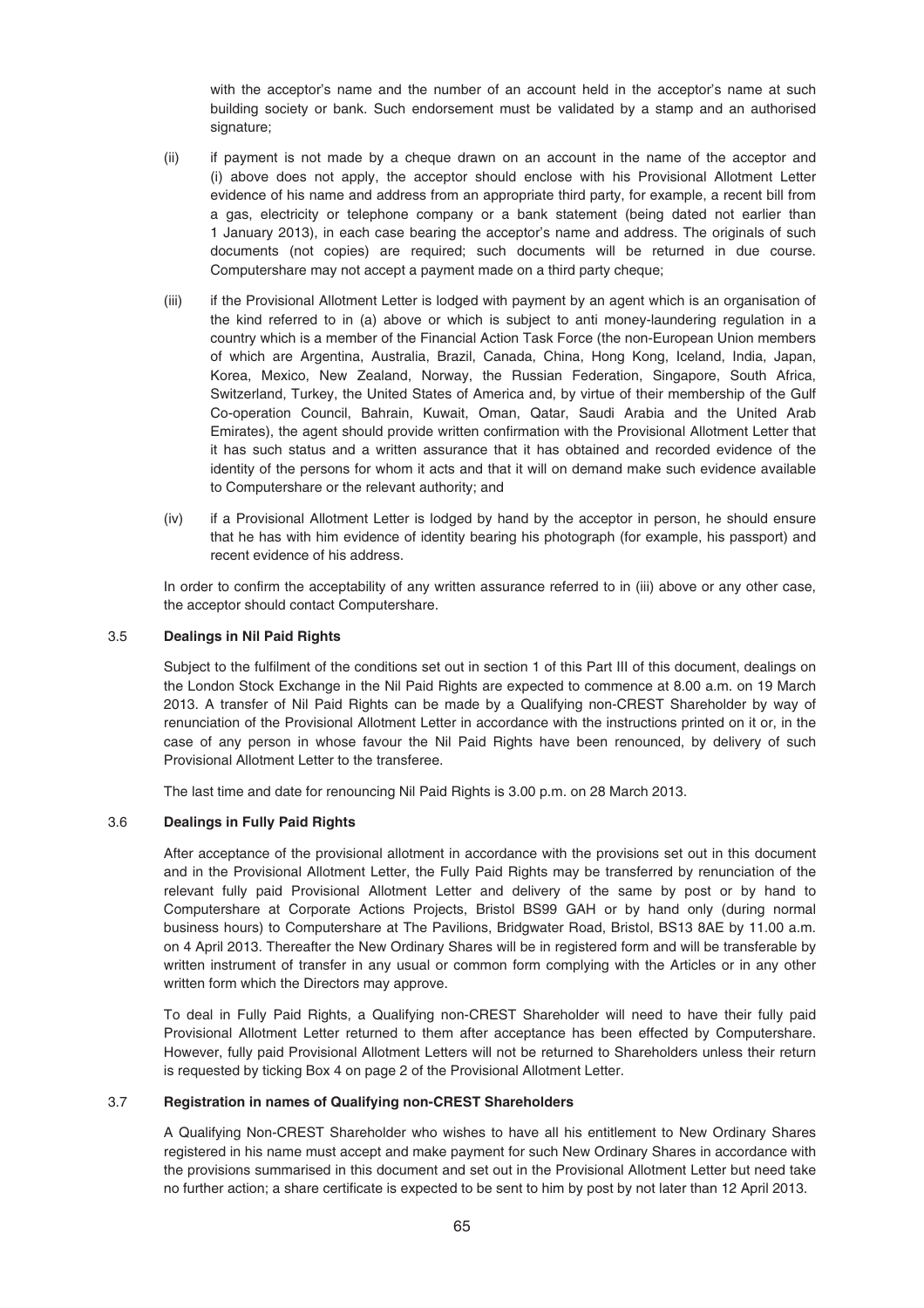#### 3.8 **Renunciation and splitting of Provisional Allotment Letters**

Qualifying non-CREST Shareholders who wish to transfer all of their Nil Paid Rights or, after acceptance of the provisional allotment and payment in full, Fully Paid Rights comprised in a Provisional Allotment Letter may (save as required by the laws of certain overseas jurisdictions) renounce such allotment by completing and signing Form X on page 2 of the Provisional Allotment Letter (if it is not already marked "Original Duly Renounced") and passing the entire Provisional Allotment Letter to their stockbroker or bank or other appropriate financial adviser or to the transferee. Once a Provisional Allotment Letter has been renounced, it becomes a negotiable instrument in bearer form and the Nil Paid Rights or Fully Paid Rights (as appropriate) comprised in the Provisional Allotment Letter may only be transferred by delivery of the Provisional Allotment Letter to the transferee. The latest time and date for registration of renunciation of Provisional Allotment Letters, fully paid, is 11.00 a.m. on 4 April 2013.

If a Qualifying non-CREST Shareholder wishes either to have only some of the New Ordinary Shares registered in his name and to transfer the remainder, or wishes to transfer all the Nil Paid Rights or (as appropriate) Fully Paid Rights but to different persons, he may have the Provisional Allotment Letter split, for which purpose he must complete and sign Form X on page 2 of the Provisional Allotment Letter. The Provisional Allotment letter must then be lodged by post, with Computershare at Corporate Actions Projects, Bristol, BS99 6AH or by hand only (during normal business hours) with Computershare at The Pavilions, Bridgwater Road, Bristol, BS13 8AE by not later than 11.00 a.m. on 4 April 2013 when fully paid, to be cancelled and exchanged for the split Provisional Allotment Letters required. The number of split Provisional Allotment Letters required and the number of Nil Paid Rights or (as appropriate) Fully Paid Rights to be comprised in each letter should be stated in a covering letter. If a Qualifying Shareholder wishes to take up any of his rights, he must include a cheque or banker's draft for the correct amount with the covering letter in accordance with section 3.3 of this Part III of this document. If the Qualifying Shareholder wishes to receive a fully paid Provisional Allotment Letter in respect of any rights he has taken up this must be specifically requested in his covering letter. Holders of split Provisional Allotment Letters who wish to take up their entitlements must do so by returning the split Provisional Allotment Letters together with a cheque or banker's draft in accordance with section 3.3 of this Part III of this document. Form X on page 2 of the split Provisional Allotment Letters will be marked "Original Duly Renounced" before issue.

Alternatively, a Qualifying non-CREST Shareholder who wishes to take up only some of his Nil Paid Rights, without transferring the remainder, should complete Form X on page 2 of the Provisional Allotment Letter and return it by post to Computershare at Corporate Actions Projects, Bristol, BS99 6AH or by hand only (during normal business hours) to Computershare at The Pavilions, Bridgwater Road, Bristol, BS13 8AE, together with a covering letter confirming the number of New Ordinary Shares to be taken up and a cheque or banker's draft for the appropriate amount to pay for this number of New Ordinary Shares (in accordance with section 3.3 of this Part III of this document). In this case, the Provisional Allotment Letter and cheque must be received by Computershare by 3.00 p.m. on 2 April 2013.

The Company and the Banks reserve the right to refuse to register any renunciation in favour of any person which the Company and the Banks believe may violate applicable legal or regulatory requirements including (without limitation) any renunciation in the name of any person with an address outside the UK.

# 3.9 **Registration in names of persons other than Qualifying non-CREST Shareholders originally entitled**

In order to register Nil Paid Rights or Fully Paid Rights in certificated form in the name of someone other than the Qualifying Shareholder(s) originally entitled, the renouncee or his agent(s) must complete Form Y on the Provisional Allotment Letter (unless the renouncee is a CREST member who wishes to hold such shares in uncertificated form, in which case, Form X and the CREST Deposit Form must be completed – see section 3.10 of this Part III of this document) and lodge the entire Provisional Allotment Letter, when fully paid, by post or by hand with Computershare at Corporate Actions Projects, Bristol, BS99 6AH or by hand only with Computershare at The Pavilions, Bridgwater Road, Bristol, BS13 8AE not later than 11.00 a.m. on 4 April 2013.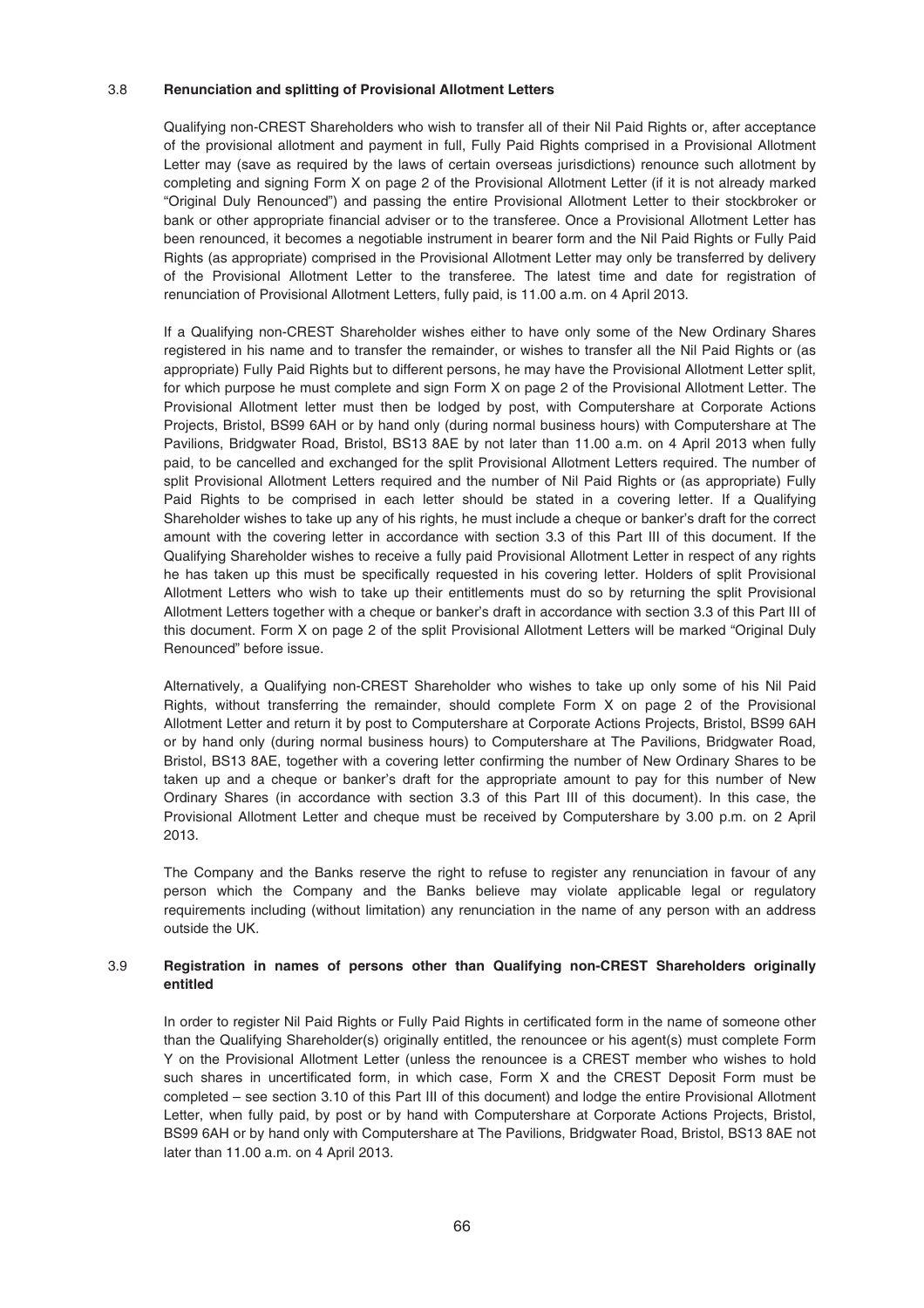# 3.10 **Deposit of Nil Paid Rights or Fully Paid Rights into CREST**

Nil Paid Rights or Fully Paid Rights represented by the Provisional Allotment Letter may be converted into uncertificated form, that is, deposited into CREST (whether any such conversion arises a result of a renunciation of those rights or otherwise). Subject as provided in the next section (or in the Provisional Allotment Letter), normal CREST procedures (including timings) apply in relation to any such conversion. You are recommended to refer to the CREST Manual for details of such procedures.

The procedure for depositing the Nil Paid Rights represented by the Provisional Allotment Letter into CREST, whether such rights are to be converted into uncertificated form in the name(s) of the person(s) whose name(s) and address appear(s) on page 1 of the Provisional Allotment Letter, or in the name of a person or persons to whom the Provisional Allotment Letter has been renounced, is as follows: Form X and the CREST Deposit Form (both on page 2 of the Provisional Allotment Letter) must be completed and the Provisional Allotment Letter deposited with the CCSS. In addition, the normal CREST Stock Deposit procedures must be carried out, except that (a) it will not be necessary to complete and lodge a separate CREST Transfer Form (prescribed under the Stock Transfer Act 1963) with the CCSS and (b) only the whole of the Nil Paid Rights or Fully Paid Rights represented by the Provisional Allotment Letter may be deposited into CREST. If you wish to deposit some only of the Nil Paid Rights or Fully Paid Rights represented by the Provisional Allotment Letter into CREST, you must first apply for split Provisional Allotment Letters. If the rights represented by more than one Provisional Allotment Letter are to be deposited, the CREST Deposit Form on each letter must be completed and deposited. The consolidation listing form on page 2 of the Provisional Allotment Letter must not be used.

A holder of Nil Paid Rights or (if appropriate) Fully Paid Rights represented by a Provisional Allotment Letter who is proposing to convert those rights into uncertificated form (whether following a renunciation of such rights or otherwise) is recommended to ensure that the conversion procedures are implemented in sufficient time to enable the person holding or acquiring the Nil Paid Rights or (if appropriate) Fully Paid Rights in CREST following the conversion to take all necessary steps in connection with taking up the entitlement prior to 11.00 a.m. on 4 April 2013. **In particular, having regard to normal processing times in CREST and on the part of Computershare, the latest recommended time for depositing a renounced Provisional Allotment Letter, with Form X and the CREST Deposit Form on page 2 of the Provisional Allotment Letter duly completed, with the CCSS (in order to enable the person acquiring the Nil Paid Rights or (if appropriate) Fully Paid Rights in CREST as a result of the conversion to take all necessary steps in connection with taking up the entitlement prior to 11.00 a.m. on 4 April 2013 is 3.00 p.m. on 28 March 2013.**

When Form X and the CREST Deposit Form (both on page 2 of the Provisional Allotment Letter) have been completed, the title to the Nil Paid Rights or Fully Paid Rights represented by the Provisional Allotment Letter will cease forthwith to be renounceable or transferable by delivery and, for the avoidance of doubt, any entries in Form Y will not subsequently be recognised or acted upon by Computershare. All renunciations or transfers of the Nil Paid Rights or Fully Paid Rights must be effected through the means of CREST once such Nil Paid Rights or Fully Paid Rights have been deposited into CREST.

## 3.11 **Share certificates**

Definitive share certificates in respect of the New Ordinary Shares to be held in certificated form are expected to be despatched by post on or around 12 April 2013 to accepting Shareholders at their registered addresses. After 12 April 2013, Provisional Allotment Letters will cease to be valid for any purpose whatsoever and, pending the issue of share certificates, instruments of transfer will be certified by Computershare against lodgement of fully paid Provisional Allotment Letters and/or, in the case of renunciations, fully paid registration receipt forms (Form Z), duly stamped by Computershare.

### 3.12 **Posting**

All documents and cheques posted to or by Shareholders or renouncees or their agents will be posted at their risk.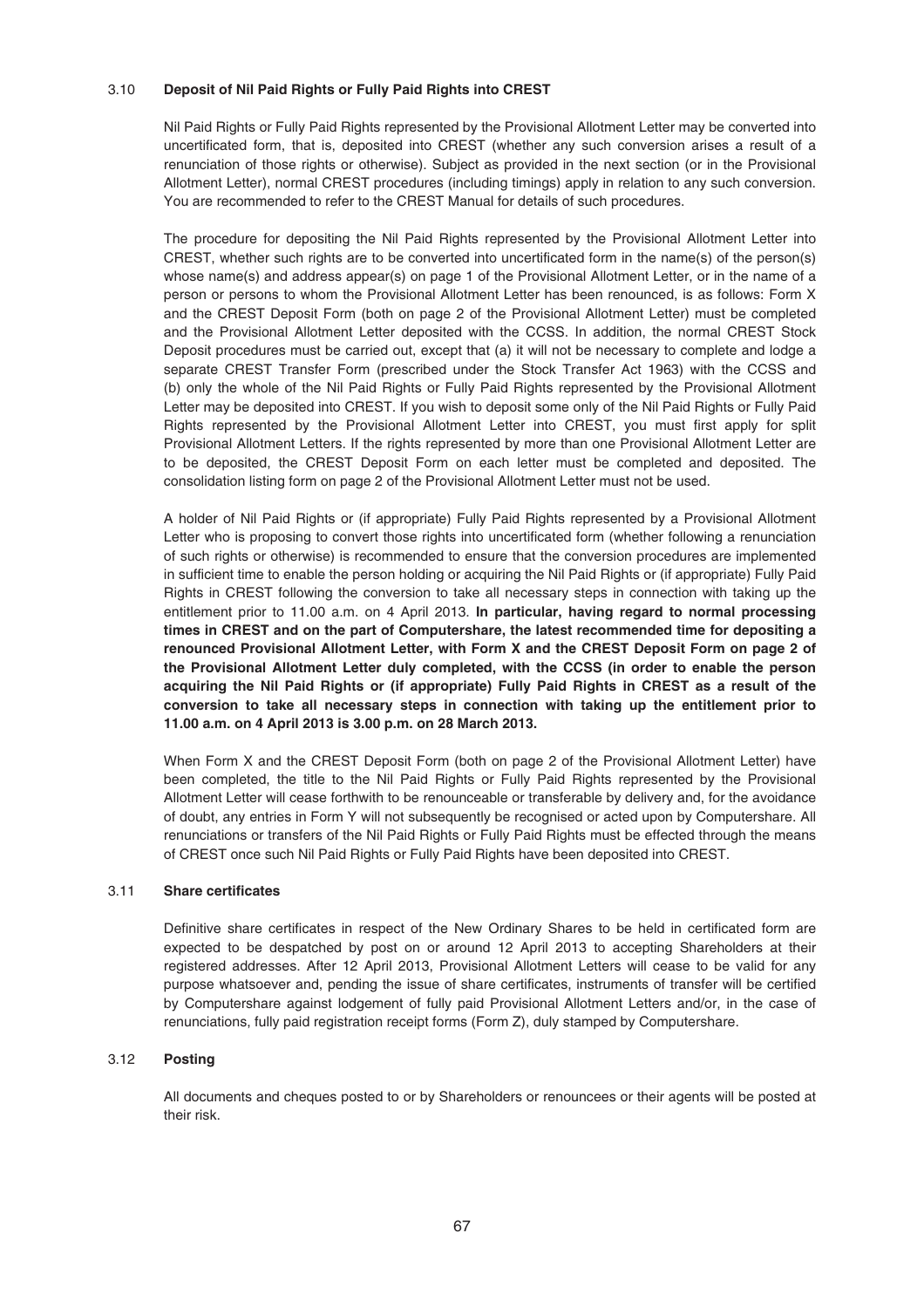# 4. **ACTION TO BE TAKEN BY QUALIFYING CREST SHAREHOLDERS IN RELATION TO NIL PAID RIGHTS AND FULLY PAID RIGHTS IN CREST**

# 4.1 **General**

It is expected that each Qualifying CREST Shareholder (other than certain Overseas Shareholders) will receive a credit to his CREST stock account of his entitlement to Nil Paid Rights as soon as practicable after 8.00 a.m. on 19 March 2013. The CREST stock account to be credited will be the account with the participant ID and member account ID that applies to the Existing Ordinary Shares held on the Record Date by the Qualifying CREST Shareholder in respect of which the Nil Paid Rights are provisionally allotted.

The Nil Paid Rights and Fully Paid Rights will each constitute a separate security for the purposes of CREST and can accordingly be transferred, in whole or in part, by means of CREST in the same manner as any other security that is admitted to CREST.

If the Rights Issue is delayed or if, for any other reason, stock accounts of Qualifying CREST Shareholders cannot be credited, or the Nil Paid Rights cannot be enabled, by 8.00 a.m. on 19 March 2013, the expected timetable as set out in this document may be adjusted. References to dates and times in this document should be read as subject to any such adjustment. The Company will make an appropriate announcement to a Regulatory Information Service giving details of the revised dates, but Qualifying CREST Shareholders may not receive any further written communication. Further, in such circumstances the Company, in consultation with the Banks, may choose to send a Provisional Allotment Letter to each Qualifying CREST Shareholder in substitution for the Nil Paid Rights which would have been credited to its stock account in CREST.

**CREST members who wish to take up all or part of their entitlements in respect of, or otherwise to transfer, Nil Paid Rights or Fully Paid Rights held by them in CREST should refer to the CREST Manual for further information on the CREST procedures referred to below. If you are a CREST sponsored member and wish to take up your entitlement, you should consult your CREST sponsor, as only your CREST sponsor will be able to take the necessary action to take up your entitlements or otherwise to deal with your Nil Paid Rights or Fully Paid Rights.**

### 4.2 **Procedure for acceptance and payment**

(a) Many-To-Many Instructions

CREST members who wish to take up all or part of their entitlement in respect of Nil Paid Rights in CREST must send (or, if they are CREST sponsored members, procure that their CREST sponsor sends) a Many-To-Many (**"MTM"**) instruction to Euroclear UK & Ireland which, on its settlement, will have the following effect:

- (i) the crediting of a stock account of Computershare, under the participant ID and member account ID specified below, with the number of Nil Paid Rights to be taken up;
- (ii) the creation of a settlement bank payment obligation (as defined in the CREST Manual), in accordance with the RTGS payment mechanism (as defined in the CREST Manual), in favour of the RTGS settlement bank of Computershare in pounds sterling, in respect of the full amount payable on acceptance in respect of the Nil Paid Rights referred to in subparagraph (i) above; and
- (iii) the crediting of a stock account of the accepting CREST member (being an account under the same participant ID and member account ID as the account from which the Nil Paid Rights are to be debited on settlement of the MTM instruction) of the corresponding number of Fully Paid Rights to which the CREST member is entitled on taking up his Nil Paid Rights referred to in sub-paragraph (i) above.
- (b) Contents of MTM instructions

The MTM instruction must be properly authenticated in accordance with Euroclear UK & Ireland's specifications and must contain, in addition to the other information that is required for settlement in CREST, the following details:

(i) the number of Nil Paid Rights to which the acceptance relates;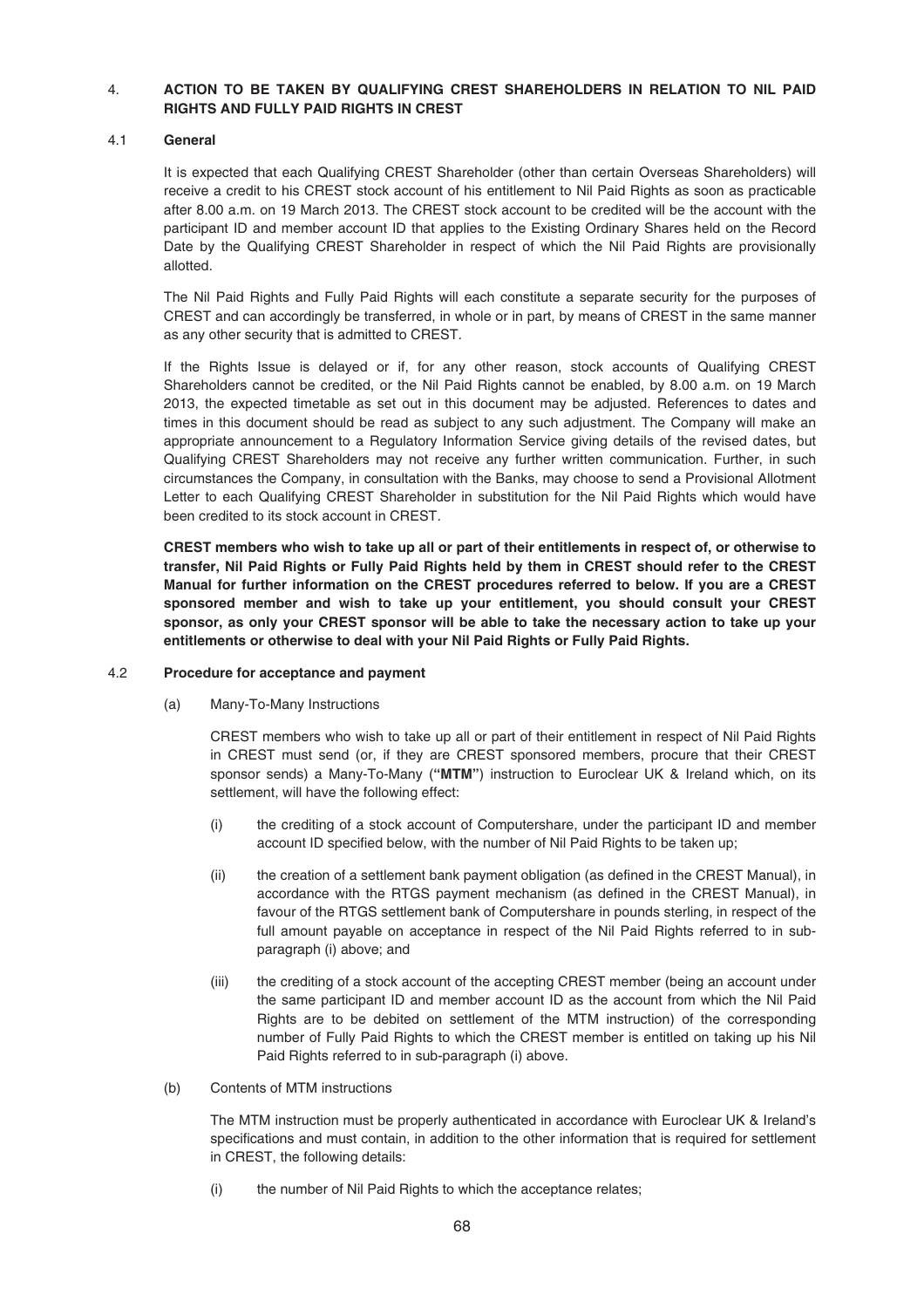- (ii) the participant ID of the accepting CREST member;
- (iii) the member account ID of the accepting CREST member from which the Nil Paid Rights are to be debited;
- (iv) the participant ID of Computershare, in its capacity as a CREST receiving agent. This is 3RA17;
- (v) the member account ID of Computershare, in its capacity as a CREST receiving agent. This is WILLIAMH;
- (vi) the number of Fully Paid Rights that the CREST member is expecting to receive on settlement of the MTM instruction. This must be the same as the number of Nil Paid Rights to which the acceptance relates;
- (vii) the amount payable by means of the settlement bank payment obligation (as defined in the CREST Manual) on settlement of the MTM instruction. This must be the full amount payable on acceptance in respect of the number of Nil Paid Rights to which the acceptance relates;
- (viii) the intended settlement date. This must be on or before 4 April 2013;
- (ix) the ISIN Number of the Nil Paid Rights. This is GB00B97SHR57;
- (x) the ISIN Number of the Fully Paid Rights. This is GB00B8Q6D317; and
- (xi) the Corporate Action Number for the Rights Issue. This will be available by viewing the relevant corporate action details in CREST;
- (xii) contact name and telephone numbers in the shares notes field; and
- (xiii) a priority of at least 80.
- (c) Valid acceptance

An MTM instruction complying with each of the requirements as to authentication and contents as set out in sub-paragraph (b) of this section 4.2 of this Part III will constitute a valid acceptance where either:

- (i) the MTM instruction settles by not later than 11.00 a.m. on 4 April 2013; or
- (ii) at the discretion of the Company in consultation with the Banks
	- (A) the MTM instruction is received by Euroclear UK & Ireland by not later than 11.00 a.m. on 4 April 2013;
	- (B) a number of Nil Paid Rights at least equal to the number of Nil Paid Rights inserted in the MTM instruction is credited to the CREST stock account of the accepting CREST member specified in the MTM instruction at 11.00 a.m. on 4 April 2013; and
	- (C) the relevant MTM instruction settles by 2.00 p.m. on 4 April 2013 (or such later time as the Company and the Banks may determine).

An MTM instruction will be treated as having been received by Euroclear UK & Ireland for these purposes at the time at which the instruction is processed by the Communications Host at Euroclear UK & Ireland of the network provider used by the CREST member (or by the CREST sponsored member's CREST sponsor). This will be conclusively determined by the input time stamp applied to the MTM instruction by the Network Provider's Communications Host.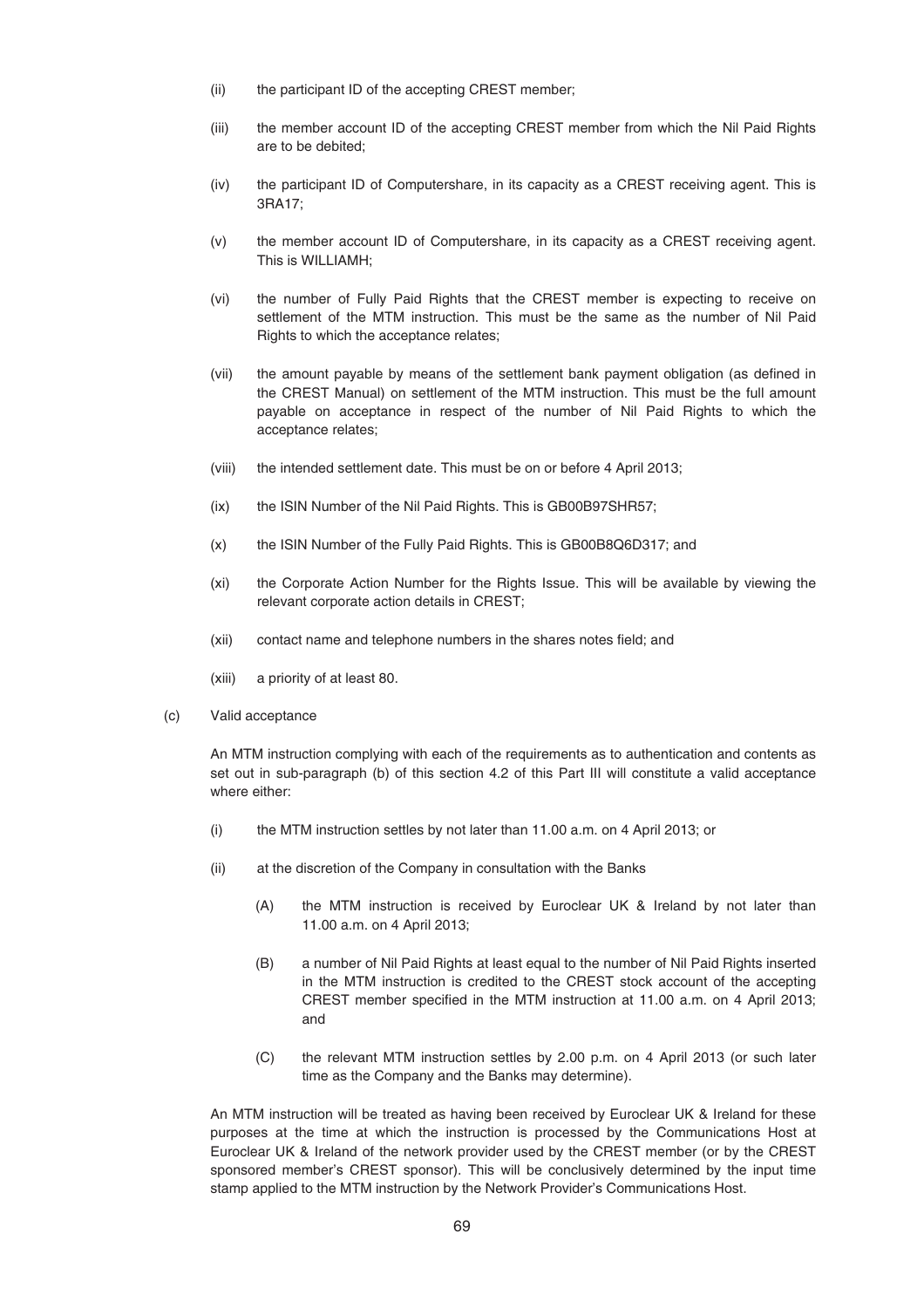#### (d) Representations, warranties and undertakings of CREST members

A CREST member or CREST sponsored member who makes a valid acceptance in accordance with this section 4.2 of this Part III represents, warrants and undertakes to the Company and the Banks that he has taken (or procured to be taken), and will take (or procure to be taken), whatever action is required to be taken by him or by his CREST sponsor (as appropriate) to ensure that the MTM instruction concerned is capable of settlement at 11.00 a.m. on 4 April 2013 and remains capable of settlement at all times after that until 2.00 p.m. on 4 April 2013 (or until such later time and date as the Company and the Banks may determine). In particular, the CREST member or CREST sponsored member represents, warrants and undertakes that, at 11.00 a.m. on 4 April 2013 and at all times thereafter until 2.00 p.m. on 4 April 2013 (or until such later time and date as the Company and the Banks may determine), there will be sufficient Headroom within the Cap (as those terms are defined in the CREST Manual) in respect of the cash memorandum account to be debited with the amount payable on acceptance to permit the MTM instruction to settle. CREST sponsored members should contact their CREST sponsor if they are in any doubt.

If there is insufficient Headroom within the Cap in respect of the cash memorandum account of a CREST member or CREST sponsored member for such amount to be debited or the CREST member's or CREST sponsored member's acceptance is otherwise treated as invalid and New Ordinary Shares have already been allotted to such CREST member or CREST sponsored member, the Company may (in its absolute discretion as to the manner, timing and terms) make arrangements for the sale of such New Ordinary Shares on behalf of that CREST member or CREST sponsored member and hold the proceeds of sale (net of the Company's reasonable estimate of any loss that it has suffered as a result of the acceptance being treated as invalid and of the expenses of sale including, without limitation, any stamp duty or SDRT payable on the transfer of such New Ordinary Shares, and of all amounts payable by the CREST member or CREST sponsored member pursuant to the provisions of this Part III in respect of the acquisition of such New Ordinary Shares) on behalf of such CREST member or CREST sponsored member.

Neither the Company nor any of the Banks nor any other person shall be responsible for, or have any liability for, any loss, expense or damage suffered by such CREST member or CREST sponsored member as a result.

#### (e) CREST member's undertaking to pay

A CREST member or CREST sponsored member who makes a valid acceptance in accordance with the procedures as set out in this section 4.2 of this Part III, (a) undertakes to pay to the Company, or procure the payment to the Company of, the amount payable in pounds sterling on acceptance in accordance with the above procedures or in such other manner as the Company may require (it being acknowledged that, where payment is made by means of the RTGS payment mechanism, the creation of a settlement bank payment obligation in pounds sterling in favour of the settlement bank of Computershare in accordance with the RTGS payment mechanism shall, to the extent of the obligation so created, discharge in full the obligation of the CREST member (or CREST sponsored member) to pay to the Company the amount payable on acceptance) and (b) requests that the Fully Paid Rights and/or New Ordinary Shares to which he will become entitled be issued to him on the terms set out in this document and subject to the memorandum of association of the Company and its Articles.

If the payment obligations of the relevant CREST member or CREST sponsored member in relation to such New Ordinary Shares are not discharged in full and such New Ordinary Shares have already been allotted to the CREST member or CREST sponsored member, the Company may (in its absolute discretion as to manner, timing and terms) make arrangements for the sale of such New Ordinary Shares on behalf of the CREST member or CREST sponsored member and hold the proceeds of sale (net of the Company's reasonable estimate of any loss it has suffered as a result of the same and of the expenses of the sale, including, without limitation, any applicable brokerage and commissions and amounts in respect of any value added tax, any stamp duty or SDRT payable on the transfer of such New Ordinary Shares, and of all amounts payable by such CREST member or CREST sponsored member pursuant to the terms of the Rights Issue in respect of the acquisition of such New Ordinary Shares) or an amount equal to the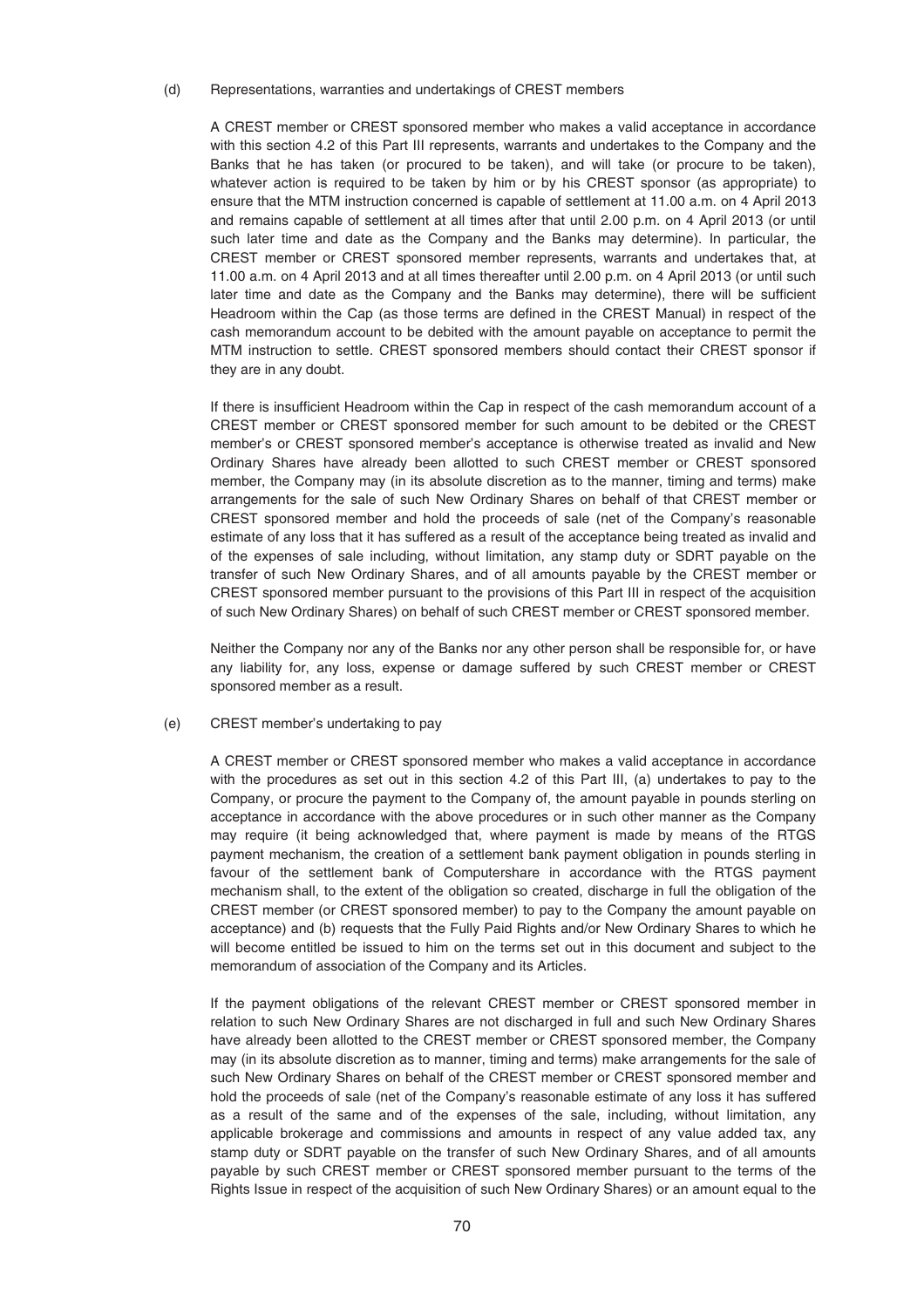original payment of the CREST member or CREST sponsored member. Neither the Company nor any of the Banks nor any other person shall be responsible for, or have any liability for, any loss, expense or damage suffered by the CREST member or CREST sponsored member as a result.

(f) CREST procedures and timings

**CREST members and CREST sponsors (on behalf of CREST sponsored members) should note that Euroclear UK & Ireland does not make available special procedures in CREST for any particular corporate action. Normal systems timings and limitations will therefore apply in relation to the input of an MTM instruction and its settlement in connection with the Rights Issue. It is the responsibility of the CREST member concerned to take (or, if the CREST member is a CREST sponsored member, to procure that his CREST sponsor takes) the action necessary to ensure that a valid acceptance is received as stated above by 11.00 a.m. on 4 April 2013. In this connection CREST members and (where applicable) CREST sponsors are referred in particular to those sections of the CREST Manual concerning practical limitations of the CREST system and timings.**

(g) Discretion as to rejection and validity of acceptances

The Company may (having consulted with the Banks and taken into account their reasonable comments):

- (i) reject any acceptance constituted by an MTM instruction, which is otherwise valid, in the event of breach of any of the representations, warranties and undertakings as set out or referred to in this section 4.2 of this Part III. Where an acceptance is made as set out in this section 4.2 of this Part III which is otherwise valid, and the MTM instruction concerned fails to settle by 2.00 p.m. on 4 April 2013 (or by such later time and date as the Company and the Banks have determined), the Company and the Banks shall be entitled to assume, for the purposes of its right to reject an acceptance as set out in this section 4.2 of this Part III, that there has been a breach of the representations, warranties and undertakings as set out or referred to in this section 4.2 of this Part III, unless the Company is aware of any reason outside the control of the CREST member or CREST sponsor (as appropriate) concerned for the failure of the MTM instruction to settle;
- (ii) treat as valid (and binding on the CREST member or CREST sponsored member concerned) an acceptance which does not comply in all respects with the requirements as to validity as set out or referred to in this section 4.2 of this Part III;
- (iii) accept an alternative properly authenticated dematerialised instruction from a CREST member or (where applicable) a CREST sponsor as constituting a valid acceptance in substitution for, or in addition to, an MTM instruction and subject to such further terms and conditions as the Company and the Banks may determine;
- (iv) treat a properly authenticated dematerialised instruction (in this sub-paragraph the "first instruction") as not constituting a valid acceptance if, at the time at which Computershare receives a properly authenticated dematerialised instruction giving details of the first instruction, either the Company or Computershare has received actual notice from Euroclear UK & Ireland of any of the matters specified in regulation 35(5)(a) of the Uncertificated Securities Regulations in relation to the first instruction. These matters include notice that any information contained in the first instruction was incorrect or notice of lack of authority to send the first instruction; and
- (v) accept an alternative instruction or notification from a CREST member or (where applicable) a CREST sponsor, or extend the time for acceptance and/or settlement of an MTM instruction or any alternative instruction or notification if, for reasons or due to circumstances outside the control of any CREST member or CREST sponsored member or (where applicable) CREST sponsor, the CREST member or CREST sponsored member is unable validly to take up all or part of his Nil Paid Rights by means of the above procedures. In normal circumstances, this discretion is only likely to be exercised in the event of an interruption, failure or breakdown of CREST (or of any part of CREST) or on the part of facilities and/or systems operated by Computershare in connection with CREST.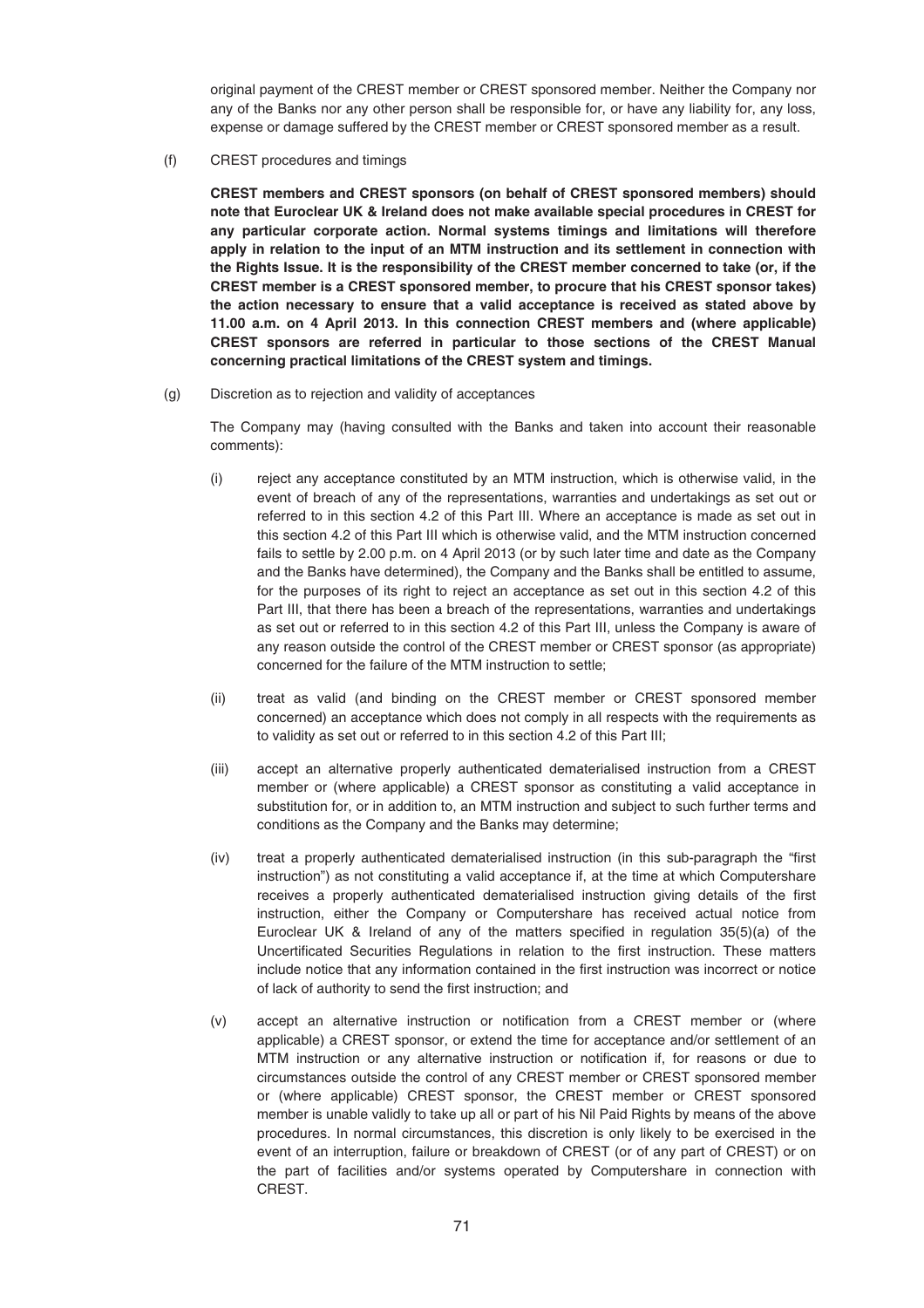Any person who makes a valid acceptance and payment in accordance with this section 4 of this Part III is deemed to request that the New Ordinary Shares to which they will become entitled be issued to them on the terms set out in this document and subject to the memorandum of association of the Company and its Articles.

# 4.3 **Money Laundering Regulations**

If you hold your Nil Paid Rights in CREST and apply to take up all or part of your entitlement as agent for one or more persons and you are not a UK or EC regulated person or institution (e.g. a UK financial institution), then, irrespective of the value of the application, Computershare is required to take reasonable measures to establish the identity of the person or persons on whose behalf you are making the application. You must therefore contact Computershare before sending any MTM instruction or other instruction so that appropriate measures may be taken.

Submission of an MTM instruction which constitutes, or which may on its settlement constitute, a valid acceptance as described above constitutes a warranty and undertaking by the applicant to provide promptly to Computershare any information Computershare may specify as being required for the purposes of the Money Laundering Regulations. Pending the provision of evidence satisfactory to Computershare as to identity, Computershare, having where time allows, consulted with the Company and the Banks and having taken into account their comments, may at its absolute discretion take, or omit to take, such action as it may determine to prevent or delay settlement of the MTM instruction. If satisfactory evidence of identity has not been provided within a reasonable time, then Computershare will not permit the MTM instruction concerned to proceed to settlement, but without prejudice to the right of the Company to take proceedings to recover any loss suffered by it as a result of failure by the applicant to provide satisfactory evidence.

# 4.4 **Dealings in Nil Paid Rights**

Assuming the Rights Issue becomes unconditional, dealings in the Nil Paid Rights on the London Stock Exchange are expected to commence at 8.00 a.m. on 19 March 2013. A transfer (in whole or in part) of Nil Paid Rights can be made by means of CREST in the same manner as any other security that is admitted to CREST. The Nil Paid Rights are expected to be disabled in CREST after the close of CREST business on 4 April 2013.

### 4.5 **Dealings in Fully Paid Rights**

After acceptance of the provisional allotment and payment in full in accordance with the provisions set out in this document, the Fully Paid Rights may be transferred (in whole or in part) by means of CREST in the same manner as any other security that is admitted to CREST. The last date for settlement of any transfer of Fully Paid Rights in CREST is expected to be 4 April 2013. The Fully Paid Rights are expected to be disabled in CREST after the close of CREST business on 4 April 2013.

# 4.6 **Withdrawal of Nil Paid Rights or Fully Paid Rights from CREST**

Nil Paid Rights or Fully Paid Rights held in CREST may be converted into certificated form, that is, withdrawn from CREST. Normal CREST procedures (including timings) apply in relation to any such conversion.

The recommended latest time for receipt by Euroclear UK & Ireland of a properly authenticated dematerialised instruction requesting withdrawal of Nil Paid Rights or, if appropriate, Fully Paid Rights from CREST is 4.30 p.m. on 27 March 2013, so as to enable the person acquiring or (as appropriate) holding the Nil Paid Rights or, if appropriate, Fully Paid Rights following the conversion to take all necessary steps in connection with taking up the entitlement prior to 11.00 a.m. on 4 April 2013. You are recommended to refer to the CREST Manual or to your CREST sponsor, if appropriate, for details of such procedures.

# 4.7 **Issue of New Ordinary Shares in CREST**

Fully Paid Rights in CREST are expected to be disabled in CREST after the close of CREST business on 4 April 2013 (the latest date for settlement of transfers of Fully Paid Rights in CREST). New Ordinary Shares (in definitive form) will be issued in uncertificated form to those persons registered as holding such Fully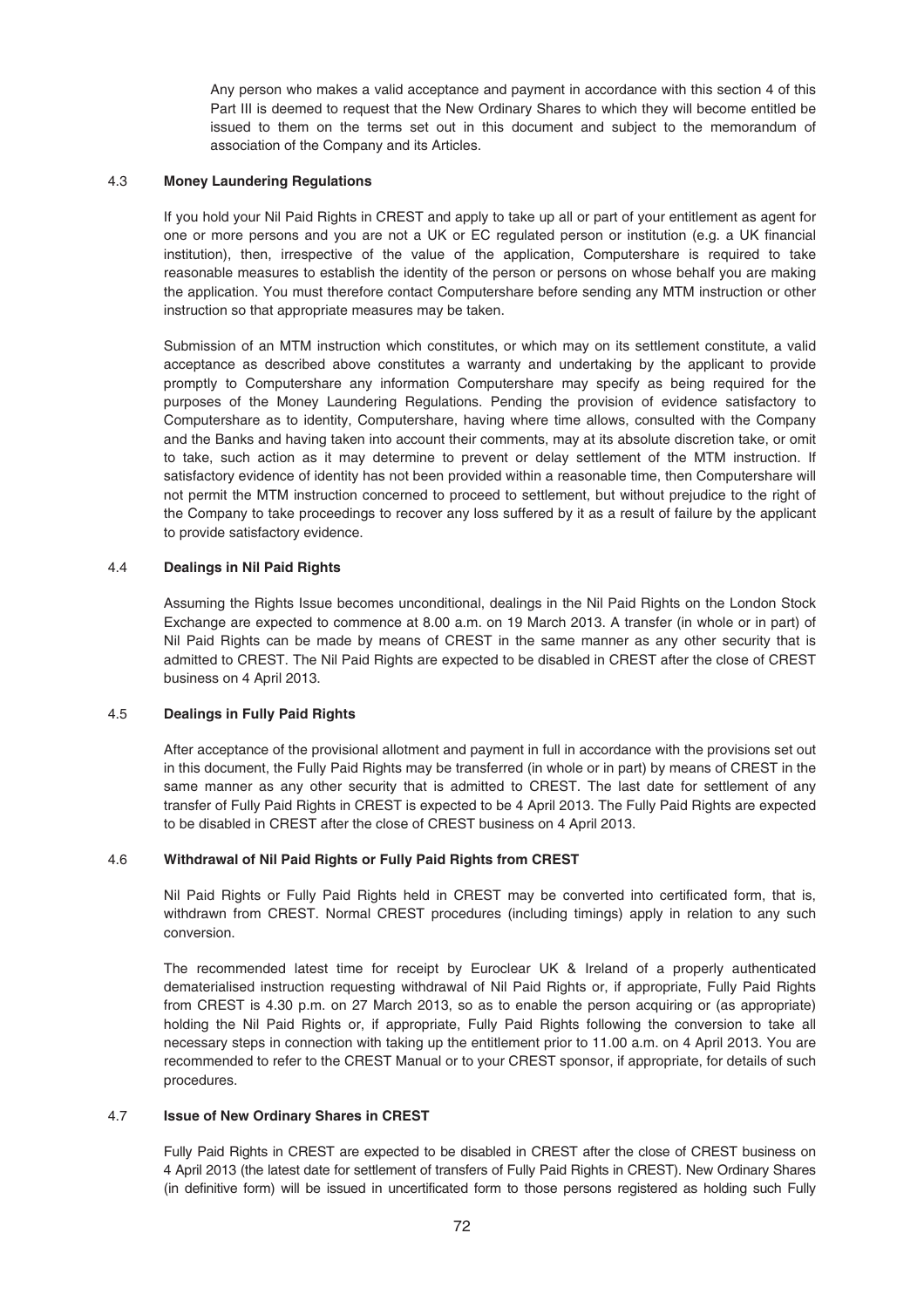Paid Rights in CREST at the close of business on the date on which the Fully Paid Rights are disabled. Computershare will instruct Euroclear UK & Ireland to credit the appropriate stock accounts of those persons (under the same participant ID and member account ID that applied to the Fully Paid Rights held by those persons) with their entitlements to New Ordinary Shares with effect from the next business day (expected to be 5 April 2013).

# 4.8 **Right to allot/issue in certificated form**

Despite any other provision of this document, the Company reserves the right to allot and/or issue any Nil Paid Rights, Fully Paid Rights or New Ordinary Shares in certificated form. In normal circumstances, this right is only likely to be exercised in the event of an interruption, failure or breakdown of CREST (or any part of CREST) or on the part of the facilities and/or systems operated by Computershare in connection with CREST.

# 5. **PROCEDURE IN RESPECT OF RIGHTS NOT TAKEN UP (WHETHER CERTIFICATED OR UNCERTIFICATED)**

If an entitlement to New Ordinary Shares is not validly taken up by 11.00 a.m. on 4 April 2013, in accordance with the procedure laid down for acceptance and payment, then that provisional allotment will be deemed to have been declined and will lapse. Each of the Joint Global Coordinators will, as agent for the Company, endeavour to procure subscribers for all of those New Ordinary Shares by not later than 3.00 p.m. on 8 April 2013 at a price per New Ordinary Share which is not less than the aggregate of the Issue Price and the expenses of procuring such subscribers (including applicable brokerage, commissions and amounts in respect of any VAT). If subscribers can be procured on this basis, such New Ordinary Shares will be reallotted at the Issue Price to such subscribers and any net proceeds (after deduction of the Issue Price and the expenses of procuring such subscribers, including any applicable brokerage, commission and any amounts in respect of VAT thereon) will be paid (without interest) by cheque as set out below.

It will be a term of such subscription that such net proceeds shall be paid (subject as provided in this section 5 of this Part III of this document):

- (i) where the provisional allotment was, at the time of its lapsing, represented by a Provisional Allotment Letter, to the person whose name and address appeared on page 1 of the Provisional Allotment Letter; and
- (ii) where the Nil Paid Rights were, at the time of their lapsing, in uncertificated form, to the person registered as the holder of such Nil Paid Rights at the time of their disablement in CREST.

Payments to those persons entitled (as referred to above) will be made pro rata to their lapsed provisional allotments, save that amounts of less than £5.00 will not be paid to such persons but will be aggregated and retained for the benefit of the Company. Holdings of Ordinary Shares in certificated and uncertificated form will be treated as being held by different persons for these purposes. Cheques for the amounts due (if any) will be sent by post at the risk of such persons to their registered addresses provided that, where an entitlement concerned was held in CREST, the amount due will, unless the Company (at is absolute discretion) otherwise determines, be satisfied by the Company procuring the creation of a settlement bank payment obligation in favour of the relevant CREST member's (or CREST sponsored member's) RTGS settlement bank in respect of the cash amount concerned in accordance with the RTGS payment mechanism.

Notwithstanding the above, the Joint Global Coordinators may at any time after 11.00 a.m. on 4 April 2013 cease to endeavour to procure subscribers if, in their reasonable opinion, it is unlikely that any such subscribers can be procured at such a price and by such a time. If, and to the extent that, subscribers for New Ordinary Shares cannot be procured on the basis outlined above, the relevant New Ordinary Shares will be subscribed for by the Banks at the Issue Price pursuant to the terms of the Underwriting Agreement.

Any transactions undertaken pursuant to this section 5 of this Part III of this document will be deemed to have been undertaken at the request of the persons entitled to the lapsed provisional allotments or other entitlements and none of the Company, the Banks nor any person procuring or seeking to procure such subscribers shall be responsible or have any liability for any loss or damage (whether actual or alleged) arising from the terms, amount or timing of any such subscription or any failure to procure such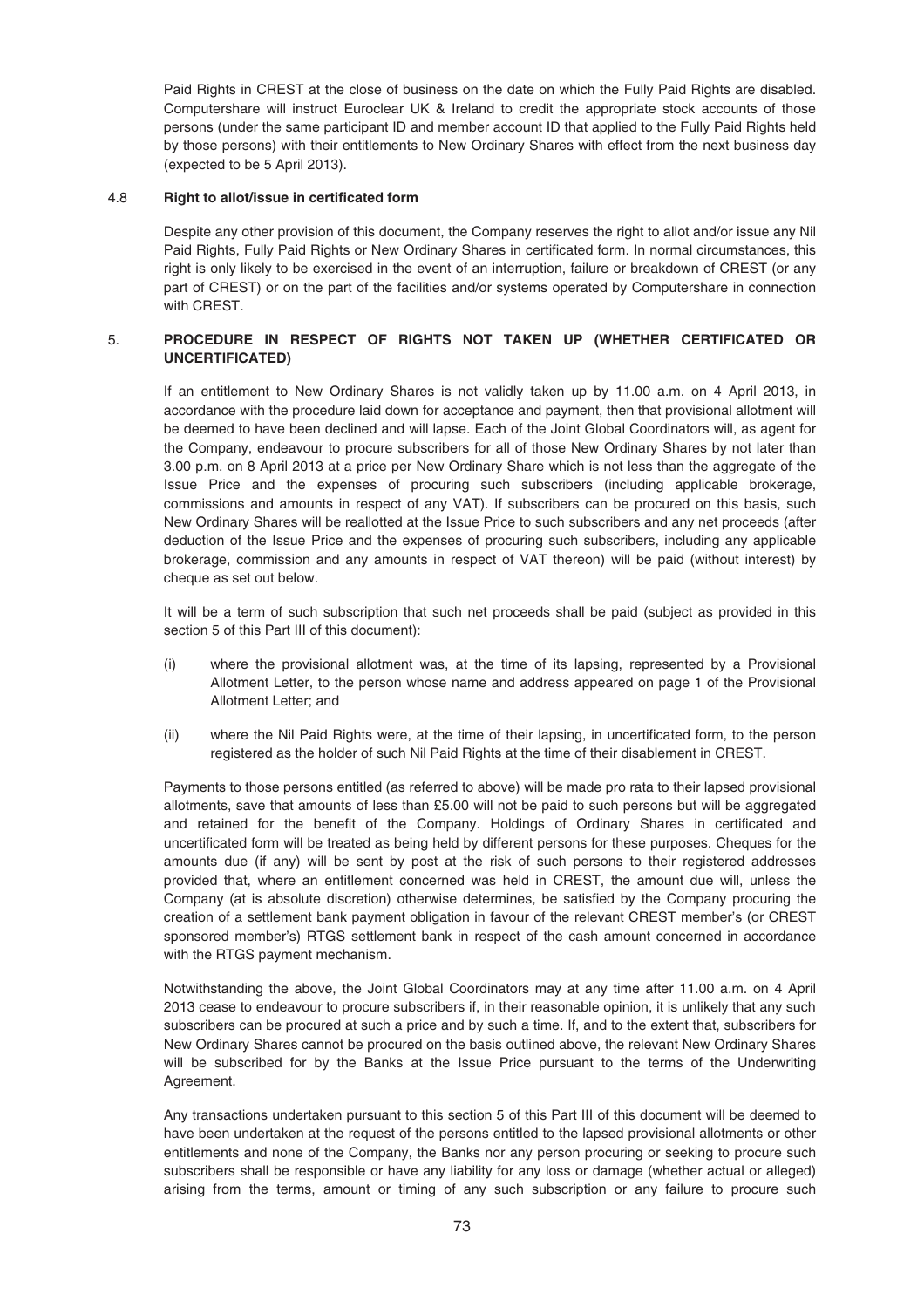subscribers or the decision not to endeavour to procure such subscribers. Each of the Joint Global Coordinators will be entitled to retain any brokerage fees, commissions or other benefits received in connection with these arrangements.

# 6. **EMPLOYEE SHARE SCHEMES**

In accordance with the rules of the Employee Share Schemes, the Board proposes to make adjustments to the terms of outstanding options and awards and to the numerical limits thereof to take account of the Rights Issue. Such adjustments will, for any Employee Share Scheme approved by the HM Revenue & Customs, be subject to the prior approval of HM Revenue & Customs. The Company will notify participants in the Employee Share Schemes of any such adjustment in due course.

# 7. **TAXATION**

The information regarding UK taxation and US taxation in respect of the New Ordinary Shares and the Rights Issue is set out in sections 10 and 11 respectively of Part VII of this document and is intended only as a general guide to the current tax position in those jurisdictions. **If you are in any doubt about your tax position or are subject to a tax in a jurisdiction other than the UK or the US, you should consult your professional adviser without delay.**

### 8. **OVERSEAS SHAREHOLDERS**

### 8.1 **General**

**The making or acceptance of the Rights Issue to or by persons resident in, or who are citizens of, countries other than the UK may be affected by the laws of the relevant jurisdiction. Such persons should consult their professional advisers as to whether they require any governmental or other consents or need to observe any other formalities to enable them to take up their rights.**

It is the responsibility of all persons (including, without limitation, nominees, custodians, agents and trustees) resident outside the UK receiving this document and/or a Provisional Allotment Letter and/or a credit of Nil Paid Rights to a stock account in CREST and wishing to accept the offer of New Ordinary Shares to satisfy themselves as to full observance of the applicable laws of the territory in which they are located, domiciled or resident for securities laws purposes, including obtaining all necessary governmental or other consents which may be required, observing all other requisite formalities needing to be observed and paying any issue, transfer or other taxes due in such territory.

# **The comments set out in this section 8 of this Part III are intended only as a general guide and any Qualifying Shareholders who are in doubt as to their position should consult their professional adviser without delay.**

Receipt of this document and/or a Provisional Allotment Letter or the crediting of Nil Paid Rights to a stock account in CREST will not constitute an offer in those jurisdictions in which it would be illegal to make an offer, and in those circumstances this document and/or the Provisional Allotment Letter should be treated as sent for information only in relation to the EGM and should not be copied or redistributed.

Nil Paid Rights will be provisionally allotted to all Qualifying Shareholders, including Qualifying Shareholders with registered addresses in the United States or the Restricted Jurisdictions or who are otherwise located in the United States. However, Provisional Allotment Letters will not be sent to, and Nil Paid Rights will not be credited to CREST accounts of, Qualifying Shareholders with registered addresses in the United States or the Restricted Jurisdictions or who otherwise located in the United States, or any agent or intermediary of those Qualifying Shareholders, except where the Company is satisfied that such action would not result in the contravention of any registration or other legal requirement in any jurisdiction.

No person in any territory other than the UK receiving this document and/or a Provisional Allotment Letter and/or a credit of Nil Paid Rights to a stock account in CREST may treat the same as constituting an offer or invitation to him, nor should he in any event use a Provisional Allotment Letter or deal in Nil Paid Rights or Fully Paid Rights in CREST, unless such an invitation or offer can lawfully be made to him in the relevant territory and the Provisional Allotment Letter, Nil Paid Rights or Fully Paid Rights in CREST can lawfully be used or dealt with without contravention of any unfulfilled registration or other legal or regulatory requirements.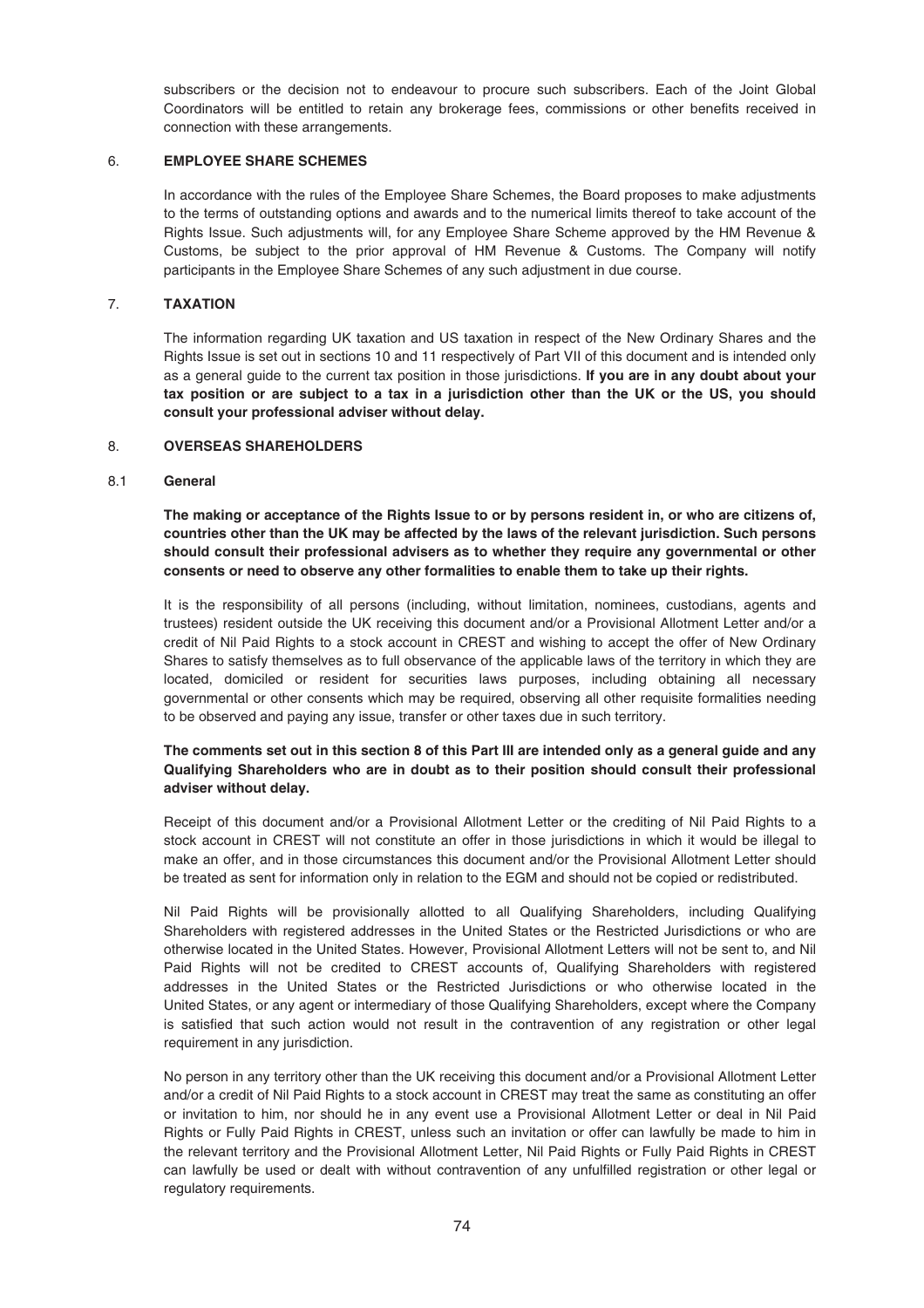Persons (including, without limitation, nominees, custodians agents and trustees) receiving a copy of this document and/or a Provisional Allotment Letter or whose stock account in CREST is credited with Nil Paid Rights or Fully Paid Rights should not, in connection with the Rights Issue, distribute or send the document or transfer Nil Paid Rights or Fully Paid Rights in or into any jurisdiction or to any citizen of any such jurisdiction where to do so would or might contravene local securities laws or regulations. If a Provisional Allotment Letter or credit of Nil Paid Rights or Fully Paid Rights in CREST is received by any person in any such territory (or by the agent or nominee of such a person), he must not seek to take up, renounce or transfer the Nil Paid Rights or Fully Paid Rights referred to in the Provisional Allotment Letter or this document unless the Company determines (in consultation with the Banks) that such actions would not violate applicable legal or regulatory requirements. Any person (including, without limitation, any nominee, custodian trustee or agent) who does forward this document or a Provisional Allotment Letter into or credit Nil Paid Rights or Fully Paid Rights into CREST to be received by a person in any such territory (whether pursuant to a contractual or legal obligation or otherwise) should draw the recipient's attention to the contents of this section 8 of this Part III. The Company, in consultation with the Banks, reserves the right to treat as invalid any acceptance or purported acceptance of the offer of New Ordinary Shares, or renunciation or purported renunciation of the offer of New Ordinary Shares, and will not be bound to allot, issue or transfer New Ordinary Shares if it (a) appears to the Company or its agents that the form of acceptance or renunciation has been executed or effected in or despatched from the United States or any Restricted Jurisdiction, by or for the account of a person located in the United States, or otherwise in a manner which may involve a breach of the laws of any jurisdiction or if it believes the same may violate any applicable legal or regulatory requirement; (b) in the case of a Provisional Allotment Letter, provides an address in the United States or any Restricted Jurisdiction or any other jurisdiction outside the UK in which the Company believes it would be unlawful to deliver definitive share certificates for the New Ordinary Shares; (c) in the case of a credit of Nil Paid Rights held in CREST, to a CREST member or CREST sponsored member whose registered address would be in the United States or any of the Restricted Jurisdictions; or (d) purports to exclude any of the warranties contained in this Part III.

The attention of Qualifying Shareholders with registered addresses in the United States or Restricted Jurisdictions, or persons resident in those countries, is drawn to sections 8.2 to 8.5 (inclusive) of this Part III.

Despite any other provisions of this document or the Provisional Allotment Letter, the Company reserves the right to permit any Qualifying Shareholder to take up his rights if the Company in its sole and absolute discretion is satisfied that the transaction in question is exempt from or not subject to the legislation or regulation giving rise to the restrictions in question. Those Overseas Shareholders who wish, and are permitted, to take up their entitlement should note that payments must be made as described in section 3.3 (Qualifying non-CREST Shareholders) and section 4.2 (Qualifying CREST Shareholders) both of this Part III.

**If you are in any doubt as to your eligibility to accept the offer of New Ordinary Shares or to deal with Nil Paid Rights or Fully Paid Rights, you should contact your professional advisers immediately.**

### 8.2 **United States and Canada**

The Nil Paid Rights, the Fully Paid Rights and the New Ordinary Shares have not been and will not be registered under the Securities Act, the laws of any state of the United States or the securities legislation of any province or territory of Canada. Subject to certain exceptions, none of the Nil Paid Rights, the Fully Paid Rights, the New Ordinary Shares or the Provisional Allotment Letters may be directly or indirectly offered for subscription or purchase, taken up, sold, delivered, renounced or transferred in or into the United States or Canada or by any person otherwise located in the United States or Canada. Accordingly, subject to certain exceptions, the Rights Issue will not be made within the United States or Canada and neither this document nor Provisional Allotment Letters will be sent to, nor will any Nil Paid Rights be credited to a stock account in CREST of, any Shareholder with a registered address in the United States or Canada.

Any person in the United States who obtains a copy of this document or a Provisional Allotment Letter and who is not a "qualified institutional buyer" within the meaning of Rule 144A under the Securities Act is required to disregard them. Any person in Canada who obtains a copy of this document or a Provisional Allotment Letter is required to disregard them.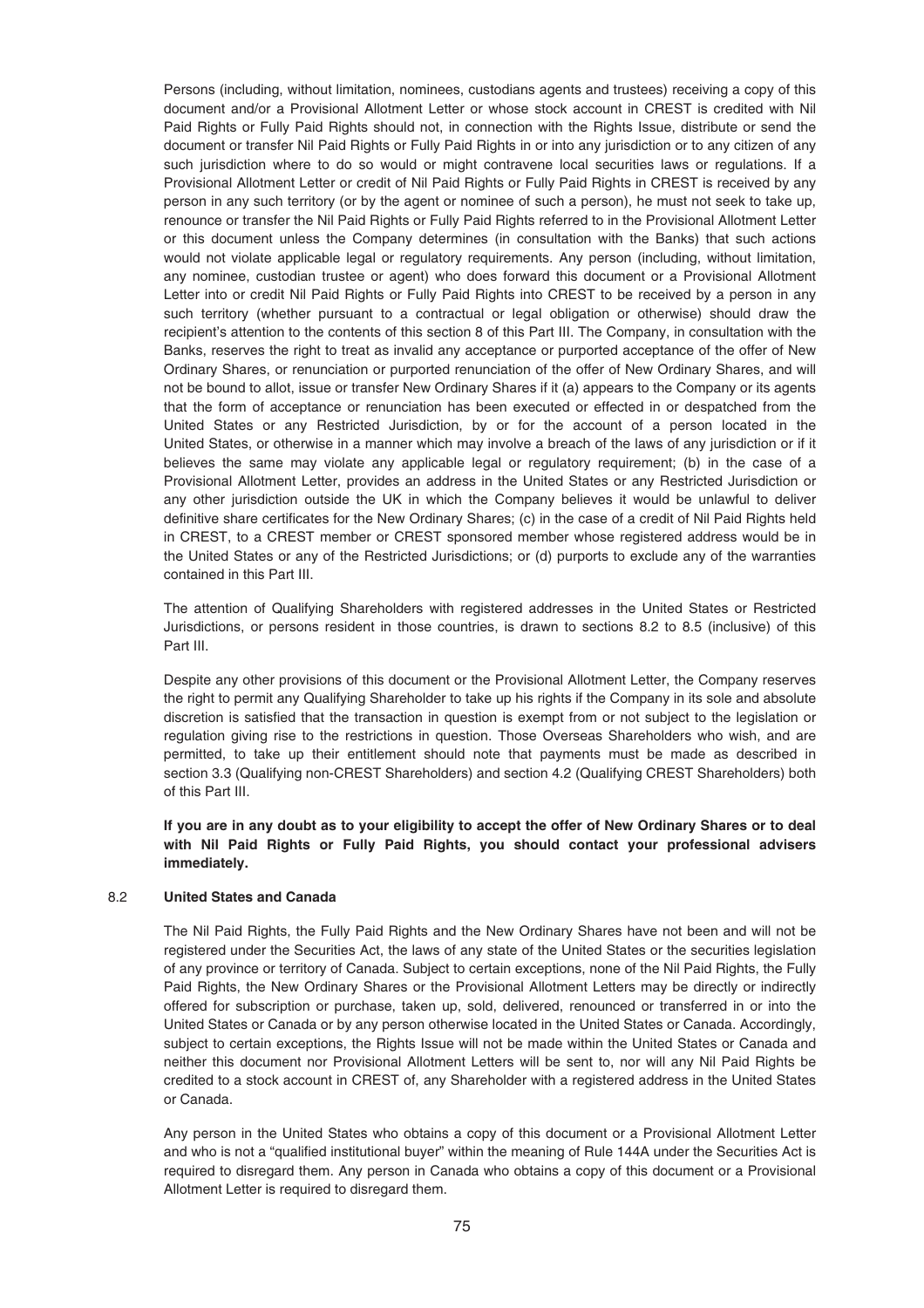Qualifying US Investors that satisfy the Company as to their status may exercise the Nil Paid Rights and the Fully Paid Rights by delivering a properly completed Provisional Allotment Letter to the Receiving Agent in accordance with the procedures set out in section 4.2 of this Part III of this document. Qualifying US Investors must also complete, and return to the Company, an Investor Representation Letter in the appropriate form as described in section 9.3 of this Part III of this document, with a copy to the Banks. Overseas Shareholders who hold Ordinary Shares through a bank, a broker or other financial intermediary, should procure that the relevant bank, broker or financial intermediary submits an Investor Representation Letter on their behalf. The Company has the discretion to refuse to accept any Provisional Allotment Letter that is incomplete, unexecuted or not accompanied by an executed Investor Representation Letter or any other required additional documentation.

Potential purchasers of the New Ordinary Shares in the US are advised to consult legal counsel prior to making any offer for, resale, pledge or other transfer of such New Ordinary Shares.

Until 40 days after the commencement of the Rights Issue, an offer, sale or transfer of the New Ordinary Shares, Nil Paid Rights, Fully Paid Rights or Provisional Allotment Letters within the United States by a dealer (whether or not participating in the Rights Issue) may violate the registration requirements of the Securities Act.

No representation has been, or will be, made by the Company or any of the Banks as to the availability of Rule 144 under the Securities Act or any other exemption under the Securities Act or any state securities laws for the reoffer, pledge or transfer of the New Ordinary Shares.

# 8.3 **Australia**

No prospectus, product disclosure statement or other disclosure document in relation to the New Ordinary Shares has been or will be lodged with the Australian Securities & Investments Commission. Neither the New Ordinary Shares nor the Provisional Allotment Letters nor any Nil Paid Rights or Fully Paid Rights held in CREST may be offered for subscription or purchase, taken up, sold, renounced, transferred or delivered, directly or indirectly, nor may any invitation to subscribe for or buy or sell New Ordinary Shares or any Nil Paid Rights or Fully Paid Rights held in CREST be issued or any draft or definitive document in relation to any such offer, sale or invitation be distributed, in or into Australia or to or for the account or benefit of an Australian Person. Accordingly, no offer of New Ordinary Shares is being made under this document or the Provisional Allotment Letters to shareholders with registered addresses in, or to residents of, Australia. No Provisional Allotment Letters will be sent to, nor will any Nil Paid Rights be credited to a stock account in CREST of, Qualifying Shareholders who have registered addresses in Australia.

### 8.4 **Japan**

The relevant clearances have not been and will not be obtained from the Ministry of Finance of Japan and no prospectus has been or will be lodged with, or registered by, the Ministry of Finance of Japan. Therefore, subject to certain exceptions, neither the Provisional Allotment Letters nor any Nil Paid Rights or Fully Paid Rights held in CREST nor the New Ordinary Shares may, directly or indirectly, be offered or sold, taken up, or renounced in or into Japan or its territories or possessions. No Provisional Allotment Letter will be sent to, nor will any Nil Paid Rights be credited to a stock account in CREST of, Qualifying Shareholders whose registered address is in Japan.

### 8.5 **Other overseas territories**

Qualifying Shareholders who have registered or who are resident in, or who are citizens of, other overseas territories should consult their professional advisers as to whether they require any governmental or other consents or need to observe any other formalities to enable them to take up their Nil Paid Rights and/or Fully Paid Rights and/or New Ordinary Shares under the Rights Issue.

**The comments set out in this section 8 of this Part III are intended as a guide only and persons resident in, or who are citizens of, countries other than the UK should consult their professional advisers as to whether they require any governmental or other consents or need to observe any other formalities to enable them to take up their rights.**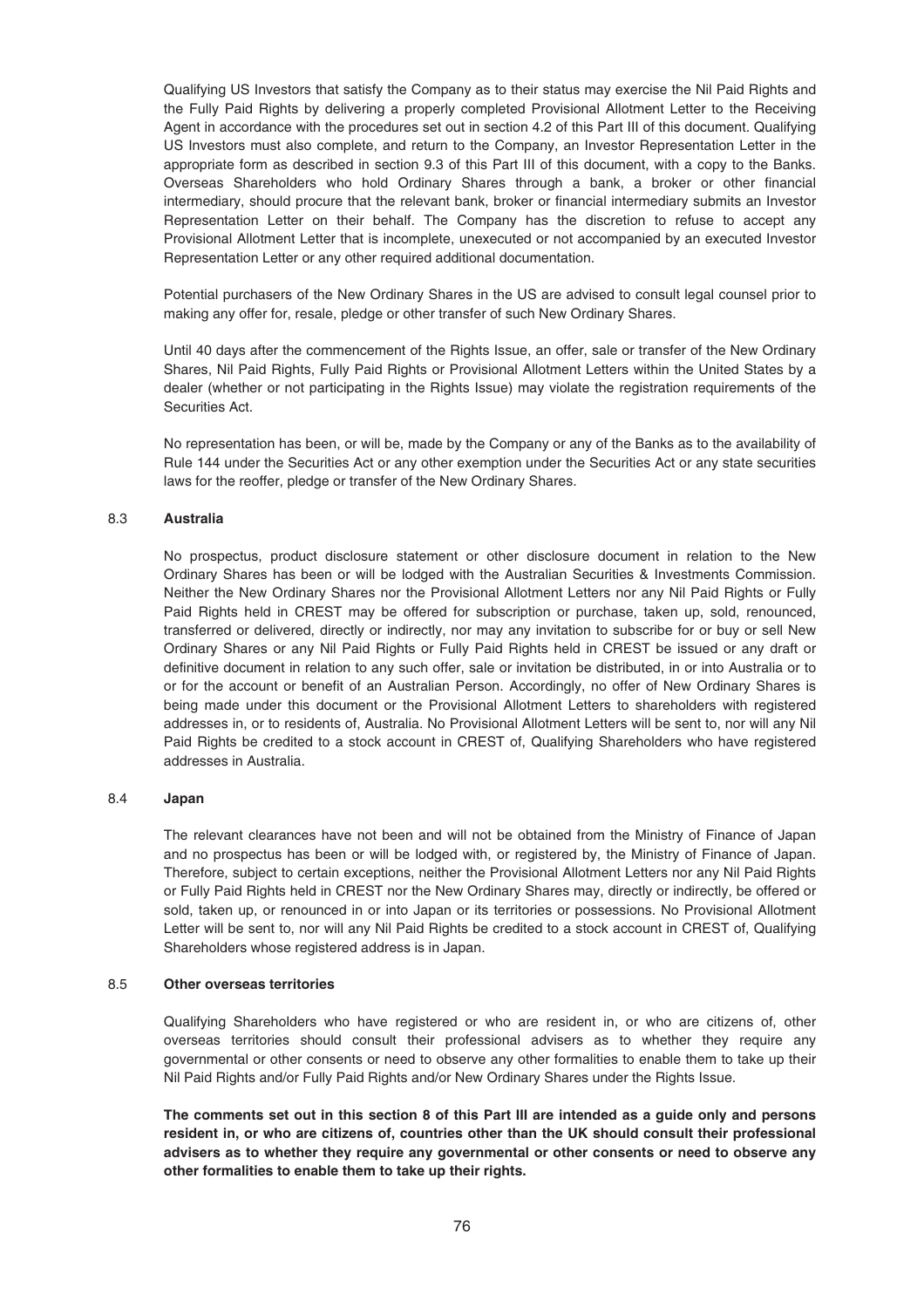### 9. **REPRESENTATIONS AND WARRANTIES**

### 9.1 **Qualifying non-CREST Shareholders**

Any person accepting and/or renouncing a Provisional Allotment Letter or requesting registration of the New Ordinary Shares comprised therein represents and warrants to the Company and each of the Banks that, except where proof has been provided to the Company's satisfaction that such person's use of the Provisional Allotment Letter will not result in the contravention of any applicable legal or regulatory requirement in any jurisdiction, (a) such person is not accepting and/or renouncing the Provisional Allotment Letter, or requesting registration of the relevant New Ordinary Shares, from within the United States or any of the Restricted Jurisdictions (b) such person is not in any territory in which it is unlawful to make or accept an offer to acquire New Ordinary Shares or to use the Provisional Allotment Letter in any manner in which such person has used or will use it, (c) such person is not acting on a nondiscretionary basis for a person located within the United States or any Restricted Jurisdiction or any territory referred to in (b) above at the time the instruction to accept or renounce was given, and (d) such person is not acquiring New Ordinary Shares with a view to the offer, sale, resale, transfer, delivery or distribution, directly or indirectly, of any such New Ordinary Shares in the United States or into any Restricted Jurisdiction or any territory referred to in (b) above or to a person otherwise located in the United States.

The Company may treat as invalid any acceptance or purported acceptance of the allotment of New Ordinary Shares comprised in, or renunciation or purported renunciation of, a Provisional Allotment Letter if it (a) appears to the Company or its agents to have been executed or effected in or despatched from the United States or any Restricted Jurisdiction, by or for the account of a person located in the United States or otherwise in a manner which may involve a breach of the laws of any jurisdiction or if it believes the same may violate any applicable legal or regulatory requirement, (b) provides an address in the United States or any Restricted Jurisdiction for delivery of definitive share certificates for New Ordinary Shares (or any jurisdiction outside the UK in which the Company believes it would be unlawful to deliver such certificates), or (c) purports to exclude the warranty required by this paragraph.

Each subscriber or purchaser acknowledges that the Company and the Banks will rely upon the truth and accuracy of the foregoing representations and agreements, and agrees that if any of the representations and agreements deemed to have been made by such subscriber or purchaser by his subscription for, or purchase of, the Nil Paid Rights, the Fully Paid Rights or the New Ordinary Shares, as the case may be, are no longer accurate, he shall promptly notify the Company and the Banks. If such subscriber or purchaser is subscribing for or purchasing the Nil Paid Rights, the Fully Paid Rights or the New Ordinary Shares as a fiduciary or agent for one or more investor accounts, each subscriber or purchaser represents that he has sole investment discretion with respect to each such account and full power to make the foregoing representations and agreements on behalf of each such account.

# 9.2 **Qualifying CREST Shareholders**

A CREST member or CREST sponsored member who makes a valid acceptance in accordance with the procedures set out in this Part III represents and warrants to the Company and each of the Banks that, except where proof has been provided to the Company's satisfaction that such person's acceptance will not result in the contravention of any applicable legal requirement in any jurisdiction, (a) he is not within the United States or any of the Restricted Jurisdictions, (b) he is not in any territory in which it is unlawful to make or accept an offer to acquire New Ordinary Shares, (c) he is not accepting on a non-discretionary basis for a person located within the United States or any of the Restricted Jurisdictions or any territory referred to in (b) above at the time the instruction to accept was given, and (d) he is not acquiring New Ordinary Shares with a view to the offer, sale, transfer, delivery or distribution, directly or indirectly, of any such New Ordinary Shares into the United States or any of the Restricted Jurisdictions or any territory referred to in (b) above or to a person otherwise located in the United States.

The Company reserves the right to reject any MTM instructions sent from the United States or any of the Restricted Jurisdictions or by a CREST member who is acting on a non-discretionary basis for the account or benefit of a person located within the United States or a Restricted Jurisdiction or if it believes the same may violate any applicable legal or regulatory requirements.

Each subscriber or purchaser acknowledges that the Company and the Banks will rely upon the truth and accuracy of the foregoing representations and agreements, and agrees that if any of the representations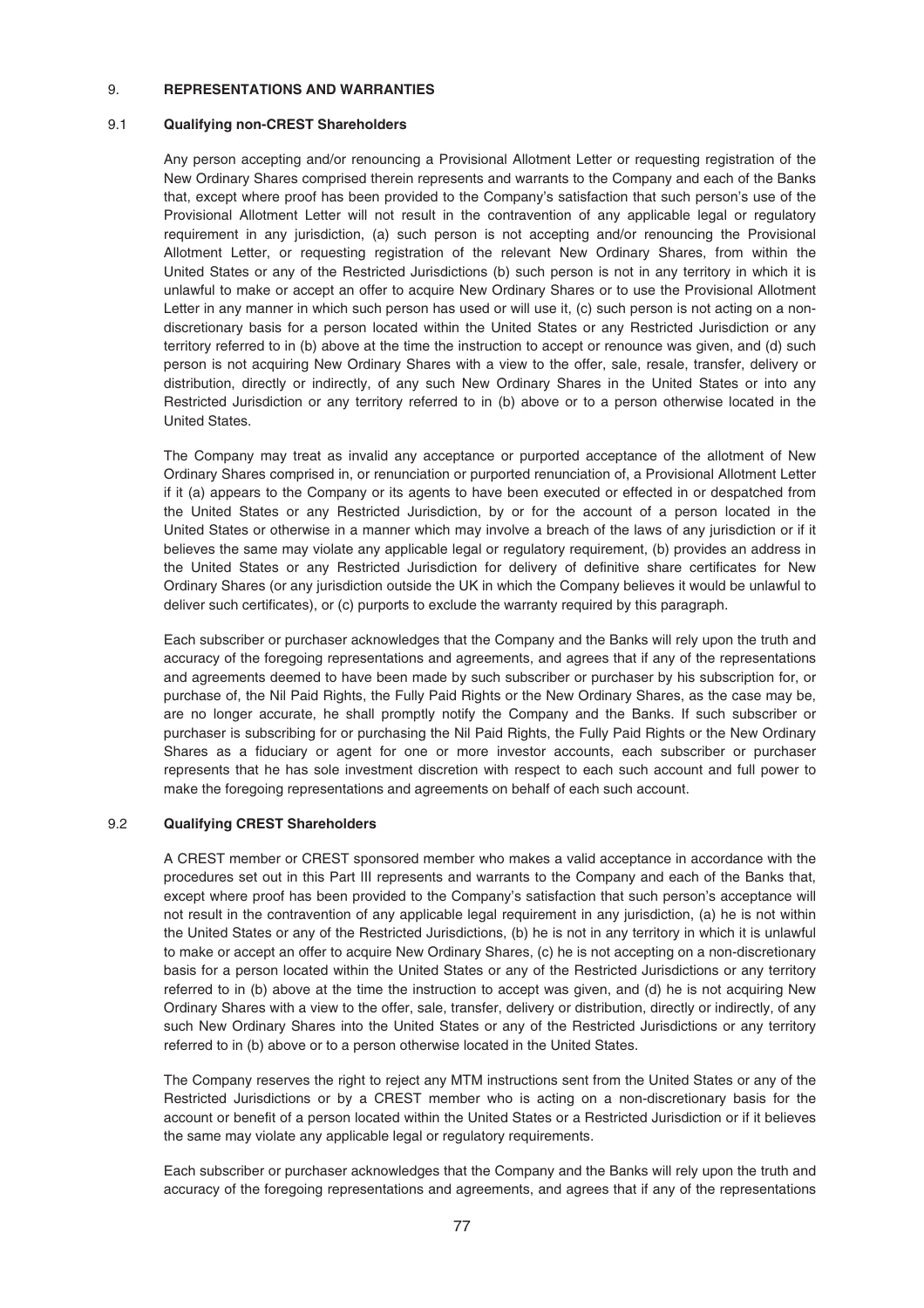and agreements deemed to have been made by such subscriber or purchaser by his subscription for, or purchase of, the Nil Paid Rights, the Fully Paid Rights or the New Ordinary Shares, as the case may be, are no longer accurate, he shall promptly notify the Company and the Banks. If such subscriber or purchaser is subscribing for or purchasing the Nil Paid Rights, the Fully Paid Rights or the New Ordinary Shares as a fiduciary or agent for one or more investor accounts, each subscriber or purchaser represents that he has sole investment discretion with respect to each such account and full power to make the foregoing representations and agreements on behalf of each such account.

### 9.3 **Qualifying US Investors**

Each Qualifying US Investor will further be specifically required to execute an Investor Representation Letter pursuant to which such Qualifying US Investor will acknowledge, represent to and agree with the Company and the Banks, among other things, that:

- (a) it understands and acknowledges that the Nil Paid Rights, Fully Paid Rights and New Ordinary Shares are being offered in a transaction not involving any public offering in the United States within the meaning of the Securities Act, and that the Nil Paid Rights, Fully Paid Rights and the New Ordinary Shares have not been and will not be registered under the Securities Act or any state securities laws;
- (b) it is (a) a "qualified institutional buyer" as defined in Rule 144A under the Securities Act and (b) aware that any offer or sale of the Nil Paid Rights, Fully Paid Rights and/or the New Ordinary Shares to it pursuant to the Rights Issue will be made by way of a private placement in a transaction exempt from, or otherwise not subject to, the registration requirements of the Securities Act;
- (c) in the normal course of its business, it invests in or purchases securities similar to the Nil Paid Rights, Fully Paid Rights and the New Ordinary Shares and (a) it has such knowledge and experience in financial and business matters that it is capable of evaluating the merits and risks of an investment in the Nil Paid Rights, Fully Paid Rights and/or New Ordinary Shares, (b) it, and any accounts for which it is acting, is able to bear the economic risk of an investment in the Nil Paid Rights, Fully Paid Rights and/or the New Ordinary Shares for an indefinite period and (c) it has concluded on the basis of information available to it that it is able to bear the risks associated with such investment;
- (d) it is acquiring the Nil Paid Rights, Fully Paid Rights and/or the New Ordinary Shares in the Rights Issue (a) for its own account or for the account of one or more other Qualifying US Investors for which it is acting as duly authorised fiduciary or agent or (b) for a discretionary account or accounts as to which it has complete investment discretion and the authority to make these representations, warranties, agreements and acknowledgements contained in the Investor Representation Letter, in either case, for investment purposes and not with a view to distribution within the meaning of the Securities Act;
- (e) it has received and read a copy of this document, including the documents and information incorporated by reference herein, has had the opportunity to ask questions of representatives of the Company concerning the Company, the Rights Issue, the Nil Paid Rights, Fully Paid Rights and the New Ordinary Shares, and has made its own investment decision to acquire the Nil Paid Rights, Fully Paid Rights and/or the New Ordinary Shares in the Rights Issue on the basis of its own independent investigation and appraisal of the business, financial condition, prospects, creditworthiness, status and affairs of the Company, the Rights Issue, the Nil Paid Rights, Fully Paid Rights and the New Ordinary Shares;
- (f) it acknowledges and agrees that it has held and will hold this document and any Provisional Allotment Letter in confidence, it being understood that this document and any Provisional Allotment Letter that it has received or will receive are solely for its use and that it has not duplicated, distributed, forwarded, transferred or otherwise transmitted this document, any Provisional Allotment Letter or any other presentational or other materials concerning the Rights Issue (including electronic copies thereof) to any persons within the United States, and acknowledge and agree that such materials shall not be duplicated, distributed, forwarded, transferred or otherwise transmitted by it within the United States. It has made its own assessment concerning the relevant tax, legal and other economic considerations relevant to an investment in the Nil Paid Rights, Fully Paid Rights and New Ordinary Shares;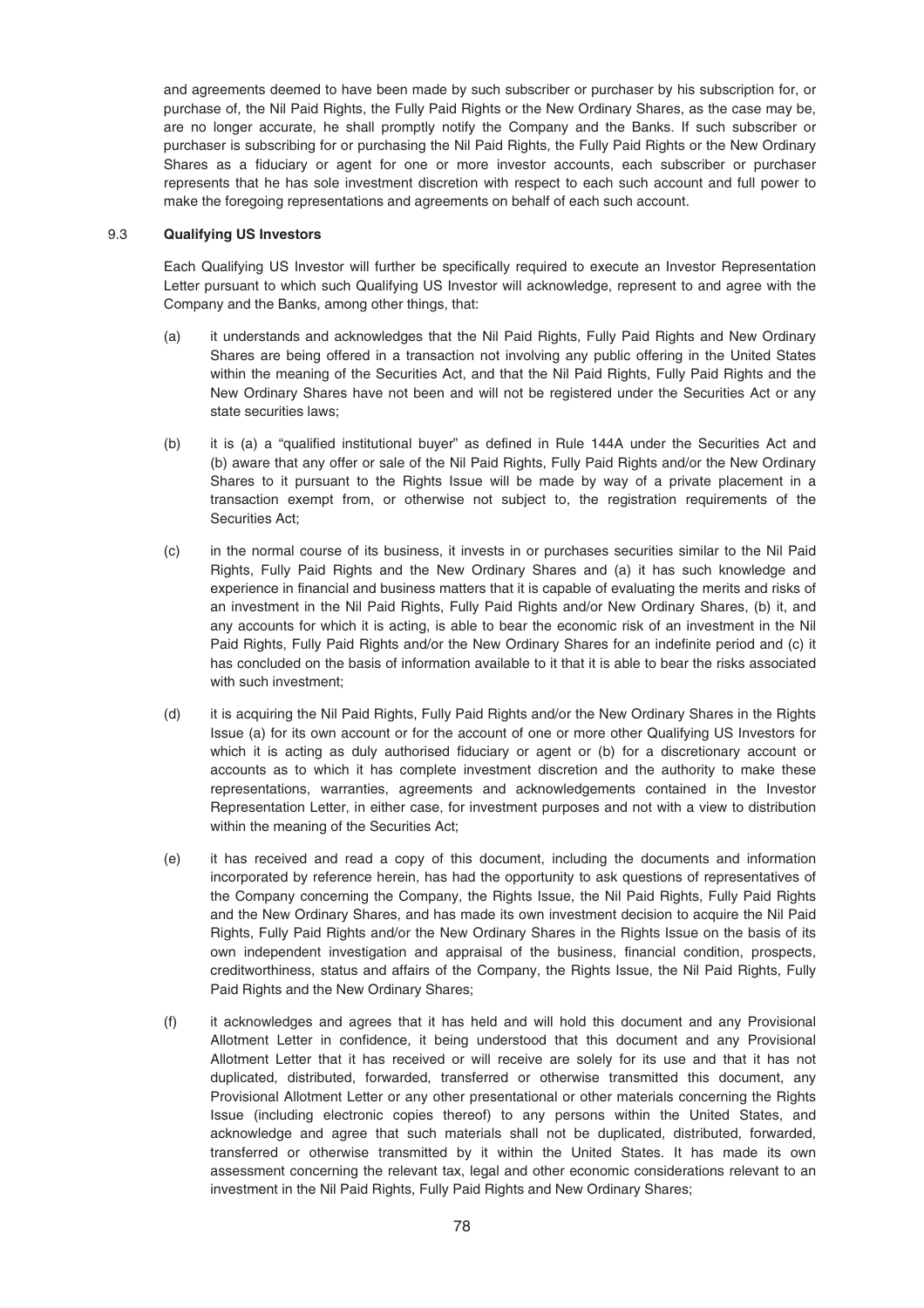- (g) it acknowledges and agrees that it has not acquired the Nil Paid Rights, Fully Paid Rights and/or the New Ordinary Shares in the Rights Issue as a result of any general solicitation or general advertising, including advertisements, articles, notices or other communications published in any newspaper, magazine or similar media or broadcast over radio or television, or any seminar or meeting whose attendees have been invited by general solicitation or general advertising;
- (h) it acknowledges and agrees that the Nil Paid Rights, Fully Paid Rights and the New Ordinary Shares may not be reoffered, sold, pledged or otherwise transferred, and that it will not directly or indirectly reoffer, sell, pledge or otherwise transfer the Nil Paid Rights, Fully Paid Rights or the New Ordinary Shares, except (a) in an offshore transaction in accordance with Rule 903 or Rule 904 of Regulation S under the Securities Act; (b) with respect to the New Ordinary Shares only, to a qualified institutional buyer pursuant to Rule 144A under the Securities Act; or (c) with respect to the New Ordinary Shares only, pursuant to an exemption from the registration requirements of the Securities Act pursuant to Rule 144 thereunder (if available), or any other exemption from, or in a transaction not subject to, the registration requirements of the Securities Act, subject to delivery to the Company of an opinion of counsel (and such other evidence as the Company may reasonably require) that such transfer or sale is in compliance with the Securities Act and that in each case, such offer, sale pledge or transfer must and will be made in accordance with any applicable securities laws of any state or other jurisdiction of the United States;
- (i) it understands that Nil Paid Rights, Fully Paid Rights and the New Ordinary Shares are "restricted securities" within the meaning of Rule  $144(a)(3)$  under the Securities Act and that, for so long as they remain "restricted securities", the Ordinary Shares may not be deposited into any unrestricted depositary facility established or maintained by a depositary bank;
- (j) to the extent it has received or does receive a Provisional Allotment Letter, it understands and agrees that it shall bear a legend substantially in the form below:

"THE NIL PAID RIGHTS, THE FULLY PAID RIGHTS AND THE NEW ORDINARY SHARES OF WILLIAM HILL PLC (THE **"COMPANY"**) TO WHICH THIS PROVISIONAL ALLOTMENT LETTER RELATES HAVE NOT BEEN AND WILL NOT BE REGISTERED UNDER THE UNITED STATES SECURITIES ACT OF 1933, AS AMENDED, OR UNDER THE APPLICABLE SECURITIES LAWS OF ANY STATE OR OTHER JURISDICTION OF THE UNITED STATES. THE NIL PAID RIGHTS, THE FULLY PAID RIGHTS AND THE NEW ORDINARY SHARES MAY NOT, SUBJECT TO CERTAIN EXCEPTIONS, BE OFFERED, SOLD, TAKEN UP OR DELIVERED, DIRECTLY OR INDIRECTLY, IN OR INTO THE UNITED STATES OF AMERICA OR ITS TERRITORIES OR POSSESSIONS."

(k) it understands and acknowledges that upon the initial issuance thereof, and until such time as the same is no longer required under the Securities Act or applicable state securities laws, the certificates representing the New Ordinary Shares (to the extent such New Ordinary Shares are in certificated form), and all certificates issued in exchange therefore or in substitution thereof, shall bear a legend substantially in the form below:

"THESE SECURITIES HAVE NOT BEEN REGISTERED UNDER THE UNITED STATES SECURITIES ACT OF 1933, AS AMENDED (THE **"SECURITIES ACT"**), OR ANY OTHER APPLICABLE SECURITIES LAW OF ANY STATE OR OTHER JURISDICTION OF THE UNITED STATES. BY ITS ACCEPTANCE OF THESE SECURITIES THE PURCHASER REPRESENTS THAT IT IS A QUALIFIED INSTITUTIONAL BUYER (**"QIB"**) AS DEFINED IN RULE 144A UNDER THE SECURITIES ACT AND THAT IT IS EITHER PURCHASING FOR ITS OWN ACCOUNT OR FOR THE ACCOUNT OF OTHER PURCHASERS WHO ARE QIBs AND AGREES THAT THE SECURITIES ARE NOT BEING ACQUIRED WITH A VIEW TO DISTRIBUTION AND ANY RESALE OF SUCH SECURITIES WILL BE MADE ONLY (1) IN ACCORDANCE WITH RULE 144A UNDER THE SECURITIES ACT TO A PERSON THAT THE HOLDER AND ANY PERSON ACTING ON ITS BEHALF REASONABLY BELIEVE IS A QIB PURCHASING FOR ITS OWN ACCOUNT OR FOR THE ACCOUNT OF ANOTHER QIB, (2) IN AN OFFSHORE TRANSACTION IN ACCORDANCE WITH RULE 903 OR RULE 904 OF REGULATION S UNDER THE SECURITIES ACT OR (3) PURSUANT TO AN EXEMPTION FROM REGISTRATION UNDER THE SECURITIES ACT PROVIDED BY RULE 144 UNDER THE SECURITIES ACT (IF AVAILABLE), OR ANY OTHER EXEMPTION FROM, OR IN A TRANSACTION NOT SUBJECT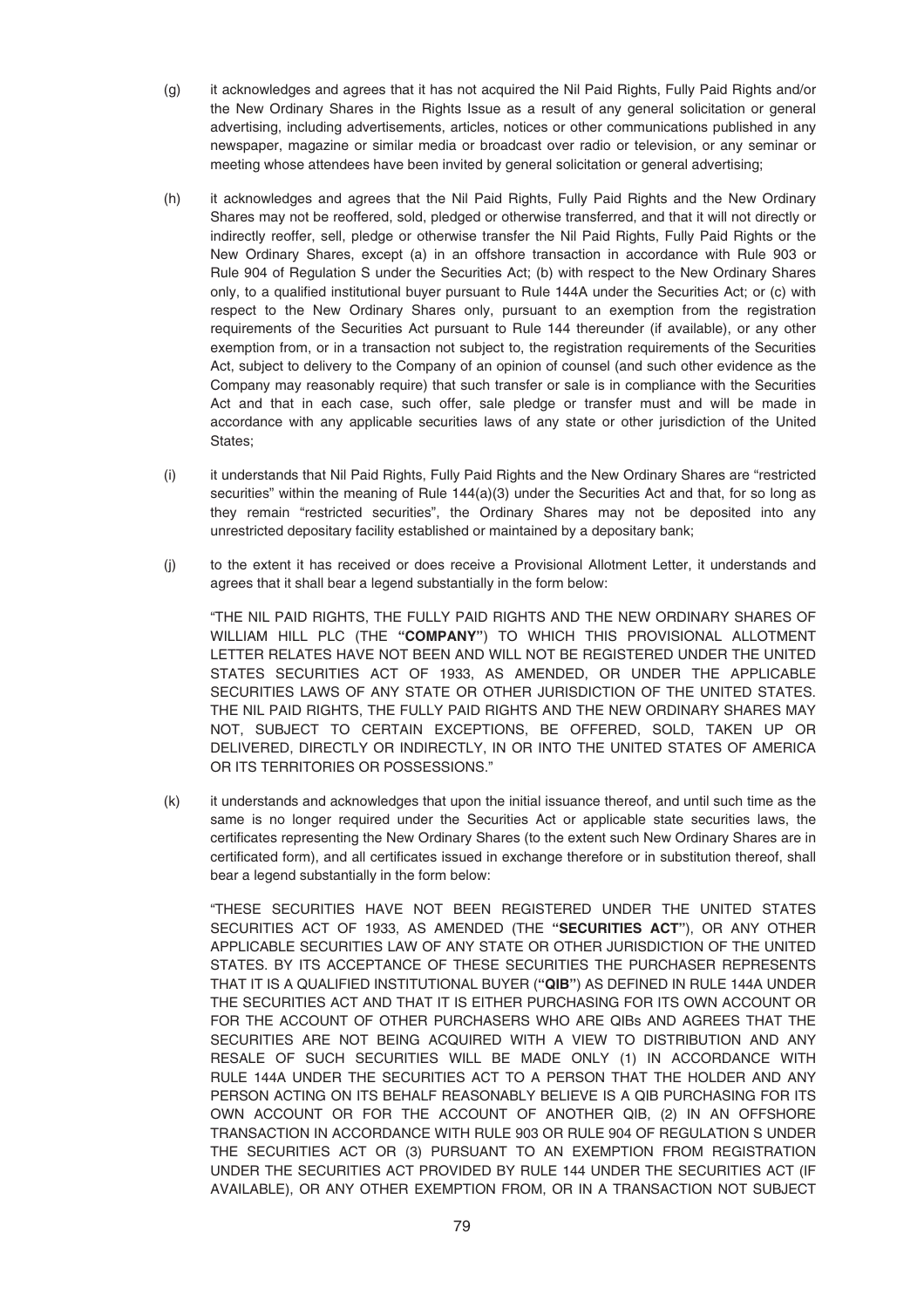TO, THE REGISTRATION REQUIREMENTS OF THE SECURITIES ACT, IN EACH CASE IN ACCORDANCE WITH ANY APPLICABLE SECURITIES LAW OF ANY STATE OR OTHER JURISDICTION OF THE UNITED STATES.";

- (l) it understands and acknowledges that no representation has been, or will be, made by the Company or any of the Banks as to the availability of Rule 144 under the Securities Act or any state securities laws for the reoffer, pledge or transfer of the New Ordinary Shares;
- (m) it understands and acknowledges that the Company may make notation on its records or give instructions to the registrar and any transfer agent of the Nil Paid Rights, Fully Paid Rights or the New Ordinary Shares in order to implement the restrictions on transfer set forth and described herein;
- (n) none of the Banks, their respective affiliates, nor persons acting on behalf of any of them have made any representation to it, express or implied, with respect to the Company, the Rights Issue, the Nil Paid Rights, Fully Paid Rights or the New Ordinary Shares, or the accuracy, completeness or adequacy of such financial and other information concerning the Company, the Rights Issue, the Nil Paid Rights, Fully Paid Rights and the New Ordinary Shares;
- (o) it understands that this document has been prepared in accordance with UK format and style, which differs from US format and style. In particular, but without limitation, the financial information contained in this document relating to the Rights Issue has been prepared in accordance with IFRS, and thus may not be comparable to financial statements of US companies prepared in accordance with US generally accepted accounting principles; and
- (p) it acknowledges that the Company, its affiliates, the Banks, their respective affiliates, the registrar and others will rely upon the truth and accuracy of the foregoing acknowledgements, representations and agreements and understands the Company, its affiliates, the Banks, their respective affiliates, the registrar and others will rely upon the Investor Representation Letters to comply with United States and other securities laws. Accordingly, it authorises the Company or the Banks to produce its Investor Representation Letter or a copy thereof to any interested party in any administrative or legal proceeding or official enquiry with respect to the matters set forth herein.

### 10. **WITHDRAWAL RIGHTS**

Where a supplementary prospectus has been published and, prior to publication, a person has agreed to take up some or all of his Nil Paid Rights, he may be able to withdraw his acceptance under section 87Q(4) of FSMA by lodging a written notice of withdrawal, which must include the full name and address of the person wishing to exercise statutory withdrawal rights and, if such person is a CREST member, the participant ID and the member account ID of such CREST member, with Computershare, Corporate Actions Projects, Bristol, BS99 6AH, so as to be sent no later than two Business Days after the date on which the supplementary prospectus is published. If such right to withdraw acceptances under section 87Q(4) of FSMA would apply at any time after the last date for valid acceptance such date shall be postponed to a new date announced by the Company not being earlier than two Business Days beginning with the first Business Day after the date on which the supplementary prospectus is published. Notice of withdrawal given by any other means or which is deposited with or received by Computershare after expiry of such period will not constitute a valid withdrawal.

Following the valid exercise of statutory withdrawal rights, application monies will be returned by post to relevant Qualifying non-CREST Shareholders at their own risk and without interest to the address set out in the Provisional Allotment Letter and/or Computershare will refund the amount paid by a Qualifying CREST Shareholder by way of a CREST payment, without interest, as applicable within 14 days of such exercise of statutory withdrawal rights. Interest earned on such monies will be retained for the benefit of the Company. The provisions of this section 10 of this Part III are without prejudice to the statutory rights of Qualifying Shareholders. In such event Qualifying Shareholders are advised to seek independent legal advice.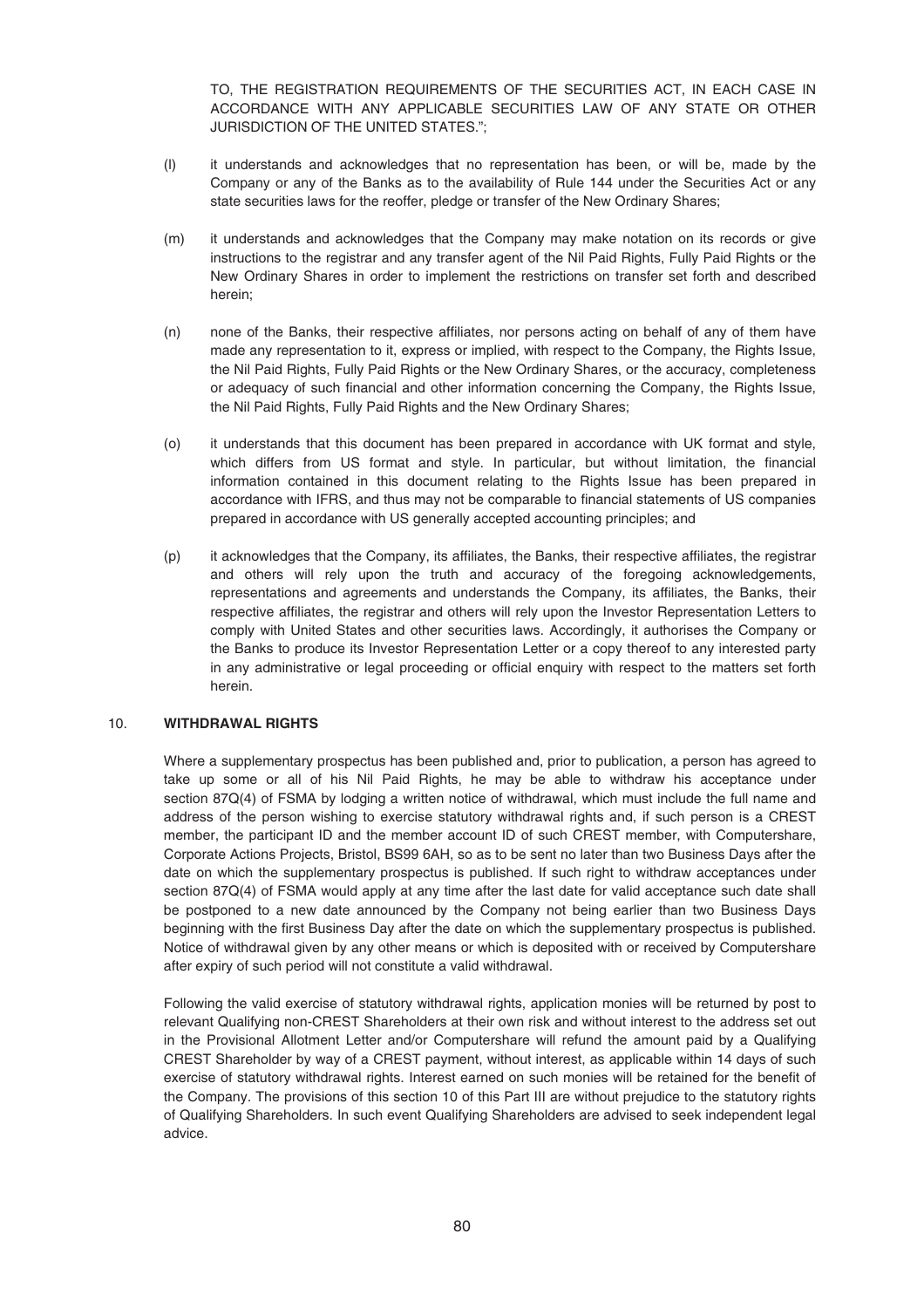## 11. **GENERAL**

The dates set out in the timetable of events at the beginning of this document and mentioned throughout the document and the Provisional Allotment Letter may be adjusted by agreement between the Company and the Banks, in which event details of the new dates will be notified to a Regulatory Information Service and, where appropriate, to Qualifying Shareholders. Qualifying Shareholders may not receive any further written communication.

All documents and remittances in connection with the Rights Issue will be sent to or by allottees or their renouncees (or their agents) at their risk.

The terms and conditions of the Rights Issue and all other matters in relation thereto as set out in this document and the Provisional Allotment Letter (if applicable) shall be governed by and construed in accordance with English law. The New Ordinary Shares will be created under the Acts.

The courts of England and Wales are to have exclusive jurisdiction to settle any dispute which may arise out of or in connection with the Rights Issue, this document or the Provisional Allotment Letter. By accepting rights under the Rights Issue in accordance with the instruction set out in this document and, in the case of Qualifying non-CREST Shareholders only, the Provisional Allotment Letter, Qualifying Shareholders and any other person who subscribes for New Ordinary Shares irrevocably submit to the jurisdiction of the courts of England and Wales and waive any objection to proceedings in any such courts on the ground of venue or on the ground that proceedings have been brought in an inconvenient forum.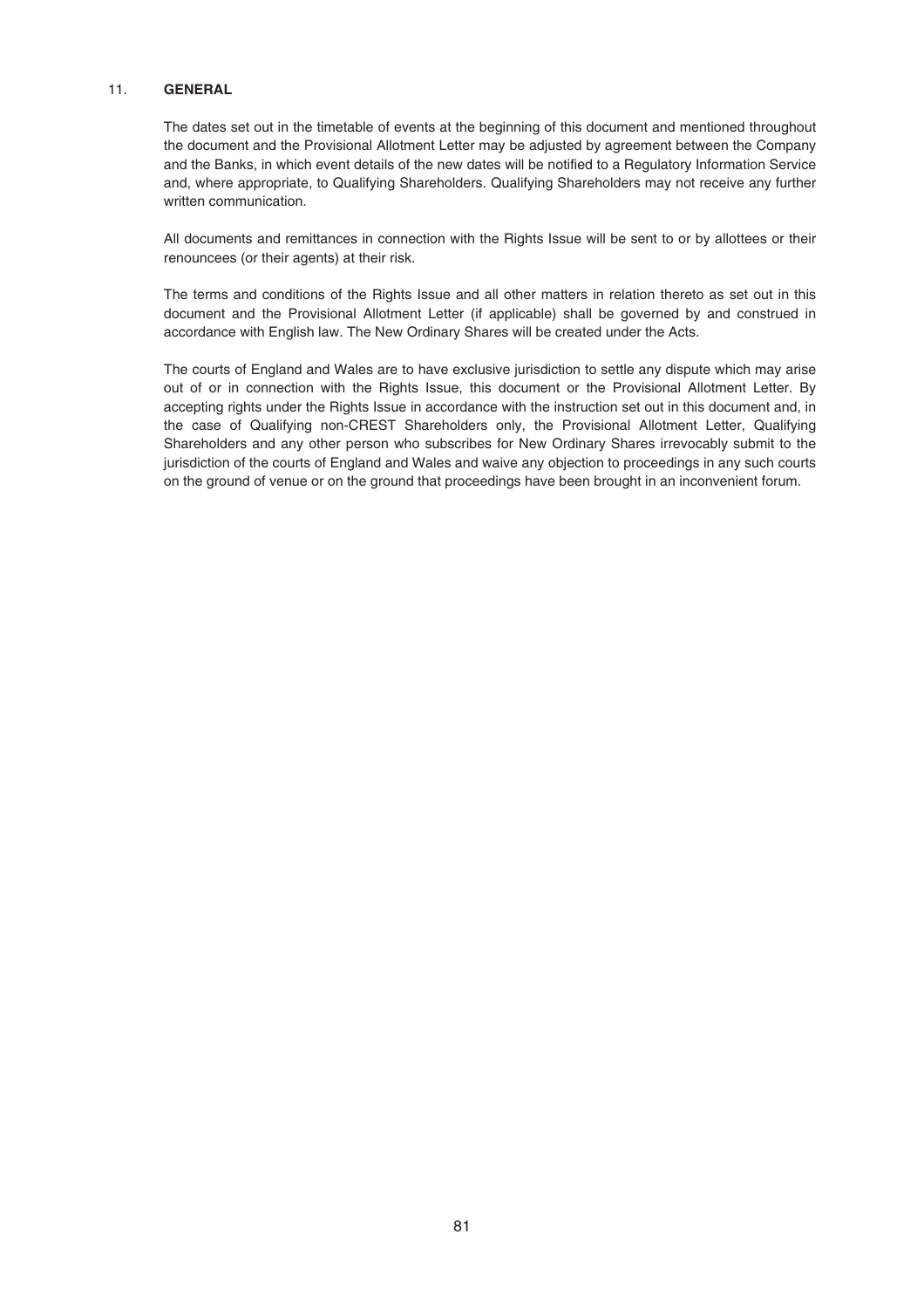#### **PART IV**

### **INFORMATION ON THE GROUP**

### **1. INTRODUCTION**

William Hill is one of the world's leading listed betting and gaming companies by market capitalisation<sup>20</sup>, employing approximately 17,000 people, and is one of the most recognised and trusted brands in the gambling industry, providing betting and gaming services across multiple channels. The Group was founded in 1934 and is the UK's largest bookmaker by number of LBOs, with 2,392 as at 1 January 2013 of the approximately 9,000 LBOs regulated by the Gambling Commission<sup>21</sup>. The LBOs provide betting opportunities on a wide range of sporting and non-sporting events, and gaming on machines and numbers-based products. The Group's William Hill Online joint venture is the UK's leading online betting and gaming business by revenue<sup>22</sup>, and enables customers to access sports betting, casino games, poker and bingo via all or some of the internet, telephone, mobile devices and by text-based services. The Group established its US operation, William Hill US, in June 2012, offering land-based sports betting in Nevada. Separately, on 20 December 2012, the Group announced that it had reached agreement with GVC and Sportingbet in relation to the proposed acquisition of Sportingbet's Australian business and certain other assets from the Sportingbet group together with the granting of a call option over Sportingbet's Spanish business for total cash consideration of £454 million. It was subsequently announced on 13 February 2013 that a revision to the terms being offered to Sportingbet's bondholders would increase that amount by £5.5 million, in aggregate to a total of £459.5 million. This acquisition is being made by members of the William Hill Group other than the JVCos comprising William Hill Online and is expected by the Board to complete in the first quarter of 2013.

In the 2012 financial year, the Group's revenue was £1,276.9 million, an increase of 12.3 per cent. compared to the 2011 financial year. Approximately 65.6 per cent. of Group revenue in the 2012 financial year was generated by William Hill's retail segment from LBOs in the UK and 31.9 per cent. of Group revenue by its online segment. Operating profit<sup>23</sup> in the 2012 financial year was £330.6 million, an increase of 19.9 per cent. compared to the 2011 financial year. Of this, approximately 64.0 per cent. and 44.0 per cent. of Group operating profit was generated by William Hill's retail segment and its online segment, respectively.<sup>24</sup>

#### **2. HISTORY OF WILLIAM HILL**

William Hill was founded in London in 1934 as a telephone bookmaking business and established its first LBOs in 1966. In 1971, it became part of the Sears Holdings Group. In 1988, it was acquired by Grand Metropolitan and merged with its bookmaking subsidiary, Mecca Bookmakers, under the William Hill brand. The integration of these two businesses was continued by the Brent Walker Group, which purchased William Hill from Grand Metropolitan in 1989. It was then acquired by Nomura International in 1997, which in turn sold it to Cinven and CVC Partners. On 20 June 2002, William Hill was floated on the London Stock Exchange. In 2005, it acquired Stanley Leisure plc's LBOs in the UK and Ireland, which resulted in William Hill becoming the UK's largest bookmaker by number of LBOs. In December 2008, William Hill created its joint venture business, William Hill Online, through the acquisition of certain assets from Genuity Limited and their subsequent combination with William Hill's then existing online business, William Hill Interactive. In June 2012, the Group was licensed by the Nevada Gaming Commission and acquired three US land-based sports betting businesses, AWI, Brandywine and the Cal Neva Assets. In December 2012, the Group announced that it had reached agreement with GVC and Sportingbet in relation to (i) the proposed acquisition of Sportingbet's Australian online business and certain other assets from Sportingbet; and (ii) the grant of a call option to William Hill in respect of Sportingbet's

<sup>20</sup> Source: Based on the market capitalisations as at 28 February 2013 (the latest practicable date prior to publication of this document) of William Hill PLC, Ladbrokes plc, Paddy Power PLC, Lottomatica Group SpA, OPAP SA, Tabcorp Holdings Ltd and Tatts Group Ltd.

<sup>21</sup> Source: Gambling Commission industry statistics from 2009 to 2012, September 2012.

<sup>22</sup> Source: Gambling Data, European Online Regulated Markets Data Report, 2012.

<sup>&</sup>lt;sup>23</sup> Operating profit is a non-IFRS measure defined by William Hill as pre-exceptional profit before interest and tax, before amortisation of specifically identified intangible assets recognised on acquisitions, and which the Board considers to be a useful indicator of the operating performance of the business because it excludes the impact of amortisation charges arising from intangible assets recognised on acquisitions and exceptional items.

<sup>&</sup>lt;sup>24</sup> The operating profit generated by the Group's retail and online segments exceeds 100 per cent. of Group operating profit primarily because Group operating profit includes the operating loss in the corporate segment resulting from unallocated central corporate costs.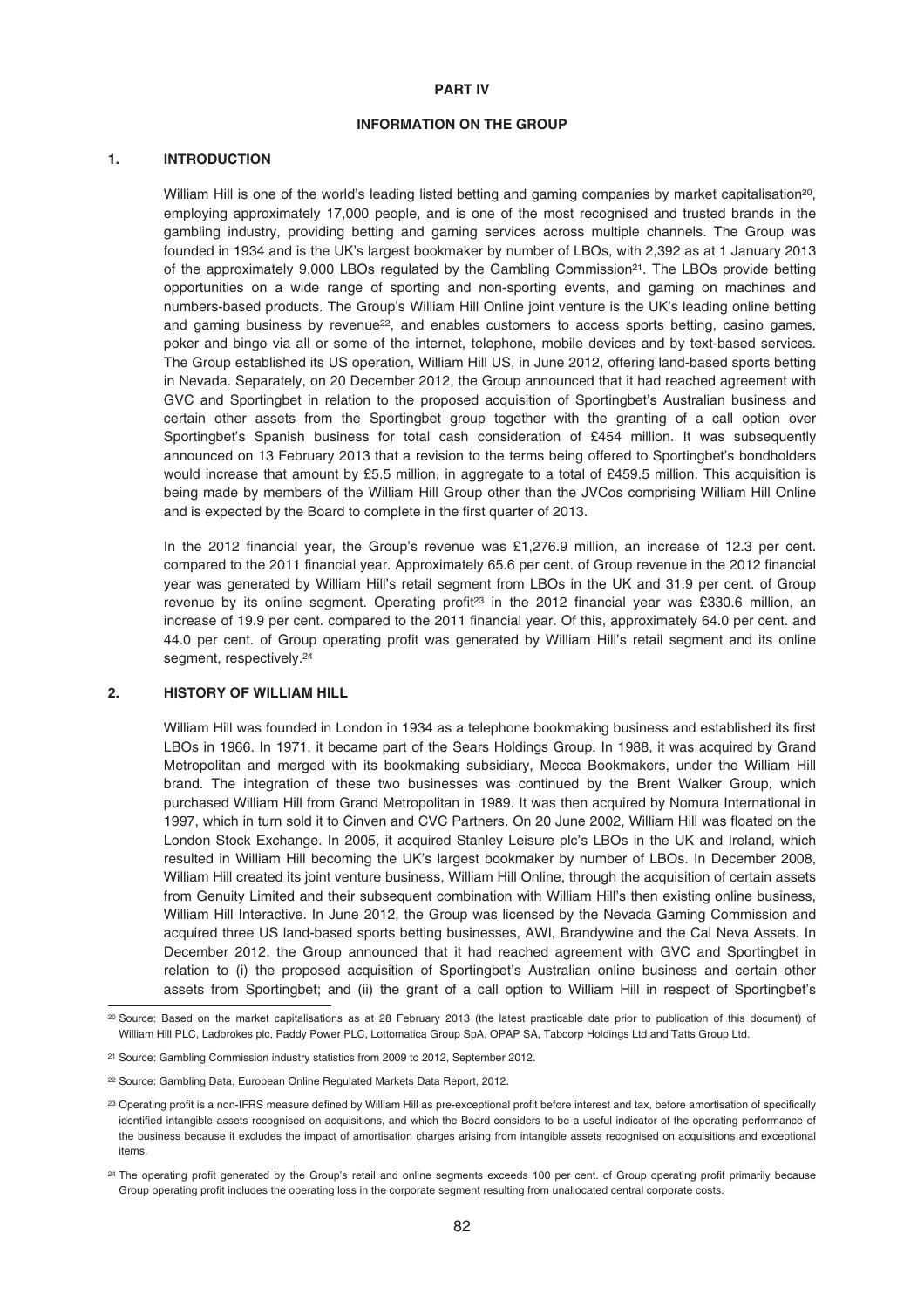Spanish online business for total cash consideration of £454 million. It was subsequently announced on 13 February 2013 that a revision to the terms being offered to Sportingbet's bondholders would increase that amount by £5.5 million, in aggregate, to a total of £459.5 million. The Board expects the acquisition to complete in the first quarter of 2013.

# 3. **KEY STRENGTHS**

The Board believes that William Hill has a number of significant competitive advantages and strengths that will be important factors in maintaining and further developing its business, including the following.

# **Long-established, trusted and widely recognised business and brand**

The Board believes that William Hill's long-established, trusted and widely recognised brand and reputation represent a significant competitive advantage in the development of its betting and gaming activities. In the gambling industry, customers have traditionally taken comfort from the fact that they are dealing with a widely recognised operator with a long-established heritage. The Board believes that the William Hill brand and heritage has also been key in supporting the growth of the Group's online segment in the UK and internationally and expect this will continue to be the case in the future.

# **Leading multi-channel capability in the UK**

Historically, the Group viewed its retail and online segments as separate channels appealing to different groups of customers. However, as the industry has evolved, the Group's customers are increasingly accessing betting and gaming products across multiple channels, and the Board believes the different channels can complement one another. In line with wider UK gambling trends, revenues generated from the Group's retail segment have continued to increase during the period of the launch and subsequent growth of both online and mobile betting and gaming. William Hill Online has also expanded its offering into new channels, primarily mobile betting and gaming and text betting.

Multi-channel access facilitates more frequent betting, especially given the constant availability of mobile betting and gaming, and William Hill believes it encourages greater customer loyalty. As the UK's largest bookmaker by number of LBOs<sup>25</sup> and leading online betting and gaming business by revenue<sup>26</sup>, the Board believes that the Group is well placed to exploit the growing multi-channel trend amongst UK betting and gaming customers. The Board also believes there are opportunities to apply this multichannel expertise in certain territories outside the UK and see this as being a route available to the Group for achieving the long-term growth of William Hill.

# **Sports betting led with a full gaming proposition**

William Hill is recognised for its sport betting expertise and the Group continues to expand its sports betting product range and to offer attractive pricing on high-profile sporting events. It also offers a full range of gaming products in order to provide customers with an exciting gambling experience. Although sports betting margins can fluctuate with sporting results, gaming margins are more predictable and provide a more stable source of revenue for the Group. The combination of betting and gaming also enables the Group to cross-sell multiple products to customers, which William Hill believes increases customer value and retention.

Changes to the Group's product offering in its LBOs have enabled the retail segment to remain attractive to a broad range of customers and to respond effectively to market trends, with gaming machines and football betting proving particularly popular with the younger portion of the customer base. William Hill Online's product range has also been expanded substantially since its creation in 2008. In particular, William Hill Online has introduced new in-play algorithmic models and automated systems to manage its key sports betting products, thereby creating a greater variety of bet types and improving in-play gross win margins in its sportsbook channel. In-play accounted for 10.7 per cent. of William Hill Online's revenue in the 2012 financial year, compared to 6.9 per cent. in the 2010 financial year, representing a compound annual growth rate of 58.7 per cent. William Hill Online also continues to innovate around its gaming products, for instance by launching an enhanced live casino product in the 2012 financial year.

<sup>25</sup> Source: Gambling Commission industry statistics from 2009 to 2012, September 2012

<sup>26</sup> Source: Gambling Data, Regulated European Online Markets Data Report, 2012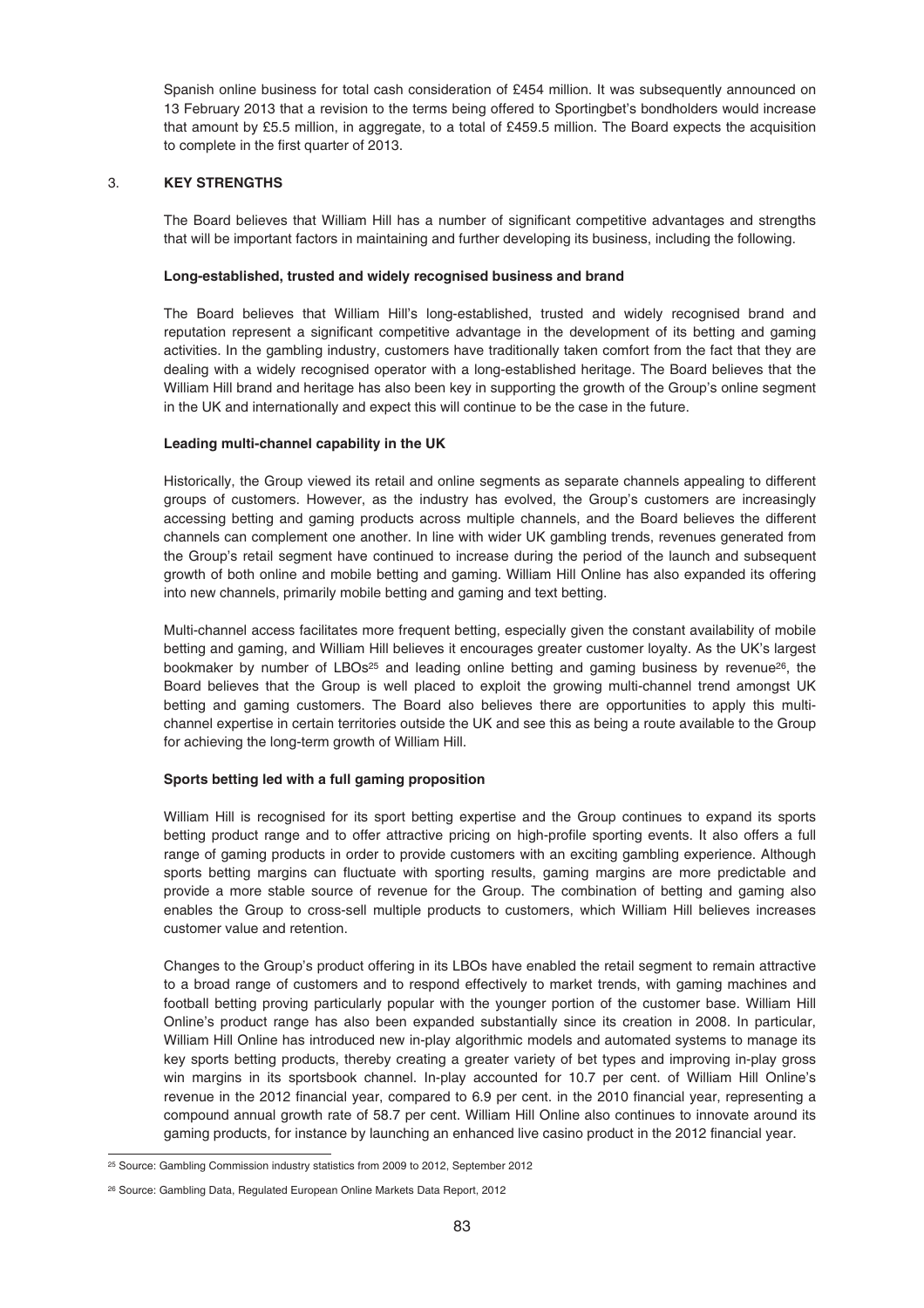#### **Growing exposure to regulated international markets**

While the Group's core business is in the UK, it is expanding into other locally licensed territories on a selective and targeted basis. This has the benefit of diversifying its sources of revenue and of reducing its exposure to the UK economy, taxation and regulatory framework. In the 2012 financial year, 91.2 per cent. of the Group's revenues were generated from the UK and 1.7 per cent. from locally licensed territories outside the UK. In the last two years, the Group has launched online businesses in the locally licensed Italian and Spanish markets, and established land-based operations in the US. In furtherance of this strategy, the Group announced on 20 December 2012 that it had reached agreement with GVC and Sportingbet in relation to the proposed acquisition of Sportingbet's Australian business and certain other assets from the Sportingbet group together with the granting of a call option over Sportingbet's Spanish business for total cash consideration of £454 million. It was subsequently announced on 13 February 2013 that a revision to the terms being offered to Sportingbet's bondholders would increase that amount by £5.5 million, in aggregate, to a total of £459.5 million. This acquisition is being made by members of the William Hill Group other than the JVCos comprising the William Hill Online joint venture and is expected by the Board to complete in the first quarter of 2013.

### **Effective odds setting, trading and risk management system**

William Hill believes that having an effective odds setting, trading and risk management system is essential to operating a profitable betting operation. The Group and its relevant employees have extensive experience in risk management and bookmaking procedures, such as analysing information, imposing bet acceptance limits, hedging and expert odds compilation. In addition, by offering a substantial number of betting opportunities to customers, William Hill is able to spread its risk over a large number of events.

Over the last three years, the Group has enhanced its trading platform, including automating the in-play price management systems. This has both improved risk management, as automation has mitigated the risk of human error in this part of the process, and enabled the Group to expand significantly the breadth and depth of its product offering. For example, it has substantially expanded its in-play product offering in football, to the extent that the online segment now offers up to 123 in-play markets per football match, more than any other online operator. As well as extending the product range, these changes have also driven an improvement in the gross win margin.

### **Strong management team with significant experience in the gambling industry**

William Hill has a well-established senior management team that combines the skills of individuals with broad general and retail management experience with those of individuals with significant experience in the gambling, online and mobile industries. The Group plays an active role in a variety of governing bodies throughout the gambling industry.

The Group's management team is led by Ralph Topping, the Chief Executive, who has over 40 years' experience in the gambling industry having joined William Hill in 1973 and who led the creation of the online sportsbook in 1998.

### **Track record of profit growth, effective management of costs and strong cash generation**

William Hill's focus is on delivering sustainable long-term earnings growth and value for shareholders. Since William Hill was floated on the London Stock Exchange in 2002, it has experienced strong revenue and earnings growth. In the last three financial years, the Group's revenue has increased from £1,071.8 million in the 2010 financial year to £1,276.9 million in the 2012 financial year, representing a compound annual growth rate of 6.0 per cent. in this period. William Hill's effective cost control is evidenced by the fact that, during the same period, its operating profit has increased at a higher rate than revenue, increasing from £276.8 million to £330.6 million, equivalent to a compound annual growth rate of 6.1 per cent.

The Group has been highly and consistently cash generative, generating £294.3 million in net cash inflow from operating activities in the 2012 financial year.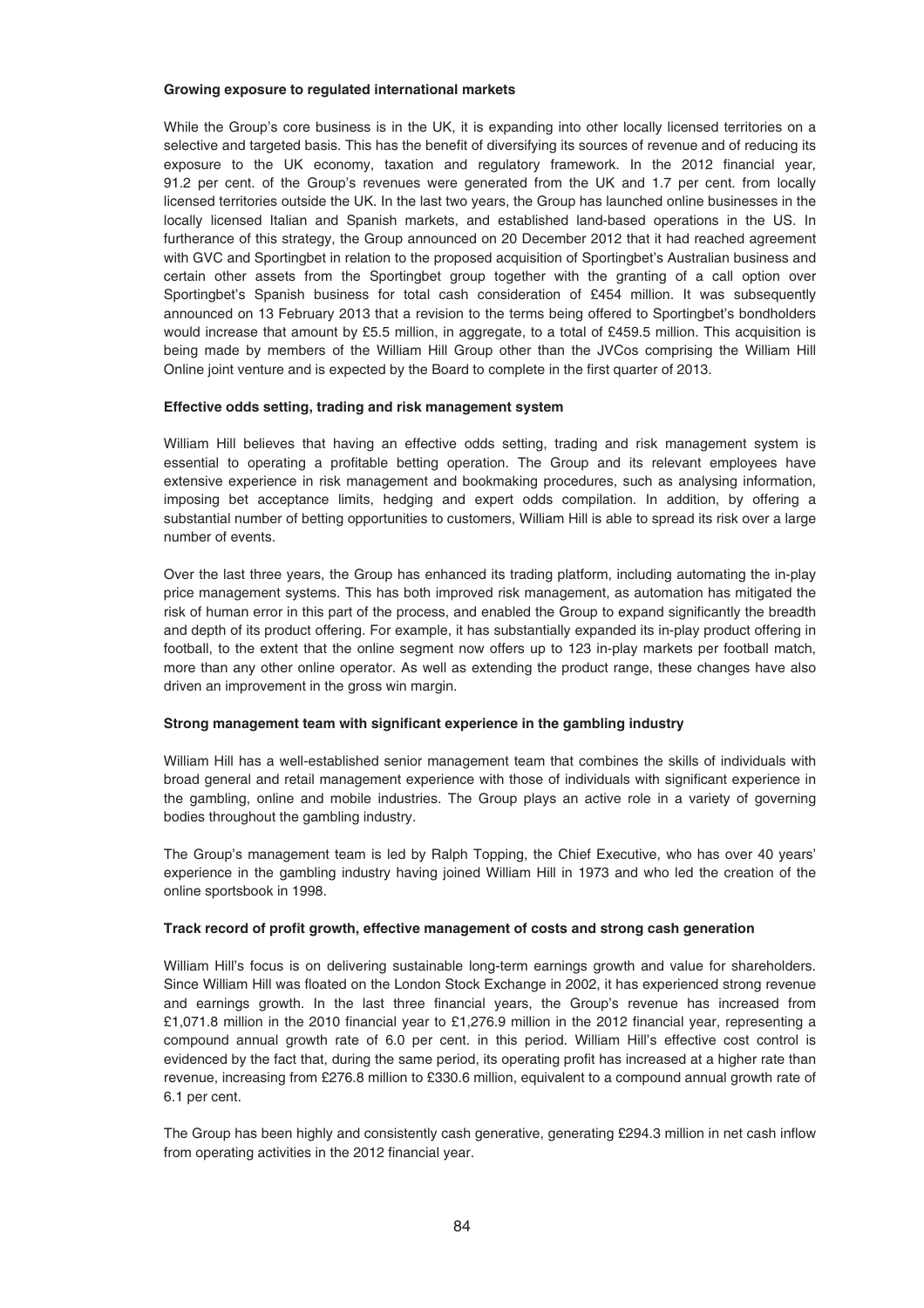### 4. **STRATEGY**

The Group focuses on three areas aimed at expanding its business and delivering value for shareholders: its products, its multi-channel offering to customers and international expansion.

### **Developing a wider product offering**

William Hill provides a range of betting and gaming products to appeal to a wide customer base and to encourage use of more than one product. In the 2012 financial year, 51.7 per cent. of William Hill's revenue was generated from betting activities while 47.7 per cent. was generated from gaming activities. In William Hill's retail segment, an estimated 30 per cent. of customers use more than one product and two-thirds of gaming customers also bet over-the-counter<sup>27</sup>. In William Hill's online segment, revenues from key cross-sell gaming products (the Vegas, Games, Live Casino and Skill platforms) grew by 15.0 per cent. in the 2012 financial year.

William Hill prices the odds it offers on the most high-profile betting events in a manner which seeks to attract and retain customers. The Group also continually develops and extends its sports betting offering. In the 2012 financial year, for instance, William Hill further extended the quantity of its in-play betting opportunities, in particular in football betting, as well as launching new in-play models for other sports such as volleyball and badminton in time for the London Olympics.

William Hill Online enhanced its gaming offering, for example by introducing its new Live Casino product, launched in 2012, and its range of Flash-based games, whose ease of access make them well-suited to cross-selling sports betting customers into gaming.

#### **Driving greater multi-channel usage**

The Group's goal is to make it easier for customers to access its products wherever and whenever they want to gamble. William Hill believes that a multi-channel operation increases customer loyalty. More than half of online customers are also using LBOs to place bets<sup>28</sup> and, across the industry, 30 per cent. of customers between the ages of 18 and 24 place bets through both retail and online businesses<sup>29</sup>. The Group is continuing to expand its range of channels, beyond its traditional businesses, particularly via mobile devices and text-based services. In the last year, William Hill Online improved its mobile capability with the launch of mobile websites and betting and gaming apps to take advantage of the increased use of mobile devices. The William Hill sportsbook app has been the highest rated betting app since its launch in the Apple App Store in February 2012 and was downloaded more than 668,000 times in the first year. In the 2012 financial year, 26 per cent. of amounts wagered on sportsbook activities in the online segment were placed from mobile devices. Improvements in technology are continuing to transform the potential for mobile gambling. This channel is experiencing fast growth and is a key focus for William Hill Online. In the LBOs, by the end of the 2012 financial year the Group had introduced 650 self-service betting terminals to provide customers with access to a wider product range.

### **Selective international expansion**

The UK is the Group's core market, representing 91.2 per cent. of Group revenues in the 2012 financial year. Although it is the market leader in the UK LBO market, based on the number of LBOs disclosed by the Gambling Commission, and in the UK online betting and gaming market by revenue, with an estimated 15 per cent. market share, the Group sees opportunities to continue to increase its market share in the UK. However, it is also looking to expand selectively outside the UK to reduce its reliance on a single market.

In a number of countries, governments have changed or are changing their regulation of gambling, particularly online gambling. This presents William Hill with the opportunity to provide its products in countries outside the UK, for instance in Italy and Spain, where William Hill Online has been licensed to provide online gambling. The Group seeks to enter new jurisdictions in a number of ways; for example, through marketing its own brand or through targeted acquisitions, such as in the US, where the Group has recently acquired land-based betting operations. When entering new markets, the Group focuses on its core capabilities in fixed-odds betting and as a multi-channel betting and gaming operator.

<sup>27</sup> Source: Kantar Retail Gambling Tracker April-June 2011.

<sup>28</sup> Source: Kantar Online Gambling Tracker Wave 9.

<sup>29</sup> Source: Kantar Retail Gambling Tracker, 2012.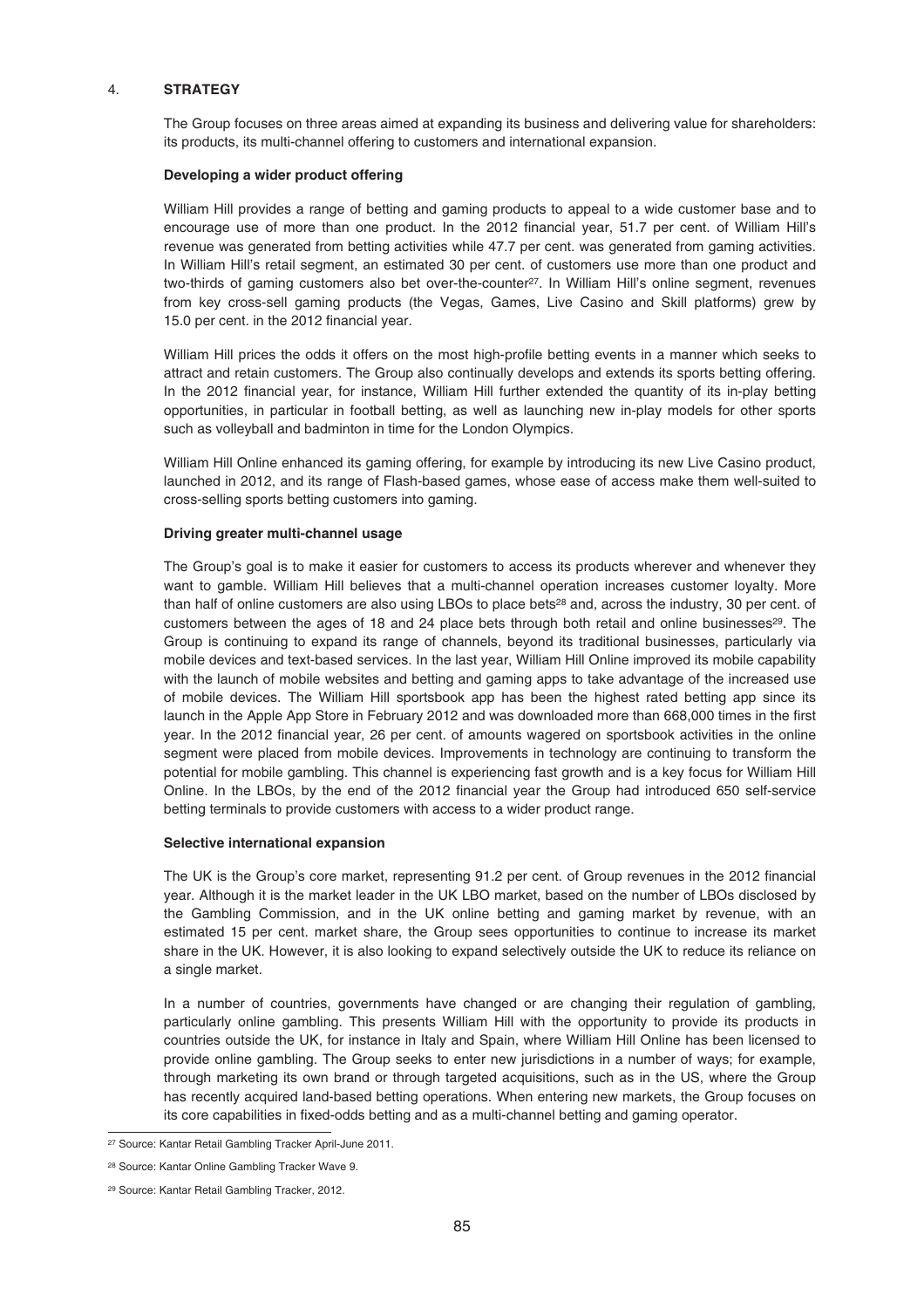William Hill is also in the process of acquiring Sportingbet's Australian online business, the completion of which will give the Group exposure to the Australian market. The Company is also being granted a call option over Sportingbet's Spanish online business which, if exercised, would increase the Group's exposure to that jurisdiction.

### 5. **PRODUCT OFFERING**

The Group's business consists of offering betting and gaming products to land-based and online or mobile customers and betting products to telephone customers. These products can be categorised as being either betting or gaming products. In the 2012 financial year, betting products contributed £660.4 million of Group revenue (51.7 per cent.) and gaming products contributed £609.1 million of Group revenue (47.7 per cent.).

# **Betting**

Betting includes products where the Group offers odds on an event occurring. If the customer wins the bet, payment is made to the customer and if the customer loses the bet, the Group retains the stake placed. The odds offered by the Group in such cases vary depending on the nature of the event. The Group generates revenue where the amounts staked by customers and retained by the Group exceed the Group's liability to make payments to customers.

In fixed-odds betting, the liability to make payment is, in principle, unlimited but the Group is not obliged to accept any bet or may accept bets on certain conditions only (for example, to limit maximum exposure), in order to manage its overall liabilities.

The Group's betting products are divided into two categories: sports betting and betting on other events.

# *Sports betting*

Sports betting is provided through all of the Group's channels: the LBOs, online, telephone, mobile and text. The most popular sports on which the Group offers odds are horse racing, football, tennis and greyhound racing. The Group also offers odds on many other sports including rugby, cricket, golf, motor racing, darts, snooker, American football, baseball, basketball and ice hockey.

William Hill accepts a range of different types of bets from simple bets on the outcome of a single event to more complex bets, such as accumulator bets on the outcome of a number of different matches or sporting events.

### *Betting on other events*

The Group accepts bets on non-sporting events, such as the outcome of political elections, television competitions and popular music chart results, as well as high profile novelty bets, through all of the Group's channels available to UK customers.

The Group also accepts bets on events the outcome of which is based entirely on chance. For example, numbers betting is a type of fixed-odds bet in which customers place bets on the odds of one or more numbers being drawn from a pool of numbers. It is presented in a variety of formats, such as bets on the Irish Lottery, and also provides the basis for the computer-generated virtual racing offered by the Group.

# **Gaming**

The Group offers a number of gaming products such as slot machine games (that can be played on physical slot machines or online), casino games, bingo, poker and other skill games.

Gaming products are further sub-categorised as: (i) games, the outcome of which is dependent on chance, such as roulette, pontoon, blackjack and other table games, or slot machine games; and (ii) skill games for which it is argued that, though partly based on chance, the odds can be changed over the long run based on the application of skill (for example, games between customers such as poker).

Gaming products are offered online and on gaming machines in the Group's LBOs.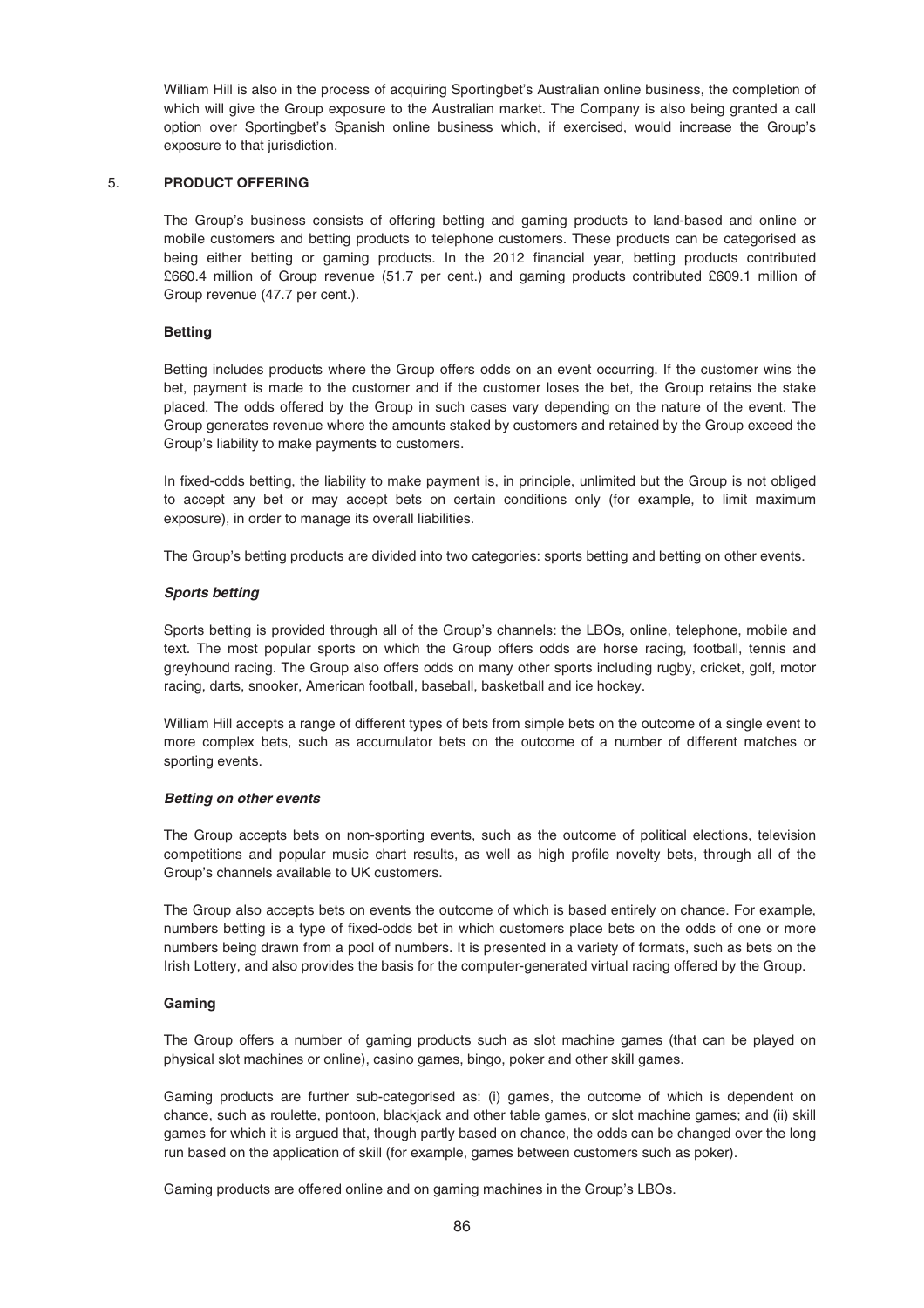With William Hill's gaming products, the customer bets against the house and the Group makes its profit based on probabilities in the long run of different events occurring and uses "house" rules and procedures to apply risk limits. With respect to poker and certain other skills games, as well as bingo, William Hill acts as the host or facilitator for customers who play against one another rather than against William Hill; accordingly, William Hill takes no principal gaming risk. In return for facilitating these games, William Hill charges its customers a type of commission, known in poker as a 'rake', except in tournaments where a one-off entry fee is charged. Poker players can compete online against each other either on individual tables or in tournaments.

# 6. **PRINCIPAL SEGMENTS**

William Hill delivers its products to customers through two principal segments: its UK retail segment and its online segment, which operates through its William Hill Online joint venture, which includes mobile and text-based services as well as internet-based betting and gaming. In addition, William Hill also delivers products to customers via its telephone betting segment and in June 2012 it established William Hill US, a land-based sports betting business.

### **Retail**

William Hill is the UK's largest high-street bookmaker by number of LBOs, with the Group operating approximately 27 per cent. of all LBOs in the UK.

LBOs continue to represent the single largest proportion of the UK gambling industry. There are approximately 9,000 operational LBOs in the UK. This number has remained relatively stable over the last six years and the market is continuing to consolidate into the four major operators (William Hill, Ladbrokes, Coral and BetFred), which account for around 80 per cent. of all LBOs in the UK. The Group operates in a highly regulated industry requiring specialist trading expertise, which favours large-scale businesses such as William Hill's. This scale also drives cost efficiency and improved brand awareness. The regulatory environment for LBOs has not changed significantly since the 2005 Gambling Act legalised advertising and restricted the number of gaming machines per LBO to four.

William Hill believes that customers in the LBOs are looking for an entertaining and engaging experience, ranking convenience as their main reason to bet in LBOs and customer service as their reason for choosing a particular LBO. The Group continues to invest in improving the quality of the experience in its LBOs, whether through the use of technology, the product range or customer service, and is expanding its LBO estate on a net basis by around one per cent. annually. William Hill believes its retail segment has successfully stayed attractive to today's younger generation of gamblers by adapting its product range over time, particularly in relation to football betting and the gaming machines. In this way, the Group's retail segment has proven to be relatively resilient both to the advent of online and mobile gambling, and to the recent global economic downturn.

Given the current scale of the retail segment, competition rules prevent the Group from growing it through significant acquisitions. William Hill therefore aims to expand this segment organically and to increase its market share through additional LBOs openings, the competitiveness of its product offering and the attractiveness of its in-shop experience, particularly through the development of technology and the quality of customer service. For example, in the 2012 financial year the LBO estate increased from 2,371 to 2,392.

In the 2012 financial year, William Hill's retail segment generated £837.9 million of revenue (65.6 per cent. of Group revenue) and £211.5 million of operating profit (64.0 per cent. of Group operating profit). In the 2011 financial year, the equivalent figures were £789.7 million of revenue (69.5 per cent. of Group revenue) and £196.8 million of operating profit (71.4 per cent. of Group operating profit).

### **Online**

William Hill's online business, operated through its William Hill Online joint venture, has established itself as the UK's leading online betting and gaming business by revenue<sup>30</sup>. It innovates its product range and content to provide a competitive sports betting and gaming offering, whether online or by telephone, mobile device, text or mobile.

<sup>30</sup> Source: Gambling Data, Regulated European Online Markets Data Report, 2012.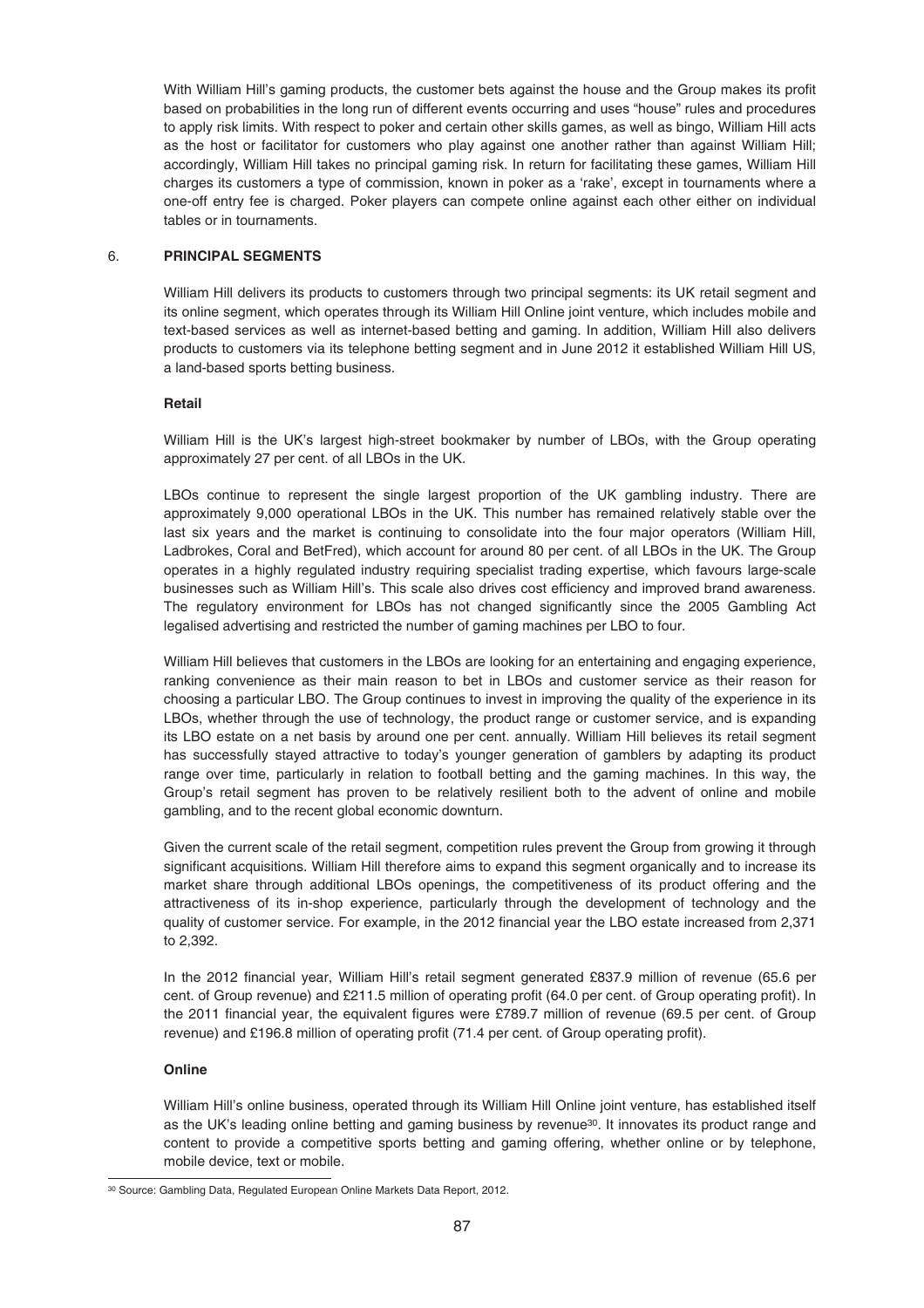William Hill Online was established in December 2008 with the combination of William Hill's sportsbookled interactive business and certain gaming assets acquired from Playtech. It is a joint venture of which 71 per cent. is owned by William Hill and 29 per cent. by Playtech. William Hill has two call options to acquire Playtech's shareholding, exercisable in the first quarter of either 2013 or 2015. The Board now intends to exercise the Call Option and to acquire the remaining 29 per cent. of William Hill Online from Playtech. See sections 5 and 9 of Part I of this document for further detail of the Proposed Acquisition.

At the time William Hill Online was established, the business took an eight-year licence, running until 2016, for Playtech Software's market-leading casino and poker software. The suppliers of William Hill Online's bingo software and mobile betting platform have since been acquired by Playtech Software and the licences for these products run until February 2013 and October 2013, respectively. The parties intend to extend the term of the bingo software licence by conduct while this is being renegotiated. These licensing arrangements will continue irrespective of whether William Hill acquires Playtech's stake in William Hill Online.

The formation of William Hill Online has been a catalyst for the transformation of the Group's online performance. In particular, it led to a scaling up of William Hill Online's operations, the recruitment of personnel with specialist expertise from outside the business and an increase in its level of marketing investment. William Hill Online has also substantially improved its product range by combining specialist sports betting expertise with the latest technology developments and adding improved gaming software.

As part of the Group's multi-channel model, William Hill Online now manages telephone operations as well as internet, mobile and text betting although the Group continues to report the financial results of its telephone operations as a separate segment.

William Hill Online's strategy focuses on maximising its UK market share through product development and channel innovations, such as mobile betting and gaming. Estimates indicate that William Hill Online has successfully increased its market share in the UK to 15 per cent.<sup>31</sup> as a result of its UK revenues growing at a faster rate than the industry average since 2010.

The William Hill online segment is also taking its offering into a small number of other countries, focusing on markets with a strong gambling culture and a competitive tax and regulatory framework in which it has the ability to offer as many products as possible, with sportsbook and casino being the William Hill online segment's most important products. In the 2012 financial year, William Hill Online generated £406.7 million of William Hill's revenue (26.6 per cent. of Group revenue) and £145.3 million of its operating profit (44.0 per cent. of Group operating profit). In the 2011 financial year, the equivalent figures were £321.3 million of revenue (28.3 per cent. of Group revenue) and £106.8 million of its operating profit (38.7 per cent. of Group operating profit).

# **Telephone**

The Group's telephone segment is its longest established channel. It continues to be an important channel for a small group of customers, often sophisticated horse racing customers, who prefer to speak to an individual when placing their bet. In February 2011, the Group closed the UK-based telephone betting business and a new operation was established within William Hill Online in Gibraltar.

### **William Hill US**

In June 2012, the Group and five of its senior personnel were unanimously granted non-restricted gaming licences by the Nevada Gaming Commission at a meeting held in Las Vegas. A non-restricted licence is the highest tier of gaming licence in Nevada. Thereafter, the Group established William Hill US and completed the acquisitions of AWI, Brandywine and the Cal Neva Assets, for aggregate consideration of approximately US\$49 million (£31 million).

As at 1 February 2013, William Hill US operated in 190 locations in Nevada, both in casino-based sportsbooks and in bar locations. William Hill US is also the exclusive risk manager for the State of Delaware's sports lottery and the risk manager for the Marriott Hotel in St. Kitts, as well as providing hardware and software to many of the major Nevada sportsbooks and operating the leading mobile wagering application available in the United States. The Board expects the competitiveness of William Hill

<sup>31</sup> Source: Gambling Data, UK Data Report, June 2012.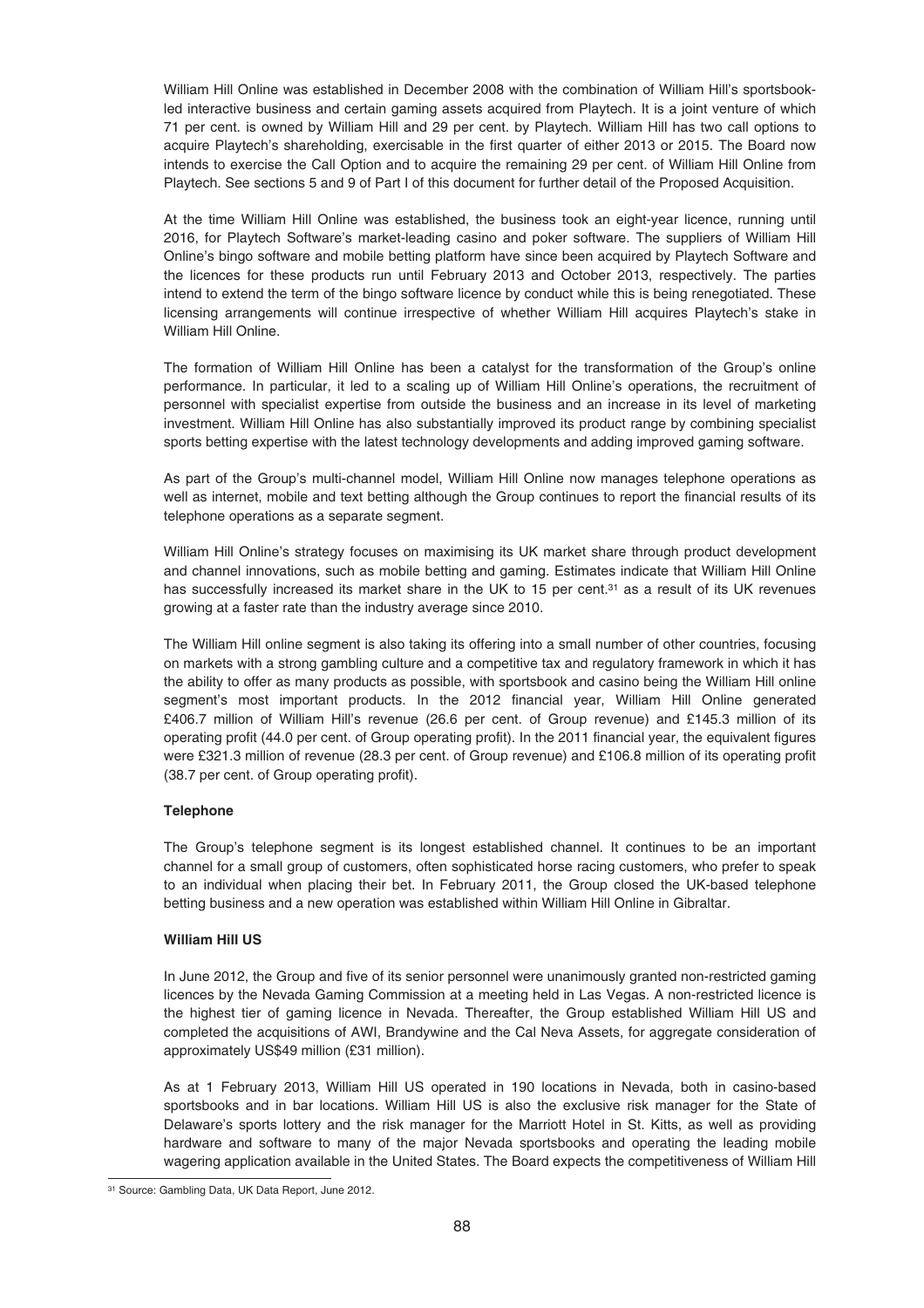US and its attractiveness as a partner to be enhanced by combining the operational strength of the existing management teams with William Hill's brand, financial strength and extensive product offering, ensuring it is well-placed to capitalise on any regulatory changes, whether land-based or online.

# 7. **COMPETITION**

The Group faces competition primarily from other bookmakers, online betting exchanges and other online operators. The Board does not believe that the Group currently faces significant competition from casinos and bingo halls. Competition in the online marketplace has continued, and is expected to continue, to intensify as new operators enter the market and existing operators improve and expand their product offerings. The competitive environment remains subject to change depending on regulatory and technological developments.

The Group's principal competitors in the UK retail market are Ladbrokes and Coral. The Group's principal competitors in the UK online market are specialist online betting exchanges (such as Betfair) or fixed-odds and gaming operators (such as Bet365), or land-based brands with online operations (such as Paddy Power, Ladbrokes and Coral). In the US, the Group's principal competitor by number of sportsbooks operated is Cantor Gaming.

The Group also competes with companies that may have more brand recognition than William Hill in certain markets outside the UK. There are relatively low barriers for a new company to enter the online market but the Board believes that it is difficult for new competitors to achieve significant market share without significant infrastructure and specialist expertise, for instance sports betting expertise, marketing investment and customer relationship management capabilities.

### 8. **RISK MANAGEMENT**

### **Betting products**

Historically, the dominant portion of the Group's earnings has been derived from bookmaking activities. Bookmakers' odds are determined so as to provide an average return to the bookmaker over a large number of events. There is an inherently high level of variation in actual gross win generated event-byevent and day-by-day. Over an extended period, the gross win margin has remained fairly constant, but in the short term there is less certainty of profitability. In spite of this, significant daily losses at the gross win level are infrequent.

The risk of incurring daily losses on a gross win basis is significantly reduced by the averaging effect of taking a very large number of individual bets over a considerable number of events and is also tightly controlled through a risk management process. The effectiveness of the risk management process relies on expert odds compilation, access to up-to-date information and tightly controlled bet acceptance limits.

### *Expert odds compilation*

The Group employs a team of more than 250 people within its trading functions. The roles of the employees vary from expert odds compilers and traders to administrative roles. These employees are based in the Group's Leeds, Gibraltar and Nevada offices. Initial odds are compiled from first principles, adjusted for any market information and, if relevant, cross-checked against competitors' prices. For UK domestic football and UK horse racing, the Group uses multiple opinions to provide an initial price. It then uses its applied principles to create a price for advertisement in print and online media. The Group employs outside consultants to assist in this process, usually for other sports and overseas racing if information is of a specialist nature and in respect of which markets can lack liquidity. Once the Group's odds are compiled and published, a real-time risk management process is applied to monitor all bets and adjust the total level of risk on each event. This process applies to all channels: retail, online, telephone, mobile and text. The Board considers William Hill's team of compilers and risk managers to be of high quality with the appropriate knowledge and expertise to operate successfully in the current market.

### *Up-to-date information*

Access to market information is needed both before odds are compiled and after odds are published. The Group relies on information compiled from its knowledge of the betting and gaming industry, including the sports concerned and participants, both to the extent available in the media generally and from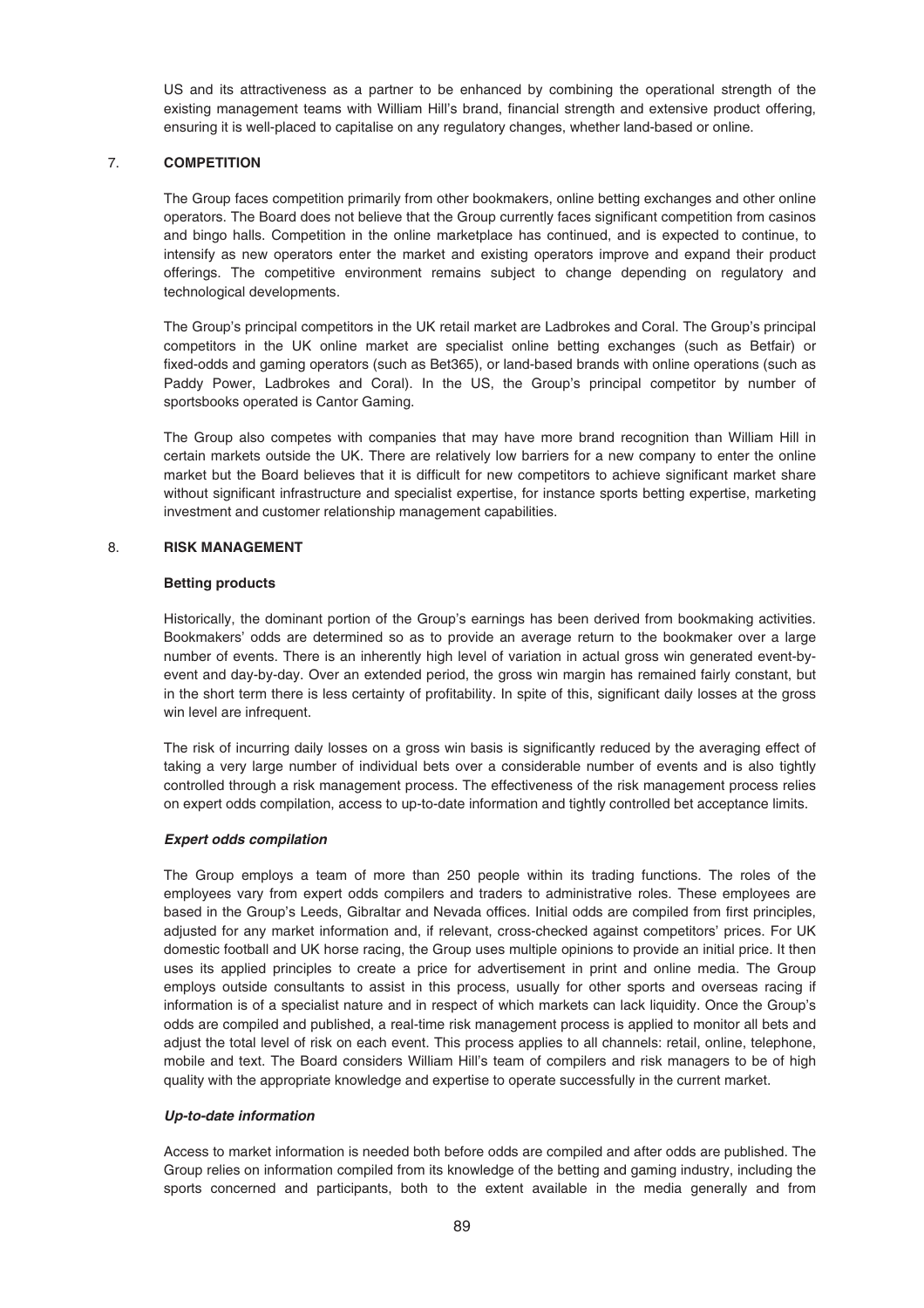information at events. The Group also relies on information about its potential liabilities from overall betting patterns and total amounts wagered on particular outcomes drawn from its retail and online segments as well as certain individual bets that are referred before acceptance or notified subsequently, because of the source or size.

The above information enables management to assess the probability of each possible outcome based on a wide range of up-to-date information, to assess potential exposure on each possible outcome and to determine whether bet acceptance should be limited on certain possible outcomes. Management may also change the odds on a particular event or consider whether to hedge to reduce risk.

### *Bet acceptance limits*

The Group is under no obligation to accept any bet. Where a bet is considered undesirable by management, it will be refused or accepted in part, with or without adjusted odds. For different types of bet, the Group sets limits for LBOs on stake value and potential liability at which bets must be notified (that is, reported after acceptance) or referred. Referred bets are accepted only after management approval, based on latest information about the event, potential liability and the customer's historic betting pattern with the Group (if any). The telephone betting channel operates separately, but in a similar way. The online sports betting system contains an automatic procedure whereby liability limits are pre-set by management on individual events for customers generally and, if appropriate, for specific customers. In practice, the proportion of bets refused is extremely small.

# **Gaming products**

Gaming products have more predictable margins and are increasingly generating a greater proportion of the Group's revenues. There is no trading risk on the Group's poker product as the Group's income comprises a percentage of the total pot in each game known as a 'rake', except in tournaments where a one-off entry fee is charged. There is also no trading risk on the Group's bingo product which operates as a pool betting operation where winnings are determined by the size of the pool and the Group's income is derived from a fee charged to participants. Casino and slot games operate to a specific, predictable average margin over the long run. Therefore, while it is possible to incur losses in the short term, over time the margin reverts to the average.

### **Regulatory Risk**

William Hill has systems and controls in place which seek to ensure that the Group does not accept bets or wagers via the internet from jurisdictions from which it has determined that it does not wish to accept bets or wagers, whether because it is or may be unlawful to do so and William Hill has decided not to take any risk in such regard or for any other reason. The systems and controls include monitoring and analysing information provided by potential customers' registered addresses and of customers' payment methods. A risk exists, however, that a court or other governmental authority in any jurisdiction could take the position that the Group's systems and controls are inadequate or that the Group's current or past business practices in relation to such jurisdiction violated applicable law. Any such determination could expose the Group and its directors to the risk of civil or criminal sanction, as well as reputational damage. See also the Risk Factor entitled "There can be no assurance that existing or potential laws and regulations in certain jurisdictions including those where the Group's customers reside will not have a material adverse effect on its business, financial condition and results of operations".

# 9. **MARKETING**

The Group undertakes both "online" and "offline" marketing to promote its brand and products to customers in the geographies in which it offers betting and gaming products. Offline marketing typically involves television-based advertising and has been a significant focus for the Group's marketing investment, particularly in the UK, in the last three financial years. Online marketing involves a number of internet-based marketing tools, including: search engine optimisation and "pay-per click" agreements to generate or to buy a higher profile for the Group's websites on relevant search engine searches; banner advertising on other websites; and affiliate agreements whereby potential customers can click through to the Group's websites from other websites in return for remuneration for the owner of the other website. The team that operates this specialist online capability, based in Tel Aviv, Israel, was acquired from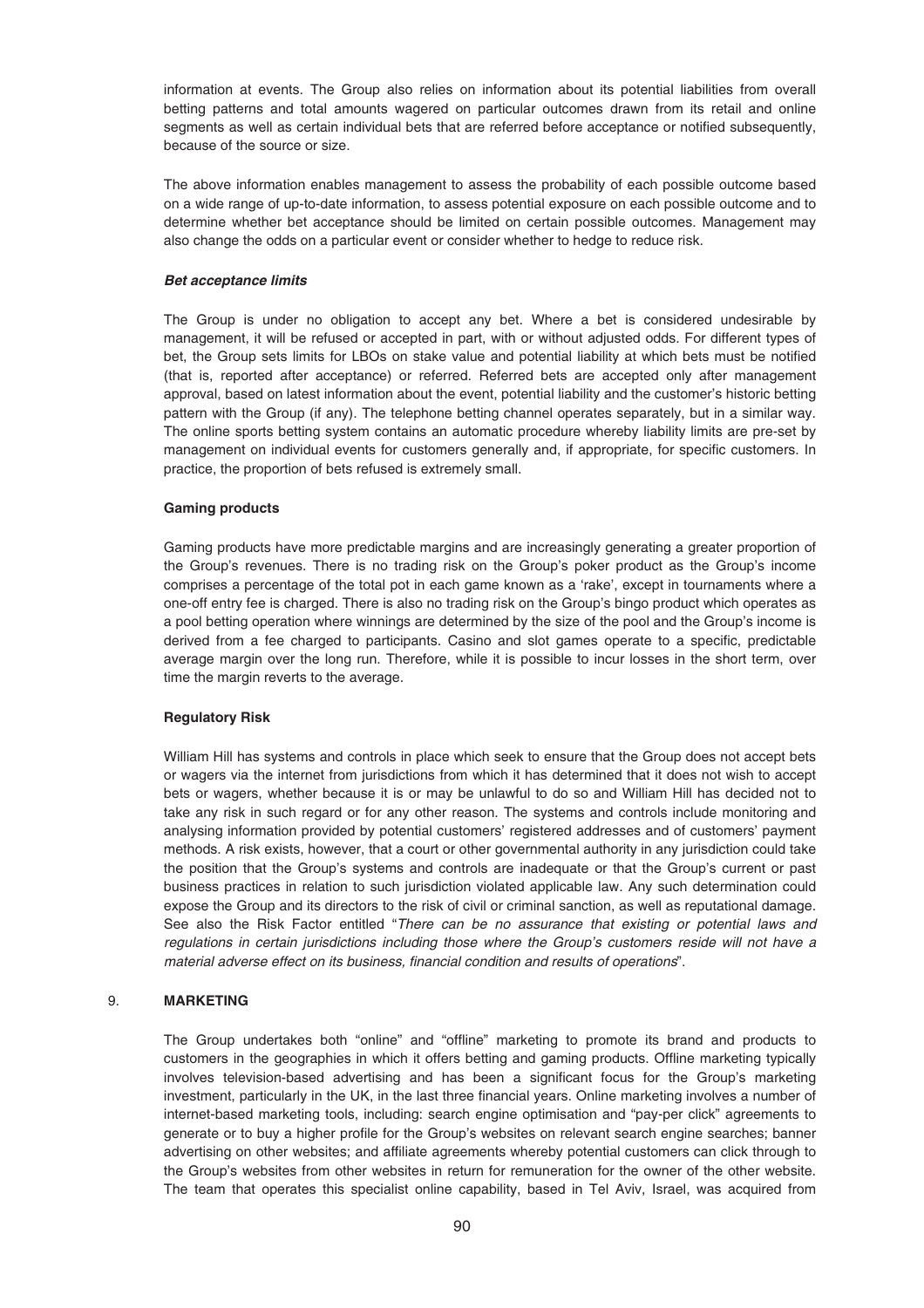Playtech as part of the establishment of the William Hill Online joint venture at the beginning of the 2009 financial year. William Hill Online's marketing investment has increased significantly, from £61.2 million in the 2010 financial year to £106.4 million in the 2012 financial year.

# 10. **INFORMATION TECHNOLOGY SYSTEMS**

The Group is reliant on extensive IT systems for both its retail and online businesses. These are supported by a combination of in-house teams and by external providers often under support agreements tailored to William Hill's needs. The Group has put in place back-up IT systems for business critical systems, generally in different geographical locations from the main system. These back-up arrangements are not intended to be a full duplication of the operational systems as William Hill does not consider this to be cost effective. William Hill regularly reviews and updates the Group's business continuity and disaster recovery plans. The Group's systems to support its retail business are wellestablished and have been regularly tested, whilst work is ongoing to test its online disaster recovery systems.

The Group outsources the majority of its payment processing functions in respect of its online and telephone channels to Commidea Ltd, which is now part of the VeriFone group, and DataCash Ltd. Debit card payments made by customers in the Group's LBOs are processed by Worldpay UK Limited.

# 11. **SUPPLIER RELATIONSHIPS**

William Hill has a number of key suppliers who provide products and services to the Group in respect of the Group's key operations, software systems, marketing and customer services in both the retail and online segments. In the online segment, the online sportsbook is built on OpenBet's technology platform and Playtech Software Limited supports certain of William Hill Online's casino, poker and bingo products, and the mobile channel. In the retail segment, the most significant relationships are with Inspired Gaming, which supplies gaming machines to the Group's LBOs in Great Britain, and Alphameric Solutions Limited (which is now part of the OpenBet group), which supplies and maintains the Group's electronic point of sale systems. SIS, in which William Hill has a 19.5 per cent. shareholding, and TurfTV are the main providers of television pictures, audio and data into the Group's LBOs.

### 12. **INTELLECTUAL PROPERTY**

William Hill's copyright, trademarks, domain names, trade secrets, customer databases and other intellectual property are important to its success.

The Group's registered UK and European Union trademarks includes the "William Hill" name which is also either registered or pending registration in appropriate worldwide jurisdictions and is currently subject to licence agreements in favour of the JVCos pursuant to the Framework Agreement. Subject to the completion of the pending acquisition of Sportingbet's Australian and Spanish online businesses, the Group will acquire rights in the names "Sportingbet", "Centrebet" and "miapuesta", respectively. The Group takes active measures to protect its trademarks.

The Group's domain name portfolio includes williamhill.com, as well as numerous defensive domain names, and the Group intends to expand this portfolio pursuant, and subject, to the acquisition of Sportingbet's Australian and Spanish online businesses.

The Group uses a mixture of software under licence and internally developed software for which it owns the copyright and retains rights of ownership.

William Hill relies on the protection of trademark and copyright law, trade secret protection, contractual protection and licence agreements with its employees, customers and others to protect its proprietary rights.

### 13. **EMPLOYEES**

For the 2012 financial year, which was a 53-week period, the Group's average number of employees was 16,883 (2011 financial year: 15,937, 2010 financial year: 16,935). Pay reviews are held annually.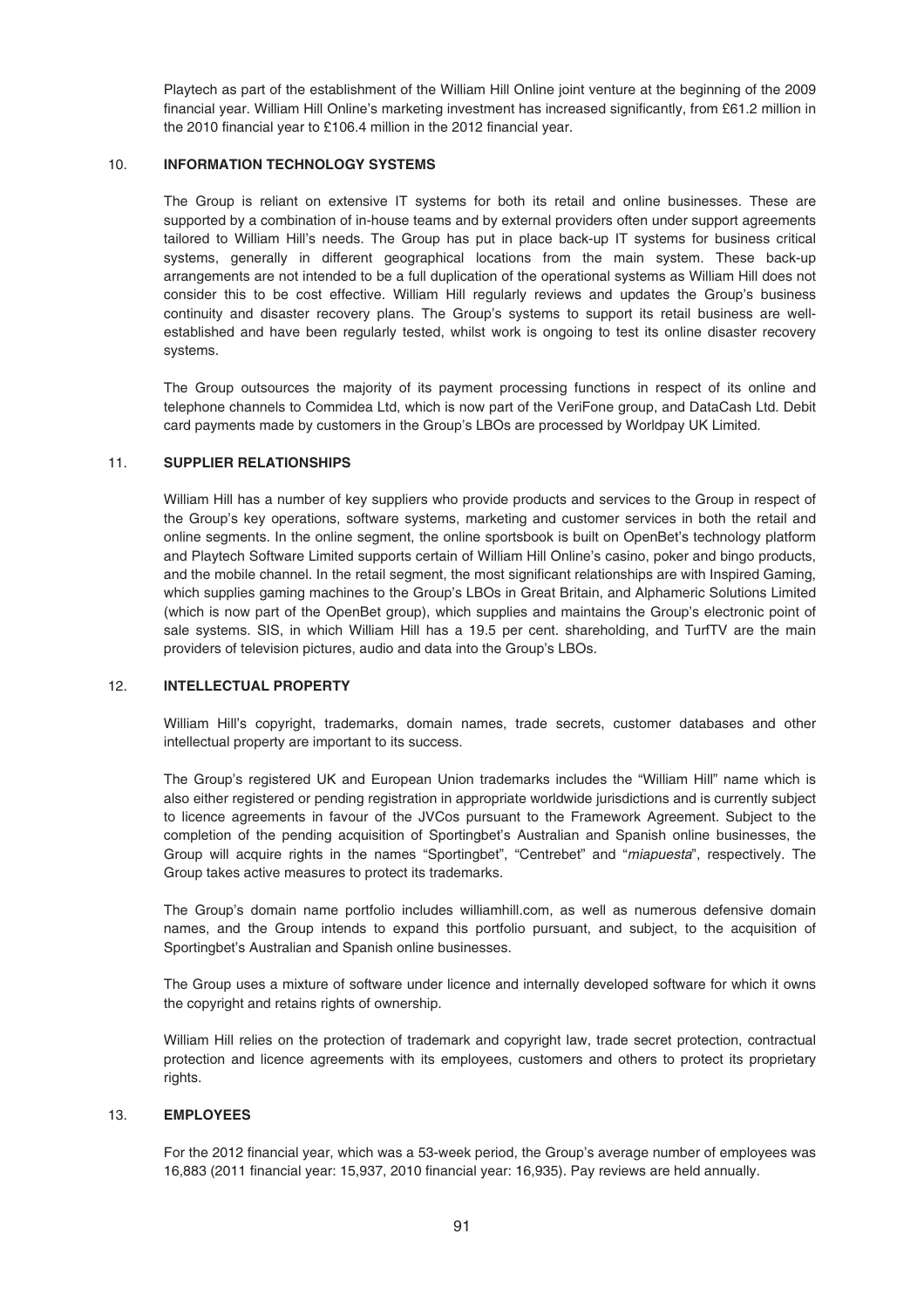#### **PART V**

### **INDUSTRY AND REGULATORY OVERVIEW**

#### 1. **OVERVIEW OF THE GAMBLING INDUSTRY**

The gambling industry comprises, primarily, casinos, bingo halls, LBOs, track-side betting, lotteries and online betting and gaming.

Land-based activities remain the channel of choice for the majority of gambling customers. In the UK, William Hill believes that land-based gambling falls into two categories: (i) large format gambling, including casinos and bingo halls and (ii) street level gambling, including fixed odds or *pari mutual* betting (pool betting) and gaming machines in LBOs, and lotteries.

Online gambling, including mobile gambling, remains the fastest growing segment of the global gambling industry. The primary drivers for growth include the increase in broadband penetration, a broader customer demographic and an increase in the usage of mobile devices. It is a highly fragmented market with a large number of companies operating in it, although none of these entities has a substantial cross-European market share. William Hill believes that sports betting expertise is increasingly important in these markets, but difficult to replicate in terms of relevant expertise and technologies, as are scale and expertise in online marketing.

Online gambling first started meaningfully in 1998. In countries such as the UK, Italy and France, the long-established private sector retail betting operators, such as William Hill, Sindacato Nazionale Agenzie Ippiche S.p.A, Sisal S.p.A., le Pari Mutuel Urbain and Française des Jeux L.A.M.A Loterie (SARL) CdP, have successfully taken market share in new online markets particularly in their home markets, driven by the strength of their brand profile with the local consumer. However, certain online specialists have also performed well, such as Bet365 and Betfair in the UK, Microgame and Giocco Digitale in Italy, and Betclic in France. In many countries gambling is either state-controlled or restricted to a small number of licencees. The key countries where it is possible to take a business-to-consumer approach are the UK, Spain, Italy, Australia and the State of Nevada, where the granting of licences is less limited.

The advent of online gambling has made local governmental restrictions on gambling more difficult to enforce. This has led many governments to review their gambling regulations. This trend has been encouraged by governments seeking to tax the online gambling industry as a new source of tax revenues.

The fastest-growing products today are supported by innovations in technology. In the UK these include in-play betting and mobile gambling. This requires significant investment in innovation and know-how. Many national incumbent operators lack these capabilities, which provides an opportunity for those with such expertise.

The importance of having a large-scale operation is also increasing, for instance to make affordable investments in technology, marketing and core capabilities such as sports betting trading, or to absorb the impact of regulatory changes, or new taxation. International expansion further increases the benefits of scale and minimises the risks associated with exposure to any one country.

William Hill believes that changing regulation is a key feature of the gambling industry today, with many markets now revising their regulatory regime to cater for the internet. A legal framework typically involves the licensing of companies that are required to comply with a domestic regulatory regime and to pay gambling taxes in return for being allowed to advertise locally. This is a complex area, with each country taking a different approach, but William Hill believes that a competitive and regulated environment, such as the environment in the UK, reduces illegal gambling and delivers better value for customers in a safe and responsible way. Many markets are also revising their regulatory regimes and the increasing complexity requires an understanding of licensing and tax obligations by more sophisticated operators. While taxation and product restrictions may impact short-term performance, over the medium to longterm, the Group believes that the ability to advertise in local markets may mitigate this impact.

### 2. **OVERVIEW OF THE UK GAMBLING INDUSTRY**

During the period April 2011 to March 2012, the British gambling industry generated a gross gambling yield of £5.8 billion, a rise of £0.2 billion from the same period in 2010/11. LBOs, which combine over-the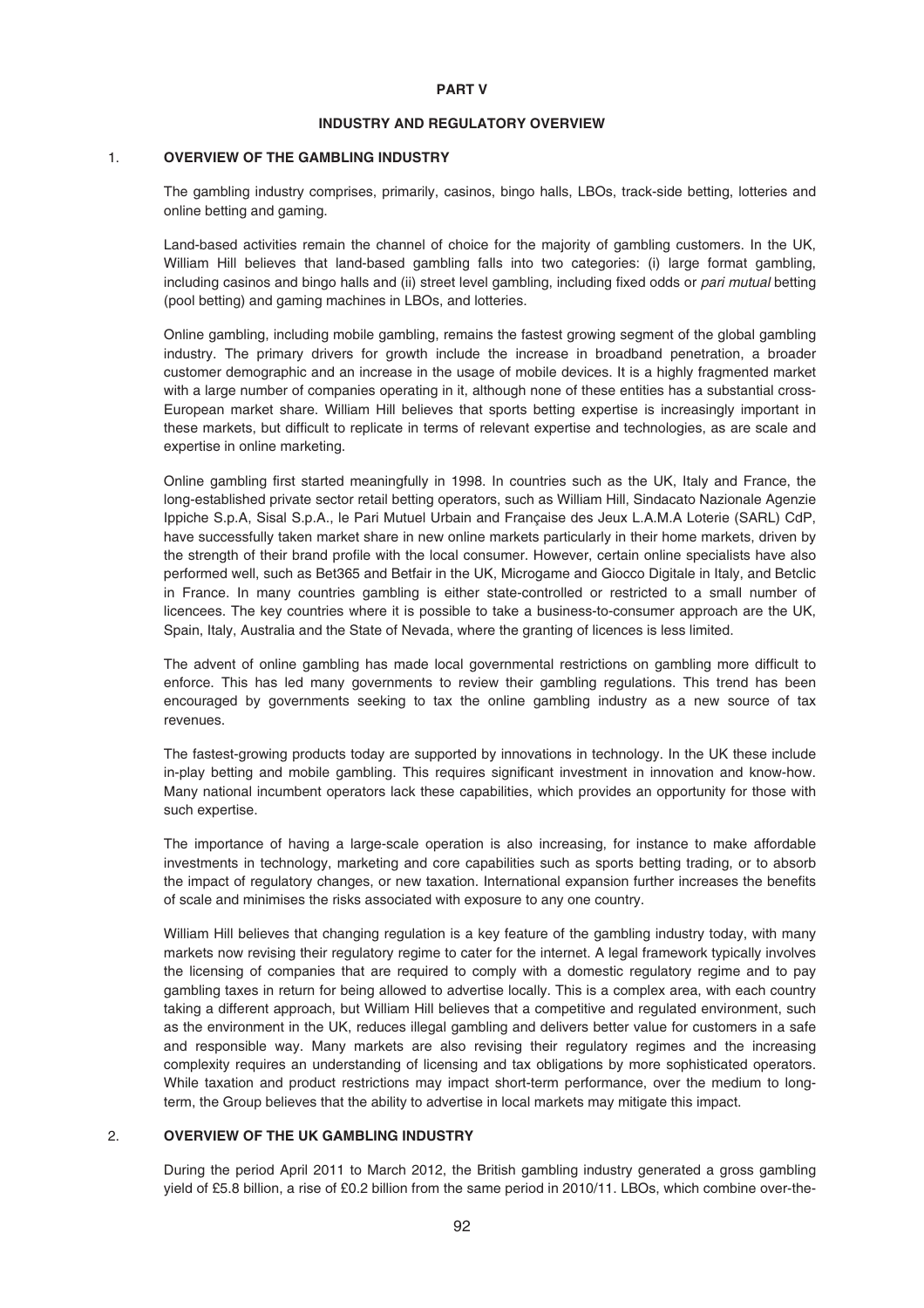counter sports betting and gaming machines, represented 52 per cent. of this and are the largest single part of the UK gambling industry. LBOs were first legalised by the UK government in 1961. There are currently approximately 9,000 LBOs<sup>32</sup>, having peaked at around 14,000 LBOs in the 1980s. Since then, the market has consolidated into a handful of major providers and a number of small chains and independent providers. Consolidation across the UK retail gambling market continues as independent providers close while the major providers continue to open LBOs, benefitting from the scale of their operations. There are now four major businesses accounting for around 80 per cent. of all LBOs in the UK. Of these, William Hill has the largest estate in the UK, followed by Ladbrokes, Coral and BetFred.

In the past, the retail gambling sector has seen step-changes driven by fiscal and regulatory change. Since the turn of the century, there have been a number of positive changes with the move to a more favourable gross profits-based tax regime, the introduction of gaming machines and, under the 2005 Gambling Act, the legalisation of advertising, including on television. Changing customer habits have resulted in LBOs opening for longer to provide the flexibility customers demand and in bookmakers offering a wider range of betting and gaming products than ever before.

The online gambling sector has been well-established in the UK since about 1998 and has been regulated by the Gambling Commission since 2007. It is estimated to have generated £1.7 billion of gross gambling yield in 2011, of which sports betting is the biggest contributor at £650 million (around 38 per cent. of the total gross gambling yield), with casino at £547 million (around 32 per cent. of the total gross gambling yield), poker at £260 million (around 15 per cent. of the total gross gambling yield) and bingo at £256 million (around 15 per cent. of the total gross gambling yield).

William Hill Online is the single largest provider of online gambling services in the UK with an estimated 15 per cent. market share by revenue33. Thereafter, the major competitors are Betfair, Bet365, Paddy Power, Ladbrokes and Poker Stars. The majority of companies offering online gambling services to UK customers are located outside the UK, primarily in Gibraltar.

# 3. **REGULATORY AUTHORITIES**

The Group is regulated by certain authorities and currently holds gambling licences in the UK, Gibraltar, Malta, the Isle of Man, Jersey, Kahnawake (a territory situated in Quebec, Canada administered by the Mohawks of Kahnawake indigenous people), Italy, Spain, the State of Nevada in the United States and, subject to the completion of the acquisition of Sportingbet's Australian online business, Australia.

The gambling industry in Great Britain is regulated under the provisions of the Gambling Act which, amongst other things, authorises the Gambling Commission to act as the central regulatory body for gambling. The Gambling Commission has a duty to permit gambling where it is reasonably consistent with the pursuit of the three licensing objectives set out in the Gambling Act: (i) preventing gambling from being a source of crime or disorder, being associated with crime or disorder or being used to support crime; (ii) ensuring that gambling is conducted in a fair and open way; and (iii) protecting children and other vulnerable persons from being harmed or exploited by gambling. William Hill's LBO operations are regulated by the Gambling Commission.

William Hill Online's sportsbook operations and gaming products are regulated in Gibraltar by the Gibraltar Regulatory Authority.

The activities of William Hill US in Nevada are subject to the licensing and regulatory control of the Nevada Gaming Commission, the Nevada State Gaming Control Board and numerous local regulatory agencies, collectively referred to as the "**Nevada Gaming Authorities**". William Hill's direct and indirect subsidiaries that conduct gaming in Nevada are licensed to do so by the Nevada Gaming Authorities.

The terms of the licence issued to William Hill by the Nevada Gaming Authorities provide that any person who, individually or in association with others has acquired, directly or indirectly, beneficial ownership of 5 per cent. or more of any class of William Hill voting securities must notify the Nevada Gaming Control Board, in writing, within 10 days after it has knowledge of such acquisition. William Hill must also notify the Nevada Gaming Control Board within 10 days of becoming aware of any such acquisition by any person. In addition, any person who, individually or in association with others, acquires, directly or indirectly, beneficial ownership of 10 per cent. or more of any class of William Hill voting securities must

<sup>&</sup>lt;sup>32</sup> Source: Gambling Commission industry statistics 2009-2012, September 2012.

<sup>33</sup> Source: Gambling Data, UK Data Report, June 2012.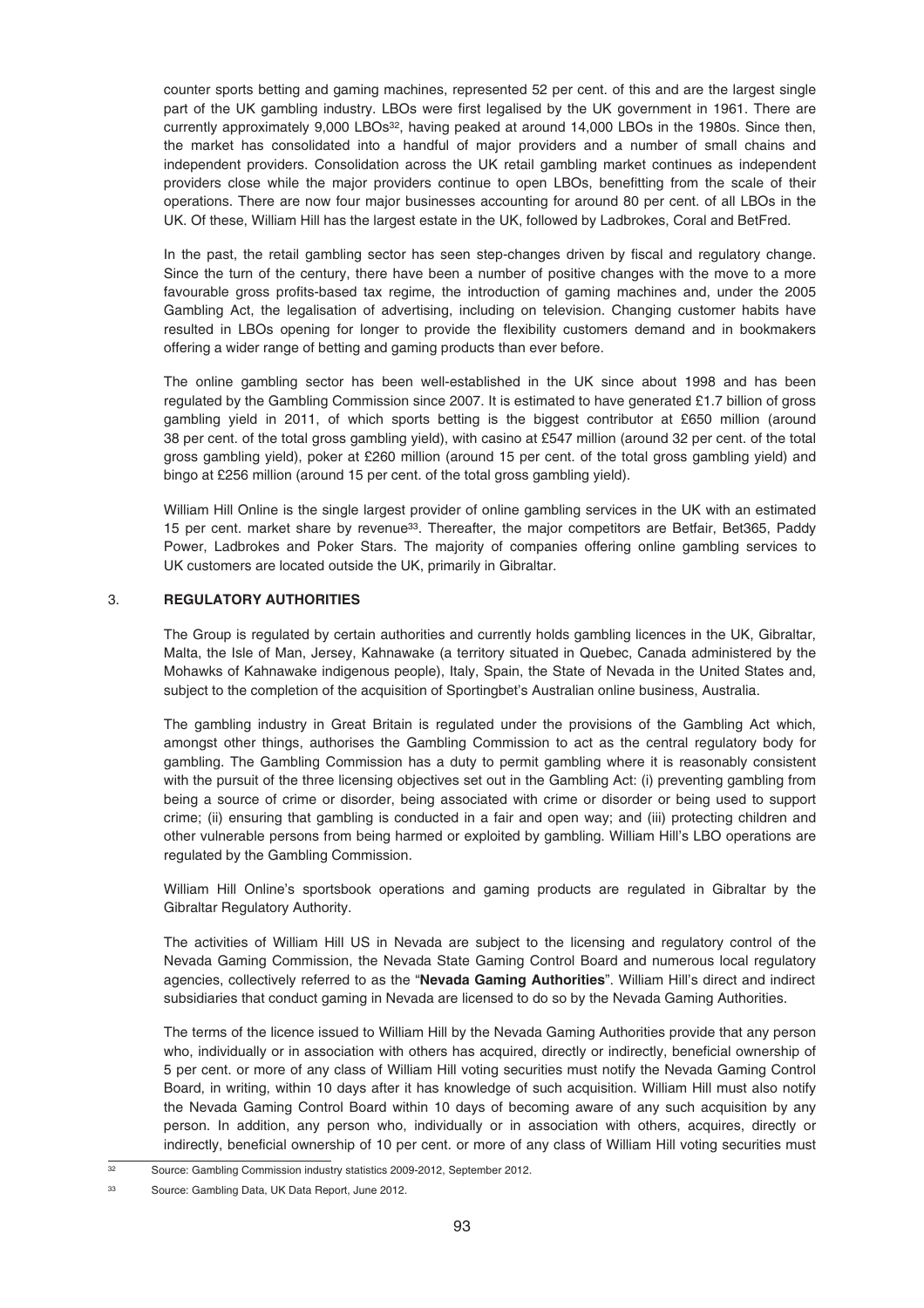apply to the Nevada Gaming Commission for a finding of suitability within 30 days after the Chairman of the Nevada Gaming Control Board mails written notice requiring such a filing. If a shareholder required to apply for a finding of suitability is found to be unsuitable for any reason and continues to hold William Hill Ordinary Shares, they may be guilty of a criminal offence. See the Risk Factor entitled "A shareholder owning 10 per cent. or more of William Hill's Ordinary Shares who is found by the Nevada Gaming Commission to be unsuitable could be guilty of a criminal offence if they continue to hold Ordinary Shares, and William Hill could be subject to disciplinary action if it continues to interact with that shareholder".

The Board believes that William Hill has established and maintained good relations with the relevant regulators in the jurisdictions in which it holds licences. However, no assurance can be given that the Group's operating and gaming licences will not be revoked or that any new, renewed or subsequent licences or approvals that may be required of the Group in the future will be granted.

# 4. **REGULATION**

### **UK licensing for land-based betting and gaming**

There are three licence types that have been issued to members of the Group and their directors and employees to enable them to operate in Great Britain. The first is an operating licence issued to the relevant trading company by the Gambling Commission. William Hill holds two operating licences in the name of William Hill Organization Limited. The second licence type is a personal management licence. The Gambling Commission specifies certain senior roles within the organisation that must be undertaken by a personal management licence holder. William Hill currently has 42 personal management licence holders. The third licence type is a premises licence which is issued by the relevant local authority. William Hill holds a separate premises licence for each of its LBOs. The Gambling Commission has issued licence conditions and codes of practice for each type of licence with which operators must comply.

Each LBO in Great Britain is licensed to provide up to four category B2 or B3 gaming machines. The operation of gaming machines is subject to both The Gaming Machine (Circumstance of Use) Regulations 2007 and the Gambling Commission's Machine Standards requirements, all of which William Hill complies with in each LBO where gaming machines are installed.

# **Online betting and gaming**

A driver of growth in the online gambling market globally is expected to be the trend for countries to regulate their online gambling sectors. The establishment of stable regulatory and tax regimes provides potential opportunities for market participants to grow their businesses. Evidence of this trend is apparent in the regulatory changes that have taken place in a number of European countries over recent years such as Italy and Spain. However, a number of countries have implemented or are considering implementing regimes that are unattractive to commercial operators (for example, by banning particular products or imposing high tax rates on gambling transactions). In some cases countries have tried to prohibit online gambling altogether. Such actions are likely to inhibit market growth. Further changes to tax and regulation, both positive and negative, are likely but the timing and nature of these changes are difficult to predict.

The UK was the first European country specifically to regulate online gambling, pursuant to the Gambling Act. The ease of internet access and issues of effective control have led more EU countries to review their regulatory approach, further encouraged by the European Commission. For example, Italy, France, Denmark and Spain have already done so. Discussions are continuing in other countries such as Greece and Germany.

The unfavourable levels of taxation in the UK have led to significant portions of the industry being based outside the UK, primarily in Gibraltar. As a result, a majority of online businesses owned by UK bookmakers, including William Hill Online, have been established offshore in order to remain competitive. In 2011, the DCMS began a consultation process on the regulation of remote gambling with a view to regulating at the point of consumption, rather than the point of supply. This consultation is now closed and draft legislation has been published. This approach would require companies transacting with UK residents to be licensed by the Gambling Commission, regardless of where that company was based.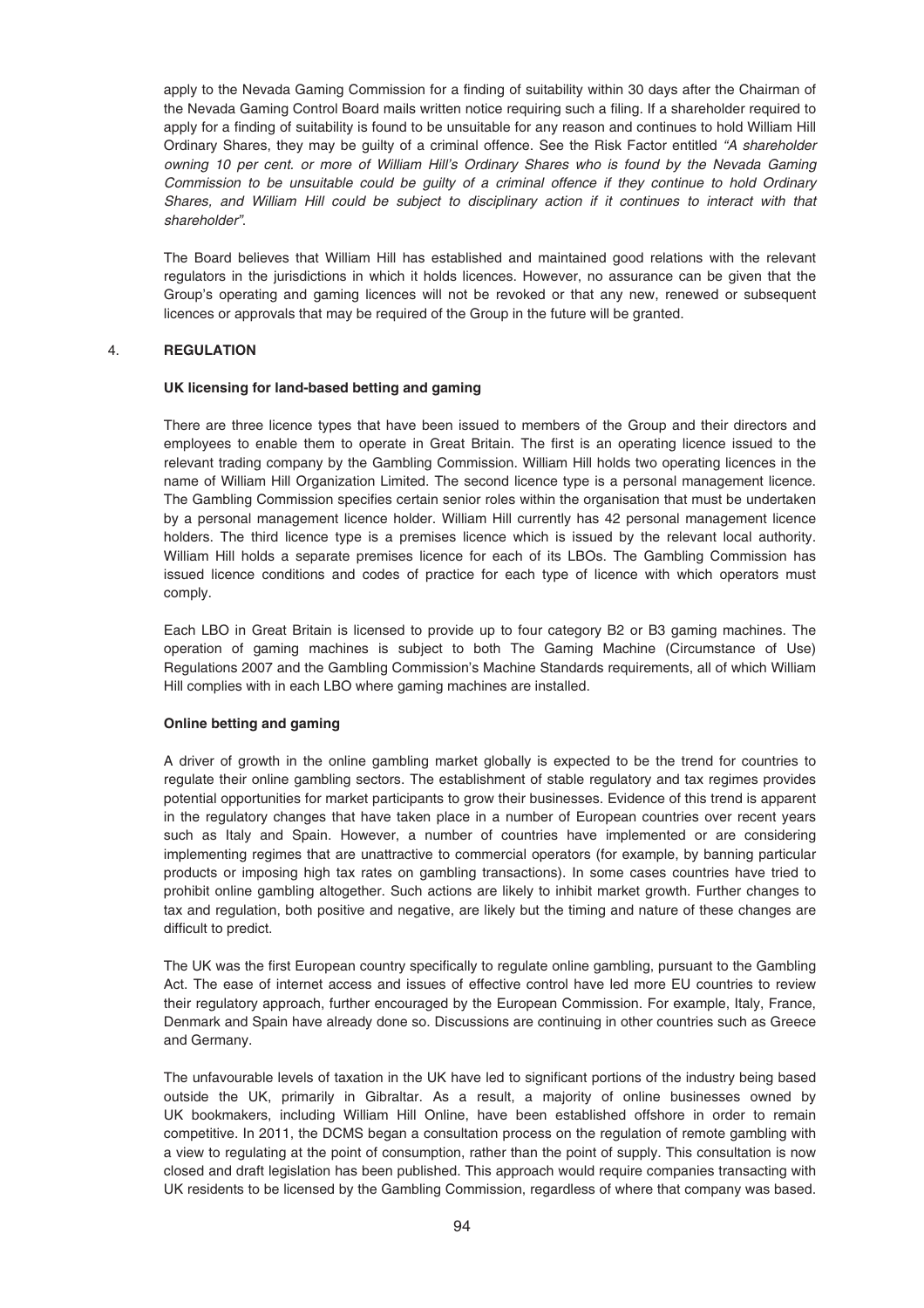HM Treasury has indicated that it anticipates introducing a point of consumption based tax on gross win for online sportsbook activities and net revenue for gaming activities at a rate of 15 per cent. from December 2014.

The William Hill online segment accepts bets and wagers in Gibraltar where it is licensed to do so. However, people accessing William Hill Online's websites may be located in any country. It is the customer's responsibility to ensure that transacting with William Hill Online is legal in the jurisdiction in which they are located, which is made clear in the terms and conditions of the Group's websites.

The Group's legal and regulatory teams actively monitor developments in respect of all jurisdictions in which they believe there are material risks to the Group. William Hill Online has taken the decision that it will not accept online business from customers located in certain jurisdictions, such as the United States and Turkey. The Group takes external legal advice in respect of any jurisdiction that contributes one per cent. or more of William Hill Online revenues or unique active players. The Group does not monitor the legal or regulatory position for all countries in which its customers may be located or from which its advertisements can be accessed via the internet (through the websites of its affiliates or otherwise) and it may therefore be subject to the application of existing laws and regulations of which it is not aware. None of the markets from which the Group accepts bets or wagers without a local licence or, based on legal advice, certainty as to the lawfulness of such acceptance, individually contribute more than one per cent. of Group revenue or more than three per cent. of William Hill Online revenue.

Where considered necessary, the Board obtains independent legal advice concerning the scope and applicability of gambling laws and regulations in respect of particular jurisdictions. This advice is used to modify the Group's default approach in relation to doing business in any particular jurisdiction (as set out above) on a case-by-case basis and, based on the relevant jurisdiction, the Group undertakes procedures in order to mitigate any such risks. William Hill has systems and controls in place which seek to ensure that the Group does not offer gambling products via the internet into jurisdictions from which it has determined it does not wish to accept transactions. The systems and controls include monitoring and analysing information provided by potential customers' registered addresses, IP addresses and payment methods. In particular, William Hill Online does not accept any online transactions from customers in the United States.

William Hill's subsidiary that conducts remote gaming in Nevada has obtained a licence for remote sports betting on mobile devices but only for customers physically located in the state of Nevada. It uses geolocation technology which enables it to ascertain a customer's location and ensures that no bets from customers outside of the state of Nevada are accepted.

### **European online regulation**

As William Hill's online operations are regulated in EU or EEA jurisdictions, the Group is able to advertise in the UK and to benefit from the principles that apply in the EU to the free movement of goods and services.

The Group accepts transactions from customers for certain products from certain European jurisdictions. There are instances of European betting and gaming operators being (i) prosecuted by a relevant authority or (ii) sued by a monopoly right holder or other significant market participant for offering their products and services in a particular European state in which they are not licensed or otherwise regulated. Member States are required to abide by principles of freedom of establishment and free movement of services under EU law. The Board believes that the Group's activities in Member States where the Group is not licensed or otherwise regulated in a manner consistent with applicable EU rules are permitted by such principles. However, the extent to which national courts in European jurisdictions will implement principles of EU law is uncertain as Member States are afforded a degree of discretion in such implementation. As a result, the Group and the Directors may face criminal or civil claims in these jurisdictions as a consequence of their actions regardless of whether such actions are in accordance with EU law. In addition, the relevant regulatory authority, monopoly right holder or other significant market participant could take action against the Group's service providers in such countries. To the extent that the domestic laws or any prosecutions, suits or other determinations of a national court of a Member State do not respect EU law, such actions may fall within the jurisdiction of the ECJ to which reference may be made. On such a reference, the ECJ may scrutinise such domestic laws, prosecutions, suits or other determinations and determine the legality of such operator's activities pursuant to EU law. The ECJ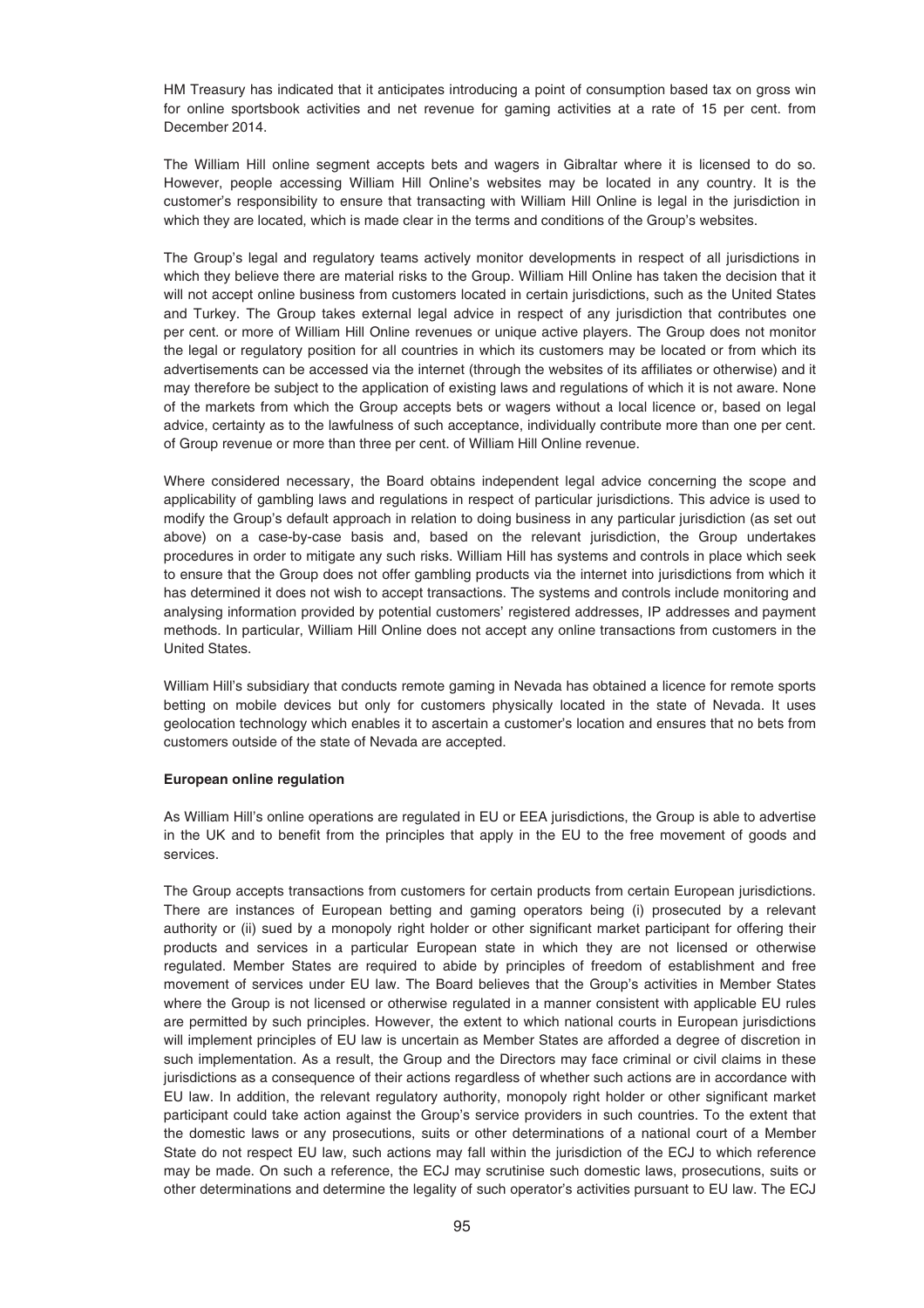may determine that the actions of the relevant Member States are proportionate and objectively protect a matter of public policy within the competence of such Member State, such as social responsibility matters or fighting fraud or criminality, in which case such restrictions may be justified. If the ECJ finds that such an authority, monopoly right holder or other significant market participant's actions result from laws which are discriminatory, disproportionate or not objectively justifiable, such restrictions on the operator's activities may be found to be in contravention of EU law.

Although the regulatory regime for land-based gambling operations is well established in many countries, the gambling laws in such countries will not necessarily have been amended to take account of the internet and the ability to offer gambling products online. There is uncertainty as to the legality of online gambling in a number of countries and consequently in some jurisdictions online gambling may be illegal. In certain countries local regulators are willing to license and regulate local and often state-owned operators, but prohibit foreign operators.

Online gaming is a regulated sector for money laundering pursuant to the third EU Money Laundering Directive (no. 2005/60/EC) and in the UK the Group also adheres to the Proceeds of Crime Act 2002. It has put in place a number of processes to detect and report suspicious activity, and to handle requests for assistance from law enforcement agencies and regulators, all of which is overseen by the Group's MLRO. In 2011, the Gibraltar Regulatory Authority implemented its Anti-Money Laundering Code of Practice. William Hill Online has put in place the appropriate systems for training, reporting, customer due diligence, monitoring of customer activity, record keeping and screening of risk customers.

# 5. **UK INDUSTRY ISSUES**

## **Costs of content**

# *Horserace Betting Levy*

The British betting industry supports the British horse racing industry via the Horserace Betting Levy, a subsidy now based on the gross win from bets struck in the UK on horse races held in the UK. This levy arrangement has been established on a statutory basis since off-course betting was legalised in 1961. The Horserace Betting Levy is an annual scheme with representatives of all classes of bookmakers (comprising the Bookmakers Committee) responsible to the Horserace Betting Levy Board for recommending the basis of each year's scheme. When the Horserace Betting Levy Board and the Bookmakers Committee cannot agree a basis, the Secretary of State for Culture, Media and Sport (**"SCMS"**) determines the outcome; this last occurred in 2011 for the 2012/13 scheme (effective 1 April 2012 to 31 March 2013). For the 2013/14 scheme, agreement was reached for the Horserace Betting Levy to continue to be 10.75 per cent.

# *Greyhound levy*

The Group also voluntarily pays a greyhound racing levy, which is agreed with the Greyhound Association on bets struck in the UK in order to support the greyhound racing industry. The levy is calculated at 0.6 per cent. of amounts wagered in the UK on greyhound racing in the UK.

### *Other sports*

Whilst the Group pays licence fees to content suppliers for their established intellectual property rights, the Group does not pay for the right to bet on other sports. The SCMS has in the past raised the issue of bookmakers making contributions to support sport in the UK. To date, there have been no concrete developments affecting the Group from this suggestion.

### *Problem gambling*

Problem gambling is an industry-recognised term for what a psychiatrist would call a spectrum disorder covering a range of symptoms associated with gambling, from someone being unhappy about their gambling to a medically diagnosed mental health issue. The issue of problem gambling is taken seriously by the industry. The UK government expects the gambling industry to act in a socially responsible way and to contribute to funding for support for those with gambling problems. The Group encourages a socially responsible attitude within the gambling industry and has been a contributor to the Responsible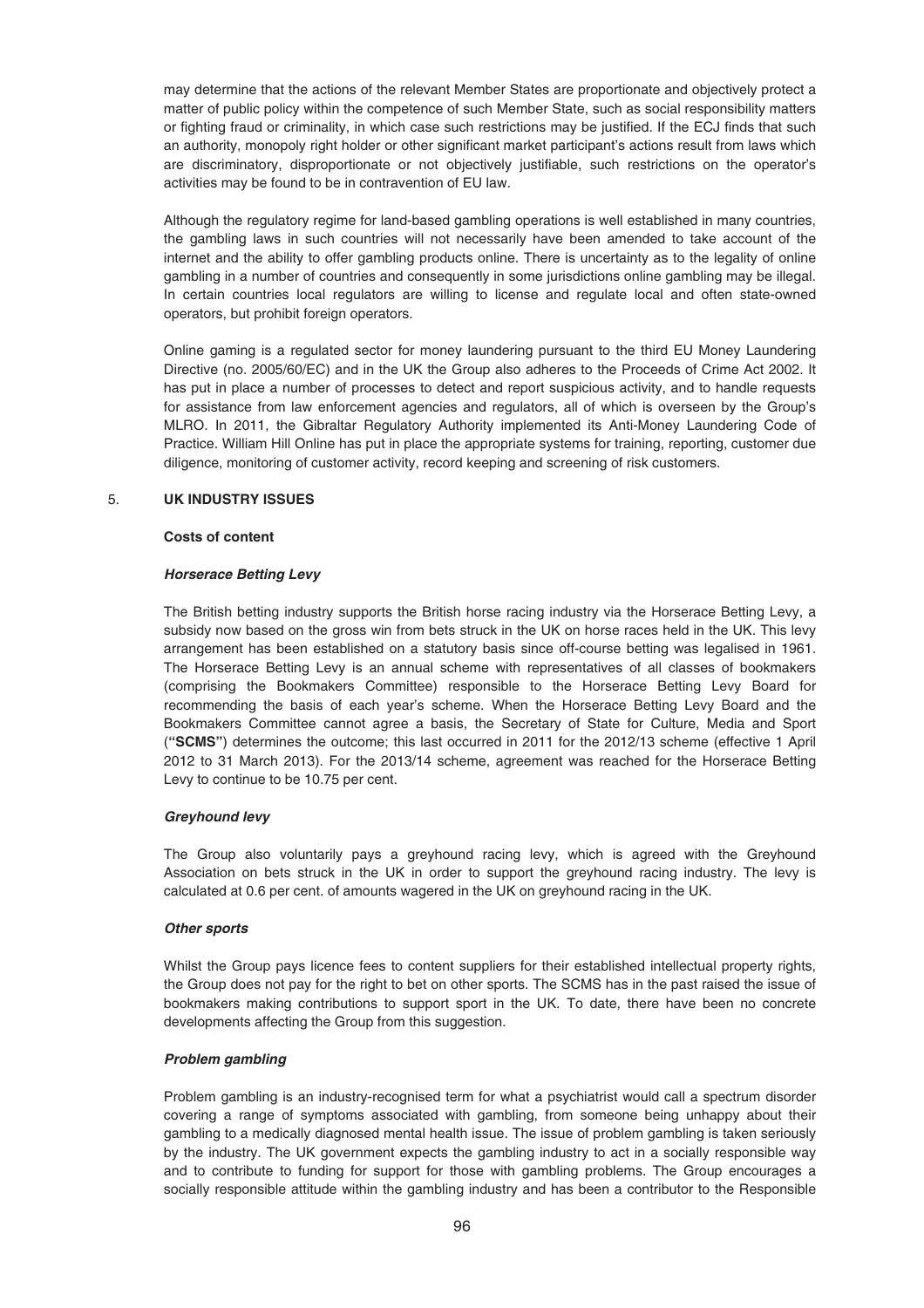Gambling Trust, a charity set up by the industry to fund work on these issues. William Hill has always paid the contribution which it undertook to fund. In addition, William Hill has constituted a Corporate Responsibility Committee to assist the Board in its approach to, amongst other things, problem gambling issues. William Hill works closely with its regulators in the UK and overseas to ensure that high industry standards are adhered to by the Group. William Hill also maintains a regular dialogue with Gamcare, a centre for information, advice and practical help for anyone with gambling problems. Further, the Group recognises the role of both the SCMS and the Gambling Commission in seeking ways of minimising the impact of gambling on young and/or vulnerable people and will continue to work with them.

The 2010 Gambling Prevalence Study was published in February 2011 by the Gambling Commission. It showed no significant increase in overall levels of problem gambling since the last study was undertaken in 2007. The Board believes that the vast majority of the Group's customers enjoy its products responsibly. The Group does not believe there is evidence that supports the proposition that any single product is responsible for causing problem gambling.

# *Taxation*

In addition to the customary business taxes, the gambling industry is also subject to specific additional taxes. In relation to gambling operators in the UK, these are: (i) betting duty calculated at 15 per cent. of gross win and (ii), since 1 February 2013, Machine Games Duty, charged at 20 per cent. on revenue from gaming machines. The Group's retail operation is subject to these taxes.

The Group's online gambling operations are located in Gibraltar and are subject to the taxes there. In 2011, the DCMS began a consultation process on the regulation of remote gambling with a view to regulating at the point of consumption, rather than the point of supply. This consultation has now closed and draft legislation has been published. This approach would require companies transacting with UK residents to be licensed by the Gambling Commission, regardless of where the company is based. In March 2012, following the consultation process by the DCMS on the regulation of remote gambling, HM Treasury has commenced a consultation process in respect of the implementation of a point of consumption tax under which bets placed by customers located in the UK would be subject to UK duty regardless of where the bet is settled. The consultation process is ongoing and no definitive legislation has yet been published. HM Treasury has indicated that it anticipates introducing a point of consumption based tax on gross profits at a rate of 15 per cent. from December 2014. As a significant amount of William Hill Online's business comes from UK-based customers, implementation of this legislation would have a significant impact on the Group's results of operations.

### *Impact of the economy*

The Group derives most of its revenues from the UK. The current economic climate and the pressure on consumer incomes make for challenging conditions for companies operating in consumer-facing sectors, such as the betting industry. However, whilst not immune to economic conditions, betting and gaming has traditionally been a low-ticket leisure activity, which has provided some resilience in levels of consumer spending on gambling. Furthermore, economic conditions have not prevented some market sectors of the betting and gaming industry, such as online gambling, from growing.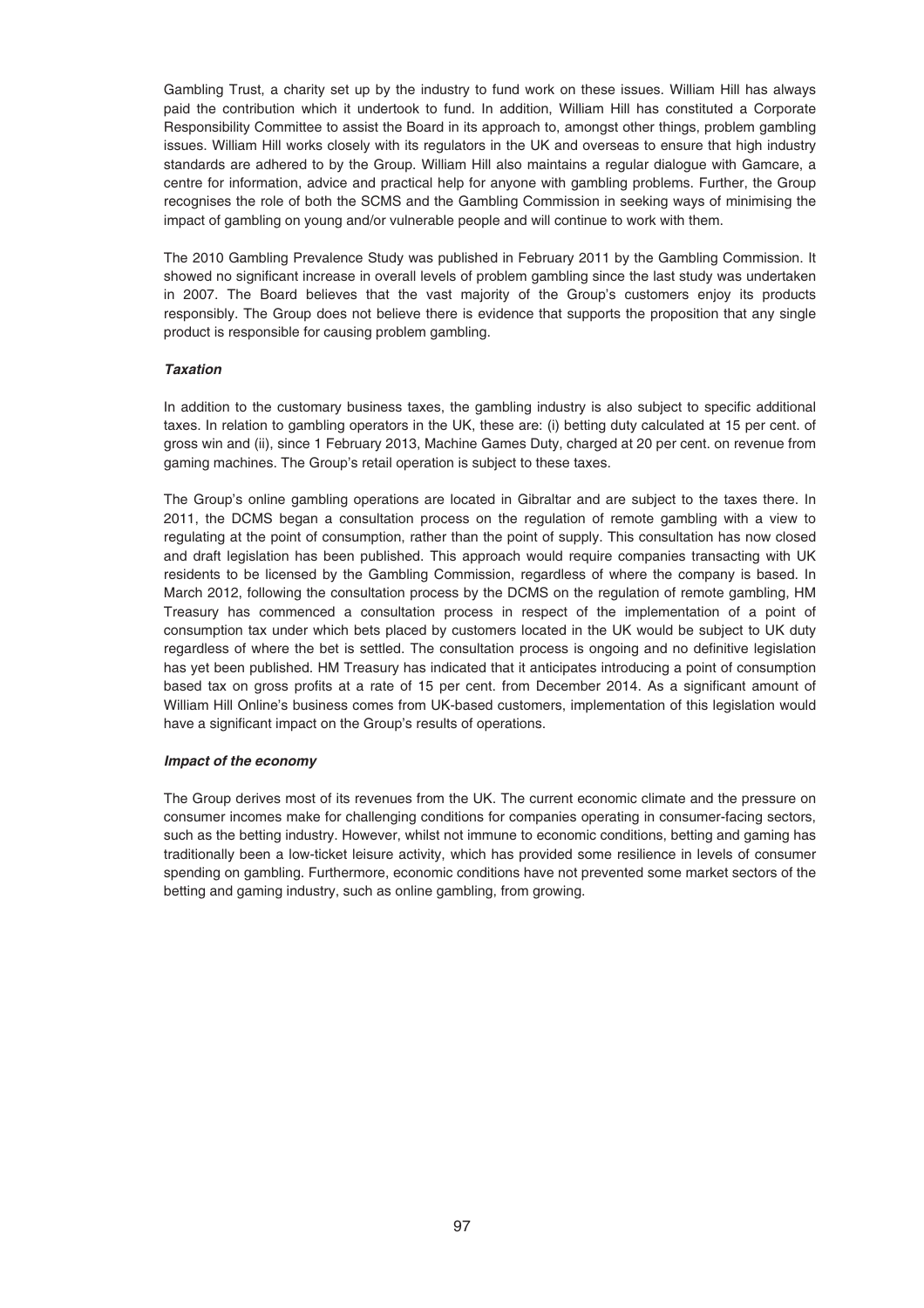#### **PART VI**

# **OPERATING AND FINANCIAL REVIEW**

The following discussion of the financial condition and results of operations of the Group should be read in conjunction with the audited consolidated financial statements of the Group and the accompanying notes for the 52 weeks ended 28 December 2010, the 52 weeks ended 27 December 2011 and the 53 weeks ended 1 January 2013 (the *"2010 financial year"*, the *"2011 financial year"* and the *"2012 financial year"*, respectively) incorporated by reference into this document and with the information relating to the business of the Group included elsewhere in this document. References in the discussion below to the *"2013 financial year"* are to the 52 weeks ending 31 December 2013. The discussion includes forward-looking statements that reflect the current view of the Group's management and involve risks and uncertainties. The actual results of the Group could differ materially from those contained in any forward-looking statements as a result of factors discussed below and elsewhere in this document, particularly in "Risk Factors" and in "General Information – Information regarding forward-looking statements". Prospective investors should read the whole of this document, including the documents incorporated by reference, and not just rely upon summarised information set out in this Part VI "Operating and Financial Review".

The following discussion focuses on the Group's audited consolidated financial statements for the 2010, 2011 and 2012 financial years prepared in accordance with IFRS.

This document contains a discussion of operating profit, a non-IFRS measure that the Board uses as a key performance indicator of the Group's business. Operating profit is presented to enhance the understanding of the Group's financial condition and results of operations. For an explanation of this measure, see " – Operating Profit" below.

# 1. **OVERVIEW**

William Hill is one of the world's leading listed betting and gaming companies by market capitalisation<sup>34</sup>, employing approximately 17,000 people, and is one of the most recognised and trusted brands in the gambling industry, providing betting and gaming services across multiple channels. The Group was founded in 1934 and is the UK's largest bookmaker by number of LBOs, with 2,392 as at 1 January 2013 of the approximately 9,000 LBOs regulated by the Gambling Commission<sup>35</sup>. The LBOs provide betting opportunities on a wide range of sporting and non-sporting events, and gaming on machines and numbers-based products. The Group's William Hill Online joint venture is the UK's leading online betting and gaming business by revenue<sup>36</sup>, and enables customers to access sports betting, casino games, poker and bingo via the internet, telephone, mobile device and by text-based services. The Group established its US operation, William Hill US, in June 2012, offering land-based sports betting in Nevada. Separately, on 20 December 2012, the Group announced that it had reached agreement with GVC and Sportingbet in relation to the proposed acquisition of Sportingbet's Australian business and certain other assets from the Sportingbet group together with the granting of a call option over Sportingbet's Spanish business for total cash consideration of £454 million. It was subsequently announced on 13 February 2013 that a revision to the terms being offered to Sportingbet's bondholders would increase that amount by £5.5 million, in aggregate, to a total of £459.5 million. This acquisition is being made by members of the William Hill Group other than the JVCos comprising William Hill Online and is expected by the Board to complete in the first quarter of 2013.

The Group delivers its betting and gaming products to customers through two principal channels: retail and online. The Group reports its primary segment information in its consolidated financial statements on the basis of these channels. The Group also reports separate segment information on its telephone betting operations, its US operations (which commenced on 27 June 2012) and its other businesses, comprising on-course activities at horse racing, greyhound racing and other venues, its two greyhound stadia in the north-east of England and the results of any sports betting hedging activity. However, these segments have minimal impact on the Group's financial performance, having contributed £0.4 million of operating profit in the 2012 financial year and £3.7 million of operating loss in the 2011 financial year.

<sup>34</sup> Source: Based on the market capitalisations as at 28 February 2013 (the latest practicable date prior to the publication of this document) of William Hill PLC, Ladbrokes plc, Paddy Power PLC, Lottomatica Group SpA, OPAP SA, Tabcorp Holdings Ltd and Tatts Group Ltd.

<sup>35</sup> Source: Gambling Commission industry statistics from 2008 to 2012.

<sup>36</sup> Source: Gambling Data, European Online Regulated Markets Data Report, 2012.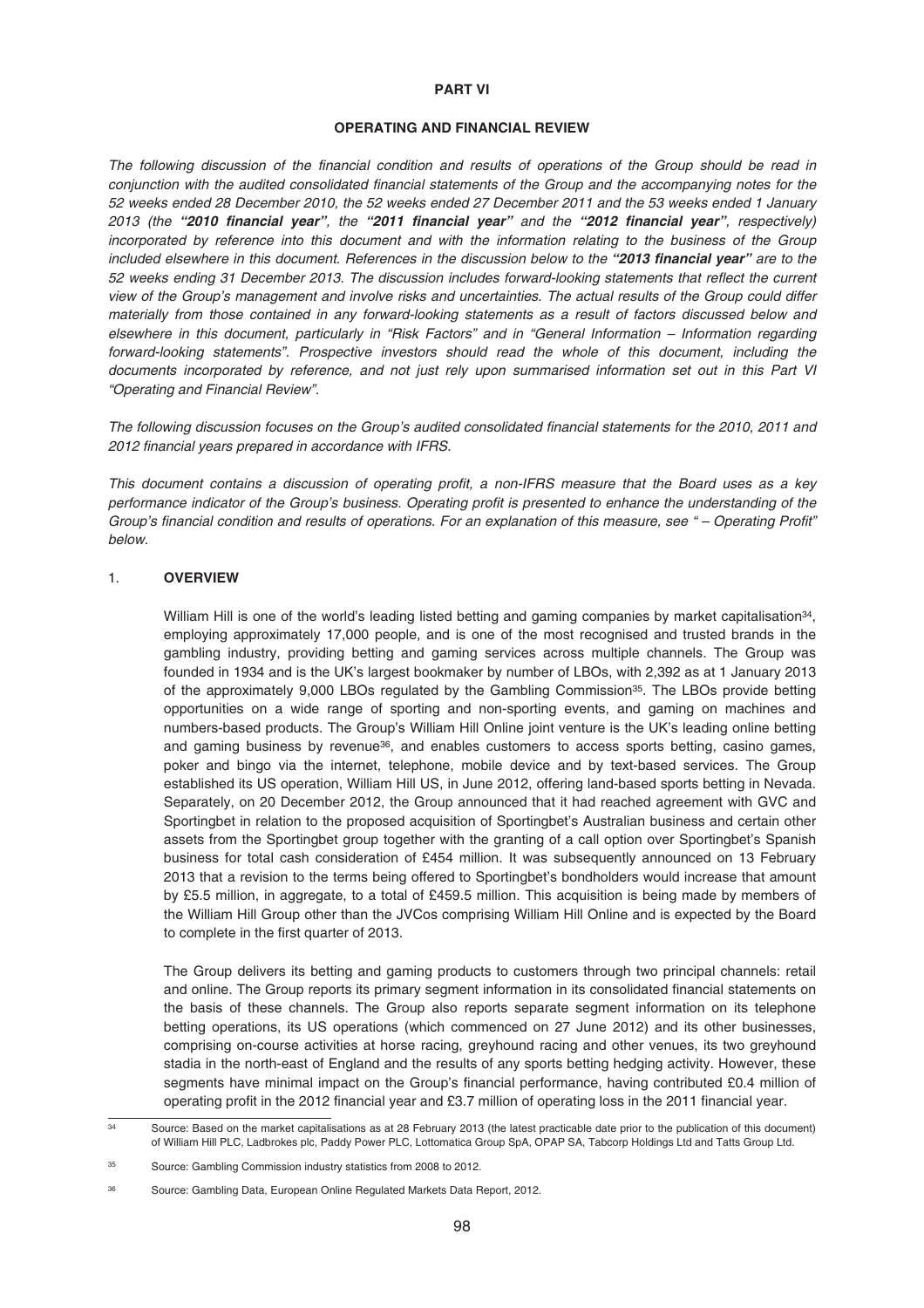In the 2012 financial year, the Group's revenue was £1,276.9 million, an increase of 12.3 per cent. compared to the 2011 financial year. Operating profit in the 2012 financial year was £330.6 million, an increase of 19.9 per cent. compared to the 2011 financial year.

### **Retail segment**

William Hill had a network of 2,392 LBOs in the UK as at 1 January 2013 and is the UK's largest highstreet bookmaker by number of LBOs, with the Group operating approximately 27 per cent. of all LBOs in the UK. The Board believes William Hill is one of the most successful operators in terms of profitability per LBO in the UK and the Group aims to maintain and build on this position by maximising opportunities for growth while ensuring careful cost management.

William Hill divides the retail segment between (i) over-the-counter activities, primarily betting on sporting events such as football, snooker and cricket as well as the more traditional horse racing and greyhound racing, as well as numbers betting and betting on virtual sporting events, and (ii) gaming machines activities.

In the 2012 financial year, the retail segment generated £837.9 million of revenue (65.6 per cent. of Group revenue) and £211.5 million of operating profit (64.0 per cent. of Group operating profit).

### **Online segment**

William Hill accepted its first bet via the internet in 1998 and has achieved strong growth in the UK. On 30 December 2008, William Hill established William Hill Online through the acquisition of certain assets, businesses and contracts from Playtech and their subsequent combination with William Hill Interactive, the Group's then existing online business. The Board believes that, as a result of that transaction, William Hill Online has become one of the leading online betting and gaming businesses by profitability.

William Hill divides the online segment between sportsbook activities, primarily pre-match and in-play betting on sporting events, and gaming activities, and further divides gaming activities into casino (which includes traditional casino games, slot machines and skill games), poker and bingo.

In the 2012 financial year, the online segment generated £406.7 million of revenue (31.9 per cent. of Group revenue) and £145.3 million of operating profit (44.0 per cent. of Group operating profit).

# 2. **CURRENT TRADING AND RECENT DEVELOPMENTS**

### **Current trading**

The current trading update relates to the seven weeks from 2 January 2013 to 19 February 2013.

Group revenue was up 19.5 per cent., although this was flattered by the transition from a VAT-based taxation regime for retail gaming machines to a Machine Games Duty regime from 1 February 2013. Adjusting the prior year from the date of introduction of the Machine Games Duty to reflect the current taxation regime, the Group's revenues during the seven week period ending 19 February 2013 would have increased by 16.9 per cent. against the comparator period.

In the Group's retail segment, whilst over-the-counter amounts wagered fell 2.9 per cent., over-thecounter revenue grew by 15.6 per cent., benefiting from a very strong gross win margin of 21.7 per cent. Machines gross win grew by 1.4 per cent. The William Hill online segment continues to perform strongly with net revenue up 28.7 per cent. Sportsbook amounts wagered grew by 29.0 per cent. and net revenue grew by 74.8 per cent. with gross win margin, at 11.0 per cent, up 3.0 percentage points.

During the seven weeks ended 19 February 2013, sportsbook amounts wagered were equivalent to 109 per cent. of over-the-counter amounts wagered against a target for sportsbook amounts wagered to equal over-the-counter amounts wagered by the 2014 World Cup (2012 financial year: 87 per cent.), sportsbook mobile weekly amounts wagered averaged £16 million against a target of £15 million by mid-2013 (2012 financial year: £10.9 million) and mobile represented 34 per cent. of sportsbook amounts wagered against a target of mobile representing 40 per cent. of Sportsbook turnover by end 2013 (2012 financial year; 26 per cent.).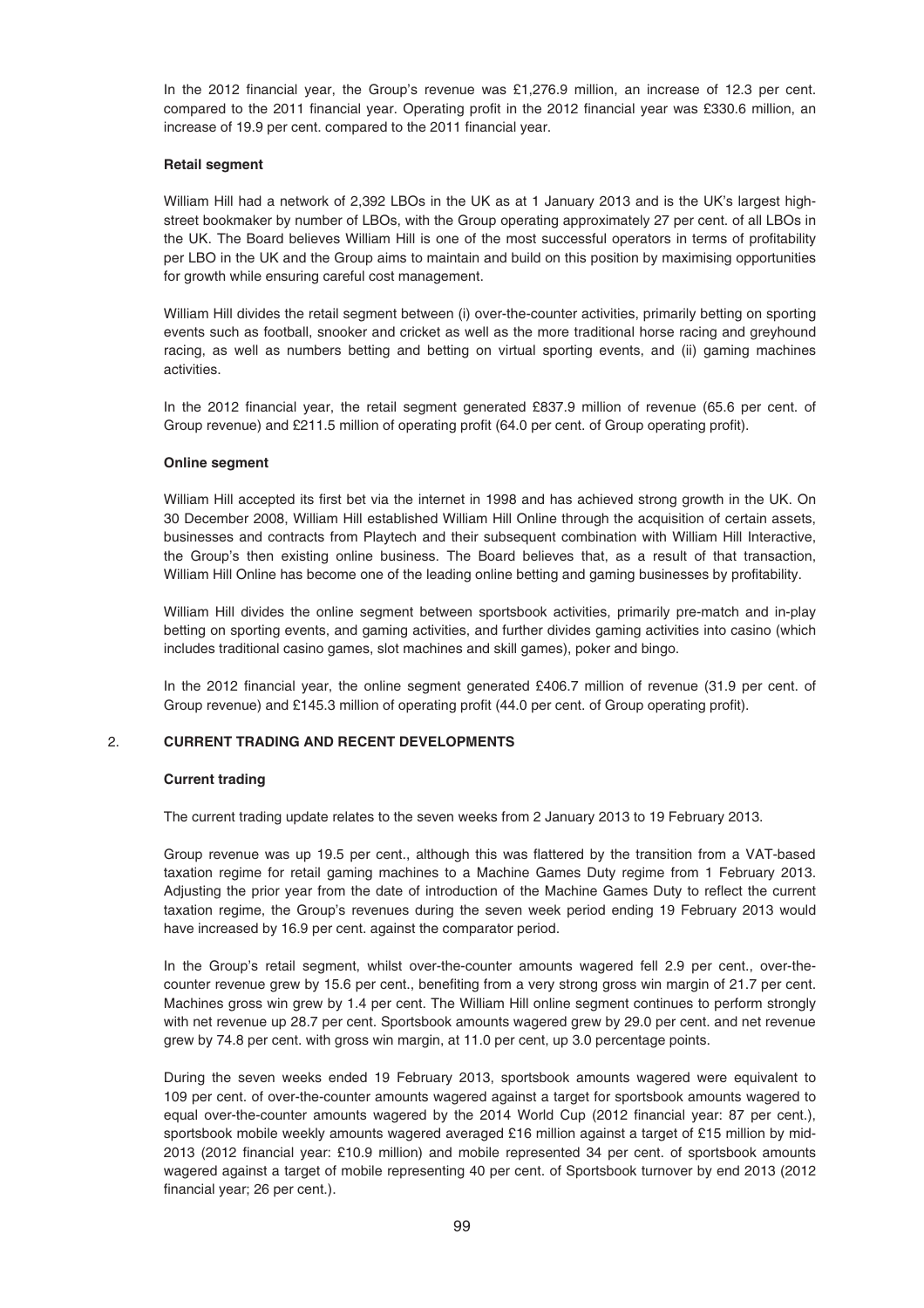At this early stage in the year, the Board is pleased by the Group's trading performance, albeit recognising that the gross win margin in both the retail and online segments continues to be unusually strong over this short period.

#### **Recent developments**

On 20 December 2012, William Hill announced that it had reached agreement with GVC and Sportingbet in relation to (i) the proposed acquisition by William Hill of Sportingbet's Australian online business and certain other assets from the Sportingbet group and (ii) the grant of a call option to William Hill in respect of Sportingbet's Spanish online business for a total cash consideration of £454 million. It was subsequently announced on 13 February 2013 that a revision to the terms being offered to Sportingbet's bondholders would increase that amount by £5.5 million, in aggregate, to a total of £459.5 million. For further information regarding this proposed acquisition, see section 3 of Part I of this document.

On 1 March 2013, William Hill announced its intention to exercise its Call Option to acquire Playtech's 29 per cent. stake in William Hill Online for consideration of approximately £424 million. For further information regarding this proposed acquisition, see section 8 of Part I of this document.

# 3. **FACTORS AFFECTING THE GROUP'S RESULTS OF OPERATIONS**

The results of the Group's operations have been, and will continue to be, affected by many factors, some of which are beyond the Group's control. This section sets out certain key factors that the Board believes have affected the Group's results of operations in the periods under review or could affect its results of operations in the future. For a discussion of certain factors that may adversely affect the Group's results of operations and financial condition, also see "Risk Factors".

#### **Gross win margin**

Gross win margin is a non-IFRS measure defined as gross win divided by amounts wagered and represents the percentage of amounts wagered that is retained by the Group. The Board believes that gross win margin is useful in assessing the Group's ability to generate revenues from the amounts wagered by customers through over-the-counter activities in the retail segment and sportsbook activities in the online segment and that it provides a basis for assessing the profitability of these activities. Gross win margin is less relevant to activities that have fixed odds such as gaming activities.

Gross win, defined as amounts wagered before the deduction of free bets, bonuses and other goodwill gestures (in the online segment) less customer winnings, is a non-IFRS measure which the Board uses primarily to calculate gross win margin for certain activities of the Group, as described in the preceding paragraph. For over-the-counter activities in the retail segment, gross win equates to revenue as free bets, bonuses and goodwill gestures are deducted from amounts wagered, while for sportsbook activities in the online segment gross win is directly related to revenue, with revenue being gross win less fair value adjustments for free bets, bonuses and goodwill gestures. As described below under " $-$  Taxation and Levies", certain taxes and duties, including betting duty and the Horserace Betting Levy, are levied based on gross win. Also as described in that section, the Company views gross win as being useful in assessing the underlying performance of gaming machines because, in contrast to revenue, machines gross win is not impacted by the new Machine Games Duty regime.

The following table sets out a reconciliation of revenue from sportsbook activities in the online segment to gross win for sportsbook activities in the online segment for the 2010, 2011 and 2012 financial years, respectively.

|                                                                    | <b>Financial Year</b> |       |       |  |
|--------------------------------------------------------------------|-----------------------|-------|-------|--|
|                                                                    | 2010                  | 2011  | 2012  |  |
|                                                                    | £m                    | £m    | £m    |  |
| Online sportsbook revenue                                          | 81.6                  | 111.1 | 166.7 |  |
| Fair value adjustments (free bets,                                 |                       |       |       |  |
| bonuses) $\ldots \ldots \ldots \ldots \ldots \ldots \ldots \ldots$ | 6.8                   | 5.5   | 11.0  |  |
| Online sportsbook gross win                                        | 88.4                  | 116.6 | 177.7 |  |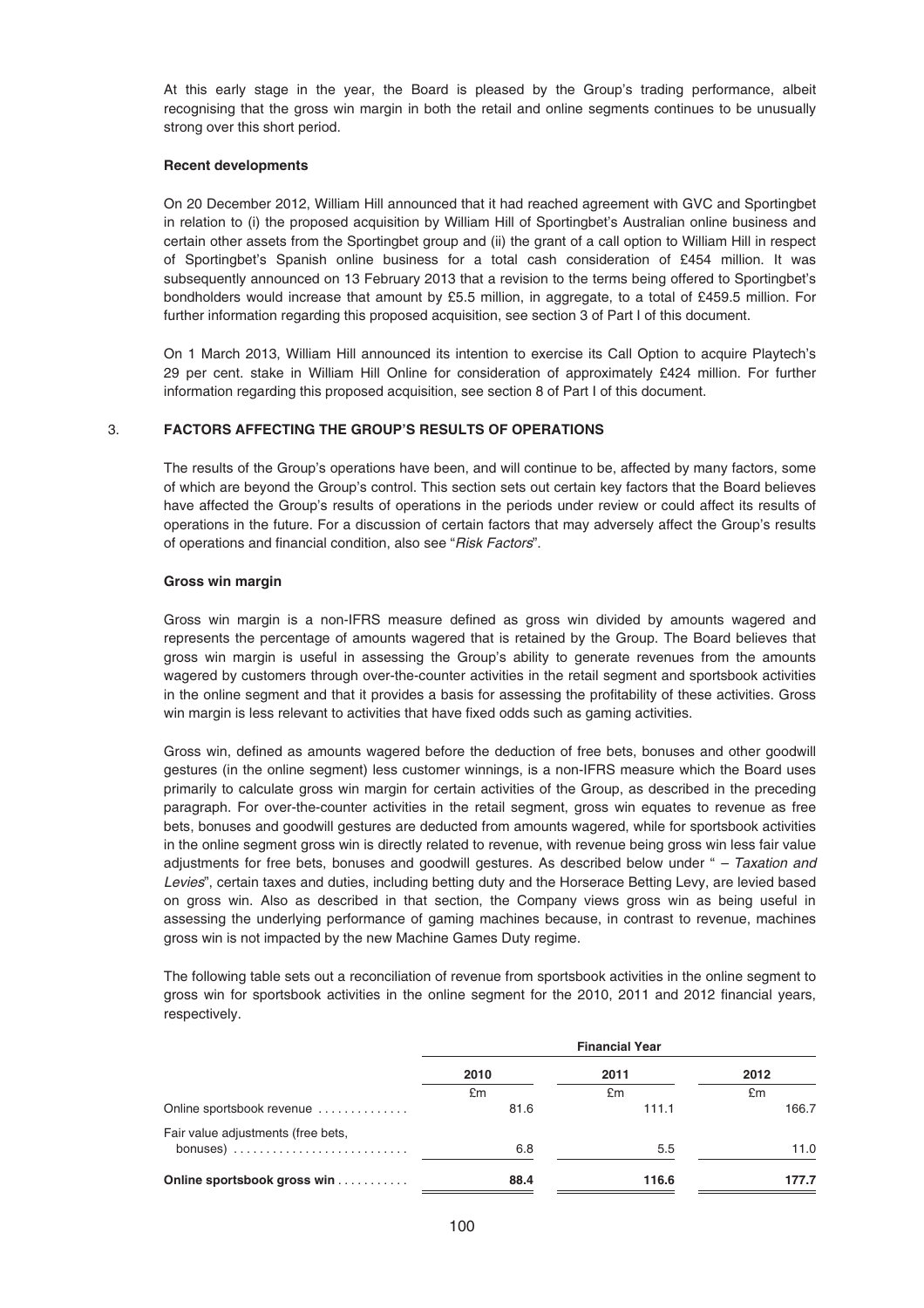The following table sets out the gross win margin for over-the-counter activities in the retail segment and sportsbook activities in the online segment for the 2010, 2011 and 2012 financial years, respectively.

| <b>Financial Year</b> |      |                    |
|-----------------------|------|--------------------|
| 2010                  | 2011 | 2012               |
| $\%$                  | $\%$ | $\frac{1}{\alpha}$ |
| 17.9                  | 16.8 | 18.2               |
|                       |      | 7.9                |

In the 2010, 2011 and 2012 financial years, gross win margins for over-the-counter activities in the retail segment were higher than gross win margins for online sportsbook activities due to differences in product mix, patterns of customer betting and differences in the theoretical gross win pricing margins applied to football betting in the retail and online segments. For example, over-the-counter activities in the retail segment include a higher proportion of bets in the form of accumulator bets on the outcome of multiple events such as football matches, which produce higher gross win margins as compared to the individual bets that are more typically seen in the online sportsbook.

The gross win margin attributable to the over-the-counter activities in the retail segment and the online sportsbook in the online segment fluctuates in accordance with the outcome of sporting events on which the Group takes bets. Over the short term, the uncertainty in the outcome of sporting events can therefore result in significant volatility, both positive and negative, in the Group's gross win and gross win margin, and therefore in revenues, depending on whether sporting results favour the bookmaker or the customer. There can be a high level of variation in gross win margin event by event and day by day, which can have a significant impact on the Group's results of operations. For example, during the 2012 financial year, the Group's gross win margins were above the average of its longer-term experience, and these trends have continued into the first seven weeks of the 2013 financial year. However, historically, the gross win margins have tended to revert to the average of the Group's experience over the long-term despite short-term volatility.

The Group actively manages its liabilities on individual events and bets which are linked (for example, an accumulator bet) by altering the prices it offers on particular outcomes with a view to minimising any potential losses. In addition the Group may, from time to time, hedge a particular outcome by selling on bets across the market.

Amounts wagered and gross win margin are significantly influenced by customer behaviour, including the amount of "recycled" winnings (being the amount of customer winnings that are used to place further bets), by betting results and by the margins applicable to each betting and gaming product. In general, customers of the Group will earmark an amount of money that they are prepared to lose on a given day or in a certain period of time. If the customers lose that amount rapidly they are unlikely to place further bets over and above the amount of money earmarked. This results in lower amounts wagered but a higher gross win margin. Typically, if customers win they will reinvest their winnings until they have lost the sum originally earmarked as the amount they were prepared to lose, so that amounts wagered will be increased but gross win margin reduced. While such recycling behaviour is typical of retail, online customers typically wager the amount of money they are prepared to lose over an extended period of time whereas retail customers tend to wager the amount they are prepared to lose on a single visit to a LBO. Although recycling of winnings can have a significant effect on amounts wagered and gross win margin, it generally has a smaller impact on revenues.

### **General economic trends**

The Group's results of operations, like those of other participants in the gambling industry, are directly impacted by customer demand for the Group's products and services. Customer demand is influenced in part by general economic trends. It is difficult for the Group to predict the impact that changes in economic conditions will have on the Group's results of operations over an extended period. The Board believes that the continued diversification of the Group's products, including the growth of betting on sporting events other than horse racing and greyhound racing, and the increase in available products on its gaming machines and through its websites, in addition to the continued diversification of the Group's geographical sources of revenue, such as its expansion into the United States and the proposed acquisition of Sportingbet's Australian business, could give the Group a greater resilience than in previous periods of economic downturn or stagnation. In the Board's view, the Group's business has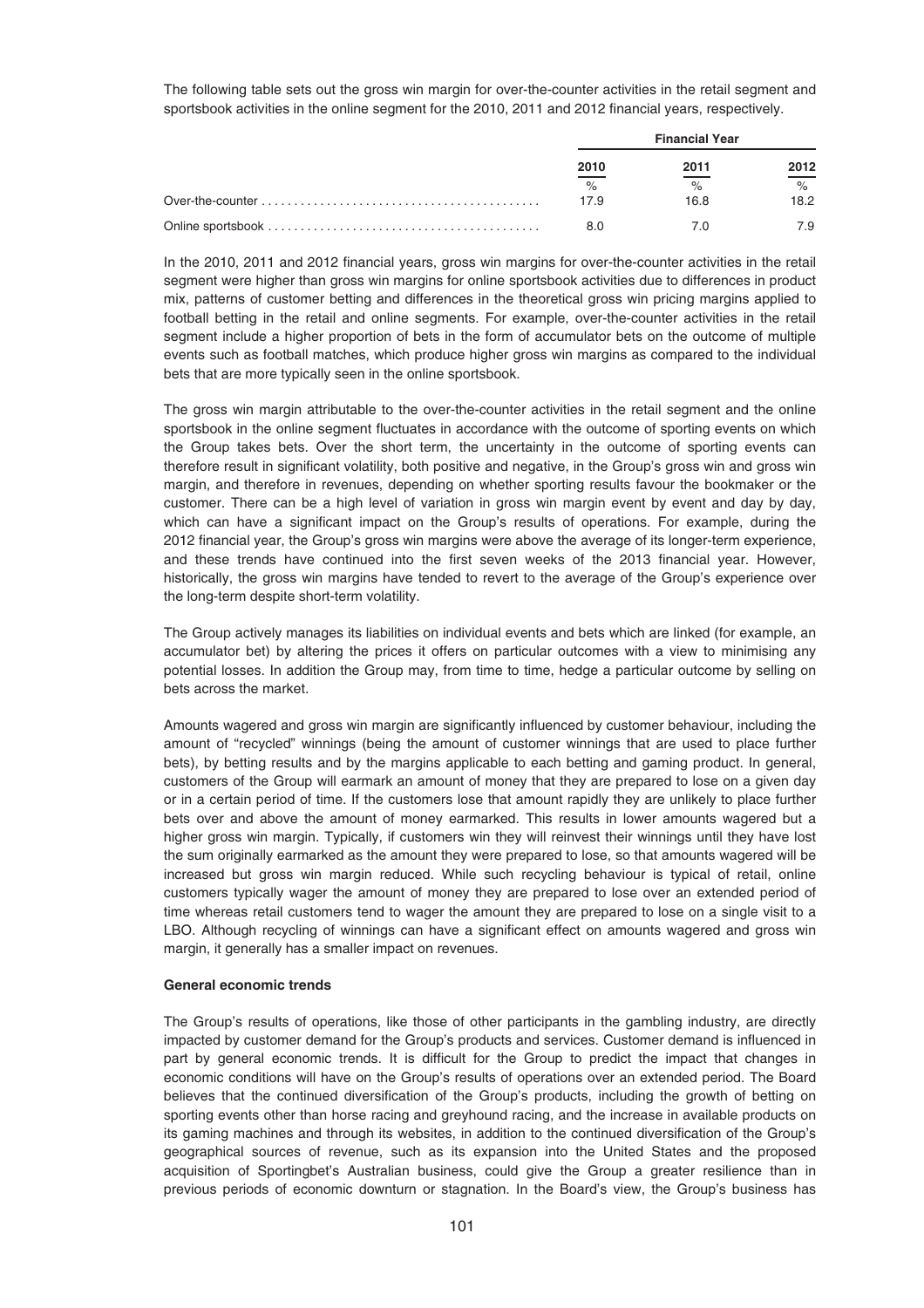proved and is continuing to prove to be relatively resilient during the current difficult economic conditions. While the amounts wagered for over-the-counter activities in the retail segment declined by 11 per cent. between the 2008 financial year and the 2010 financial year, as, in the Board's view, customers' discretionary spending was constrained and average bet sizes reduced, they have been relatively stable since. Moreover, revenue from other areas, including gaming machines activities in the retail segment and both sportsbook and gaming activities in the online segment, has continued to grow throughout.

### **Regulatory issues**

The Group is subject, and potentially subject, to various laws and regulations in a number of jurisdictions. The laws and regulations applicable to gambling activities vary considerably amongst these jurisdictions, and gambling operators and their products and services attract varying regulatory status and levels of oversight within these regimes. The Group incurs costs to take advice on and, where applicable, ensure compliance with these laws. Changes to the laws and regulations relevant to the gambling industry in individual jurisdictions worldwide could have a material impact on the Group's results of operations. In the UK, the Group is regulated by the Gambling Commission under the provisions of the Gambling Act. Other jurisdictions in which the Group's activities are regulated include Gibraltar, where William Hill Online is regulated by the Gibraltar Regulatory Authority. The Group also holds licences in Spain and Italy under which it runs locally regulated online sportsbook and casino products. In addition, the Group and certain of its senior managers went through the Nevada Gaming Commission licensing process and licences were awarded by unanimous decision on 21 June 2012.

Although the regulatory regime for land-based gambling operations is well established in many jurisdictions, the gambling laws in such jurisdictions have not necessarily been amended to take account of the internet and the ability to offer gambling products and services online. Consequently, there is uncertainty as to the legality of online gambling in certain jurisdictions, including within the European Union, and in certain others it is illegal. The Group analyses its jurisdictional risk and, where necessary, undertakes procedures in order to mitigate such risk. Such procedures include monitoring and analysing information provided by potential customers, including registered addresses and payment methods. In particular, the Group does not take bets from customers located in a number of countries where online betting is not allowed, such as the United States (other than in Nevada, where the Group is licensed to do so), or where the Group considers that it is exposed to material risk that its activities may be considered to be illegal.

A risk exists, however, that a court or other governmental authority in a jurisdiction where online betting is restricted could take the position that the Group's systems and controls are inadequate, either currently or as the result of technological developments affecting the internet, or that the Group's current or past business practices in relation to such jurisdiction violates or violated applicable law. Any such determination could expose the Group and the Board to the risk of civil or criminal sanction, as well as reputational damage. Moreover, the regulatory regimes in jurisdictions where the Group operates could change, which might require the Group to incur expenses in order to comply or, potentially, to cease operations in one or more jurisdictions.

In 2011, the DCMS began a consultation process on the regulation of remote gambling with a view to regulating at the point of consumption, rather than the point of supply. This consultation has now closed and draft legislation has been published. This approach would require companies transacting with UK residents to be licensed by the Gambling Commission, regardless of where that company was based.

In recent years the Group has responded to regulatory risk in certain markets by ceasing to accept activity from customers residing in those markets. In particular, the Group closed its online business to customers from France in 2010. Furthermore, in 2012, the Group closed online sports betting to customers in Germany and online gaming and betting sites to customers in Denmark, Australia, Belgium and Greece. The Group estimates that the annualised operating profit impact of these closures is between £7.0 million and £9.0 million. Going forward, changes to the Group's regulatory risk in any jurisdiction in which it operates could impact its results of operations.

# **Taxation and levies**

Like many of its competitors, the Group is subject to significant taxation and levies in the UK. Changes in levels of taxation or levies or changes in tax or levy policy could have a material impact on the Group.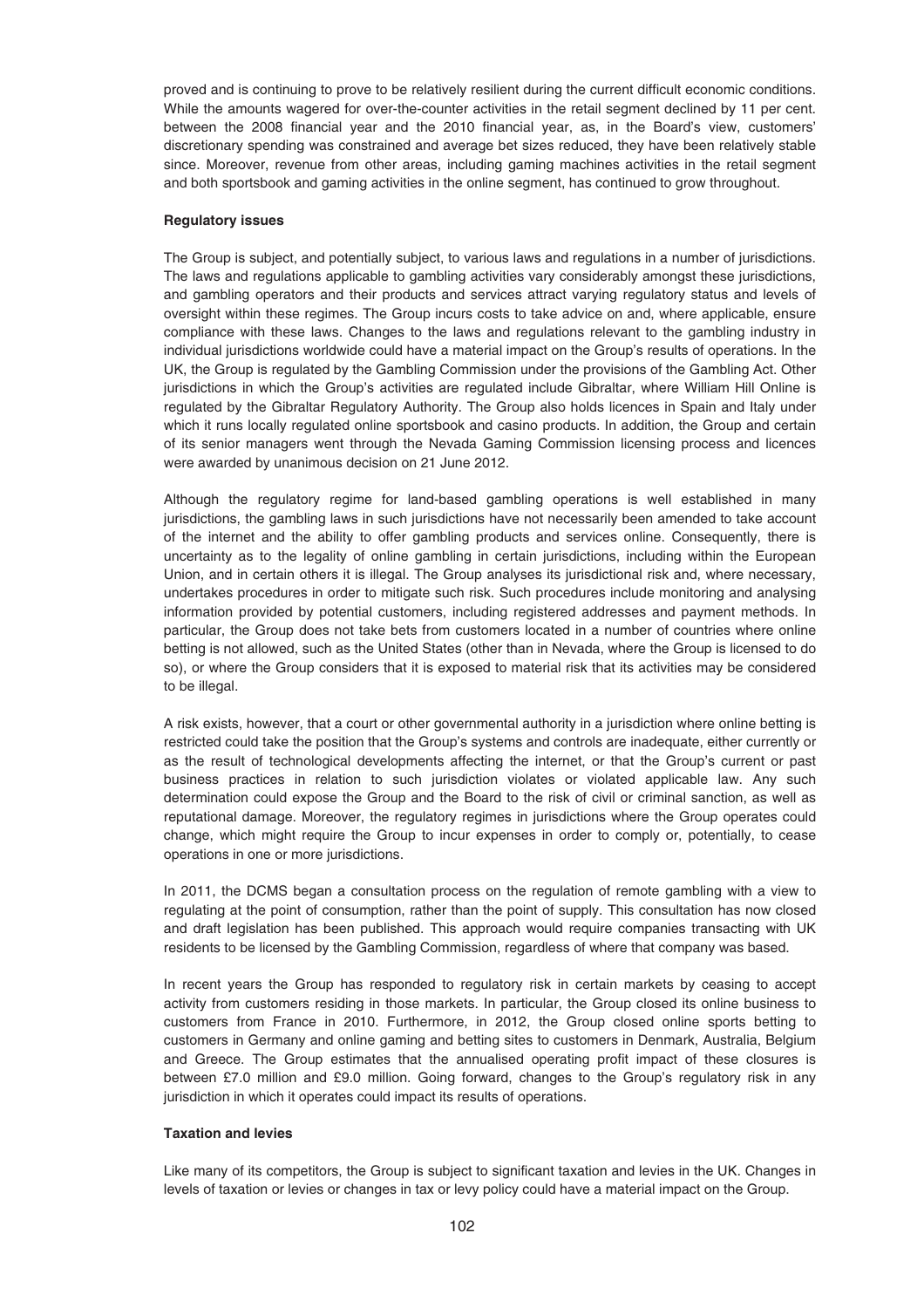The Group is subject to UK corporation tax with a headline rate of 24 per cent. This was reduced from 28 per cent. to 26 per cent. on 1 April 2011, with a further reduction to 24 per cent. effective from 1 April 2012. The corporation tax rate is due to fall to 23 per cent. with effect from 1 April 2013 and then to 21 per cent. from 1 April 2014. As a result of the changes, the Group benefited from a reduction in the tax charge of £12.2 million and £12.6 million in the 2011 and 2012 financial years, respectively, owing to the remeasurement of non-cash deferred tax liabilities. There is expected to be a tax credit of a similar amount in the 2013 financial year.

The Group is also subject to taxation and levies in relation to betting and gaming activities, including the Horserace Betting Levy and greyhound racing levy discussed below, betting duty of 15 per cent. on the Group's gross win on all bets settled in the UK, and Machine Games Duty of 20 per cent. on revenue from gaming machines.

Machine Games Duty was introduced with effect from 1 February 2013 and replaced the previous regime of VAT and Amusement Machine Licence Duty. Under the previous regime, VAT was deducted from gross win to arrive at revenue. Under the new regime, Machine Games Duty will be a cost of sale. As a result, under the new regime, both revenue and costs of sale will increase. In addition, the Group will no longer be able to recover a proportion of its VAT costs on expenses. The Group expects the overall impact of the change to Machine Games Duty will be in the order of £12.0 million per annum at current levels of activity. Prior to the regime change, VAT was applied at a rate of 20.0 per cent. (17.5 per cent. before 2011) on the revenue from gaming machines, equating to an effective rate of 16.67 per cent. of cash received by the Group (14.89 per cent. of cash received before 2011). In the periods under review, Amusement Machine Licence Duty for a substantial proportion of the Group's gaming machines was an annual fixed fee of £2,215 per gaming machine for the period from 30 December 2009 to 31 March 2010, £2,285 for the period from 1 April 2010 to 31 March 2011, £2,405 for the period from 1 April 2011 to 31 March 2012 and £2,480 for the period from 1 April 2012. These taxes and levies (excluding UK corporation tax), together with royalty costs on gaming machines, are the principal components of the retail segment's cost of sales.

Bets placed with the Group on the internet, telephones and via mobile devices from customers based in the UK are settled in Gibraltar and are currently not subject to UK duty. In March 2012, following the consultation process by the DCMS on the regulation of remote gambling described above, HM Treasury has commenced a consultation process in respect of the implementation of a point of consumption tax under which bets placed by customers located in the UK would be subject to UK duty regardless of where the bet is settled. The consultation process is ongoing and no definitive legislation has yet been published. HM Treasury has indicated that it anticipates introducing a point of consumption based tax on gross win for online sportsbook activities and net revenue for gaming activities at a rate of 15 per cent. from December 2014. As a significant amount of William Hill Online's business comes from UK-based customers, implementation of this legislation would have a significant impact on the Group's results of operations.

The Horserace Betting Levy, administered by the Horserace Betting Levy Board, is a statutory levy on bets struck in the UK on horse races held in the UK. The rate is set annually and is effective from 1 April until 31 March the following calendar year. In the periods under review, the levy schemes to which the Group has been subject were set at 10.0 per cent. of gross win for the period from 30 December 2009 to 31 March 2011 and 10.75 per cent. of gross win for the period since 1 April 2011. The levy scheme which will be effective from 1 April 2013 until 31 March 2014 has already been agreed and also sets a levy of 10.75 per cent. of gross win.

The Group voluntarily pays a greyhound racing levy, which is agreed with the Greyhound Association, on bets struck in the UK in order to support the greyhound racing industry. The levy is calculated at 0.6 per cent. of amounts wagered in the UK on greyhound racing in the UK.

The Group is also subject to taxation in Gibraltar and pays corporation tax on profits at the statutory rate of 10 per cent. and betting and gaming duties that are currently capped for the Group at £1.7 million per year.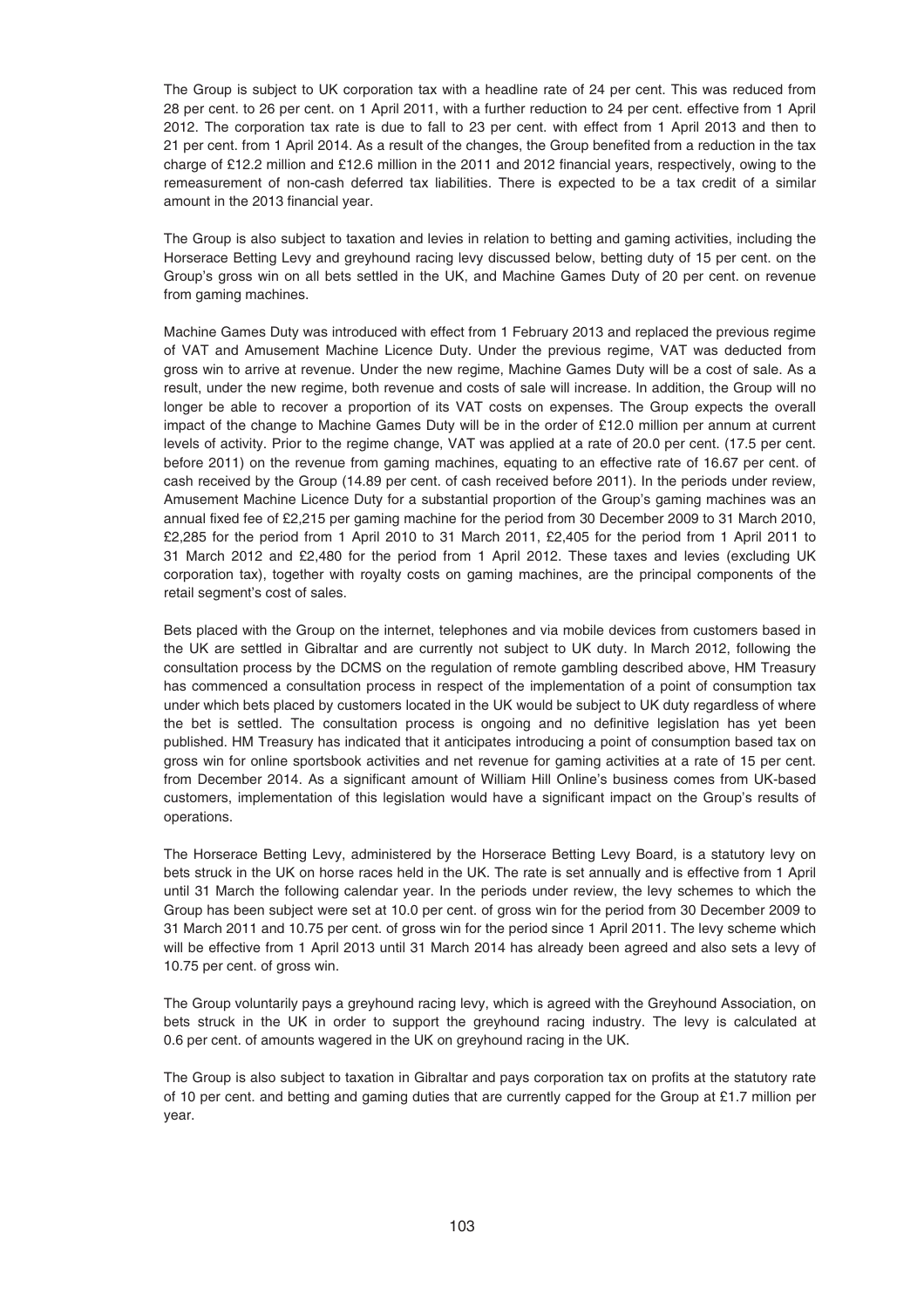#### **Cost of content**

The Group pays third parties for the distribution of television coverage, audio and other data that are broadcast into the Group's LBOs. The Group's contracts for the provision of content include the contracts with SIS and TurfTV for the provision of live coverage of horse races. The costs of these contracts are reflected in the Group's operating expenses.

#### **Development of online segment**

Revenue from the online segment represents an increasingly large portion of the Group's total revenue. Revenue from the online segment represented 23.5 per cent., 28.3 per cent. and 31.9 per cent. of the Group's total revenue for the 2010, 2011 and 2012 financial years, respectively. The Board expects that, over time, revenue from the online segment will continue to represent an increasing percentage of the Group's total revenue. As revenue from the online segment grows as a proportion of the Group's total revenue, the Group's results of operations are increasingly exposed to the uncertainties of online businesses, including in particular regulatory and tax changes, as well as rapid technological changes and technology disruptions or failures.

#### **Seasonality and sports schedules**

The Group's results of operations are affected by seasonality and, in particular, the schedule of sporting events on which the Group accepts bets. In recent years, the third quarter of the Group's financial year has often been weaker than other quarters largely due to a lower number of UK Premier League football matches during the quarter and less significant matches in this early part of the season.

The Group's results of operations are also affected by the schedules of significant sporting events that may occur at regular intervals, such as the UEFA European Football Championship and the FIFA World Cup. For example, the absence in the 2011 financial year of a major football tournament negatively impacted the results of operations of the Group for the period in comparison to the 2010 financial year, when the FIFA World Cup was held, and the 2012 financial year, when the UEFA European Football Championship took place. The Group's results of operations may also be affected by the failure of certain teams to qualify for major sporting tournaments. The absence for any reason, including cancellation, of significant sporting events could cause fluctuations in revenue and gross win over the short term, which could have a material impact on the Group's results of operations for a given period.

### **High fixed cost base**

The Group has a relatively high fixed cost base as a proportion of its total costs, consisting primarily of staff and rent costs associated with its extensive LBO estate. For example, the Group's staff costs represented 45.5 per cent., 42.3 per cent. and 39.7 per cent. of the Group's operating expenses for the 2010, 2011 and 2012 financial years, respectively. The profitability of the Group is therefore disproportionately exposed to any decrease in the Group's revenue as the Group is unable, in the short to medium term, to reduce its costs substantially to mitigate the effect of any significant falls in revenue or profit.

#### **Financial leverage**

The Group's financial leverage and the associated finance costs can have a significant impact on the Group's profitability.

The Group's finance costs reflect the levels of the Group's indebtedness and terms of its borrowing arrangements, including the applicable interest rates. As at the end of the 2010 financial year, the Group had gross borrowings of £560.0 million, including £260.0 million drawn down on its five-year revolving credit facility provided by a syndicate of banks in November 2010 (the **"2010 Revolving Credit Facility"**) and the £300.0 million 7.125 per cent. Guaranteed Notes due 2016 issued in 2009 (the **"7.125 per cent. Guaranteed Notes due 2016"**). As at the end of the 2011 financial year, the Group had gross borrowings of £470.0 million, including £170.0 million drawn down on its 2010 Revolving Credit Facility and the £300.0 million 7.125 per cent. Guaranteed Notes due 2016. As at the end of the 2012 financial year, the Group had gross borrowings of £410.0 million, including £110.0 million drawn down on its 2010 Revolving Facility and the £300.0 million 7.125 per cent. Guaranteed Notes due 2016. See "– Liquidity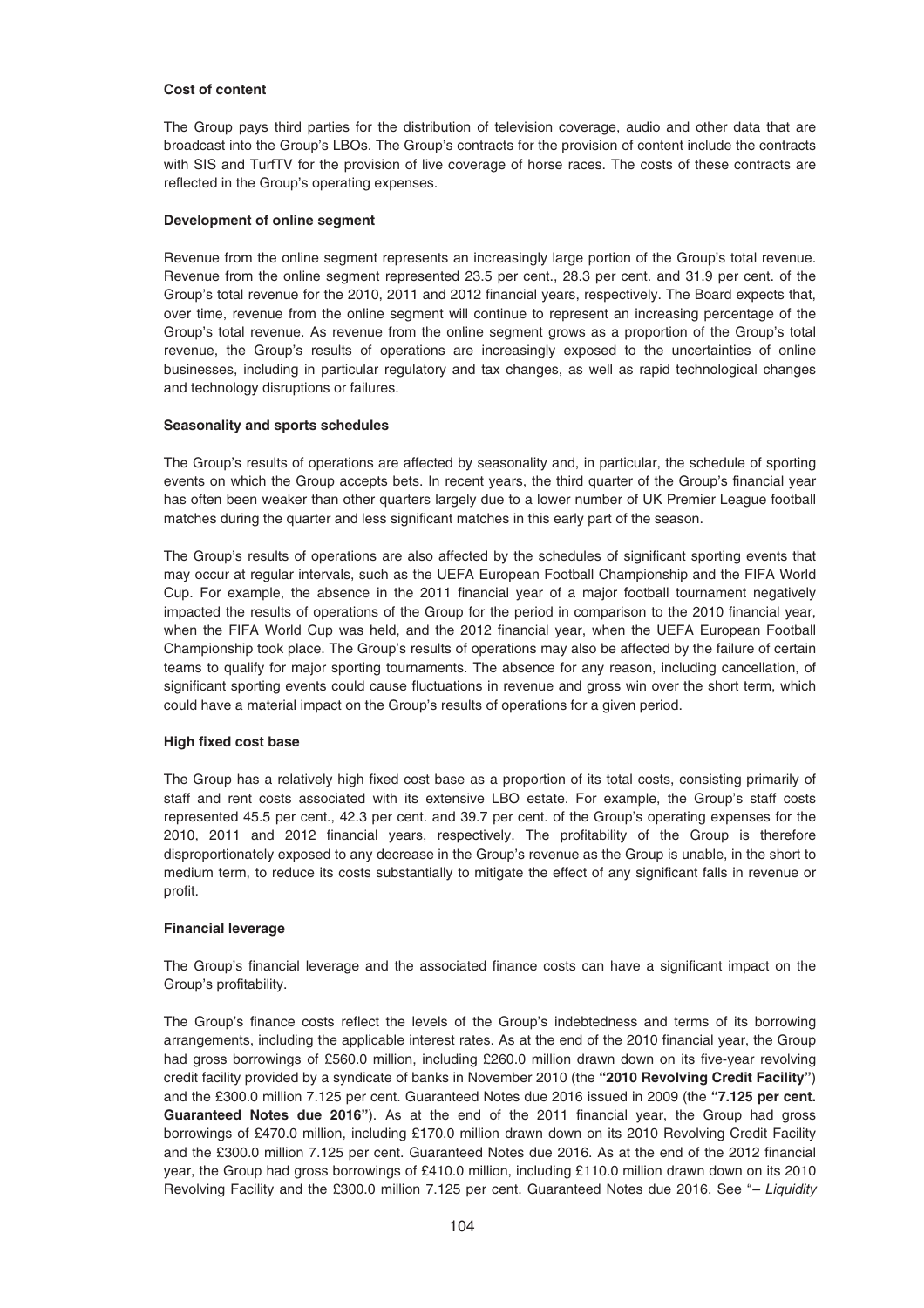and Capital Resources – Finance Facilities." In the 2010, 2011 and 2012 financial year, the Group incurred interest under its credit facilities of £13.8 million, £8.3 million and £7.3 million, respectively, before the amortisation of finance fees. Net pre-exceptional finance costs decreased from £53.9 million in the 2010 financial year to £32.7 million in the 2011 financial year, principally owing to the refinancing of the Group's revolving credit facilities in 2010, lower associated finance costs and a change in the accounting treatment applied to the Group's interest rate hedging arrangements, which were no longer deemed to be effective for accounting purposes. Net pre-exceptional finance costs increased slightly in the 2012 financial year to £32.9 million as a result of a charge of £0.9 million following the revaluation of a liability to Playtech, which was offset in part by lower average levels of net debt in the 2012 financial year compared to the 2011 financial year following the repayment of £60.0 million under the Group's 2010 Revolving Credit Facility during the 2012 financial year.

On 20 December 2012, the Group entered into a £325.0 million bridge term credit facility (the **"2012 Bridge Credit Facility"**) provided by Barclays, Lloyds TSB Bank plc and The Royal Bank of Scotland plc, consisting of separate tranches for the purposes of financing part of the cost of acquisition of Sportingbet's Australian online gambling operations and certain other assets from the Sportingbet group and funding in part the Proposed Acquisition. For further information on the 2012 Bridge Credit Facility, see section 14 of Part VII of this document. As at 1 January 2013 no amounts were drawn under either tranche but they are expected to be drawn on in the first and second quarters of 2013, respectively, when the two acquisitions are expected to complete.

## 4. **FACTORS AFFECTING COMPARABILITY OF THE GROUP'S RESULTS OF OPERATIONS**

Key factors affecting comparability of the Group's results of operations in the 2010, 2011 and 2012 financial years include the following:

## **Extra week of results in the 2012 financial year**

The Group prepares its financial statements on the basis of a 52-week or 53-week financial period, generally ending on the Tuesday closest to 31 December in each year. The 2010 and 2011 financial years were 52-week periods, and the 2012 financial year was a 53-week period. Consequently, the Group's results for the 2012 financial year included an additional week of trading, which affects comparability with the 2010 and 2011 financial years. The following table sets out the Group's results for the 53rd week of the 2012 financial year.

| <b>Results of 53rd week</b> | £m     |
|-----------------------------|--------|
|                             | 22.0   |
|                             | (2.8)  |
|                             | 19.2   |
|                             | (15.1) |
|                             | 0.1    |
|                             | 4.2    |
|                             | (0.1)  |
|                             | 4.1    |
|                             | (0.6)  |
|                             | 3.5    |

In the 53rd week of the 2012 financial year, revenue for the retail segment and for the online segment was £12.9 million and £8.2 million, respectively. The Group generated operating profit of £4.2 million in the 53rd week of the 2012 financial year. During that week, operating profit for the retail segment and for the online segment was £1.3 million and £3.2 million, respectively.

# **Acquisition of US businesses**

The acquisitions of AWI, Brandywine and the Cal Neva Assets, occurred on 27 June 2012 for aggregate consideration of approximately US\$49 million (equivalent to approximately £31 million). This amount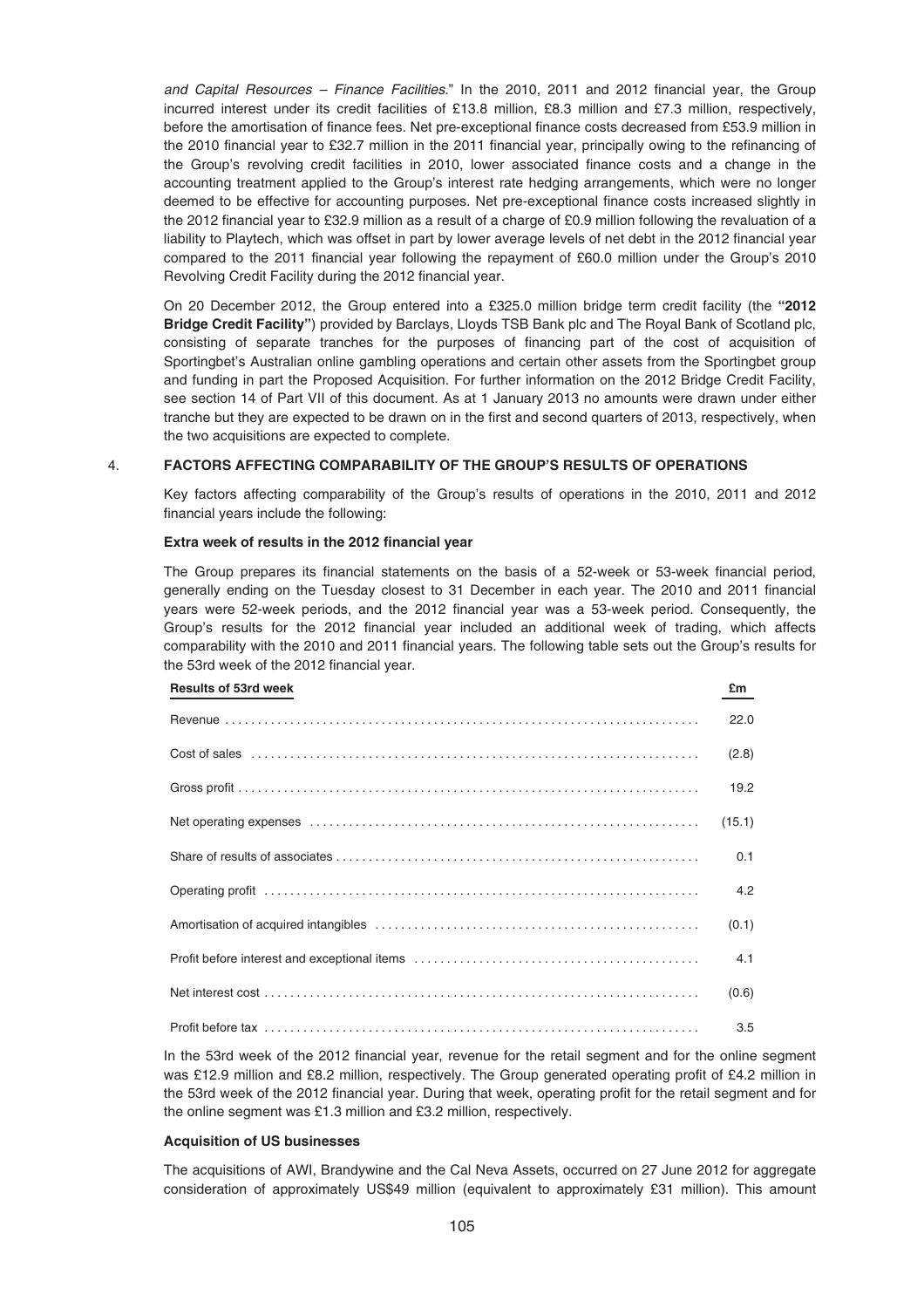included US\$4 million (equivalent to approximately £2.5 million) for the settlement of debt and preference shares. In addition to this consideration, prior to the acquisition, the Group advanced US\$6.4 million (equivalent to approximately £4.1 million) in arm's-length convertible loans to AWI and Brandywine.

At the date of acquisition, AWI operated 72 sportsbooks and kiosks on behalf of other casino operators under the "Leroy's" brand. Its proprietary technology platform is currently licensed by major casino operators in Nevada, including MGM Resorts, Wynn, Harrah's, South Point and Encore. In the year ended 31 January 2012, its revenues were US\$11.0 million.

At the date of acquisition, Brandywine operated 16 sportsbooks in Nevada under the "Lucky's" brand and one in St. Kitts in the Caribbean. In addition, it is the exclusive odds maker for the Delaware State Sports Lottery, which it operates in partnership with Scientific Games, and, together with Scientific Games, it launched sports betting at three Delaware casinos in September 2009. In the year ended 31 December 2011, its revenues were US\$6.3 million.

The Cal Neva Assets were a part of the Sierra Development Company, a privately-owned casino and hotel business. At the date of acquisition, this business operated 31 sportsbooks in Nevada. In the year ended 31 December 2011, the business delivered revenues of US\$9.7 million.

The acquisitions were funded in cash and are expected to be marginally earnings enhancing (before exceptional transaction and integration costs and the amortisation of intangible assets associated with these acquisitions) in the 2013 financial year. The three acquired US businesses are now reported as the US business segment in the Group's consolidated financial statements.

## **2010 refinancing**

In November 2010, the Group refinanced the borrowings under its then-existing bank facilities (the "**2009 Credit Facilities**") with its 2010 Revolving Credit Facility. For further information on the refinancing of the 2009 Credit Facilities and the 2010 Revolving Credit Facility, see "– Liquidity and Capital Resources – Finance Facilities" below. The interest rate margin applicable under the 2010 Revolving Credit Facility is lower than that which was applicable under the 2009 Credit Facilities. Together with lower levels of net debt, this resulted in lower finance charges following this refinancing. In addition, as a result of this refinancing, the interest rate hedging contracts that the Group had in place were deemed to be ineffective for accounting purposes and, as a result, the deferred portion of gains and losses in respect of the contracts amounting to £14.2 million was reclassified and was charged as an non-operating exceptional item in the 2010 financial statements.

# 5. **KEY COMPONENTS OF THE GROUP'S INCOME STATEMENT**

The key components of certain line items of the Group's consolidated income statement are described below.

## **Amounts wagered**

Amounts wagered represent the total amounts staked by customers in respect of individual bets placed in the relevant period in each of the retail and telephone segments and for sportsbook activities in the online segment and revenue from gaming activity completed in the relevant period for online casino, poker and bingo games.

The following table sets out the amounts wagered for over-the-counter activities and machines activities in the retail segment, sportsbook activities in the online segment and in the Group's other segments (including gaming revenue in the online segment) for the 2010, 2011 and 2012 financial years.

| <b>Financial Year</b> |                   |         |
|-----------------------|-------------------|---------|
| 2010                  | 2011              | 2012    |
|                       | 2.605.4           | 2.582.4 |
|                       | 13.034.6 13.363.4 |         |
|                       | 1.664.0 2.258.5   |         |
|                       | 607.4             | 674.8   |
|                       |                   |         |

(1) Other segments comprise online gaming (where amounts wagered equate to revenue), the telephone and "other" segments and, in respect of the 2012 financial year only, the US segment.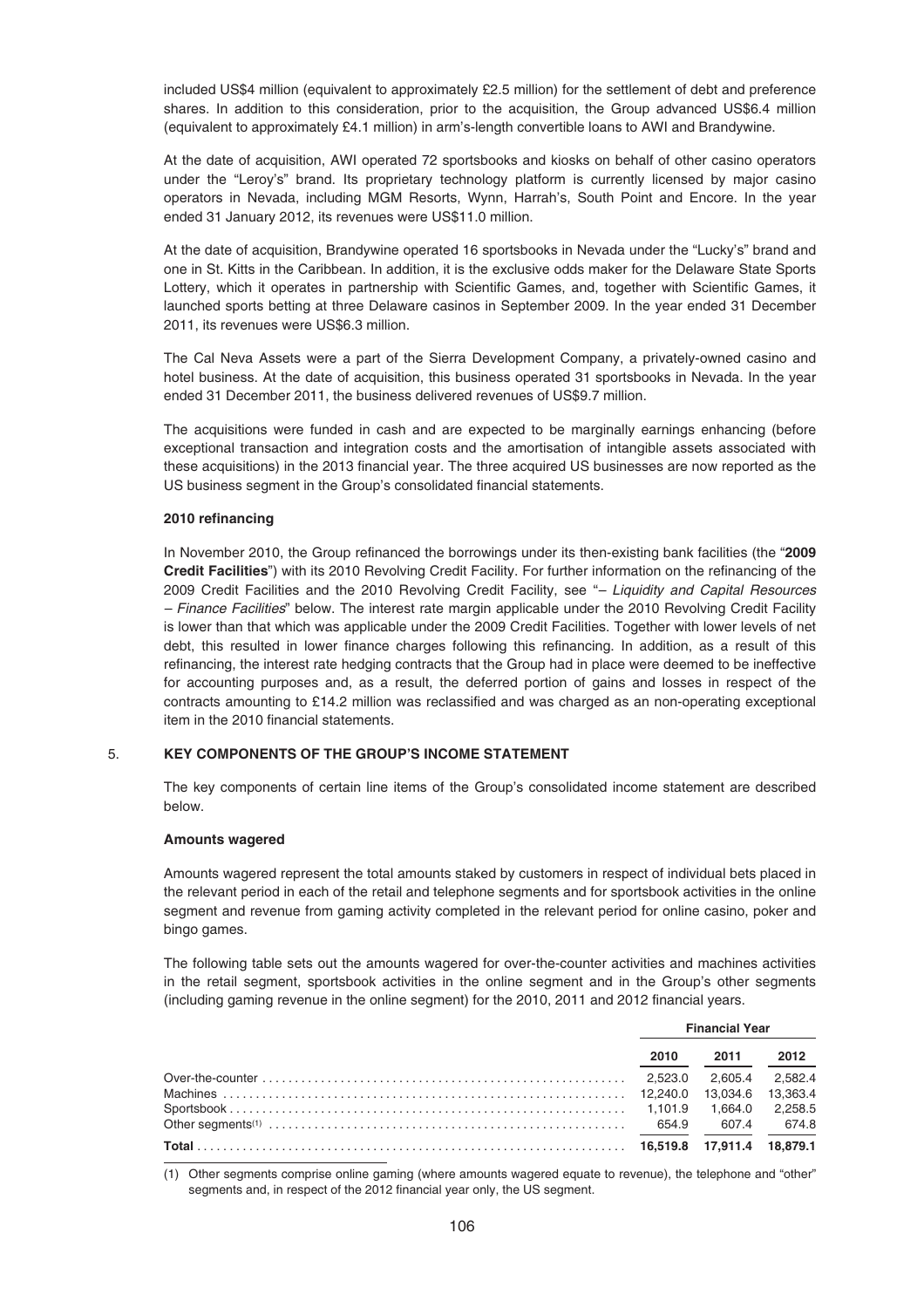#### **Revenue**

Revenue is measured at the fair value of the consideration received or receivable from customers and represents amounts receivable for the Group's goods and services net of discounts, marketing inducements, VAT and other sales related taxes, as set out below. The Group also refers to this item as "net revenue" as the amounts reflect this net result and the term is commonly used in the gaming industry. The Group uses the terms "revenue" and "net revenue" interchangeably.

Revenue in the Group's retail segment, its US segment and the telephone segment represents gains and losses from gambling activity in the period. Revenue from bets made in a relevant period in respect of events that will occur after the end of such relevant period ("**open bets**") is recognised in the period that the bet is made based on the estimated fair market value of the bet. The fair market value of an open bet is established by reference to the anticipated outcome of such bet. Any adjustments required as a result of the actual outcome of the bet are recognised in the period in which the relevant event completes.

Revenue in the Group's online segment from sports betting and casino represents gains and losses from gambling activity in the period. Revenue from open bets in the online segment is recognised in the same manner as revenue from open bets from the retail segment.

Revenue in the Group's online segment from poker and bingo, where William Hill facilitates games between players, represents the fees charged for participation from poker games (the "**rake**") and from bingo games completed by the period end. The rake includes any fixed amounts payable by customers for poker tournament entry.

Revenue in the Group's "other" segment represents income arising from the operation of the Group's greyhound stadia, including sales of refreshments and Tote income, revenue from on-course bookmaking and the gains and losses from any sports betting hedging operations.

# **Cost of sales**

Cost of sales primarily relates to taxes and levies paid by the Group (excluding certain tax charges on the Group's ordinary activities, for example, UK corporation tax), software royalties in the online segment and hardware royalties for gaming machines. Taxes and levies accounted for as cost of sales include the Horserace Betting Levy, greyhound racing levy and betting duty applicable to the Group's gross win on all bets settled in the UK, as well as, until 1 February 2013, Amusement Machine Licence Duty. From 1 February 2013, instead of paying VAT and Amusement Machine Licence Duty on gaming machines, the Group will pay Machine Games Duty of 20 per cent. on gaming machines revenue, which will be accounted for as a cost of sale. Further information regarding the levels of taxation and levies paid by the Group is set out above at "– Key Factors Affecting the Group's Results of Operations – Taxation and Levies." Cost of sales also includes royalties paid in respect of betting and gaming software in the online segment and hardware royalties for gaming machines provided by third parties, both of which are in most cases assessed on the basis of usage.

# **Net operating expenses**

Net operating expenses comprise the Group's other operating expenses net of its other operating income, which represents items not directly attributable to betting and gaming activities, including rental income from non-trading properties, gains and losses on non-trading asset sales, bookmaking software sales in the United States and income derived from the sale of refreshments to customers in LBOs. Net operating expenses primarily relate to staff costs, which include wages, salaries, bonuses, social security costs and pension costs in connection with schemes operated by the Group. Net operating expenses also include: property costs, including utilities costs, rent and rates; depreciation costs with regard to investment by the Group in its LBO estate and technology and IT systems; content costs associated with providing television coverage, audio and other data; marketing expenses, including advertising and sponsorship costs; finance charges related to the cost of processing customer funds, which are principally comprised of cash handling and debit card fees in the retail segment, as well as credit and debit card fees and e-wallet costs in the online segment; communications costs; and other costs, which primarily consist of legal and consultancy costs, costs of the trading department, specifically costs relating to setting of prices for betting activity and other book-making costs, and travel costs.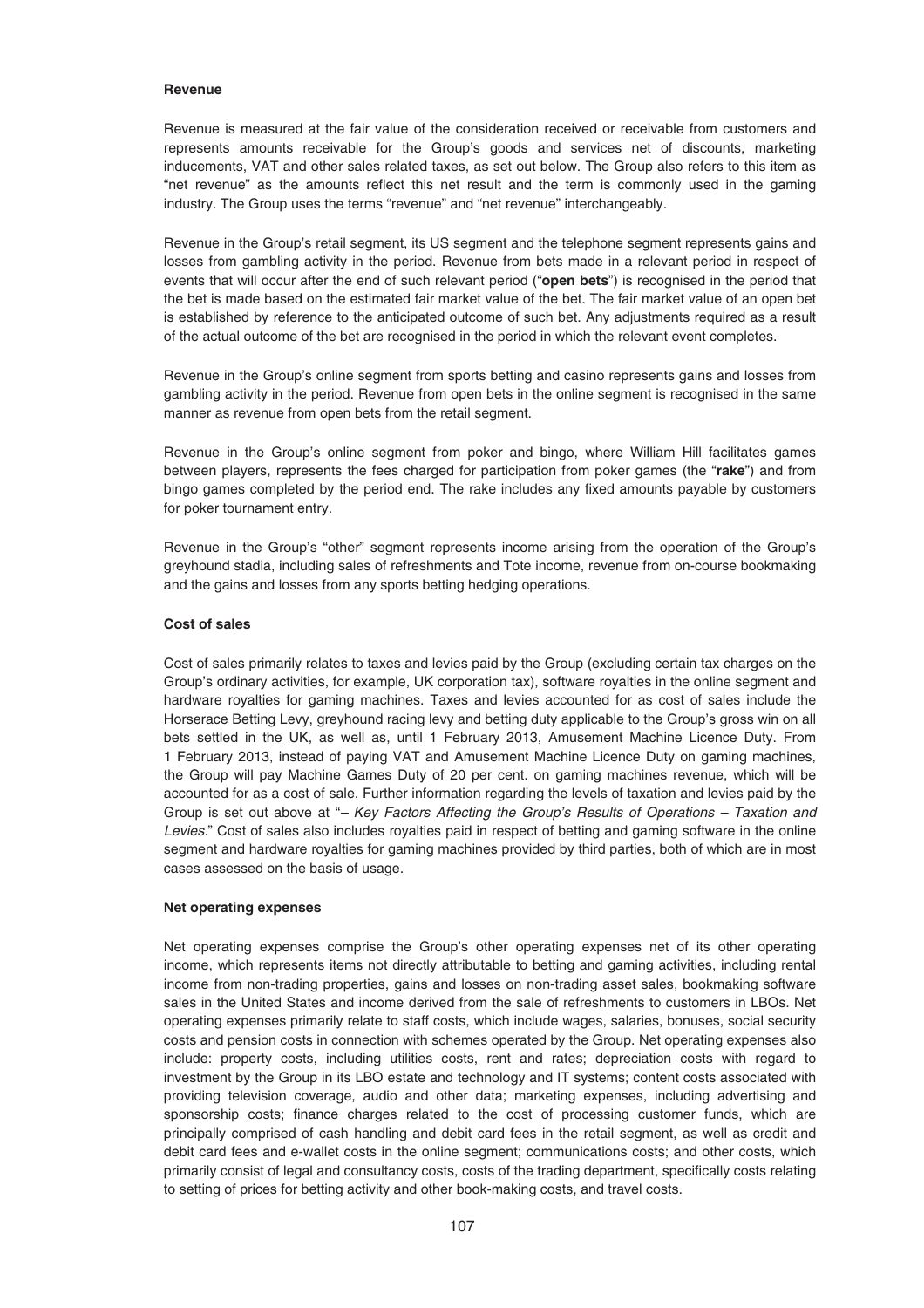## **Share of results of associates**

Share of results of associates represents the Group's share of the after-tax profit or loss of its associates. An associate is an entity over which the Group is in a position to exercise significant influence but that it does not control or jointly control, through participation in the financial and operating policy decisions of the entity. In the 2010, 2011 and 2012 financial years, the only associate of the Group was SIS, in which the Group owns 19.5 per cent. of the equity and holds a seat on the board of directors.

## **Exceptional items**

Exceptional items are those items that the Group considers to be non-recurring or material in nature that are important for an understanding of the Group's financial performance for the period.

# *Operating exceptional items*

The Group had exceptional operating expenses in the 2012 financial year of £5.3 million relating to acquisition and integration costs for the acquired US businesses, £4.6 million relating to the proposed acquisition of the Australian business of Sportingbet and £4.6 million relating to a self-assessment payment made to the Spanish tax authorities prior to the granting of a Spanish online gambling licence.

The Group had exceptional operating expenses in the 2011 financial year of £46.6 million relating to a write down on goodwill allocated to the telephone business at the time of conversion of the Group's financial reporting to IFRS, £1.9 million relating to the disposal of certain LBOs in the Republic of Ireland and £1.7 million relating to the US acquisition.

The Group had exceptional operating expenses in the 2010 financial year of £6.1 million relating to the closure of the UK-based telephone betting business. In addition, in the 2010 financial year, the Group had an exceptional gain relating to costs of sales attributable to a £5.6 million VAT refund.

# *Non-operating exceptional items*

The Group had exceptional finance costs in the 2012 financial year of £0.5 million relating to fair value losses on ineffective hedges.

The Group had exceptional finance costs in the 2011 financial year of £1.8 million relating to fair value losses on ineffective hedges.

The Group had exceptional finance costs in the 2010 financial year of £7.2 million of refinancing costs relating to unamortised capitalised finance fees written off in connection with the refinancing of the Group's revolving credit facilities in 2010 and £18.3 million in costs relating to hedging instruments that were deemed to be ineffective following this refinancing, consisting of £4.1 million in fair value losses on ineffective interest rate hedges and £14.2 million in deferred hedging losses transferred to the income statement on refinancing.

## **Net finance costs**

Net finance costs represent the Group's finance costs net of its investment income. Finance costs comprise interest payable and similar charges on bank and bond borrowings together with any interest payable and fair value losses under interest rate hedging arrangements, amortisation of capitalised finance fees, interest on the Group's pension scheme liabilities and other adjustments arising from changes in the Group's discount rate. Investment income comprises interest on cash deposits, interest receivable and fair value gains under interest rate hedging arrangements and the return on the Group's pension scheme assets.

## **Tax**

Tax represents the corporation tax charge on the Group's ordinary activities and any deferred tax credit or charge recognised in the period.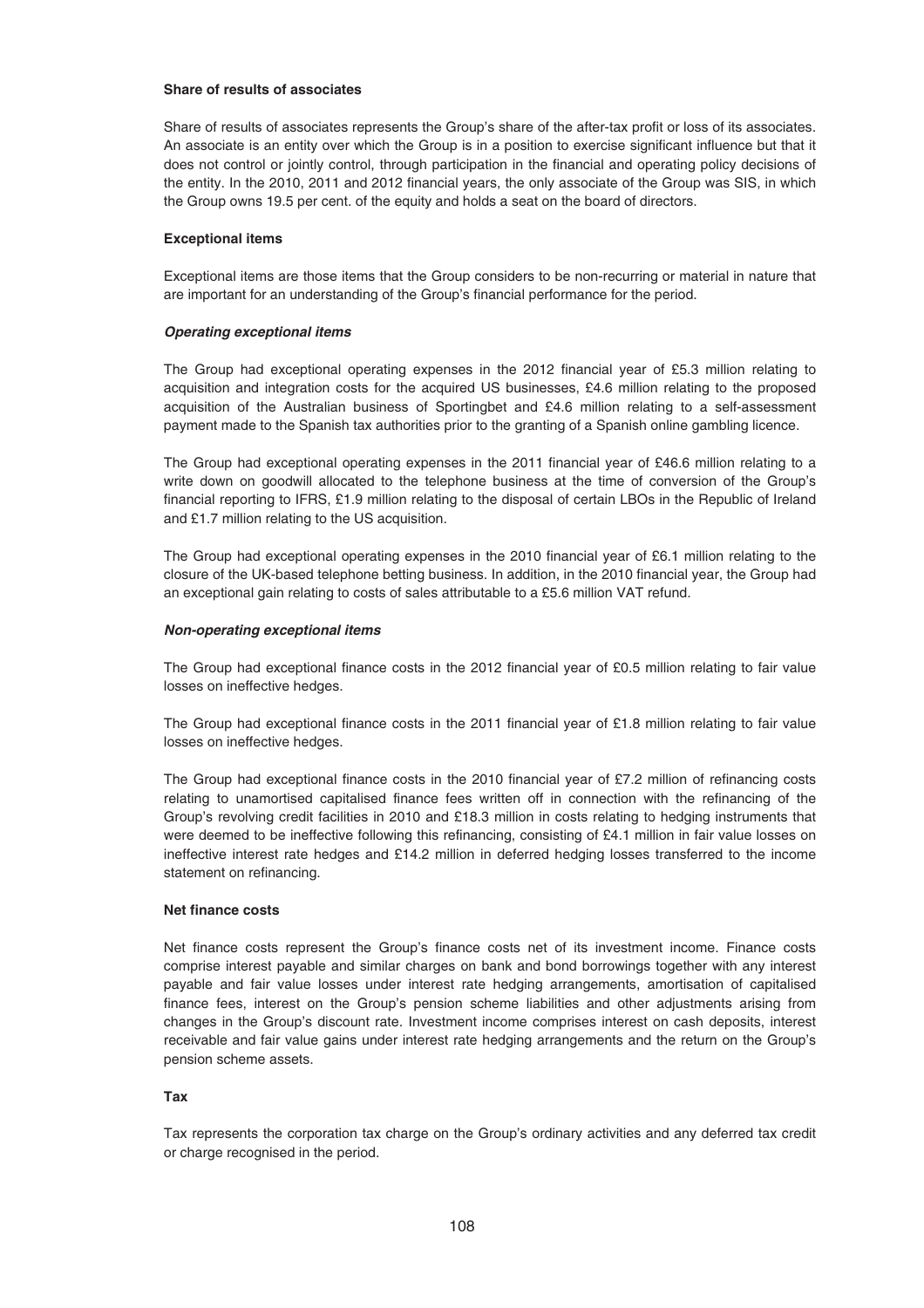# 6. **OTHER FINANCIAL AND PERFORMANCE INDICATORS**

# **Operating profit**

In addition to revenue, the Board considers operating profit to be a key financial indicator of the Group's performance. Operating profit is a non-IFRS measure that William Hill defines as pre-exceptional profit before interest and tax, before the amortisation of specifically identified intangible assets recognised on acquisitions. The Board considers operating profit to be a useful indicator of the operating performance of the business because it excludes the impact of amortisation charges arising from intangible assets recognised on acquisitions and exceptional items.

The following table sets out a reconciliation of William Hill's profit before interest and tax as calculated in accordance with IFRS to its operating profit for the 2010, 2011 and 2012 financial years.

|                                                                | <b>Financial Year</b> |       |       |
|----------------------------------------------------------------|-----------------------|-------|-------|
|                                                                | 2010                  | 2011  | 2012  |
|                                                                | £m                    | £m    | £m    |
|                                                                | 272.7                 | 221.9 | 311.1 |
| Amortisation of identified intangible assets from acquisitions | 3.6                   | 3.6   | 5.0   |
|                                                                | 0.5                   | 50.2  | 14.5  |
|                                                                | 276.8                 | 275.7 | 330.6 |

# **Adjusted EPS**

Adjusted EPS is a non-IFRS measure that William Hill defines as earnings per share adjusted for exceptional items and the post-tax impact of the amortisation of intangible assets arising from acquisitions. For the same reasons explained above under "- Operating profit", the Board believes that Adjusted EPS is a useful indicator for assessing the value of the Company's Ordinary Shares (for example, by way of price to earnings multiples).

The following table sets out a reconciliation of William Hill's basic EPS as calculated in accordance with IFRS to its Adjusted EPS for the 2010, 2011 and 2012 financial years.

| <b>Financial Year</b> |       |       |
|-----------------------|-------|-------|
| 2010                  | 2011  | 2012  |
| pence                 | pence | pence |
| 18.6                  | 16.5  | 27.0  |
| 0.4                   | 0.4   | 0.6   |
| 2.7                   | 7.3   | 1.8   |
| 21.7                  | 24.2  | 29.4  |

# **Key performance indicators**

The Group also considers the following key performance indicators to be helpful in understanding the Group's operating performance. These measures are not included in the Group's consolidated financial statements incorporated by reference into this document, but the Group does make this information publicly available.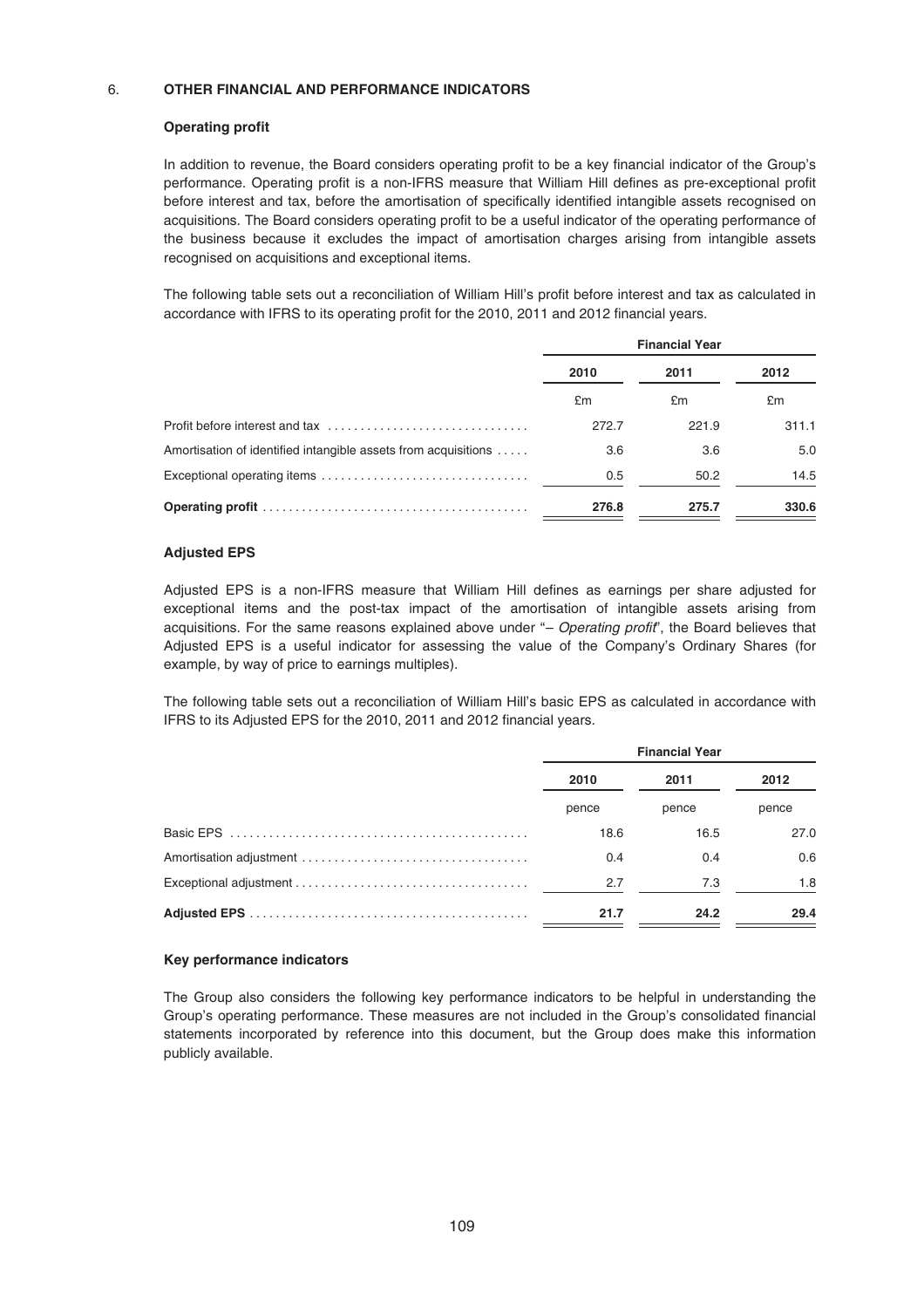The following table sets out certain key performance indicators relating to the performance of the Group's retail segment for the 2010, 2011 and 2012 financial years.

|                                         | <b>Financial Year</b> |       |       |
|-----------------------------------------|-----------------------|-------|-------|
|                                         | 2010                  | 2011  | 2012  |
|                                         | 2.353                 | 2.374 | 2.375 |
|                                         | 8.831                 | 9.049 | 9.195 |
|                                         | 847                   | 901   | 911   |
| Gross win margin across machines (in %) | 3.18                  | 3.25  | 3.32  |
|                                         | 389.0                 | 423.8 | 444.1 |

The following table sets out certain key performance indicators relating to the performance of the Group's online segment for the 2010, 2011 and 2012 financial years.

|                                                                                                       | <b>Financial Year</b> |         |         |
|-------------------------------------------------------------------------------------------------------|-----------------------|---------|---------|
|                                                                                                       | 2010                  | 2011    | 2012    |
|                                                                                                       | 1.341.1               | 1.408.7 | 1,793.1 |
|                                                                                                       | 187.6                 | 228.1   | 226.8   |
| New accounts (in '000s) $\dots\dots\dots\dots\dots\dots\dots\dots\dots\dots\dots\dots\dots\dots\dots$ | 808.7                 | 790.7   | 1.064.2 |
|                                                                                                       | 75.7                  | 108.6   | 100.1   |

William Hill defines a "unique active player" as a customer who has staked a bet, performed a gaming transaction or generated rake in the period, a "new account" as an account that has been registered and transacted during the period, and "average cost per acquisition" as total marketing expenses (including expenses related to affiliate agreements, whereby potential customers can click through to the Group's websites from other websites in return for remuneration for the owner of the other website) divided by total new accounts.

The following table sets out certain key performance indicators relating to the performance of the sportsbook activities within the Group's online segment for the 2010, 2011 and 2012 financial years. Management uses these key performance indicators to evaluate performance of the online sportsbook against its expectations.

|                                                          | <b>Financial Year</b> |         |         |
|----------------------------------------------------------|-----------------------|---------|---------|
|                                                          | 2010                  | 2011    | 2012    |
| Amounts wagered for online sportsbook activities (in £m) | 1,101.9               | 1.664.0 | 2.258.5 |
| Online sportsbook gross win margin (in %)                | 8.0                   | 7.0     | 7.9     |
| Online sportsbook pre-match gross win margin (in %)      | 9.8                   | 8.7     | 10.1    |
| Online sportsbook in-play gross win margin (in %)        | 4.8                   | 4.6     | 4.8     |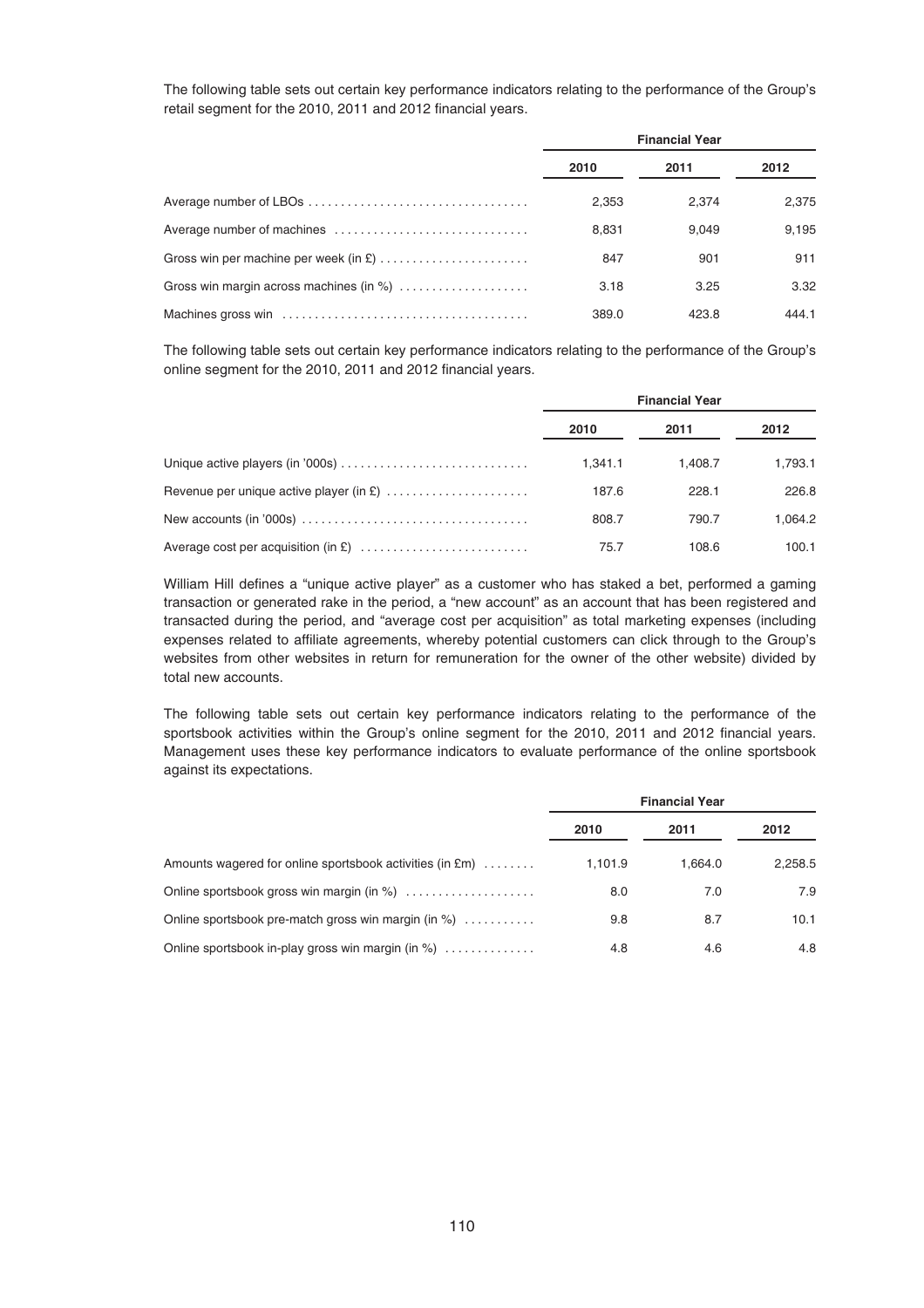# 7. **RESULTS OF OPERATIONS**

# **2012 financial year compared to 2011 financial year**

The following table sets out certain income statement items for the 2011 and 2012 financial years, respectively:

|                                            |                                       |                      | <b>Financial Year</b> |                                       |                      |          |
|--------------------------------------------|---------------------------------------|----------------------|-----------------------|---------------------------------------|----------------------|----------|
|                                            |                                       | 2011                 |                       |                                       | 2012                 |          |
|                                            | <b>Before</b><br>exceptional<br>items | Exceptional<br>items | Total                 | <b>Before</b><br>exceptional<br>items | Exceptional<br>items | Total    |
|                                            | £m                                    | £m                   | £m                    | £m                                    | £m                   | £m       |
| <b>Amounts</b><br>wagered                  | 17,911.4                              |                      | 17,911.4              | 18,879.1                              |                      | 18,879.1 |
| Revenue                                    | 1,136.7                               |                      | 1,136.7               | 1,276.9                               |                      | 1,276.9  |
| Cost of sales                              | (163.6)                               |                      | (163.6)               | (172.2)                               |                      | (172.2)  |
| Gross profit                               | 973.1                                 |                      | 973.1                 | 1,104.7                               |                      | 1,104.7  |
| Net operating<br>expenses                  | (703.4)                               | (50.2)               | (753.6)               | (782.8)                               | (14.5)               | (797.3)  |
| Share of results<br>of associates          | 2.4                                   |                      | 2.4                   | 3.7                                   |                      | 3.7      |
| <b>Profit before</b><br>interest and       |                                       |                      |                       |                                       |                      |          |
| $\mathsf{tax}\ldots\ldots\ldots$           | 272.1                                 | (50.2)               | 221.9                 | 325.6                                 | (14.5)               | 311.1    |
| Net finance<br>$costs$                     | (32.7)                                | (1.8)                | (34.5)                | (32.9)                                | (0.5)                | (33.4)   |
| <b>Profit before</b>                       |                                       |                      |                       |                                       |                      |          |
| $\mathsf{tax}\ldots\ldots\ldots$           | 239.4                                 | (52.0)               | 187.4                 | 292.7                                 | (15.0)               | 277.7    |
| Tax                                        | (41.5)                                | 0.6                  | (40.9)                | (48.2)                                | 1.5                  | (46.7)   |
| <b>Profit for the</b><br>$period$          | 197.9                                 | (51.4)               | 146.5                 | 244.5                                 | (13.5)               | 231.0    |
| Attributable to:                           |                                       |                      |                       |                                       |                      |          |
| <b>Equity holders</b><br>of parent $\dots$ | 166.6                                 | (51.4)               | 115.2                 | 202.1                                 | (12.3)               | 189.8    |
| Non-controlling<br>interest                | 31.3                                  |                      | 31.3                  | 42.4                                  | (1.2)                | 41.2     |

## *Revenue*

The following table sets out revenue by segment and revenue by segment as a percentage of total revenue for the Group for the 2011 and 2012 financial years, respectively:

|               | <b>Financial Year</b> |       |         |       |
|---------------|-----------------------|-------|---------|-------|
|               | 2011                  |       | 2012    |       |
|               | £m                    | $\%$  | £m      | $\%$  |
| Retail        | 789.7                 | 69.5  | 837.9   | 65.6  |
|               | 321.3                 | 28.3  | 406.7   | 31.9  |
| Telephone     | 18.2                  | 1.6   | 16.0    | 1.3   |
| US business   |                       |       | 8.9     | 0.7   |
| Other         | 7.5                   | 0.6   | 7.4     | 0.6   |
| Total revenue | 1,136.7               | 100.0 | 1,276.9 | 100.0 |

Revenue in the 2012 financial year was £1,276.9 million, an increase of £140.2 million, or 12.3 per cent., from £1,136.7 million in the 2011 financial year. This increase in revenue was primarily attributable to revenue growth in both the online and retail segments. In the online segment, revenue from sportsbook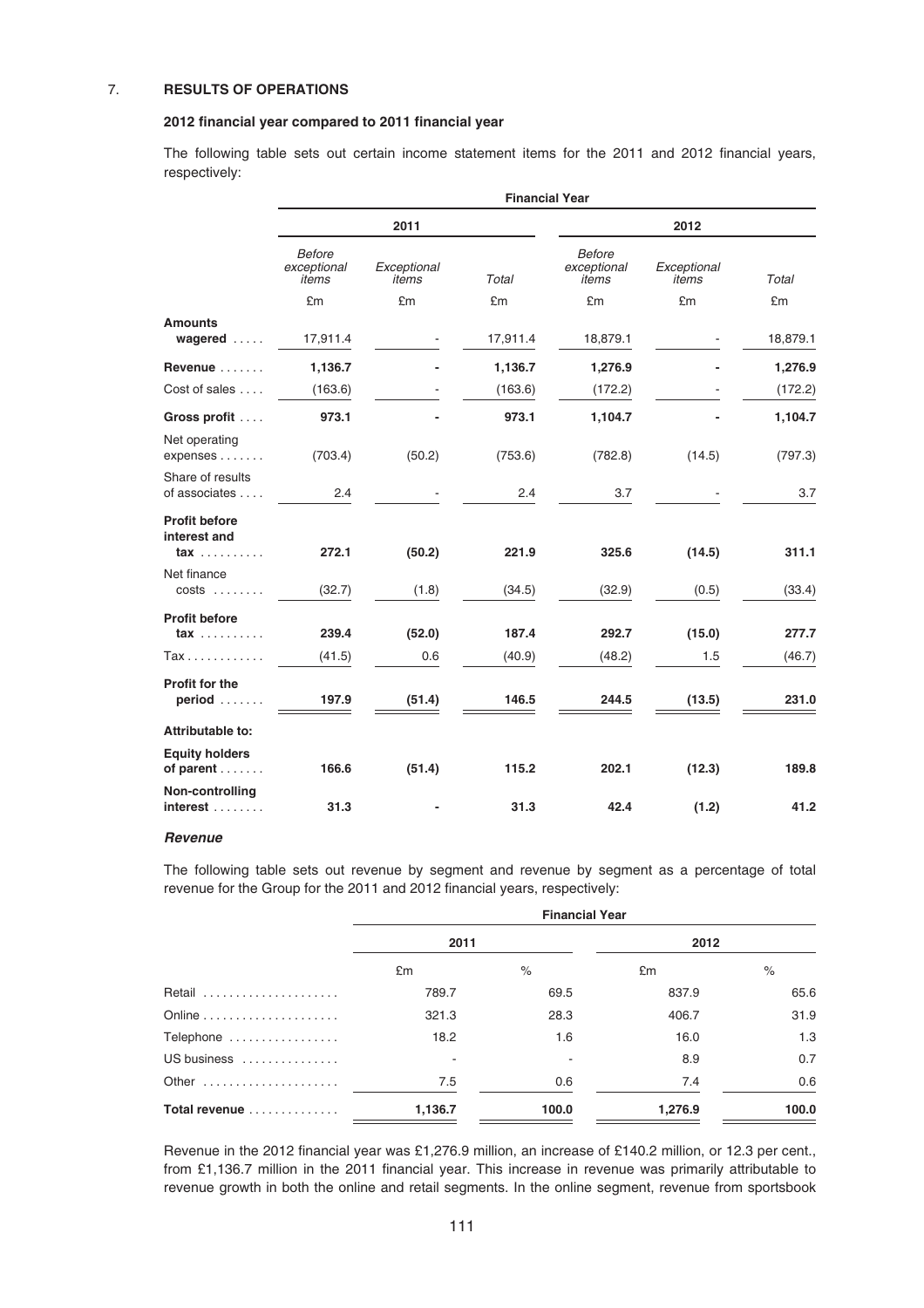activities increased following the growth of amounts wagered as well as a higher gross win margin following more favourable sporting results in the 2012 financial year. Over-the-counter retail revenue also benefitted from a higher gross win margin due to sporting results in the 2012 financial year. Gaming performance in both segments also contributed positively to the revenue growth.

#### Revenue from the retail segment

The following table sets out the composition of the Group's revenue from the retail segment for the 2011 and 2012 financial years, respectively:

|                      | <b>Financial Year</b> |       |
|----------------------|-----------------------|-------|
|                      | 2011                  | 2012  |
|                      | £m                    | £m    |
|                      | 437.2                 | 468.8 |
|                      | 352.5                 | 369.1 |
| Total retail revenue | 789.7                 | 837.9 |

Revenue from the retail segment in the 2012 financial year was £837.9 million, an increase of £48.2 million, or 6.1 per cent., from £789.7 million in the 2011 financial year. This increase in revenue from the retail segment was primarily attributable to the higher gross win margin in over-the-counter activities in the 2012 financial year compared to the 2011 financial year. In addition, gaming machine revenue contributed positively to overall retail revenue growth.

Over-the-counter revenue from the retail segment in the 2012 financial year was £468.8 million, an increase of £31.6 million, or 7.2 per cent., from £437.2 million in the 2011 financial year. This increase in over-the-counter revenue from the retail segment was primarily attributable to the rise in the over-thecounter gross win margin, which rose to 18.2 per cent. in the 2012 financial year from 16.8 per cent. in the 2011 financial year, following more favourable sporting results in 2012.

Gaming machines revenue from the retail segment in the 2012 financial year was £369.1 million, an increase of £16.6 million, or 4.7 per cent., from £352.5 million in the 2011 financial year. This increase in gaming machines revenue from the retail segment reflected the higher overall number of machines in the LBO estate as well as increased gross win per machine and an additional trading week in the 2012 financial year.

## Revenue from the online segment

The following table sets out the composition of the Group's revenue from the online segment for the 2011 and 2012 financial years, respectively:

|                      | <b>Financial Year</b> |       |
|----------------------|-----------------------|-------|
|                      | 2011                  | 2012  |
|                      | £m                    | £m    |
|                      | 111.1                 | 166.7 |
|                      | 210.2                 | 240.0 |
| Total online revenue | 321.3                 | 406.7 |

Revenue from the online segment in the 2012 financial year was £406.7 million, an increase of £85.4 million, or 26.6 per cent., from £321.3 million in the 2011 financial year. This increase in revenue from the online segment was primarily attributable to an increase in amounts wagered in online sportsbook, helped by the popularity of betting via mobile devices. Mobile gaming also contributed to the increased revenue. An improvement in the gross win margin for sportsbook activities in the 2012 financial year as compared to the previous year further contributed to this growth.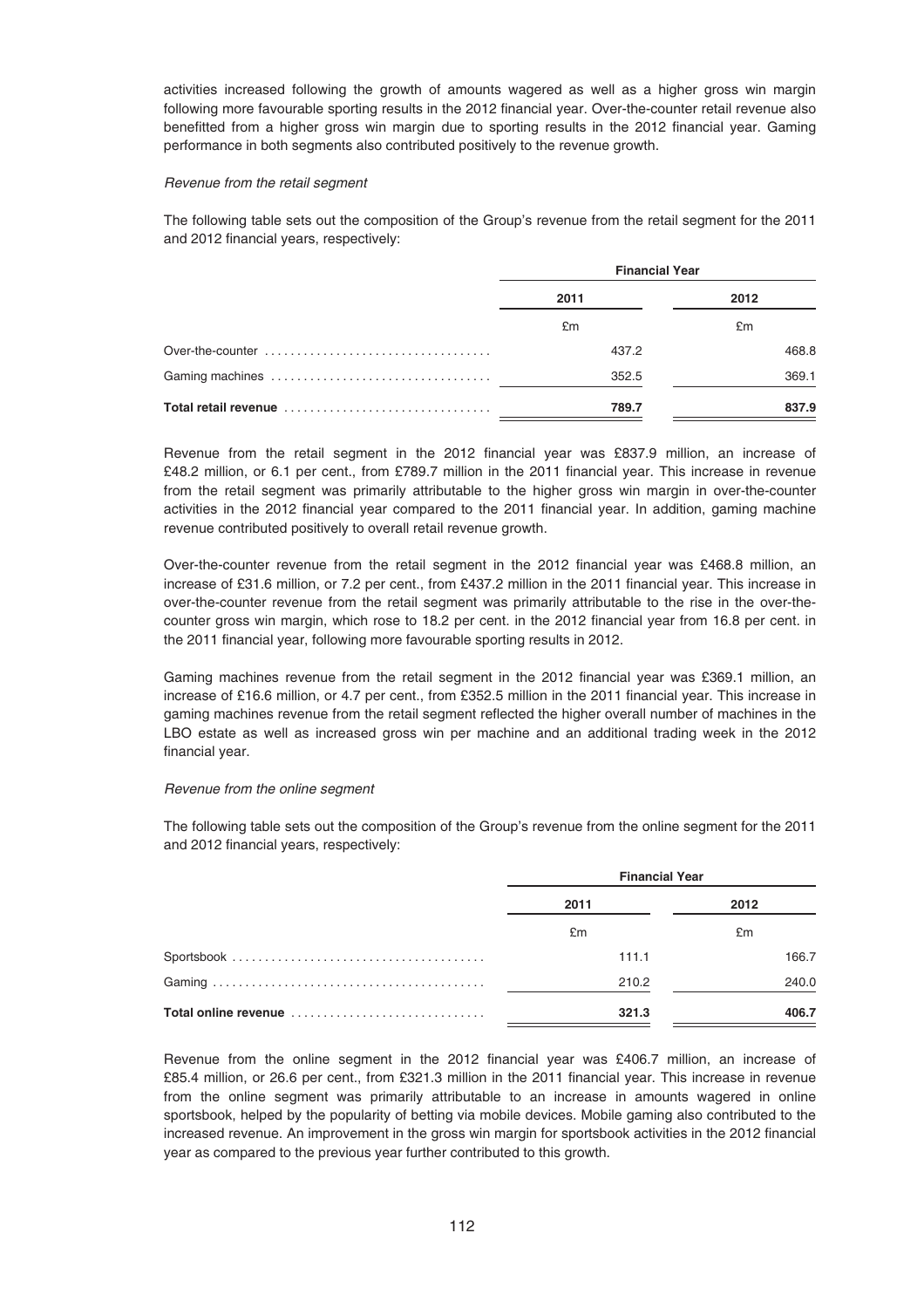## Sportsbook revenue from the online segment

Sportsbook revenue from the online segment in the 2012 financial year was £166.7 million, an increase of £55.6 million, or 50.0 per cent., from £111.1 million in the 2011 financial year. The increase in revenue from the Group's online sportsbook was primarily attributable to the rise in the number of unique active players, driven in particular by the increasing popularity of betting via mobile devices, which drove an increase in amounts wagered of 35.7 per cent. In addition, sportsbook revenue benefited from a rise in the gross win margin from 7.0 per cent. in the 2011 financial year to 7.9 per cent. in the 2012 financial year following more favourable sporting results in the 2012 financial year.

## Gaming revenue from the online segment

The following table sets out the composition of the Group's gaming revenue from the online segment for the 2011 and 2012 financial years, respectively:

|        | <b>Financial Year</b> |       |
|--------|-----------------------|-------|
|        | 2011                  | 2012  |
|        | £m                    | £m    |
| Casino | 163.6                 | 194.4 |
|        | 23.0                  | 20.4  |
|        | 23.6                  | 25.2  |
|        | 210.2                 | 240.0 |

Gaming revenue from the online segment in the 2012 financial year was £240.0 million, an increase of £29.8 million, or 14.2 per cent., from £210.2 million in the 2011 financial year. The increase in revenue from gaming activities was primarily attributable to the rise in casino revenues as a result of the increase in unique active players in the 2012 financial year following successful marketing and customer retention activities, offset in part by a decrease in gaming revenue from poker.

Gaming revenue from casino in the 2012 financial year was £194.4 million, an increase of £30.8 million, or 18.8 per cent., from £163.6 million in the 2011 financial year. This increase in gaming revenue from casino was primarily attributable to a higher number of new accounts and an overall increase in unique active players.

Gaming revenue from poker in the 2012 financial year was £20.4 million, a decrease of £2.6 million, or 11.3 per cent., from £23.0 million in the 2011 financial year. This decrease in gaming revenue from poker was primarily attributable to increased competition from US-facing poker rooms, which resulted in lower revenue per unique active player in the 2012 financial year as higher spending players migrated to networks with wider pools of players. The decline was offset in part by slightly higher overall numbers of unique active players.

Gaming revenue from bingo in the 2012 financial year was £25.2 million, an increase of £1.6 million, or 6.8 per cent., from £23.6 million in the 2011 financial year. This increase in gaming revenue from bingo was primarily attributable to a higher number of unique active players following successful marketing and customer retention activities in the 2012 financial year, partially offset by a fall in revenue per unique active player.

# *Cost of Sales*

Cost of sales in the 2012 financial year was £172.2 million, an increase of £8.6 million, or 5.3 per cent., from £163.6 million in the 2011 financial year. This increase in cost of sales was primarily attributable to gaming tax costs arising from betting duty in the retail segment, which rose in line with revenue from over-the-counter activities. In the online segment, software royalties, which are linked to revenue, increased in the 2012 financial year compared to the 2011 financial year particularly following the rise in transactions via mobile devices, as did taxation costs, especially following the introduction of regulation in markets such as Spain and Italy.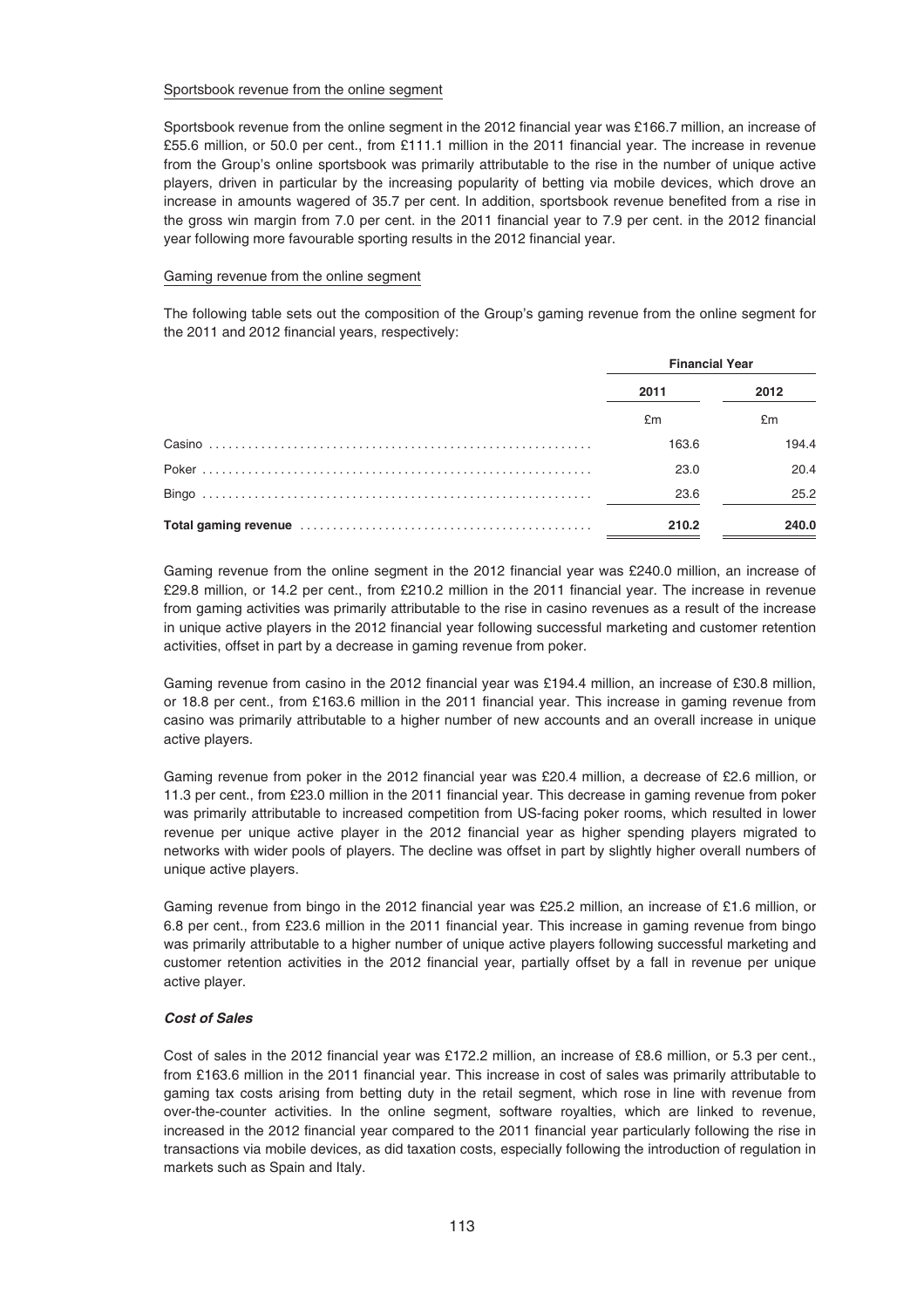The following table sets out cost of sales by segment for the 2011 and 2012 financial years, respectively:

| <b>Financial Year</b> |       |
|-----------------------|-------|
| 2011                  | 2012  |
| £m                    | £m    |
| 131.2                 | 137.1 |
| 28.5                  | 35.6  |
| 2.9                   | (2.3) |
|                       | 0.9   |
| 1.0                   | 0.9   |
| 163.6                 | 172.2 |

Cost of sales from the retail segment in the 2012 financial year was £137.1 million, an increase of £5.9 million, or 4.5 per cent., from £131.2 million in the 2011 financial year. This increase in cost of sales from the retail segment was primarily attributable to an increase in betting duty on over-the-counter activities in the retail segment, in line with the revenue increase.

Cost of sales from the online segment in the 2012 financial year was £35.6 million, an increase of £7.1 million, or 24.9 per cent., from £28.5 million in the 2011 financial year. This increase in cost of sales from the online segment was primarily attributable to higher software royalties, which are linked to revenue, in particular on mobile device products which saw strong revenue growth in the 2012 financial year. In addition, gaming tax also increased, particularly on revenues generated in jurisdictions where regulation was recently introduced, such as Spain, where licences were granted in mid-2012, and Italy, where licences were granted in 2011.

# *Net operating expenses*

The following table sets out the composition of the Group's net operating expenses (before exceptional operating expenses) for the 2011 and 2012 financial years, respectively:

|                                                            | <b>Financial Year</b> |         |
|------------------------------------------------------------|-----------------------|---------|
|                                                            | 2011<br>2012          |         |
|                                                            | £m                    | £m      |
|                                                            | 4.4                   | 4.7     |
|                                                            | (707.8)               | (787.5) |
| Total net operating expenses (before exceptional operating | (703.4)               | (782.8) |

Net operating expenses (before exceptional operating expenses) in the 2012 financial year were £782.8 million, an increase of £79.4 million, or 11.3 per cent., from £703.4 million in the 2011 financial year.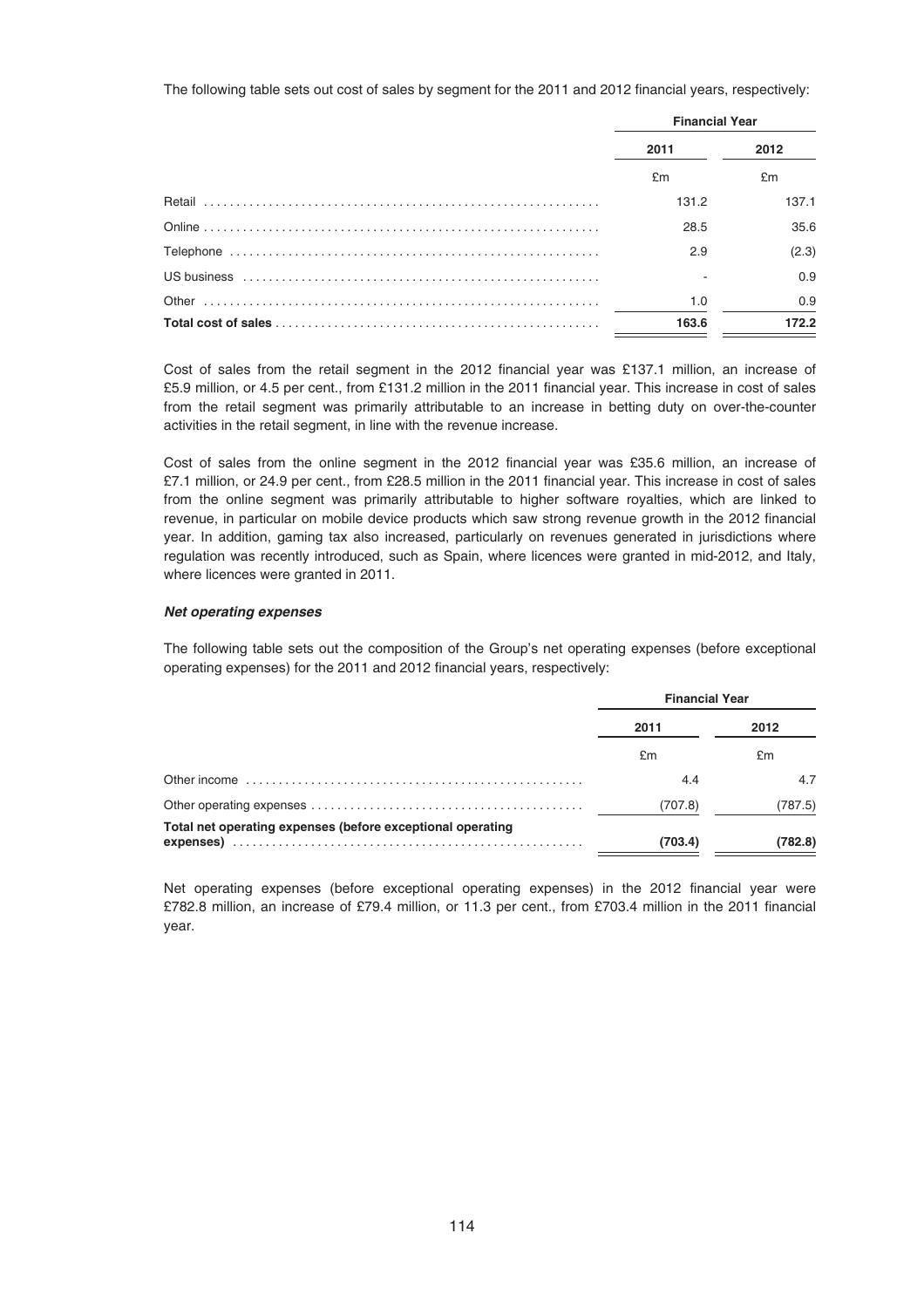The following table sets out a detailed composition of the Group's other operating expenses (before exceptional operating expenses) for the 2011 and 2012 financial years, respectively.

|                                                              | <b>Financial Year</b> |       |
|--------------------------------------------------------------|-----------------------|-------|
|                                                              | 2011                  | 2012  |
|                                                              | £m                    | £m    |
|                                                              | 299.5                 | 312.9 |
|                                                              | 101.9                 | 111.4 |
|                                                              | 37.8                  | 43.7  |
|                                                              | 56.4                  | 61.6  |
|                                                              | 100.7                 | 122.3 |
|                                                              | 19.0                  | 21.6  |
|                                                              | 10.4                  | 11.5  |
|                                                              | 82.1                  | 102.5 |
| Total other operating expenses (before exceptional operating |                       |       |
|                                                              | 707.8                 | 787.5 |

The principal component of other operating expenses is staff costs. Staff costs in the 2012 financial year were £312.9 million, an increase of £13.4 million, or 4.5 per cent., from £299.5 million in the 2011 financial year. This increase was primarily due to higher staff costs in the retail segment and higher corporate staff costs reflecting increased headcount and bonuses at the corporate level.

In addition to the increase in staff costs, the increase in net operating expenses (before exceptional operating expenses) reflected an increased level of marketing spend, primarily in the online segment, and activity at the corporate level which increased professional services fees, trading department costs and IT costs and other operational costs in the "other" category.

#### Other operating expenses in the retail segment

The following table sets out a detailed composition of the Group's other operating expenses in the retail segment (before exceptional operating expenses) for the 2011 and 2012 financial years, respectively.

|                                                                          | <b>Financial Year</b> |       |
|--------------------------------------------------------------------------|-----------------------|-------|
|                                                                          | 2011                  | 2012  |
|                                                                          | £m                    | £m    |
|                                                                          | 192.3                 | 199.5 |
|                                                                          | 93.3                  | 100.1 |
|                                                                          | 56.1                  | 61.0  |
|                                                                          | 26.2                  | 27.4  |
|                                                                          | 93.8                  | 101.3 |
| Total other operating expenses in the retail segment (before exceptional |                       |       |
|                                                                          | 461.7                 | 489.3 |

Other operating expenses in the retail segment (before exceptional operating expenses) in the 2012 financial year were £489.3 million, an increase of £27.6 million, or 6.0 per cent., from £461.7 million in the 2011 financial year. Of this 6.0 per cent. increase, £9.5 million, or 2.1 per cent., is attributable to the additional costs arising from the 53rd trading week in the 2012 financial year.

The principal components of other operating expenses in the retail segment (before exceptional operating expenses) are staff costs, property costs and content costs. The category "other" comprises marketing costs, finance charges, communications costs and other costs, including Group costs such as staff costs provided centrally as a service (for example IT support) which are recharged to the retail segment.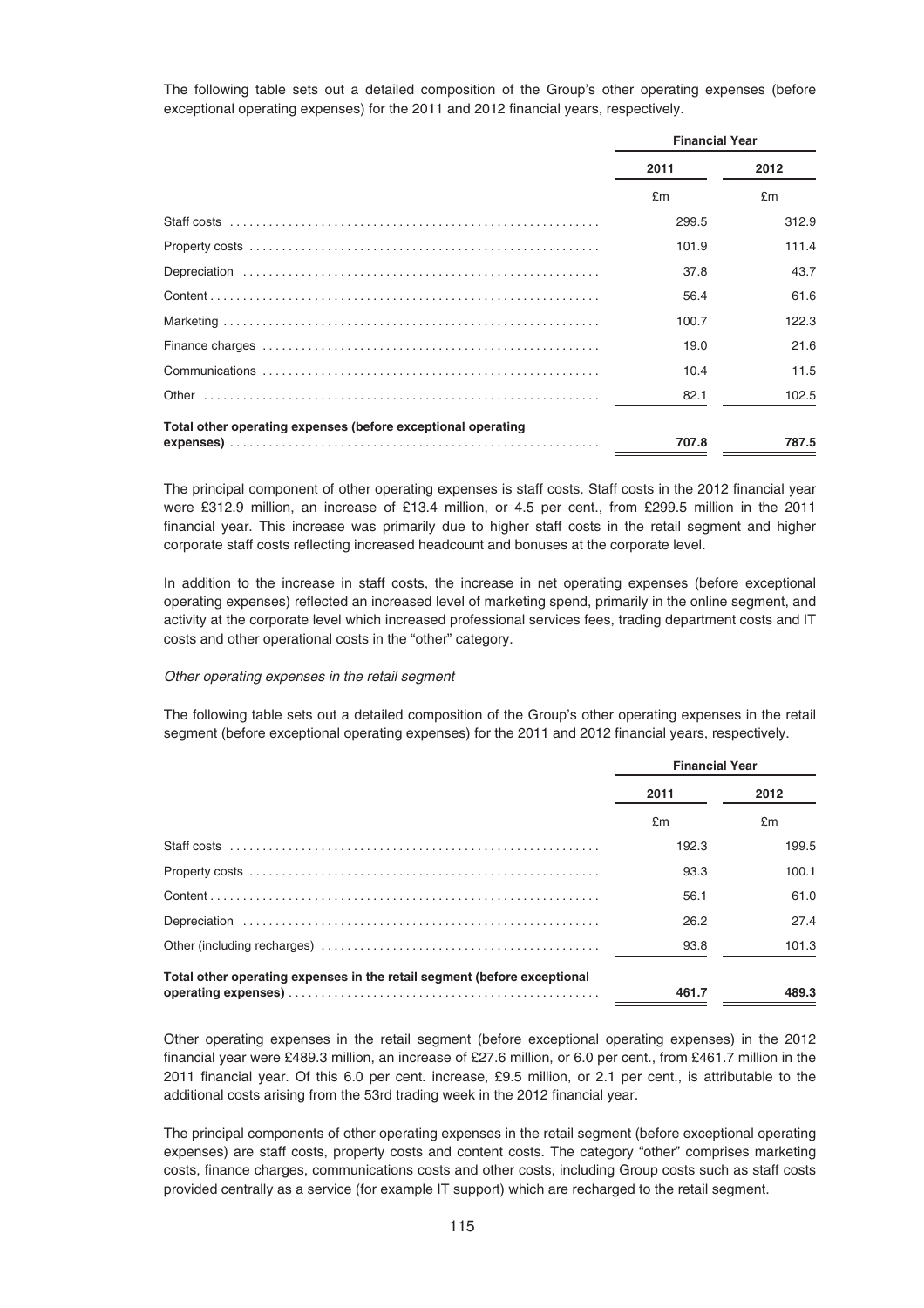Staff costs in the 2012 financial year were £199.5 million, an increase of £7.2 million, or 3.7 per cent., from £192.3 million in the 2011 financial year. This increase was primarily attributable to the longer average trading hours in the LBOs, which increased by 5.7 per cent. in the 2012 financial year compared to the 2011 financial year. Adjusting for the effect of the 53rd week in the 2012 financial year, the trading hours in the 2012 financial year would have increased by 3.7 per cent. compared to the previous year. In addition, certain retail staff were granted a 2.0 per cent. pay rise in October 2012.

Property costs rose to £100.1 million in the 2012 financial year, an increase of £6.8 million, or 7.3 per cent., from £93.3 million in the 2011 financial year. This rise reflected favourable rent settlements in the 2011 financial year, which resulted in rent provisions being released in that year, as well as higher repair and maintenance costs and higher property rates. There was no comparable release of provisions in the 2012 financial year.

Content costs in the 2012 financial year were £61.0 million, an increase of £4.9 million, or 8.7 per cent., from £56.1 million in the 2011 financial year. This was primarily attributable to higher costs as a result of contractual increases in TurfTV fees and following renegotiation of SIS fees.

Other operating costs falling within the category "other" were £101.3 million in the 2012 financial year, an increase of £7.5 million, or 8.0 per cent., from £93.8 million in the 2011 financial year, primarily attributable to an increase in staff and other costs recharged to the retail segment.

#### Other operating expenses in the online segment

The following table sets out a detailed composition of the Group's other operating expenses in the online segment (before exceptional operating expenses) for the 2011 and 2012 financial years, respectively.

|                                                      | <b>Financial Year</b> |       |
|------------------------------------------------------|-----------------------|-------|
|                                                      | 2011                  | 2012  |
|                                                      | £m                    | £m    |
|                                                      | 85.8                  | 106.4 |
|                                                      | 36.9                  | 38.5  |
|                                                      | 11.4                  | 14.8  |
|                                                      | 9.2                   | 12.3  |
|                                                      | 42.7                  | 53.8  |
| Total other operating expenses in the online segment | 186.0                 | 225.8 |

Other operating expenses in the online segment (before exceptional operating expenses) in the 2012 financial year were £225.8 million, an increase of £39.8 million, or 21.4 per cent., from £186.0 million in the 2011 financial year. Of this 21.4 per cent. increase, £4.6 million, or 2.5 per cent., is attributable to the additional costs arising from the 53rd trading week in the 2012 financial year.

The principal components of other operating expenses in the online segment (before exceptional operating expenses) are marketing costs, staff costs and other costs, which are comprised predominantly of consultancy, IT, site content, legal and travel costs and which include Group costs such as staff costs provided centrally as a service (for example IT support) which are recharged to the online segment.

Marketing costs in the 2012 financial year were £106.4 million, an increase of £20.6 million, or 24.0 per cent., from £85.8 million in the 2011 financial year. Marketing costs comprise affiliate costs, television, print and online advertising. Consistent with the Group's strategy for growth, there was a substantial increase in marketing spend in the online segment in the 2012 financial year.

In addition, other costs rose to £53.8 million in the 2012 financial year, an increase of £11.1 million, or 26.0 per cent., from £42.7 million in the 2011 financial year. This rise reflected higher IT spend, trading department spend and site content costs as the business grew.

Staff costs in the 2012 financial year were £38.5 million, an increase of £1.6 million, or 4.3 per cent., from £36.9 million in the 2011 financial year. The rise in staff costs reflected the higher headcount in the online segment and increases in bonuses, which was partially offset by cost savings following the exit from the business of certain senior managers in the 2011 financial year.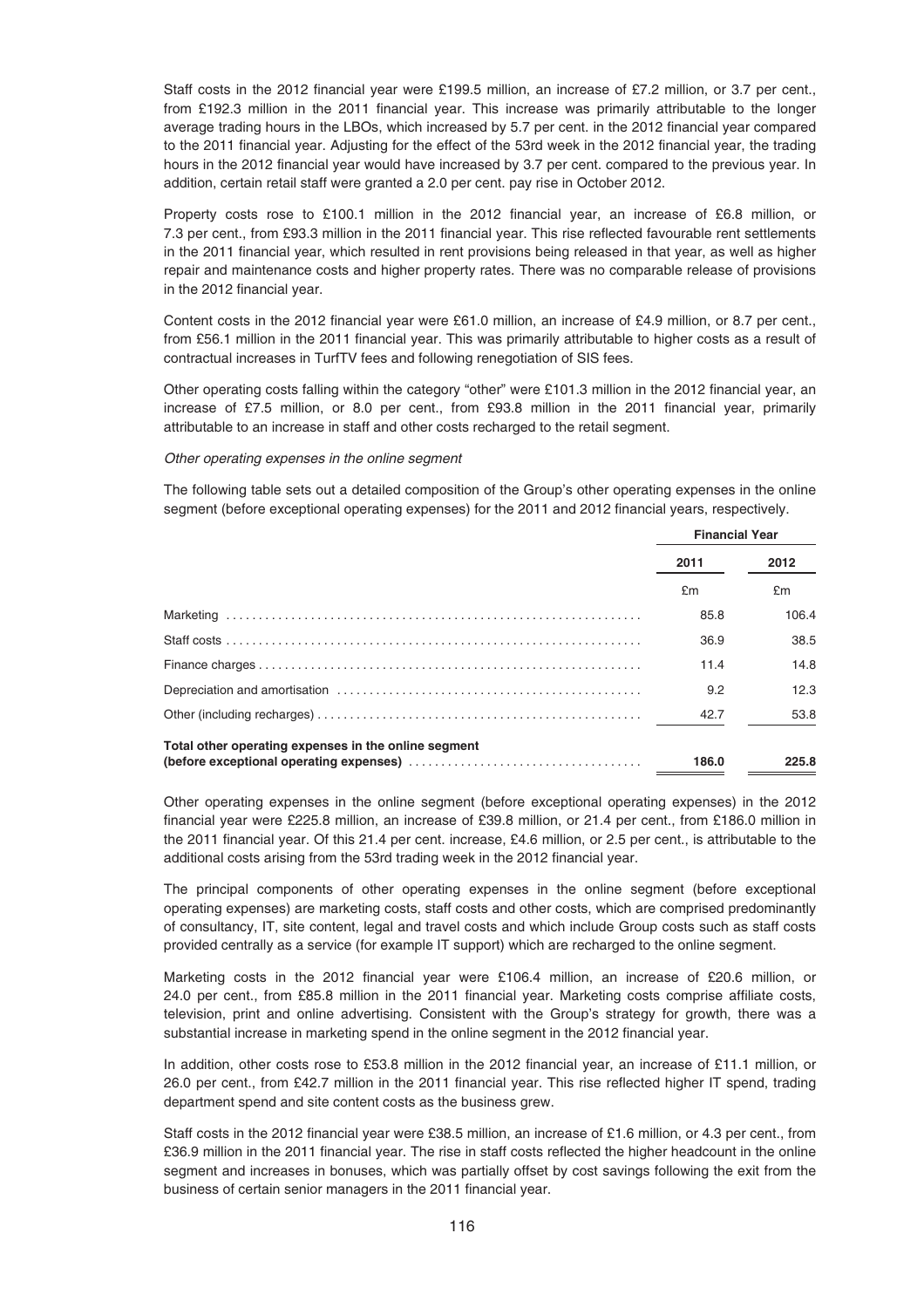#### Other operating income

Other operating income in the 2012 financial year was £4.7 million, an increase of £0.3 million, or 6.8 per cent., from £4.4 million in the 2011 financial year. This increase in other operating income was primarily attributable to the inclusion of software sales income from the acquired US businesses.

## Exceptional operating expenses

Exceptional operating expenses in the 2012 financial year were £14.5 million. These exceptional operating expenses were £5.3 million of acquisition and integration costs relating to the acquired US businesses, £4.6 million relating to professional services fees in connection with the proposed acquisition of the Australian business of Sportingbet and £4.6 million arising from a self-assessment payment made to the Spanish tax authorities prior to the granting of a Spanish online gambling licence. Exceptional operating expenses in the 2011 financial year were £50.2 million and included a £46.6 million write down on goodwill allocated to the telephone business at the time of the conversion to IFRS, £1.9 million relating to the disposal of certain LBOs in the Republic of Ireland and £1.7 million of costs related to the US acquisition.

# *Share of results of associates*

Share of results of associates in the 2012 financial year was a profit of £3.7 million, an increase of £1.3 million from a share of profit of £2.4 million in the 2011 financial year. This increase in share of results of associates was primarily attributable to improved profitability at SIS in the 2012 financial year following exceptional costs during the prior year.

## *Profit before interest and tax*

Profit before interest and tax in the 2012 financial year was £311.1 million, an increase of £89.2 million, or 40.2 per cent., from £221.9 million in the 2011 financial year. Profit before interest and tax before exceptional operating expenses in the 2012 financial year was £325.6 million, an increase of £53.5 million, or 19.7 per cent., from £272.1 million in the 2011 financial year.

## *Operating profit*

The following table sets out operating profit or loss by segment for the 2011 and 2012 financial years, respectively:

| <b>Financial Year</b> |        |  |
|-----------------------|--------|--|
| 2011                  | 2012   |  |
| £m                    | £m     |  |
| 196.8                 | 211.5  |  |
| 106.8                 | 145.3  |  |
| (4.3)                 | 0.5    |  |
|                       | (0.6)  |  |
| 0.6                   | 0.5    |  |
| (24.2)                | (26.6) |  |
| 275.7                 | 330.6  |  |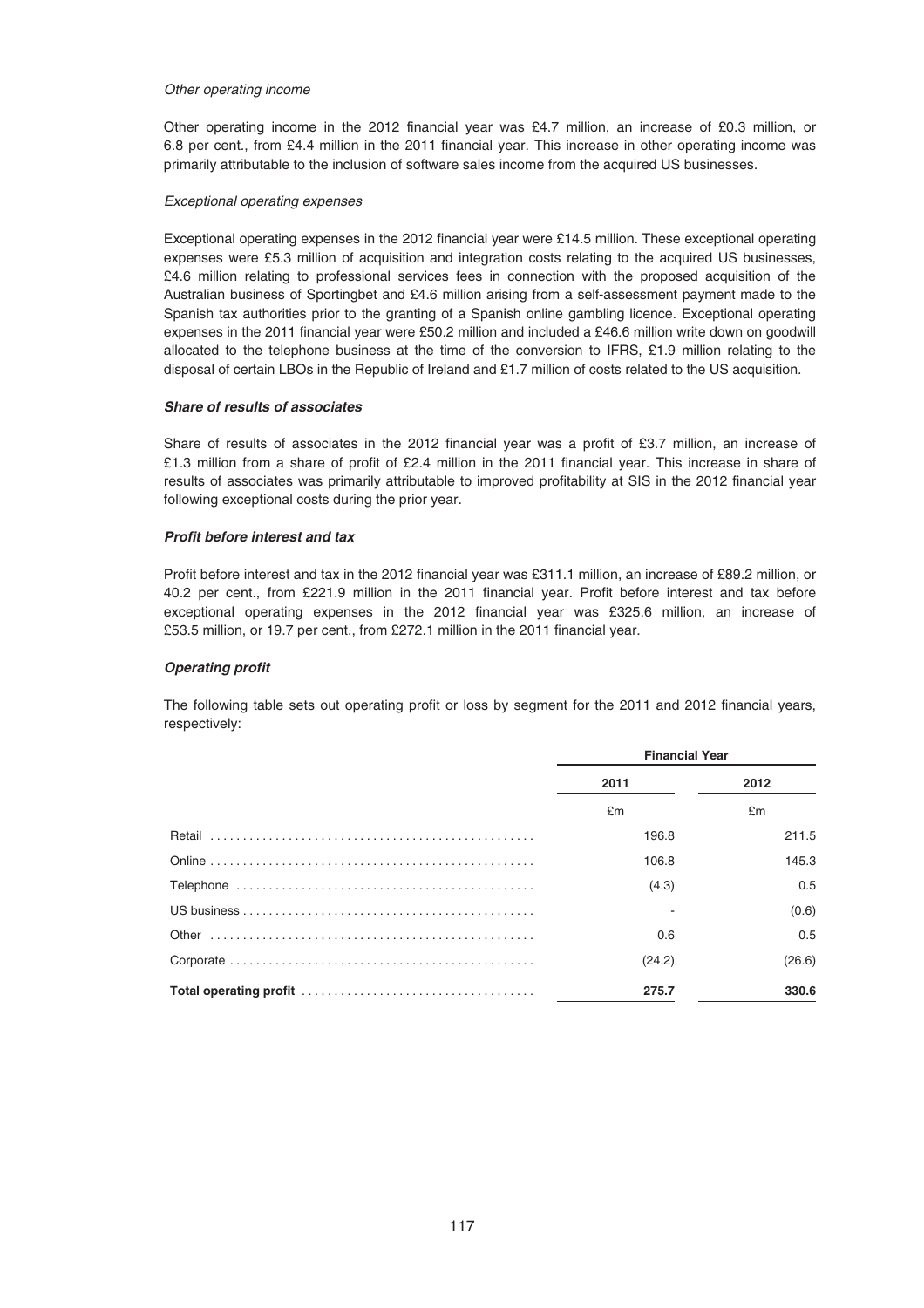The following table sets out a reconciliation of profit before interest and tax as calculated in accordance with IFRS to operating profit for the 2011 and 2012 financial years for the retail segment.

|                                                                | <b>Financial Year</b> |       |  |
|----------------------------------------------------------------|-----------------------|-------|--|
|                                                                | 2011                  | 2012  |  |
|                                                                | £m                    | £m    |  |
|                                                                | 194.9                 | 211.5 |  |
| Amortisation of identified intangible assets from acquisitions |                       |       |  |
|                                                                | 1.9                   |       |  |
|                                                                | 196.8                 | 211.5 |  |

Operating profit from the retail segment in the 2012 financial year was £211.5 million, an increase of £14.7 million, or 7.5 per cent., from £196.8 million in the 2011 financial year. This increase was primarily attributable to both the increase in gross win margin from over-the-counter activities and the additional revenue contribution from machines in the 2012 financial year. Given the high fixed cost base in the retail segment, a substantial proportion of these revenue increases is passed through to operating profit.

The following table sets out a reconciliation of profit before interest and tax as calculated in accordance with IFRS to operating profit for the 2011 and 2012 financial years for the online segment.

|                                                                | <b>Financial Year</b> |       |  |
|----------------------------------------------------------------|-----------------------|-------|--|
|                                                                | 2011                  | 2012  |  |
|                                                                | £m                    | £m    |  |
|                                                                | 103.2                 | 137.1 |  |
| Amortisation of identified intangible assets from acquisitions | 3.6                   | 3.6   |  |
|                                                                |                       | 4.6   |  |
| Operating profit for the online segment                        | 106.8                 | 145.3 |  |

Operating profit from the online segment in the 2012 financial year was £145.3 million, an increase of £38.5 million, or 36.0 per cent., from £106.8 million in the 2011 financial year. This increase in operating profit from the online segment was primarily attributable to the strong rise in amounts wagered coupled with a higher gross win margin on the online sportsbook in the 2012 financial year compared to the 2011 financial year, as a result of which sportsbook revenue grew by 50.0 per cent. The rise in gaming revenue further contributed to this growth, which was offset in part by the increases in operating costs and costs of sale.

# *Net finance costs*

Net finance costs in the 2012 financial year were £32.9 million, an increase of £0.2 million, or 0.6 per cent., from £32.7 million in the 2011 financial year. This increase in net finance costs was primarily attributable to a fair value charge of £0.9 million following the revaluation of a liability to Playtech, which was in part offset by lower average levels of net debt in the 2012 financial year compared to the 2011 financial year following the repayment of £60.0 million under the Group's 2010 Revolving Credit Facility during the 2012 financial year.

#### Non-operating exceptional items

Non-operating exceptional items in the 2011 and 2012 financial years were losses of £1.8 million and £0.5 million, respectively, representing fair value losses on ineffective hedges.

## *Tax*

Tax in the 2012 financial year was £46.7 million, an increase of £5.8 million, or 14.2 per cent., from £40.9 million in the 2011 financial year. This increase in tax was primarily attributable to the higher profit before tax in the 2012 financial year, offset in part by a deferred tax credit of £12.6 million resulting from lower corporate tax rates. In the 2011 and 2012 financial years, the effect of exceptional items on tax amounted to £0.6 million and £1.5 million, respectively.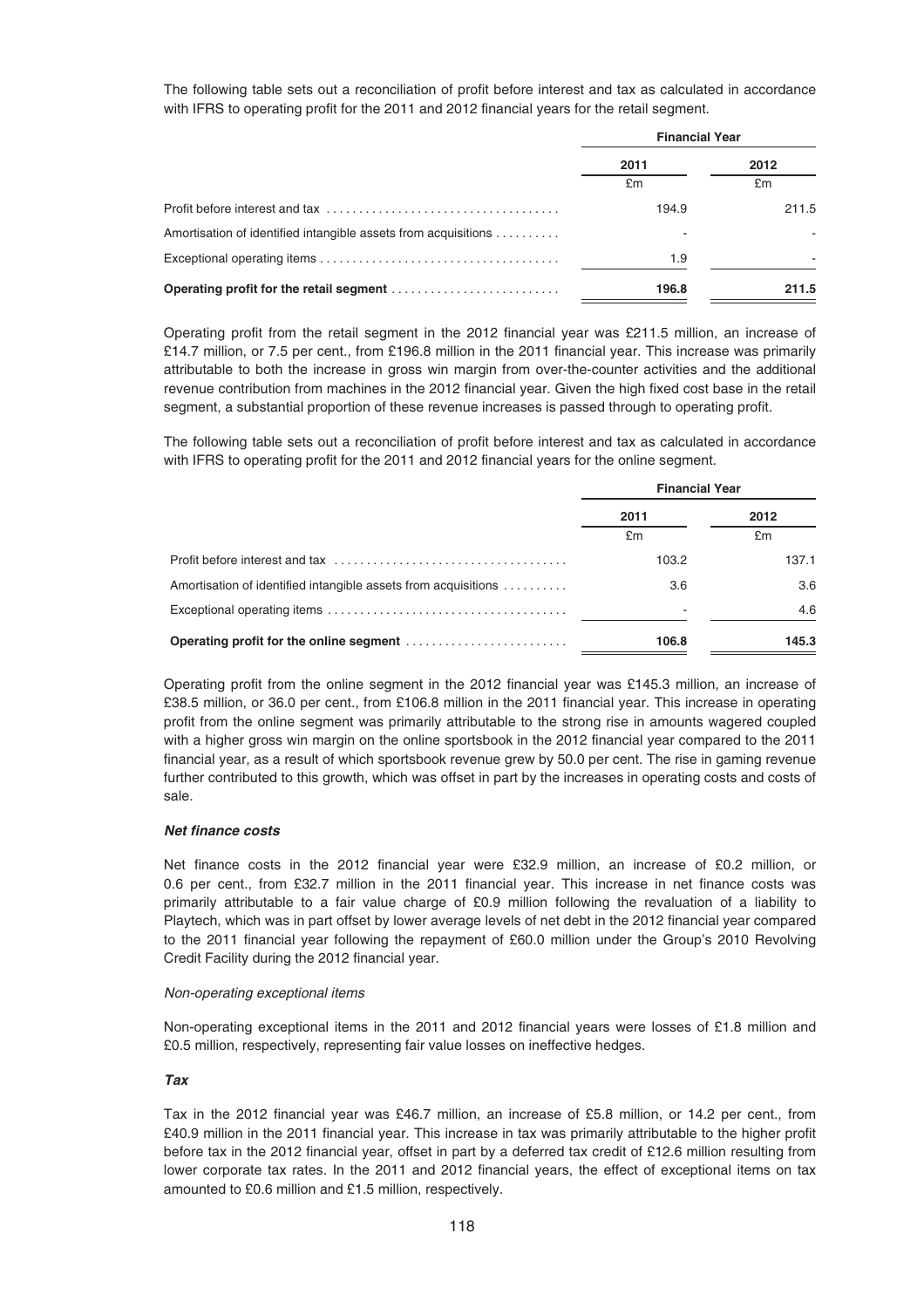The effective tax rate after exceptional items in the 2012 financial year was 16.8 per cent. as compared to the UK statutory rate for the year of 24.5 per cent. consisting of a rate of 26 per cent. until 31 March 2012 and 24 per cent. for the remainder of the financial year. The primary reason for the lower effective tax rate was a £12.6 million deferred tax credit resulting from the reduction in the UK statutory tax rate to 23 per cent. with effect from 1 April 2013. The effective rate was also affected by the lower tax rates applicable to the profits of the online segment, which are subject to taxation in Gibraltar.

The effective tax rate after exceptional items in the 2011 financial year was 21.8 per cent. as compared to the UK statutory rate for the year of 26.5 per cent. consisting of a rate of 28 per cent. until 31 March 2011 and 26 per cent. for the remainder of the financial year. The primary reason for the lower effective tax rate was a £12.2 million deferred tax credit resulting from the reduction in the UK statutory rate of 24 per cent. with effect from 1 April 2012. The effective rate was also affected by the lower tax rates applicable to the profits of the online segment, which are subject to tax in Gibraltar.

# *Profit for the period*

Profit for the 2012 financial year was £231.0 million, an increase of £84.5 million, or 57.7 per cent., from £146.5 million in the 2011 financial year, as a result of the factors discussed above. Profit for the 2012 financial year before exceptional items was £244.5 million, an increase of £46.6 million, or 23.5 per cent., from £197.9 million profit for the 2011 financial year before exceptional items, as a result of the factors discussed above.

# **2011 FINANCIAL YEAR COMPARED TO 2010 FINANCIAL YEAR**

The following table sets out certain income statement items for the 2010 and 2011 financial years, respectively:

|                                                    | <b>Financial Year</b>          |                      |          |                                       |                      |          |
|----------------------------------------------------|--------------------------------|----------------------|----------|---------------------------------------|----------------------|----------|
|                                                    |                                | 2010                 |          |                                       | 2011                 |          |
|                                                    | Before<br>exceptional<br>items | Exceptional<br>items | Total    | <b>Before</b><br>exceptional<br>items | Exceptional<br>items | Total    |
|                                                    | £m                             | £m                   | £m       | £m                                    | £m                   | £m       |
| Amounts wagered                                    | 16,519.8                       |                      | 16,519.8 | 17,911.4                              |                      | 17,911.4 |
| Revenue $\ldots \ldots \ldots \ldots \ldots$       | 1,071.8                        |                      | 1,071.8  | 1,136.7                               |                      | 1,136.7  |
| Cost of sales $\dots\dots\dots\dots\dots\dots$     | (154.3)                        | 5.6                  | (148.7)  | (163.6)                               | -                    | (163.6)  |
| Gross profit                                       | 917.5                          | 5.6                  | 923.1    | 973.1                                 |                      | 973.1    |
| Net operating expenses                             | (647.6)                        | (6.1)                | (653.7)  | (703.4)                               | (50.2)               | (753.6)  |
| Share of results of associates                     | 3.3                            |                      | 3.3      | 2.4                                   |                      | 2.4      |
| Profit before interest and tax                     | 273.2                          | (0.5)                | 272.7    | 272.1                                 | (50.2)               | 221.9    |
| Net finance costs                                  | (53.9)                         | (25.5)               | (79.4)   | (32.7)                                | (1.8)                | (34.5)   |
| Profit before tax                                  | 219.3                          | (26.0)               | 193.3    | 239.4                                 | (52.0)               | 187.4    |
| Tax on profit $\ldots \ldots \ldots \ldots \ldots$ | (44.0)                         | 6.7                  | (37.3)   | (41.5)                                | 0.6                  | (40.9)   |
| <b>Profit for the period</b>                       | 175.3                          | (19.3)               | 156.0    | 197.9                                 | (51.4)               | 146.5    |
| Attributable to:<br>Equity holders of parent       | 149.0                          | (19.3)               | 129.7    | 166.6                                 | (51.4)               | 115.2    |
| Non-controlling interest                           | 26.3                           |                      | 26.3     | 31.3                                  |                      | 31.3     |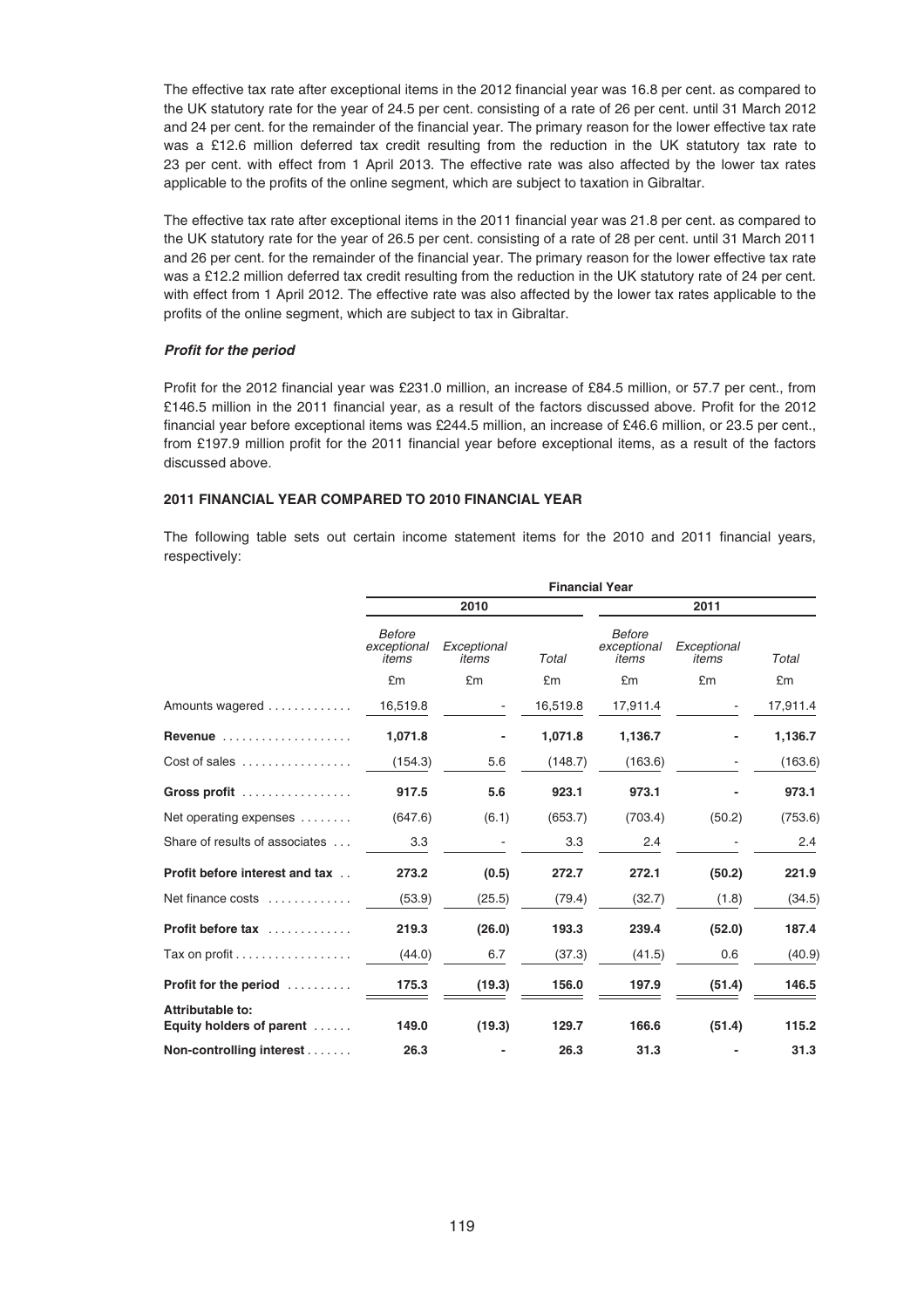#### *Revenue*

The following table sets out revenue by segment and revenue by segment as a percentage of total revenue for the Group for the 2010 and 2011 financial years, respectively:

|               | <b>Financial Year</b> |       |         |       |
|---------------|-----------------------|-------|---------|-------|
|               | 2010                  |       | 2011    |       |
|               | £m                    | $\%$  | £m      | $\%$  |
|               | 783.1                 | 73.1  | 789.7   | 69.5  |
| Online        | 251.5                 | 23.5  | 321.3   | 28.3  |
| Telephone     | 30.3                  | 2.8   | 18.2    | 1.6   |
|               | 6.9                   | 0.6   | 7.5     | 0.7   |
| Total revenue | 1,071.8               | 100.0 | 1,136.7 | 100.0 |

Revenue in the 2011 financial year was £1,136.7 million, an increase of £64.9 million, or 6.1 per cent., from £1,071.8 million in the 2010 financial year. This increase in revenue was primarily attributable to the revenue growth of £69.8 million in William Hill Online, offset in part by a decrease of £12.1 million in telephone betting.

# Revenue from the retail segment

The following table sets out the composition of the Group's revenue from the retail segment for the 2010 and 2011 financial years, respectively:

| <b>Financial Year</b> |       |
|-----------------------|-------|
| 2010                  | 2011  |
| £m                    | £m    |
| 452.6                 | 437.2 |
| 330.5                 | 352.5 |
| 783.1                 | 789.7 |

Revenue from the retail segment in the 2011 financial year was £789.7 million, an increase of £6.6 million, or 0.8 per cent., from £783.1 million in the 2010 financial year. This increase in revenue from the retail segment was attributable to growth in gaming machine revenue resulting from both a higher number of machines and higher gross win per machine, offset by the impact of the rise in VAT from 17.5 per cent. to 20 per cent. on 4 January 2011.

Over-the-counter revenue from the retail segment in the 2011 financial year was £437.2 million, a decrease of £15.4 million, or 3.4 per cent., from £452.6 million in the 2010 financial year. This decrease in over-the-counter revenue from the retail segment is primarily attributable to lower gross win margin following less favourable sporting results in the period.

Gaming machines revenue from the retail segment in the 2011 financial year was £352.5 million, an increase of £22.0 million, or 6.7 per cent., from £330.5 million in the 2010 financial year. This increase in gaming machines revenue from the retail segment was primarily attributable to higher machine density and benefits arising from the roll-out of new machines with new functionality across the estate resulting in higher revenue per machine.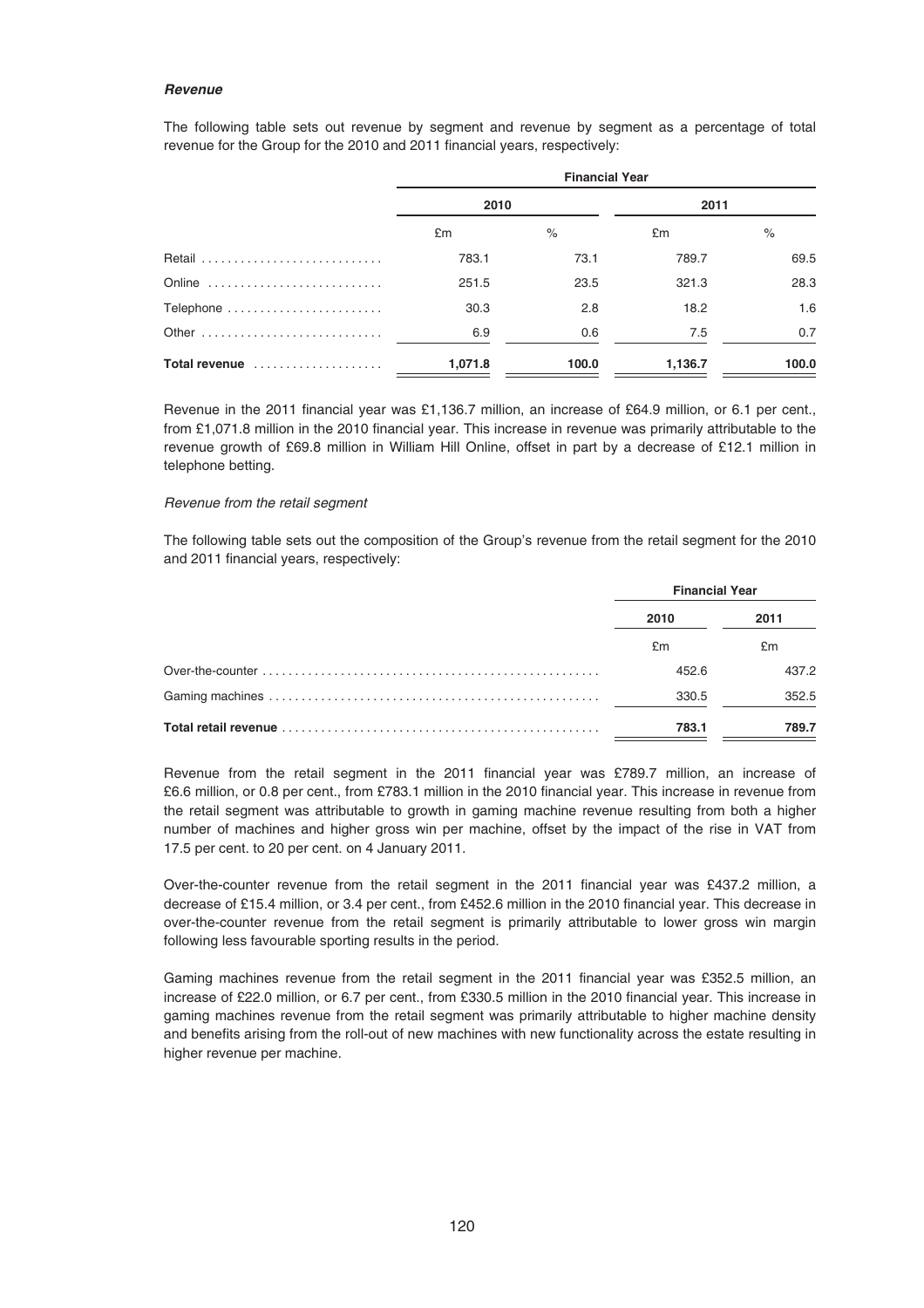#### Revenue from the online segment

The following table sets out the composition of the Group's revenue from the online segment for the 2010 and 2011 financial years, respectively:

| <b>Financial Year</b> |       |  |
|-----------------------|-------|--|
| 2010                  | 2011  |  |
| £m                    | £m    |  |
| 81.6                  | 111.1 |  |
| 169.9                 | 210.2 |  |
| 251.5                 | 321.3 |  |

Revenue from the online segment in the 2011 financial year was £321.3 million, an increase of £69.8 million, or 27.8 per cent., from £251.5 million in the 2010 financial year. This increase in revenue from the online segment was attributable to successful marketing activity, helped by successful customer retention activity and ongoing development of the online product range. This resulted in an increase in average revenue per unique active player as well as an increase in the number of unique active players.

#### Sportsbook revenue from the online segment

Sportsbook revenue from the online segment in the 2011 financial year was £111.1 million, an increase of £29.5 million, or 36.2 per cent., from £81.6 million in the 2010 financial year. The increase in revenue from the Group's online sportsbook was primarily attributable to the growth in amounts wagered resulting from the expanded breadth and depth of its sports-betting product as well as the increasing popularity of in-play betting, supported by increased marketing spend.

#### Gaming revenue from the online segment

The following table sets out the composition of the Group's gaming revenue from the online segment for the 2010 and 2011 financial years, respectively:

|                                                                                                                                                                                                                                | <b>Financial Year</b> |       |
|--------------------------------------------------------------------------------------------------------------------------------------------------------------------------------------------------------------------------------|-----------------------|-------|
|                                                                                                                                                                                                                                | 2010                  | 2011  |
|                                                                                                                                                                                                                                | £m                    | £m    |
| Casino                                                                                                                                                                                                                         | 128.6                 | 163.6 |
|                                                                                                                                                                                                                                | 21.5                  | 23.0  |
|                                                                                                                                                                                                                                | 19.8                  | 23.6  |
| Total gaming revenue contained and all the state of the state of the state of the state of the state of the state of the state of the state of the state of the state of the state of the state of the state of the state of t | 169.9                 | 210.2 |

Gaming revenue from the online segment in the 2011 financial year was £210.2 million, an increase of £40.3 million, or 23.7 per cent., from £169.9 million in the 2010 financial year. The increase in revenue from the Group's online gaming products was primarily attributable to increased revenue from casino, which benefited from additional marketing spend that increased customer spend levels.

Gaming revenue from casino in the 2011 financial year was £163.6 million, an increase of £35.0 million, or 27.2 per cent., from £128.6 million in the 2010 financial year. This increase in gaming revenue from casino was primarily attributable to improved marketing and customer retention activity as well as expansion of the product range, as a result of which revenue per unique active player increased in the 2011 financial year, offset slightly by a fall in the number of unique active players.

Gaming revenue from poker in the 2011 financial year was £23.0 million, an increase of £1.5 million, or 7.0 per cent., from £21.5 million in the 2010 financial year. This increase in gaming revenue from poker was primarily attributable to the higher number of unique active players in the 2011 financial year.

Gaming revenue from bingo in the 2011 financial year was £23.6 million, an increase of £3.8 million, or 19.2 per cent., from £19.8 million in the 2010 financial year. This increase in gaming revenue from bingo was principally due to successful marketing campaigns resulting in higher revenue per unique active player.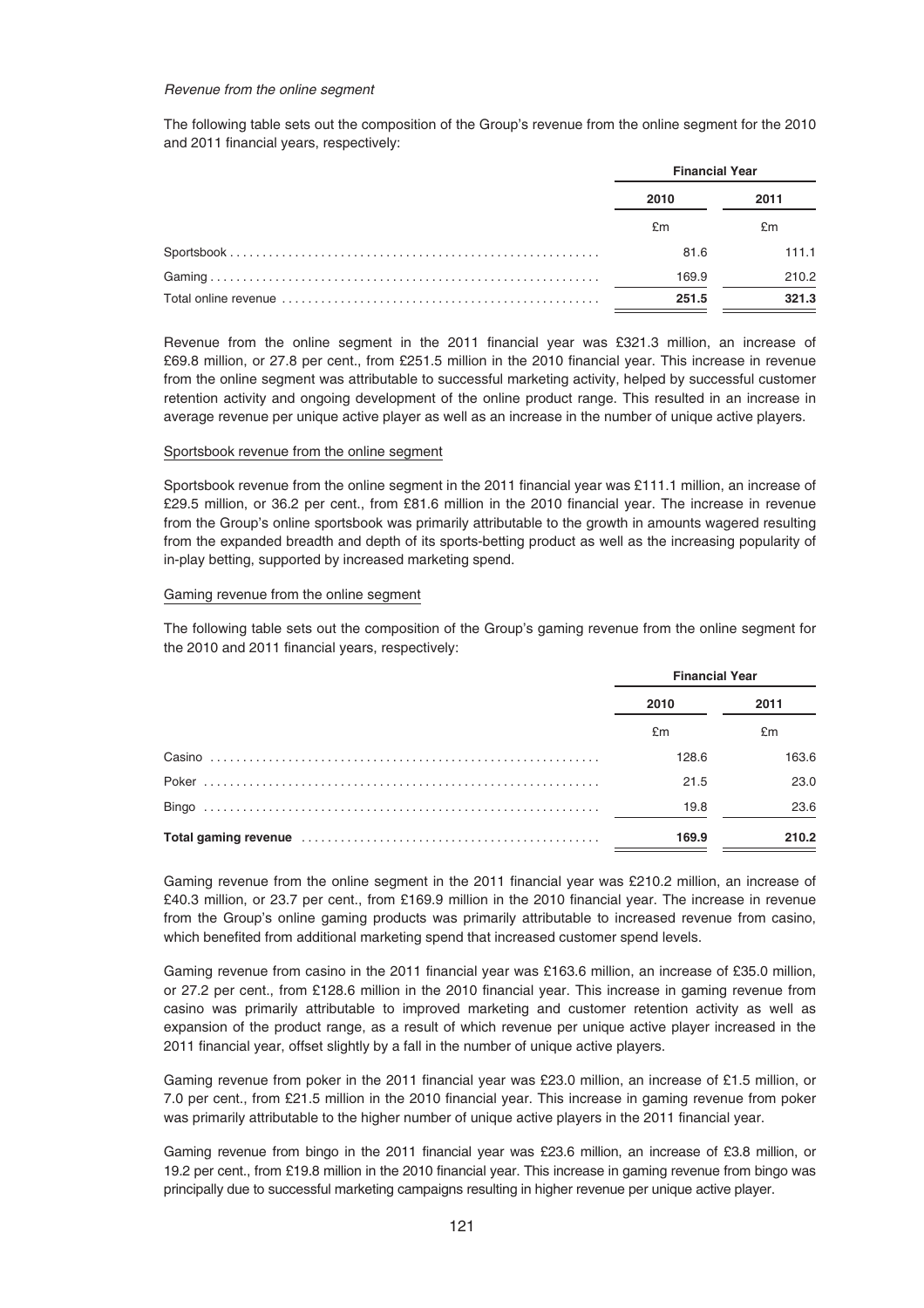#### *Cost of sales*

Cost of sales (before exceptional costs) in the 2011 financial year was £163.6 million, an increase of £9.3 million, or 6.0 per cent., from £154.3 million in the 2010 financial year. This increase in cost of sales (before exceptional items) was primarily attributable to the increase of cost of sales from the online segment in line with revenue growth.

The following table sets out cost of sales (before exceptional items) by segment for the 2010 and 2011 financial years, respectively:

|                                                | <b>Financial Year</b> |       |
|------------------------------------------------|-----------------------|-------|
|                                                | 2010                  | 2011  |
|                                                | £m                    | £m    |
| Retail                                         | 127.0                 | 131.2 |
|                                                | 18.7                  | 28.5  |
|                                                | 7.7                   | 2.9   |
| Other                                          | 0.9                   | 1.0   |
| Total cost of sales (before exceptional items) | 154.3                 | 163.6 |

Cost of sales (before exceptional costs) from the retail segment in the 2011 financial year was £131.2 million, an increase of £4.2 million, or 3.3 per cent., from £127.0 million in the 2010 financial year. This increase in cost of sales from the retail segment (before exceptional costs) was primarily attributable to higher royalties payable to gaming machine suppliers as a result of increased machines revenue.

Cost of sales from the online segment (before exceptional costs) in the 2011 financial year was £28.5 million, an increase of £9.8 million, or 52.4 per cent., from £18.7 million in the 2010 financial year, primarily attributable to the increase in software royalties as well as duties and levies paid in respect of the online segment as a result of its 27.8 per cent. revenue growth, particularly following the entrance into the newly regulated Italian market.

#### *Net operating expenses*

The following table sets out the composition of the Group's net operating expenses (before exceptional operating expenses) for the 2010 and 2011 financial years, respectively:

|                                                                      | <b>Financial Year</b> |         |  |
|----------------------------------------------------------------------|-----------------------|---------|--|
|                                                                      | 2010                  | 2011    |  |
|                                                                      | £m                    | £m      |  |
|                                                                      | 5.3                   | 4.4     |  |
|                                                                      | (652.9)               | (707.8) |  |
| Total net operating expenses (before exceptional operating expenses) | (703.4)<br>(647.6)    |         |  |

Net operating expenses (before exceptional operating expenses) in the 2011 financial year were £703.4 million, an increase of £55.8 million, or 8.6 per cent., from £647.6 million in the 2010 financial year.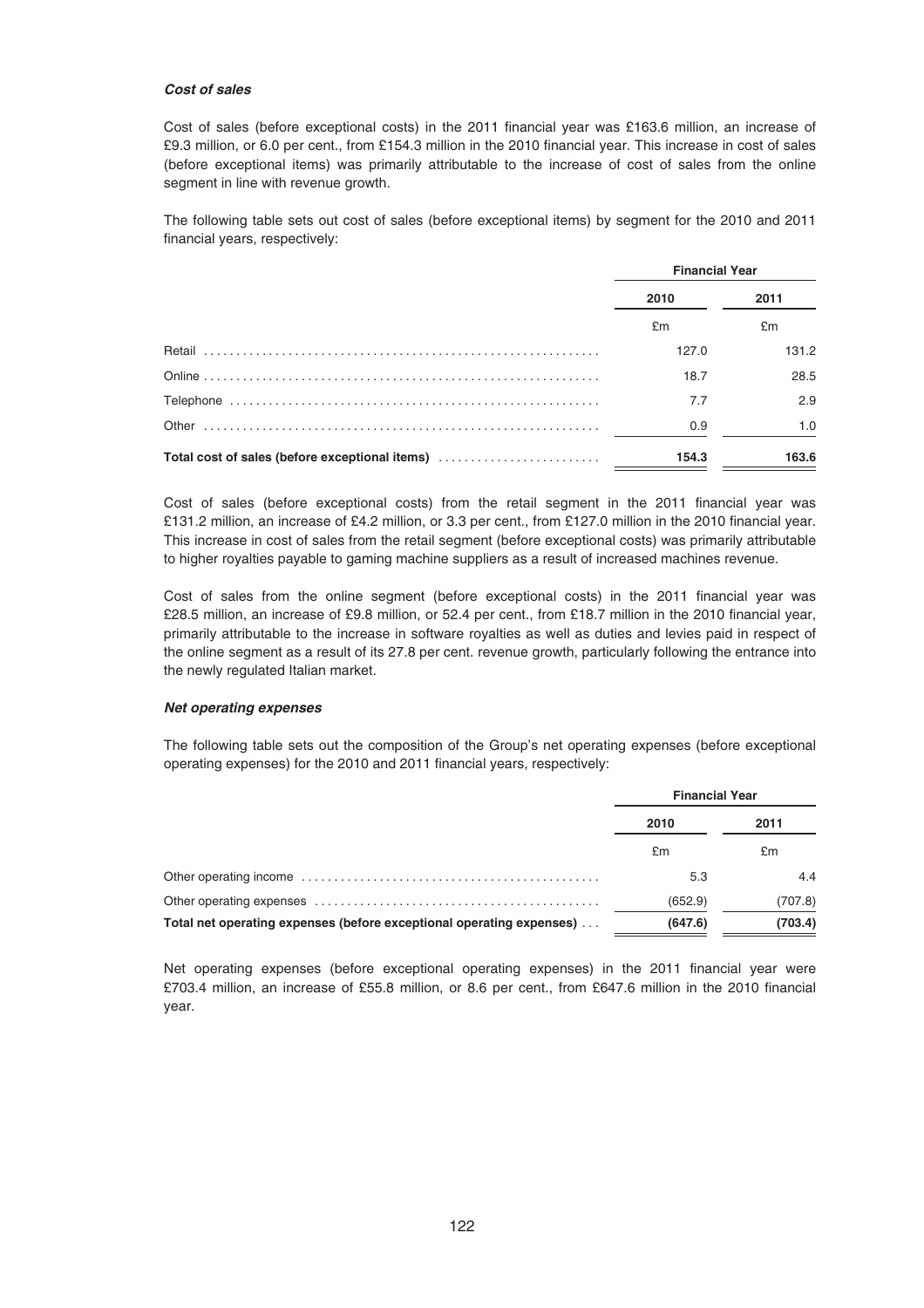The following table sets out a detailed composition of the Group's other operating expenses (before exceptional operating expenses) for the 2010 and 2011 financial years, respectively.

|                                                              | <b>Financial Year</b> |       |
|--------------------------------------------------------------|-----------------------|-------|
|                                                              | 2010                  | 2011  |
|                                                              | £m                    | £m    |
|                                                              | 297.3                 | 299.5 |
|                                                              | 99.2                  | 101.9 |
|                                                              | 37.5                  | 37.8  |
|                                                              | 52.5                  | 56.4  |
|                                                              | 75.0                  | 100.7 |
|                                                              | 15.6                  | 19.0  |
|                                                              | 8.8                   | 10.4  |
|                                                              | 67.0                  | 82.1  |
| Total other operating expenses (before exceptional operating | 652.9                 | 707.8 |

The principal component of other operating expenses is staff costs. Staff costs in the 2011 financial year were £299.5 million, an increase of £2.2 million, or 0.7 per cent., from £297.3 million in the 2010 financial year. This increase was primarily attributable to a higher number of employees in the online segment in the 2011 financial year compared to the 2010 financial year.

In addition to the increase in staff costs, the increase in net operating expenses (before exceptional operating expenses) was primarily attributable to significantly increased marketing spend across the Group as well as increased professional services fees, trading department costs and IT costs and other operational costs in the "other" category.

#### Other operating expenses in the retail segment

The following table sets out a detailed composition of the Group's other operating expenses in the retail segment (before exceptional operating expenses) for the 2010 and 2011 financial years, respectively.

|                                                                          | <b>Financial Year</b> |       |
|--------------------------------------------------------------------------|-----------------------|-------|
|                                                                          | 2010                  | 2011  |
|                                                                          | £m                    | £m    |
|                                                                          | 195.1                 | 192.3 |
|                                                                          | 90.2                  | 93.3  |
|                                                                          | 52.1                  | 56.1  |
|                                                                          | 27.3                  | 26.2  |
|                                                                          | 86.9                  | 93.8  |
| Total other operating expenses in the retail segment (before exceptional | 451.6                 | 461.7 |

Other operating expenses in the retail segment (before exceptional operating expenses) in the 2011 financial year were £461.7 million, an increase of £10.1 million, or 2.2 per cent., from £451.6 million in the 2010 financial year. This rise in costs partially reflects the increase in the VAT rate from 17.5 per cent. to 20 per cent. on 4 January 2011. The Group does not fully recover its VAT cost since only a part of its revenue base, specifically gaming machines, attracts VAT. Other cost effects are set out below.

Staff costs in the 2011 financial year were £192.3 million, a decrease of £2.8 million, or 1.4 per cent., from £195.1 million in the 2010 financial year. This decrease was primarily attributable to redundancy costs arising in 2010 relating to the closure of LBOs in the Republic of Ireland and the outsourcing of cleaners.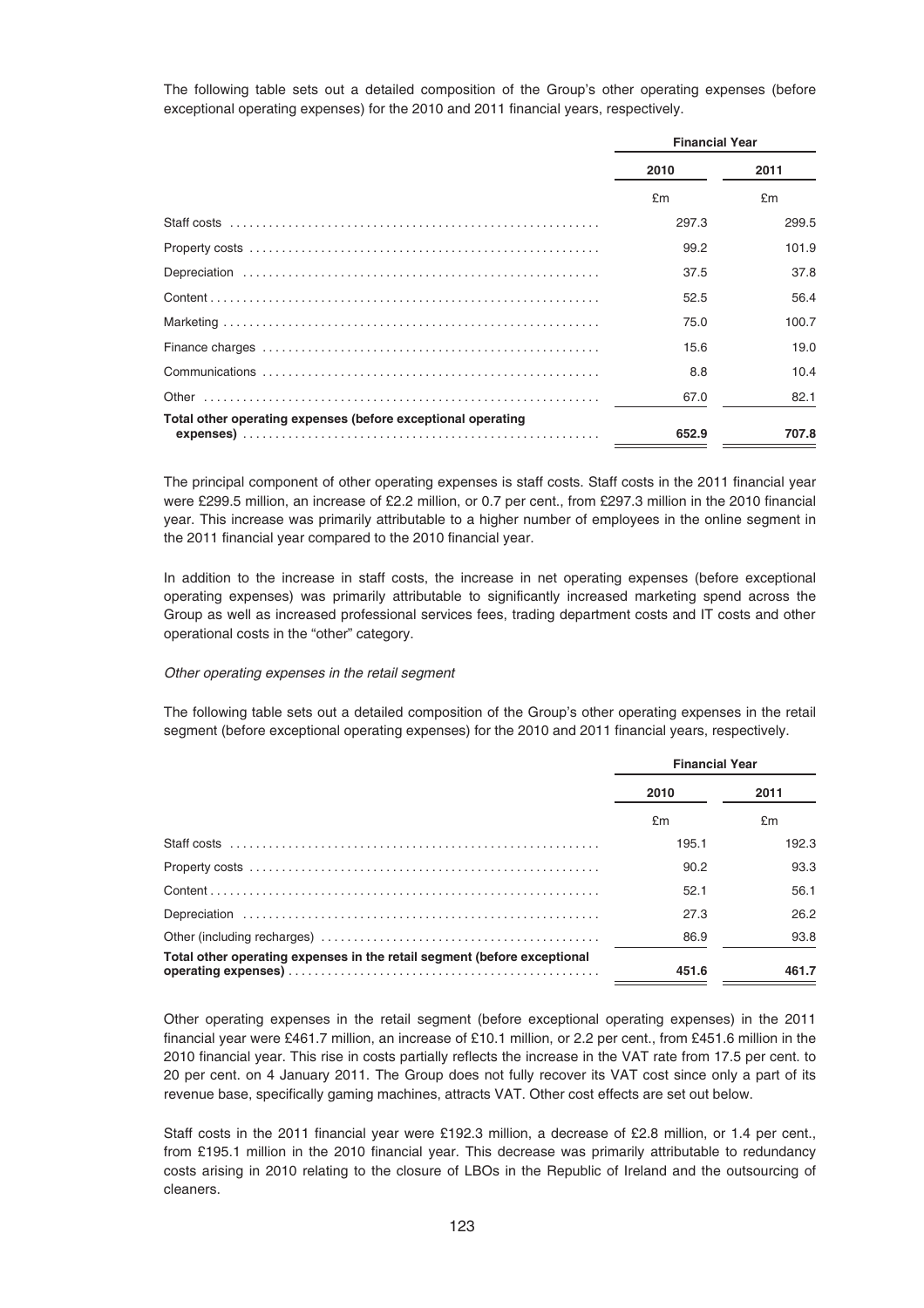In addition, property costs rose to £93.3 million in the 2011 financial year, an increase of £3.1 million, or 3.5 per cent., from £90.2 million in the 2010 financial year. This rise was primarily attributable to additional repairs and maintenance spend as well as the rise in VAT costs on certain properties and a rise in the rent base in line with the increased number of LBOs, offset in part by the release of provisions during the 2011 financial year following favourable rent settlements.

Content costs in the 2011 financial year were £56.1 million, an increase of £4.0 million, or 7.7 per cent., from £52.1 million in the 2010 financial year. The increase in content costs was primarily attributable to both the VAT increase and contractual price increases with both SIS and TurfTV in the 2011 financial year as compared to the 2010 financial year.

Other operating costs falling within the "other" category were £93.8 million in the 2011 financial year, an increase of £6.9 million, or 7.9 per cent., from £86.9 million in the 2010 financial year, primarily attributable to an increase in staff and other costs recharged to the retail segment.

#### Other operating expenses in the online segment

The following table sets out a detailed composition of the Group's other operating expenses in the online segment (before exceptional operating expenses) for the 2010 and 2011 financial years, respectively.

|                                                                          | <b>Financial Year</b> |       |
|--------------------------------------------------------------------------|-----------------------|-------|
|                                                                          | 2010                  | 2011  |
|                                                                          | £m                    | £m    |
|                                                                          | 61.2                  | 85.8  |
|                                                                          | 27.6                  | 36.9  |
|                                                                          | 8.6                   | 11.4  |
|                                                                          | 7.3                   | 9.2   |
|                                                                          | 37.0                  | 42.7  |
| Total other operating expenses in the online segment (before exceptional | 141.7                 | 186.0 |

Other operating expenses in the online segment (before exceptional operating expenses) in the 2011 financial year were £186.0 million, an increase of £44.3 million, or 31.3 per cent., from £141.7 million in the 2010 financial year.

Marketing costs in the 2011 financial year were £85.8 million, an increase of £24.6 million, or 40.2 per cent., from £61.2 million in the 2010 financial year. Marketing costs are comprised of affiliate costs, television and online advertising. Consistent with the Group's strategy for growth, there was a substantial increase in marketing spend in the online segment in the 2011 financial year.

In addition, other costs rose to £42.7 million in the 2011 financial year, an increase of £5.7 million, or 15.4 per cent., from £37.0 million in the 2010 financial year, reflecting higher IT spend and site content costs as the business grew.

Staff costs in the 2011 financial year were £36.9 million, an increase of £9.3 million, or 33.7 per cent., from £27.6 million in the 2010 financial year. The rise in staff costs in the 2011 financial year as compared to the 2010 financial year was primarily attributable to the higher headcount in the online segment as the business grew.

#### Other operating income

Other operating income in the 2011 financial year was £4.4 million, a decrease of £0.9 million, or 17.0 per cent., from £5.3 million in the 2010 financial year. This decrease in other operating income was primarily attributable to lower rental income and lower vending income.

## Exceptional operating expenses

Exceptional operating expenses in the 2011 financial year were £50.2 million. These exceptional operating expenses included a £46.6 million write down on goodwill allocated to the telephone business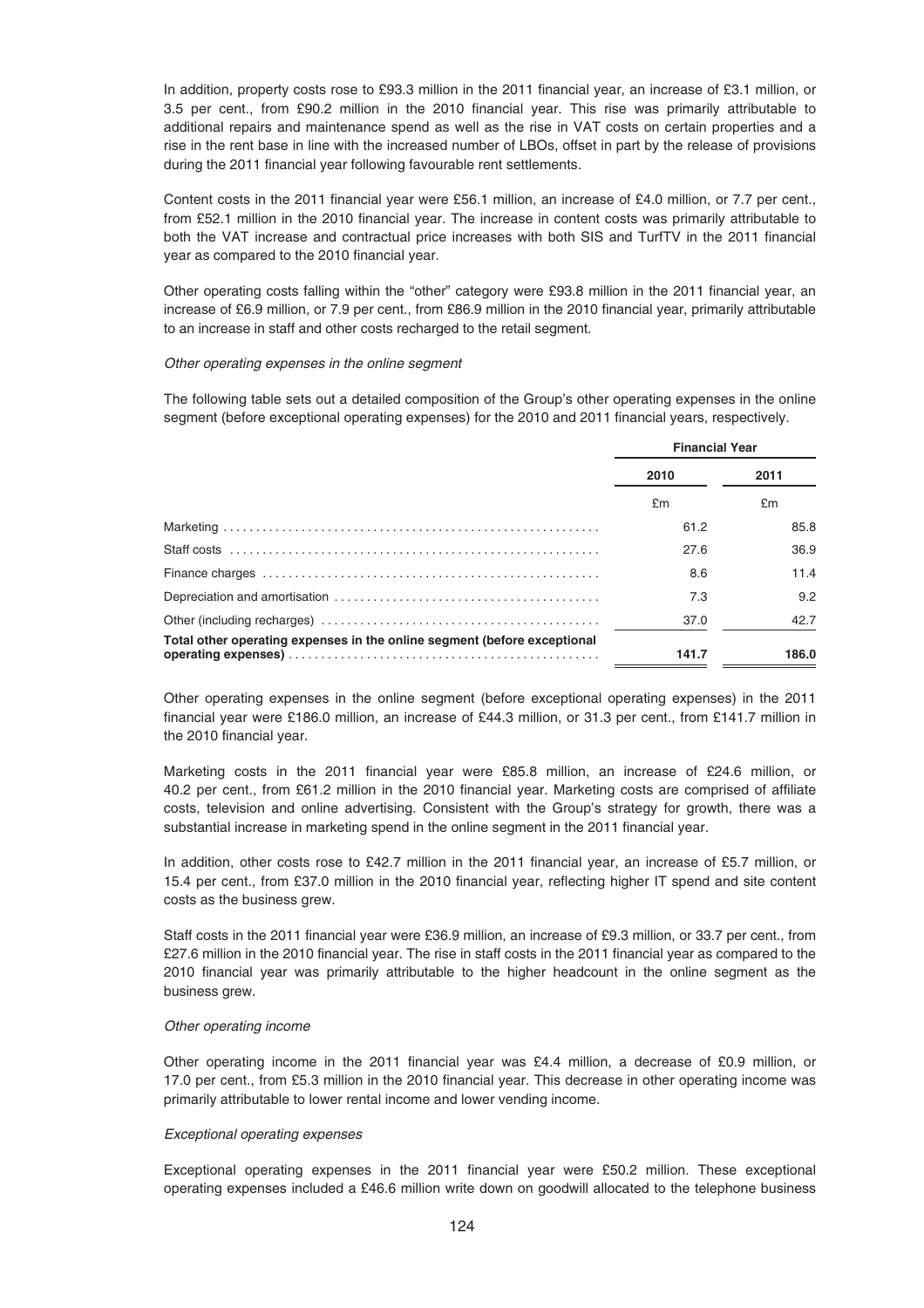at the time of the conversion of the Group's financial reporting to IFRS, £1.9 million relating to the disposal of certain LBOs in the Republic of Ireland and £1.7 million of costs related to the US acquisitions. Exceptional operating expenses in the 2010 financial year were £6.1 million. These exceptional operating expenses reflected costs relating to the closure of the UK-based telephone betting business. In addition, there was an exceptional cost of sales credit of £5.6 million relating to a VAT refund.

#### *Share of results of associates*

Share of results of associates in the 2011 financial year was a share of profit of £2.4 million, a decrease of £0.9 million, or 27.3 per cent., from a share of profit of £3.3 million in the 2010 financial year. This decrease in share of results of associates reflected lower levels of profit generated by the Group's associate investment in SIS.

## *Profit before interest and tax*

Profit before interest and tax in the 2011 financial year was £221.9 million, a decrease of £50.8 million, or 18.6 per cent., from £272.7 million in the 2010 financial year. This decrease in profit before interest and tax was primarily attributable to the impact of the exceptional operating expenses for the period. Profit before interest and tax before exceptional operating expenses in the 2011 financial year was £272.1 million, a decrease of £1.1 million, or 0.4 per cent., from £273.2 million in the 2010 year.

#### *Operating profit*

The following table sets out operating profit or loss by segment for the 2010 and 2011 financial years, respectively:

| <b>Financial Year</b> |        |
|-----------------------|--------|
| 2010                  | 2011   |
| £m                    | £m     |
| 204.5                 | 196.8  |
| 91.1                  | 106.8  |
| 0.9                   | (4.3)  |
| 0.1                   | 0.6    |
| (19.8)                | (24.2) |
| 276.8                 | 275.7  |

The following table sets out a reconciliation of profit before interest and tax as calculated in accordance with IFRS to operating profit for the 2010 and 2011 financial years for the retail segment:

|                                                                        | <b>Financial Year</b> |       |
|------------------------------------------------------------------------|-----------------------|-------|
|                                                                        | 2010                  | 2011  |
|                                                                        | £m                    | £m    |
|                                                                        | 210.1                 | 194.9 |
| Amortisation of identified intangible assets arising from acquisitions |                       |       |
|                                                                        | (5.6)                 | 1.9   |
|                                                                        | 204.5                 | 196.8 |

Operating profit from the retail segment in the 2011 financial year was £196.8 million, a decrease of £7.7 million, or 3.8 per cent., from £204.5 million in the 2010 financial year. The decrease in operating profit from the retail segment was primarily attributable to the fall in revenues from over-the-counter activities as a result of the lower gross win margin in the 2011 financial year as well as the impact of the rise in the rate of VAT from 17.5 per cent. to 20 per cent. in 2011.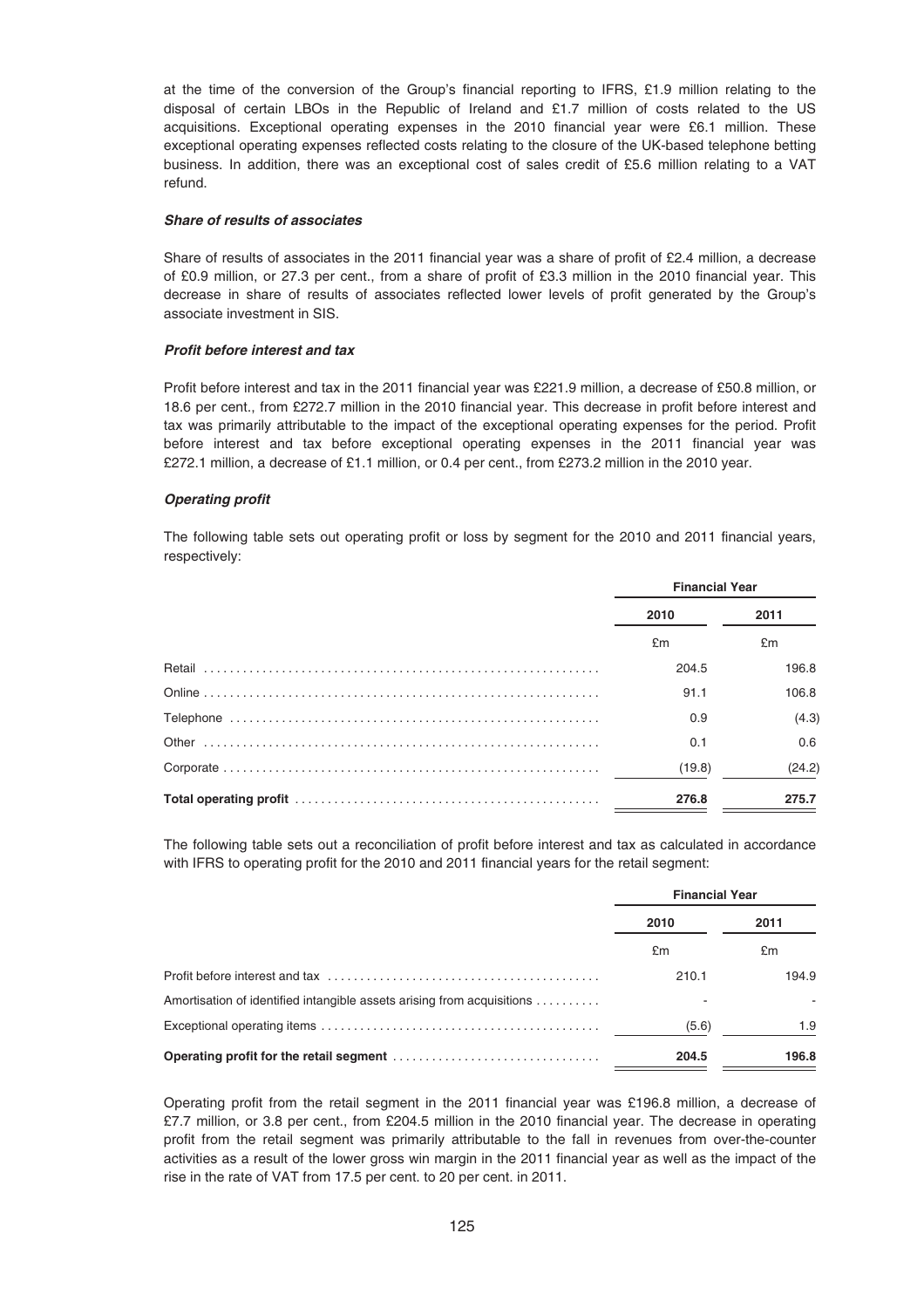The following table sets out a reconciliation of profit before interest and tax as calculated in accordance with IFRS to operating profit for the 2010 and 2011 financial years for the online segment:

|                                                                        | <b>Financial Year</b> |       |
|------------------------------------------------------------------------|-----------------------|-------|
|                                                                        | 2010                  | 2011  |
|                                                                        | £m                    | £m    |
|                                                                        | 87.5                  | 103.2 |
| Amortisation of identified intangible assets arising from acquisitions | 3.6                   | 3.6   |
|                                                                        |                       |       |
|                                                                        | 91.1                  | 106.8 |

Operating profit from the online segment in the 2011 financial year was £106.8 million, an increase of £15.7 million, or 17.2 per cent., from £91.1 million in the 2010 financial year. This rise in operating profit from the online segment resulted predominantly from the increased number of unique active players and revenue per unique active player, which drove revenue up by 27.8 per cent. This increase in the number of unique active players and revenue per unique active player resulted from an increase in marketing activity and an expansion of product range, which was reflected in the increase in operating costs in the 2011 financial year.

## *Net finance costs*

Net finance costs in the 2011 financial year were £32.7 million, a decrease of £21.2 million, or 39.3 per cent., from £53.9 million in the 2010 financial year. This decrease in net finance costs was primarily due to lower net debt and lower interest rates and fee amortisation following the refinancing of the Group's existing credit facilities in 2010, coupled with the impact of the Group's interest rate hedging contracts being deemed to be ineffective for accounting purposes following this refinancing.

#### Non-operating exceptional items

Non-operating exceptional items in the 2011 financial year consisted of £1.8 million fair value loss on the Group's ineffective interest rate hedges. Non-operating exceptional items in the 2010 financial year were £4.1 million in fair value losses on ineffective interest rate hedges, £14.2 million in deferred hedging losses transferred to the income statement on refinancing and £7.2 million written off relating to unamortised capitalised finance fees in connection with the Group's previous bank loan arrangements.

## *Tax*

Tax in the 2011 financial year was £40.9 million, an increase of £3.6 million, or 9.7 per cent., from £37.3 million in the 2010 financial year. This increase in tax was due to higher levels of non-deductible costs as a result of a write-down of goodwill which did not qualify for a tax deduction. In the 2010 and 2011 financial years, the effect of exceptional items on tax amounted to £6.7 million and £0.6 million, respectively.

The effective tax rate after exceptional items in the 2011 financial year was 21.8 per cent. as compared to the UK statutory rate for the year of 26.5 per cent. consisting of a rate of 28 per cent. until 31 March 2011 and 26 per cent. for the remainder of the financial year. The primary reason for the lower effective tax rate was a £12.2 million deferred tax credit resulting from the reduction in the UK statutory rate of 24 per cent. with effect from 1 April 2012. The effective rate was also affected by the lower tax rates applicable to the profits of the online segment, which are subject to tax in Gibraltar.

The effective tax rate after exceptional items in the 2010 financial year was 19.3 per cent. as compared to the UK statutory rate for the year of 28 per cent. The primary reason for the lower effective tax rate was a £6.0 million deferred tax credit resulting from the reduction in the UK statutory rate of 26 per cent. with effect from 1 April 2011. The effective rate was also affected by a release of prior year tax provisions in the amount of £6.0 million and the lower tax rates applicable to the profits of the online segment, which are subject to tax in Gibraltar.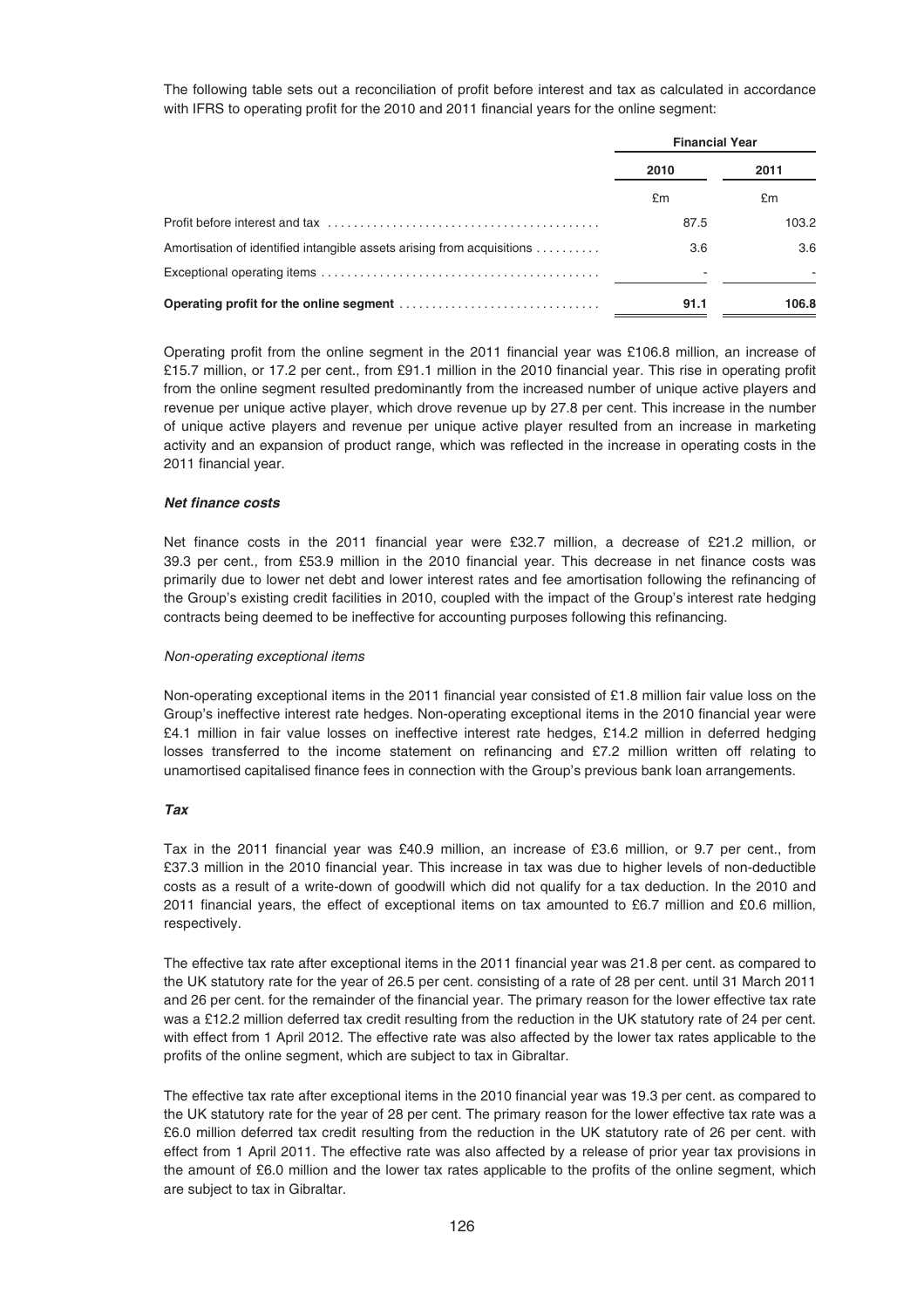# *Profit for the period*

Profit for the 2011 financial year was £146.5 million, a decrease of £9.5 million, or 6.1 per cent., from £156.0 million in the 2010 financial year, as a result of the factors discussed above. Profit for the 2011 financial year before exceptional items was £197.9 million, an increase of £22.6 million, or 12.9 per cent., from £175.3 million in the 2010 financial year, as a result of the factors discussed above.

# 8. **LIQUIDITY AND CAPITAL RESOURCES**

The Group's primary sources of liquidity have been its cash flows from operating activities, the amounts drawn down on its bank facilities and the proceeds from the sale of the 7.125 per cent. Guaranteed Notes due 2016. The Group's principal uses of funds in recent years have been to invest in the business (including via acquisitions), pay dividends to shareholders and repay borrowings, as well as paying taxes and financing costs.

# **Finance facilities**

As at 1 January 2013, the Group had total debt facilities of £1,175 million comprising:

- the £550 million 2010 Revolving Credit Facility provided by a syndicate of banks;
- the £300 million 7.125 per cent. Guaranteed Notes due 2016; and
- the £325 million 2012 Bridge Credit Facility provided by a syndicate of banks.

As at 1 January 2013, the Group had gross borrowings under these debt facilities of £410.0 million, including £110.0 million drawn down on its 2010 Revolving Credit Facility and the £300.0 million 7.125 per cent. Guaranteed Notes due 2016, with a total amount of £765.0 million still available under the credit facilities at that date. The £765.0 million of available facilities include the £325.0 million Bridge Credit Facility, of which £225.0 million may be utilised only for the purpose of acquiring Sportingbet's Australian business and certain other assets from the Sportingbet group together with a call option over Sportingbet's Spanish business and £100.0 million may be utilised only for funding the Proposed Acquisition. In addition, as at 1 January 2013, the Group also had an overdraft facility of £5.0 million, which was undrawn at that date. Cash and cash equivalents at the same date amounted to £151.7 million, which included (i) £57.7 million of funds held on behalf of online customers that are matched by liabilities of an equal value and (ii) £5.6 million of restricted funds in the US business that cannot be withdrawn without approval from the local regulator and which match betting and customer liabilities (including £1.1 million of client funds).

As at 28 February 2013, being the most practicable date prior to publication of this document, the Group had gross borrowings of £380 million, with a total amount of £795 million still available under its credit facilities at that date.

## *2010 Revolving Credit Facility*

On 29 November 2010, the Company, as borrower and guarantor, and its subsidiary William Hill Organization Limited, as guarantor, entered into the £550.0 million 2010 Revolving Credit Facility. The 2010 Revolving Credit Facility was used to refinance the 2009 Credit Facilities and (after the repayment and cancellation in full of the 2009 Credit Facilities) for general corporate and working capital purposes of the Group and is repayable in November 2015. On 20 December 2012, the 2010 Revolving Credit Facility was amended and put on customary certain funds terms pending the completion of the acquisition of Sportingbet's Australian online gambling operations and certain other assets from the Sportingbet group. This means that, for an agreed period of time pending completion of this acquisition and save in a limited number of agreed exceptional circumstances, the lenders under the 2010 Revolving Credit Facility must lend the amounts requested by William Hill under the facility and will be prevented from cancelling their commitments and accelerating any amounts outstanding under the facility. For further information on the 2010 Revolving Credit Facility, see section 14(a) of Part VII of this document.

The 2009 Credit Facilities provided the Group with debt facilities of £588.5 million and comprised £538.5 million forward-start term and revolving facilities and a £50.0 million incremental forward-start facility. The £538.5 million forward-start term and revolving facilities, which were available from January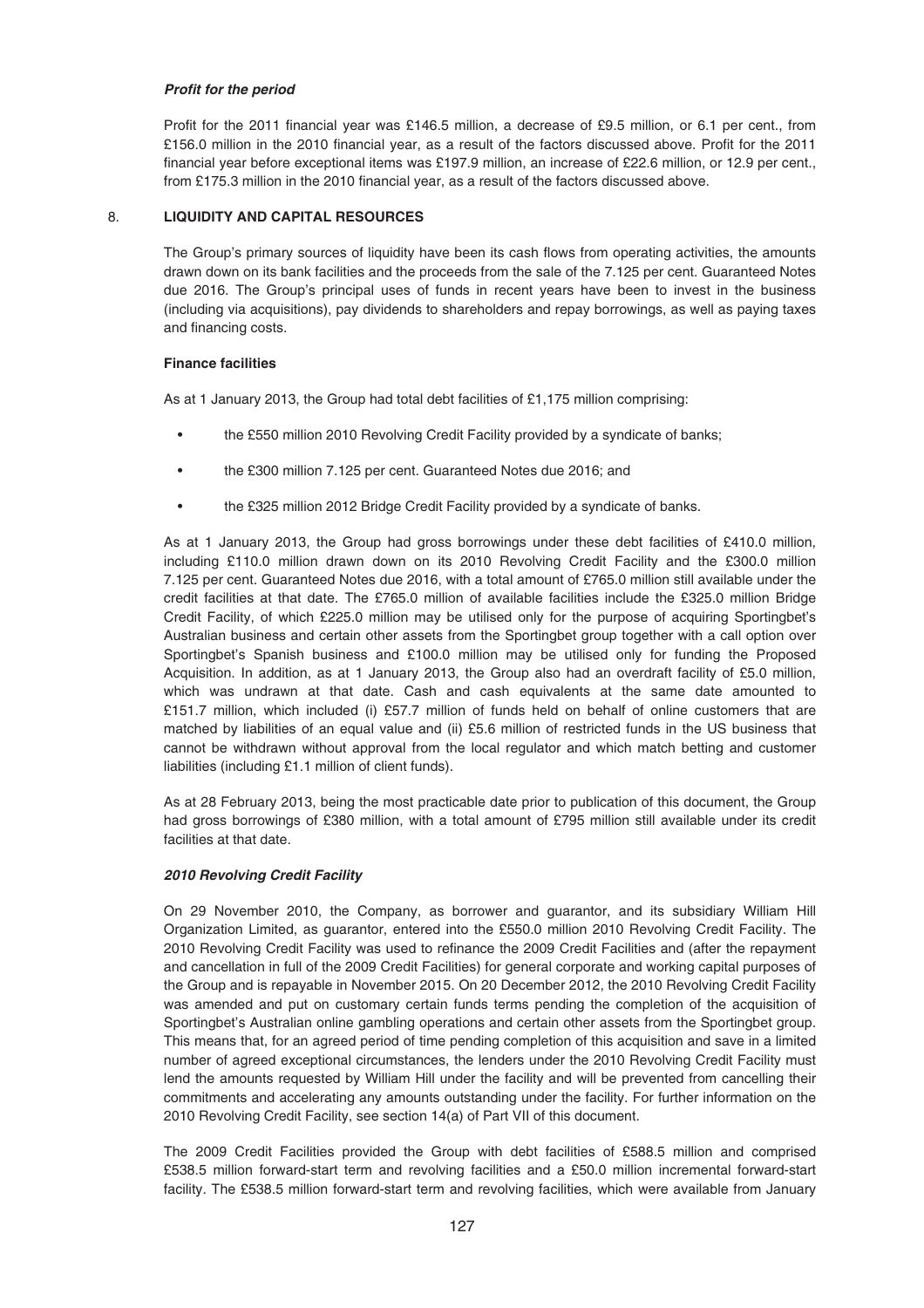2010 and were scheduled to mature in March 2012, were drawn down to repay amounts outstanding under then-existing credit facilities. For each interest period, the rate of interest applicable to amounts that had been drawn under the £538.5 million forward-start term and revolving facilities was the aggregate of (i) the applicable margin, (ii) LIBOR and (iii) mandatory costs, if any. The applicable margin, which was 2.50 per cent. as at the date of entry into the agreement, was subject to adjustments depending on the ratio of consolidated net debt to consolidated EBITDA (as defined under the agreement), with a maximum applicable margin of 3.0 per cent. To supplement the £538.5 million facilities, from January 2010 William Hill could also draw down a one-year £50.0 million incremental forward-start term facility maturing in February 2011; however, no amounts were drawn under this facility. The entirety of the Group's borrowings under the 2009 Credit Facilities were at floating rates of interest. The Group managed its exposure to interest rates on its forecast net debt by entering into a series of interest rate swaps and collars in accordance with the Group's interest rate risk management policy.

## *7.125 per cent. Guaranteed Notes due 2016*

In November 2009, the Company issued £300.0 million of 7.125 per cent. Guaranteed Notes. The funds raised were used for general corporate purposes and were also applied to repay borrowings under the Company's other debt facilities. The 7.125 per cent. Guaranteed Notes due 2016 are repayable in November 2016 and the Company's obligations thereunder are guaranteed by William Hill Organization Limited. For further information on the 7.125 per cent. Guaranteed Notes due 2016, see section 14(c) of Part VII of this document.

## *2012 Bridge Credit Facility*

On 20 December 2012, the Company, as borrower and guarantor, and its subsidiary William Hill Organization Limited, as guarantor, entered into a £325.0 million Term Credit Facility provided by a syndicate of banks consisting of separate tranches of £225.0 million and £100.0 million. The purpose of the £225.0 million tranche is to finance in part the acquisition of Sportingbet's Australian online gambling operations and certain other assets from the Sportingbet group. The purpose of the £100.0 million tranche is to finance in part the Proposed Acquisition. The 2012 Bridge Credit Facility is repayable in June 2014. The two tranches of the facility are on customary certain funds terms pending the completion of the relevant acquisitions. This means that, for an agreed period of time pending completion of the relevant acquisitions and save in a limited number of agreed exceptional circumstances, the lenders under the 2012 Bridge Credit Facility must lend the amounts requested by William Hill under the facility and will be prevented from cancelling their commitments and accelerating any amounts outstanding under the facility. As at 1 January 2013, no amounts were drawn under either tranche but the Group expects to draw down on the two tranches in the first and second quarters of 2013, respectively, when the two acquisitions are expected to complete. For further information on the 2012 Bridge Credit Facility, see section 14(b) of in Part VII.

As part of its ongoing financing strategy the Board anticipates accessing the corporate debt markets, such as bond markets, in due course to refinance the 2012 Bridge Credit Facility and for longer term financing needs.

# **Cash Flows**

The following table sets outs the Group's cash flows for the 2010, 2011 and 2012 financial years, respectively:

|                                                                            | <b>Financial Year</b> |         |         |
|----------------------------------------------------------------------------|-----------------------|---------|---------|
|                                                                            | 2010                  | 2011    | 2012    |
|                                                                            | £m                    | £m      | £m      |
| Cash and cash equivalents at the start of the period                       | 119.8                 | 109.4   | 114.3   |
|                                                                            | 223.9                 | 241.7   | 294.3   |
|                                                                            | (34.0)                | (56.1)  | (81.8)  |
|                                                                            | (200.3)               | (180.7) | (175.1) |
| Net increase/(decrease) in cash and cash equivalents in the period $\dots$ | (10.4)                | 4.9     | 37.4    |
| Cash and cash equivalents at the end of the period                         | 109.4                 | 114.3   | 151.7   |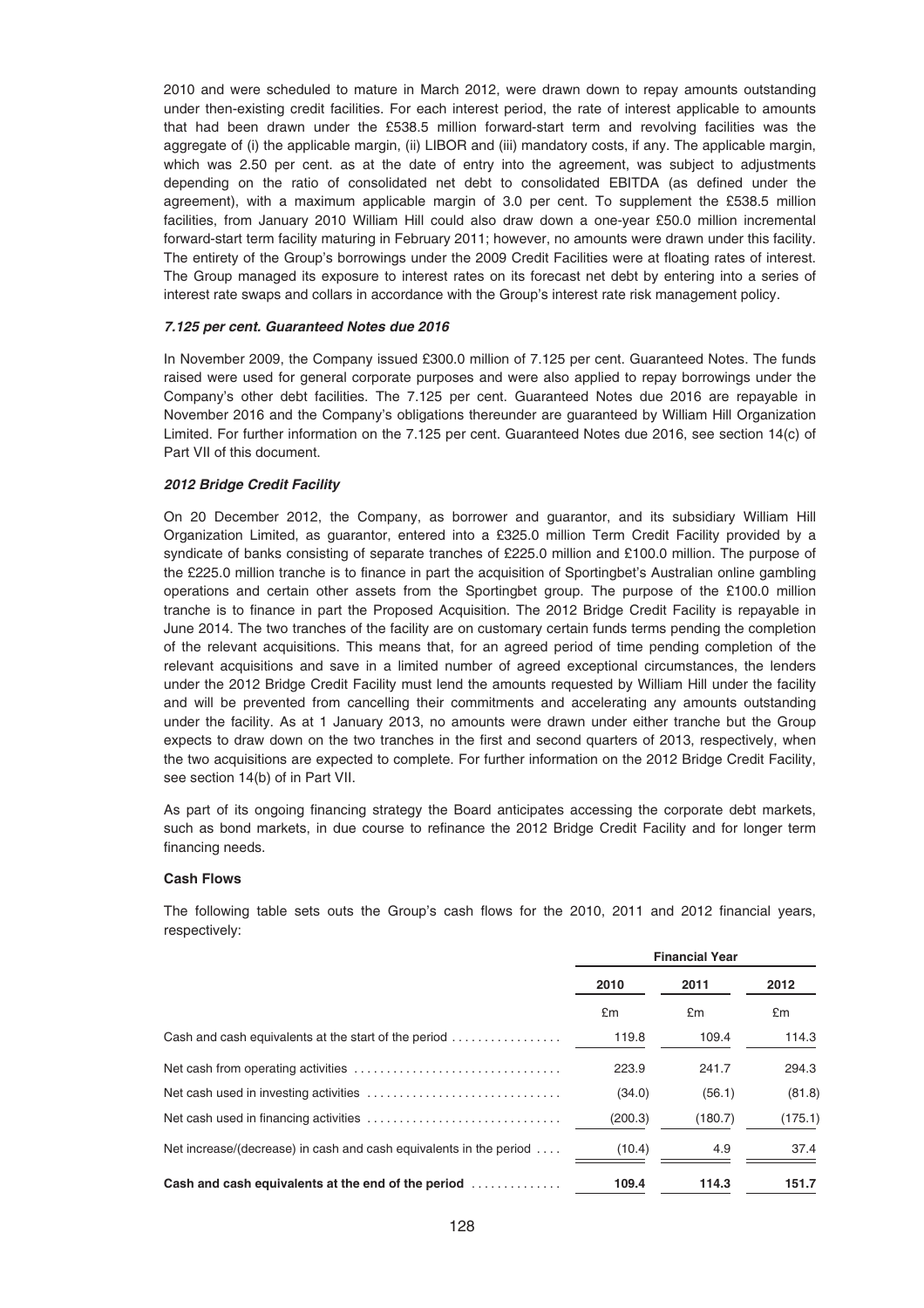#### *2012 financial year compared to 2011 financial year*

# Net cash from operating activities

Net cash from operating activities in the 2012 financial year was £294.3 million, an increase of £52.6 million, or 21.8 per cent., from £241.7 million in the 2011 financial year. This increase was primarily attributable to a 19.9 per cent. increase in operating profit in the 2012 financial year compared to the 2011 financial year as well as a favourable working capital inflow of £25.9 million during the period.

#### Net cash used in investing activities

Net cash used in investing activities in the 2012 financial year was £81.8 million, an increase of £25.7 million, or 45.8 per cent., from £56.1 million in the 2011 financial year. In the 2012 financial year, cash outflows for investing activities included £45.8 million for investments in property, plant and equipment, primarily in the retail estate, £20.5 million for investments in IT and computer software predominantly for William Hill Online and £19.4 million for the acquisition of the three US businesses. These cash outflows were offset in part by cash inflows from investing activities of £2.0 million of dividends received from associates, £1.3 million from the sale of freehold properties and £0.6 million of interest income. In the 2011 financial year, cash outflows for investing activities included £40.9 million invested by the Group in property, plant and equipment, which predominantly reflected spend on refurbishments, resites and new LBOs in the retail estate and £14.6 million spent by the Group on computer software predominantly for William Hill Online, as well as £4.1 million in loans to the US businesses AWI and Brandywine, which at that time had not yet been acquired by the Group. These cash outflows were offset in part by cash inflows from investing activities of £1.6 million from the sale of freehold properties, and £1.4 million of dividends received from associates and £0.5 million of interest income.

#### Net cash used in financing activities

Net cash used in financing activities in the 2012 financial year was £175.1 million, a decrease of £5.6 million, or 3.1 per cent., from £180.7 million in the 2011 financial year. In the 2012 financial year, cash outflows for financing activities principally reflected £60.0 million for repayment of borrowings relating to the Group's 2010 Revolving Credit Facility, £71.1 million paid in dividends, £38.5 million in distributions paid to non-controlling interests relating to William Hill Online, £7.5 million in debt paid on behalf of the acquired US businesses and £1.2 million of debt facility issue costs. These cash outflows were offset in part by cash inflows from financing activities of £3.2 million of proceeds on the issue of shares under employee share schemes. In the 2011 financial year, cash outflows for financing activities principally reflected £90.0 million for repayment of borrowings relating to the Group's 2010 Revolving Credit Facility, £60.9 million paid in dividends and £31.0 million in distributions to non-controlling interests relating to William Hill Online. These cash outflows were offset in part by cash inflows from financing activities of £1.2 million of proceeds on the issue of shares under employee share schemes.

# *2011 financial year compared to 2010 financial year*

#### Net cash from operating activities

Net cash from operating activities in the 2011 financial year was £241.7 million, an increase of £17.8 million, or 7.9 per cent., from £223.9 million in the 2010 financial year. This increase in net cash from operating activities was primarily attributable to a reduction in interest paid as a result of lower outstanding debt levels and lower interest rates following the refinancing of the Group's revolving credit facility in 2010.

#### Net cash used in investing activities

Net cash used in investing activities in the 2011 financial year was £56.1 million, an increase of £22.1 million, or 65.0 per cent., from £34.0 million in the 2010 financial year. In the 2011 financial year, cash outflows for investing activities included £40.9 million invested by the Group in property, plant and equipment, which predominantly reflected spend on refurbishments, resites and new LBOs in the retail estate and £14.6 million spent by the Group on computer software predominantly for William Hill Online, as well as £4.1 million in loans to the US businesses AWI and Brandywine, which at that time had not yet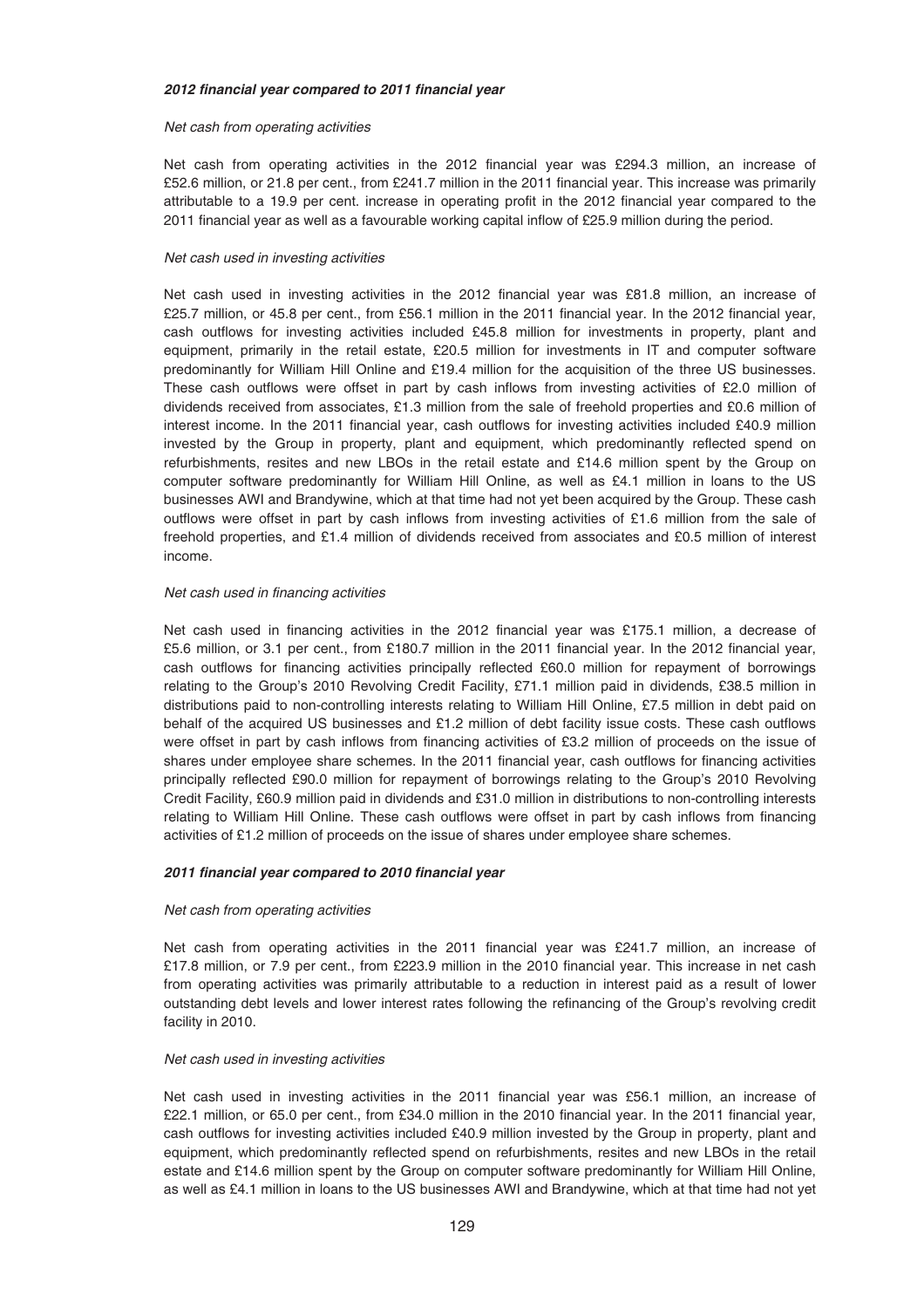been acquired by the Group. These outflows were offset in part by cash inflows from investing activities of £1.6 million from the sale of freehold properties, £1.4 million of dividends received from associates and £0.5 million of interest income. In the 2010 financial year, cash outflows for investing activities included the Group's £22.4 million purchase of property, plant and equipment, which reflected spend on refurbishments, resites and new LBOs in the retail estate, and £14.3 million spent by the Group on computer software predominantly for William Hill Online. These cash outflows were offset in part by cash inflows from investing activities of £2.1 million from freehold property sales and £0.6 million in interest received.

## Net cash used in financing activities

Net cash used in financing activities in the 2011 financial year was £180.7 million, a decrease of £19.6 million, or 9.8 per cent., from £200.3 million in the 2010 financial year. In the 2011 financial year, cash outflows for financing activities principally reflected £90.0 million for repayments of borrowings under the Group's 2010 Revolving Credit Facility, £60.9 million paid in dividends and £31.0 million for distributions to non-controlling interests relating to William Hill Online. These outflows were offset in part by cash inflows from financing activities of £1.2 million of proceeds on the issue of shares under employee share schemes. In the 2010 financial year, cash outflows for financing activities principally reflected £734.1 million for repayments of borrowings relating to the settlement of previous banking facilities, £52.3 million paid in dividends, £27.0 million for distributions to non-controlling interests relating to William Hill Online and £6.2 million in new debt facility issue costs. These outflows were offset in part by cash inflows from financing activities of £619.0 million, reflecting amounts drawn down under the 2009 Credit Facilities, borrowings under the 2010 Revolving Credit Facility and £0.3 million of proceeds on the issuance of shares under employee share schemes.

# *Cash and cash equivalents*

Cash and cash equivalents comprise the Group's cash deposits at banks and other short-term, highly liquid investments made by the Group with a maturity of three months or less. Cash and cash equivalents of the Group are held primarily in pounds sterling, Euros and US dollars. As at the end of the 2012 financial year, the Group had £151.7 million in cash and cash equivalents, which included (i) £57.7 million of funds held on behalf of online customers that are matched by liabilities of an equal value and (ii) £5.6 million of restricted funds in the US business that cannot be withdrawn without approval from the local regulator and which match betting and customer liabilities (including £1.1 million of client funds). The Group had cash and cash equivalents of £109.4 million at the end of the 2010 financial year and of £114.3 million at the end of the 2011 financial year. Included in these figures are funds held on behalf of online customers of £43.4 million and £49.1 million in the 2010 and 2011 financial years, respectively.

# **Capital expenditure**

The Group's net capital expenditure was £65.0 million, £53.9 million and £34.6 million for the 2012, 2011 and 2010 financial years, respectively. The majority of the Group's capital expenditure in each of the three financial years related to refurbishments, resites and new openings in the LBO estate in the amounts of £37.9 million, £29.2 million and £18.9 million in the 2012, 2011 and 2010 financial years, respectively, as well as significant spend within William Hill Online, predominantly on IT, totalling £19.9 million, £20.3 million and £13.0 million in the 2012, 2011 and 2010 financial years, respectively. Other capital expenditure totalled £8.5 million, £6.0 million and £4.8 million in the 2012, 2011 and 2010 financial years, respectively. Offsetting these amounts were the proceeds on sale of freehold properties, totalling £1.3 million, £1.6 million and £2.1 million in the 2012, 2011 and 2010 financial years, respectively.

The Group plans to continually invest in its LBO estate, including the opening of new LBOs, LBO extensions and resites and LBO refurbishments. The Group has budgeted capital expenditures for its 2013 financial year of approximately £83 million, including £41 million for investment in its LBO estate, as well as £30 million for investment in William Hill Online, primarily further IT investment, and £8 million for investment in its information systems. Of this £83 million, the Board believes that, as at 1 January 2013, the Group was legally committed to spend approximately £14.2 million. The Group expects to fund the capital expenditures from its current cash, cash flows from operating activities and funds available under its existing bank facilities.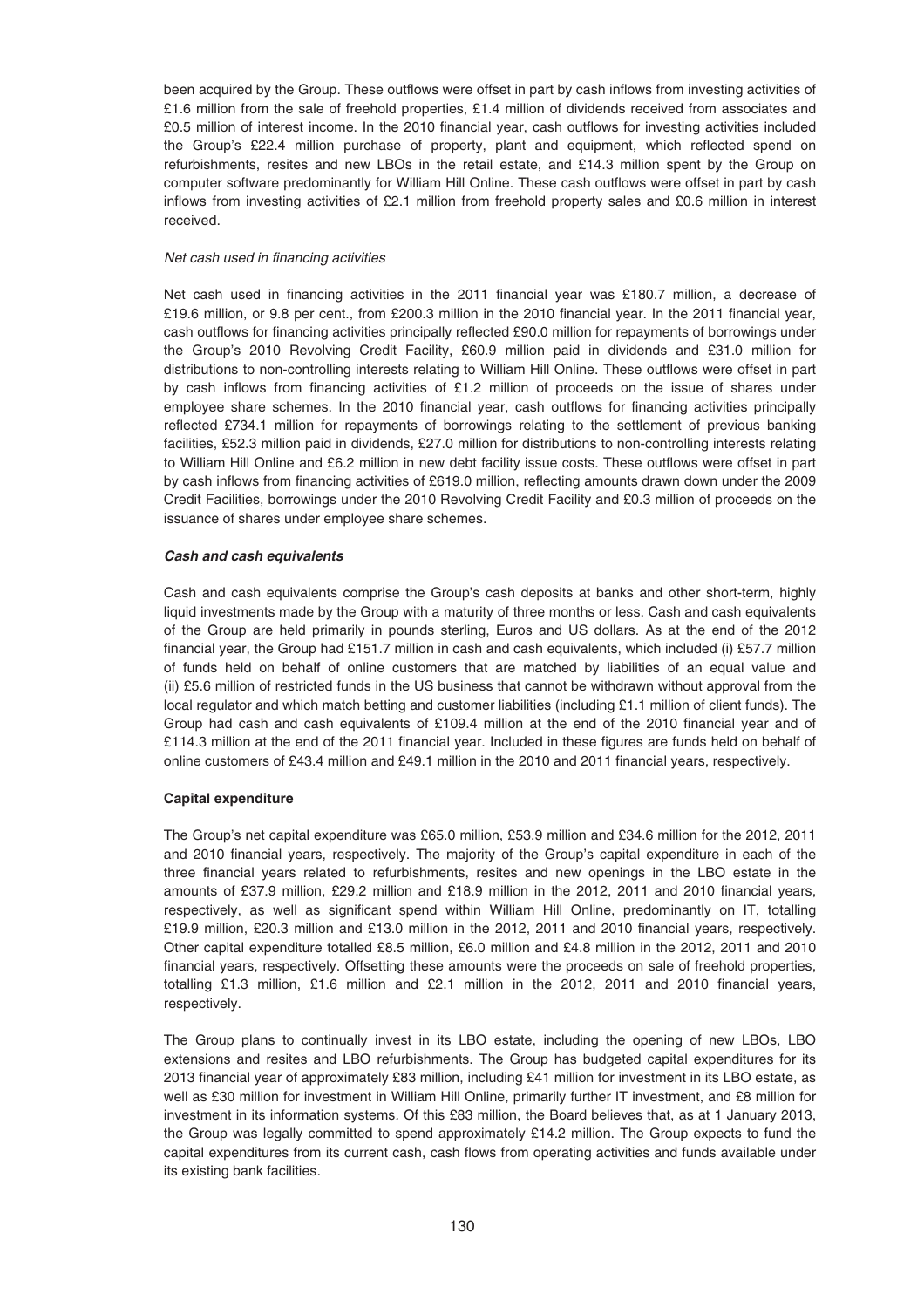#### **Contractual commitments and off balance sheet arrangements**

## *Contractual commitments*

The following table sets out the Group's contractual obligations, commercial commitments and principal payments scheduled as at 1 January 2013.

|                                           | Payments due by period |                     |           |           |                      |
|-------------------------------------------|------------------------|---------------------|-----------|-----------|----------------------|
|                                           | Total                  | Less than 1<br>year | 1-3 years | 3-5 years | More than<br>5 years |
|                                           | £m                     | £m                  | £m        | £m        | £m                   |
| Long-term debt obligations                | 410.0                  |                     |           | 410.0     |                      |
| Capital leases                            | 0.2                    | 0.1                 | 0.1       |           |                      |
| Operating leases                          | 430.5                  | 49.9                | 92.5      | 75.6      | 212.5                |
| Purchase obligations <sup>(1)</sup>       | 21.4                   | 21.4                |           |           |                      |
| Other obligations <sup>(2)</sup> $\ldots$ | 64.8                   | 10.3                | 21.8      | 21.8      | 10.9                 |
| Total                                     | 926.9                  | 81.7                | 114.4     | 507.4     | 223.4                |

(1) Includes trade creditors payable, amounts owed for goods and services received but for which the Group has not yet been invoiced and the Group's committed capital expenditures.

(2) Obligations relating to the deficit repair recovery plan agreed with the trustees of the Group's defined benefit pension scheme. A formal valuation of the scheme is due in the second half of 2013, after which time these figures may be revised.

Long-term debt obligations represent the debt drawn down on the Group's banking facilities and the 7.125 per cent. Guaranteed Notes due 2016.

Operating leases predominantly relate to rental payments on the Group's LBO estate. Rental property in the estate is generally contracted on the basis of 15-year leases, with a break clause at 5 and 10 years.

As at 1 January 2013, the Group had no other long-term liabilities reflected on its balance sheet under IFRS, other than amounts owed to non-controlling interests and deferred tax liabilities.

On 20 December 2012, the Group reached agreement with GVC and Sportingbet in relation to the proposed acquisition, which is currently ongoing, of Sportingbet's Australian business and certain other assets from the Sportingbet group together with the granting of a call option over Sportingbet's Spanish business for total cash consideration of £454.0 million. It was subsequently announced on 13 February 2013 that the revision to the terms being offered to Sportingbet bondholders would increase that amount by £5.5 million in aggregate, to a total amount of £459.5 million. This acquisition is expected by the Board to complete in the first quarter of 2013. In addition, on 1 March 2013, William Hill announced its intention to exercise its Call Option to acquire Playtech's 29 per cent. stake in William Hill Online for consideration of approximately £424 million. This acquisition is expected by the Board to complete in the second quarter of 2013.

As part of the acquisition of the Australian business of Sportingbet, the Group has committed to provide to GVC a loan facility of up to £15.0 million at completion (subject to a further post-completion increase or decrease of up to £5.0 million depending on the levels of cash in Sportingbet's Australian and European business at completion of this acquisition). This facility will be reduced by up to £3.0 million if as a result of Sportingbet shareholder elections additional cash sums are not required to provide Sportingbet shareholders with a cash consideration of 55 pence per Sportingbet share. If GVC draws down on this facility, it will be repaid under an agreed mechanism ending 30 June 2016.

#### *Off-balance sheet arrangements*

The Board believes that the Group does not have any off-balance sheet arrangements that have or are reasonably likely to have a current or future effect on the Group's financial condition, revenue or expenses, results of operations, liquidity, capital expenditure or capital resources that is material to investors.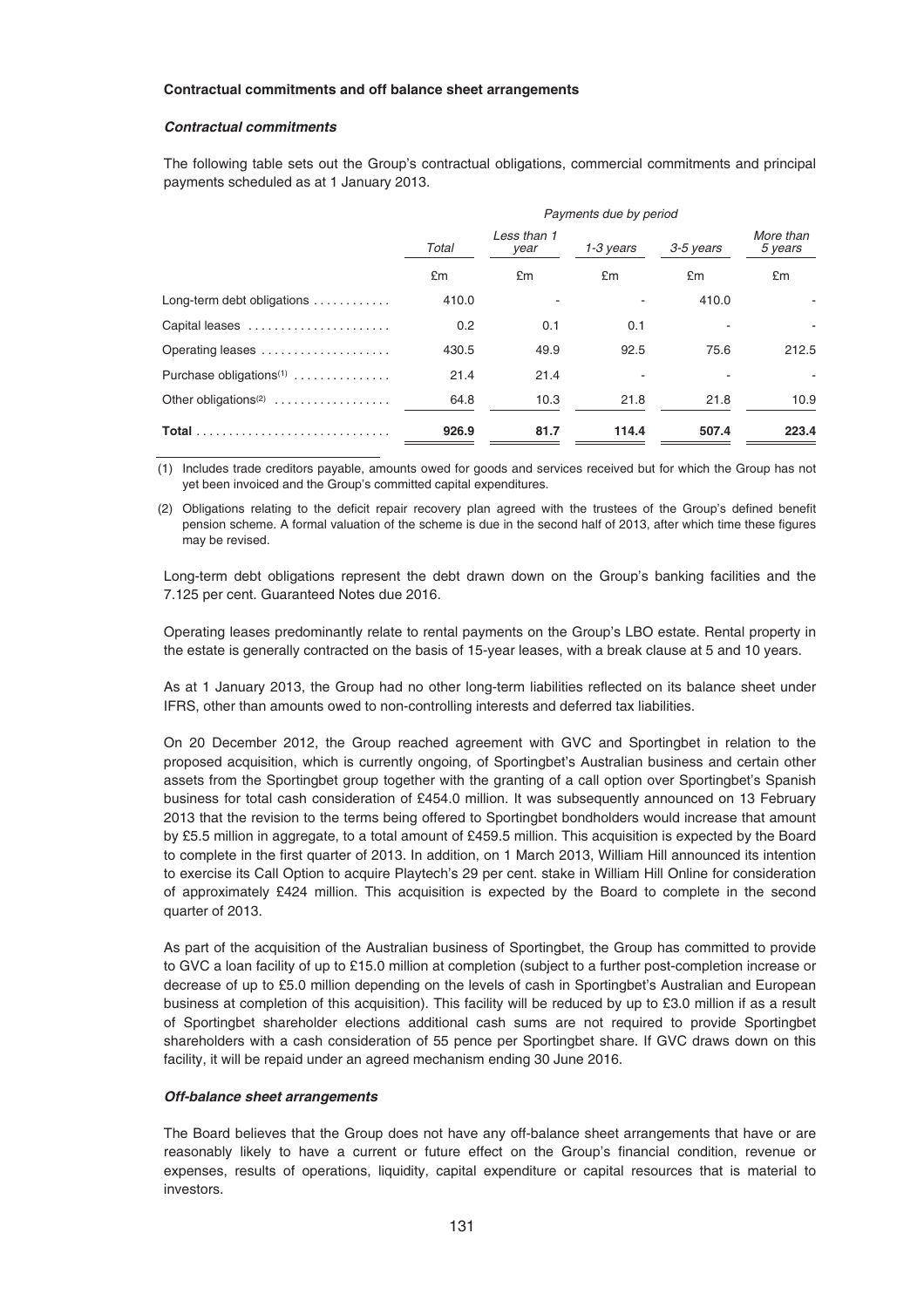# 9. **CAPITALISATION AND INDEBTEDNESS OF THE GROUP**

The following tables set out the capitalisation and indebtedness of the Group as at 1 January 2013:

|                                                                                                                                                                                                                                                                                                                                                                                                                                                                                                                       | £m                       |
|-----------------------------------------------------------------------------------------------------------------------------------------------------------------------------------------------------------------------------------------------------------------------------------------------------------------------------------------------------------------------------------------------------------------------------------------------------------------------------------------------------------------------|--------------------------|
| Total current debt<br>$\textbf{Guaranteed} \label{equ:1} \begin{minipage}{0.9\textwidth} \begin{minipage}{0.9\textwidth} \centering \begin{minipage}{0.9\textwidth} \centering \textbf{0.0000} \end{minipage} \begin{minipage}{0.9\textwidth} \centering \textbf{0.0000} \end{minipage} \begin{minipage}{0.9\textwidth} \centering \textbf{0.0000} \end{minipage} \begin{minipage}{0.9\textwidth} \centering \textbf{0.0000} \end{minipage} \begin{minipage}{0.9\textwidth} \centering \textbf{0.0000} \end{minipage$ | 57.8                     |
|                                                                                                                                                                                                                                                                                                                                                                                                                                                                                                                       | 57.8                     |
| Total non-current debt (excluding current portion of long-term debt)                                                                                                                                                                                                                                                                                                                                                                                                                                                  | 410.0<br>0.1             |
|                                                                                                                                                                                                                                                                                                                                                                                                                                                                                                                       | 410.1                    |
|                                                                                                                                                                                                                                                                                                                                                                                                                                                                                                                       | 392.0<br>653.1<br>(22.7) |
|                                                                                                                                                                                                                                                                                                                                                                                                                                                                                                                       | 1,022.4                  |

(1) Includes £57.7 million of funds held on behalf of online customers.

The following table sets out the net financial indebtedness of the Group as at 1 January 2013:

|                                                                                                                 | £m                          |
|-----------------------------------------------------------------------------------------------------------------|-----------------------------|
| Cash equivalents <sup>(1)</sup> (short-term deposits and restricted cash)                                       | 72.4<br>79.3                |
|                                                                                                                 | 151.7                       |
|                                                                                                                 | (57.8)                      |
|                                                                                                                 | (57.8)                      |
|                                                                                                                 | 93.9                        |
|                                                                                                                 | (110.0)<br>(300.0)<br>(0.1) |
|                                                                                                                 | (410.1)                     |
| Net financial indebtedness (and accommodation of the contract of the contract of the contract of the contract o | (316.2)                     |
|                                                                                                                 | (12.8)<br>(9.5)             |
|                                                                                                                 | (338.5)                     |

(1) Cash equivalents includes £57.7 million of funds held on behalf of online customers.

# 10. **DISCLOSURES ABOUT MARKET AND CREDIT RISKS**

The Group is exposed to market risks, including liquidity, credit, interest rate and currency risks.

## **Liquidity risk**

Liquidity risk is the risk that the Group has insufficient funds available to settle its liabilities as they fall due. The Group's business is strongly cash generative with a high conversion of accounting profits into cash flow. The Group aims to maintain sufficient cash balances for its working capital requirements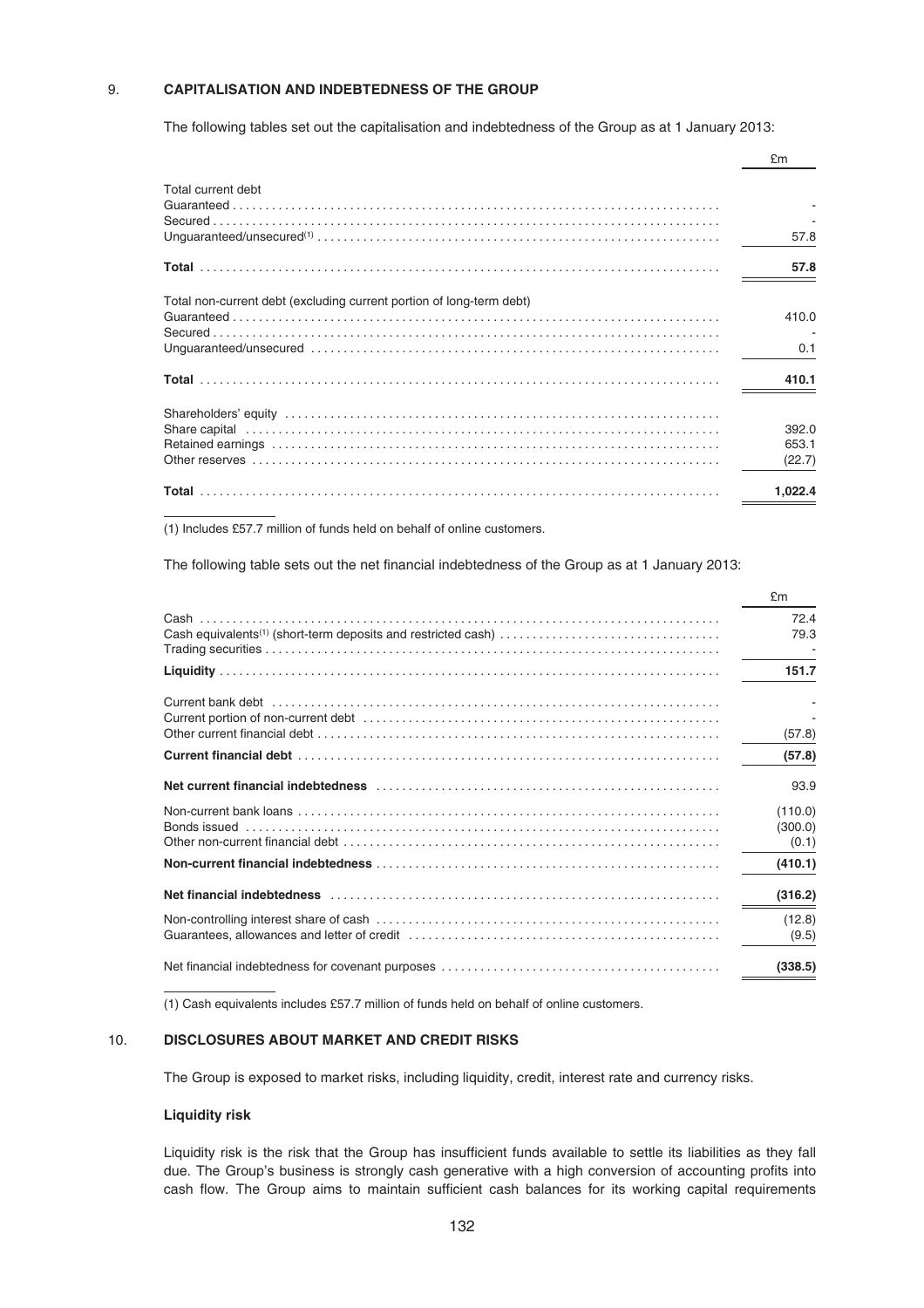looking ahead using regularly updated cash flow forecasts. Liquidity requirements that cannot be met from operational cash flow or existing cash resources are satisfied by drawings under the Group's revolving credit loan facility. The Group maintains adequate committed but undrawn facilities to meet such requirements.

## **Credit risk**

The Group is exposed to credit risk from counterparties defaulting on their obligations resulting in financial loss. It primarily arises in relation to financial institutions with which the Group deposits its surplus funds and from counterparties with which the Group has entered into derivative financial transactions for hedging purposes. It also arises from customers who have been granted credit with which to bet with the Group. The Group manages its cash deposit credit risk by limiting or otherwise closely monitoring the amount that can be deposited with any one institution and by restricting the counterparties with which it will deposit funds to institutions with specified minimum credit ratings. The Group mitigates its credit risk with respect to derivative transactions by using a number of different counterparties. Credit risk from customers is managed through the use of credit verification procedures and regular ongoing monitoring of customer receivables.

#### **Interest rate risk**

Interest rate risk arises primarily from the Group's borrowings. The Group has a policy which aims to maintain a balance between fixed and floating rate debt exposures appropriate to the expected performance of the business, the Group's debt burden and the wider economic environment. Under the current interest rate risk management treasury policy, the Board has approved a central fixed/floating interest rate exposure target of 50 per cent. but with substantial flexibility to allow for changing circumstances. At 1 January 2013, approximately 73 per cent. of the Group's gross borrowings were at fixed rates and 27 per cent. were at floating rates. In the past, the Group also managed its interest rate exposure through the use of interest rate derivatives. As at 1 January 2013, the Group was not party to any such interest rate hedging contracts.

Based on the level of borrowings and cash balances as at 1 January 2013, a 100 basis points change in interest rates would have the following impact on the Group's financial results.

| Increase of 100<br>basis points | Decrease of 100<br>basis points |
|---------------------------------|---------------------------------|
| £m                              | £m                              |
| 0.5                             | 0.5                             |
| 0.5                             | 0.5                             |

Both an increase and a decrease in interest rates would have a positive impact on the Group's financial results because as at 1 January 2013, the Group's cash balances exceeded its borrowings at floating interest rates. As the Group earns less than 100 basis points on its cash balances, were interest rates to fall by 100 basis points, the lost interest on the cash balances would be more than offset by the saving on floating rate borrowings. Conversely, a 100 basis point rise in interest rates would generate more interest income on the Group's cash balances than would be payable on the Group's floating rate borrowings.

## **Currency risk**

The Group's reporting currency is pounds sterling. A number of transactions, however, are conducted in other currencies and, as a result, the Group is exposed to currency risk. The Group's principal currency exposure is to Euros, US dollars and Israeli shekels through William Hill Online and to US dollars through its operations in Nevada. The Group has smaller exposure to a number of other currencies which it normally seeks to manage by matching assets and payment obligations. Due to the cost of its operations in Israel, the Group is not generally able to achieve this natural hedge and it therefore enters into forward purchase contracts to hedge its cash flow exposure to Israeli shekels. The Group's exposure to currency risk has not however had a material impact on the Group's results of operations or financial condition.

The Group's exposure to currency risk could increase as a result of the growth of its online business overseas and through the proposed acquisition of the Australian online gambling business of Sportingbet. The Board assesses and monitors currency risk regularly and the Group may undertake currency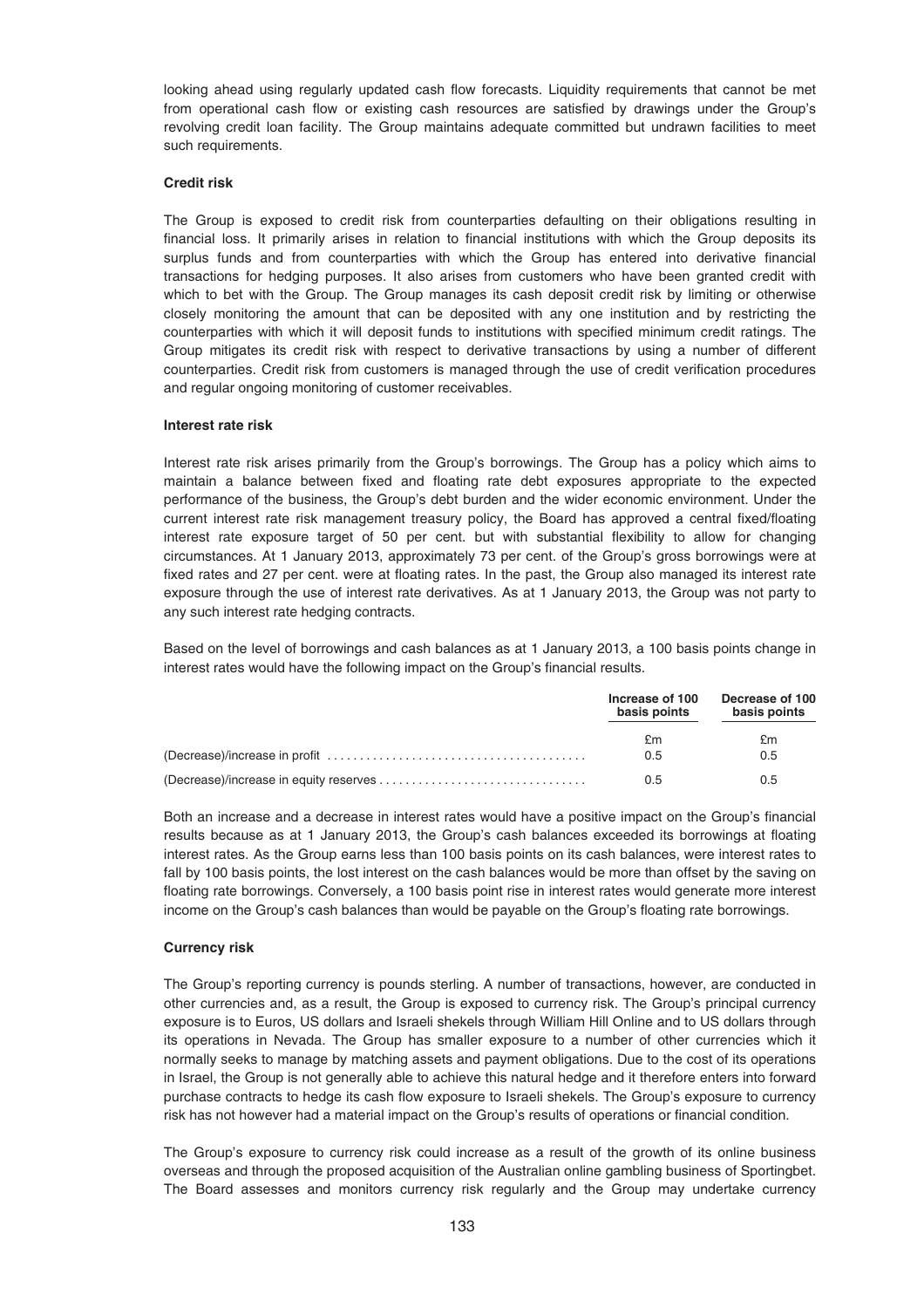hedging to manage this risk. As at 1 January 2013, it had contracts outstanding for a total of ILS60.7 million at an average rate (weighted by size of contract) of ILS6.328 to £1 with final expiry on 12 August 2013.

# 11. **CRITICAL ACCOUNTING POLICIES**

The Group's consolidated financial statements are prepared in accordance with IFRS. The preparation of these financial statements requires management to make estimates and assumptions that affect the reported amounts of assets, liabilities, revenues and expenses. Changes in the economic environment, financial markets and any other parameters used in determining such estimates could cause actual results to differ.

The Group's accounting policies are summarised in the introduction to the notes to the audited consolidated financial statements incorporated by reference into this document. The Board considers the following policies to be the most significant policies that require management to make subjective and complex judgments or to consider matters that are inherently uncertain.

## **Impairment of goodwill and intangible assets**

The Group performs an annual impairment review for goodwill and other intangible assets with indefinite lives by comparing the carrying amount of these assets with their recoverable amount. In addition, the Group performs an impairment assessment for such assets whenever there is an indication that the asset may be impaired. The carrying value of the assets is compared to the recoverable amounts to determine if an impairment is necessary. The recoverable amounts are based on the estimated value in use of the assets. Management is required to make estimates of future cash flows, which are impacted by discount rates and growth rates, in determining the value in use. Management estimates discount rates using pretax rates that reflect current market assessments of the time value of money and the risks specific to the operating divisions. The Group prepares cash flow forecasts using the future period's budget and the forecasts are then extrapolated by a growth rate. Any changes in the estimates could result in impairments in future periods.

## **Fair value of derivatives**

In the past, the Group has used interest rate swaps and collars to manage its exposure to interest rate movements on its floating rate bank borrowings and may do so again if the Board feels it is appropriate. The Group also enters into forward purchase contracts for foreign currencies where the exposure is significant. The Board uses its judgment, supported by counterparty confirmations, in selecting appropriate valuation techniques and in making certain assumptions, based on quoted market rates adjusted for specific features of the instrument, necessary to determine the valuations for these financial derivatives.

# **Retirement benefit costs**

The Group operates an occupational pension scheme called The William Hill Pension Scheme (the **"Scheme"**) which is open to eligible employees in the United Kingdom and Gibraltar. The Group also has personal pension arrangements in Jersey and the Isle of Man.

The Scheme has a defined benefit section and a defined contribution section. The defined benefit section of the Scheme was closed to new members in April 2002, apart from board or senior members for whom the relevant sections closed in April 2006. On 1 April 2011, the defined benefit scheme was closed to further accrual. Employed members of this scheme were automatically transferred into the defined contribution scheme. The defined contribution section of the Scheme, to which both the employee and employer contribute to fund benefits, is available for all eligible employees.

The financial accounts for the 53 weeks ended 1 January 2013 record a deficit of £21.2 million calculated in accordance with IFRS in respect of the defined benefits section of the Scheme. The actuarial valuation of the Scheme as at 30 September 2010 revealed that the Scheme had a funding deficit of (i) £58.1 million, determined on an on-going basis, and (ii) £132.9 million, determined on a buy-out basis (i.e. the cost of purchasing annuities to cover the Scheme's liabilities), as at the valuation date. The valuation also revealed that the Scheme is 92.4 per cent. funded on a PPF (Pension Protection Fund) basis.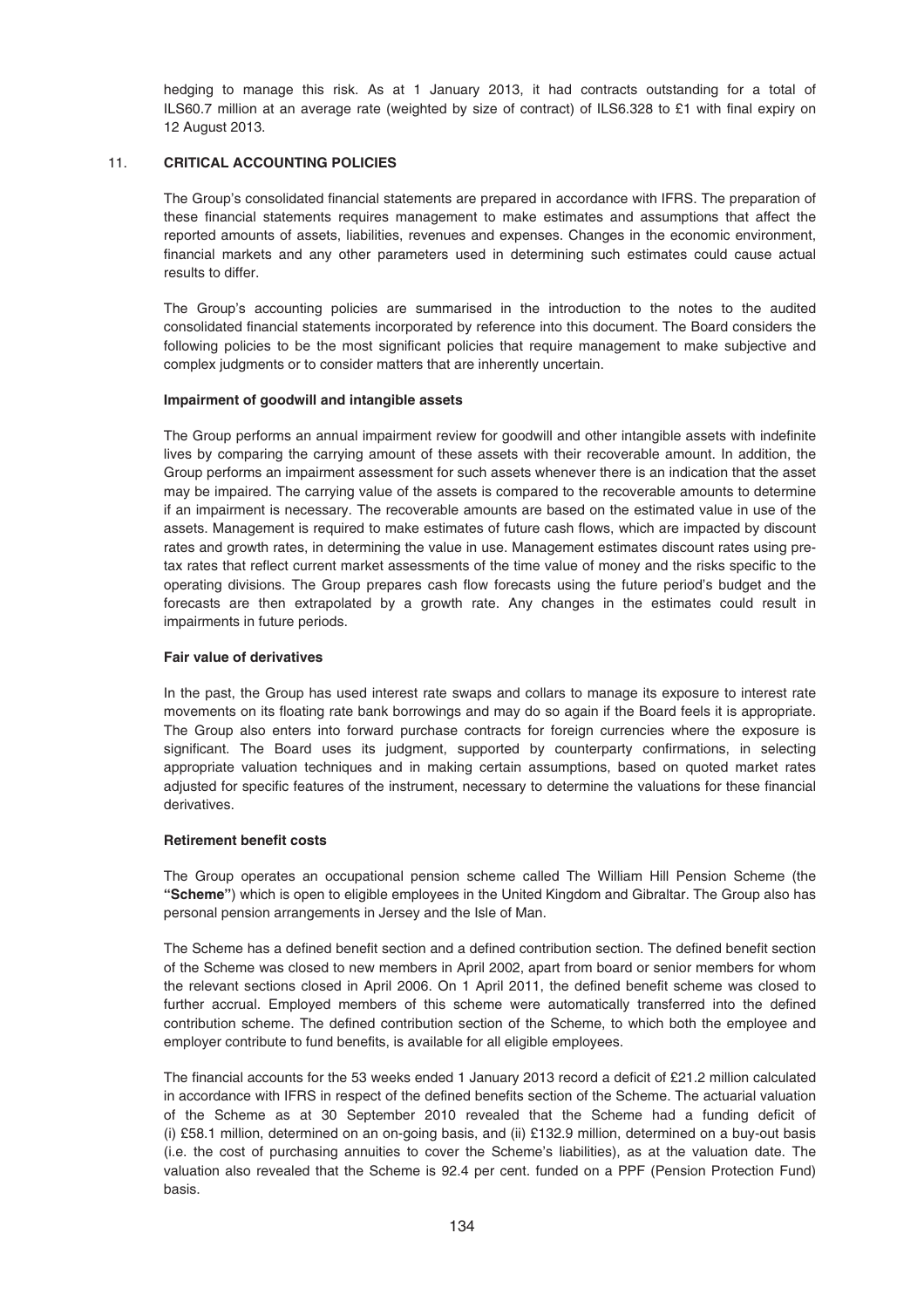The amount of contributions required from the Company may increase to cover any increase in the cost of funding future pension benefits or to cover funding shortfalls under the defined benefit section of the Scheme.

# **Valuation of open bets**

In assessing the fair value of open bet positions, the Board uses its judgment in selecting appropriate valuation techniques and inputs, based upon actual experience and the profile of the bets placed. The outcomes of bets are inherently uncertain; consequently, any difference will be reflected in subsequent accounting periods.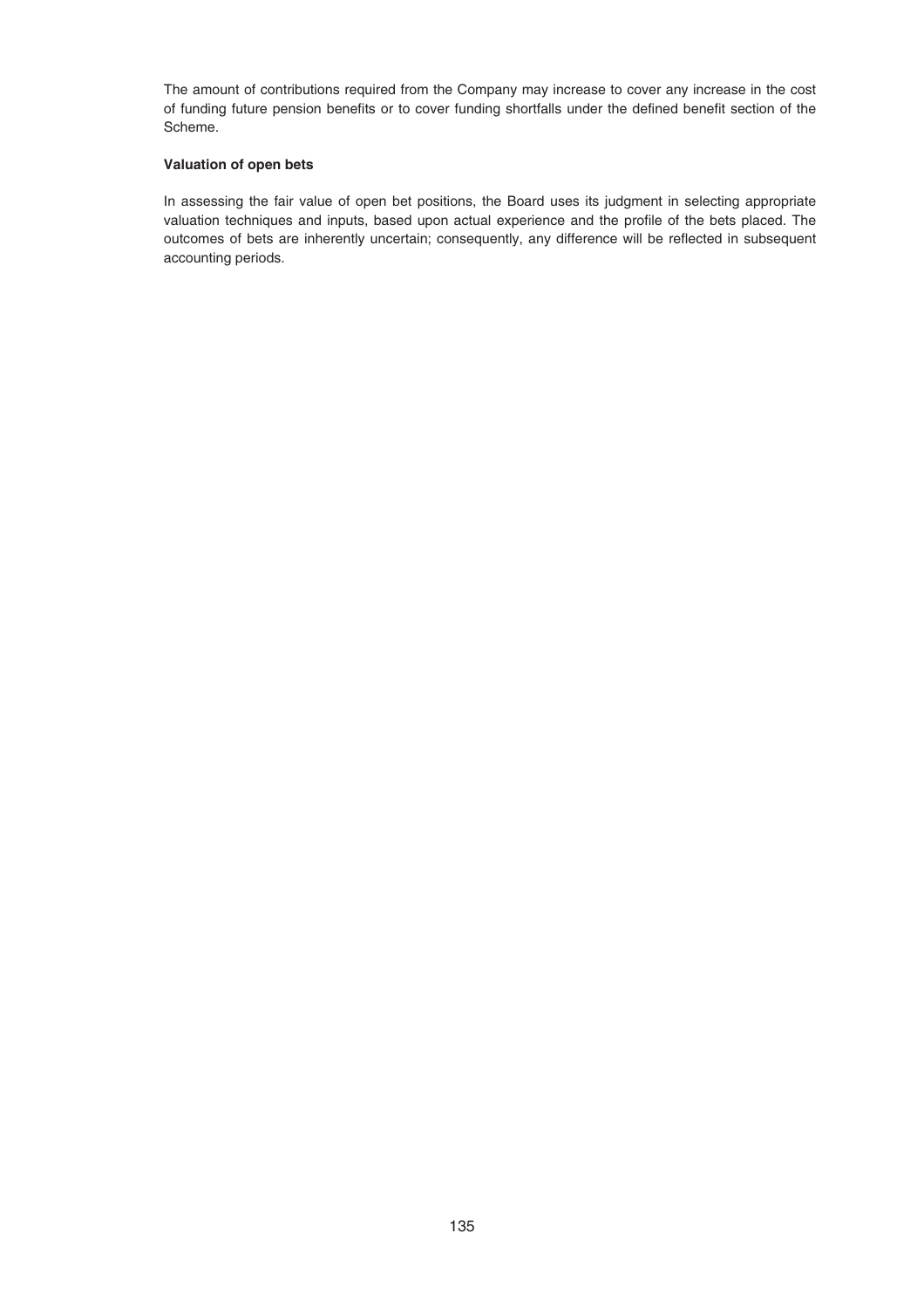## **ADDITIONAL INFORMATION**

## 1. **RESPONSIBILITY**

William Hill and its Directors (as set out in section 8 of this Part VII) accept responsibility for the information contained in this document. To the best of the knowledge of William Hill and the Directors (who have taken all reasonable care to ensure that such is the case), the information contained in this document is in accordance with the facts and contains no omissions likely to affect the import of such information.

## 2. **INCORPORATION**

- 2.1 William Hill was incorporated and registered in England and Wales on 8 May 2001 with registered number 4212563 under the 1985 Act as a private limited company with the name Troniclong Limited.
- 2.2 On 10 May 2002 the Company changed its name to William Hill Limited.
- 2.3 On 28 May 2002 the Company re-registered as a public limited company and changed its name to William Hill PLC. William Hill has not changed its name since this date. The principal legislation under which William Hill operates, pursuant to which the New Ordinary Shares will be created and under which its securities have been created, are the Acts and regulations made thereunder.
- 2.4 The registered office and the principal place of business in the UK of William Hill is at Greenside House, 50 Station Road, Wood Green, London, N22 7TP (telephone number 020 8918 3600 or, if dialling from outside the UK, +44 20 8918 3600).

## 3. **SHARE CAPITAL**

- 3.1 As at 29 December 2009, the first day covered by the historical financial information incorporated by reference into this document, 701,646,200 Ordinary Shares, including 701,000 treasury shares, were in issue fully paid or credited as fully paid. Since 30 December 2009, there have been the following changes in the issued and fully paid share capital of William Hill:
	- (a) during the period from 30 December 2009 to 28 December 2010, no shares were issued or cancelled, and as at 28 December 2010 a total of 701,646,200 Ordinary Shares were in issue;
	- (b) during the period from 29 December 2010 to 27 December 2011, 551,447 shares were issued to employees under employee remuneration and sharesave schemes, and as at 27 December 2011 a total of 702,197,647 Ordinary Shares were in issue;
	- (c) during the period from 28 December 2011 to 1 January 2013, 3,655,792 shares were issued to employees under employee remuneration and sharesave schemes; and
	- (d) as at 28 February 2013, being the latest practicable date prior to publication of this document, a total of 705,923,552 Ordinary Shares were in issue.
- 3.2 The following tables show the issued ordinary share capital of William Hill as at 28 February 2013, being the latest practicable date prior to the publication of this document, and the issued share capital as it is expected to be immediately following Admission.

#### **Existing number of issued and fully paid up Ordinary Shares before Admission**

| Nominal value $(E)$                                                         | Number      |  |
|-----------------------------------------------------------------------------|-------------|--|
|                                                                             |             |  |
| 70,592,355.20                                                               | 705.923.552 |  |
| Proposed number of Ordinary Shares issued and fully paid up after Admission |             |  |
| Nominal value $(E)$                                                         | Number      |  |
| 86,279,545.20                                                               | 862,795,452 |  |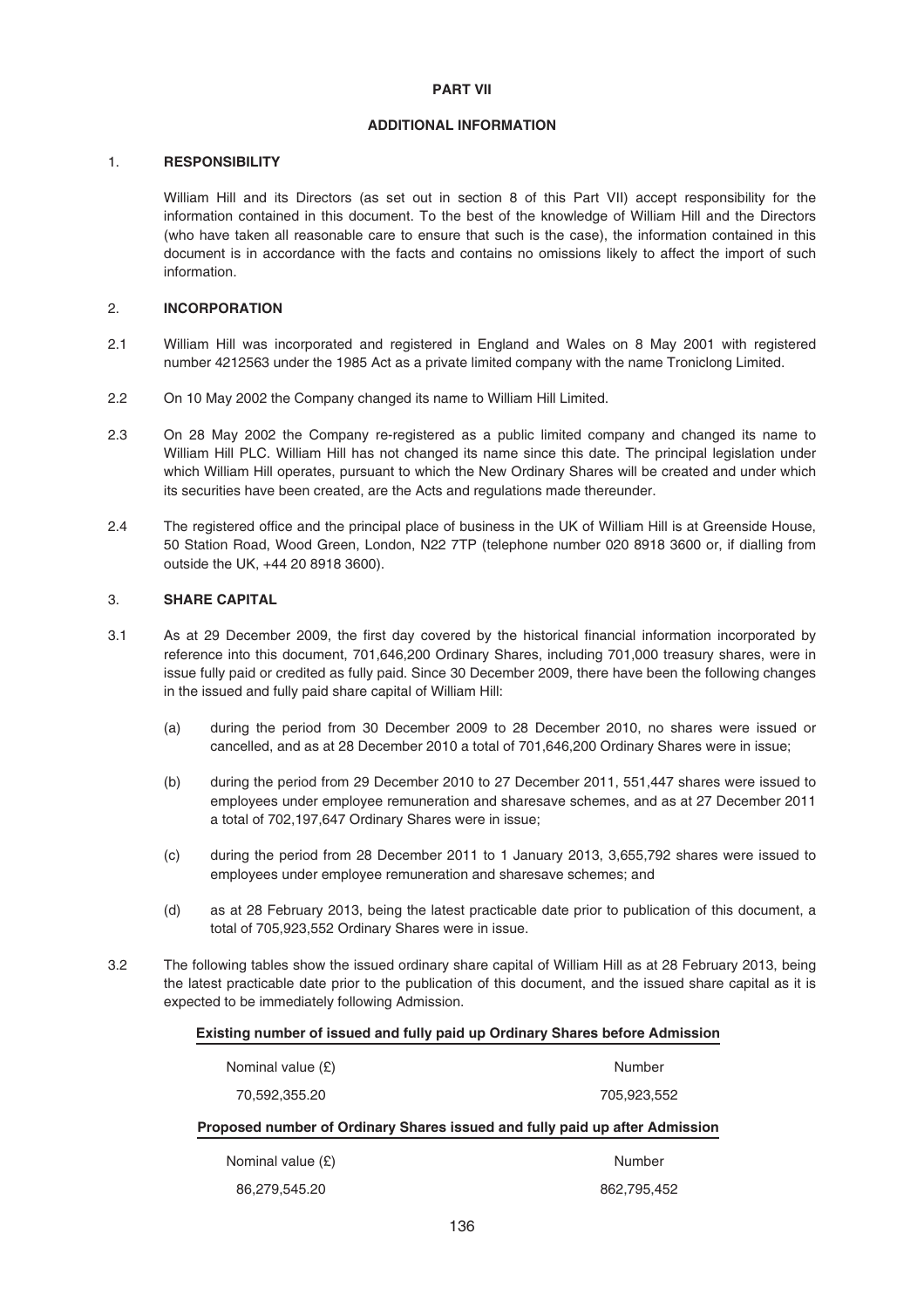- 3.3 Pursuant to the Rights Issue, 156,871,900 New Ordinary Shares will, subject to Admission, be issued at the Issue Price of 245 pence per New Ordinary Share.
- 3.4 Following the issue of the New Ordinary Shares pursuant to the Rights Issue, Qualifying Shareholders who take up their entitlement in full will suffer no dilution to their interests in William Hill (other than in relation to fractional entitlements if considered necessary by the Board). Qualifying Shareholders who do not take up any of their rights to subscribe for the New Ordinary Shares pursuant to the Rights Issue will suffer an immediate dilution of 18 per cent. in their interests in William Hill.
- 3.5 The Listing Rules and the provisions of section 561(1) of the 2006 Act confer on shareholders rights of pre-emption in respect of the allotment of equity securities (as defined in section 560(1) of the 2006 Act) which are, or are to be, paid up in cash and which are not the subject of disapplication approved by the Shareholders in general meeting of the Company.
- 3.6 Other than pursuant to the Rights Issue, the Proposed Acquisition and the settlement of awards under the Employee Share Schemes, the Board has no present intention to issue any additional Shares of William Hill.
- 3.7 The New Ordinary Shares are in registered form and, subject to the provisions of the Uncertificated Securities Regulations, the Directors may permit the holding of Ordinary Shares of any class in uncertificated form and title to such shares may be transferred by means of a relevant system (as defined in the Uncertificated Securities Regulations). Where Ordinary Shares are held in certificated form, share certificates will be sent to the registered members by first class post. Where Ordinary Shares are held in CREST, the relevant CREST stock account of the registered members will be credited.
- 3.8 The Ordinary Shares are admitted to trading on the main market of the London Stock Exchange. The ISIN number for the Ordinary Shares is GB0031698896 and the Sedol for the Ordinary Shares is 3169889.

# 4. **SUMMARY OF THE ARTICLES OF ASSOCIATION**

- 4.1 The Articles were adopted pursuant to a special resolution passed on 12 May 2009 at the Annual General Meeting. The Articles contain provisions, inter alia, to the following effect:
	- (a) Voting rights

Subject to any rights or restrictions attached to any shares and to the provisions of the Acts, on a show of hands every member who is present in person (or for a corporation present by a duly elected representative) or by proxy shall have one vote and on a poll every member present in person or by proxy shall have one vote for every share of which he is the holder.

A resolution put to the vote of a general meeting shall be decided on a show of hands unless, before or on the declaration of the result of a vote on the show of hands, a poll is duly demanded. Subject to the provisions of the Acts, a poll may be demanded by:

- (i) the chairman of the meeting; or
- (ii) at least five members present in person or by proxy having the right to vote on the resolution; or
- (iii) any member or members present in person or by proxy representing not less than onetenth of the total voting rights of all the members having the right to vote on the resolution (excluding any voting rights attached to any shares held as treasury shares); or
- (iv) any member or members present in person or by proxy holding shares conferring a right to vote on the resolution being shares on which an aggregate sum has been paid up equal to not less than one-tenth of the total sum paid up on all the shares conferring that right (excluding any shares conferring a right to vote on the resolution which are held as treasury shares).

A demand by a person as proxy for a member shall be the same as a demand by the member.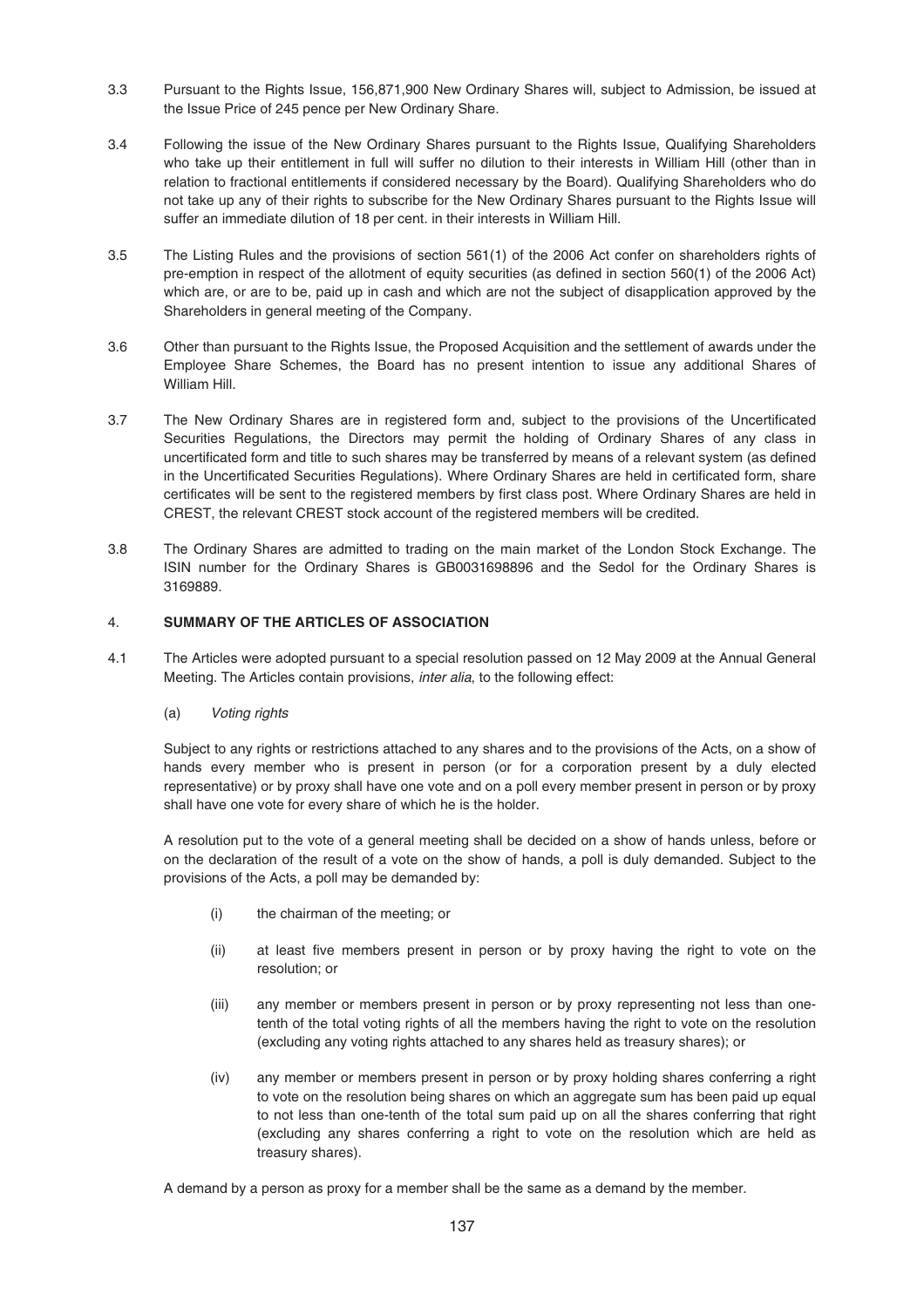In the case of joint holders of a share, the vote of the senior who tenders a vote, whether in person or by proxy, shall be accepted to the exclusion of the votes of the other joint holders. For this purpose seniority shall be determined by the order in which the names of the holders stand in the register.

No member shall (unless determined otherwise by the Board) be entitled to vote at a general meeting or at a separate meeting of the holders of any class of shares in the capital of William Hill, either in person or by proxy or to be counted in a quorum, in respect of any share held by him unless all monies presently payable by him if any call or other sum presently payable by him to the Company in respect of such share(s) remains unpaid.

Unless the Board determines otherwise, a member or any other person appearing to be interested in shares held by such member who has been served with a notice under section 793 of the 2006 Act and is in default for a period of 14 days in supplying William Hill the information thereby required or has made a statement which is false or inadequate in a material particular, shall not be entitled to be present or vote in respect of the shares in relation to which the information has not been supplied.

## (b) Dividends and distribution of assets on liquidation

Subject to the provisions of the Acts, William Hill may by ordinary resolution declare dividends in accordance with the respective rights of the members, but no dividend shall exceed the amount recommended by the Board.

Subject to the provisions of the Acts, the Board may pay such interim dividends as the Board thinks fit. The Board may also pay the fixed dividends payable on any shares half-yearly or otherwise on fixed dates. If the Board acts in good faith it shall not incur any liability to the holders of shares conferring preferred rights for any loss they may suffer by the lawful payment of an interim dividend on any shares having deferred or non-preferred rights.

No dividend or other monies payable on or in respect of a share shall bear interest against the Company unless otherwise provided by the rights attached to or the terms of issue of the shares.

Except as otherwise provided by the rights and restrictions attached to any class of shares including the Acts and the Articles, all dividends will be declared and paid according to the amounts paid-up on the shares during any portion of the period in respect of which the dividend is paid but no amount paid on a share in advance of calls shall be treated for these purposes as paid on the share.

The Board may, if authorised by an ordinary resolution of the members of William Hill, direct payment of such dividend by the distribution of specific assets such as paid up shares or debentures of another body corporate instead of cash in respect of the whole or some part of any dividend.

Any dividend which has remained unclaimed for 12 years from the date when it became due for payment shall be forfeited and shall revert to the Company.

In relation to untraced shareholders, the Company shall be entitled to sell, at the best price reasonably obtainable, the shares of a member or the shares to which a person is entitled by transmission if, for a period of 12 years before the date of the publication of the advertisements referred to in the Articles (or, if published on different dates, the first date) no cheque, warrant or order sent by the Company in the manner authorised under the Articles in respect of such share has been cashed and no communication has been received by the Company from the member or person entitled by transmission provided that at least three dividends in respect of the shares in question have been declared and no such dividend during that period has been claimed.

If William Hill is wound-up, a liquidator may, with the sanction of a special resolution and any other sanction required by law and subject to the Acts, including the Insolvency Act 1986, (i) divide among the members in specie the whole or any part of the assets of William Hill and may, for that purpose, value any assets and determine how the division shall be carried out as between the members or different classes of members, (ii) vest the whole or any part of the assets in trustees for the benefit of the contributories as the liquidator shall think fit, but no member shall be compelled to accept any shares or securities or other asset on which there is liability.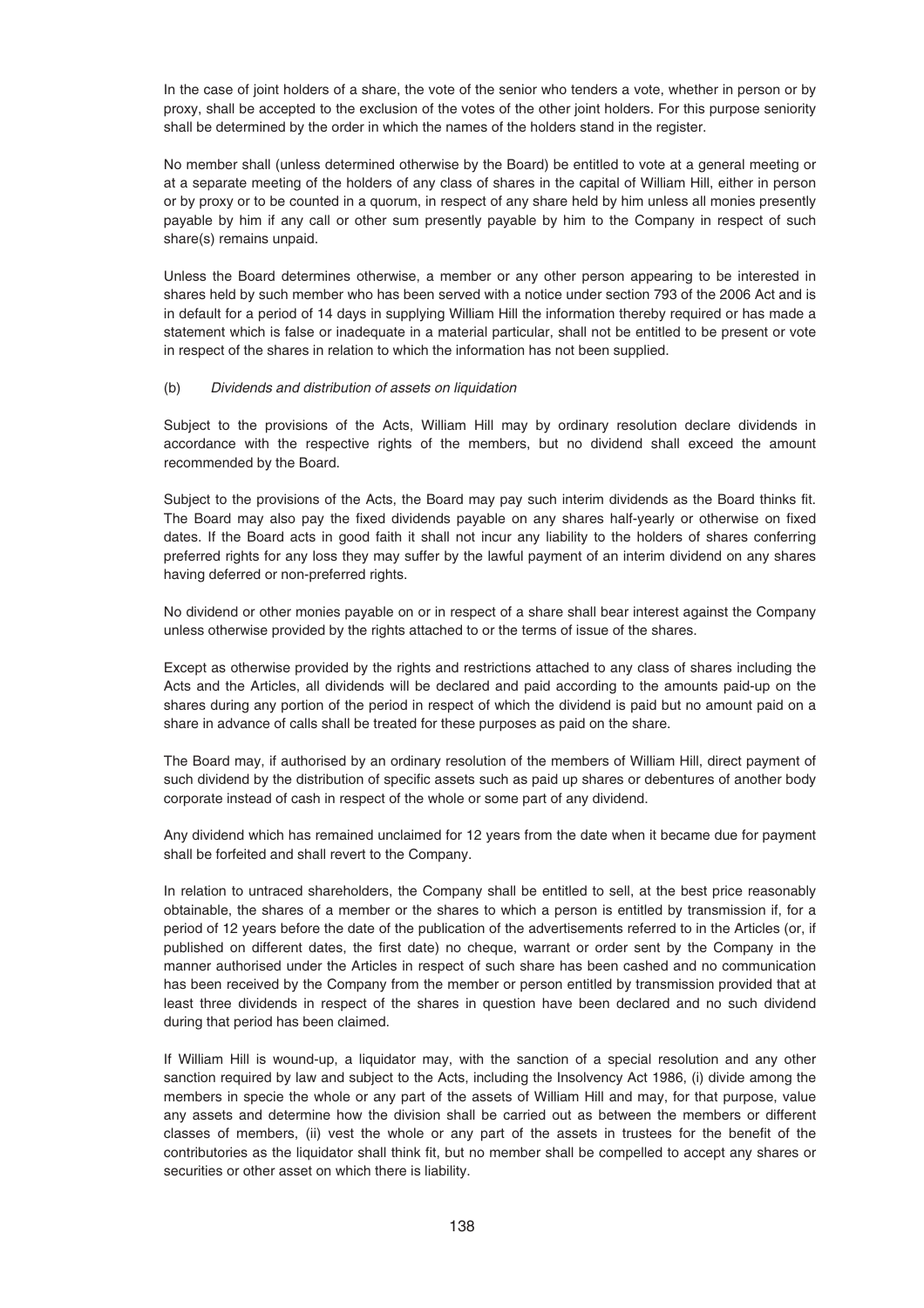# (c) Transfers

A member may transfer all or any of his certificated shares by an instrument of transfer in any usual form or in any other form which the Board may approve. An instrument of transfer shall be signed by or on behalf of the transferor and, unless the share is fully paid, by or on behalf of the transferee. An instrument of transfer need not be under seal.

In relation to the transfer of any share (whether certificated or uncertificated), the transferor shall be deemed to remain the holder of the share until the name of the transferee is entered in the register in respect thereof.

Subject to the provisions of the Uncertificated Securities Regulations, the Board may permit the holding of shares in any class of shares in uncertificated form and the transfer of title to shares in that class by means of a relevant system.

The Board may, in its absolute discretion and without giving any reason, refuse to register the transfer of a share which is not a fully paid share, provided that the refusal does not prevent dealings in shares in William Hill from taking place on an open and proper basis. The Board may likewise refuse to register any transfer of a share (whether certificated or uncertificated) jointly in favour of more than four persons. The Board may also refuse to register the transfer of a certificated share unless the instrument of transfer:

- (i) is lodged at the registered office or at another place appointed by the Board, duly stamped (if stampable) and such other evidence of the right to transfer as the Board may require and accompanied by the certificate for the share to which it relates; and
- (ii) is in respect of one class of share only.

Notice of refusal to register a transfer and (except in the case of fraud), the instrument of transfer must, in the case of a certificated share, be sent to the transferee within two months after the date on which the instrument of transfer was lodged with William Hill and in the case of an uncertificated share the Board must notify such person as may be required under the Uncertificated Securities Regulations and the relevant system concerned.

No fee shall be charged for the registration of any instrument of transfer or other document relating to or affecting the title to any share.

# (d) Variation of class rights and alteration of capital

If at any time the share capital is divided into different classes of shares, the rights attached to any class of shares may (subject to the provisions of the statutes and whether or not William Hill is wound up), be varied or abrogated with the written consent of the holders of at least three-quarters in nominal value of the issued shares of that class (excluding any shares of that class held as treasury shares), or the sanction of a special resolution passed at a separate general meeting of the holders of those shares.

William Hill may from time to time by ordinary resolution increase, consolidate or, subject to the Acts, subdivide its share capital or cancel shares which, at the date of passing the resolution, have not been taken or agreed to be taken by any person and diminish the amount of its share capital by the amount of the shares so cancelled. Subject to the provisions of the Acts, William Hill may by special resolution reduce its share capital, capital redemption reserve, share premium account and any redenomination reserve in any way.

Subject to the provisions of the Acts and the Uncertificated Securities Regulations, and without prejudice to any rights attached to any existing shares or class of shares, shares may be issued which are to be redeemed or are liable to be redeemed at the option of the Company or the holder on such terms and in such manner as may be provided by the Articles.

# (e) General meetings

All general meetings of William Hill other than annual general meetings shall be called extraordinary general meetings. The Board shall convene and William Hill shall hold annual general meetings in accordance with the requirements of the Acts.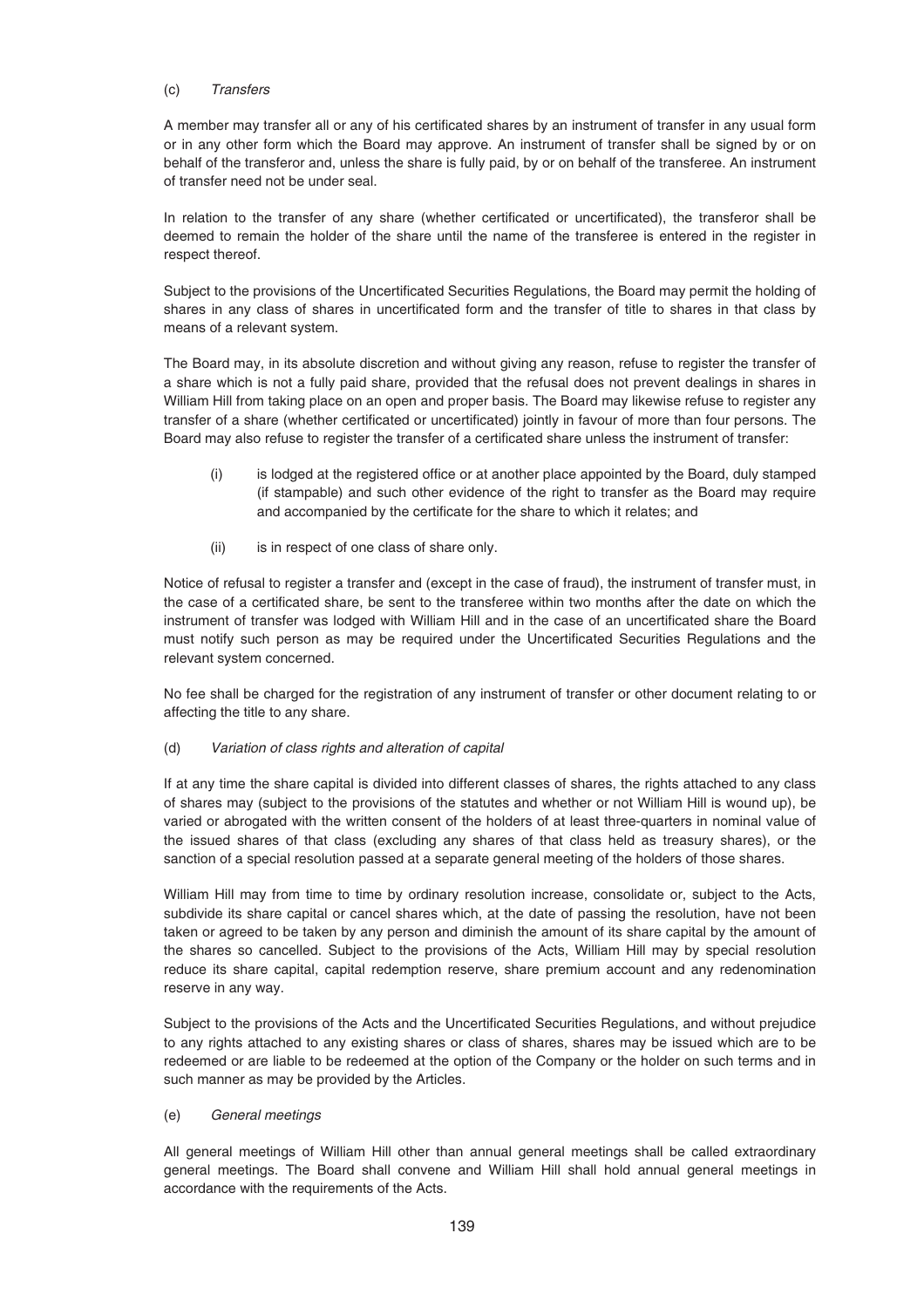Unless otherwise provided, the quorum for every general meeting of the holders of any class of shares in the capital of William Hill shall be two members present or represented by proxy and entitled to vote.

An annual general meeting shall be called by at least 21 clear days' notice. All other extraordinary general meetings shall be called by at least 14 clear days' notice. The notice shall be sent to such persons as are entitled to receive such notices from the Company. The notice shall specify the date, time and place of the meeting and, in the case of special business, the general nature of that business. In the case of an annual general meeting, the notice shall specify the meeting as such. In the case of a meeting to pass a special resolution, the notice shall specify the intention to propose the resolution as a special resolution and shall include the text of the resolution.

Any corporation which is a member of the Company (the **"grantor"**) may, by resolution of its directors or other governing body, authorise a person or persons to act as its representative at any meeting of the Company or at any separate meeting of the holders of any class of shares. A person so authorised shall be entitled to exercise the same power on behalf of the grantor as the grantor could exercise if it were an individual member of the Company. The grantor shall for the purposes of the Articles be deemed to be present in person at any such meeting if a person so authorised is present at it.

#### (f) Directors

Unless otherwise determined by ordinary resolution, the number of directors (other than alternate directors) shall be not less than two but shall not be subject to any maximum number.

The Company may by ordinary resolution from time to time vary the minimum number and/or the maximum number of directors.

The directors may determine the quorum necessary for the transaction of business. Unless otherwise determined, two directors shall constitute a quorum.

A director shall, notwithstanding that he is not a member, be entitled to receive notice of and to attend and speak at any general meeting and at any separate meeting of the holders of any class of shares in the capital of the Company.

Unless any director voluntarily retires, the directors shall retire by rotation in order of those who have held the position of director longest since that last appointment or re-appointment. A director retiring at a meeting will be eligible for re-appointment without any additional notice. Any other person must either be, unless recommended by the directors, proposed by a member by notice in writing left at the office of the Company no less than seven nor more than 42 days before the date of the general meeting, along with written notice of that person's willingness to be appointed.

There shall be no age limit for directors.

Any director (other than an alternate director) may appoint any other director, or any other person approved by resolution of the Board and willing to act, to be an alternate director and may remove, by giving notice in writing, from office an alternate director so appointed by him.

The Board may exercise all the powers of the Company to borrow money, and to mortgage or charge its undertaking, property, assets (both present and future) and uncalled capital or any part or parts thereof and to issue debentures, debenture stock and other securities, whether outright or as security for any debt, liability or obligation of the Company or of any third party.

The Board shall restrict the borrowings of the Company and exercise all voting and other rights or powers of control exercisable by the Company in relation to its subsidiary undertakings (if any) so as to secure (so far, as regards subsidiary undertakings, as by such exercise they can secure) that the aggregate principal amount for the time being remaining outstanding of all monies borrowed by the Group, and for the time being owing to persons outside the Group, shall not at any time without the previous sanction of an ordinary resolution of the Company exceed an amount equal to the greater of £2,000,000,000 and the profit on ordinary activities before financing charges, tax, depreciation, share remuneration charges and amortisation and excluding exceptional items and goodwill of the Group.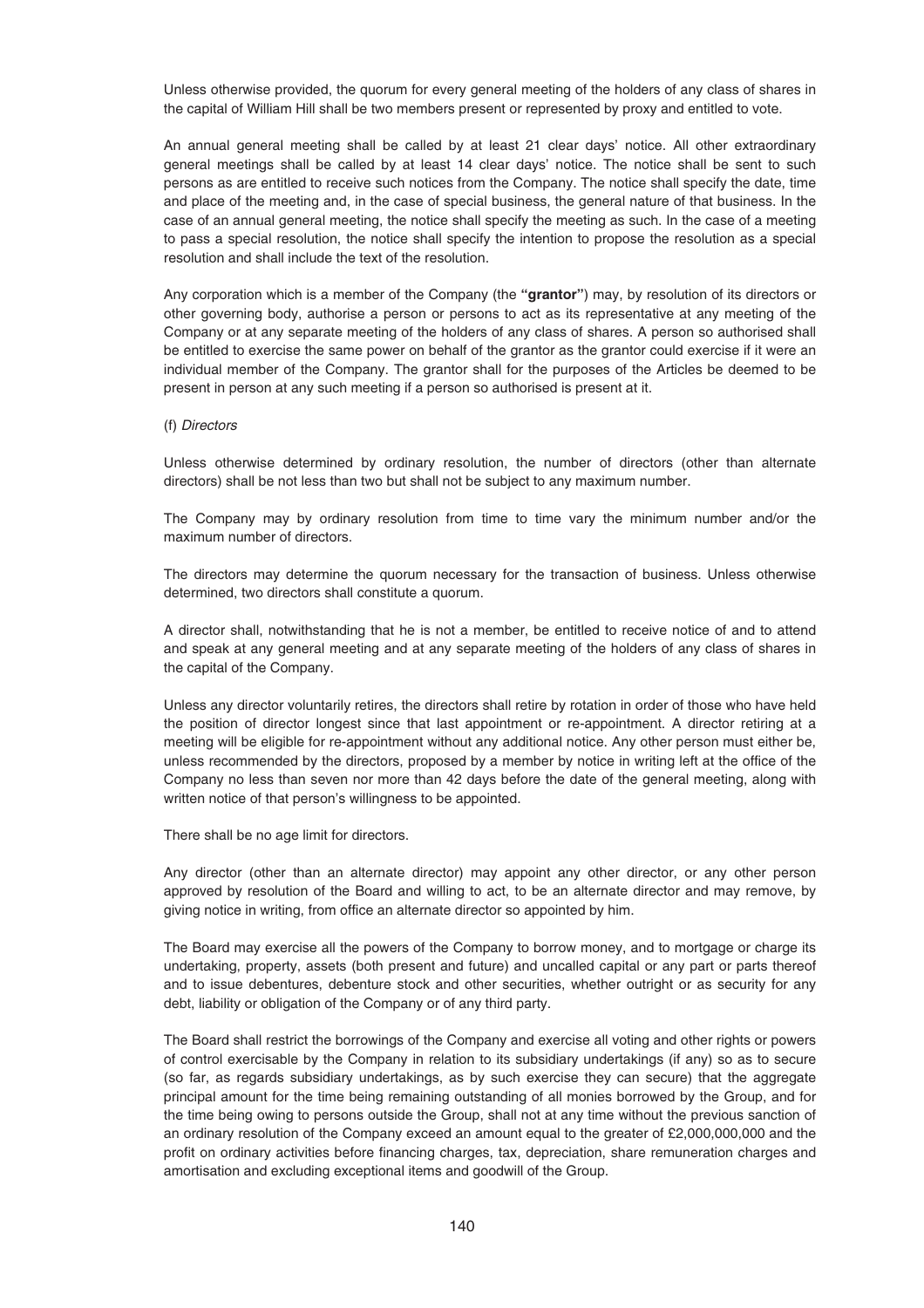The ordinary remuneration of the directors who do not hold executive office for their services (excluding amounts payable under any other provision of the Articles) shall not exceed in aggregate £750,000 per annum or such higher amount as the Company may from time to time by ordinary resolution determine. Subject thereto, each such director shall be paid a fee (which shall be deemed to accrue from day to day) at such rate as may from time to time be determined by the Board.

The remuneration of any managing director or other executive director shall, subject as provided in contract, be such as the directors may from time to time determine, and may either be a fixed sum of money, or may altogether or in part be governed by the business done or profits made, and may include the making of provisions for the payment to him, his widows or other dependants, of a pension on retirement from office or employment, and for the participation in pension and life assurance and other benefits.

The Board may (by establishment of, or maintenance of, schemes or otherwise) provide benefits, whether by the payment of gratuities or pensions or by insurance or otherwise, to (or to any person in respect of) any past or present director or employee of the Company or any of its past or present subsidiary undertakings or any body corporate which is or was associated with, or any business acquired by, any of them, and for any member of his family (including a spouse and a former spouse) or any person who is or was dependent on him, and may (as well before as after he ceases to hold such office or employment) contribute to any fund and pay premiums for the purchase or provision of any such benefit.

A director shall not vote in respect of any contract, arrangement or transaction in which he has a material (to his knowledge) interest, other than by virtue of interests in shares or other securities in or through the Company and will likewise not count in the quorum except in respect of any resolution concerning:

- (i) the giving to him or a person connected with him of a guarantee, security or indemnity in respect of money lent to, or an obligation incurred by him or such a person at the request of or for the benefit of, the Company or any subsidiary undertaking;
- (ii) the giving to a third party of a guarantee, security or indemnity in respect of a debt or obligation of the Company or any subsidiary undertaking for which the director or a person connected with him has assumed responsibility in whole or part and whether alone or jointly with others under a guarantee or indemnity or by the giving of security;
- (iii) any proposal concerning an offer of securities of or by the Company or any of its subsidiary undertakings in which offer he is or may be entitled to participate as a holder of securities, or in the underwriting or sub-underwriting;
- (iv) any contract, arrangement or transaction concerning any other company in which he is interested, directly or indirectly and whether as an officer or shareholder or otherwise howsoever, provided that he does not to his knowledge hold an interest in shares (as that term is used in sections 820 to 825 of the 2006 Act) representing one per cent. or more of any class of the equity share capital of such company or of the voting rights available to members of such company;
- (v) in any way an arrangement in whole or in part for the benefit of the employees of the Company or any subsidiary undertakings which does not award him as such any privilege or advantage not generally awarded to the employees to whom such arrangement relates;
- (vi) any contract, arrangement or transaction concerning any insurance which the Company is to purchase and/or maintain for, or for the benefit of, any directors or person including directors, or for the giving of an indemnity to meet any expenditure incurred in defending any proceedings in respect of any discharge of his duties or provision of funds to avoid the director incurring any expenditure of the nature contemplated by section 205(1) or 206 of the 2006 Act.

If a Director is in any way, directly or indirectly, interested in a proposed transaction or arrangement with the Company, he must declare the nature and extent of that interest to the other Directors.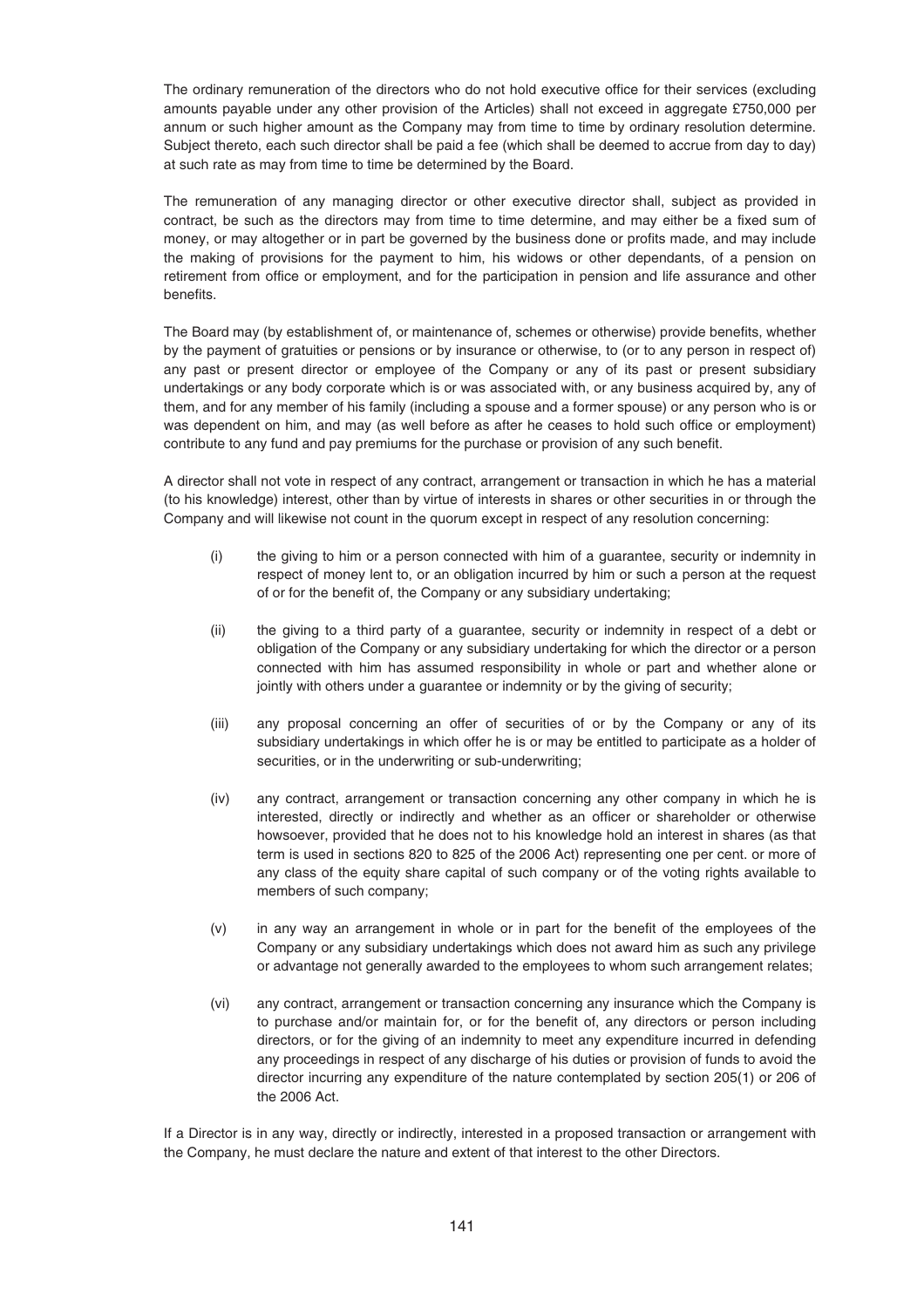### 5. **EMPLOYEES**

The table below sets out the average number of people employed by the Group per month in each of the last three financial years, all of whom are engaged in the administration and provision of betting and gaming services and the operation of stadia:

| Financial year ended |                  |                  |  |  |
|----------------------|------------------|------------------|--|--|
| 1 January 2013       | 27 December 2011 | 28 December 2010 |  |  |
| 16,883               | 15.937           | 16.935           |  |  |

### 6. **EMPLOYEE SHARE SCHEMES**

### 6.1 **The William Hill Performance Share Plan 2010 (the "2010 PSP")**

## (a) Eligibility

Any employee (including an executive director) of any member of the Group is eligible to participate in the 2010 PSP. The Remuneration Committee may in its absolute discretion grant awards to such eligible employees as it shall select.

(b) Awards under the 2010 PSP

An award may take one of two forms:

- (i) a **"Contingent Share Award"** meaning a contingent right to receive Ordinary Shares; or
- (ii) a **"Nil-Cost Option Award"**, meaning a right to exercise an option in respect of a specified number of Ordinary Shares at no cost.

Participants may be granted any combination of awards, whether in a single grant or pursuant to a series of grants.

No payment is required for the grant or realisation of an award.

Awards may normally only be granted within the period of eight weeks commencing on: (a) the approval of the 2010 PSP by the Company in general meeting; (b) the day after the announcement of the Company's results for any period; or (c) the day after the person to whom it is granted first becomes an eligible employee for the purposes of the 2010 PSP. Awards may also be granted at any other time at which the Remuneration Committee determines that there are exceptional circumstances which justify the grant of an award. No award may be granted after 11 May 2020 (ten years after the date on which the 2010 PSP was approved by the Company in general meeting) nor at any time at which a dealing would not be permitted under the Model Code.

Subject to the limit set out in paragraph (e) below, awards may be satisfied by the issue of new Ordinary Shares or by the transfer of existing Ordinary Shares, either from treasury or otherwise.

### (c) Conditions on vesting or exercise

An award may be granted subject to such performance condition or conditions as the Remuneration Committee in its discretion sees fit, which must be satisfied before an award may be exercised or vests. The performance period is determined by the Remuneration Committee in setting the performance condition(s). Awards made in 2010 are subject to a four year performance period, however, awards made in subsequent years are and will ordinarily be subject to a three year performance period. The Remuneration Committee determines whether or not a performance condition has been satisfied and its decision is final and binding.

The Remuneration Committee regularly monitors the continuing suitability of the performance conditions to ensure they are appropriate having regard to prevailing market conditions.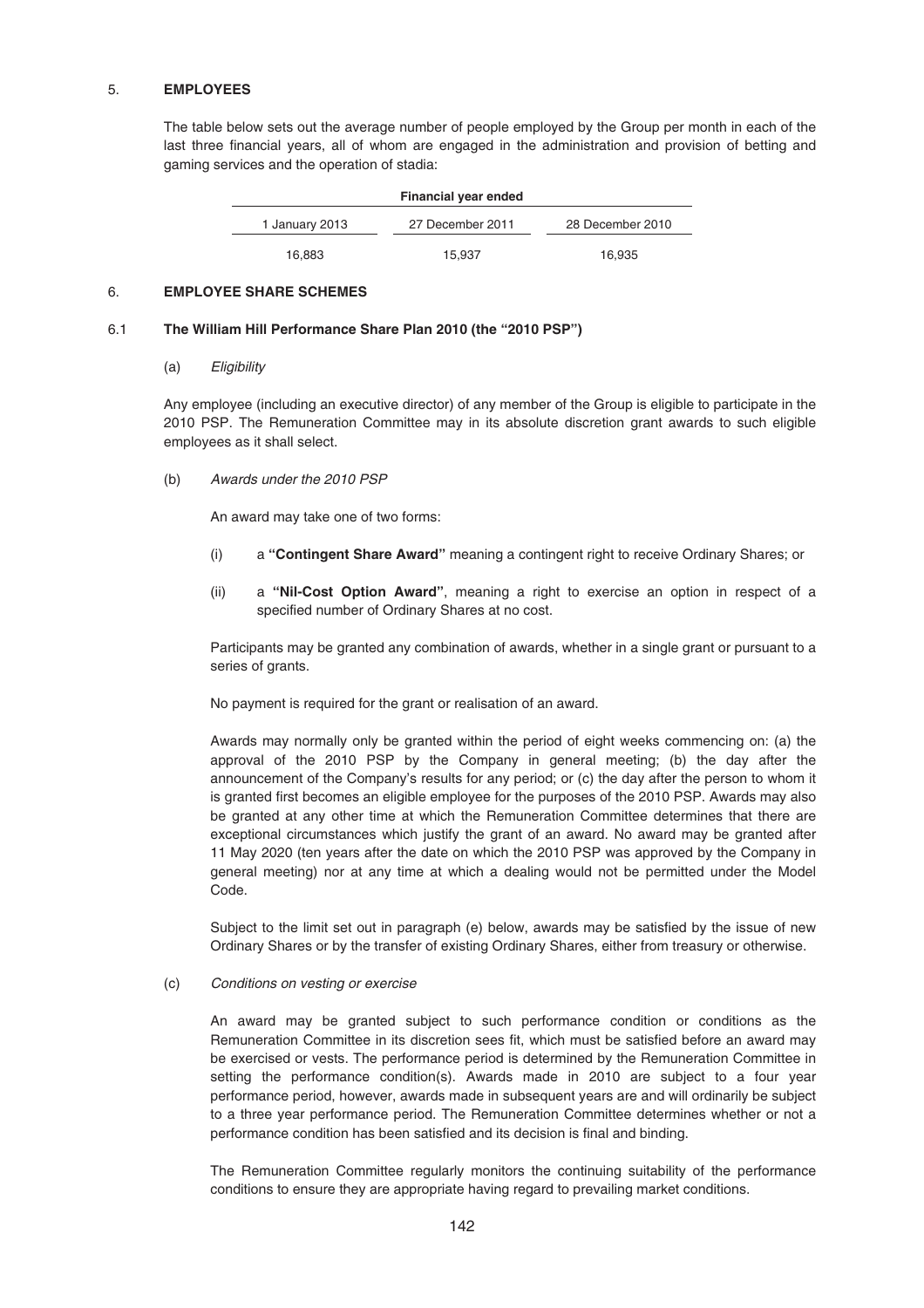### (d) Individual limit

The maximum total market value of Ordinary Shares over which awards may be granted to any employee during any financial year of the Company is 225 per cent. of his salary as at the date of grant (where salary means base salary). This limit may be increased to 300 per cent. where the Remuneration Committee considers the circumstances to be exceptional, for example, for the purposes of recruitment or retention.

## (e) Overall dilution limit

No award may be granted under the 2010 PSP on any date if, as a result, the aggregate number of Ordinary Shares issued or transferred from treasury, or committed to be issued or transferred from treasury, pursuant to awards made under the 2010 PSP and pursuant to grants or appropriations made during the previous ten years under the 2010 PSP or any other employees' share scheme established by the Company would exceed 10 per cent. of the issued ordinary share capital of the Company on that date.

## (f) Exercise of awards

In normal circumstances, an award will vest on the third anniversary of the date of grant (although awards made in 2010 will vest on the fourth anniversary), subject to the achievement of performance conditions, as determined by the Remuneration Committee. Having vested, a Nil-Cost Option Award may be exercised at any time provided it does not exceed the period of ten years following the date on which the Nil-Cost Option Award is made or such other date as is specified by the Remuneration Committee.

If a participant ceases to be employed within the Group before the expiry of the performance period by reason of:

- (i) death;
- (ii) injury or disability (as agreed by the Remuneration Committee); or
- (iii) any other reason where the Remuneration Committee so determines in its absolute discretion,

awards will ordinarily vest on the third anniversary of the date of grant (although awards made in 2010 will vest on the fourth anniversary), subject to the achievement of performance conditions. Having vested, a Nil-Cost Option Award may be exercised for a period of six months following the vesting date of that Nil-Cost Option Award and a Contingent Share Award shall be satisfied as soon as reasonably practicable. The number of Ordinary Shares which vest will, in these circumstances, be determined by reference to the extent to which the performance conditions have been fulfilled over the performance period and will then be pro-rated according to the length of the reduced performance period when compared to the original performance period.

The Remuneration Committee may at its discretion, in appropriate circumstances decide that the award will vest on the participant ceasing to be employed by a member of the Group. The number of Ordinary Shares which vest will, in these circumstances, be determined by reference to the extent to which the performance conditions have been fulfilled over a reduced performance period selected by the Remuneration Committee at its discretion and will then be pro-rated to reflect this shortened period.

If a participant is summarily dismissed or ceases to be employed by a member of the Group for any other reason than those listed above, an award will lapse immediately on such cessation.

### (g) Takeover, scheme of arrangement and liquidation

In the event of a takeover, scheme of arrangement, the voluntary winding-up of the Company or demerger occurring before the expiry of the performance period, an award may vest early. In the case of a general offer, an award will vest on the date on which the offer becomes or is declared unconditional in all respects. A Nil-Cost Option Award would remain exercisable for a period of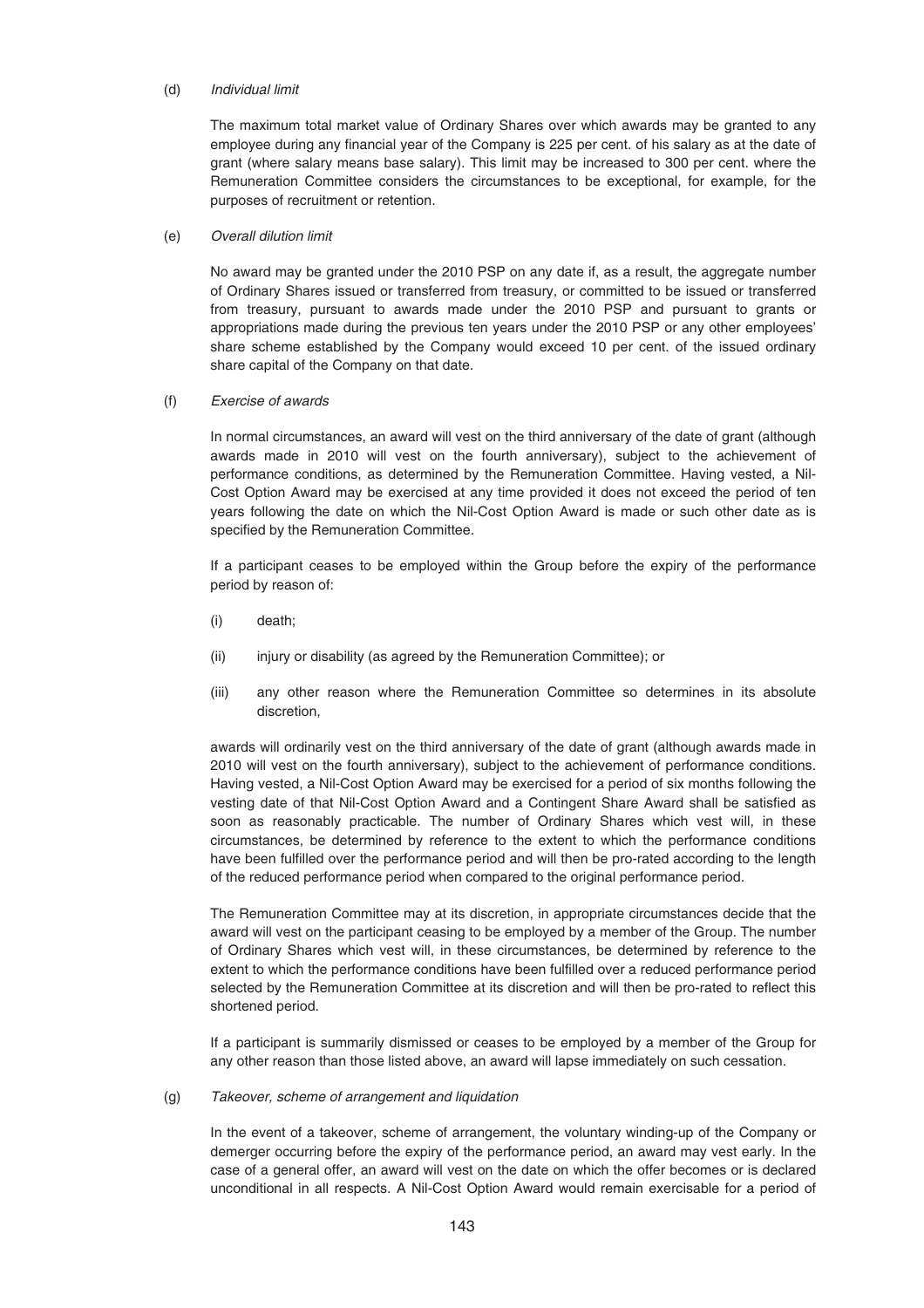one month from the date of such vesting. In the case of a scheme of arrangement, an award will vest conditionally on the scheme of arrangement being either approved by the shareholders' meeting or sanctioned by the court (as determined by the Remuneration Committee). A Nil-Cost Option Award may be conditionally exercised between the date of the court's direction and twelve noon on the day immediately preceding the date for which the shareholders' meeting is convened. In the case of a voluntary winding-up of the Company, an award will vest when notice of the resolution for a voluntary winding-up of the Company is given and a Nil-Cost Option Award would remain exercisable for a period of one month from the date of vesting. The Remuneration Committee shall specify the period in which any Nil-Cost Option Awards must be exercised. In the case of a demerger where the Remuneration Committee determines that the interests of award holders would or might be substantially prejudiced, an award will vest. A Nil-Cost Option Award would remain exercisable for a period of one month from the date of vesting.

The number of Ordinary Shares which vest will, in these circumstances, be determined by reference to the extent to which the performance conditions have been fulfilled over the reduced performance period and will then be pro-rated according to the length of the reduced performance period when compared to the original performance period. The Remuneration Committee may at its discretion adjust the number of Ordinary Shares which will vest in these circumstances if it determines that the vesting outcomes do not reflect the underlying financial performance of the Company.

### (h) Variation of share capital

In the event of any variation in the ordinary share capital of the Company, such adjustments to the number of Ordinary Shares subject to awards may be made by the Remuneration Committee as it may determine to be appropriate.

## (i) Voting, dividend and other rights

Until awards are exercised or vest, participants have no voting or other rights in respect of the Ordinary Shares subject to those awards.

Ordinary Shares issued or transferred pursuant to the 2010 PSP will rank pari passu in all respects with Ordinary Shares already in issue except that they will not rank for any rights attaching to the Ordinary Shares by reference to a record date falling prior to the date of exercise or vesting of the relevant award.

Benefits obtained under the 2010 PSP shall not be pensionable.

Awards are not assignable or transferable.

### (j) Administration and amendment

The Remuneration Committee may amend the 2010 PSP provided that:

- (i) prior approval of the Company in general meeting will be required for any amendment to the advantage of existing or new participants to those provisions of the 2010 PSP relating to eligibility, the limitations on the number of Ordinary Shares or to the basis for determining a participant's entitlement under the 2010 PSP, the terms of the Ordinary Shares to be provided under the 2010 PSP and the adjustment thereof in the event of a variation in capital, except in the case of minor amendments to benefit the administration of the 2010 PSP and amendments to take account of changes in legislation or to obtain or maintain favourable tax, exchange control or regulatory treatment for participants or for any member of the Group; and
- (ii) no amendment may be made which would materially prejudice the rights of participants under the 2010 PSP without their prior approval.

## 6.2 **The William Hill Performance Share Plan 2005 (the "2005 PSP")**

The rules of the 2005 PSP are similar to those described above in respect of the 2010 PSP. No awards have been (or will be) granted under the 2005 PSP following the introduction of the 2010 PSP although some awards are still outstanding under the 2005 PSP.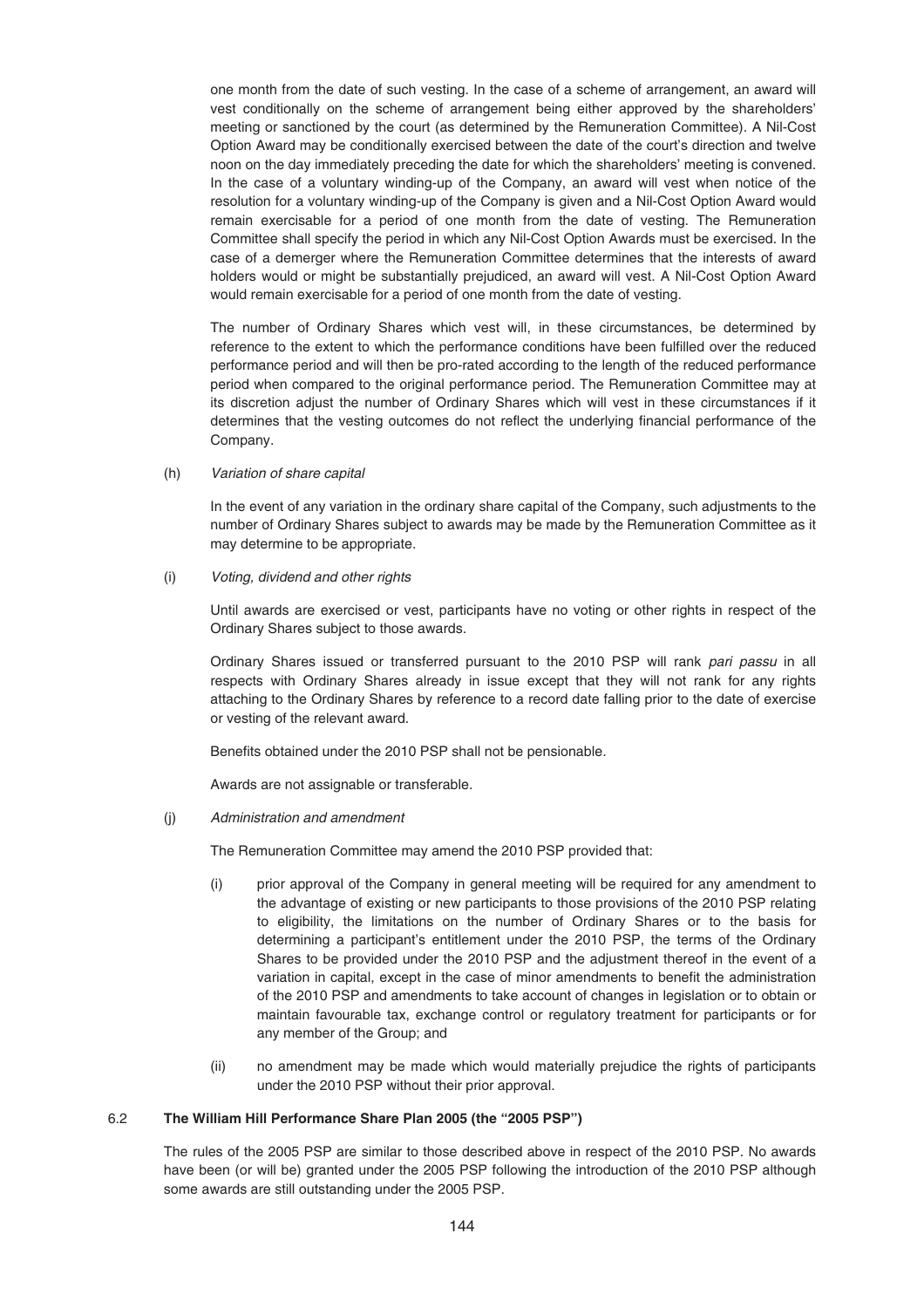## 6.3 **The William Hill 2012 Savings Related Share Option Plan (the "2012 SAYE Plan")**

### (a) General

The 2012 SAYE Plan has been approved by HM Revenue & Customs (**"HMRC"**) under Schedule 3 to the Income Tax (Earnings and Pensions) Act 2003. The operation of the 2012 SAYE Plan is supervised by the Remuneration Committee.

### (b) Eligibility

All employees (including directors working at least 25 hours per week, excluding meal breaks) of the Company or any participating member of the Group who have completed a period of service determined by the Remuneration Committee (such period not to exceed five years), who are UK tax resident and who have not at the date of grant of an option, and have not had within the preceding 12 months, a material interest in the Company or a member of the Group which is a close company, are eligible to participate in the 2012 SAYE Plan. The Remuneration Committee may in its discretion extend participation to other employees or directors of the Company or any participating members of the Group who do not meet the first two requirements.

### (c) Savings contract

Participating employees must enter into a Save-As-You-Earn savings contract with an approved savings carrier under which they agree to make monthly contributions from net salary for a period of either three or five years. On maturity of the savings contract, a tax-free bonus is added to the employee's savings. Monthly savings contributions must be between £5 and £250.

## (d) Grant of options

Each employee who joins the 2012 SAYE Plan and enters into a savings contract is granted an option to acquire Ordinary Shares in the Company. The number of Ordinary Shares under option is equal to that number of Ordinary Shares which may be acquired at the option price with the proceeds of the savings contract (including the bonus) upon exercise. The Remuneration Committee may impose a limit on the number of Ordinary Shares over which options may be granted in which case applications from employees may be scaled down.

The option price per Ordinary Share shall be determined by the Remuneration Committee, being not less than the market value of an Ordinary Share when invitations to participate in the 2012 SAYE Plan are issued, less a discount of up to 20 per cent. (or, in the case of an option to subscribe, the nominal value of an Ordinary Share if lower). Market value is determined as the closing mid-market price of an Ordinary Share, as derived from the daily official list of the London Stock Exchange on the last dealing day before invitations to participate in the 2012 SAYE Plan are sent out or, if the Ordinary Shares are not fully listed on the London Stock exchange, in accordance with Part VIII of the Taxation of Chargeable Gains Act 1992 and agreed in advance with HMRC.

No option may be granted later than ten years after the adoption of the 2012 SAYE Plan by the Remuneration Committee.

### (e) Timing of invitations

Invitations to participate in the 2012 SAYE Plan may only be issued (a) within six weeks after the approval of the 2012 SAYE Plan by HMRC; (b) within the period of six weeks after the day after the announcement of the Company's results for any period; or (c) at any other time at which the Remuneration Committee determines that there are exceptional circumstances which justify the grant of options.

### (f) Limit on issue of new Ordinary Shares

On any date, no option may be granted under the 2012 SAYE Plan if, as a result, the aggregate number of Ordinary Shares issued or committed to be issued pursuant to grants made under the 2012 SAYE Plan and during the previous ten years under all other employee share schemes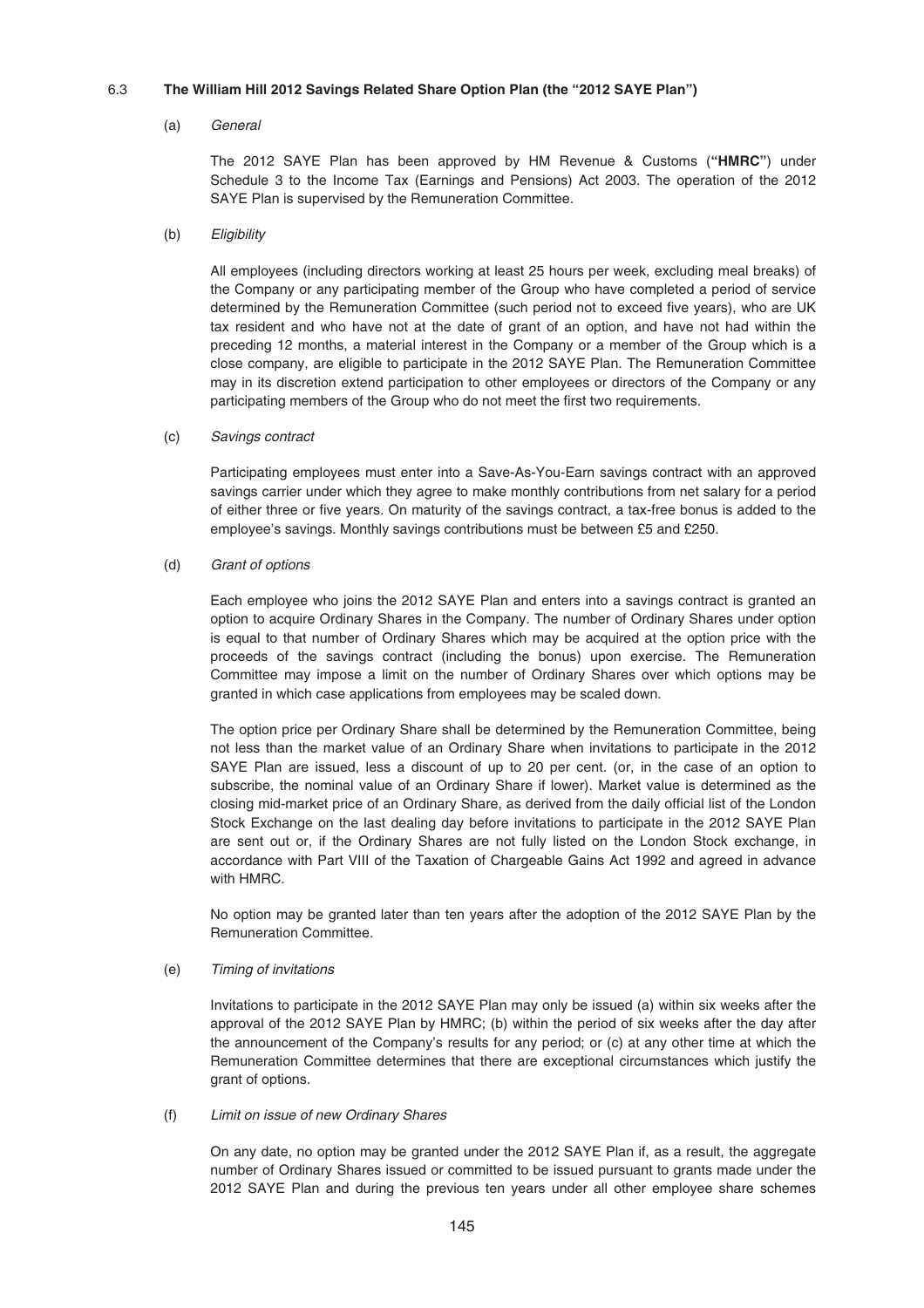established by the Company would exceed 10 per cent. of the issued ordinary share capital of the Company on that date. Ordinary Shares which have been the subject of options or rights granted under any employee share scheme established by the Company which have lapsed shall not be taken into account for the purposes of this limit.

#### (g) Exercise and lapse of options

In normal circumstances, an option may be exercised within six months following the date on which a bonus is payable under the savings contract (the **"Bonus Date"**) and any option not exercised within that period will lapse.

An option may be exercised earlier than the Bonus Date on the death of a participant or on his ceasing to hold office or employment with the Group by reason of injury, disability, redundancy, retirement or the sale or transfer out of the Group of his employing company or business, for a period of six months from the date of such cessation (or 12 months in the case of death).

An Option is also exercisable for a period of six months by a participant who reaches age 60 but remains in employment.

Options may be satisfied by the issue of new Ordinary Shares or by the transfer of existing Ordinary Shares, either from treasury or otherwise.

### (h) Takeovers and liquidations

Rights to exercise options early for a limited period also arise if another company acquires control of the Company as a result of a takeover or a scheme of arrangement. An option may be exercised within the period of six months from (a) the date on which the person making the general offer obtains control of the Company and any condition subject to which the offer is made has been satisfied or waived, or (b) the date on which the Court sanctions a scheme of arrangement. An option may be exchanged for an option over shares in the acquiring company if the participant so wishes and the acquiring company agrees.

If the Company passes a resolution for a voluntary winding-up, any subsisting option must be exercised within two months of the passing of that resolution or it lapses.

### (i) Alterations of share capital

In the event of any variation in the share capital of the Company, adjustments to the number of Ordinary Shares subject to options and the exercise price may be made by the Remuneration Committee in such manner and with effect from such date as the Remuneration Committee may determine to be appropriate. The prior approval of HMRC is required for any such adjustment.

### (j) Voting, dividend and other rights

Until options are exercised, option holders have no voting or other rights in respect of the Ordinary Shares subject to their options.

Ordinary Shares issued or transferred pursuant to the 2012 SAYE Plan rank pari passu in all respects with the Ordinary Shares already in issue except that they do not rank for any dividend or other distribution paid or made by reference to a record date falling prior to the date of exercise of the option.

Options are not assignable or transferable.

## (k) Administration and amendment

The 2012 SAYE Plan will be administered by the Remuneration Committee which may amend the 2012 SAYE Plan by resolution provided that:

(i) prior approval of the Company in general meeting will be required for any amendment to the advantage of participants to those provisions of the 2012 SAYE Plan relating to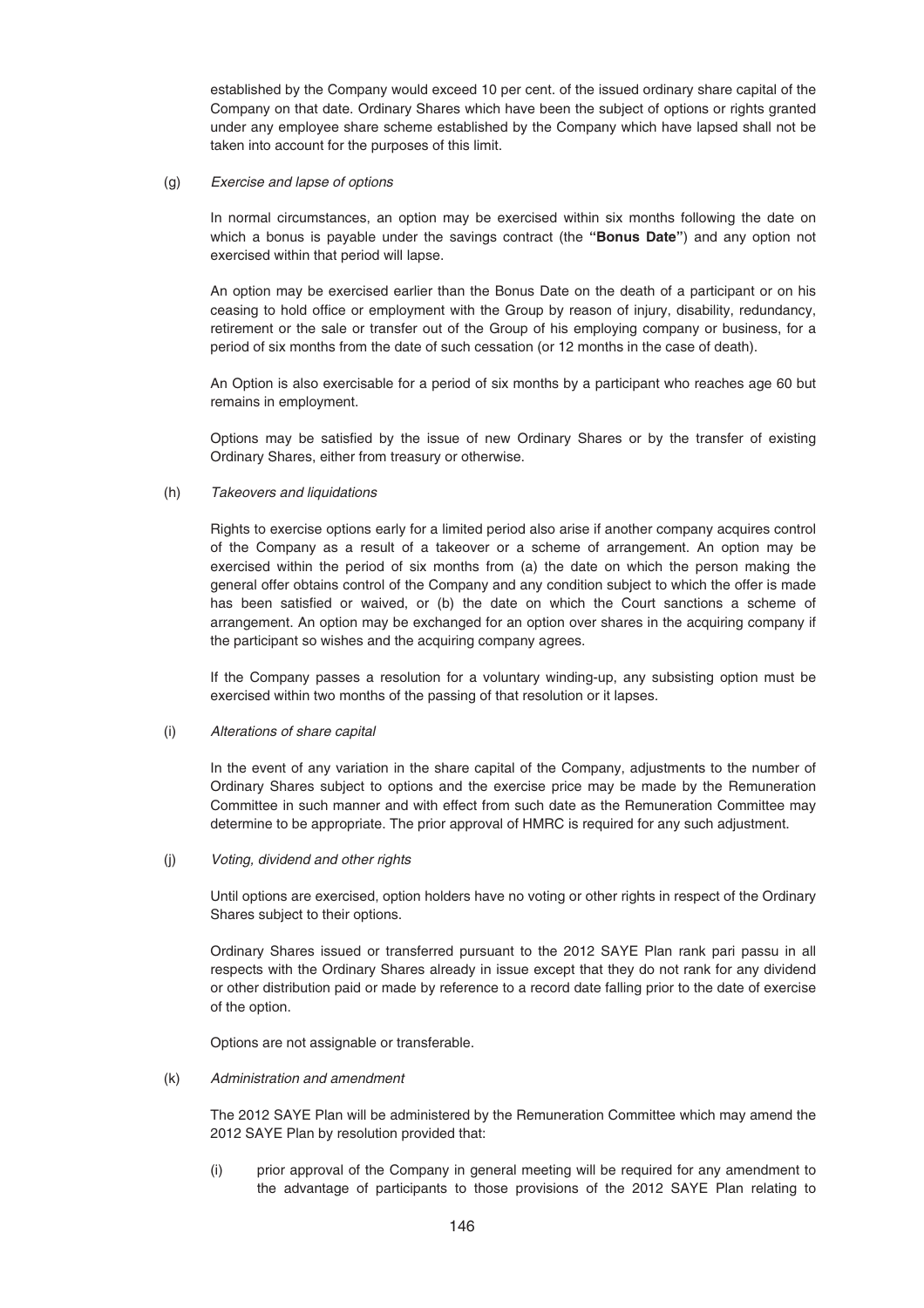eligibility, the limitations on the number of Ordinary Shares subject to the 2012 SAYE Plan, a participant's maximum entitlement or the basis for determining a participant's entitlement under the 2012 SAYE Plan, the transferability of options and the adjustment thereof in the event of a variation in capital or reserves, except in the case of minor amendments to benefit the administration of the 2012 SAYE Plan and amendments to take account of changes in legislation or to obtain or maintain favourable tax, exchange control or regulatory treatment for participants or for any member of the Group;

- (ii) no amendment may be made which would alter to the disadvantage of a participant any rights already acquired by him under the 2012 SAYE Plan without the prior approval of such number of participants who, if they realised their awards would become entitled to no less than 75 per cent. of all Ordinary Shares subject to the 2012 SAYE Plan; and
- (iii) no amendment may be made to any key feature of the 2012 SAYE Plan without the prior approval of HMRC.

No cash or other non-share benefits are available under the 2012 SAYE Plan.

### 6.4 **The William Hill Savings Related Share Option Plan (the "SAYE Plan")**

The rules of the SAYE Plan are similar to those described above in respect of the 2012 SAYE Plan. The SAYE Plan expired in 2012 and no further options can be granted under it, although there are still a number of options outstanding under the SAYE Plan.

### 6.5 **The William Hill Executive Bonus Matching Scheme (the "EBMS")**

(a) General

The EBMS replaced the 2005 PSP and a deferred share bonus plan in 2008. The EBMS is administered by the Remuneration Committee.

(b) Eligibility

Any employee or executive director of any member of the Group is eligible to participate in the EBMS.

### (c) Deferred shares

Under the EBMS, participants will receive a proportion of their annual bonus (on a gross basis) in Ordinary Shares on deferred terms (**"Deferred Shares"**). Unless otherwise determined by the Remuneration Committee, executive directors may receive 70 per cent. of their annual bonus for the relevant financial year in Deferred Shares and all other senior executives and employees may receive 50 per cent. of their annual bonus in Deferred Shares under the EBMS.

An award of Deferred Shares (**"Deferred Award"**) may only be granted within the period of eight weeks commencing on: (a) the approval of the EBMS by the Company; (b) the day of the announcement of the Company's results for any period; or (c) any day on which the Board resolves that exceptional circumstances exist which justify the grant of an award.

### (d) Matching shares

At the same time as Deferred Shares are awarded, participants will be granted an award of further Ordinary Shares (**"Matching Shares"**). The number of Matching Shares subject to an award (**"Matching Award"**) will be no more than the number of Deferred Shares acquired. No payment is required for the grant of an award of Matching Shares. No Deferred Awards or Matching Awards may be granted after 17 May 2017.

### (e) Conditions on vesting

An award (the **"Award"**) comprising the Deferred Shares and Matching Shares will normally vest at the end of a three year period (**"Retention Period"**) provided the participant remains employed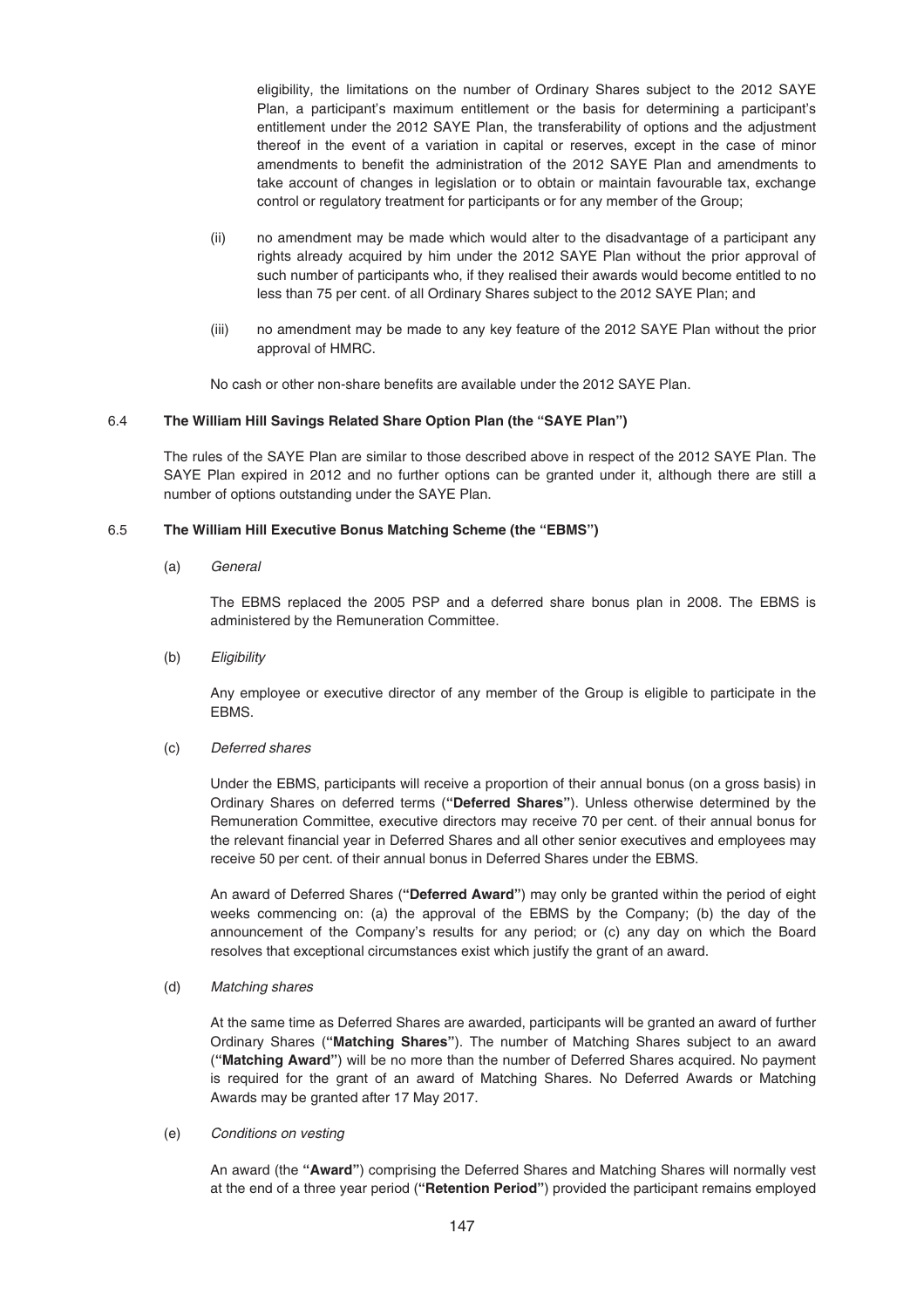by the Group. In addition to the Retention Period requirement, the vesting of a Matching Award is normally subject to performance conditions measured over a three year performance period.

### (f) Dividend accrual payments

The number of Deferred Shares and Matching Shares which vest will be increased by such number of additional Ordinary Shares as is equal to the number of Ordinary Shares which could have been purchased if each dividend (grossed up where relevant) paid on the vested shares prior to vesting, had been reinvested in additional shares on the payments of each such dividend.

#### (g) Overall limits

No Deferred Award or Matching Award may be granted under the EBMS if, as a result, the aggregate number of Ordinary Shares in the Company issued or committed to be issued under subsisting awards or options granted during the previous ten years under the EBMS or any other employees' share scheme established by the Company, would exceed 10 per cent. of the issued ordinary share capital of the Company on that date.

#### (h) Exercise and lapse

In normal circumstances, an Award will vest at the end of the Retention Period (subject to performance conditions being satisfied in the case of a Matching Award).

An Award will lapse automatically on the participant ceasing to be an employee of a member of the Group, unless he ceases to be employed within the Group by reason of:

- (i) death;
- (ii) injury or disability; or
- (iii) any other reason which the Remuneration Committee so decides in its absolute discretion,

in which case the Award will continue to be subject to the provisions of the EBMS as though the Participant had remained employed until the end of the Retention Period. In these circumstances, the Deferred Shares will be released to the participant within one month after the end of the Retention Period and the Matching Shares will vest to the extent to which the performance conditions have been fulfilled over the performance period (and will then be pro-rated according to the length of the reduced performance period when compared to the original performance period), unless the Remuneration Committee determines in its absolute discretion that there are exceptional circumstances which justify the early vesting of the Deferred Shares and Matching Shares.

The Remuneration Committee may also release a greater number of Matching Shares if it considers the participant's contribution to the business of the Group would not otherwise be recognised.

#### (i) Variation of share capital

In the event of any variation in the share capital of the Company, adjustments to the number of Ordinary Shares subject to an Award may be made by the Remuneration Committee in such manner as it, in its absolute discretion, thinks fit.

(j) Takeover, scheme of arrangement and liquidation

In the event of a takeover, scheme of arrangement or the voluntary winding-up of the Company occurring before the expiry of the performance period, the Deferred Award and, subject to the performance conditions being met, the Matching Award will be released to the Participant as soon as practicable after the change of control of the Company.

The performance conditions applying to a participant's Matching Shares will be tested as at such date prior to the change of control as the Remuneration Committee concludes that the conditions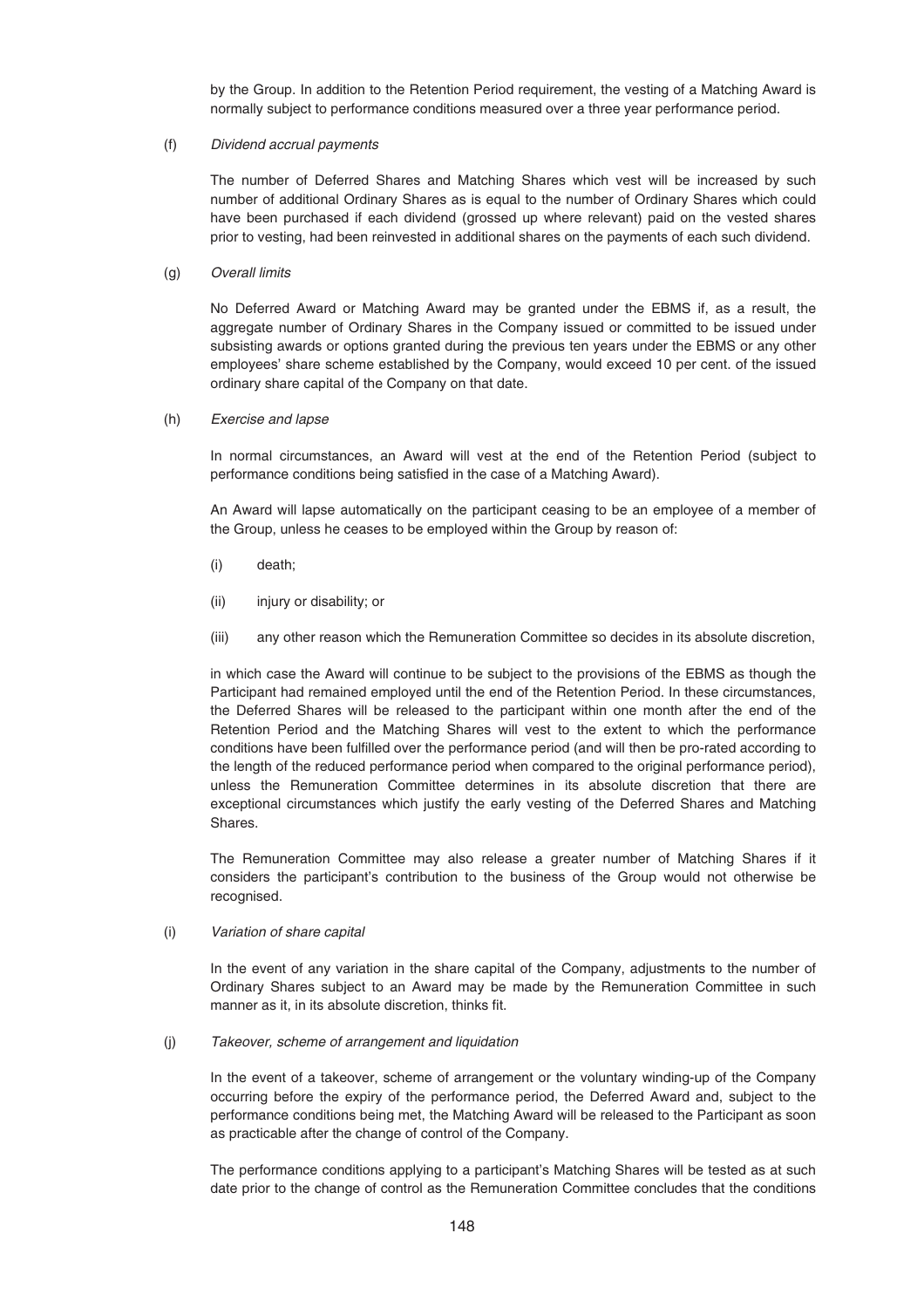can appropriately be applied. The number of Matching Shares, in these circumstances, will be determined by reference to the extent to which the performance conditions have been fulfilled over the reduced performance period and will normally then be pro-rated according to the length of the reduced performance period when compared to the original performance period.

The Remuneration Committee has discretion to adjust the vesting level if it considers that the performance condition would have been met to a greater or lesser extent at the end of the full performance period.

(k) Voting, dividend and other rights

Until Awards vest, participants have no voting or dividend rights in respect of the Ordinary Shares subject to their Awards.

Benefits obtained under the EBMS shall not be pensionable.

Awards are not assignable or transferable.

(l) Administration and amendment

The Remuneration Committee may amend the EBMS by resolution provided that:

- (i) prior approval of the Company in general meeting will be required for any amendment to the advantage of participants to those provisions of the EBMS relating to eligibility, the limits on individual participation and the number of Ordinary Shares subject to the EBMS, the basis for determining a participant's entitlement under the EBMS, the terms of the Ordinary Shares to be provided under the EBMS and the adjustment thereof in the event of a variation in capital; and
- (ii) no amendment may be made which would alter to the disadvantage of a participant any rights already acquired by him under the EBMS without the prior approval of such number of participants who, if they realised their Awards in full will become entitled to no less than 75 per cent. of all Ordinary Shares subject to the EBMS.

Prior shareholder approval is not required in the case of minor amendments to benefit the administration of the EBMS or to take account of changes in legislation or to obtain or maintain favourable tax, exchange control or regulatory treatment for participants or for any member of the Group.

# 6.6 **The William Hill Long Term Incentive Plan 2002 (the "LTIP")**

(a) General

The LTIP expired in 2012 and no further options can be granted under it, although a number of awards are still outstanding under the LTIP. Principal features of the outstanding options are set out below.

(b) Awards under the LTIP

An award takes the form of a conditional award (the **"Basic Award"**) over a specified number of Ordinary Shares, the market value of which could not exceed 50 per cent. of the eligible employee's salary (including any bonus but excluding any benefits in kind). An award of matching shares (**"matching award"**) could also have been granted at a ratio of not more than one to one to the Basic Award.

(c) Conditions on vesting or exercise

Awards were granted subject to such performance condition or conditions as the Remuneration Committee determined and measured over a period of three financial years (the **"Performance Period"**).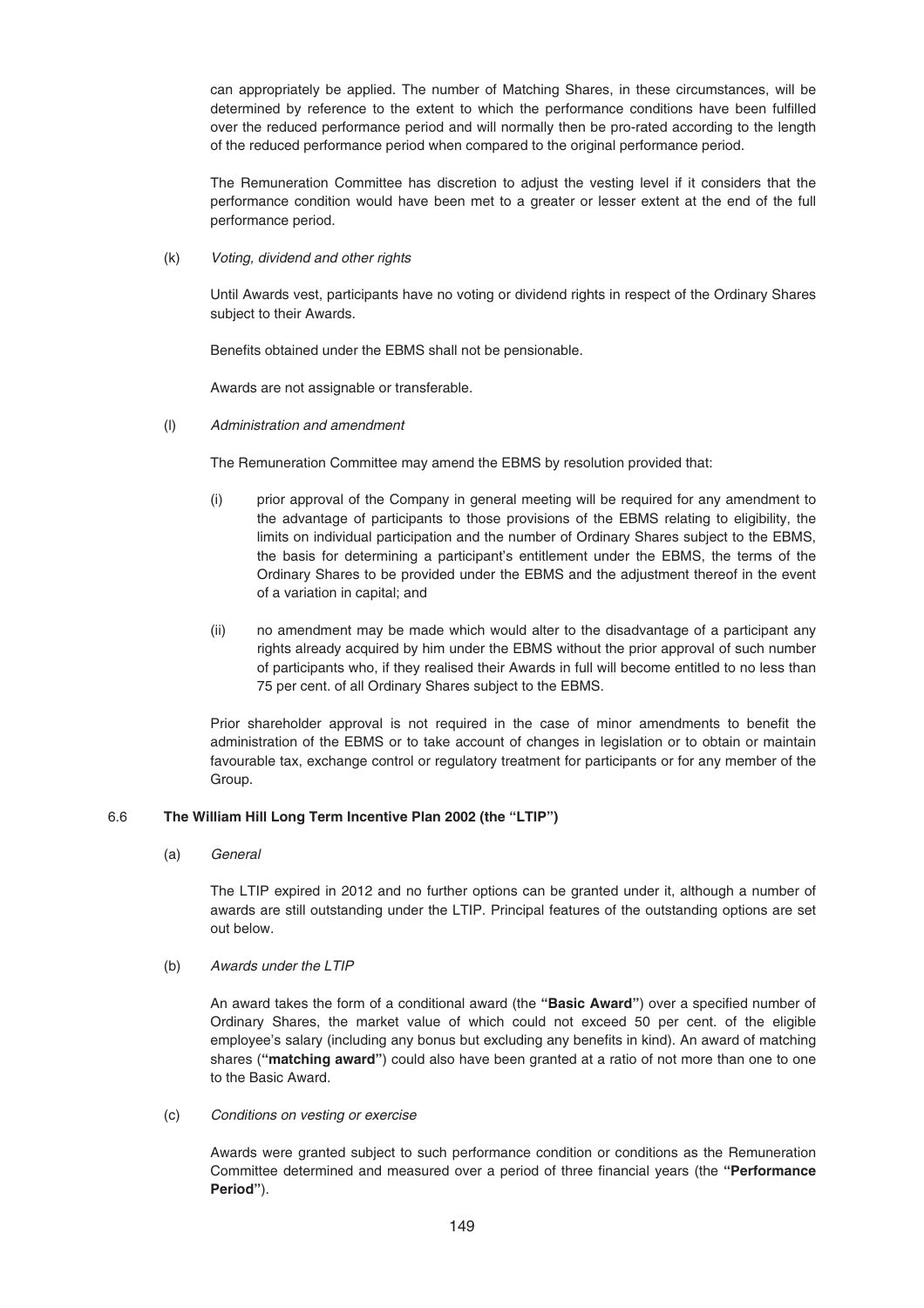### (d) Exercise or vesting of awards

An award may normally be exercised between the third and tenth anniversary of the date of grant provided that any performance conditions to which it is subject have been met and the participant remains employed by the participating company.

If a participant ceases to be employed within the Group before the expiry of the Performance Period by reason of:

- (i) death;
- (ii) injury or disability;
- (iii) redundancy;
- (iv) pregnancy;
- (v) retirement at normal retirement age, or early retirement by agreement with the participant's employer; or
- (vi) any other reason at the discretion of the Remuneration Committee,

an award may be exercised within six months from the date of termination to the extent to which the Performance Conditions have been satisfied. The number of Ordinary Shares over which awards are exercisable will, in these circumstances, be determined by the Remuneration Committee by reference to the extent to which the Performance Conditions have been fulfilled over the reduced Performance Period and will then be pro-rated according to the length of the reduced Performance Period when compared to the original Performance Period.

An award will lapse on the participant ceasing employment by gross misconduct and, in any event, on the tenth anniversary of its date of grant, if not previously vested or exercised.

### (e) Takeover, scheme of arrangement and liquidation

In the event of a takeover, scheme of arrangement or the voluntary winding-up of the Company occurring, the Board shall within seven days of becoming aware of the relevant event notify the participant and an award may be exercised within six months (or such shorter period as the Board may specify) of the occurrence of the relevant event. The number of Ordinary Shares over which an award is exercisable will, in these circumstances, be determined by reference to the extent to which the Performance Conditions have been fulfilled over the reduced Performance Period and will then be pro-rated according to the length of the reduced Performance Period when compared to the original Performance Period.

(f) Variation of share capital

In the event of any variation in the share capital of the Company, such adjustments to the number of Ordinary Shares subject to awards may be made by the Board in such manner as it may determine.

### (g) Voting, dividend and other rights

Ordinary Shares issued or transferred pursuant to the LTIP will rank pari passu in all respects with Ordinary Shares already in issue except that they will not rank for any rights attaching to Ordinary Shares by reference to a record date falling prior to the date of exercise of the relevant award.

Awards are not assignable or transferable.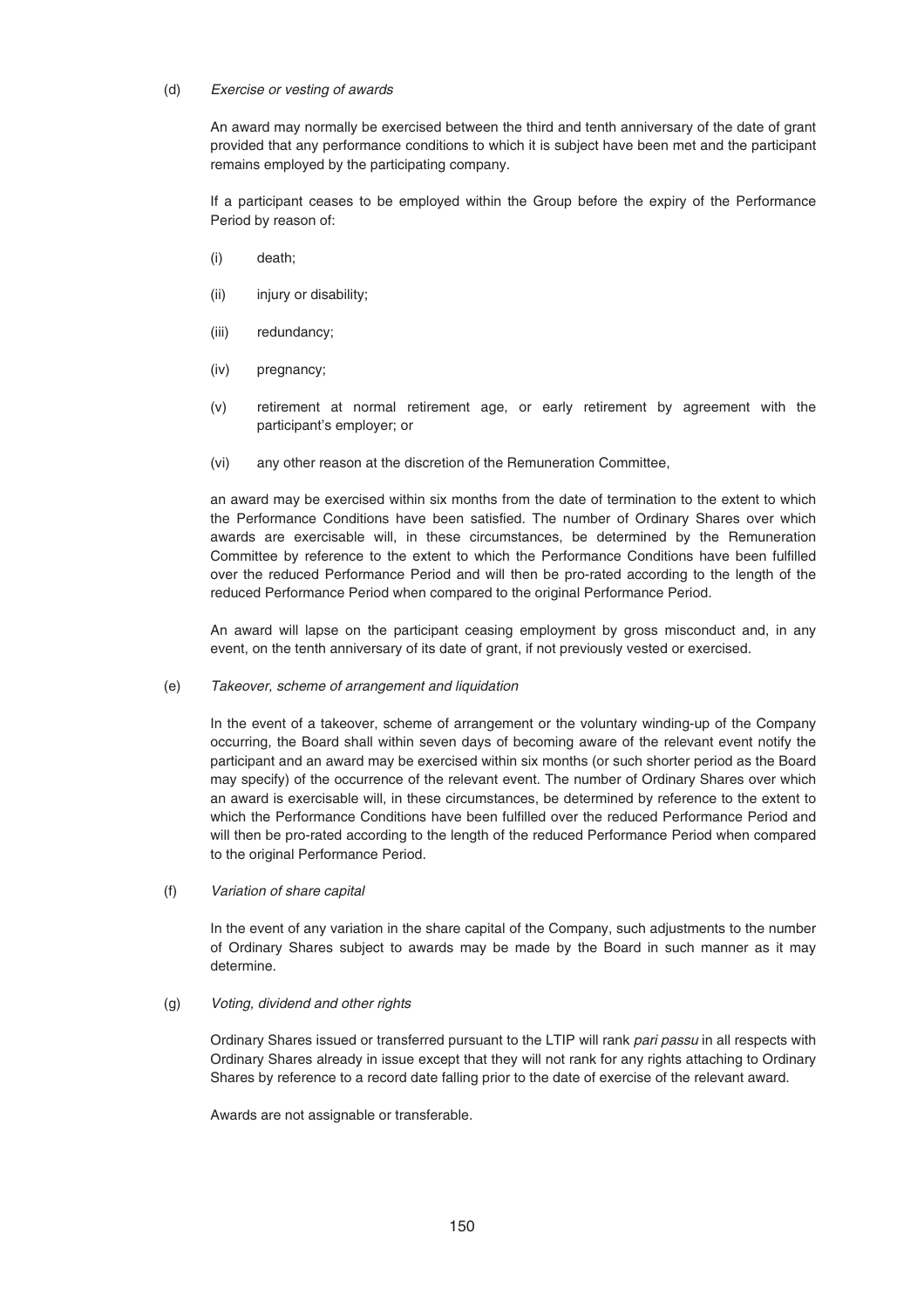## 6.7 **The William Hill Online Long Term Incentive Plan 2008 (the "2008 LTIP")**

### (a) General

The 2008 LTIP was adopted by the Remuneration Committee on 17 December 2008. Awards were granted in 2010 (following certain amendments to the 2008 LTIP being adopted by the Remuneration Committee) to employees of William Hill (International) Limited (**"WHG (International)"**) (including directors of WHG (International) but excluding those who are also directors of the Company). No awards have been made before or since 2010 or will be made in future. There are, however, a number of outstanding awards. Principal features of the 2008 LTIP as they apply to the outstanding awards are set out below including those amendments which are required to ensure compliance with the Listing Rules and best practice for the purpose of seeking the approval of Shareholders of the 2008 LTIP.

### (b) Awards under the LTIP

Awards are each in the form of a nil-cost option to acquire Ordinary Shares.

Currently, awards may only be satisfied by the transfer of existing Ordinary Shares from the trustee of an employee benefit trust established by the Company or other member of the Group. However, subject to the approval of Shareholders of the 2008 LTIP, it is intended to issue new Ordinary Shares to satisfy outstanding awards.

## (c) Conditions on vesting or exercise

Awards under the 2008 LTIP have been granted subject to the following performance condition which must be satisfied before an award may vest or become exercisable.

Awards will vest only if the operating profit of WHG (International) (the **"Operating Profit"**) for the financial year ending 31 December 2012 is equal to or exceeds £117 million.

Each award comprises both a **"Basic Award"** and a **"Top Up Award"** subject to the satisfaction of the performance condition, and calculated by reference to the **"Pool"**, being 20 per cent of the increase in Operating Profit over the performance period which commenced on 1 January 2009 and ended on 31 December 2012, as determined by the Remuneration Committee.

The Basic Award is an award in respect of a fixed number of Ordinary Shares, calculated as the product of: (a) the **"2012 Target Unit Value"** (being £500); and (b) the number of units (representing an amount of cash by reference to the pool) held by the participant; divided by (c) the market value of an Ordinary Share at the beginning of the performance period (taken as an average over the period from 1 December 2009 to 31 December 2009, being 188.5 pence), but subject to the number of Ordinary Shares comprised in a Basic Award being scaled back if the 2012 Target Unit Value is not achieved.

The Top Up Award is an award in respect of a number of Ordinary Shares to be calculated at the end of the performance period by reference to the actual "**Unit Value**" achieved (being equal to the Pool divided by 22,150). The number of Ordinary Shares in respect of which a Top Up Award vests shall be calculated as the product of: (a) the Unit Value less the 2012 Target Unit Value; and (b) the number of units held by the participant; divided by (c) the market value of an Ordinary Share taken as an average over the period from 1 December 2012 to 31 December 2012. However, if the Unit Value is less than or equal to the 2012 Target Unit Value, the Top Up Award will lapse and the Basic Award will be reduced in proportion to any shortfall.

(d) Individual limit

No participant has been granted an award of an aggregate number of units of more than 3,000.

(e) Overall dilution limit

The aggregate number of units granted pursuant to awards made under the 2008 LTIP does not exceed 22,150. In addition, to ensure compliance with best practice, the rules of the 2008 LTIP have been amended, subject to Shareholders approving the 2008 LTIP, so that the aggregate number of Ordinary Shares issued or transferred from treasury, or committed to be issued or transferred from treasury, pursuant to awards made under the 2008 LTIP and pursuant to grants or appropriations made during any ten year-period under the 2008 LTIP or any other employees' share scheme established by the Company will not exceed ten per cent of the issued ordinary share capital of the Company on that date.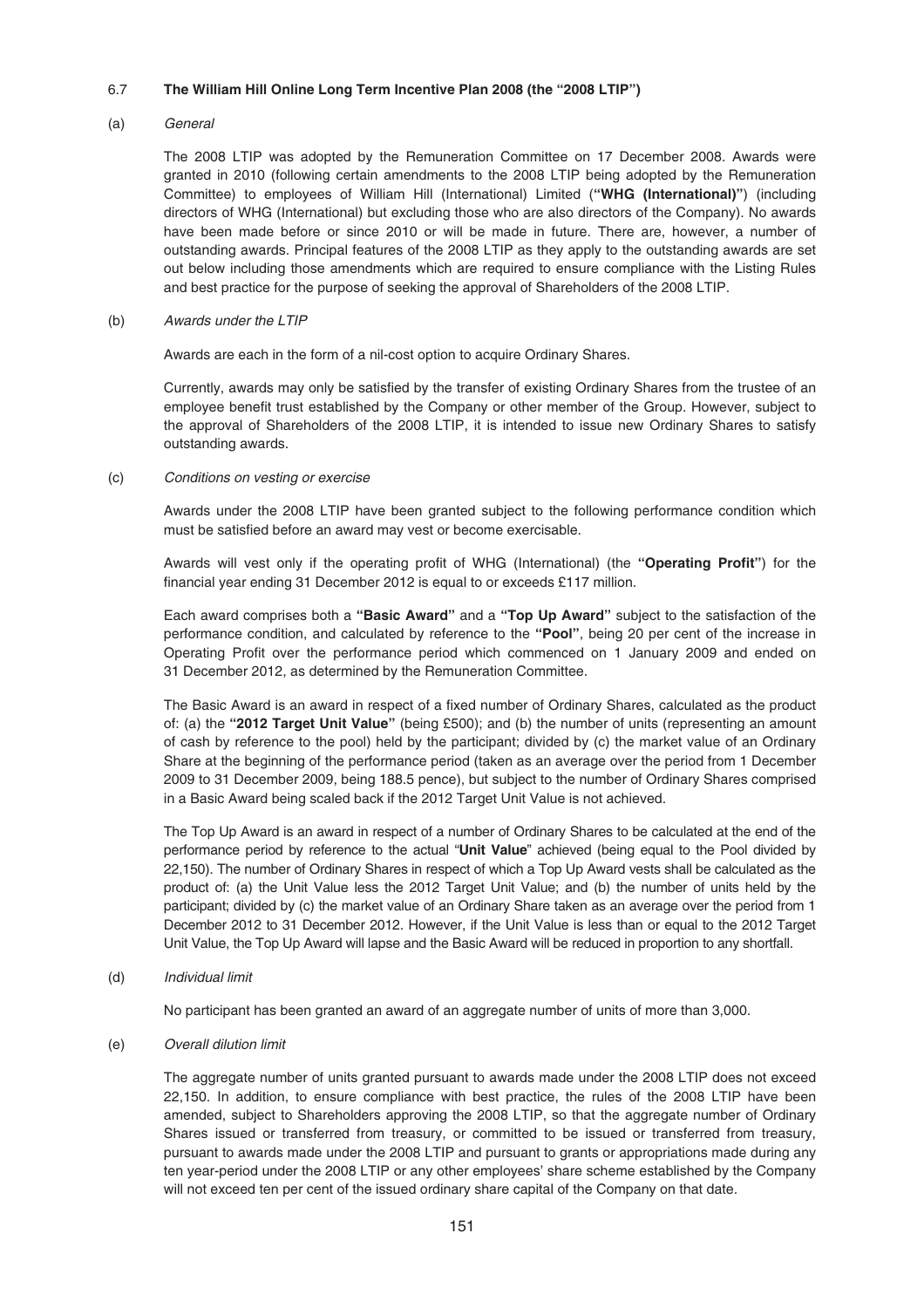#### (f) Exercise and vesting of awards

In normal circumstances, an award will not vest until the Pool has been determined, once the results of the Company have been announced following the end of the performance period and unless: (a) the performance condition has been satisfied at the end of the performance period; and (b) the participant remains employed by the Group and has not given notice of his intention to cease such employment. 50 per cent of the Ordinary Shares subject to the award will be exercisable immediately after the award has vested and the remaining 50 per cent of the award will be exercisable following the first anniversary of the date upon which the award vested. As set out in the Chairman's letter, the success of WHG (International) has been such that the performance condition has been exceeded, so that the Basic Awards will be delivered in full, and Top-Up Awards will also vest.

If a participant ceased to be employed within the Group before the expiry of the performance period by reason of:

- (i) death;
- (ii) ill-health; or
- (iii) any other circumstances at the discretion of the Remuneration Committee,

provided the performance condition has been satisfied, an award will vest at the end of the performance period. 50 per cent of the Ordinary Shares subject to the award will be exercisable immediately after the award has vested and shall remain exercisable for a period of 12 months. The remaining 50 per cent of the award will be exercisable following the first anniversary of the date upon which the award vested and will remain exercisable for a period of 12 months therefrom. The number of Ordinary Shares which vest will, in these circumstances, be pro-rated according to the length of the performance period whilst the participant was employed by the Group when compared to the original performance period, unless the Remuneration Committee determines otherwise.

An award will lapse on the participant ceasing employment for any reason other than those set out above and, in any event, an award will lapse on the tenth anniversary of the beginning of the performance period (being 1 January 2009), if not previously exercised.

(g) Cash alternative

Where a participant exercises an award and the corresponding Ordinary Shares have not yet been issued or transferred to the participant, the Remuneration Committee may determine that the participant shall be paid a sum equal to the cash value of that number of Ordinary Shares as at the date he serves a valid notice of exercise on the Company.

### (h) Takeover, scheme of arrangement and liquidation

In the event of a takeover, scheme of arrangement or the voluntary winding-up of the Company occurring before awards become exercisable, if the Remuneration Committee so determines, an award will become exercisable and remain exercisable for such period as the Remuneration Committee shall determine, in respect of such number of Ordinary Shares as the Remuneration Committee may determine.

If the Remuneration Committee does not determine that awards should become exercisable on the occurrence of any such event, then the 2008 LTIP continues in full force and effect, provided that entitlements pursuant to awards shall be settled in cash.

Where any such event occurs as part of an internal reorganisation of the Company, participants will be invited to accept an exchange of their subsisting awards for new awards granted by the acquiring company. Such invitation will remain open for a period of 21 days and at the end of this period all subsisting awards shall lapse and cease to be exercisable.

In the event of a change in control, demerger or voluntary winding up of WHG (International), unless the Remuneration Committee determines otherwise, an award will become exercisable and remain exercisable for such period as the Remuneration Committee shall determine, in respect of such number of Ordinary Shares as the Remuneration Committee may determine.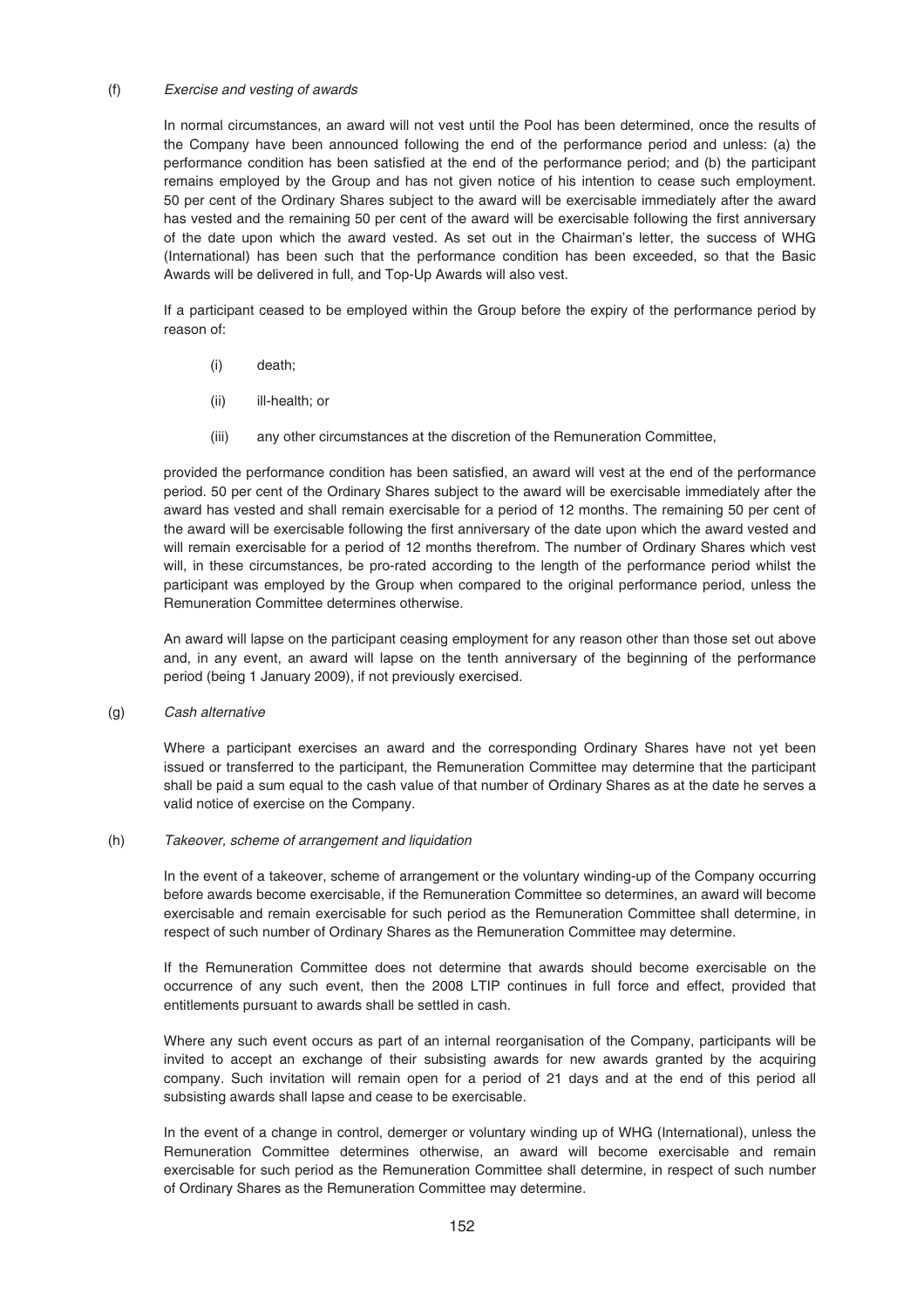### (i) Variation of share capital

In the event of any variation in the share capital of the Company, such adjustments to the number of Ordinary Shares subject to awards may be made by the Remuneration Committee in such manner as it may determine, provided that, except in the case of a sub-division, consolidation or capitalisation issue, any such adjustment is confirmed in writing by such auditor or other independent advisor appointed by the Remuneration Committee to be in their opinion fair and reasonable.

#### (j) Voting, dividend and other rights

Ordinary Shares issued or transferred pursuant to the 2008 LTIP will rank pari passu in all respects with Ordinary Shares already in issue except that they will not rank for any dividend or other distribution paid or made by reference to a record date falling prior to the date of exercise of the relevant award.

Benefits obtained under the 2008 LTIP shall not be pensionable.

Awards are not assignable or transferable.

#### (k) Administration and amendment

The Remuneration Committee may amend the 2008 LTIP. However, to ensure compliance with the Listing Rules for the purpose of seeking the approval of Shareholders of the 2008 LTIP, the rules have been amended, subject to shareholders approving the 2008 LTIP, so that prior approval of the Company in general meeting will be required for any amendment to the advantage of existing participants to those provisions of the 2008 LTIP relating to eligibility, the individual and overall limits on the making of awards or to the basis for determining a participant's entitlement under the 2008 LTIP and the adjustment thereof in the event of a variation in capital, except in the case of minor amendments to benefit the administration of the 2008 LTIP and amendments to take account of changes in legislation or to obtain or maintain favourable tax, exchange control or regulatory treatment for participants or for any member of the Group.

No amendment may be made which would alter to the disadvantage of participants any rights already acquired by them under the 2008 LTIP without the prior approval of the affected participants. The Remuneration Committee is required to give notice to all affected participants as soon as is reasonably practicable after the making of such amendment.

### 6.8 **The William Hill Restricted Stock Contract 2011 (the "2011 RSC")**

(a) General

The 2011 RSC was put in place by the Company as a means to retain Ralph Topping as Chief Executive of the Company during a period where the Company needed clear and certain executive leadership. The Remuneration Committee considered that the implementation of the 2011 RSC to provide a special incentive to Ralph Topping linked to his continued retention best served the Company's shareholders' interests.

#### (b) Eligibility

Ralph Topping is the only person eligible to participate in the 2011 RSC.

#### (c) Awards under the 2011 RSC

The Company granted to Ralph Topping on 10 June 2011 a one-off nil-cost option award in respect of 552,995 Ordinary Shares in the Company (the **"Award"**). The number of shares subject to the Award had an aggregate market value (as determined by the Remuneration Committee) equivalent to 200 per cent. of Ralph Topping's base salary.

No payment was or is required for the grant or exercise of the Award.

#### (d) Vesting and exercise of the Award

In normal circumstances, the Award will vest on 31 December 2013 provided Ralph Topping remains employed by the Group. Having vested, the Award may be exercised in such manner as the Remuneration Committee may from time to time prescribe. No new Ordinary Shares shall be issued in the Company and no Ordinary Shares shall be transferred from treasury in order to satisfy the Award.

There are no performance conditions attaching to the Award.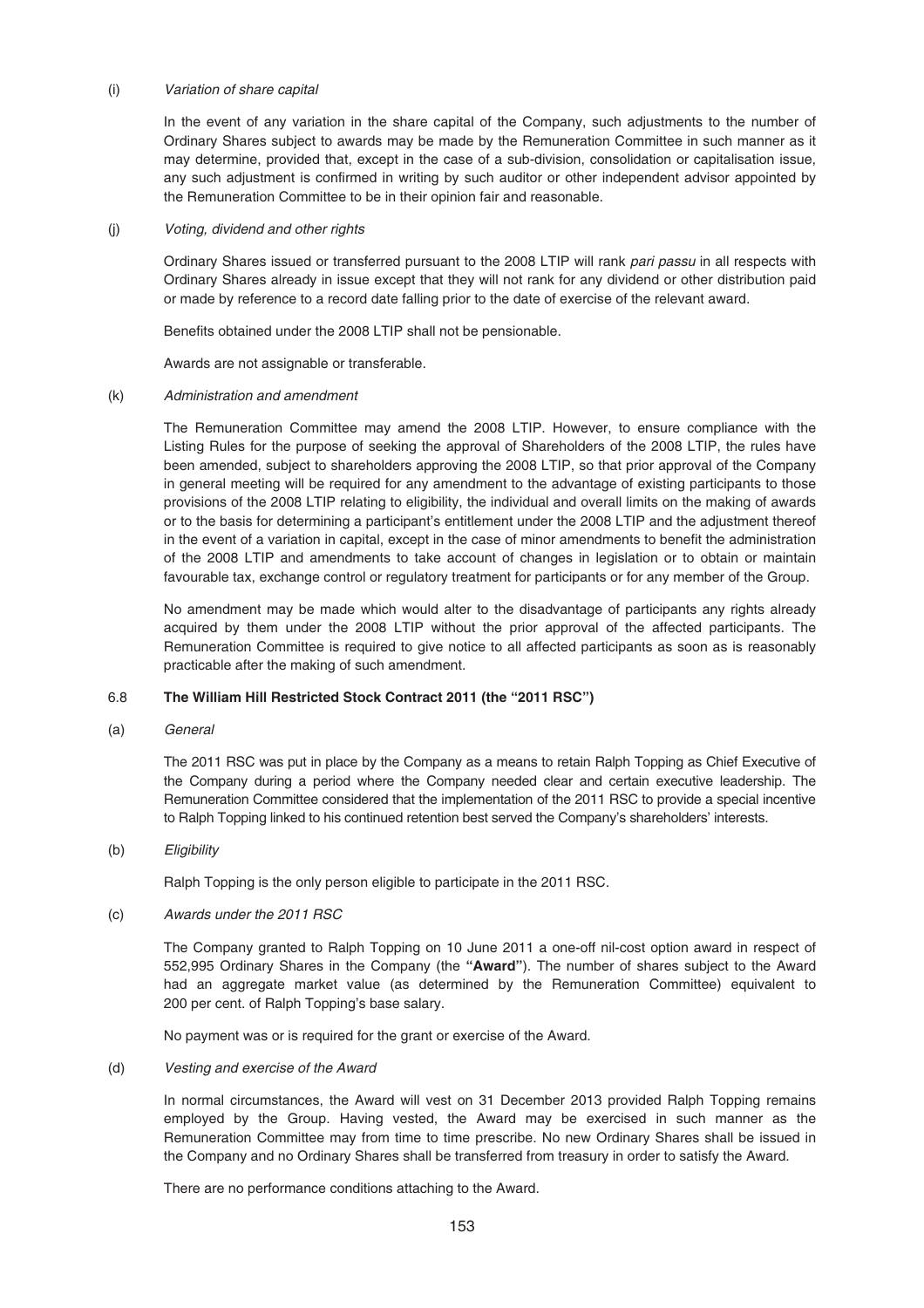The Award will lapse automatically on Ralph Topping ceasing to hold office or employment within the Group or, if earlier, when he gives or receives notice to terminate his office or employment within the Group unless he ceases to hold office or employment with the Group by reason of:

- (i) death;
- (ii) injury or disability (as agreed by the Remuneration Committee); or
- (iii) any other reason which the Remuneration Committee so decides in its absolute discretion,

in which case the Award may be exercised as follows:

- (iv) where the reason for Ralph Topping ceasing to hold office or employment is death the Award may be exercised in respect of all of the Ordinary Shares subject to the Award;
- (v) where the reason is ill health or disability then:
	- (A) where Ralph Topping leaves the Group on or after 1 January 2012, the Award may be exercised in respect of all of the Ordinary Shares subject to the Award;
	- (B) where Ralph Topping leaves the Group on or before 31 December 2011, the Award may be exercised in respect of such number of Ordinary Shares subject to the Award as the Remuneration Committee determines appropriate provided that the number shall not be less then the pro-rated proportion of the Ordinary Shares subject to the Award calculated in accordance with the amount of service Ralph Topping performed from the date of grant of the Award until leaving;
- (vi) where there is some other reason and the Remuneration Committee exercises its discretion, the Award may be exercised in respect of such number of Ordinary Shares subject to the Award as the Remuneration Committee determines appropriate.
- (e) Takeover, scheme of arrangement and liquidation

In the event of a demerger, takeover, scheme of arrangement or voluntary winding-up of the Company the Award may vest early. In the case of a demerger where the Remuneration Committee considers that the interests of Ralph Topping would or might be substantially prejudiced, Ralph Topping may exercise the Award within one month of receiving notice of the demerger in respect of such number of Ordinary Shares subject to the Award as the Remuneration Committee determines appropriate. In the case of a takeover, scheme of arrangement or voluntary winding-up Ralph Topping may exercise the Award in respect of all of the Ordinary Shares subject to the Award unless the Remuneration Committee determines that the Award may only be exercised in respect of a time pro-rated proportion of the Ordinary Shares subject to the Award.

(f) Variation of share capital

In the event of any variation in the ordinary share capital of the Company, such adjustments to the number of Ordinary Shares subject to the Awards may be made by the Remuneration Committee as it may determine to be appropriate.

(g) Voting, dividend and other rights

Until the Award has vested, Ralph Topping has no voting or other rights in respect of the Ordinary Shares subject to the Award.

Ordinary Shares transferred pursuant to the 2011 RSC will rank pari passu in all respects with Ordinary Shares already in issue except that they will not rank for any rights attaching to Ordinary Shares by reference to a record date falling prior to the date of vesting of the Award.

The Award is not pensionable.

The Award is not assignable or transferable.

(h) Administration and amendment

The 2011 RSC may be amended at any time by the execution of a deed made between the Company and Ralph Topping.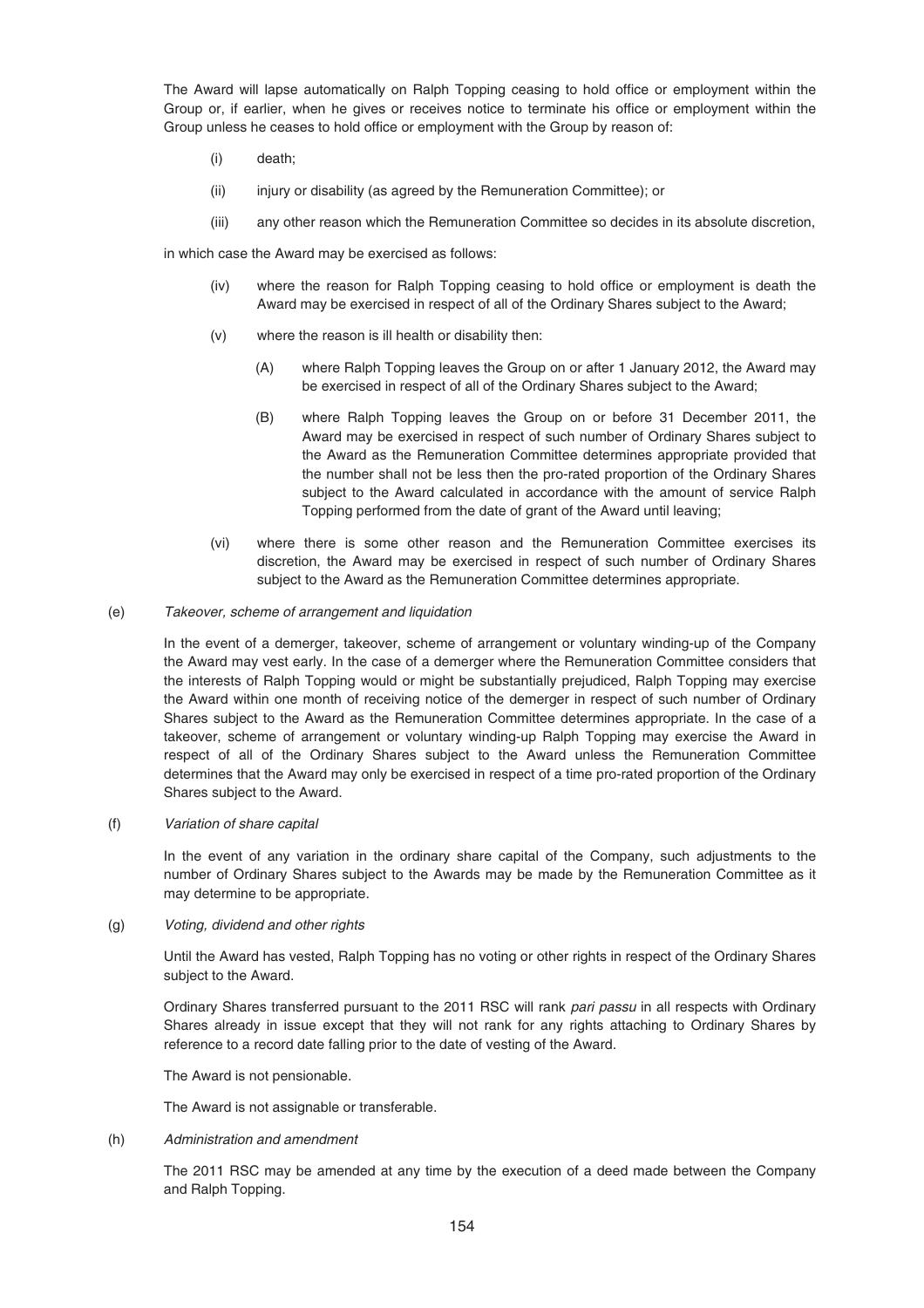## 7. **CORPORATE GOVERNANCE AND COMMITTEES**

- 7.1 It is the policy of William Hill to comply with current best practice in UK corporate governance as set down in the UK Corporate Governance Code (the **"Code"**) (as amended from time to time). As at the date of this document, William Hill is in full compliance with the provisions of the Code.
- 7.2 The Senior Independent Non-executive Director's main role is to satisfy the function outlined in the Code of being available to shareholders if there are concerns which normal contact has failed to resolve, to lead the process for evaluating the chairman's performance and to chair the Nomination Committee when it is considering succession to the role of chairman. No one individual has unfettered powers of decision-making. Mr. Davis satisfied the independence criteria detailed in provision A.3.1 of the Code on his appointment as chairman.
- 7.3 The Code recommends that at least half the members of the Board (excluding the chairman) should be independent in character and judgment and free from relationships or circumstances which are likely to affect, or could appear to affect, their judgment. William Hill considers six of the eight members of the Board to be independent.
- 7.4 The Board has established Nomination, Remuneration, Audit and Risk Management and Corporate Responsibility Committees, with formally delegated duties and responsibilities, and written terms of reference. From time to time, separate committees may be set up by the Board to consider specific issues when the need arises.
- 7.5 The terms of reference of the committees, including their objectives and the authority delegated to them by the Board, are available upon request or via the Group's investor relations website and are reviewed at least annually by the relevant committee and the Board. All committees have access to independent expert advice. Appointments to Board committees are for three year terms extendable by no more than two additional three year terms.
- 7.6 The Nomination Committee assists the Board in discharging its responsibilities relating to the composition of the Board. The Nomination Committee is responsible for evaluating the balance of skills, knowledge and experience on the Board, the size, structure and composition of the Board, retirements and appointments of additional and replacement directors, and will make appropriate recommendations to the Board on such matters. All of the members of the committee are independent Non-executive Directors and the committee is chaired by Gareth Davis. Other members comprise Mr. Edmonds, Ms. Harvey, Mr. Highfield, Mr. Lowden and Ms. Walsh. William Hill therefore considers that it complies with the Code recommendations regarding the composition of the Nomination Committee.
- 7.7 The Remuneration Committee assists the Board in determining its responsibilities in relation to remuneration, including making recommendations to the Board on William Hill's policy and framework on executive remuneration and the remuneration of the Chairman, determining the individual remuneration and benefits package of each of the executive directors and recommending and monitoring the remuneration of senior management below Board level. The Code provides that the Remuneration Committee should comprise at least three members, all of whom are independent Non-executive Directors. The membership of William Hill's Remuneration Committee comprises four members, all of whom are independent Non-executive Directors (namely Mr. Edmonds, Ms. Harvey, Mr. Lowden and Ms. Walsh). The chairman of the Remuneration Committee is Ms. Walsh. In determining the directors' remuneration, the Remuneration Committee appointed New Bridge Street to provide advice on structuring remuneration packages for the executive directors and senior management. New Bridge Street did not provide any other services to the Group, however, AON Corporation, New Bridge Street's parent company is also the worldwide insurance broker for the Company. William Hill considers that it complies with the Code recommendations regarding the composition of the Remuneration Committee.
- 7.8 The Audit and Risk Management Committee assists the Board in discharging its responsibilities with regard to financial reporting, external and internal audits and controls, including reviewing William Hill's annual financial statements, reviewing and monitoring the extent of the non-audit work undertaken by external auditors, advising on the appointment of external auditors and reviewing the effectiveness of William Hill's internal audit activities, internal controls and risk management systems. The ultimate responsibility for reviewing and approving the annual report and accounts and the half-yearly reports remains with the Board. The membership of William Hill's Audit and Risk Management Committee comprises four members, all of whom are independent Non-executive Directors (namely Mr. Edmonds,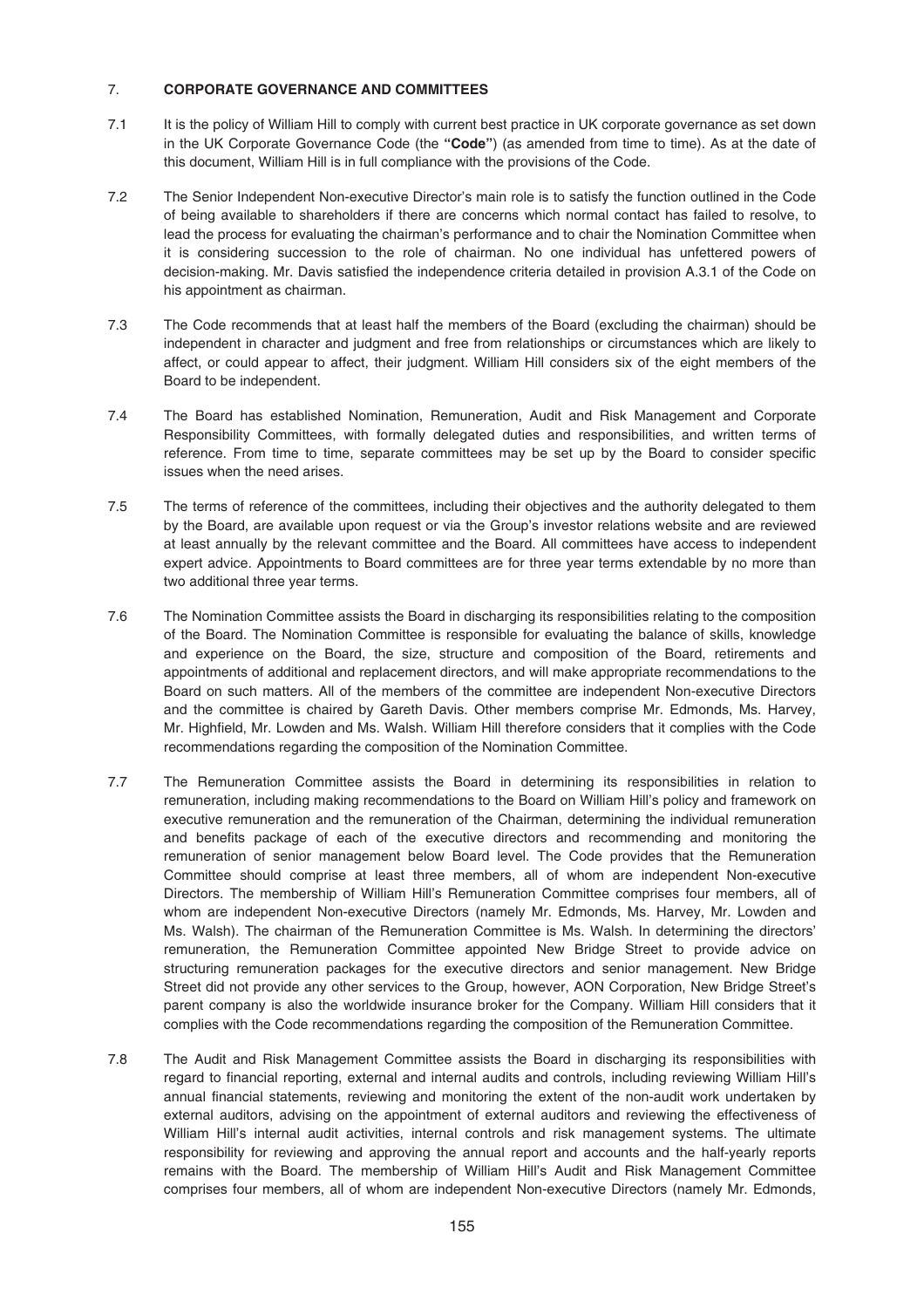Mr. Highfield, Mr. Lowden and Ms. Walsh). Mr. Lowden is chairman of the Audit and Risk Management Committee. William Hill therefore considers that it complies with the Code recommendation regarding the composition of the Audit and Risk Management Committee.

- 7.9 The Corporate Responsibility Committee (the **"CR Committee"**) assists the Board in ensuring compliance with existing laws, regulations and codes of conduct relating to responsible gambling, underage gambling and protection of the vulnerable, prevention of crime and disorder related to gambling, and product integrity issues, the ongoing training, development and motivation of employees to retain the widest possible range of talented staff, provision of a safe and healthy workplace in accordance with relevant legislation and providing a competition beating level of customer service. The CR Committee reports regularly to the Board. The CR Committee is assisted by the Health and Safety and Charities Committees. The chairman of the CR Committee is Mr. Highfield. The membership of William Hill's CR Committee comprises Mr. Edmonds, Ms. Harvey, Mr. Highfield, Ms. Walsh, Ralph Topping and Thomas Murphy.
- 7.10 In addition to the above committees, the Board has established a Compliance Committee comprising members of senior management to, *inter alia*, (i) monitor ongoing compliance by the Group with applicable law and regulation, (ii) advise the Board of any gambling law compliance issues and (iii) provide assistance to the Board in this regard.

### 8. **DIRECTORS' AND OTHER INTERESTS**

## 8.1 **Directors' Shareholdings**

As at 28 February 2013 (being the latest practicable date prior to the publication of this document), the interests of the Directors in the share capital of William Hill (all of which are beneficial values unless otherwise stated), including the interests of persons connected with the Directors for the purposes of section 252 of the 2006 Act, as notified to William Hill pursuant to section 809 of the 2006 Act and entered in the register maintained pursuant to section 809 of the 2006 Act, were and are expected to be immediately following the Rights Issue as follows:

| <b>Director</b>  | <b>Number of Existing</b><br><b>Ordinary Shares</b> | Percentage of<br>existing issued<br>ordinary share<br>capital prior to<br>Admission (1) | <b>Number of Ordinary</b><br>Shares following the<br>Rights Issue (2) | Percentage of<br>ordinary issued<br>share capital<br>following the<br><b>Rights Issue (2)</b> |
|------------------|-----------------------------------------------------|-----------------------------------------------------------------------------------------|-----------------------------------------------------------------------|-----------------------------------------------------------------------------------------------|
| Gareth Davis     | 94,000                                              | 0.01%                                                                                   | 114,888                                                               | 0.01%                                                                                         |
| Ralph Topping    | 395.399                                             | 0.06%                                                                                   | 483.265                                                               | 0.06%                                                                                         |
| Neil Cooper      | 2,345                                               | $0.00\%$                                                                                | 2,866                                                                 | $0.00\%$                                                                                      |
| David Edmonds    | 24,000                                              | $0.00\%$                                                                                | 29,333                                                                | $0.00\%$                                                                                      |
| Georgina Harvey  | 10,000                                              | $0.00\%$                                                                                | 12,222                                                                | $0.00\%$                                                                                      |
| Ashley Highfield | 5,848                                               | $0.00\%$                                                                                | 7,147                                                                 | $0.00\%$                                                                                      |
| David Lowden     | 10,000                                              | $0.00\%$                                                                                | 12,222                                                                | $0.00\%$                                                                                      |
| Imelda Walsh     | 10,000                                              | $0.00\%$                                                                                | 12,222                                                                | $0.00\%$                                                                                      |
|                  |                                                     |                                                                                         |                                                                       |                                                                                               |

(1) Not including Ordinary Shares held in treasury by William Hill.

(2) Assumes that the Directors take up their rights to New Ordinary Shares pursuant to the Rights Issue. Also assumes no exercise of options or awards under the Employee Share Schemes between the date of this document and the completion of the Rights Issue.

Save as set out in this section 8.1 of this Part VII, none of the Directors have any interest in the share capital of William Hill.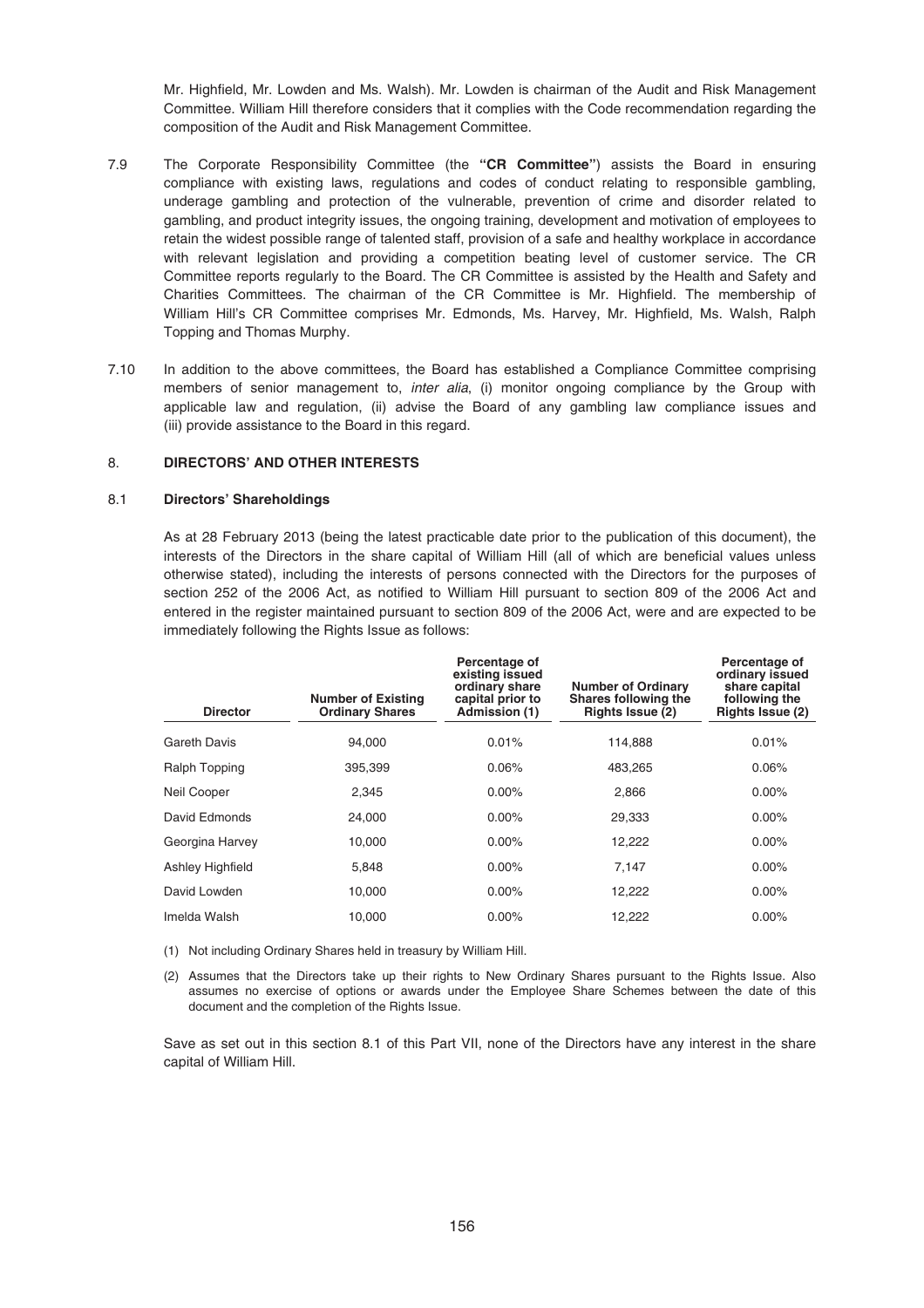## 8.2 **Employee Share Schemes**

As at 28 February 2013 (being the latest practicable date prior to the publication of this document) the following options and awards over Existing Ordinary Shares have been granted to the Directors under the Employee Share Schemes:

| <b>Director</b>     | <b>Number of Ordinary Shares</b><br>subject to award/option | <b>Exercise period</b>              |
|---------------------|-------------------------------------------------------------|-------------------------------------|
| <b>Gareth Davis</b> |                                                             |                                     |
| Ralph Topping       | 2,521,223                                                   | March $2012 -$<br><b>March 2022</b> |
| Neil Cooper         | 902,931                                                     | March $2014 -$<br><b>March 2022</b> |
| David Edmonds       | ۰                                                           | ٠                                   |
| Georgina Harvey     | ٠                                                           | ۰                                   |
| Ashley Highfield    | ۰                                                           | ٠                                   |
| David Lowden        | ۰                                                           | ۰                                   |
| Imelda Walsh        |                                                             |                                     |

8.3 So far as William Hill is aware, as at 28 February 2013 (being the latest practicable date prior to the publication of this document), the following persons (other than the Directors) had notifiable interests in three per cent. or more of the issued share capital of William Hill:

| Shareholder                                                  | Number of<br><b>Ordinary Shares</b><br>prior to Admission | Percentage of<br>existing issued<br>share capital prior<br>to Admission(1) | Number of<br><b>Ordinary Shares</b><br>following the<br>Rights Issue (2) | Percentage of<br>issued share<br>capital following<br>the Rights Issue<br>(2) |
|--------------------------------------------------------------|-----------------------------------------------------------|----------------------------------------------------------------------------|--------------------------------------------------------------------------|-------------------------------------------------------------------------------|
| Schroders PLC                                                | 70.066.134                                                | 9.93%                                                                      | 85.636.386                                                               | 9.93%                                                                         |
| The Capital Group<br>Companies, Inc.                         | 64.196.588                                                | 9.09%                                                                      | 78.462.496                                                               | 9.09%                                                                         |
| BlackRock Inc.                                               | 35.453.595                                                | 5.02%                                                                      | 43.554.660                                                               | 5.05%                                                                         |
| <b>Massachusetts</b><br><b>Financial Services</b><br>Company | 34,380,109                                                | 4.87%                                                                      | 42,020,133                                                               | 4.87%                                                                         |

- (1) Not including Ordinary Shares held in treasury by William Hill.
- (2) Assumes that the shareholders take up their rights to New Ordinary Shares pursuant to the Rights Issue. Also assumes no exercise of options or awards under the Employee Share Schemes between the date of this document and the completion of the Rights Issue.

Save as set out in this section 8.3 and in section 8.1 of this Part VII, William Hill is not aware of any person who has or will immediately following Admission have a notifiable interest in three per cent. or more of the issued share capital of William Hill.

- 8.4 William Hill is not aware of any person who either as at the date of this document or immediately following Admission exercises, or could exercise, directly or indirectly, jointly or severally, control over William Hill.
- 8.5 None of the major shareholders of William Hill set out above has different voting rights from any other holder of Ordinary Shares in respect of any Ordinary Share held by them.
- 8.6 The Directors are set out in section 8.7 of this Part VII. The following tables set out the Directors' fees for the 2012 financial year as well as the key provisions of the Directors' service contracts or letters of appointment (as appropriate) together with a summary of the executive Directors' pension arrangements.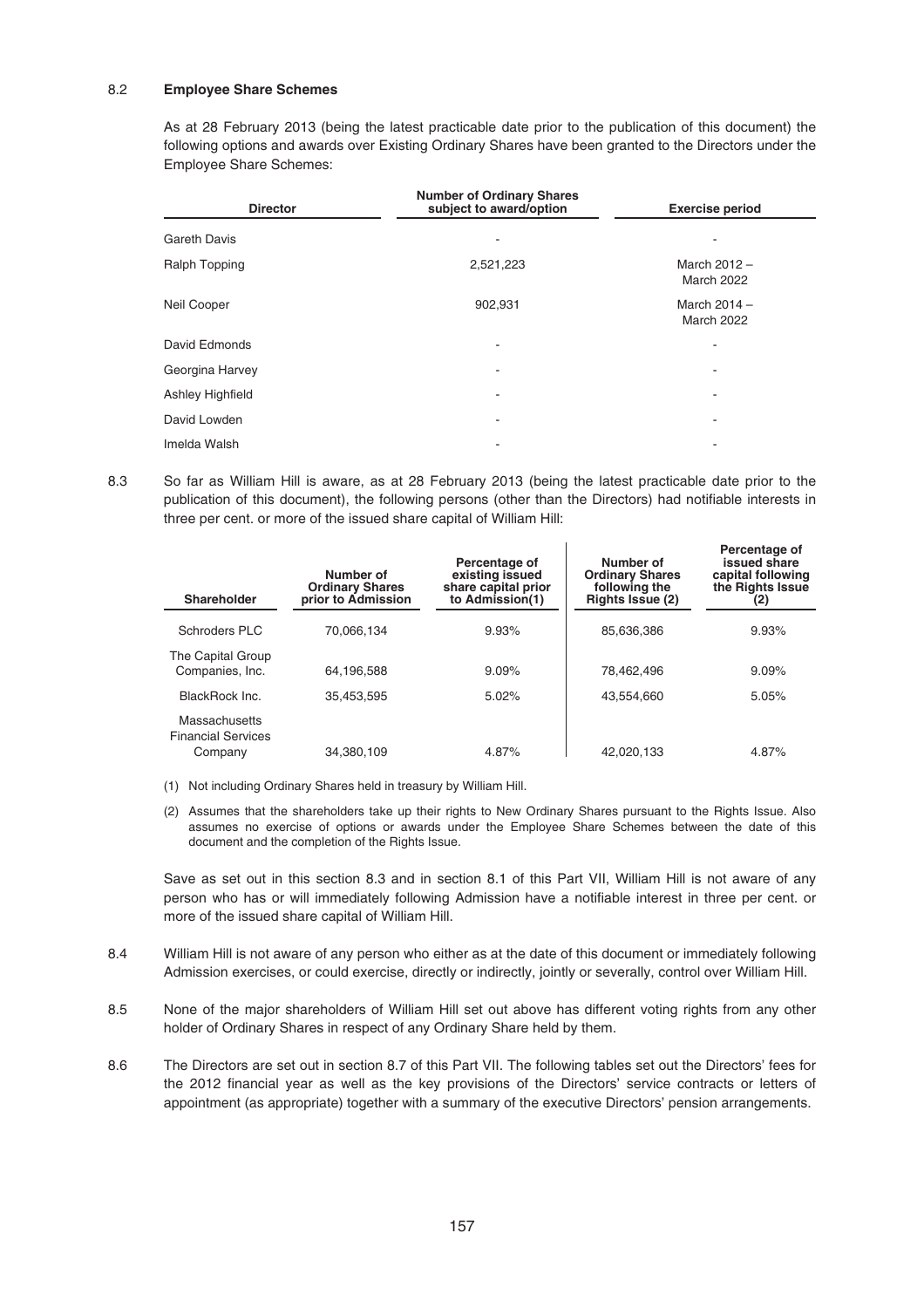### (a) Executive Directors

| <b>Name</b>             | Current<br>Annual<br>Salary £ | <b>Maximum</b><br>bonus as<br>per cent.<br>of Salary | <b>Benefits</b><br>£ | <b>Notice</b><br><b>Period</b> | Date of<br><b>Contract</b> | <b>Expiry</b><br>date of<br>contract |
|-------------------------|-------------------------------|------------------------------------------------------|----------------------|--------------------------------|----------------------------|--------------------------------------|
| Ralph<br><b>Topping</b> | 650,000                       | 165                                                  | 28.926               | 12 months                      | 14 May 2007                | N/A                                  |
| <b>Neil</b><br>Cooper   | 380,000                       | 120                                                  | 14.174               | 12 months                      | 23 November<br>2009        | N/A                                  |

The executive Directors' service contracts have no express provisions for the payment of compensation on termination of their respective appointments other than in the form of notice and payment in lieu of notice provisions, the latter of which is stated to be in full and final settlement of any claims the executive may have against the Company arising from the employment or termination thereof.

The Company may, in its sole discretion, pay the executive Director a sum in lieu of notice (or the remainder thereof) equal to the aggregate of up to 12 months' basic salary, Company pension contributions, the cost to the Company of providing all other benefits the executive Director would have been entitled to receive in this notice period (or in the discretion of the Company a sum equivalent to 10 per cent. of basic salary in lieu of the cost of such benefits), and pro-rated annual bonus. In relation to benefits only, the Company may in its absolute discretion continue to provide the executive's contractual benefits for the period equivalent to the notice period (or the remainder thereof.) The executive Director must use his best efforts to secure alternative employment and, in the event he does so and the Company has elected to pay the executive Director in lieu of notice in instalments, any such instalment shall be reduced by an amount equal to 80 per cent. of 1/12th of the basic annual salary/fee from such alternative appointment.

| Name                    | <b>Basic</b><br>fee £ | Committee<br>Chair fee £ | <b>Senior</b><br>Independent<br><b>Director</b><br>fee £ | Total £ | <b>Effective</b><br>date of<br>appointment | <b>Notice Period</b> |
|-------------------------|-----------------------|--------------------------|----------------------------------------------------------|---------|--------------------------------------------|----------------------|
| Gareth                  |                       |                          |                                                          |         | 1 September                                | Mr Davis:            |
| <b>Davis</b>            | 250,000               |                          |                                                          | 250,000 | 2010                                       | 6 months:<br>the     |
|                         |                       |                          |                                                          |         |                                            | Company:             |
|                         |                       |                          |                                                          |         |                                            | 12 months            |
| <b>David</b>            |                       |                          |                                                          |         | 1 January                                  |                      |
| <b>Edmonds</b>          | 50.000                | 13.000                   | 5.000                                                    | 68,000  | 2005                                       | 3 months             |
| Georgina                |                       |                          |                                                          |         | 1 November                                 |                      |
| <b>Harvey</b><br>Ashley | 50.000                |                          |                                                          | 50.000  | 2011<br>1 November                         | 3 months             |
| <b>Highfield</b>        | 50,000                | 13.000                   |                                                          | 63,000  | 2008                                       | 3 months             |
| David                   |                       |                          |                                                          |         |                                            |                      |
| Lowden<br>Imelda        | 50,000                | 18,000                   |                                                          | 68,000  | 1 April 2011<br>1 November                 | 3 months             |
| Walsh                   | 50.000                |                          |                                                          | 50,000  | 2011                                       | 3 months             |

# (b) Non-executive Directors

Save in respect of Mr Davis, Non-executive Directors are appointed for an initial term of three years and in normal circumstances, and subject to satisfactory performance and re-election at AGMs, they would be expected to serve for an additional three-year term. Non-executive Directors may be requested to serve for a further three-year term subject to review at the relevant time and agreement with the relevant director. Mr Davis' appointment is for a term of three years, subject to re-election where appropriate by the Company in a general meeting.

The appointments of the Non-executive Directors may be terminated before the expiry of the initial terms by the service of notice by either party as set out in the table above. Upon termination, the Non-executive Directors are not contractually entitled to damages for loss of office and no fees are payable in respect of the unexpired portion of the term of their respective appointments.

# (c) Pension Arrangements

### Ralph Topping

Mr Topping is a member of the defined benefit section of the William Hill Pension Scheme (the **"Scheme"**). Mr Topping elected to draw his pension with effect from 1 April 2008 and is therefore accruing no further pension benefits. Mr Topping receives an annual cash supplement of 25 per cent. of his base salary in lieu of pensions contributions. He is entitled to a lump sum on death in service of four times his salary, subject to a cap equal to the standard lifetime allowance (as within the meaning of section 218 of the Finance Act 2004).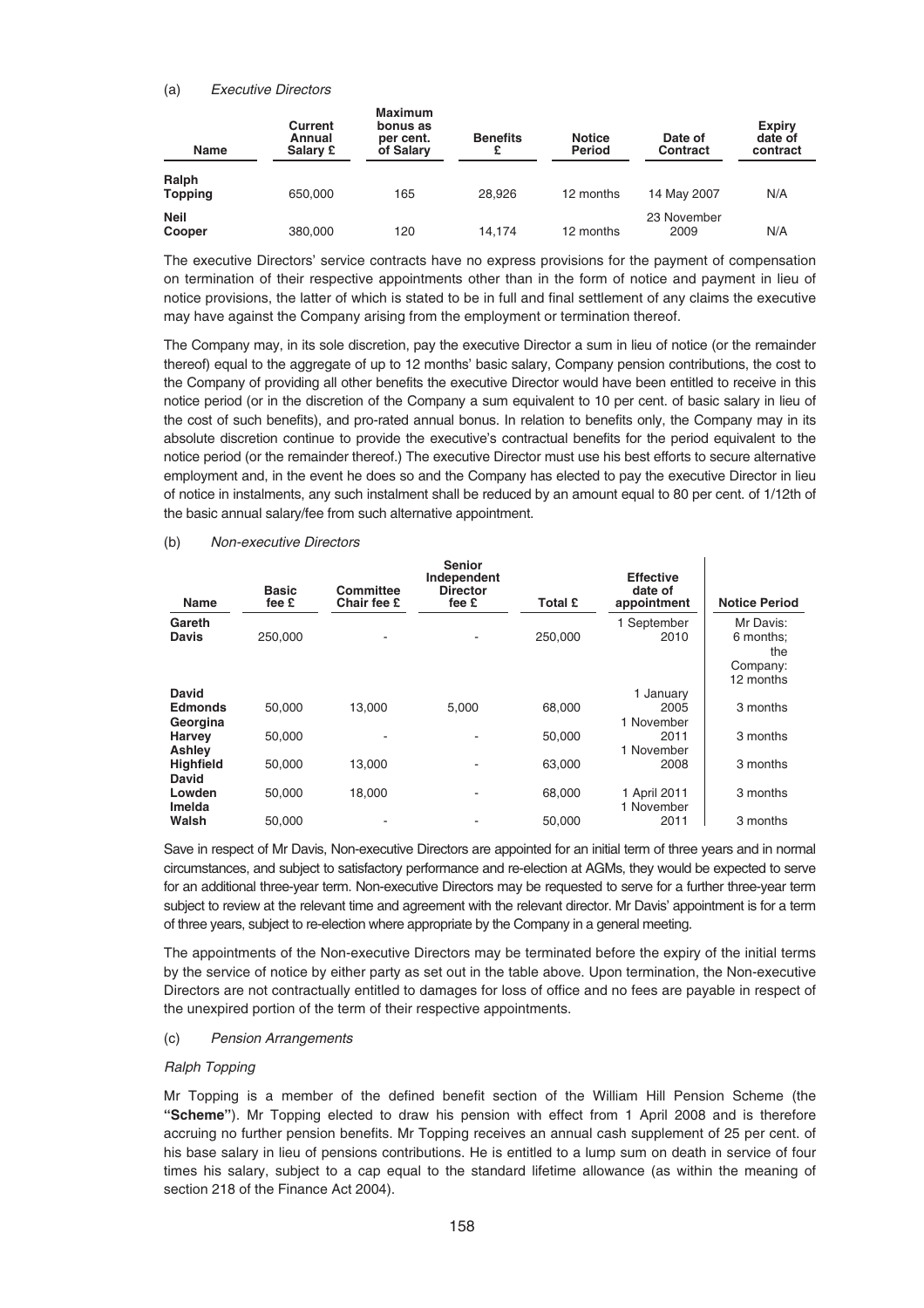## Neil Cooper

Mr Cooper is a member of the Company's Pension Savings Plan, a money purchase scheme. As Group Finance Director he receives a company contribution into the plan at a rate of 20 per cent. per annum of the earnings cap (currently £135,000).

- 8.7 As at the date of this document, the Directors:
	- (a) save as set out below, have not held any directorships of any other company or been a partner in any partnership (other than companies in the Group and companies which are subsidiaries of companies of which the Directors are also directors) at any time in the five years prior to the date of this document:

| Name                | <b>Position</b>        | Company                                                         | <b>Position</b><br>still held?<br>Y/N |
|---------------------|------------------------|-----------------------------------------------------------------|---------------------------------------|
| <b>Gareth Davis</b> | Chairman               | <b>Wolseley PLC</b>                                             | Υ                                     |
|                     | Chairman               | <b>DS Smith PLC</b>                                             | Υ                                     |
|                     | <b>Chief Executive</b> | Imperial Tobacco Group PLC                                      | N                                     |
| Ralph Topping       | Chairman               | The Scottish Premier League                                     | Y                                     |
|                     | Non-executive Director | The Scottish Football Association Ltd                           | Υ                                     |
| Neil Cooper         | Non-executive Director | Satellite Information Services (Holdings)<br>Limited            | Υ                                     |
|                     | <b>Director</b>        | Bovis Homes Group PLC                                           | N                                     |
| David Edmonds       | <b>Director</b>        | Keele University Science and Business Park<br>Ltd               | N                                     |
|                     | <b>Director</b>        | NHS Shared Business Services Ltd                                | Υ                                     |
|                     | Chairman               | <b>Wincanton Plc</b>                                            | N                                     |
|                     | Non-executive Director | The Social Market Foundation                                    | N                                     |
|                     | Non-executive Director | Hammerson Plc                                                   | N                                     |
|                     | <b>Director</b>        | Hammerson Pension Schemes Trustees Ltd                          | Y                                     |
|                     | Director               | Barchester Healthcare LTD                                       | Υ                                     |
|                     | Chairman               | Swanton Care and Community Ltd                                  | Υ                                     |
|                     | <b>Director</b>        | South and East London Education &<br><b>Community Trust Ltd</b> | N                                     |
|                     | <b>Director</b>        | London Legacy Development Corporation                           | Υ                                     |
|                     | Governor               | Kingston University                                             | N                                     |
| Georgina Harvey     | <b>Director</b>        | <b>Crace Consulting Ltd</b>                                     | N                                     |
|                     | <b>Director</b>        | Fish4Trading Ltd                                                | N                                     |
|                     | Director               | Fish4Jobs Ltd                                                   | N                                     |
|                     | <b>Director</b>        | Fish4Cars Ltd                                                   | N                                     |
|                     | <b>Director</b>        | Fish4Homes Ltd                                                  | N                                     |
|                     | <b>Director</b>        | Fish4 Ltd                                                       | N                                     |
| Ashley Highfield    | <b>Chief Executive</b> | Johnston Press PLC                                              | Υ                                     |
|                     | Director               | <b>BAFTA</b>                                                    | Υ                                     |
|                     | <b>Director</b>        | <b>British Film Institute</b>                                   | Y                                     |
|                     | Director               | Microsoft UK                                                    | N                                     |
| David Lowden        | Director               | David Lowden Associates Ltd                                     | Y                                     |
|                     | Non-executive Director | Berendsen PLC                                                   | Y                                     |
|                     | Non-executive Director | Michael Page International PLC                                  | Y                                     |
|                     | Director               | Schemetype Ltd                                                  | N                                     |
|                     | Director               | Taylor Nelson Sofres PLC                                        | N                                     |
|                     | Director               | Cable & Wireless Worldwide plc                                  | N                                     |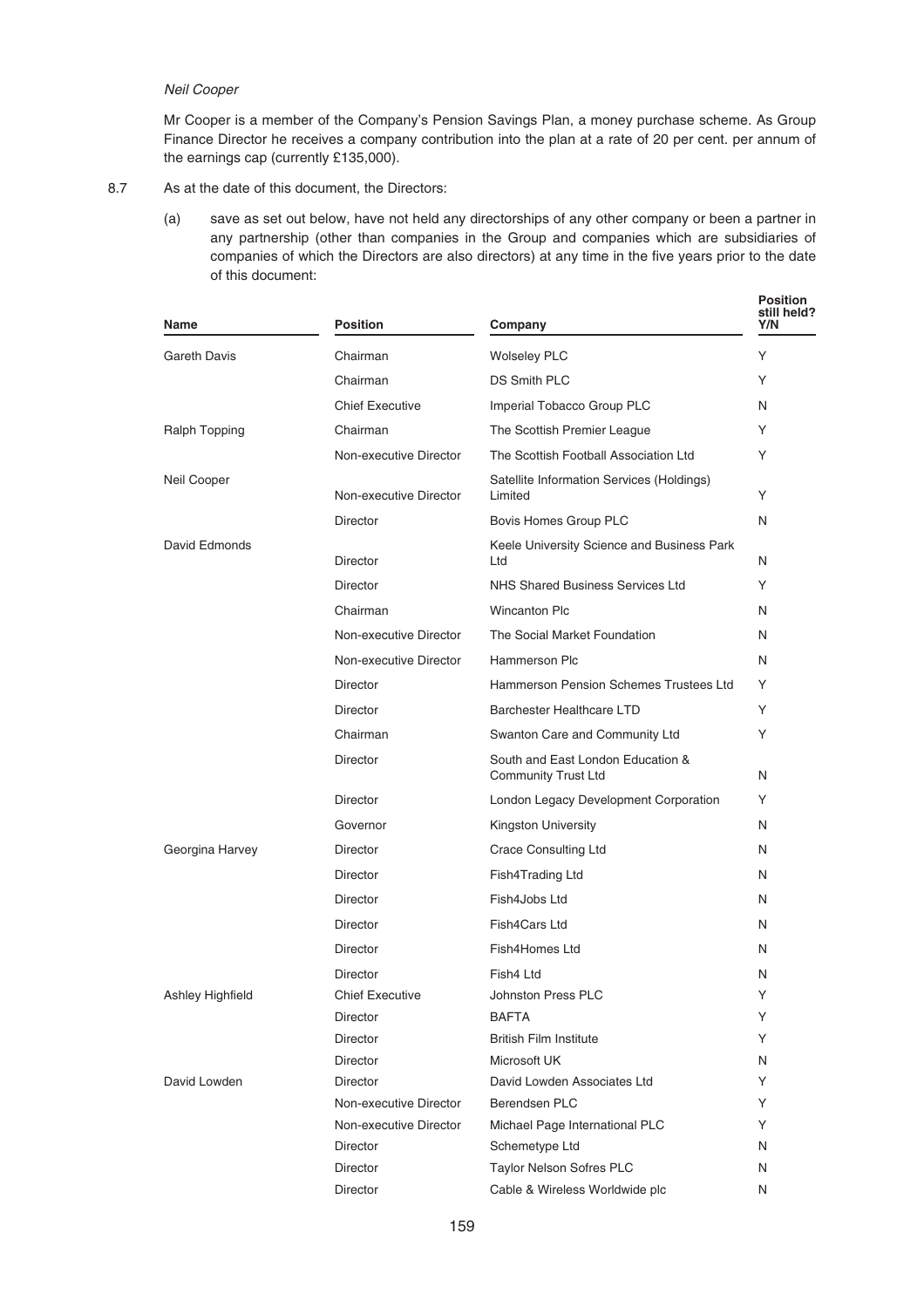| Name         | <b>Position</b> | Company                         | <b>Position</b><br>still held?<br>Y/N |
|--------------|-----------------|---------------------------------|---------------------------------------|
| Imelda Walsh | Trustee         | Comic Relief                    | Υ                                     |
|              | <b>Director</b> | Institute of Employment Studies | Υ                                     |
|              | Trustee         | Now Pension Ltd                 | ν                                     |
|              | <b>Director</b> | The Mentoring Foundation        | Υ                                     |
|              | <b>Director</b> | Sainsbury's Bank PLC            | N                                     |

- (b) have no convictions relating to fraudulent offences within the last five years;
- (c) have not within the previous five years been a director or a member of the administrative management or supervisory bodies or a member of senior management of any company at the time of any bankruptcy, receivership or liquidation; and
- (d) have not within the previous five years received any official public incrimination and/or sanction by any statutory or regulatory authorities (including designated professional bodies) and have not been disqualified by a court from acting as a director or a member of the administrative, management or supervisory bodies of a company or from acting in the management or conduct of the affairs of any company.
- 8.8 Save for the directorship of Satellite Information Services (Holdings) Limited (**"SIS Holdings"**) held by Mr Cooper, none of the Directors has any potential conflicts of interests between their duties to William Hill and their private interests or other duties to third parties. Satellite Information Services Limited, a subsidiary of SIS Holdings, is a key supplier of pictures and data to the Group and therefore the potential for a conflict of interest arises between Mr Cooper's duties as a director of SIS Holdings and his duties as a director of the Company, but both the Company and SIS Holdings have procedures in place to ensure that no actual conflict of interest arises as a result of Mr Cooper's positions.
- 8.9 None of the Directors have agreed to waive future emoluments nor has there been any waiver of emoluments during the 2012 financial year.
- 8.10 The total aggregate of the Directors' remuneration paid (including fees payable to Non-executive Directors) in the 2012 financial year was £4,853,184 comprising emoluments, gains on the exercise of share options and pensions contributions.
- 8.11 None of the Directors were appointed either as a member of the administrative, management or supervisory bodies of the Company, or as a member of senior management of the Company, pursuant to an arrangement or understanding with major shareholders, customers, suppliers or others.

# 8.12 **Further information regarding the Directors**

Gareth Davis (62), Chairman was appointed a Director of the Company on 1 September 2010. Mr. Davis is also Chairman of the Nomination Committee and a member of the Corporate Responsibility Committee and Remuneration Committees. Mr. Davis previously served as the Chief Executive of Imperial Tobacco Group PLC. He is currently the Chairman of Wolseley PLC and DS Smith PLC.

Ralph Topping (61), Chief Executive was appointed a director in May 2007 and Chief Executive in February 2008. Mr. Topping has been with William Hill since 1973 and has held various roles within William Hill. Mr. Topping is responsible for the Group's overall strategic direction and the day-to-day management and profitability of the Group's operations. Mr. Topping is currently Non-executive Chairman of the Scottish Premier League and a Non-executive Director of the Scottish Football Association Ltd.

Neil Cooper (45), Group Finance Director was appointed on 10 May 2010 as the Group Finance Director responsible for finance, strategic planning and investor relations. Mr. Cooper previously was the Finance Director for Bovis Homes Group Plc, Group Finance Controller for Whitbread Plc, Commercial Finance Director for Whitbread Hotels & Restaurants division, a Consultant for PricewaterhouseCoopers and held finance and project management roles for Reckitt & Colman Plc. Mr. Cooper is a qualified management accountant.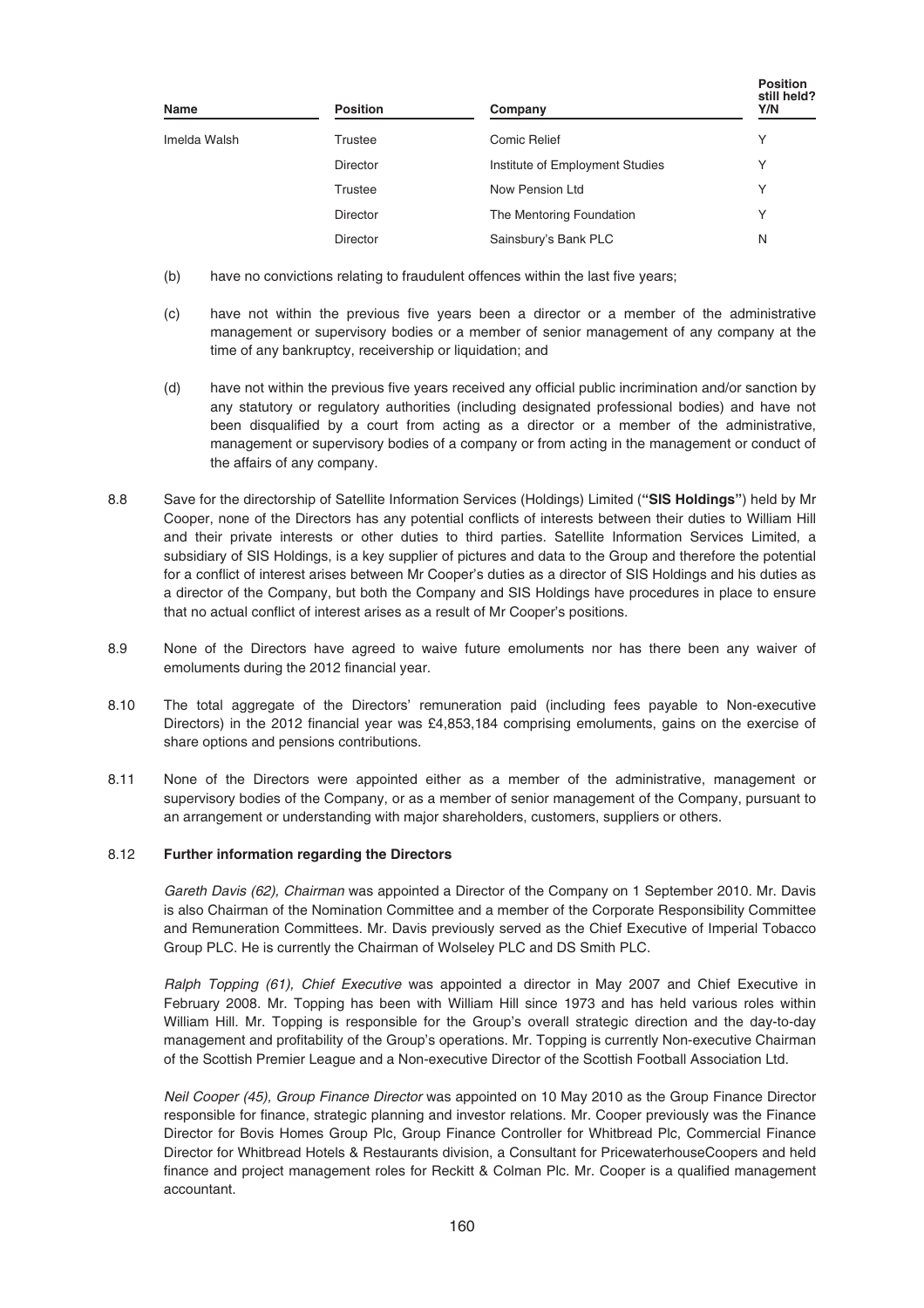David Edmonds, CBE (68), Senior Independent Non-executive Director was appointed on 1 January 2005. He is a member of the Remuneration Audit and Risk Management, Corporate Responsibility and Nomination Committees. Mr. Edmonds was Director General of Telecommunications at Oftel from 1998 to 2003 and Managing Director, Group Central Services at National Westminster Group Plc from 1991 to 1997. He previously held positions as Chief Executive of The Housing Corporation, Managing Director of Group Central Services at National Westminster Bank Plc, Non-executive Director of Hammerson plc and as parliamentary private secretary to the Secretary of State for the Environment. He is a former Board Member of Office of Communications and English Partnerships. Mr. Edmonds is currently Chairman of NHS Shared Business Services, Chairman of the Legal Services Board, Chairman of Swanton Care and Community Limited, a board member of Barchester Healthcare Limited and the London Legacy Development Corporation.

Georgina Harvey (48), Independent Non-executive Director was appointed in November 2011. She is a member of the Remuneration, Corporate Responsibility and Nomination Committees. Ms. Harvey has previously held roles as Managing Director of Wallpaper Group, IPC Media, Managing Director of IPC Advertising, IPC Media, and Sales Director of IPC Magazines. Ms. Harvey was previously Managing Director Regionals at Trinity Mirror and has also held various sales and advertisement roles at Express Newspapers.

Ashley Highfield (47), Independent Non-executive Director was appointed in November 2008. Mr. Highfield is Chairman of the Corporate Responsibility Committee and a member of the Nomination and Audit and Risk Management Committees. He is currently Chief Executive at Johnston Press PLC. Previously, he was the Managing Director and Vice President of Consumer and Online UK at Microsoft and CEO of Project Kangaroo – the proposed three way joint venture between the BBC, ITV and Channel 4. Prior to his appointment to the Board in 2008, he worked at the BBC for eight years as Director, New Media & Technology and was a member of the executive board and management board. Between 1996 and 2000 he was Managing Director of Flextech Interactive Limited and an executive board member of Flextech plc. He is currently a Member of BAFTA, a Fellow of the Royal Society of Arts and a Director of the British Film Institute.

David Lowden (55), Independent Non-executive Director was appointed in April 2011. He is Chairman of the Audit and Risk Management Committee and a member of the Nomination and Remuneration Committees. Mr. Lowden is currently a non-executive director at Berendsen PLC and at Michael Page International plc and previously held numerous roles at Taylor Nelson Sofres Plc, including Chief Executive Officer. He was also previously a Non-executive Director at Cable & Wireless Worldwide Plc, the Group Finance Director of Asprey Plc, Chief Financial Officer of A.C. Nielsen Corporation and held various senior finance roles in Norcros Plc, Federal Express Corporation and KPMG. Mr. Lowden is a chartered accountant.

Imelda Walsh (49), Independent Non-executive Director was appointed in November 2011. She is Chairman of the Remuneration Committee and a member of the Audit and Risk Management, Nomination and Corporate Responsibility Committees. Ms. Walsh is the former Human Resources Director of J Sainsbury Plc and Barclays Bank Plc and has also held roles with Coca Cola & Schweppes Beverages Ltd and Diageo Plc. Ms. Walsh is currently a trustee of Comic Relief, a trustee of Now Pensions Ltd, a Non-Executive Director of The Mentoring Foundation and a Board member of the Institute of Employment Studies.

# 9. **WORKING CAPITAL**

William Hill is of the opinion that, taking into account available bank borrowings and other borrowings and the net proceeds of the Rights Issue receivable by William Hill, the Group has sufficient working capital for its present requirements, that is, for at least the next 12 months from the date of this document.

# 10. **UK TAXATION**

### 10.1 **General**

The following statements are intended as a general guide only to current UK tax legislation and to what is understood to be the current published practice of HM Revenue & Customs (**"HMRC"**) in each case at the date of this document and both of which are subject to change at any time, possibly with retrospective effect.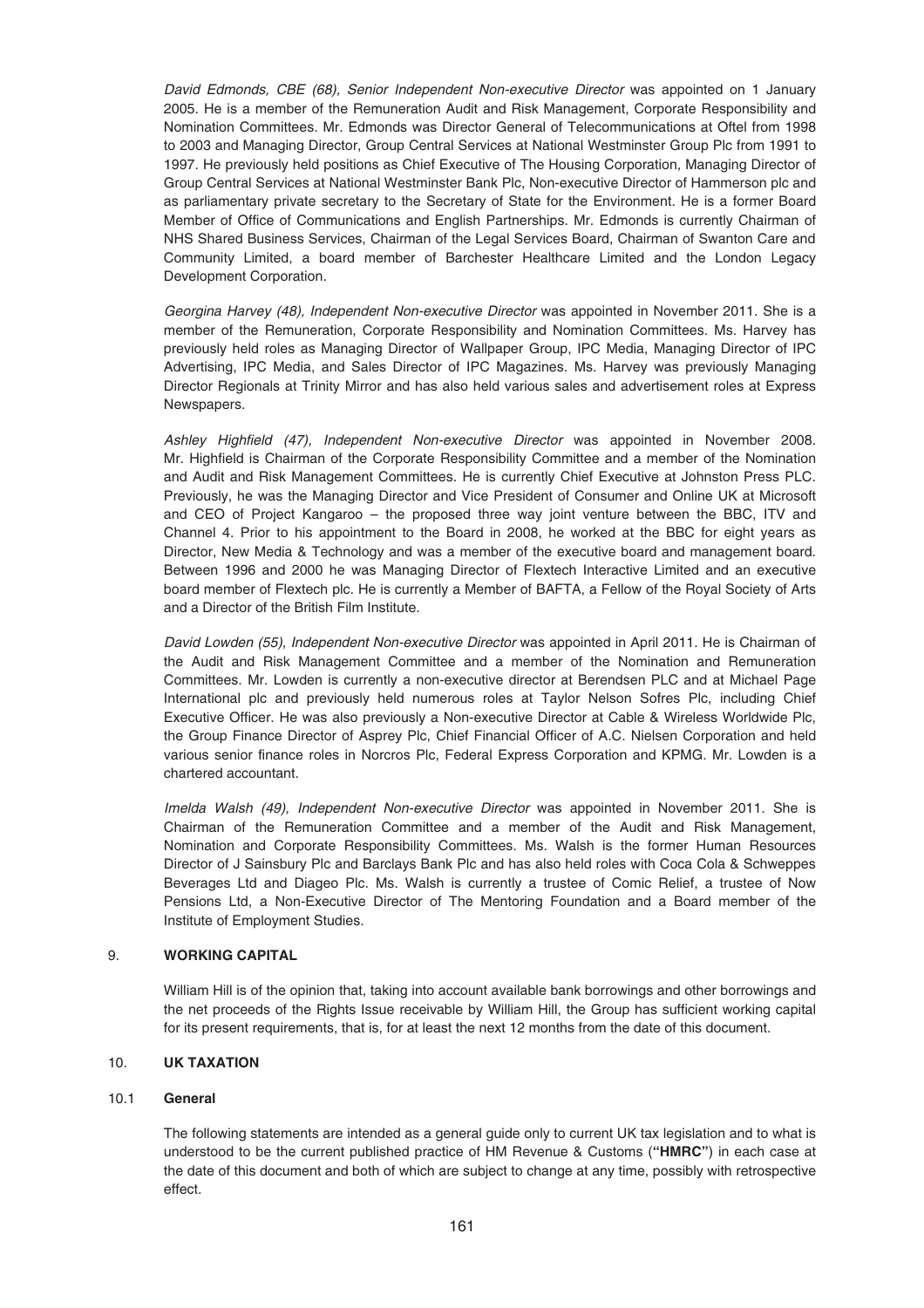The following statements relate only to persons who are the absolute beneficial owners of Ordinary Shares and New Ordinary Shares and any dividends paid in respect of them, are resident and (if individuals) ordinarily resident in the UK for tax purposes (except where otherwise stated) and who hold their Ordinary Shares and New Ordinary Shares as investments (other than under an individual savings account) and not as trading stock. They may not apply to certain Shareholders, such as dealers in securities, insurance companies, broker dealers, intermediaries and collective investment schemes, and Shareholders who have (or are deemed to have) acquired their Ordinary Shares by virtue of an office or employment as trading stock.

**The tax position of a UK resident tax-exempt entity, or an individual who is not UK domiciled, is not dealt with below and specific advice should be sought. Any person who is in any doubt as to his tax position or who is subject to tax in a jurisdiction other than the UK, is strongly recommended to consult his professional advisers immediately.**

### 10.2 **Taxation of chargeable gains**

#### (a) Acquisition of New Ordinary Shares

For the purposes of UK taxation of chargeable gains, the issue of New Ordinary Shares under the Rights Issue should be regarded as a reorganisation of William Hill's share capital. Accordingly, to the extent that a Qualifying Shareholder takes up all or part of his entitlement under the Rights Issue in respect of his existing holding of Ordinary Shares, he should not be treated as having disposed of any part of that shareholding. Instead, his Existing Ordinary Shares and the New Ordinary Shares issued to him in respect of those Ordinary Shares should be treated as a single asset (the **"New Holding"**) acquired at the time he acquired his Existing Ordinary Shares. For the purpose of computing any gain or loss on a subsequent disposal by a Qualifying Shareholder of any shares comprised in his New Holding, the Issue Price paid for the New Ordinary Shares will be added to the base cost of his Existing Ordinary Shares.

If a Qualifying Shareholder disposes of all or some of his rights to subscribe for New Ordinary Shares under the Rights Issue, or if he allows all or part of those rights to lapse and receives a cash payment in respect of this, he may, depending on his circumstances, incur a liability to UK taxation of chargeable gains. If, however, the proceeds resulting from the disposal or lapse are "small" (currently interpreted by HMRC as not exceeding the greater of £3,000 or five per cent. of the market value (as at the date of the disposal or lapse) of the holding of Existing Ordinary Shares in respect of which the rights arose) the Shareholder will be treated as not making a disposal for the purposes of UK taxation of chargeable gains provided the proceeds received do not exceed the acquisition cost of those Existing Ordinary Shares. No liability to tax on capital gains will then arise as a result of the disposal or lapse of the rights, but the proceeds will be deducted from the acquisition cost of those Ordinary Shares and accordingly will be taken into account when computing any chargeable gain or allowable loss arising on a future disposal of those Existing Ordinary Shares.

#### (b) Disposal of Ordinary Shares or New Ordinary Shares by a UK resident Shareholder

A subsequent disposal or deemed disposal of Ordinary Shares or New Ordinary Shares by a Shareholder who is (at any time in the relevant UK tax year) either resident or, in the case of an individual, ordinarily resident for tax purposes in the UK, may, depending on the Shareholder's circumstances and subject to any available exemptions or reliefs, give rise to a chargeable gain or an allowable loss for the purposes of UK taxation of chargeable gains. In the case of individual Shareholders, depending on the level of a Shareholder's taxable income in the relevant UK tax year and the availability of any exemptions or reliefs, the Shareholder is likely to be liable to capital gains tax (using current rates) at a rate of either 18 or 28 per cent.

An individual Shareholder who has ceased to be resident or ordinarily resident in the UK for tax purposes for a period of less than five complete tax years of assessment and who disposes of all or part of his New Holding during that period of temporary non-residence may be liable on his return to the UK to UK taxation of chargeable gains arising during the period of absence subject to any available exemption or relief.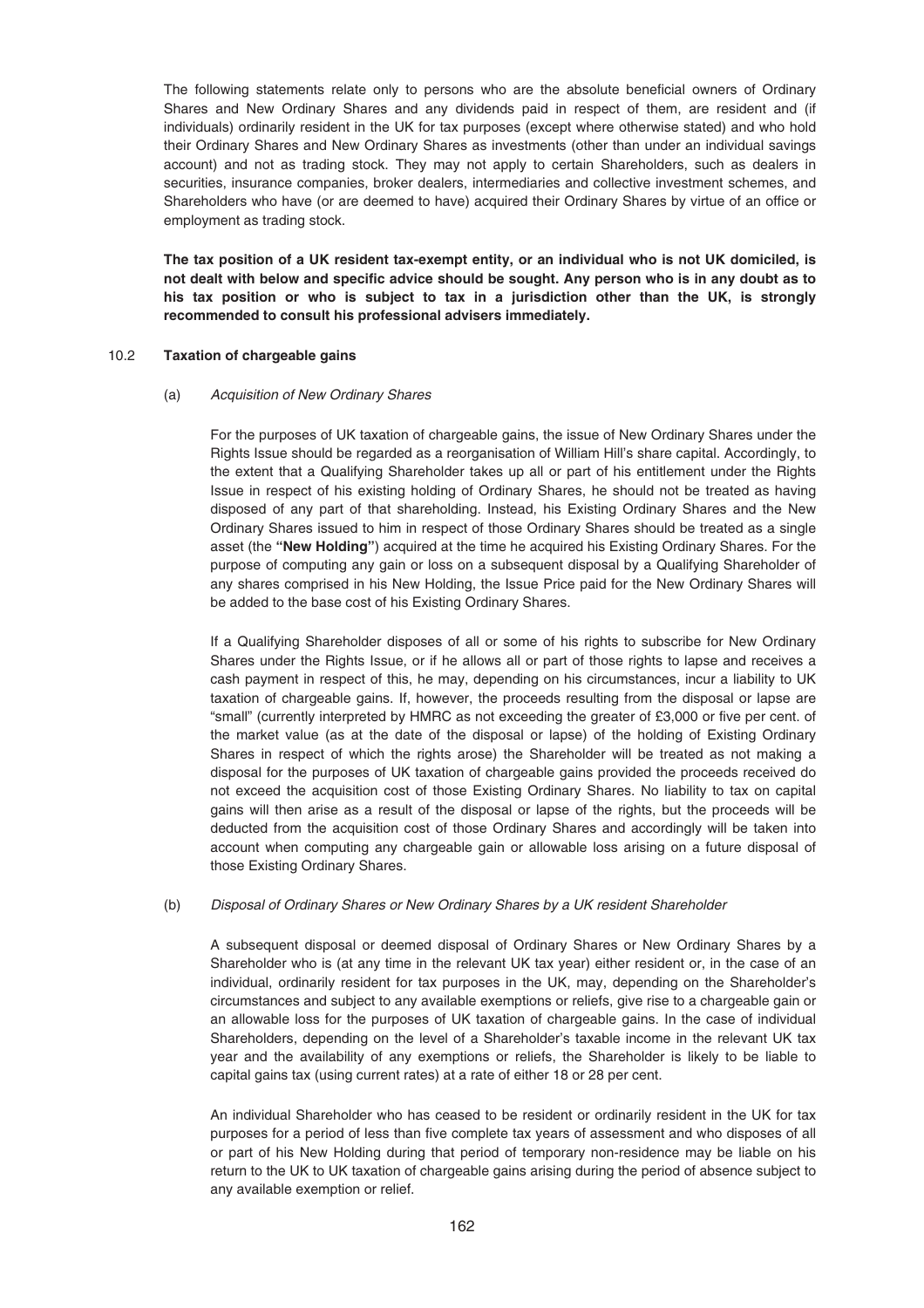In addition, in the case of a Shareholder within the charge to UK corporation tax, indexation allowance on the cost apportioned to the New Ordinary Shares may be available to reduce the amount of chargeable gain realised on a subsequent disposal. Indexation allowance may not, however, create or increase an allowable loss and indexation allowance is not available to individuals, personal representatives or trustees.

(c) Disposal of Ordinary Shares or New Ordinary Shares by a non-UK resident Shareholder

A Shareholder who is not UK resident but carries on a trade, profession or vocation in the UK through (in the case of an individual) a branch or agency or (in the case of a corporate Shareholder) through a permanent establishment to which the Ordinary Shares or New Ordinary Shares are attributable will be subject to the same rules as those which apply to UK resident Shareholders.

## 10.3 **Dividends**

(a) William Hill

William Hill will not be required to withhold tax at source on any dividends it pays to Shareholders in respect of the Ordinary Shares and New Ordinary Shares.

## (b) UK resident Shareholders

Any individual Shareholder who is resident in the UK for tax purposes will generally be subject to UK income tax on the dividend received in respect of the Ordinary Shares and New Ordinary Shares. Such Shareholders will be entitled to a tax credit equal to one-ninth of the amount of the dividend, which is equivalent to 10 per cent. of the aggregate of the dividend received and the related tax credit (the **"gross dividend"**), and will be subject to income tax on the gross dividend. An individual Shareholder who is subject to income tax at the basic tax rate will be liable to tax on the gross dividend at the rate of 10 per cent. Therefore, the tax credit will satisfy the income tax liability of such a Shareholder in full. To the extent that a UK resident individual Shareholder does not receive taxable income in excess of £150,000 per annum (a **"higher rate taxpayer"**), such a Shareholder will be liable to income tax on the gross dividend at the rate of 32.5 per cent. to the extent that such sum, when treated, broadly speaking, as the top slice of that Shareholders' income, falls above the threshold for higher rate income tax. After taking into account the 10 per cent. tax credit, a higher rate taxpayer will therefore be liable to an additional income tax of 22.5 per cent. of the gross dividend, equal to 25 per cent. of the net dividend. To the extent that a UK resident individual Shareholder receives taxable income in excess of £150,000 per annum (an **"additional rate taxpayer"**), he will be subject to a rate of income tax of 50 per cent. with a rate of 42.5 per cent. applying to dividend income, resulting in an effective rate of tax on dividends of 36.1 per cent. for additional rate taxpayers. From 6 April 2013, for additional rate taxpayers, the rate of income tax is to fall to 45 per cent. and rate of tax on dividends to fall to 37.5 per cent., which would result in an effective rate of tax on dividends of 30.55 per cent. for additional rate taxpayers. For these purposes, dividend income will generally be treated as the top slice of an individual's income.

No repayment of the tax credit in respect of dividends paid by the Company (including in respect of any dividend paid where the New Ordinary Shares are held in an individual savings accounts or personal equity plans) may be claimed by UK resident Shareholders (including pension funds and charities).

Subject to certain exceptions for traders and insurance companies and provided dividends are not received for tax avoidance reasons, a UK resident corporate Shareholder will generally not be subject to UK corporation tax on dividends received from William Hill. Such Shareholders will not generally be able to claim repayment of tax credits attaching to dividends. Corporate Shareholders within the charge to corporation tax are advised to consult their independent professional tax advisers in relation to the implications of receiving dividends in respect of the New Ordinary Shares.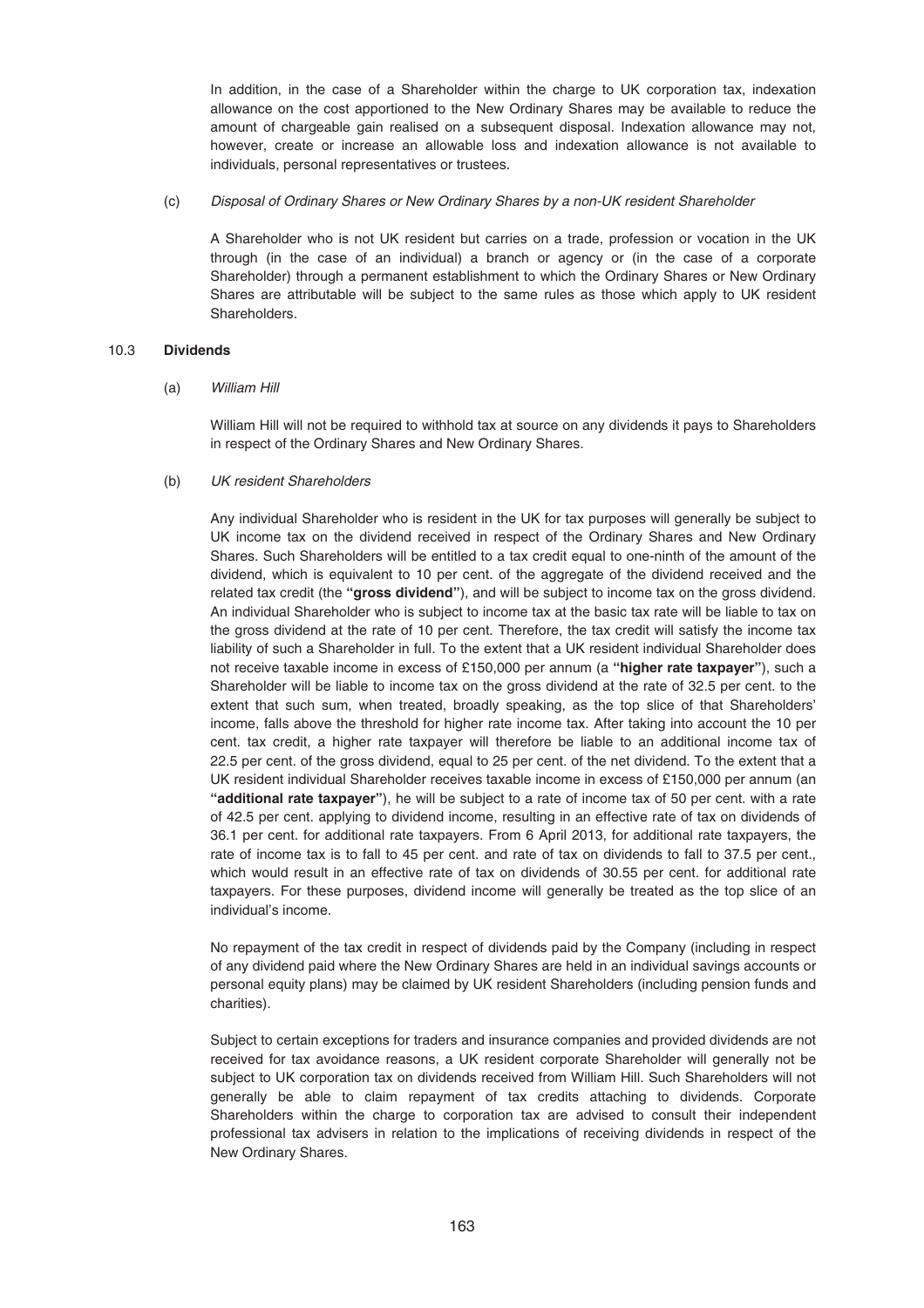### 10.4 **Non-UK resident Shareholders**

Non-UK resident Shareholders are not generally entitled to claim repayment of any part of the tax credit although this will depend on the existence and terms of any double taxation convention between the UK and the country in which such Shareholder is resident. Non-UK resident Shareholders may also be subject to tax on dividend income under any law to which they are subject outside the UK. Such Shareholders should consult their own tax advisers concerning their tax liabilities.

## 10.5 **UK stamp duty and stamp duty reserve tax ("SDRT")**

The statements below summarise the current position and are intended as a general guide only to stamp duty and SDRT. Special rules apply to agreements made by certain categories of persons (including depositaries and clearance devices), who may be liable to stamp duty or SDRT at a higher rate.

No stamp duty or SDRT will generally be payable on the issue of Provisional Allotment Letters or split Provisional Allotment Letters or on the issue of definitive share certificates or crediting of CREST member accounts in respect of such allotment letters. Similarly, no stamp duty or SDRT will be payable on the registration of Provisional Allotment Letters or split Provisional Allotment Letters, whether by the original holders or their renouncees.

Persons who purchase rights to subscribe for New Ordinary Shares represented by a Provisional Allotment Letter or split Provisional Allotment Letters (whether nil paid or fully paid) on or before the last time for registration of renunciation will not be liable to stamp duty but will be liable to SDRT, generally at the rate of 0.5 per cent. of the amount or value of the consideration payable.

A purchase of Ordinary Shares or New Ordinary Shares will generally be subject to stamp duty or SDRT. Stamp duty will arise on the execution of an instrument to transfer Ordinary Shares or New Ordinary Shares and SDRT will arise on the entry into an agreement to sell such Ordinary Shares or New Ordinary Shares.

Stamp duty and SDRT are normally a liability of the purchaser or transferee (although where such purchase is effected through a stockbroker or other financial intermediary, that person should normally account for the liability to SDRT and should indicate this has been done in any contract note issued to a buyer). In the case of transfers within CREST, any SDRT due will be collected through CREST in accordance with the CREST rules.

The amount of stamp duty or SDRT payable on the transfer is generally calculated at the rate of 0.5 per cent. of the consideration paid (although stamp duty only applies where such consideration is £1,000 or more and is rounded up to the nearest £5). A liability to SDRT will be cancelled and any SDRT already paid will be repaid, generally with interest, where an instrument of transfer is executed and stamp duty is paid on that instrument within six years of the date on which the liability to SDRT arises.

Paperless transfers of Ordinary Shares or New Ordinary Shares within the CREST system are generally liable to SDRT, rather than stamp duty, at the rate of 0.5 per cent. of the amount or value of the consideration payable. Paperless transfers of Nil Paid Rights or Fully Paid Rights within the CREST system are generally liable to SDRT at the rate of 0.5 per cent. of the amount of value of the consideration payable. SDRT on relevant transactions is generally settled within the CREST system. Deposits of shares into CREST will generally not be subject to SDRT, unless the transfer into CREST is itself for consideration.

## 10.6 **Inheritance tax**

UK inheritance tax may be chargeable on the death of, or on a gift of Ordinary Shares or New Ordinary Shares by, a Shareholder. For inheritance tax purposes, a transfer of assets at less than full market value may be treated as a gift and particular rules apply to gifts where the donor reserves or retains some benefit. Special rules also apply to trustees of settlements who hold Ordinary Shares or New Ordinary Shares. Potential investors should consult an appropriate professional adviser if they make a gift or transfer at less than full market value or if they intend to hold Ordinary Shares or New Ordinary Shares through trust arrangements.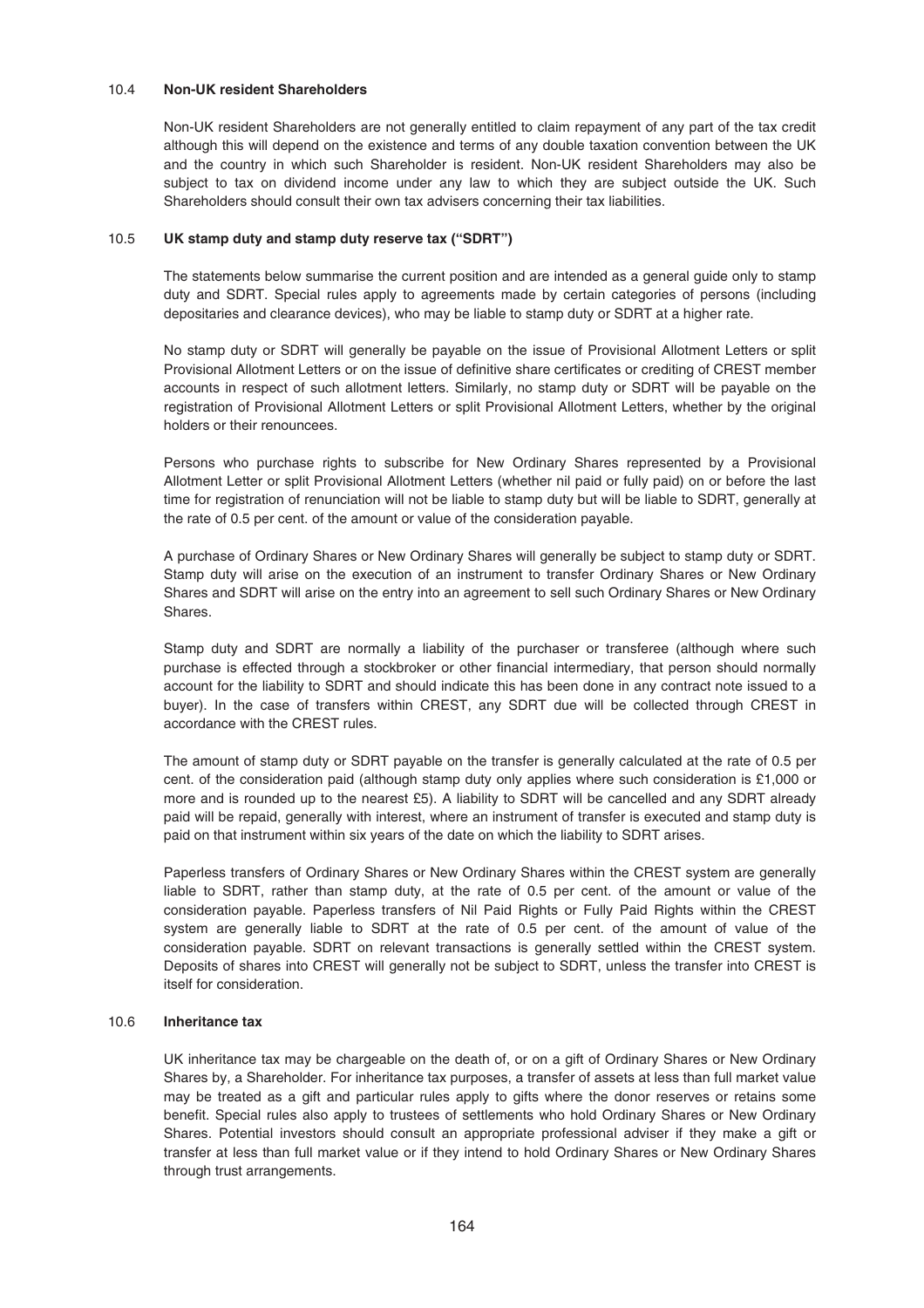### 11. **US TAXATION**

The following is a discussion of the material US federal income tax consequences of the acquisition, ownership and disposition of the Rights and New Ordinary Shares that are applicable to you if you are a US Holder, as defined below, that acquires Rights and New Ordinary Shares pursuant to this offering. This discussion is not a complete analysis or listing of all of the possible tax consequences of such transactions and does not address all tax considerations that might be relevant to particular holders in light of their personal circumstances or to persons that are subject to special tax rules. In particular, the information set forth below deals only with US Holders that will hold Rights and New Ordinary Shares as capital assets for US federal income tax purposes (generally, property held for investment) and that do not own, and are not treated as owning, at any time, 10 per cent. or more of the total combined voting power of all classes of the Company's stock entitled to vote. In addition, this description of the material US federal income tax consequences does not address the tax treatment of special classes of US Holders, such as:

- financial institutions:
- regulated investment companies;
- real estate investment trusts:
- individual retirement accounts and other tax-deferred accounts;
- tax-exempt entities:
- insurance companies;
- persons holding the Rights and New Ordinary Shares as part of a hedging, integrated or conversion transaction, constructive sale or "straddle";
- persons who acquired the Rights and New Ordinary Shares through the exercise or cancellation of employee stock options or otherwise as compensation for their services;
- US expatriates:
- persons subject to the alternative minimum tax;
- dealers or traders in securities or currencies;
- persons who are (or have been) residents of the United Kingdom or otherwise have any contacts with the United Kingdom other than holding their Rights and New Ordinary Shares; and
- holders whose functional currency is not the US dollar.

This summary does not address estate and gift tax consequences or tax consequences under any state, local or foreign laws other than as provided in "UK Taxation" above. In addition, this summary does not address the consequences to equity holders in a US Holder.

For purposes of this section, you are a "US Holder" if you are: (1) an individual citizen of the United States or a resident alien of the United States; (2) a corporation (or other entity treated as a corporation for US federal income tax purposes) created or organised under the laws of the United States or any state thereof or the District of Columbia; (3) an estate the income of which is subject to US federal income taxation regardless of its source; or (4) a trust (A) if a court within the United States is able to exercise primary jurisdiction over its administration and one or more US persons have authority to control all substantial decisions of the trust or (B) that has a valid election in effect under applicable Treasury regulations to be treated as a US person.

If a partnership or other pass-through entity (including any entity or arrangement treated as a partnership or pass-through entity for US federal income tax purposes) is a beneficial owner of Rights and New Ordinary Shares, the tax treatment of a partner or other owner in the partnership or pass-through entity will generally depend upon the status of the partner (or other owner) and the activities of the partnership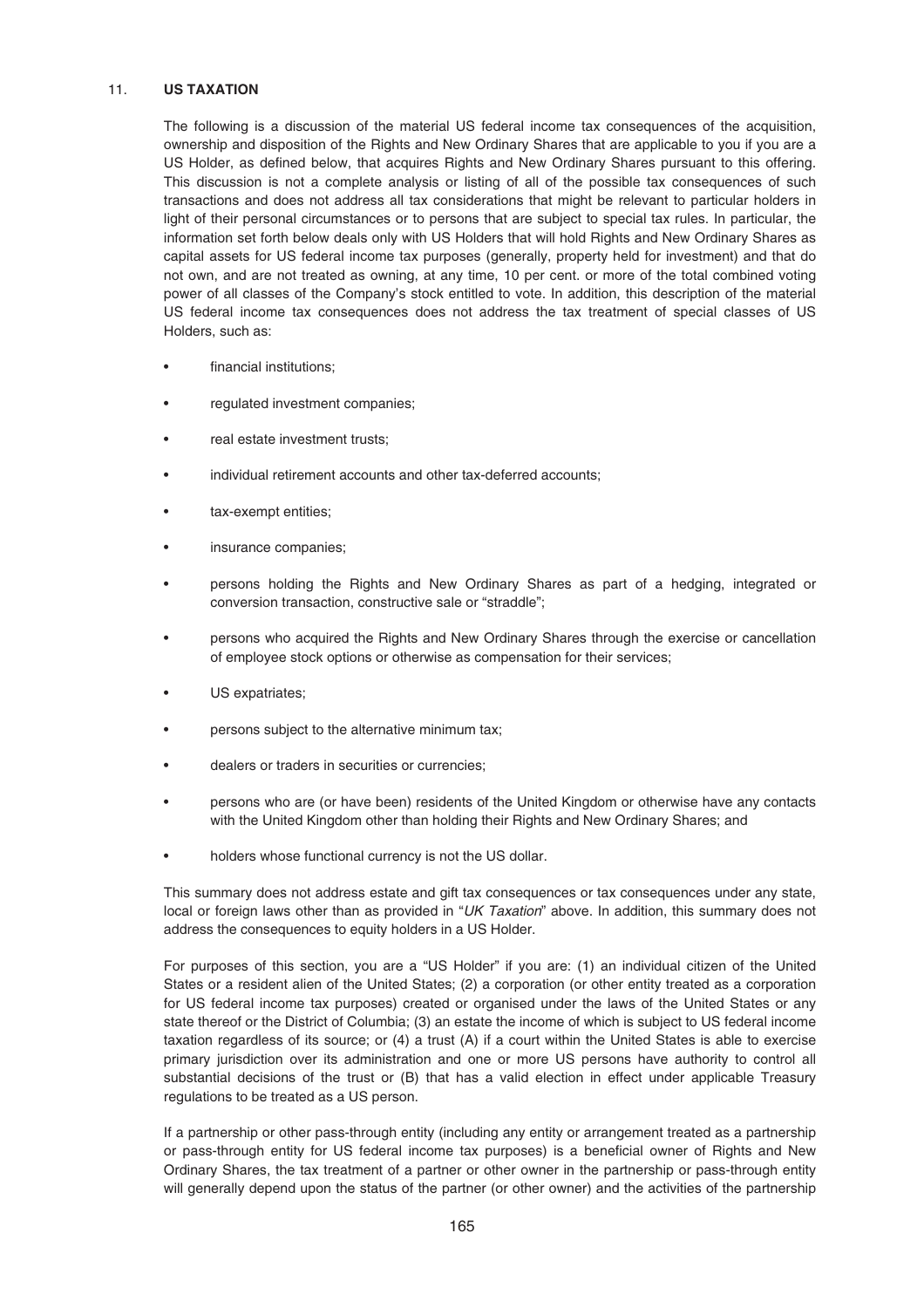or pass-through entity. If you are a partner (or other owner) of a pass-through entity that acquires the Rights and New Ordinary Shares, you should consult your tax advisor regarding the tax consequences of acquiring, owning and disposing of the Rights and New Ordinary Shares.

The following discussion is based upon the Internal Revenue Code of 1986, as amended (the **"Code"**), US judicial decisions, administrative pronouncements, existing and proposed Treasury regulations and any applicable tax treaty, all as in effect as of the date hereof. All of the preceding authorities are subject to change, possibly with retroactive effect, so as to result in US federal income tax consequences different from those discussed below. The Company has not requested, and will not request, a ruling from the US Internal Revenue Service (the **"IRS"**) with respect to any of the US federal income tax consequences described below, and as a result there can be no assurance that the IRS will not disagree with or challenge any of the conclusions it has reached and that are described herein.

This discussion assumes that the Company is not, has not and will not become, a passive foreign investment company (a **"PFIC"**) for US federal income tax purposes during any period when any US Holder owns shares in the Company, which the Company believes to be the case. The Company's possible status as a PFIC must be determined annually and may be affected by changes in the Company's activities, revenues and assets, including any acquisitions of other companies or ventures subsequent to this Rights Issue. If the Company were to be treated as a PFIC for any taxable year when particular US Holders own or owned the shares, materially adverse consequences could result to such US Holders for that year and all future years during which such US Holders retain their shares.

The following discussion is for general information only and is not intended to be, nor should it be construed to be, legal or tax advice to any holder or prospective holder of the Rights and New Ordinary Shares and no opinion or representation with respect to the US federal income tax consequences to any such holder or prospective holder is made. Prospective purchasers are urged to consult their tax advisors as to the particular consequences to them under US federal, state and local, and applicable foreign, tax laws of the acquisition, ownership and disposition of the Rights and New Ordinary Shares.

*IRS Circular 230*. To ensure compliance with IRS Circular 230, each holder and/or purchaser of the Rights and New Ordinary Shares is hereby notified that: (a) any discussion of tax issues herein is not intended or written to be relied upon, and cannot be relied upon, by a holder and/or purchaser for the purpose of avoiding penalties that may be imposed on such holder and/or purchaser under applicable tax law; (b) such discussion is included herein in connection with the promotion or marketing (within the meaning of Circular 230) of the offer to sell the Rights and New Ordinary Shares by the Company; and (c) a holder and/or purchaser of any Rights and New Ordinary Shares should seek advice based on its particular circumstances from an independent advisor.

# 11.1 **Taxation in respect of Rights**

### *Receipt of Nil Paid Rights*

The tax consequences of the receipt of Nil Paid Rights by a US Holder are not free from doubt. In particular, it is not clear whether the sale of Nil Paid Rights by the Underwriters, and the remittance of the proceeds from that sale to certain US Holders whose Nil Paid Rights were sold, should be treated as a sale and distribution by the Company, or as a distribution of Nil Paid Rights by the Company and a subsequent sale of those Nil Paid Rights by the relevant holders. If the sale and distribution were considered to be made by the Company, then the receipt of Nil Paid Rights could be taxable as a dividend to US Holders, regardless of whether they take up the Nil Paid Rights or not, to the extent of the Company's current or accumulated earnings and profits, as described below under "Taxation in Respect of New Ordinary Shares – Dividends". However, the remainder of this discussion assumes that the receipt of the Rights will not be a taxable dividend for US federal income tax purposes. It is possible that the IRS will take a contrary view and require a US Holder to include in income the fair market value of the Nil Paid Rights on the date of their distribution. US Holders should consult their own tax advisers regarding the US federal income tax treatment of the receipt of the Nil Paid Rights.

# *Tax basis in Nil Paid Rights*

If, on the date of receipt, the fair market value of such Nil Paid Rights is 15 per cent. or more of the fair market value of the Existing Ordinary Shares with respect to which the Nil Paid Rights were received,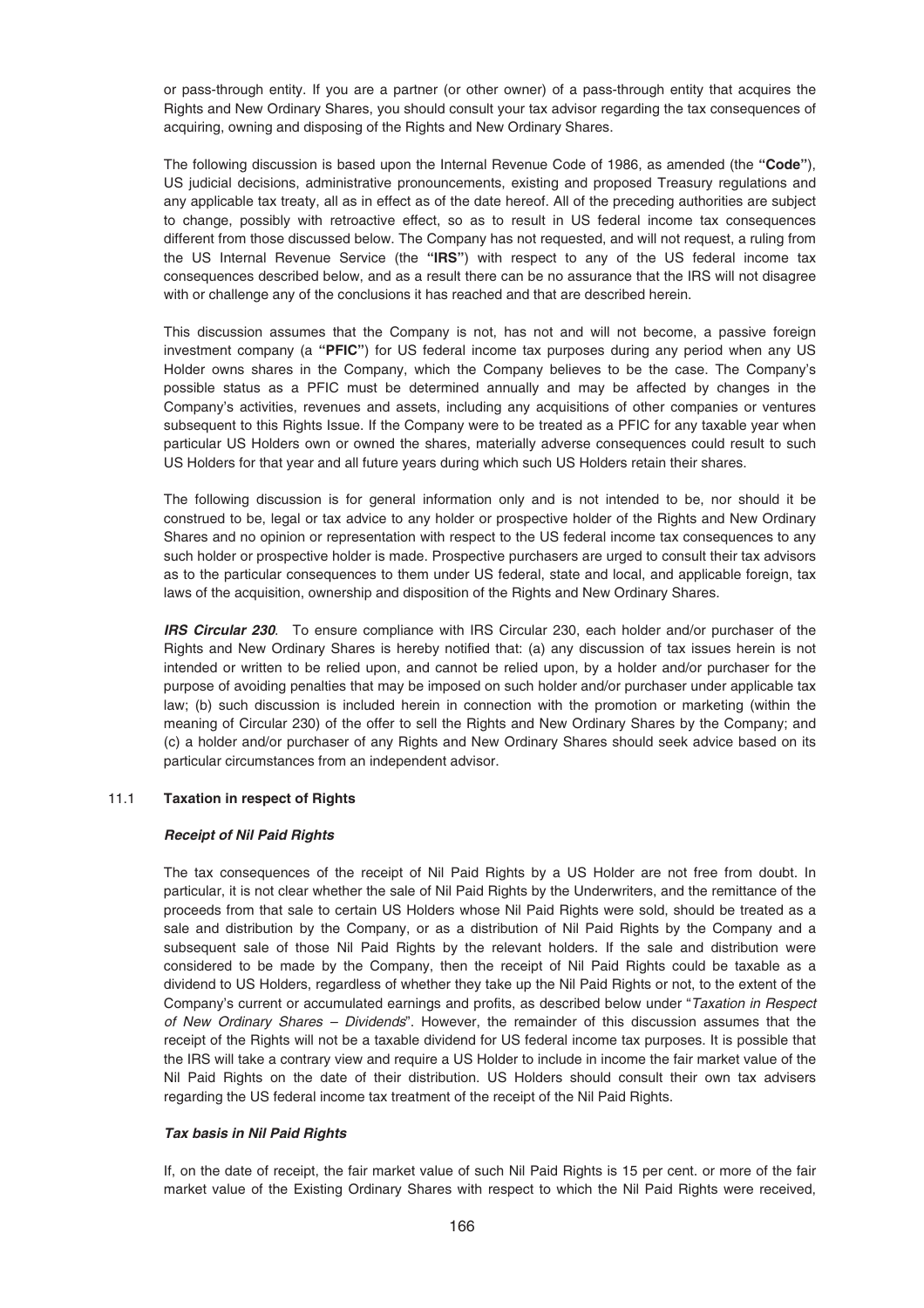then the basis in the US Holder's Existing Ordinary Shares with respect to which the Nil Paid Rights were received must be allocated among the Existing Ordinary Shares and the Nil Paid Rights in proportion to their fair market values on the date of receipt. This rule will apply only if the Nil Paid Rights are exercised or sold. If, however on the date of receipt, the fair market value of such Nil Paid Rights is less than 15 per cent. of the fair market value of the Existing Ordinary Shares with respect to which the Nil Paid Rights were received then unless a US Holder elects to allocate a portion of the basis of such Existing Ordinary Shares to the Nil Paid Rights (in the manner described above), and makes such election in its tax return for the taxable year in which the Nil Paid Rights are acquired, such US Holder's tax basis in the Nil Paid Rights generally will be zero and its tax basis in its Existing Ordinary Shares will remain unchanged as a result of the Rights Issue. If a US Holder allows the Nil Paid Rights to expire without selling or exercising them and does not receive any proceeds, the US Holder will not recognise any loss upon the expiration of the Nil Paid Rights, and the US Holder will not be entitled to allocate any basis to the Nil Paid Rights.

# *Sale or other disposition of Nil Paid Rights*

Upon a sale or other disposition of the Nil Paid Rights, a US Holder will generally recognise capital gain or loss equal to the difference, if any, between the US dollar value of the amount realised (as determined on the date of the sale or other disposition) and the US Holder's adjusted tax basis in the Nil Paid Rights. Any gain or loss will be US-source, and will be long-term capital gain or loss if the US Holder's holding period in the Nil Paid Rights exceeds one year. A US Holder's holding period in the Nil Paid Rights will include the holding period in the shares with respect to which the Nil Paid Rights were distributed.

A US Holder that receives a payment from the Underwriters on account of the sale of New Ordinary Shares at a premium over the Issue Price will be treated either as having sold the Nil Paid Rights or as having exercised the Nil Paid Rights and sold the New Ordinary Shares (as described below under "Taxation in respect of New Ordinary Shares – Sale, exchange or other taxable disposition"). A US Holder that receives such a payment should consult its own tax advisers about the US federal income tax treatment of those amounts.

The amount realised on a sale or other disposition of the Nil Paid Rights for an amount in a currency that is not the US dollar (for the purpose of this section such non-US dollar currency shall be referred to as **"foreign currency"**) will be the US dollar value of this amount on the date of sale or disposition. On the settlement date, the US Holder will recognise US-source foreign currency exchange gain or loss (taxable as ordinary income or loss) equal to the difference, if any, between the US dollar value of the amount received based on the exchange rates in effect on the date of sale or other disposition and the settlement date. However, in the case of the Nil Paid Rights traded on an established securities market (as defined under the applicable Treasury regulations) that are sold by a cash basis US Holder (or an accrual basis US Holder that properly elects), the amount realised will be based on the exchange rate in effect on the settlement date for the sale, and no foreign currency exchange gain or loss will be recognised at that time. Such an election by an accrual basis US Holder must be applied consistently from year to year and cannot be revoked without the consent of the IRS. It is unclear if this exception will apply to any sale of the Nil Paid Rights, in part because it is uncertain whether an active trading market on an established securities market will develop for the Nil Paid Rights.

# *Receipt of Fully Paid Rights*

A US Holder will not recognise taxable income upon the receipt of Fully Paid Rights through exercise of Nil Paid Rights. A US Holder's basis in Fully Paid Rights will equal the sum of the US dollar value of the Issue Price determined at the exchange rate in effect on the date of exercise and the US Holder's basis, if any, in Nil Paid Rights exercised to obtain Fully Paid Rights.

### *Sale or other disposition of Fully Paid Rights*

Upon a sale or other disposition of the Fully Paid Rights, a US Holder will generally recognise capital gain or loss equal to the difference, if any, between the US dollar value of the amount realised (as determined on the date of the sale or other disposition) and the US Holder's adjusted tax basis in the Fully Paid Rights. Any gain or loss will be US-source, and is expected to be short-term capital gain or loss based on the terms of the Rights Issue.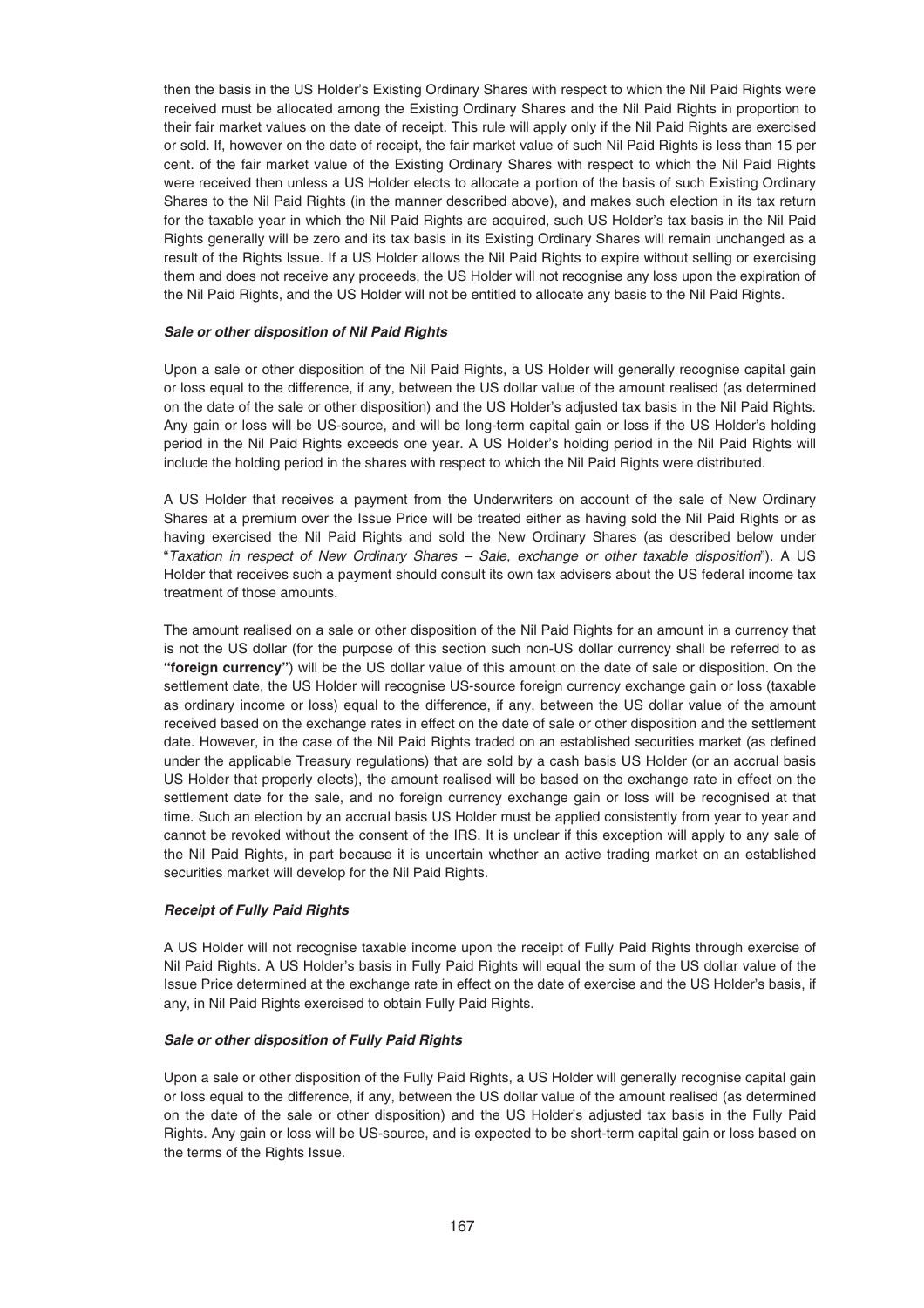For the US federal income taxation of an amount realised in a foreign currency from a sale or other disposition of the Fully Paid Rights, refer to the discussion above under "Taxation in respect of rights – Sale or other disposition of Nil Paid Rights."

### *Receipt of New Ordinary Shares*

A US Holder will not recognise taxable income upon the conversion of Fully Paid Rights for New Ordinary Shares pursuant to the Rights Issue. A US Holder's basis in the New Ordinary Shares will equal its basis in the Fully Paid Rights with respect to which the New Ordinary Shares were issued. A US Holder's holding period in each New Ordinary Share will include its holding period in the corresponding Fully Paid Right.

## 11.2 **Taxation in respect of New Ordinary Shares**

## *Dividends*

## **General**

The gross amount of any distribution paid by the Company with respect to the New Ordinary Shares will generally be subject to United States federal income tax as foreign source dividend income to the extent paid out of the Company's current or accumulated earnings and profits, as determined under US federal income tax principles. Such amount will be includable in gross income by a US Holder as ordinary income on the date that the US Holder actually or constructively receives the distribution in accordance with the US Holder's regular method of accounting for US federal income tax purposes. The amount of any distribution made by the Company in property other than cash will be the fair market value of such property on the date of the distribution. Dividends paid by the Company will not be eligible for the dividends received deduction allowed to corporations. Distributions in excess of current and accumulated earnings and profits will be treated as a non-taxable return of capital to the extent of the US Holder's basis in the New Ordinary Shares and thereafter as capital gain. However, the Company does not maintain calculations of its earnings and profits in accordance with US federal income tax accounting principles. US Holders should therefore assume that any distribution by the Company with respect to New Ordinary Shares will constitute ordinary dividend income. US Holders should consult their own tax advisors with respect to the appropriate US federal income tax treatment of any distribution received from the Company. An additional 3.8 per cent. tax may apply to dividends received by certain US Holders, including individuals, estates and trusts, during taxable years beginning on or after 1 January 2013.

Subject to applicable limitations, dividends paid by the Company will generally be taxable to a noncorporate US Holder at the special reduced rate normally applicable to long-term capital gains, provided the Company qualifies for the benefits of the tax treaty between the United States and the United Kingdom. A US Holder will be eligible for this reduced rate only if it has held the New Ordinary Shares for more than 60 days during the 121-day period beginning 60 days before the ex-dividend date.

Prospective purchasers should consult their tax advisors concerning the applicability of the foreign tax credit and source of income rules to dividends on the New Ordinary Shares.

### *Foreign currency dividends*

Dividends paid in pounds sterling will be included in income in a US dollar amount calculated by reference to the exchange rate in effect on the day the dividends are received by the US Holder, regardless of whether the pounds sterling are converted into US dollars at that time. If dividends received in pounds sterling are converted into US dollars on the day they are received, the US Holder generally will not be required to recognise foreign currency exchange gain or loss in respect of the dividend income. Any gain or loss recognised on a sale or other disposition of a foreign currency will be US-source ordinary income or loss.

### *Sale, exchange or other taxable disposition*

A US Holder generally will recognise gain or loss upon the sale, exchange or other taxable disposition of the New Ordinary Shares in an amount equal to the difference, if any, between (i) the amount realised upon the sale, exchange or other taxable disposition and (ii) the US Holder's adjusted tax basis in the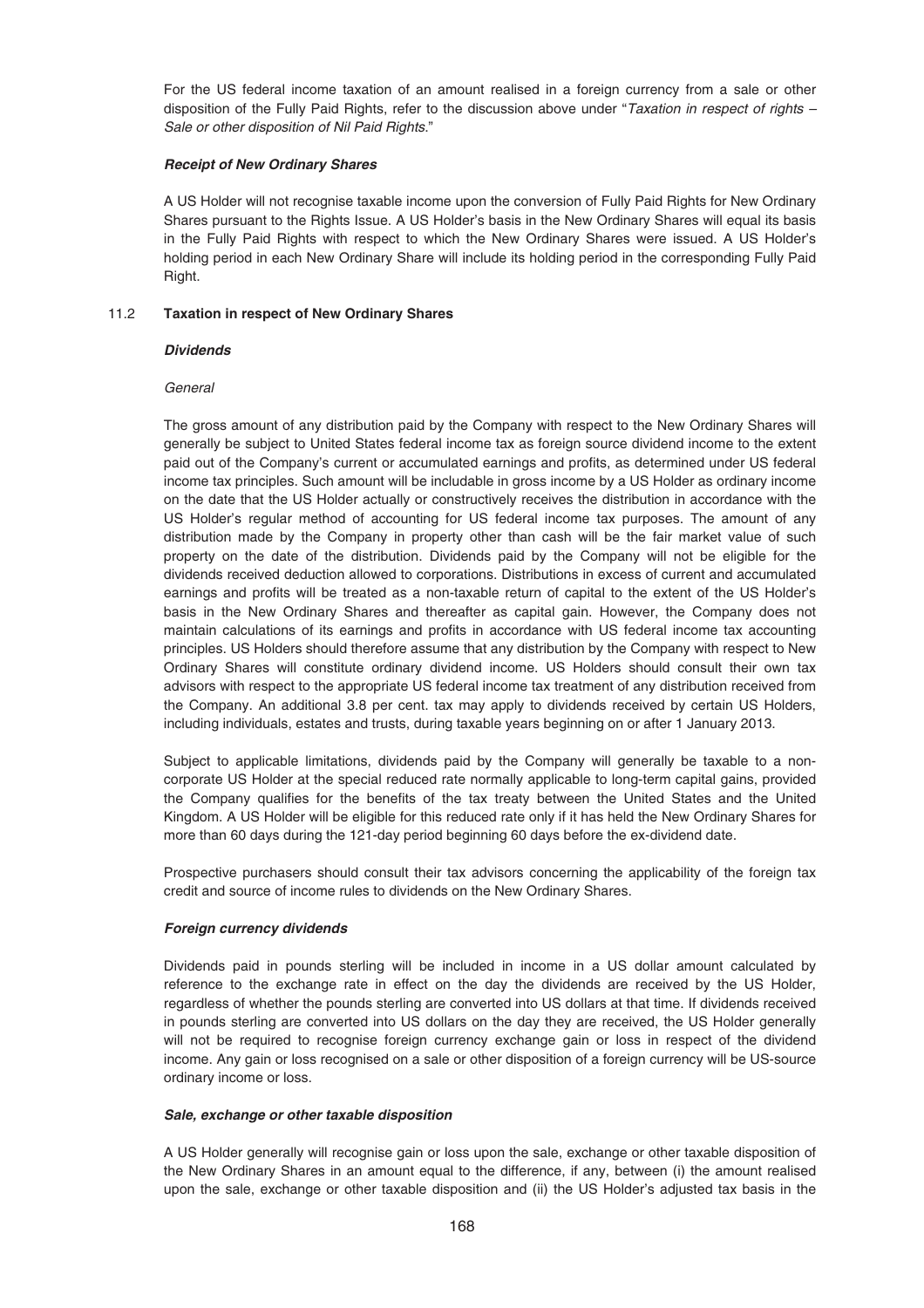New Ordinary Shares. Generally, such gain or loss will be capital gain or loss and will be long-term capital gain or loss if, on the date of the sale, exchange or other taxable disposition, the US Holder has held the New Ordinary Shares for more than one year. However, regardless of a US Holder's actual holding period, any loss may be long-term capital loss to the extent the US Holder receives a dividend that qualifies for the reduced rate described above under "Dividends – General" and exceeds 10 per cent. of the US Holder's basis in (or, in certain cases, the fair market value of) its New Ordinary Shares. If the US Holder is not a corporation, long-term capital gains for taxable dispositions of New Ordinary Shares may be eligible for reduced rates of taxation. The deductibility of capital losses is subject to limitations under the Code. An additional 3.8 per cent., tax will apply to gains recognised by certain US Holders, which may include individuals, estates and trusts, upon the sale or other disposition of stock occurring during taxable years beginning on or after 1 January 2013.

Gain or loss, if any, that the US Holder realises upon a sale, exchange or other taxable disposition of New Ordinary Shares will be US-source for US foreign tax credit limitation purposes. Consequently, the US Holder may not be able to use any foreign tax credits arising from any UK tax imposed on the sale, exchange or other taxable disposition of the New Ordinary Shares unless such credit can be applied (subject to applicable limitations) against tax due on other income treated as derived from foreign sources or unless an applicable treaty provides otherwise.

A US Holder's tax basis in a New Ordinary Share will generally be its US dollar cost. The US dollar cost of a New Ordinary Share purchased with foreign currency will generally be the US dollar value of the purchase price on the date of purchase. In the case of New Ordinary Shares traded on an established securities market (as defined in the applicable treasury regulations) that are purchased by a cash basis US Holder (or an accrual basis US Holder that so elects), the US dollar cost of a New Ordinary Share purchased with foreign currency will generally be the US dollar value of the purchase price on the settlement date for the purchase. Such an election by an accrual basis US Holder must be applied consistently from year to year and cannot be revoked without the consent of the IRS. The amount realised on a sale or other disposition of New Ordinary Shares for an amount in foreign currency will be the US dollar value of this foreign currency amount on the date of sale or disposition. On the settlement date, the US Holder will recognise US-source foreign currency gain or loss (taxable as ordinary income or loss) equal to the difference, if any, between the US dollar value of the amount received based on the exchange rates in effect on the date of sale or other disposition and the settlement date. However, in the case of New Ordinary Shares traded on an established securities market that are sold by a cash basis US Holder (or an accrual basis US Holder that so elects), the amount realised will be based on the exchange rate in effect on the settlement date for the sale, and no foreign currency exchange gain or loss will be recognised at that time. Such an election by an accrual basis US Holder must be applied consistently from year to year and cannot be revoked without consent of the IRS.

### *Disposition of foreign currency*

Foreign currency received on the sale or other disposition of a New Ordinary Share will have a tax basis equal to its US dollar value on the settlement date. Foreign currency that is purchased will generally have a tax basis equal to the US dollar value of the foreign currency on the date of purchase. Any gain or loss recognised on a sale or other disposition of a foreign currency (including its use to purchase New Ordinary Shares or upon exchange for US dollars) will be US-source ordinary income or loss.

### *Backup withholding and information reporting*

Payments of dividends and other proceeds with respect to the New Ordinary Shares, by a US paying agent or other US intermediary, will be reported to the IRS and to the US Holder as may be required under applicable regulations. Backup withholding may apply to these payments if the US Holder fails to provide an accurate taxpayer identification number or certification of exempt status or fails to report all interest and dividends required to be shown on its US federal income tax returns. Certain US Holders (including, among others, corporations) are not subject to backup withholding. US Holders should consult their tax advisors as to their qualification for exemption from backup withholding and the procedure for obtaining an exemption.

Backup withholding is not an additional tax. Any amounts withheld under the backup withholding rules will be allowed as a refund or credit against the US Holder's US federal income tax liability, provided that the required information is furnished to the IRS.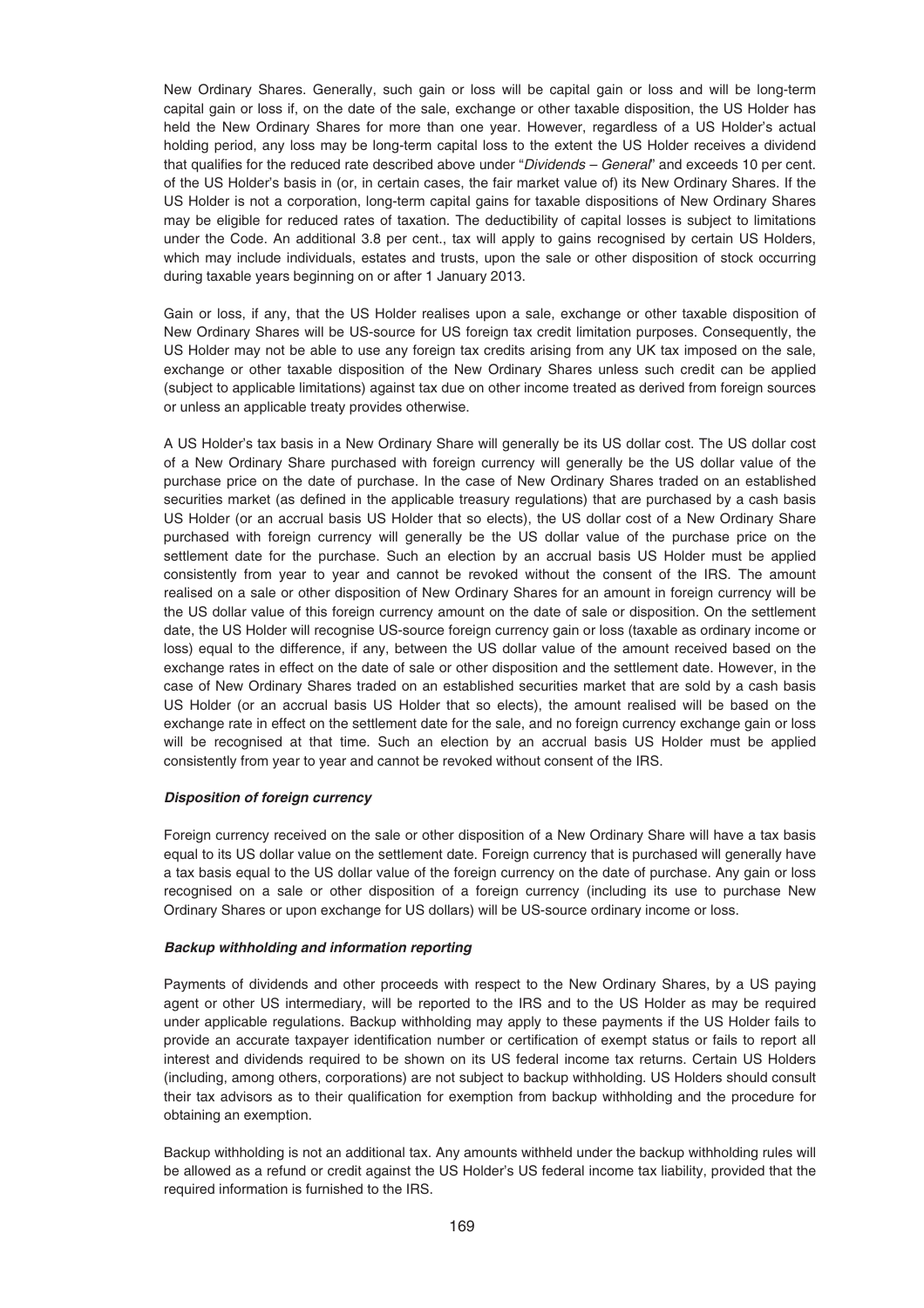### *Information Reporting to IRS*

In general, US Holders that transfer cash to the Company for New Ordinary Shares may be required to file a Form 926 with the IRS and to supply certain additional information to the IRS if (i) such US Holder owns (directly or indirectly) immediately after the transfer at least 10 per cent. by vote or value of the Issuer or (ii) the transfer, when aggregated with all related transfers under applicable regulations, exceeds US \$100,000. In certain circumstances, a US Holder that receives cash from the Underwriters may be deemed to have exercised its Nil Paid Rights and, thus, to have transferred cash to the Company. See, e.g., "Taxation in respect of Rights Sale or other disposition of Nil Paid Rights". Accordingly, US Holders should consult their own tax advisors with respect to whether they should file Form 926. In the event a US Holder that is required to file such form, fails to file such form, the US Shareholder could be subject to a penalty of up to US\$100,000 (computed as 10 per cent. of the gross amount transferred to the Company) or more if the failure to file was due to intentional disregard of its obligation.

In addition, US legislation requires certain individual US Holders (or certain entities formed by or for US Holders) to report information with respect to their investment in the Company to the IRS unless the New Ordinary Shares are held in an account at a US financial institution. Investors who fail to report required information could become subject to substantial penalties. Investors are encouraged to consult with their own tax advisors regarding the potential information reporting obligations in respect of their investment in the New Ordinary Shares.

*THE SUMMARY OF US FEDERAL INCOME TAX CONSEQUENCES SET OUT ABOVE IS FOR GENERAL INFORMATIONAL PURPOSES ONLY. PROSPECTIVE INVESTORS SHOULD CONSULT THEIR OWN TAX ADVISORS WITH RESPECT TO THE US FEDERAL, STATE, LOCAL AND NON-US TAX CONSEQUENCES TO THEM IN THEIR PARTICULAR CIRCUMSTANCES OF ACQUIRING, HOLDING, AND DISPOSING OF THE RIGHTS AND NEW ORDINARY SHARES.*

## 12. **UNDERWRITING AGREEMENT**

The Underwriting Agreement between William Hill and the Banks under which the Joint Global Coordinators have agreed to use reasonable endeavours to procure subscribers for New Ordinary Shares not taken up under the Rights Issue (other than the 551,592 New Ordinary Shares which are the subject of the Directors' undertakings (the "**Committed Shares**"), failing which the Banks shall subscribe for such New Ordinary Shares.

The obligations of the Banks under the Underwriting Agreement are conditional upon, *inter alia*, Admission becoming effective by not later than 8.00 a.m. on 19 March 2013 (or such later time or date as William Hill and the Banks may agree in advance in writing but so that the last date for acceptance is not later than 18 April 2013).

If any of the conditions in the Underwriting Agreement are not fulfilled (or where permitted waived) in all respects by the specified time and date or, if no date has been specified, by 8.00 a.m. on 19 March 2013, or by such later date as the Banks and William Hill may agree (being not later than 8.00 a.m. on 18 April 2013), the obligations of the Banks under the Underwriting Agreement shall terminate.

For the services provided under the Underwriting Agreement, subject to the obligations of the Banks under the Underwriting Agreement having become unconditional and the Underwriting Agreement not having been terminated, William Hill shall pay to the Banks an overall underwriting commission of approximately £7.7 million.

Under the Underwriting Agreement, William Hill has given certain representations and warranties to the Banks regarding, inter alia, the accuracy of the information contained in this document, and an indemnity in relation to the Rights Issue.

The Banks may terminate their obligations under the Underwriting Agreement if, inter alia, there is a material breach of any of the provisions of the Underwriting Agreement by William Hill or any of the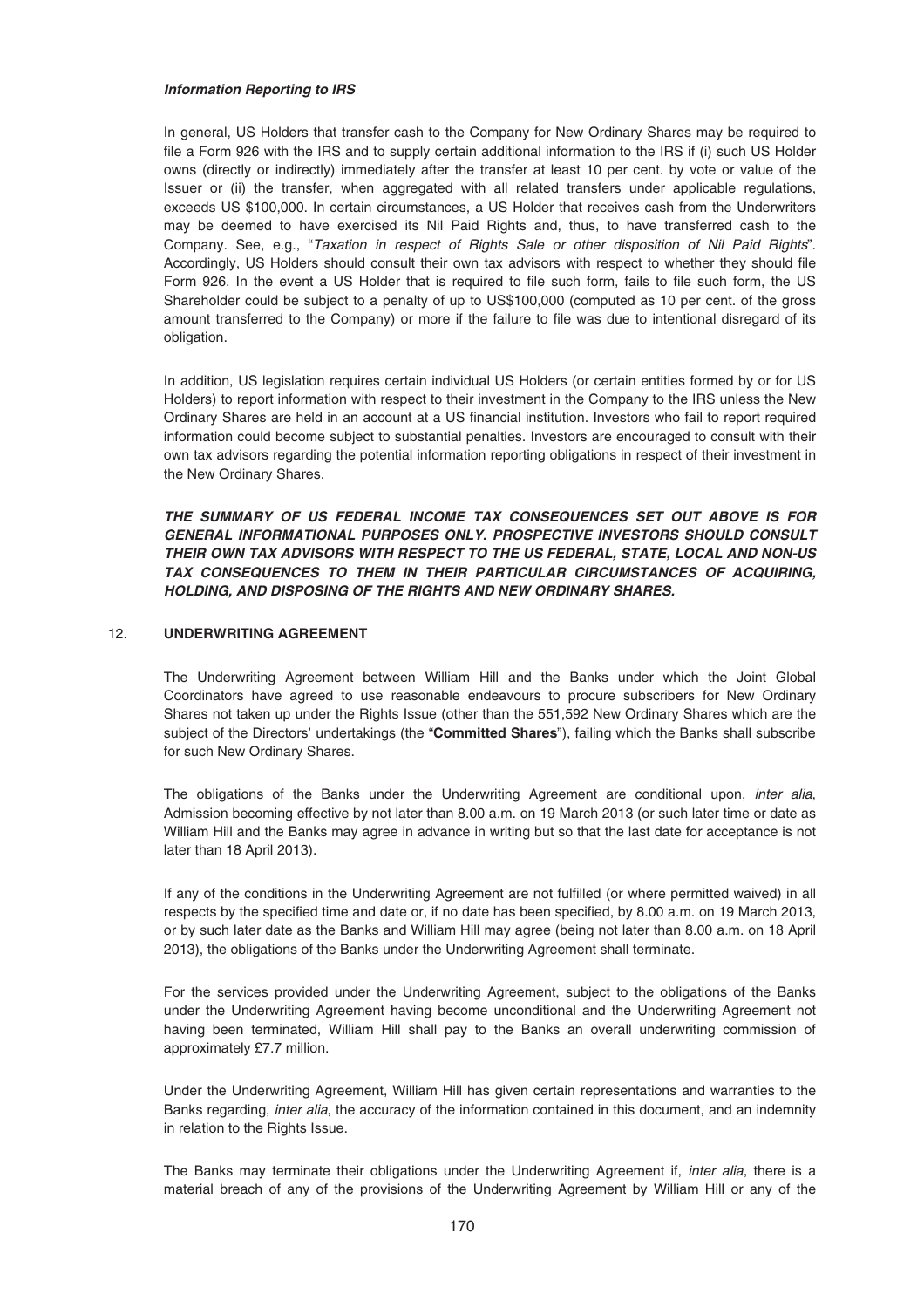warranties contained in the Underwriting Agreement ceases to be true and accurate and not misleading in any material respect at any time prior to Admission. The Banks may also terminate on the occurrence of certain force majeure events including a material adverse change in either the condition or business affairs of the Group, or a fundamental change in economic, political or market conditions or any outbreak of hostilities or similar crisis which, in either case, (in the Banks' opinion) makes it inadvisable or impracticable to proceed with the Rights Issue. The Banks may also terminate if trading in securities in general or in the securities of William Hill is suspended or materially limited or if there is a disruption material in the context of the Rights Issue to commercial banking, securities settlement or clearances services in the UK.

## 13. **MATERIAL CONTRACTS**

The following contracts (not being contracts entered into in the ordinary course of business) have been entered into by members of the Group and/or contain provisions under which any member of the Group has any obligation or entitlement which is material to the Group as at the date of this document:

## 13.1 **William Hill Online/Playtech Framework Agreement**

On 19 October 2008, William Hill Organization Limited (for the purposes of this section, **"WHO"**), WHG Trading Limited (formerly known as William Hill (Gibraltar) 2008 Limited) (**"JVCo1"**), WHG (International) Limited (formerly known as William Hill (Gibraltar) Limited) (**"JVCo2"**) (JVCo1 and JVCo2, together being the **"JVCos"**) and Playtech entered into a framework agreement (which was further amended on 29 December 2008, 21 December 2010 and 13 May 2011) to govern and regulate the joint venture between William Hill and Playtech in connection with William Hill's remote gambling business (the **"Framework Agreement"**).

Pursuant to the Framework Agreement, the share capital of the JVCos was allotted such that WHO owned 71 per cent. and Playtech owned 29 per cent. of the issued share capital of the JVCos. In consideration for the allotment of these shareholdings, Playtech agreed to contribute certain assets and affiliates of Playtech and other marketing and gaming assets, contracts and brands providing vertically integrated services to the European online gaming marketplace and WHO contributed (or agreed subsequently following an integration strategy to contribute) assets relating to its remote gaming business and services in connection therewith.

As is customary in an arrangement of this nature and to provide governance rights to reflect the parties shareholdings in the JVCos, the parties agreed certain operational provisions, including, among other things:

- WHO agreed to conduct its remote gambling business through the medium of the JVCos and their subsidiaries (the **"JVCo Group"**);
- WHO may nominate up to three directors of each company within the JVCo Group and Playtech could nominate two directors to the boards of each such company;
- Playtech were afforded certain information rights to receive financial and commercial information on the trading and progress of the JVCo Group;
- WHO and Playtech undertook that the JVCo Group would not undertake certain material actions without the consent of both WHO and Playtech, including not to: create encumbrances over the assets of the JVCo Group or enter into any financial bonds or guarantees (other than pursuant to ordinary course trading); save for certain exceptions, enter into capital commitments in aggregate in excess of £20 million per annum; enter into any acquisition or disposal or series of acquisitions or disposals in any one year exceeding £10 million; enter into any borrowings or finance obligations; change the constitutional documents of a JVCo Group company; issue or purchase shares in any JVCo Group company; declare a dividend in a JVCo Group company; alter the share rights of any of the shares of the JVCos; or transfer the shares held in the JVCos by Playtech or WHO.

WHO and Playtech also agreed that dividends of the JVCo Group would be declared and paid (subject to certain exceptions) on a regular quarterly basis and would be split such that each of WHO and Playtech would receive the profits of the JVCo Group in proportion to their shareholdings in the JVCos.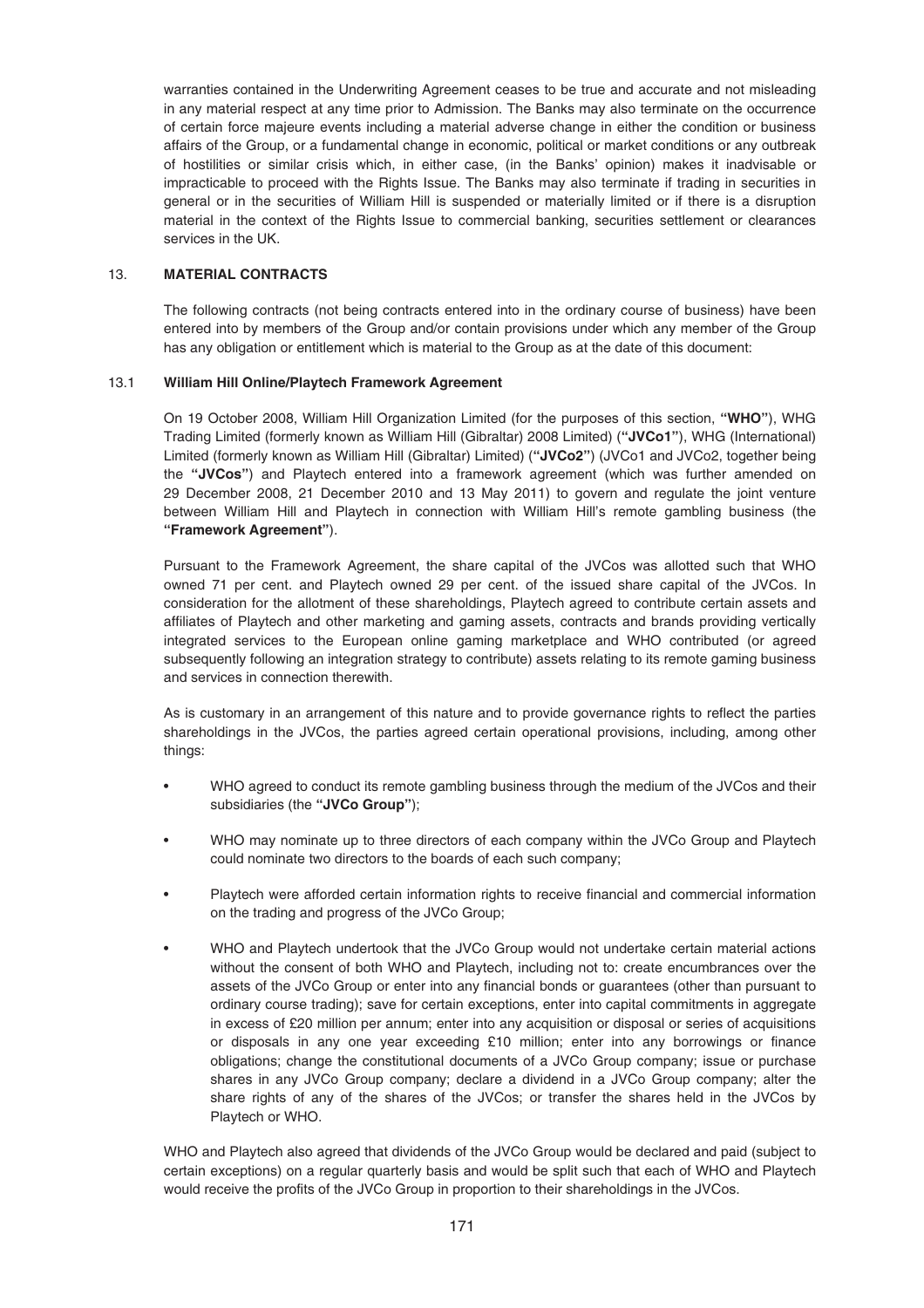The Framework Agreement grants a call option to WHO to convert all the shares Playtech holds in the JVCos in either 2013 or 2015, together with the trademarks and domain names licensed to the JVCos by Playtech for fair market value. The fair market value is determined following a prescribed procedure involving the appointment of valuers by each of Playtech and WHO and an independent valuer appointed jointly by WHO and Playtech. Playtech may elect to receive a proportion of its consideration in William Hill shares in substitution for cash (subject to certain exceptions) provided that any such shares to be issued to Playtech shall not exceed 9.99 per cent. of William Hill's issued share capital immediately following such issue, subject to a lock-up on the sale of such shares for a 12-month period commencing on the date of their issue to Playtech and provided further that the receipt of such shares does not result in Playtech owning more than 20 per cent. of the then issued share capital of William Hill. If WHO does not elect to exercise its option to acquire Playtech's shares in the JVCos in 2013 or 2015, Playtech has been granted an "unwind right" which permits Playtech to transfer its shareholdings to a third party provided that before it does so WHO has a matching right in respect of such sale, which if exercised, compels Playtech to transfer its shares to WHO.

Playtech and WHO also provided to each other and the JVCos title, trading and financial warranty and indemnity protection customary with an arm's length sale or transfer of shares and assets in connection with the shares and assets that each party contributed to the JVCos. These warranties were subject to certain limitations including a two-year time limit (for warranties other than tax) and certain monetary caps and thresholds.

Playtech and WHO also agreed to provide non-compete protections broadly customary in a transaction of this type to the other to ensure that the interests of either party in the JVCo were not materially prejudiced by the actions of the other shareholder, including in particular certain restrictions on Playtech supplying, directly or indirectly, certain competing businesses prior to 31 December 2009 and an undertaking by WHO not to, and to procure that no member of WHO's group will, take any interest in a competing business to that of the JVCos, subject to certain carve outs in various circumstances.

Playtech Software Limited undertook to indemnify and guarantee the performance of Playtech under the provisions of the Framework Agreement. The Framework Agreement is governed by and construed in accordance with the laws of England and Wales.

## 13.2 **Software Licence and Services Agreement and Trade Mark and Domain Name Licence Agreement with Playtech Group**

Under an agreement dated 19 October 2008 between Playtech Software, each of the JVCos and WHO, as amended from time to time (with the most recent amendment being on 25 September 2012), Playtech Software was appointed as the exclusive supplier to the licensees under the agreement (the **"Licensees"**) of certain online casino, bingo and poker games on specified branded websites. The agreement terminates automatically without notice on 31 December 2016, but either party may also terminate in certain circumstances prior to this date.

In consideration of payment of the service fees under the agreement, Playtech Software agreed to provide or procure the provision of services to the Licensees including poker management services, bingo management services, live games services and integration services. WHO has guaranteed the performance of the obligations of the Licensees to Playtech Software.

The agreement provides Playtech Software with the right of first refusal to provide the Licensees with certain new casino, poker and bingo games for use on branded websites.

Playtech Software's liability is subject to certain caps and exclusions as a result of which William Hill may be unable fully to recover its losses in the event of a default by Playtech Software or in the event that William Hill has a claim under any warranties or indemnities provided by Playtech Software under this agreement.

This agreement is governed by and construed in accordance with the laws of England and Wales

Under a separate agreement dated 19 October 2008 Genuity Services Limited agreed to grant an exclusive perpetual worldwide licence to the Licensees to use certain trade marks and domain names in its business. Under the Framework Agreement, William Hill may acquire such trade marks and domain names in 2013 or 2015 for fair market value.

This agreement is governed by and construed in accordance with the laws of England and Wales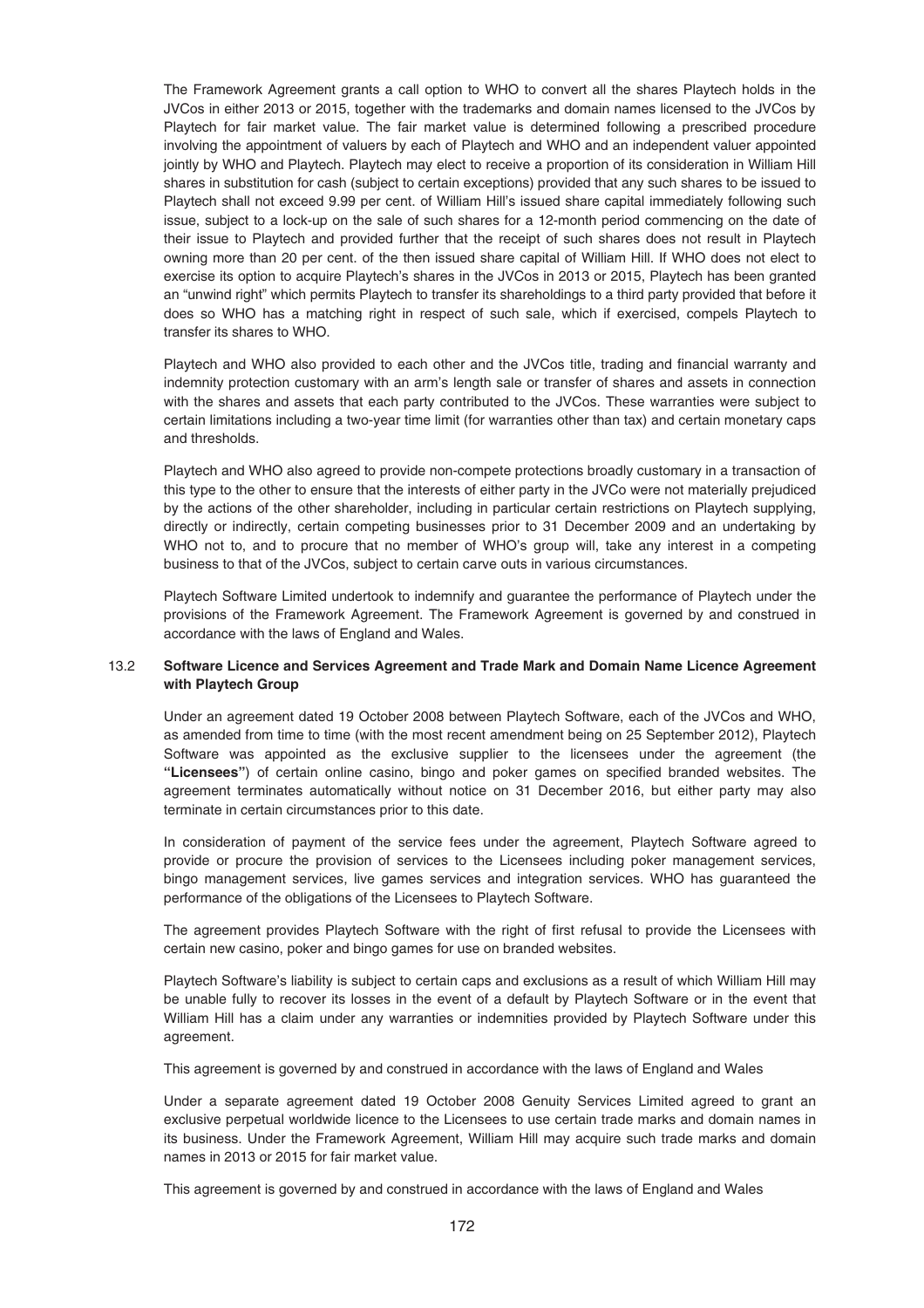### 13.3 **Scheme of Arrangement for a recommended offer for Sportingbet**

On 20 December 2012, the boards of William Hill, Sportingbet and GVC announced that they had reached agreement on the terms of a recommended offer (the **"Offer"**) pursuant to which (a) GVC would acquire the entire issued and to be issued share capital of Sportingbet, and (b) members of the William Hill Group (not being William Hill Online) would (i) acquire Sportingbet's Australian business, the "miapuesta" brand and certain Guernsey domiciled companies that hold the title to certain Guernsey properties; and (ii) be granted call options (exercisable for no additional consideration) over Sportingbet's Spanish business. William Hill Australia, a wholly-owned subsidiary of William Hill, was established for the purposes of making the Offer in conjunction with GVC subject to the Scheme **(the "Scheme Shares")**.

The Offer would, if approved, be effected by means of a court sanctioned scheme of arrangement (the **"Scheme"**) under Part 26 of the 2006 Act involving a reduction of capital under Chapter 10 of Part 17 of the 2006 Act. The Scheme would involve a subdivision and reclassification of the shares held by Scheme shareholders into A Shares and B Shares (depending on whether cash consideration or New GVC Shares (as defined below) will be received in respect of those Scheme Shares) and a reduction of capital pursuant to Chapter 10 of Part 17 of the 2006 Act.

The implementation of the Scheme is subject to a number of conditions (the **"Conditions"**). Such Conditions include (i) the requisite majorities of each of the Scheme shareholders, the holders of Sportingbet convertible bonds outstanding as of 19 March 2013 (the **"Sportingbet Bondholders"**), and the Sportingbet shareholders approving the Offer at their relevant meetings, (ii) the approval of the Offer by shareholders of GVC and (iii) William Hill Australia obtaining the required Australian licence approvals.

The Offer is for 55 pence per Scheme Share comprising 44.8 pence in cash and 0.0435 New GVC Shares per Scheme Share, plus the entitlement for Sportingbet shareholders to receive and retain the previously announced 1.1 pence per Sportingbet share final dividend declared in respect of the year ended 31 July 2012.

Under the Offer, Sportingbet Bondholders are entitled to receive £141,000 in cash for each £100,000 in principal amount of Sportingbet convertible bonds. The cash payable upon the Scheme becoming effective to Sportingbet Bondholders is based on an enhanced conversion rate applicable on a change of control of Sportingbet.

Taking into account the final dividend, the Offer values each Sportingbet share at 56.1 pence, based on the closing price per GVC share of 233.5 pence on 15 October 2012 (being the latest Business Day prior to the suspension of trading of GVC Shares). On this basis, the Offer values the entire issued and to be issued share capital of Sportingbet on a fully diluted basis (assuming repayment in full of the Sportingbet convertible bonds and exercise of all outstanding in the money options and awards under Sportingbet's share schemes) at approximately £485 million to be satisfied by both William Hill and GVC.

Eligible Scheme shareholders may elect to vary the cash and/or number of new GVC Shares they will receive by participating in the "Mix and Match Facility". Eligible Scheme shareholders are entitled to elect, subject to availability and to the Scheme becoming effective, to vary the proportions in which they receive new GVC Shares and cash in respect of their holdings of Scheme Shares. However, the total number of new GVC Shares to be issued under the Scheme will not be increased as a result of elections under the Mix and Match Facility. Accordingly, elections made by eligible Scheme shareholders under the Mix and Match Facility for new GVC Shares will only be satisfied to the extent that other eligible Scheme shareholders make equal and opposite cash elections.

In addition, William Hill has provided the following assurances to the board of Sportingbet: (i) to enter into new long-term retention and incentivisation arrangements with certain members of Sportingbet's Australian management team; and (ii) to work together with GVC prior to the date of exercising the call option to agree an appropriate migration plan for the transfer of the Sportingbet Spanish business to William Hill. In addition, the Board of William Hill has confirmed that, following the acquisition of these businesses: (i) the existing employment rights, including pension rights, of all Sportingbet's employees transferring to the William Hill Group will be safeguarded; (ii) all employees of Sportingbet's Australian business will become employed within the enlarged William Hill Group on their existing employment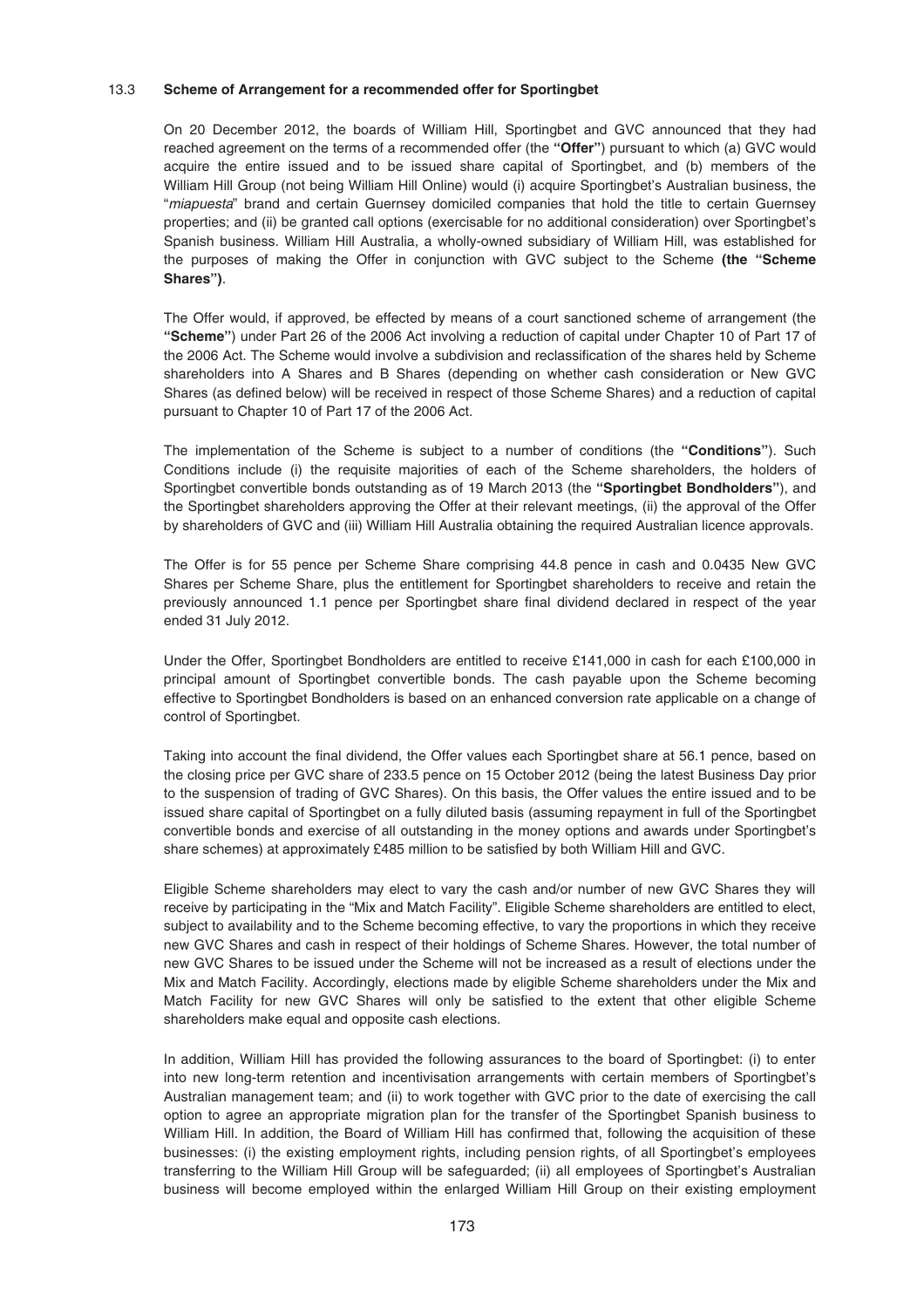terms and conditions, save in respect of the new long-term retention and incentivisation arrangements with the management team referred to above; and (iii) in relation to any redundancies which are considered necessary, enhanced payments will be made to all impacted employees in accordance with the terms of the redundancy policy most recently applied by Sportingbet.

#### Consortium Agreement

William Hill, William Hill Australia, William Hill Organization and GVC entered into the consortium agreement on 20 December 2012 (the **"Consortium Agreement"**) in connection with the Offer.

The Consortium Agreement sets out the obligations of the parties as joint offerors towards each other in connection with implementation of the Offer and certain protections to be afforded to the other parties.

In connection with the conduct of the Offer, William Hill, William Hill Australia and William Hill Organization, on the one hand, and GVC on the other have agreed certain mutual obligations for the duration of the Offer. These include undertakings that (i) both William Hill and GVC shall co-operate with each other in good faith, in furtherance of the Offer; (ii) neither William Hill nor GVC shall, without the other's prior consent, solicit or enter into discussions with Sportingbet or a third party in relation to a competing offer for Sportingbet; and (iii) neither William Hill nor GVC shall, without the other's prior consent acquire some or all of the Sportingbet shares or a material part of its assets.

In addition to the mutual undertakings described above, GVC has provided certain undertakings to William Hill in connection with the publication of the GVC prospectus and its shareholder circular and the holding of a meeting of GVC's shareholders to seek approval of the Offer. GVC has also agreed that if, prior to the implementation of the Offer, a third party makes an offer for GVC, the GVC directors withdraw or qualify their recommendation set out in GVC's shareholder circular giving notice of a shareholder meeting to approve the Offer and the Offer lapses, GVC shall pay a break fee of £5 million to William Hill.

William Hill has agreed with GVC that it will make the appropriate regulatory filings required to satisfy certain Conditions, including to obtain approval of the relevant Australian Regulatory Authority.

In addition, the Consortium Agreement contains customary warranties given by the parties in relation to their capacity to enter the agreement and certain indemnities to protect the parties following implementation of the Offer. Indemnities relating to losses in the acquired business are capped at £10 million. However indemnities relating to specific tax issues or litigation are not subject to a cap.

The Consortium Agreement will be terminated only if the Offer lapses in accordance with its terms or if William Hill and GVC agree so in writing.

### Recommendation, Irrevocables and Implementation of the Offer

The board of Sportingbet who have been so advised by Lazard & Co. Limited, as the independent adviser to Sportingbet's board of directors for the purposes of Rule 3 of the Takeover Code, has stated that it considers the terms of the Offer to be fair and reasonable. Accordingly, the board of Sportingbet has unanimously recommended the Offer.

William Hill and GVC have received irrevocable undertakings in support of the Scheme in respect of an aggregate of 153,574,208 Sportingbet shares, representing approximately 23 per cent. of Sportingbet's share capital in issue on 23 January 2013.

Following implementation of the Offer, the last day of dealings in, and for registration of transfers of, Sportingbet shares and Sportingbet convertible bonds is expected to be 12 March 2013, the business day following the Scheme court hearing, and at the close of business on that date trading of Sportingbet shares on the London Stock Exchange's main market for listed securities and trading of Sportingbet convertible bonds on the London Stock Exchange's Professional Securities Market will be suspended.

# 13.4 **Asset Purchase Agreement relating to the acquisition of the Cal Neva Assets**

On 13 April 2011, CN Acquisition Sub, Inc. (**"CNAS"**), a member of the Group, entered into an asset purchase agreement with Sierra Development Company (**"Sierra"**) whereby CNAS acquired all of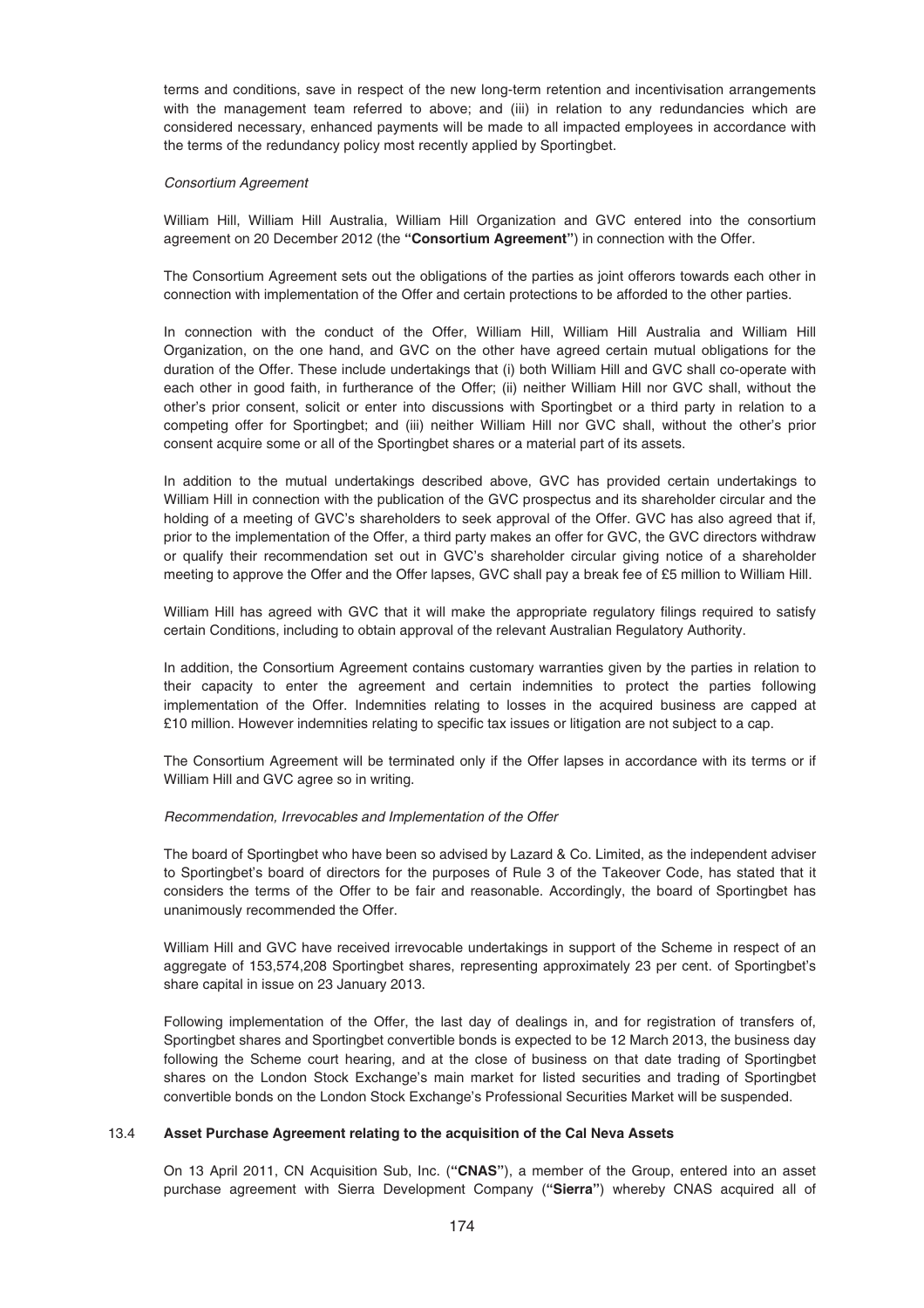Sierra's assets relating to the operation of its race and sports book operations. Several ancillary documents were executed simultaneously including, inter alia, a licence agreement whereby Sierra grants a perpetual, exclusive and royalty free licence to CNAS for use of the "Club Cal Neva" trademark by CNAS in connection with sports book and a licence agreement whereby Sierra grants CNAS the exclusive right of use and access in respect of the Club Cal Neva premises.

Under the terms of the asset purchase agreement, the initial consideration was US\$21.0 million subject to an adjustment post execution of the agreement to reflect the working capital position against an agreed working target of US\$0 on a debt-free, cash-free basis. An additional US\$1.5 million is stated as payable upon the accrual gross revenues exceeding US\$12.2 million during the period of 1 March 2011 to 28 February 2012.

The limitation period for warranty claims is 18 months from the date of the agreement. However no limitation applies to certain representations relating to authority, the assets purchased, broker's fees and finder's fees (the **"Core Representations"**) and any representation in the case of fraud, intentional misrepresentation or intentional breach are to survive indefinitely. Tax warranties and environmental warranties are to survive until close of business on the 60th day following expiration of the applicable statute of limitations.

Under the terms of the asset purchase agreement, neither party is liable for a breach of warranty under the asset purchase agreement or any of the ancillary agreements or related documents unless the aggregate amount of recoverable losses is equal to or in excess of US\$100,000 in which case the indemnifying party is liable for all amounts in excess of that threshold subject to a liability cap of US\$2.0 million. The liability cap does not however apply to any breaches of Core Representations, tax or environmental warranties or any representation or warranty in the event of fraud, wilful misconduct or intentional misrepresentation. The sum of US\$250,000 was held back for 18 months after execution of the agreement to allow for any successful indemnity claim by CNAS.

The asset purchase agreement is governed by the laws of the state of Nevada.

## 13.5 **Membership Interest Purchase Agreement relating to the acquisition of Brandywine**

Pursuant to a membership interest purchase agreement dated 2 May 2011 (the **"Purchase Agreement"**) between William Hill Holdings Limited, BW Sub Co. (a Nevada incorporated wholly-owned subsidiary of William Hill Holdings Limited) (**"BW"**), Brandywine Bookmaking LLC (**"Brandywine Bookmaking"**) and Brandywine Gaming LLC (**"Brandywine Gaming"**), BW agreed to purchase all issued and outstanding membership units of Brandywine Bookmaking from Brandywine Gaming. Simultaneously, certain interest holders in Brandywine Bookmaking (including holders of options, convertible notes, warrants or participants in Brandywine Bookmaking's incentive plans) entered into a support agreement pursuant to which BW agreed to pay (and William Hill Holdings Limited agreed to procure that BW paid) a sum on closing in consideration for the applicable supporting parties waiving any and all of their interests in Brandywine Bookmaking.

The aggregate consideration for the purchase and sale of the units and waiver of the above mentioned interests was US\$14,250,000 (the **"Consideration"**), as adjusted in accordance with the terms of the Purchase Agreement. The sum of US\$500,000 was withheld from the Consideration in an adjustment escrow fund and apportioned upon final determination between the parties based on the consolidated balance sheet of Brandywine Bookmaking 90 days after the closing date. The sum of US\$1,000,000 was withheld from the Consideration in an indemnity escrow fund to cover any indemnity claims.

An indemnity and guaranty agreement was entered into on 2 May 2011 between BW and Joseph M. Asher (owner of all of the outstanding units of Brandywine Gaming) (**"Asher"**) whereby Asher provided BW with indemnities in respect of losses arising pursuant to the failure of convertible noteholders of Brandywine Bookmaking to duly execute any support agreements or inaccuracy or breach of warranties given under the indemnity and guaranty agreement. As a result BW withheld a sum of US\$250,000 from the Consideration at closing for a period of 18 months to be applied to pay for any losses covered by the indemnities provided therein.

The terms of the Purchase Agreement allowed for additional funding to be provided by BW to Brandywine Bookmaking, under the 4.72 per cent. convertible note issued by Brandywine Bookmaking on 2 May 2011 (the **"Bridge Note"**).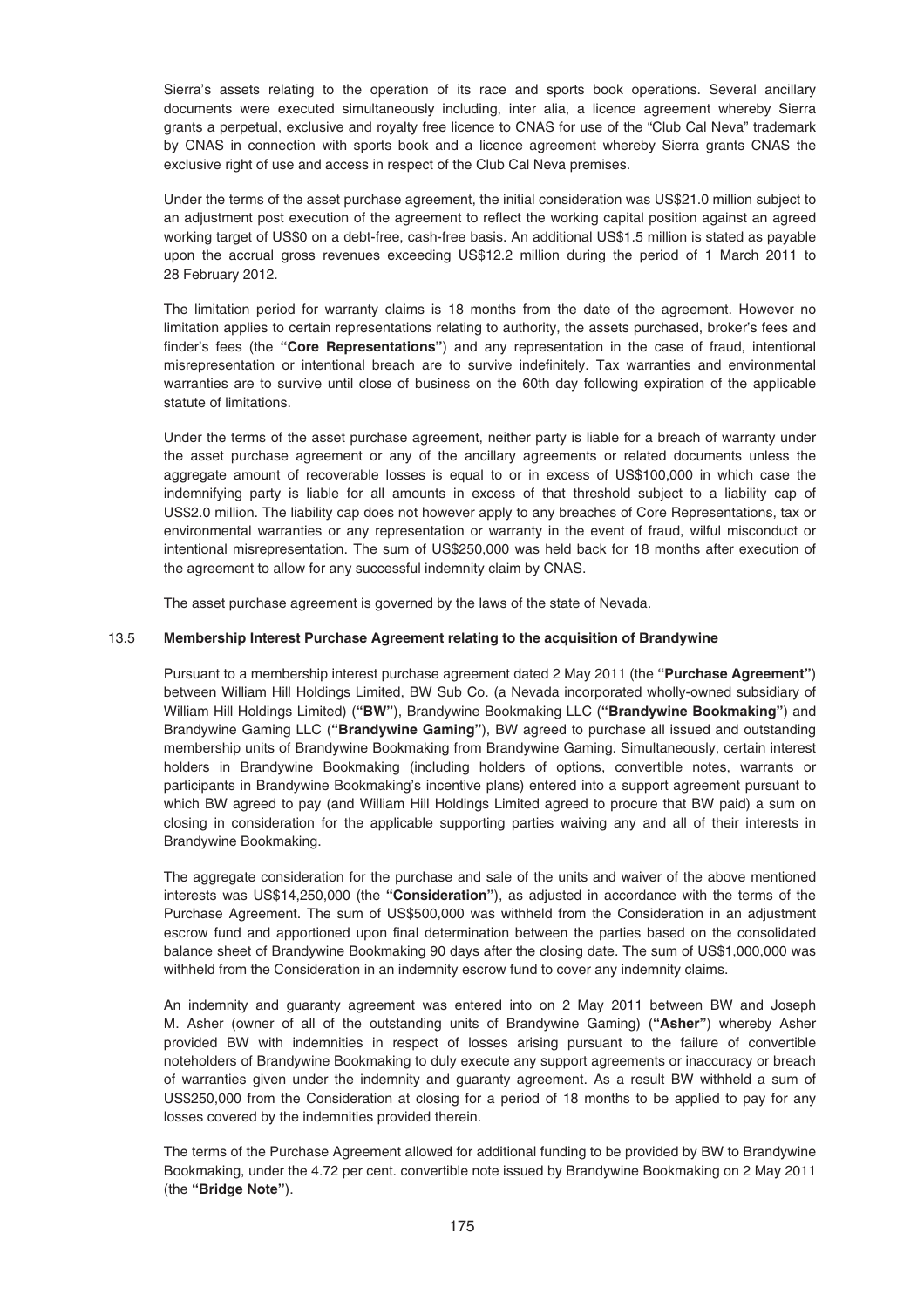The limitation period for warranty claims is 18 months from the closing date, being three business days after all conditions and obligations under the Purchase Agreement were met (i.e. June 2012). However, no limitation applies to certain representations relating to authority, the units, capitalisation, equity interests, broker's fees and finder's fees (the **"Core Representations"**). Representations relating to fraud or intentional misrepresentation are to survive indefinitely. Tax warranties and environmental warranties are to survive until close of business on the 60th day following expiration of the applicable statute of limitations.

The indemnity provisions under the Purchase Agreement allow for recovery by either party for breach of any covenant, representation or warranty under the Purchase Agreement or under the ancillary documents. The agreement also allows for recovery by BW in respect of any pre-closing tax liability that has not been accounted for to the extent that such liability does not exceed the lesser of excess working capital (net any transaction expenses paid or owed) or US\$25,000.

Under the terms of the Purchase Agreement, neither party is liable for a breach of representation or warranty under the Purchase Agreement or any ancillary document unless the aggregate amount of recoverable losses is equal to or in excess of US\$100,000 in which case the indemnifying party is liable for all amounts in excess of that threshold subject to a liability cap of US\$1,000,000. The liability cap does not, however, apply to any inaccuracy or breaches of the Core Representations, tax or environmental warranties or any representation or warranty in the event of fraud or intentional misrepresentation.

The Purchase Agreement is governed by the laws of the state of Delaware, provided, however, that the laws of the state of Nevada apply in respect of any and all Nevada gaming regulatory matters.

# 13.6 **Merger Agreement relating to the acquisition of AWI**

On 13 April 2011, American Wagering, Inc. (**"AWI"**) entered into an agreement and plan of merger with William Hill Holdings Limited, as the parent, and AW Sub Co. (the **"Merger Subsidiary"**), an indirect wholly-owned subsidiary of William Hill Holdings Limited (the **"Merger Agreement"**). Upon the terms and subject to the conditions of the Merger Agreement, which were satisfied in June 2012 (the **"Effective Time"**), the Merger Subsidiary merged with and into AWI, with AWI continuing as the surviving corporation as an indirect wholly-owned subsidiary of William Hill Holdings Limited (the **"Merger"**).

As a condition to entry into the Merger Agreement and as inducement for AWI to enter into the Merger Agreement, AWI and William Hill Holdings Limited concurrently executed a bridge loan agreement and related 12.5 per cent. secured convertible PIK promissory note, pursuant to which William Hill Holdings Limited agreed to lend up to US\$7.25 million to AWI.

The consideration for the Merger consisted of: (i) US\$0.90 in cash (less any applicable withholding taxes) for each share of AWI's common stock; (ii) US\$100 (including all of the accrued but unpaid interest for the period from the date of the Merger Agreement until the Effective Date less any applicable withholding taxes) for the redemption of each outstanding share of AWI's redeemable series A preferred stock; (iii) an amount in cash equal to the number of common stock shares (issued pursuant to the exercise of the outstanding stock options at the Effective Time) multiplied by the excess of US\$0.90 over the exercise price of each outstanding stock option (less any applicable withholding taxes); and (iv) an amount in cash equal to the number of common stock shares (issued pursuant to the exercise of the warrants at the Effective Time) multiplied by the excess of US\$0.90 over the exercise price for such warrant (less any applicable withholding taxes).

The obligation of each party to effect the Merger was subject to the satisfaction or waiver at, or prior to, the Effective Time of the following conditions: (i) majority shareholder approval; (ii) receipt of consents and approvals required under the relevant gaming laws; (iii) no restraining order, injunction or decree being issued prohibiting the Merger; and (iv) no suit, action or legal proceedings trying to restrain or prohibit consummation of the Merger.

Each of AWI, William Hill Holdings Limited and the Merger Subsidiary represented and warranted to each other, among other things: that they had good standing and power and authority to execute and deliver the Merger Agreement and to consummate the Merger; there were no defaults under their respective organizational documents and contracts and applicable laws; and judgments and the accuracy of information supplied for inclusion in their information statement.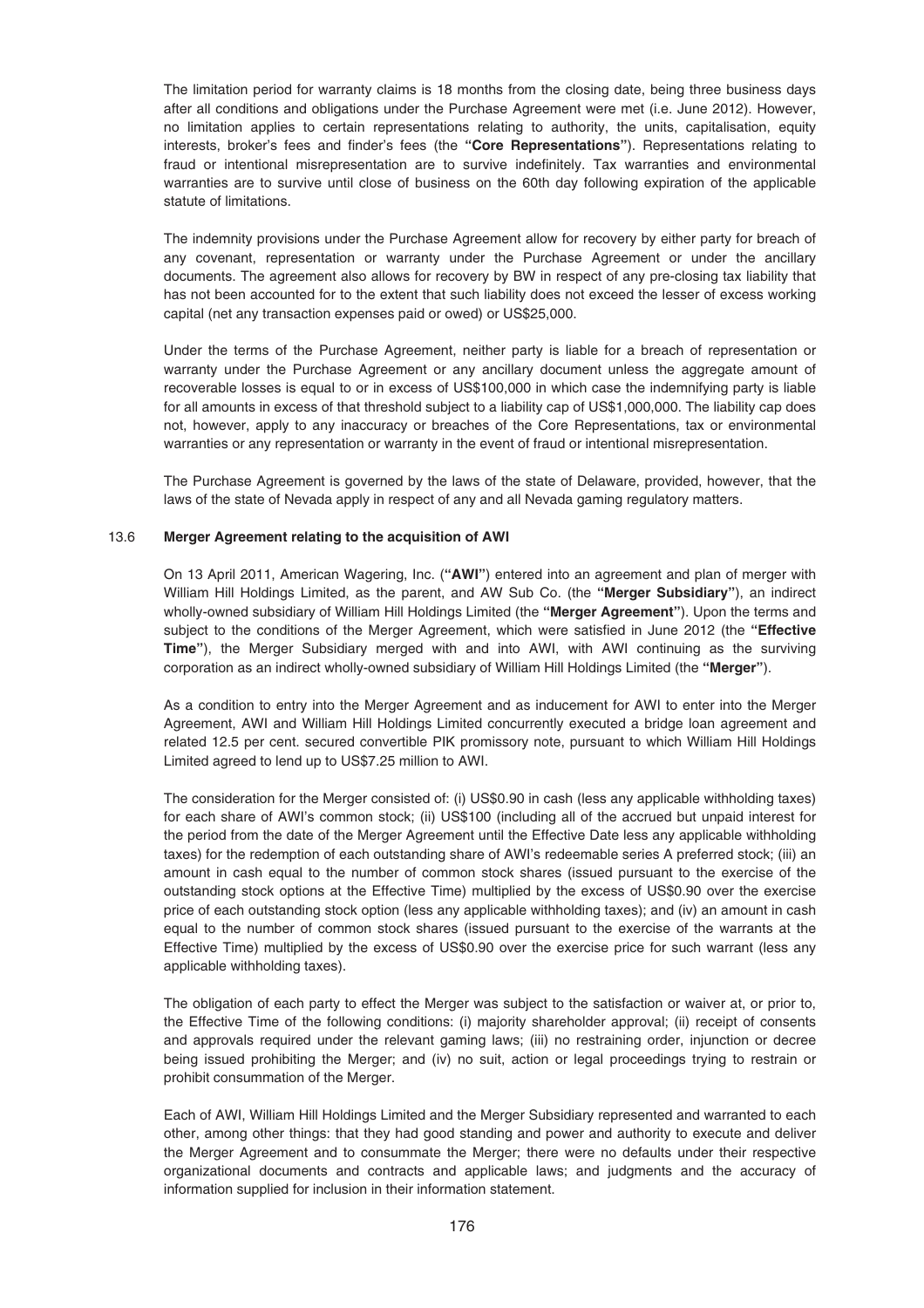In addition, William Hill Holdings Limited and the Merger Subsidiary agreed that all obligations of indemnification existing in favour of the current or former directors and officers of AWI as provided in AWI's charter or bylaws were to be assumed and performed by AWI as the surviving corporation and continue in full force and effect until the expiration of six years from the Effective Time with respect to any claims against such directors or officers arising out of such acts or omissions, except as otherwise required by applicable law. William Hill Holdings Limited has also agreed, for a period of six years after the Effective Time, to keep AWI's current directors and officers' insured for any acts or omissions occurring prior to the Effective Time.

Upon completion of the Merger in June 2012, all shares of AWI's common stock were de-listed from trading on the OTC Bulletin Board and were de-registered under the Securities Exchange Act.

The Merger Agreement is governed by and construed in accordance with the laws of the State of Nevada.

# 13.7 **TurfTV Agreement**

On 5 October 2011, WHO entered into a renewal agreement with Amalgamated Racing Limited (**"TurfTV"**) under which WHO pays a fee in consideration for the supply of live horse racing coverage for display in William Hill LBOs in the UK, the Isle of Man, the Channel Islands, and the Republic of Ireland from 1 February 2013 to 31 January 2018 (the **"TurfTV Agreement"**). The TurfTV Agreement expires on 31 January 2018 although it may be terminated earlier by either party in certain circumstances.

Each party's liability under the TurfTV Agreements is subject to certain caps and the agreement contains a broad exclusion clause in respect of TurfTV's liability. These provisions could result in WHO being unable to recover losses that it suffered as a result of TurfTV's failure to meet its contractual obligations or in the event that WHO has a claim under any warranties or indemnities provided by TurfTV under the agreements.

The TurfTV Agreement is governed by and construed in accordance with the laws of England and Wales.

### 13.8 **SISL Agreement**

On 17 January 2012, WHO entered into an agreement with Satellite Information Services Limited (**"SISL"**), which superseded the previous agreement which had been extended from time to time between the parties, under which it pays a fee to SISL in consideration for the supply of horse racing and greyhound racing coverage for display in William Hill LBOs in the UK, the Isle of Man and the Channel Islands (the **"SISL Agreement"**). The SISL Agreement expires on 31 July 2016 but may be terminated earlier by either party in certain circumstances.

Each party's liability is subject to certain caps and the SISL Agreement contains a broad exclusion clause in respect of SISL's liability. These provisions could result in WHO being unable to recover losses that it may suffer as a result of SISL's failure to meet its contractual obligations or in the event that WHO has a claim under any warranties or indemnities provided by SISL under the SISL Agreement.

The SISL Agreement is governed by and construed in accordance with the laws of England and Wales.

# 13.9 **Inspired Gaming Agreement**

On 18 January 2012, WHO entered into a supply agreement with Inspired Gaming (UK) Limited (**"Inspired Gaming"**), which superseded the previous agreement dated 23 January 2008, for the supply of gaming machines entered into between WHO and Inspired Gaming (the **"Inspired Gaming Agreement"**). Under the Inspired Gaming Agreement, Inspired Gaming provides gaming machines and related equipment, content, and services to WHO in consideration for a percentage of the stakes played on the gaming machines, subject to certain conditions. The Inspired Gaming Agreement will expire automatically on 31 May 2016 unless extended by written agreement of WHO and Inspired Gaming or terminated earlier by either party in specified circumstances.

Each party's liability is subject to certain monetary caps under the Inspired Gaming Agreement, which also contains a broad exclusion clause in respect of each party's liability. These provisions could result in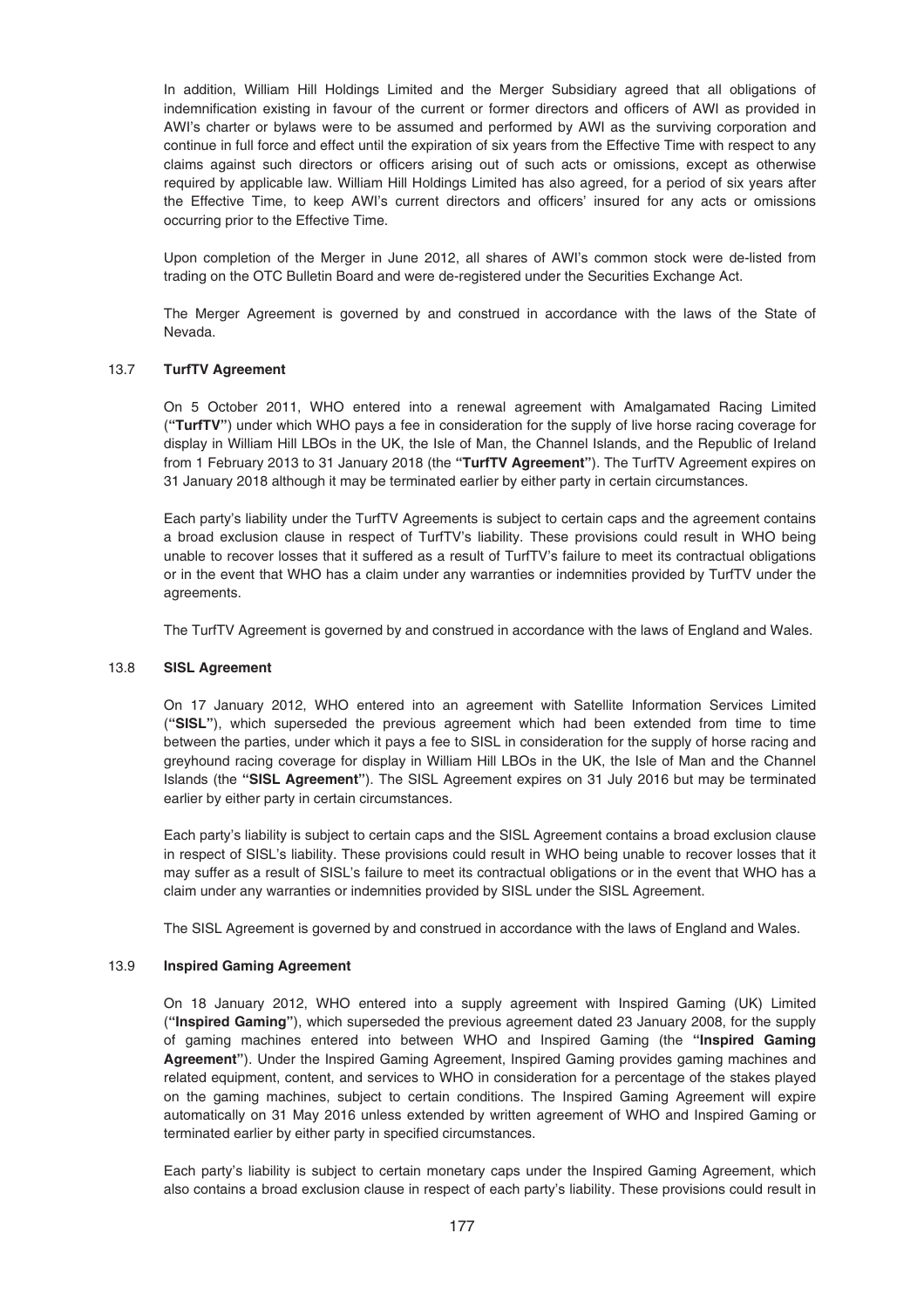WHO being unable to recover losses that it suffered as a result of Inspired Gaming's failure to meet its contractual obligations or in the event that the WHO has a claim under any warranties or indemnities provided by Inspired Gaming under Inspired Gaming Agreement.

The Inspired Gaming Agreement is governed by and construed in accordance with the laws of England and Wales.

# 13.10 **Virtue Fusion Agreement**

On 11 January 2007, a framework agreement was entered into between William Hill Online NV, Virtue Fusion NV and Virtue Fusion Limited. This was first amended and novated by a novation and amendment agreement between Virtue Fusion NV, Virtue Fusion (Alderney) Limited (**"VFA"**) dated 13 September 2007, then subsequently amended and novated by a deed of amendment between JVCo2, Virtue Fusion Limited and VFA dated 8 January 2010, then subsequently amended by various agreements from time to time between JVCo2 and VFA (together the **"Virtue Fusion Agreement"**).

Under the terms of the Virtue Fusion Agreement, and in consideration for the creation and provision of a branded website hosted in Alderney allowing William Hill customers access to online bingo products, slot-machine style games and other related content, JVCo2 will pay a percentage of the revenues generated by this website to VFA (with the percentage to be determined subject to various conditions). The term of the agreement expires at 23:59 on 28 February 2013. The parties intend to extend the term of the agreement by conduct beyond this date.

Each party's liability under the Virtue Fusion Agreement is subject to certain monetary caps and is also subject to a broad exclusion clause in respect of both parties' liability. These provisions could result in JVCo2 being unable to recover losses that it may suffer as a result of VFA's failure to meet its contractual obligations or in the event that JVCo2 has a claim under any warranties or the indemnities provided by VFA under the Virtue Fusion Agreement.

The Virtue Fusion Agreement is governed by and construed in accordance with the laws of England and Wales.

# 13.11 **Vertex/Capita Outsourcing Agreement**

On 23 July 2010, Vertex Customer Management Limited (**"Vertex"**) and each of the JVCos William Hill Credit Limited (**"William Hill Credit"**) and WHO entered into an agreement in respect of the outsourcing of IT and call handling services from William Hill to Vertex and the terms and conditions under which these services are to be provided to the JVCos in consideration for the payment of various charges including set up costs, annual fixed costs and variable costs based on the amount of calls handled, less a discount of £400,000 spread equally over the five year term and any credit due from time to time as a result of Vertex failing to meet the required service levels (the **"Vertex Outsourcing Agreement"**). In addition certain employees were agreed to be transferred from WHO to Vertex and certain property, equipment and related liabilities were agreed to be transferred from William Hill Credit.

The Vertex Outsourcing Agreement terminates on 1 February 2016 unless otherwise extended or terminated early in accordance with the terms of the agreement. In the event of termination certain employees of Vertex who are wholly or mainly assigned for the provision of the services under the Vertex Outsourcing Agreement may be transferred to the JVCos or to a replacement service provider.

Vertex's liability under the Vertex Outsourcing Agreement is subject to certain caps. These caps could result in one of the William Hill entities being unable to recover losses that it may suffer as a result of a breach by Vertex of the agreement or in the event that a claim is made under a warranty, indemnity, or for breach of statutory duty, non fraudulent misrepresentation or a tortious claim.

This agreement was subsequently novated under a deed of novation dated 26 October 2011, between Vertex, Club 24 Limited (**"Capita"**), each of the JVCos William Hill Credit and WHO, so that Capita assumed all of Vertex' rights and obligations under the agreement as if Capita had been a party to the original agreement instead of Vertex.

The Vertex Outsourcing Agreement is governed by and construed in accordance with the laws of England and Wales.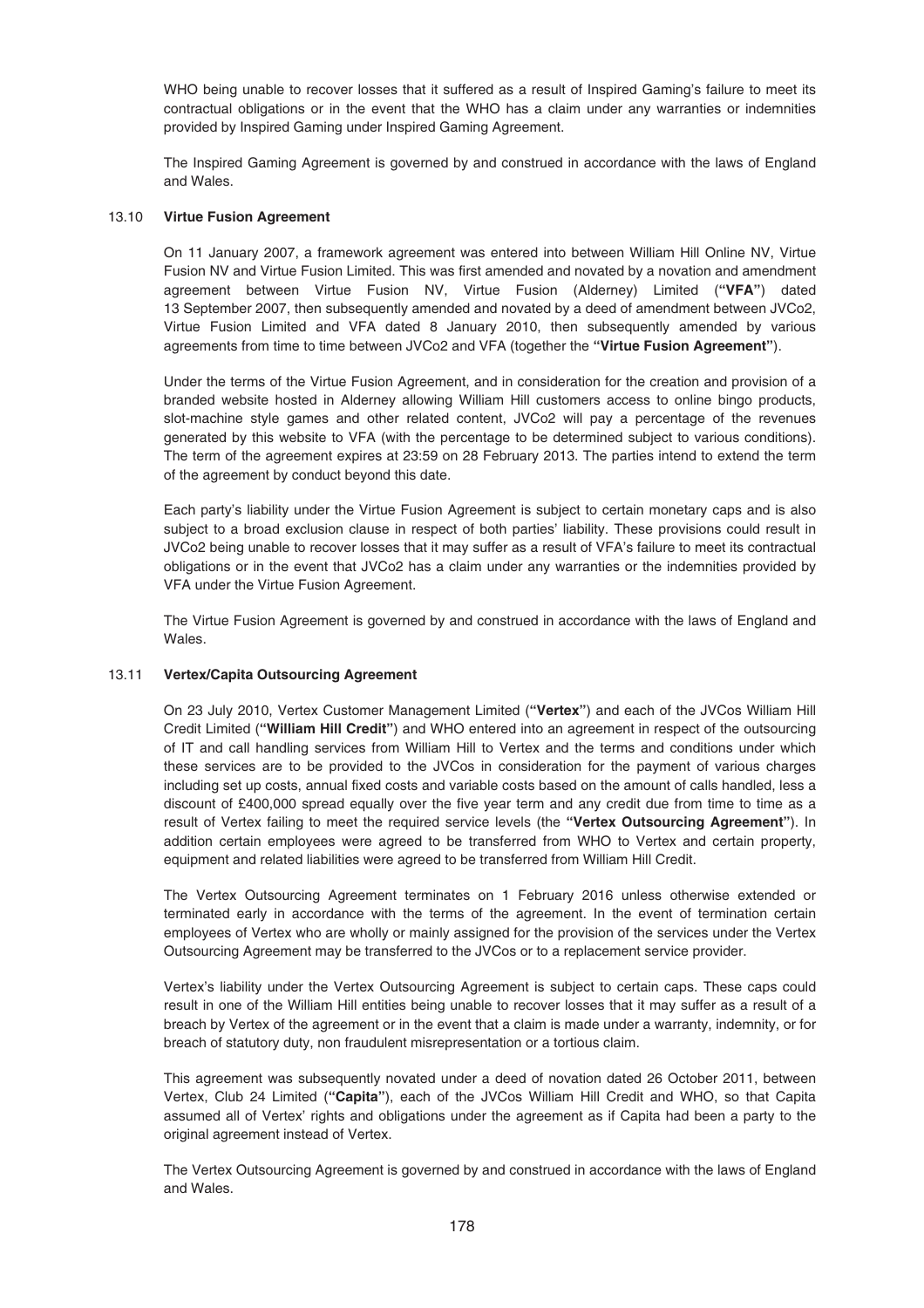# 13.12 **OpenBet Short Form Agreement**

William Hill Credit has entered into a short form agreement with OpenBet Limited (formerly known as Orbis Technology Limited) (**"OpenBet"**) dated 29 June 2012 (the **"OpenBet Short Form Agreement"**) in respect of the licence, support, development and payment for a software system provided by OpenBet for a term continuing until 30 June 2015 unless terminated earlier by the parties in accordance with the terms of the agreement, or until incorporated into a long form agreement.

William Hill Credit previously entered into various agreements with OpenBet including a software licence agreement dated 29 June 2008 as supplemented by various supplemental agreements (dated 26 February 2009, 30 November 2009, 30 April 2010 and 1 July 2011 respectively) and as varied on 8 October 2009 and 12 February 2010, a software support agreement dated 29 June 2008 as varied on 8 October 2009 and 12 February 2010, and a letter of intent dated 13 February 2012, for the purposes of the development, support and licensing of a software system, call centre and gaming engine (together, the **"Previous Agreements"**). These Previous Agreements were extended until 30 June 2012 to allow for payment for licence, support and development of various software deliverables already delivered to William Hill Credit to be made under the terms of the Previous Agreements.

Under the OpenBet Short Form Agreement William Hill Credit and its associated entities are granted a world-wide, non-exclusive and perpetual licence to use the OpenBet software, which will continue in the event of termination of the agreement for the life of the copyright of the software unless otherwise revoked in certain termination circumstances.

Each party's liability is expressed to be the equivalent to that under the Previous Agreements and is therefore subject to certain caps and the agreements exclude OpenBet's liability in respect of a number of potential events of default which could result in William Hill being unable to recover losses that it suffers as a result of OpenBet's failure to meet its contractual obligations or in the event that William Hill has a claim under any warranties or indemnities provided by OpenBet under the Previous Agreements which are incorporated into the current agreement.

The OpenBet Short Agreement is governed by and construed in accordance with the laws of England and Wales.

### 13.13 **Mobenga Agreement**

On 25 October 2010 Mobenga AB (**"Mobenga"**) and each of the JVCos entered into an agreement in respect of the development and provision of services, including maintenance and support, of a betting platform by Mobenga, allowing William Hill customers access to William Hill content from mobile phones, tablets and other similar devices as specified in the agreement (the **"Mobenga Agreement"**). In consideration for the provision of this mobile platform the JVCos will pay a combination of fees including a development fee, fixed monthly service fees and fee per William Hill customer transaction using the mobile platform.

Under the terms of the agreement Mobenga indemnifies the JVCos for any losses resulting from an act or omission on the part of Mobenga, and the JVCos accept responsibility for the content on the mobile platform provided by the JVCos.

The Mobenga Agreement will terminate automatically on the 24 October 2013.

The Mobenga Agreement is governed by and construed in accordance with the laws of England and Wales.

13.14 The Underwriting Agreement is summarised in section 12 of this Part VII above.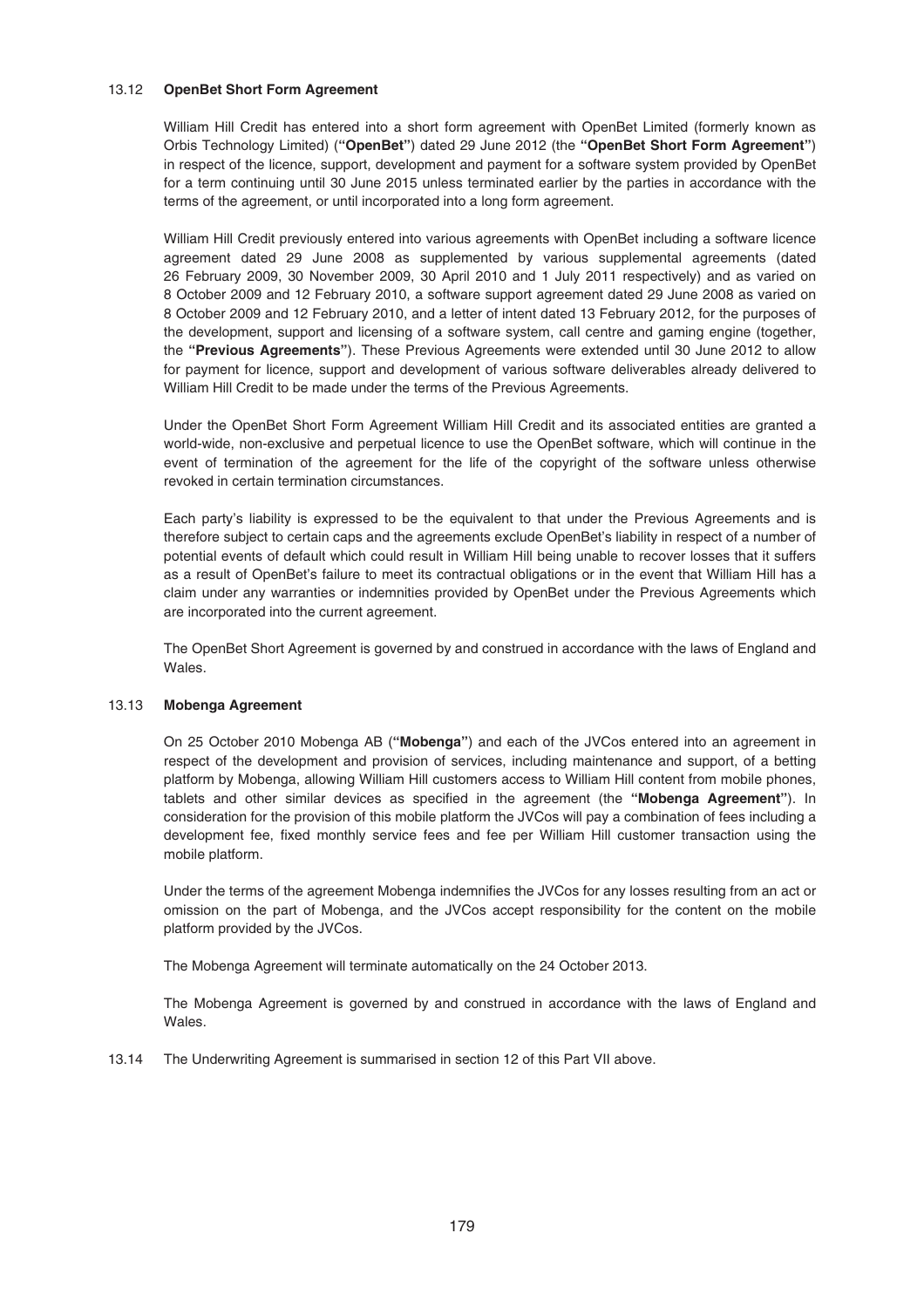# 14. **FINANCING ARRANGEMENTS**

The following financing arrangements have been entered into by members of the Group:

### (a) 2010 Revolving Credit Facility

On 29 November 2010, the Company, as borrower and guarantor, and its subsidiary William Hill Organization Limited, as guarantor, entered into a facility agreement with a syndicate of banks under which such banks made available a £550 million revolving credit facility. The 2010 Revolving Credit Facility was used to refinance the amounts outstanding under the 2009 Credit Facilities and (after the repayment and cancellation in full of the 2009 Credit Facilities) for general corporate and working capital purposes of the Group. The 2010 Revolving Credit Facility is repayable in November 2015.

The agreement contains representations, information and financial covenants, undertakings and events of default that are customary for debt facilities involving a publicly listed company. Among other things, the undertakings include restrictions on the Group in relation to disposals, mergers, change of business, financial indebtedness, provision of loans, acquisitions and a negative pledge. In addition, the 2010 Revolving Credit Facility contains the following financial covenants:

- under the Net Cash Interest Cover covenant, the ratio of consolidated EBITDA to consolidated net interest payable (each as defined under the 2010 Revolving Credit Facility) for any relevant period may not be less than 3.0:1; and
- under the Net Debt to EBITDA covenant, the ratio of consolidated net debt as at the last day of any relevant period to consolidated EBITDA for that period (each as defined in the 2010 Revolving Credit Facility) may not be greater than 3.50:1.

Both ratios are measured for each period of four accounting quarters ending on the last day of each financial half year and each financial year of William Hill. For the purposes of the financial covenants described above, consolidated EBITDA is calculated as profit before depreciation, amortisation, interest, tax, share-based payment charges less EBITDA attributable to the noncontrolling interest in William Hill Online.

In addition, under the guarantor coverage provision, any subsidiary of the Company whose contribution to adjusted consolidated EBIT (as defined in the 2010 Revolving Credit Facility) equals or exceeds 5 per cent. of adjusted consolidated EBIT of the Group is required to accede as a guarantor to the 2010 Revolving Credit Facility. However, this requirement does not apply to any members of the Group that are jointly owned, directly or indirectly, by the Company and Playtech for so long as they are not wholly-owned, directly or indirectly, by the Company.

The rate of interest on the facility for each interest period is the aggregate of (i) the applicable margin, (ii) LIBOR and (iii) mandatory costs, if any. The maximum margin is 2.75 per cent. per annum and adjustments are made to the margin depending on the applicable ratio under the Net Debt to EBITDA covenant described above. In addition, a commitment fee equivalent to 40 per cent. of the applicable margin is payable in respect of any amounts under the 2010 Revolving Credit Facility that are available but undrawn.

On 20 December 2012, the 2010 Revolving Credit Facility was amended and put on customary certain funds terms pending the completion of the acquisition of Sportingbet's Australian online gambling operations and certain other assets from the Sportingbet group. This means that, for an agreed period of time pending completion of this acquisition and save in a limited number of agreed exceptional circumstances, the lenders under the 2010 Revolving Credit Facility must lend the amounts requested by William Hill under the facility and will be prevented from cancelling their commitments and accelerating any amounts outstanding under the facility.

### (b) 2012 Bridge Credit Facility

On 20 December 2012, the Company, as borrower and guarantor, and its subsidiary William Hill Organization Limited, as guarantor, entered into the £325 million 2012 Bridge Credit Facility provided by a syndicate of banks consisting of separate tranches of £225 million and £100 million.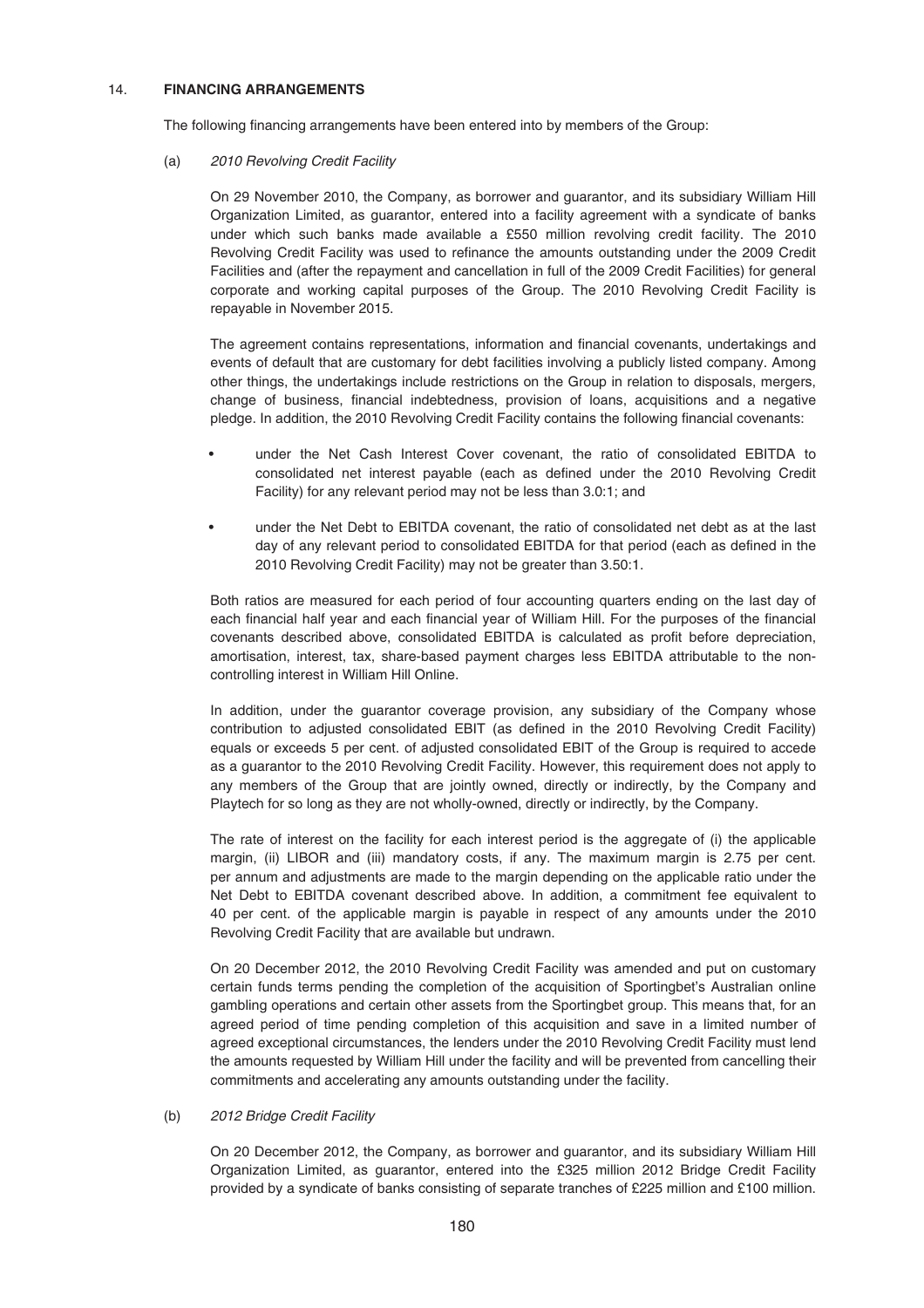The purpose of the £225 million tranche is to finance in part the cost of acquisition of Sportingbet's Australian online gambling operations and certain other assets from the Sportingbet group. The purpose of the £100 million tranche is to fund in part the cash consideration payable in respect of the acquisition of Playtech's stake in William Hill Online. The 2012 Bridge Credit Facility is repayable in June 2014. As at 1 January 2013, no amounts were drawn under either tranche, but amounts are expected to be drawn in the first and second quarters of 2013, respectively, when the two acquisitions are expected to complete.

The 2012 Bridge Credit Facility contains the same financial covenants, guarantor coverage provisions and undertakings described above in relation to the 2010 Revolving Credit Facility.

The rate of interest for any amounts drawn under the 2012 Bridge Credit Facility for each interest period is the aggregate of (i) the applicable margin, (ii) LIBOR and (iii) mandatory costs, if any. The applicable margin increases throughout the life of the loan with the maximum margin being 4.50 per cent. per annum. Commitment fees in respect of each tranche are payable (i) in the form of a ticking fee, calculated at the rate of 0.5 per cent. per annum of the total amount under each tranche, from 20 December 2012 until, in the case of the £225 million tranche, the closing of acquisition of Sportingbet's Australian online gambling operations and certain other assets from the Sportingbet group and, in the case of the £100 million tranche, the confirmation of William Hill's intention to acquire the minority interest in William Hill Online and (ii) for every threemonth period thereafter at the rate of 40 per cent. of the applicable margin on any amounts undrawn under the relevant tranche. In addition, any loans drawn under the 2012 Bridge Credit Facility that are still outstanding on 20 December 2013 will be subject to a duration fee of 0.25 per cent. per annum of the committed amounts under the facility.

The two tranches of the facility are on customary certain funds terms pending the completion of the relevant acquisitions. This means that, for an agreed period of time pending completion of the relevant acquisitions and save in a number of agreed exceptional circumstances, the lenders under the 2012 Bridge Credit will be obliged to lend, subject to limited funding drawstops, the amounts requested by William Hill under the facility and will be prevented from cancelling their commitments and accelerating any amounts outstanding under the facility.

### (c) 7.125 per cent. Guaranteed Notes due 2016

In November 2009, the Company as issuer issued £300 million of 7.125 per cent. Guaranteed Notes to investors. The funds raised were used for general corporate purposes and were applied to repay borrowings under the Group's then existing credit facilities. The 7.125 per cent. Guaranteed Notes due 2016 are repayable in November 2016. The terms and conditions of the 7.125 per cent. Guaranteed Notes due 2016 contain events of default that are customary for notes of this nature and include restrictions on the creation of security (with certain exemptions) and an investor put option that allows noteholders to request that the Company redeem their notes early upon a change of control of the Company. The terms and conditions of the 7.125 per cent. Guaranteed Notes due 2016 also contain a Company call option that allows the Company to redeem the 7.125 per cent. Guaranteed Notes due 2016 under certain circumstances. The 7.125 per cent. Guaranteed Notes also contain various representations, information and financial covenants, undertakings and indemnities. The 7.125 per cent. Guaranteed Notes due 2016 carry a fixed rate of interest of 7.125 per cent. per annum payable semi-annually and the Company's obligations thereunder are guaranteed by William Hill Organization Limited.

### 15. **LITIGATION AND OTHER CONTINGENCIES**

There are no governmental, legal or arbitration proceedings (including any such proceedings which are pending or threatened of which William Hill is aware) which may have or have had in the recent past (covering the 12 months immediately preceding the date of this document) a significant effect on William Hill and/or the Group's financial position or profitability.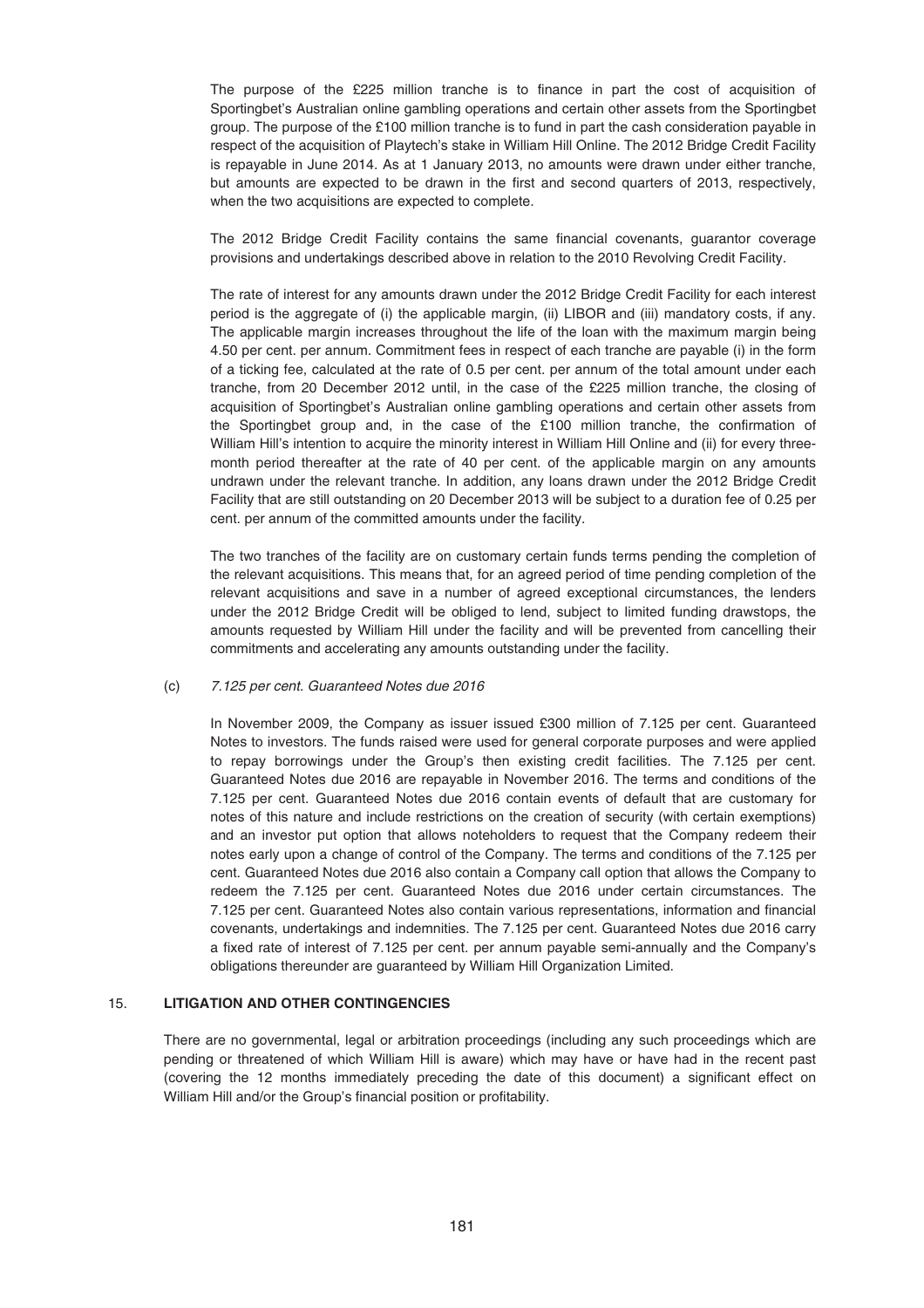# 16. **SUBSIDIARIES**

William Hill acts as the holding company of the Group. William Hill has the following significant subsidiary undertakings all of which are private limited companies. None of the subsidiaries holds Ordinary Shares in the Company.

|                                         | Proportion<br>of                   |                       |                                       |  |
|-----------------------------------------|------------------------------------|-----------------------|---------------------------------------|--|
| Name                                    | <b>Country of</b><br>Incorporation | ownership<br>interest | <b>Principal activity</b>             |  |
| Directly owned:                         |                                    |                       |                                       |  |
| William Hill Holdings Limited           | United Kingdom                     | 100%                  | Holding company                       |  |
| Held through intermediate<br>companies: |                                    |                       |                                       |  |
| William Hill Investments Limited        | United Kingdom                     | 100%                  | Holding company                       |  |
| Will Hill Limited                       | United Kingdom                     | 100%                  | Holding company                       |  |
| William Hill Organization Limited       | United Kingdom                     | 100%                  | Retail betting and gaming<br>machines |  |
| <b>Willstan Limited</b>                 | United Kingdom                     | 100%                  | Retail betting and gaming<br>machines |  |
| <b>BJ O'Connor Limited</b>              | Jersey                             | 100%                  | Retail betting and gaming<br>machines |  |
| Willstan (IOM) Limited                  | Isle of Man                        | 100%                  | Retail betting and gaming<br>machines |  |
| The Regal Sunderland Stadium Limited    | United Kingdom                     | 100%                  | Stadium operation                     |  |
| Team Greyhounds (Brough Park) Limited   | United Kingdom                     | 100%                  | Stadium operation                     |  |
| American Wagering Inc.                  | <b>United States</b>               | 100%                  | Holding company                       |  |
| Leroy's Horse & Sports Place            | <b>United States</b>               | 100%                  | Retail and smartphone<br>betting      |  |
| CN Acquisition Subco, Inc.              | <b>United States</b>               | 100%                  | <b>Retail Betting</b>                 |  |
| Brandywine Bookmaking, LLC              | <b>United States</b>               | 100%                  | <b>Retail Betting</b>                 |  |
| Computerized Bookmaking System, Inc.    | <b>United States</b>               | 100%                  | Bookmaking software<br>sales          |  |
| <b>WHG Trading Limited</b>              | Gibraltar                          | 71%                   | Online betting and gaming             |  |
| WHG (International) Limited             | Gibraltar                          | 71%                   | Online betting and gaming             |  |
| William Hill (Malta) Limited            | Malta                              | 71%                   | Online betting and gaming             |  |
| WHG Services (Bulgaria) EOOD            | <b>Bulgaria</b>                    | 71%                   | <b>Customer services</b>              |  |
| Cellpoint Investments Limited           | Cyprus                             | 71%                   | Holding company                       |  |
| Ad-gency Limited                        | Israel                             | 71%                   | Marketing services                    |  |

# 17. **PROPERTY**

17.1 William Hill's principal administrative offices are located in London and are occupied under a lease expiring in 2111. William Hill's main operational facilities in the UK are in Leeds and are occupied under three leases, one of which expires in 2016 while the two other leases expire in 2018. The Group's online operations are run out of Gibraltar. Details of the principal properties of the Group are set out below:

| <b>Address</b>                                         | <b>Description</b>             | Size<br>(square<br>feet<br>approx) | <b>Tenure</b>  | <b>Expiry of Term</b> | <b>Current rent per</b><br>annum | Lessee       |
|--------------------------------------------------------|--------------------------------|------------------------------------|----------------|-----------------------|----------------------------------|--------------|
|                                                        | Offices related to various     |                                    |                |                       |                                  |              |
|                                                        | operational and administrative |                                    |                |                       |                                  | William Hill |
| 3rd and 4th Floors, City Walk,                         | functions of the Group's       |                                    |                |                       | £494.270                         | Organization |
| Sweet Street. Leeds                                    | business                       | 21.486                             | Leasehold      | 3 August 2021         | plus VAT                         | Limited      |
|                                                        | Offices related to various     |                                    |                |                       |                                  |              |
| $1st$ , $2nd$                                          | operational and administrative |                                    |                |                       |                                  | William Hill |
| and 3rd Floors, St. John's                             | functions of the Group's       |                                    |                |                       | £330,000                         | Organization |
|                                                        | business                       | 24.130                             | Leasehold      | 12 June 2018          | plus VAT                         | Limited      |
|                                                        | Offices related to various     |                                    |                |                       |                                  |              |
|                                                        | operational and administrative |                                    |                |                       |                                  | William Hill |
| 4 <sup>th</sup> and 5 <sup>th</sup> Floors, St. John's | functions of the Group's       |                                    |                |                       | £225,625                         | Organization |
|                                                        | business                       | 13.250                             | Leasehold      | 12 June 2018          | plus VAT                         | Limited      |
| Greenside House, 50 Station                            |                                |                                    |                |                       |                                  |              |
| Road, Wood Green, London                               |                                |                                    |                | 28 September          |                                  | Camec        |
| N22 7TP  Head Office                                   |                                | 30,000                             | Long Leasehold | 2111                  | Peppercorn                       | Limited      |
|                                                        |                                |                                    |                |                       |                                  |              |
| Suite 1, Ground Floor,                                 |                                |                                    |                |                       |                                  |              |
| Woodhead House, Centre 27                              |                                |                                    |                |                       |                                  | William Hill |
| Business Park, Gelderd Road,                           |                                |                                    |                |                       | £39,525                          | Organization |
|                                                        |                                | 2.500                              | Leasehold      | 14 June 2016          | plus VAT                         | Limited      |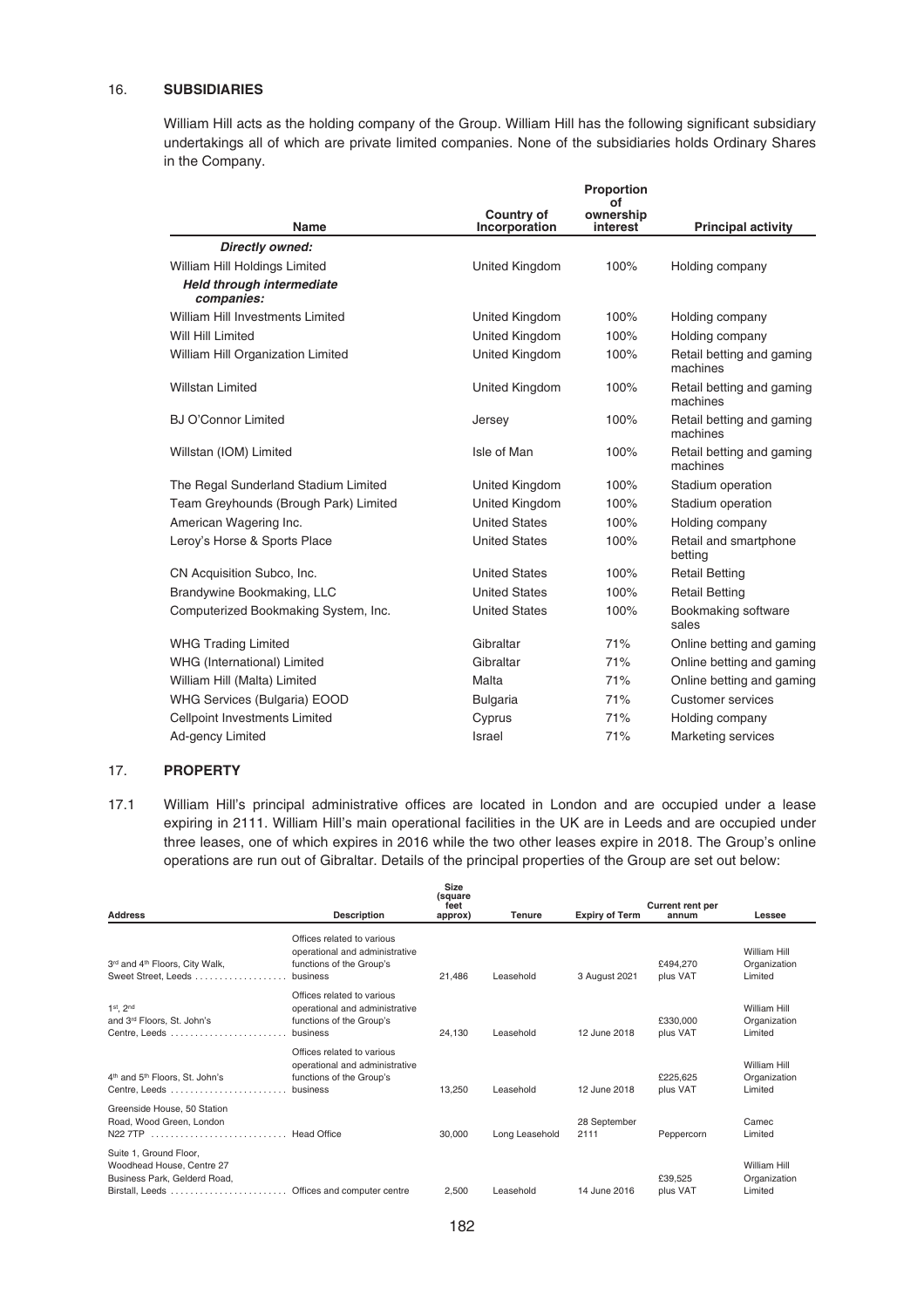| <b>Address</b>                                                                       | <b>Description</b>                                                                                          | Size<br>(square<br>feet<br>approx) | <b>Tenure</b> | <b>Expiry of Term</b> | <b>Current rent per</b><br>annum      | Lessee                                     |
|--------------------------------------------------------------------------------------|-------------------------------------------------------------------------------------------------------------|------------------------------------|---------------|-----------------------|---------------------------------------|--------------------------------------------|
| Unit 6.1 Waterport Place, 2<br>Europort Avenue, Gibraltar                            | Offices related to various<br>operational and administrative<br>functions of the Group's online<br>business | 6,350                              | Leasehold     | 1 January 2021        | £177.792                              | <b>WHG</b><br>(International)<br>Limited   |
| Unit 5.1b Waterport Place, 2<br>Europort Avenue, Gibraltar                           | Offices related to various<br>operational and administrative<br>functions of the Group's online<br>business | 4,189                              | Leasehold     | 6 April 2021          | £113,076                              | <b>WHG</b><br>(International)<br>Limited   |
| Unit 5.1a Waterport Place,<br>Europort Avenue, Gibraltar                             | Offices related to various<br>operational and administrative<br>functions of the Group's online<br>business | 2,422                              | Leasehold     | 28 February 2022      | £55.683                               | <b>WHG</b><br>(International)<br>Limited   |
| Ground Floor Unit, Waterport<br>Place, Europort Avenue,                              | Offices related to various<br>operational and administrative<br>functions of the Group's online<br>business | 2,386                              | Leasehold     | 28 March 2022         | £50,113.95                            | <b>WHG</b><br>(International)<br>Limited   |
| Unit 6.3, Waterport Place,<br>Europort Avenue, Gibraltar                             | Offices related to various<br>operational and administrative<br>functions of the Group's online<br>business | 2,615                              | Leasehold     | 5 December 2022       | £70,605                               | <b>WHG</b><br>(International)<br>Limited   |
| Unit 4.1, Waterport Place,<br>Europort Avenue, Gibraltar                             | Offices related to various<br>operational and administrative<br>functions of the Group's online<br>business | 2,459                              | Leasehold     | 14 July 2014          | £61,475                               | <b>WHG</b><br>(International)<br>Limited   |
| Level + 25, 20 Building C, European<br>Trade Centre, Hermes Park, Sofia,<br>Bulgaria | Offices related to various<br>operational and administrative<br>functions of the Group's online<br>business | 14,476                             | Leasehold     | 31 October 2015       | €167.026                              | Eurotech<br><b>Services</b><br><b>EOOD</b> |
| Azrieli Center, 132 Menachem<br>Begin Road, Tel Aviv 67021,<br>Israel                | Offices related to various<br>operational and administrative<br>functions of the Group's online<br>business | 29,816                             | Leasehold     | 16 January 2013       | NIS (Israeli<br>Shekels)<br>3,257,520 | Adgency<br>Limited                         |
| Units 3.4 and 3.5 Waterport Place,<br>2 Europort Avenue, Gibraltar  Offices          |                                                                                                             | 4.151                              | Licence       | 1 July 2015           | £134.640.41                           | <b>WHG</b><br>(International)<br>Limited   |

17.2 There are currently no environmental or health and safety issues which will materially affect the Group's use of the assets described above or the Group's use of its LBO estate.

### 18. **NO SIGNIFICANT CHANGE**

There has been no significant change in the financial or trading position of the Group since 1 January 2013, being the date of the last audited financial information of the Group.

### 19. **MARKET QUOTATIONS**

19.1 The Ordinary Shares are listed on the Official List. The closing middle market quotations for the Ordinary Shares as derived from the Daily Official List of the London Stock Exchange for the first dealing day in each of the six months before the date of this document and on 28 February 2013 (the last practicable date prior to the publication of this document) are as follows:

| Price per Ordinary Share (pence) |
|----------------------------------|
| 303.20                           |
| 318.70                           |
| 343.10                           |
| 338.30                           |
| 352.50                           |
| 391.20                           |
| 404.70                           |

#### 20. **DIVIDENDS**

l,

The following table sets out the dividend per Ordinary Share paid in the 2010 financial year, the 2011 financial year and the 2012 financial year:

|      | Paid       |
|------|------------|
| 2010 | 7.5 pence  |
| 2011 | 8.7 pence  |
| 2012 | 10.1 pence |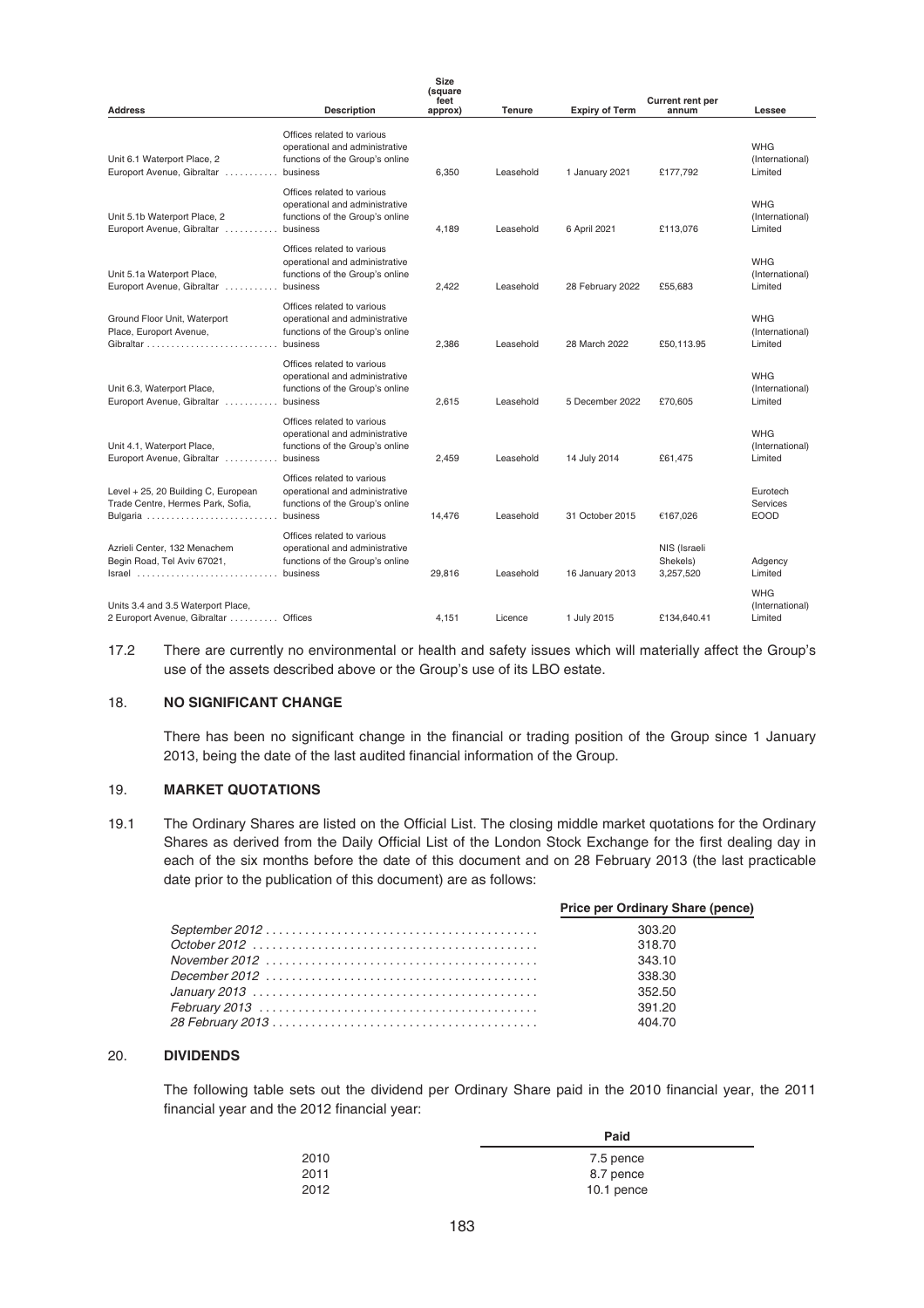### 21. **MISCELLANEOUS**

- 21.1 The total costs and expenses of, and incidental to, the Rights Issue payable by William Hill is estimated to amount to £10 million (excluding VAT).
- 21.2 The New Ordinary Shares are in registered form and will, on Admission, be capable of being held in uncertificated form. The New Ordinary Shares will be admitted with the ISIN GB0031698896.
- 21.3 Save in respect of the Rights Issue, none of the New Ordinary Shares have been marketed or are available in whole or in part to the public in conjunction with the application for the New Ordinary Shares to be admitted to the Official List.
- 21.4 No commissions, discounts, brokerages or other special terms have been granted by the Company or its subsidiaries in connection with the issue of any share or loan capital in the Company.
- 21.5 The sources and bases of statements relating to the market position of William Hill are set out in this document where the statement is made. Certain information has been obtained from external publications and is sourced in this document where the information is included. William Hill confirms that this information has been accurately reproduced and, so far as William Hill is aware and is able to ascertain from the information published by third parties, no facts have been omitted which would render the reproduced information inaccurate or misleading. Unless otherwise stated, such information has not been audited.
- 21.6 William Hill will make an appropriate announcement(s) to a Regulatory Information Service giving details of the results of the Rights Issue and details of the sale of the New Ordinary Shares not taken up by Qualifying Shareholders on or about 5 April 2013.
- 21.7 Citi has given and has not withdrawn its written consent to the issue of this document with the inclusion herein of references to its name in the form and context in which it appears.
- 21.8 Save as disclosed in note 32 of the Group's annual report and accounts for the 2012 financial year, which is incorporated into this document by reference and the Proposed Acquisition described in this document there are no related party transactions between the Company and members of the Group that were entered into during the period from 30 December 2009 to 28 February 2013 (the latest practicable date prior to the publication of this document).

# 22. **TAKEOVER BIDS**

### 22.1 **Mandatory bids**

The Takeover Code applies to the Company. Under the Takeover Code, if an acquisition of interests in the Company's Ordinary Shares were to increase the aggregate holding of an acquirer and persons acting in concert with it to an interest in the Company's Ordinary Shares carrying 30 per cent. or more of the voting rights in the Company, the acquirer and, depending upon the circumstances, persons acting in concert with it, would be required (except with the consent of the Panel on Takeovers and Mergers) to make a cash offer for the outstanding Ordinary Shares at a price not less than the highest price paid for interests in shares by the acquirer or persons acting in concert with it during the previous 12 months. A similar obligation to make such a mandatory offer would also arise on the acquisition of an interest in Ordinary Shares by a person holding (together with persons acting in concert with it) an interest in Ordinary Shares carrying between 30 and 50 per cent. of the voting rights in the Company if the effect of such acquisition were to increase that person's percentage of the voting rights.

### 22.2 **Squeeze-out**

Under the 2006 Act, if a "takeover offer" (as defined in section 974 of the 2006 Act) is made for the Company's Ordinary Shares and the offeror were to acquire, or unconditionally contract to acquire, not less than 90 per cent. in value of the shares to which the offer relates (the **"Offer Shares"**) and not less than 90 per cent. of the voting rights attached to the Offer Shares, within three months of the last day on which its offer can be accepted, it could acquire compulsorily the remaining 10 per cent. It would do so by sending a notice to outstanding Shareholders telling them that it will acquire compulsorily their Offer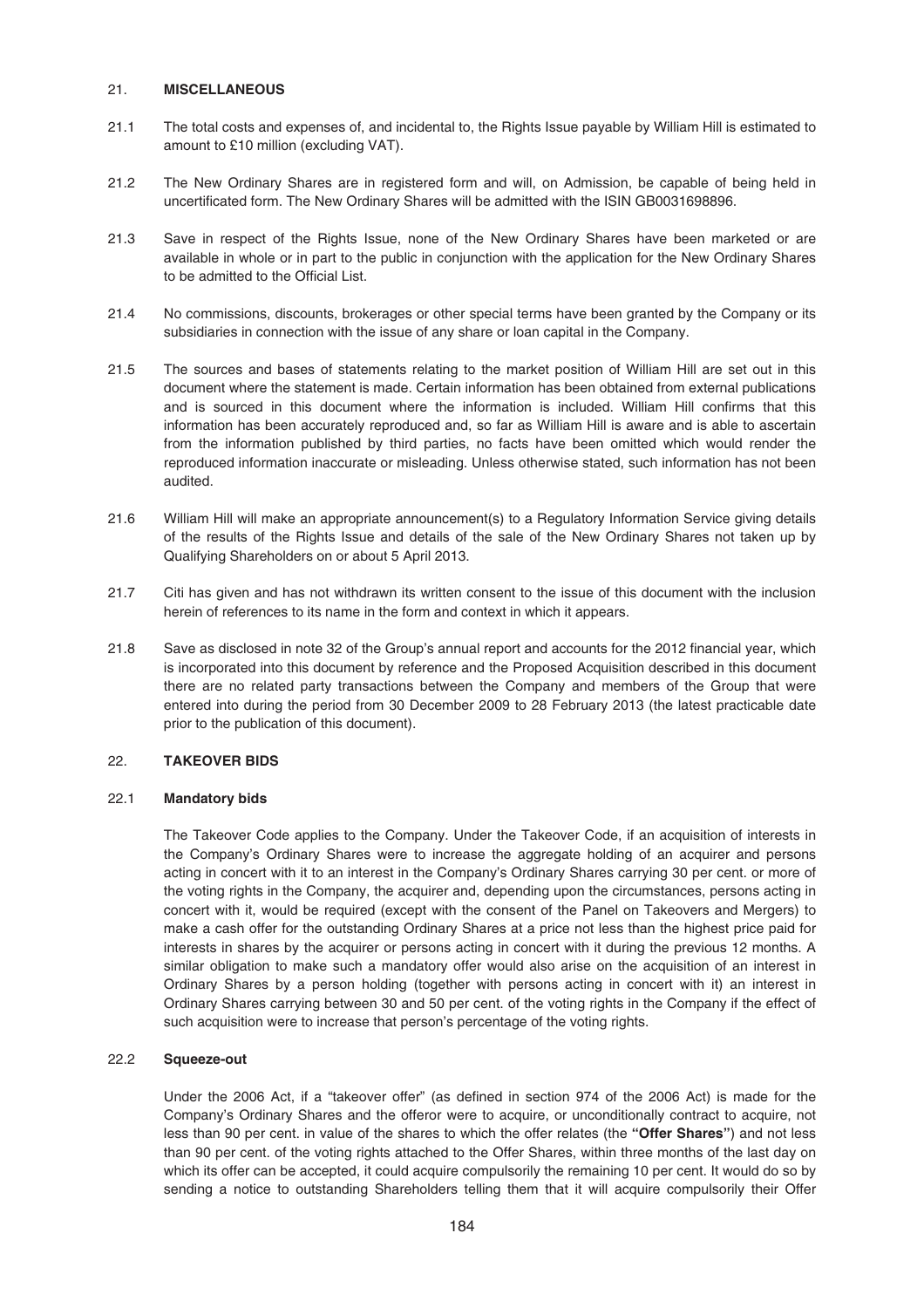Shares and then, six weeks later, it would execute a transfer of the outstanding Offer Shares in its favour and pay the consideration to the Company, which would hold the consideration on trust for outstanding Shareholders. The consideration offered to the Shareholders whose Offer Shares are acquired compulsorily under the 2006 Act must, in general, be the same as the consideration that was available under the takeover offer.

# 22.3 **Sell-out**

The 2006 Act also gives minority Shareholders a right to be bought out in certain circumstances by an offeror who has made a takeover offer. If a takeover offer related to all the Ordinary Shares and at any time before the end of the period within which the offer could be accepted the offeror held or had agreed to acquire not less than 90 per cent. of the Ordinary Shares to which the offer relates, any holder of Ordinary Shares to which the offer related who had not accepted the offer could by a written communication to the offeror require it to acquire those Ordinary Shares.

The offeror is required to give any Shareholder notice of his right to be bought out within one month of that right arising. The offeror may impose a time limit on the rights of the minority Shareholders to be bought out, but that period cannot end less than three months after the end of the acceptance period. If a Shareholder exercises his or her rights, the offeror is bound to acquire those Ordinary Shares on the terms of the offer or on such other terms as may be agreed.

### 22.4 **Takeover bids**

No public takeover bid has been made in relation to the Company during the last financial year or the current financial year.

# 23. **DOCUMENTS AVAILABLE FOR INSPECTION**

Copies of the following documents will be available for inspection during normal business hours on any weekday (Saturday, Sundays and public holidays excepted) at the offices of Ashurst LLP, Broadwalk House, 5 Appold Street, London EC2A 2HA up to and including 19 March 2013:

- (a) the articles of association of William Hill;
- (b) the consent letter referred to in section 21.7 of this Part VII;
- (c) the audited consolidated accounts of the Group for the 2010 financial year, the 2011 financial year and the 2012 financial year; the rules of the 2008 LTIP; and
- (d) this document.

Dated 1 March 2013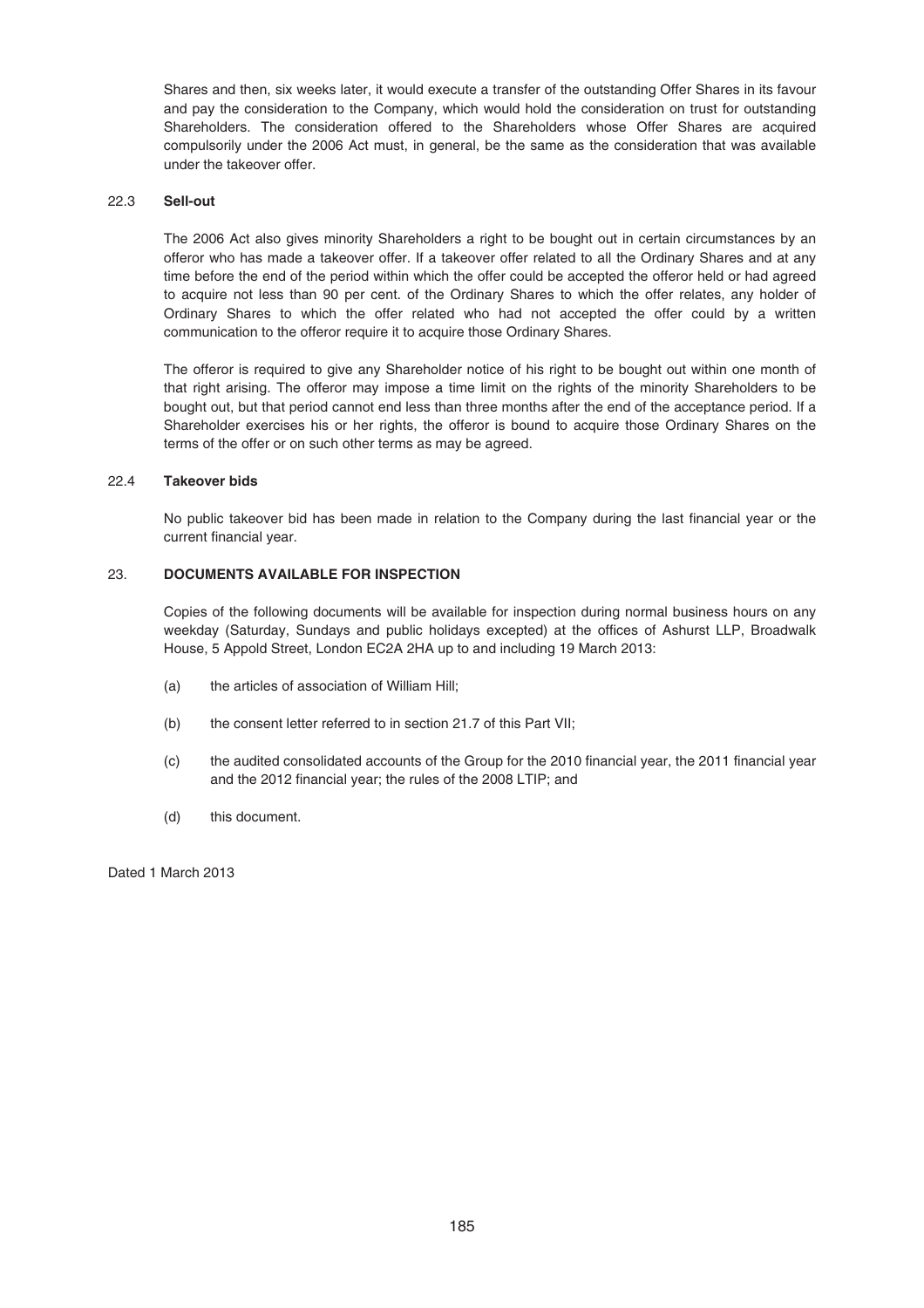# **DEFINITIONS**

The following definitions apply throughout this document, unless the context otherwise requires

| "1985 Act"                           | the Companies Act 1985, as amended;                                                                                                                                                                                                                                                                                                                                                                       |
|--------------------------------------|-----------------------------------------------------------------------------------------------------------------------------------------------------------------------------------------------------------------------------------------------------------------------------------------------------------------------------------------------------------------------------------------------------------|
| "2006 Act"                           | the Companies Act 2006, as amended;                                                                                                                                                                                                                                                                                                                                                                       |
| "2008 LTIP Resolution"               | the ordinary resolution to approve the 2008 LTIP which is numbered 2<br>in the Notice of Extraordinary General Meeting;                                                                                                                                                                                                                                                                                   |
| "2010 financial year"                | 52 weeks ended 28 December 2010;                                                                                                                                                                                                                                                                                                                                                                          |
| "2011 financial year"                | 52 weeks ended 27 December 2011;                                                                                                                                                                                                                                                                                                                                                                          |
| "2012 Bridge Credit Facility"        | the £325 million bridge term credit facility provided by Barclays Bank<br>PLC, Lloyds TSB Bank plc and The Royal Bank of Scotland plc,<br>consisting of separate tranches for the purposes of financing part of<br>the cost of acquisition of Sportingbet's Australian online gambling<br>operations and certain other assets from the Sportingbet group and<br>funding in part the Proposed Acquisition; |
| "2012 financial year"                | 53 weeks ended 1 January 2013;                                                                                                                                                                                                                                                                                                                                                                            |
| "Acts"                               | the 1985 Act and the 2006 Act, as appropriate;                                                                                                                                                                                                                                                                                                                                                            |
| "Admission"                          | the admission of the New Ordinary Shares (nil paid) (i) to the Official<br>List and (ii) to trading on the London Stock Exchange's main market<br>for listed securities becoming effective in accordance, respectively,<br>with the Listing Rules and the Admission and Disclosure Standards;                                                                                                             |
| "Admission and Disclosure Standards" | the requirements contained in the publication "Admission and<br>Disclosure Standards" containing, inter alia,<br>the<br>admission<br>requirements to be observed by companies seeking admission to<br>trading on the London Stock Exchange's main market for listed<br>securities;                                                                                                                        |
| "Articles"                           | the articles of association of the Company;                                                                                                                                                                                                                                                                                                                                                               |
| "Australia"                          | the Commonwealth of Australia, its territories and possessions;                                                                                                                                                                                                                                                                                                                                           |
| "Australian Person"                  | any person in Australia or with an address in Australia (including<br>corporations and other entities organised under the laws of Australia<br>but not including a permanent establishment of any such corporation<br>or entity located outside Australia);                                                                                                                                               |
| "AWI"                                | American Wagering, Inc., a wholly-owned subsidiary of the Company;                                                                                                                                                                                                                                                                                                                                        |
| "Banks"                              | Citigroup Global Markets Limited, Investec Bank plc and Barclays<br>Bank PLC;                                                                                                                                                                                                                                                                                                                             |
| "Board"                              | the Board of Directors of the Company;                                                                                                                                                                                                                                                                                                                                                                    |
| "Brandywine"                         | Brandywine Bookmaking LLC, a wholly-owned subsidiary of the<br>Company;                                                                                                                                                                                                                                                                                                                                   |
| "Business Day"                       | any day (excluding Saturdays and Sundays) on which banks are open<br>in London for normal banking business;                                                                                                                                                                                                                                                                                               |
| "Call Option"                        | the call option granted by Playtech to William Hill Organization (or its<br>nominee) to purchase all of the JV Shares held by Playtech and the IP<br>Assets, exercisable in either 2013 or 2015, on the terms set out in the<br>Framework Agreement;                                                                                                                                                      |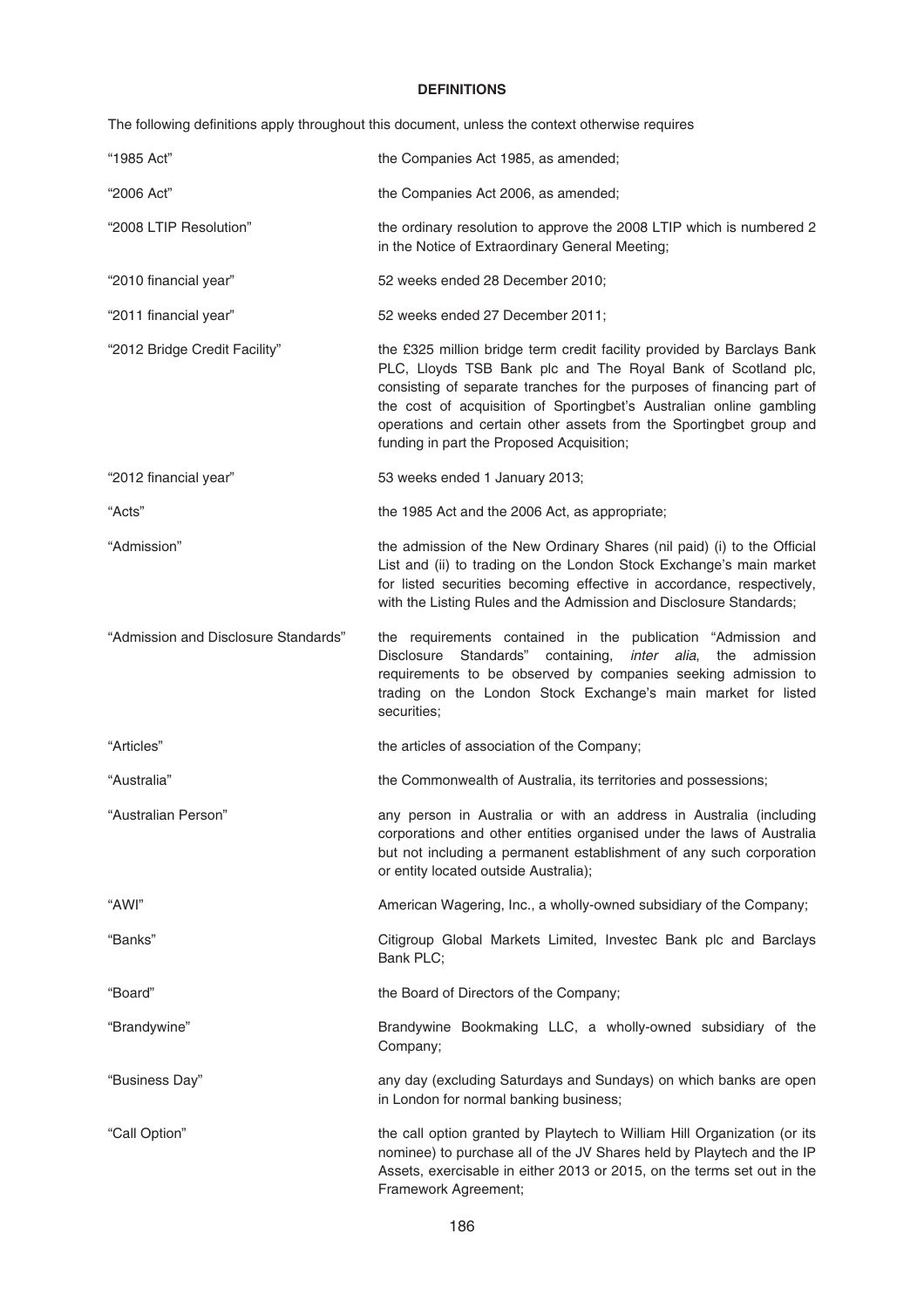| "Cal Neva Assets"                            | the racing and sportsbook assets of Sierra Development Company,<br>trading as Cal Neva;                                                                                                                                                                                                                      |
|----------------------------------------------|--------------------------------------------------------------------------------------------------------------------------------------------------------------------------------------------------------------------------------------------------------------------------------------------------------------|
| "Canada"                                     | Canada, its provinces and territories and all areas under its jurisdiction<br>and political subdivisions thereof;                                                                                                                                                                                            |
| "certified" or "certificated form"           | not in uncertificated form;                                                                                                                                                                                                                                                                                  |
| "CCSS"                                       | the CREST Courier and Sorting Office established by Euroclear UK &<br>Ireland to facilitate, amongst other things, the deposit and withdrawal<br>of securities;                                                                                                                                              |
| "Code"                                       | the UK Corporate Governance Code published by the Financial<br>Reporting Council (as amended from time to time);                                                                                                                                                                                             |
| "Committed Shares"                           | means 551,592 New Ordinary Shares in respect of which the Directors<br>have committed to take up their rights under the Rights Issue in full;                                                                                                                                                                |
| "Communications Host"                        | a network provider's communication host as defined in the glossary to<br>the CREST Manual;                                                                                                                                                                                                                   |
| "Company" or "William Hill"                  | William Hill PLC;                                                                                                                                                                                                                                                                                            |
| "Computershare" or "Registrars"              | the Company's registrars, Computershare Investor Services PLC, of<br>The Pavilions, Bridgwater Road, Bristol, BS99 6ZY;                                                                                                                                                                                      |
| "CREST"                                      | the relevant system (as defined in the Uncertificated Securities<br>Regulations) for paperless settlement of share transfers and the<br>holding of shares in uncertificated form in respect of which Euroclear<br>UK & Ireland is the operator (as defined in the Uncertificated Securities<br>Regulations); |
| "CREST Manual"                               | the rules governing the operation of CREST consisting of the CREST<br>Reference Manual, the CREST International Manual, the CREST<br>Central Counterpart Service Manual, the CREST Rules, the CCSS<br>Operations Manual, and the CREST Glossary of Terms (as amended<br>from time to time);                  |
| "CREST member"                               | a person who has been admitted to CREST as a system-member (as<br>defined in the CREST Manual);                                                                                                                                                                                                              |
| "CREST sponsor"                              | a CREST participant admitted to CREST as a CREST sponsor;                                                                                                                                                                                                                                                    |
| "CREST sponsored member"                     | a CREST member admitted to CREST as a sponsored member;                                                                                                                                                                                                                                                      |
| "DCMS"                                       | the Department for Culture, Media and Sport;                                                                                                                                                                                                                                                                 |
| "dealing day"                                | any day on which the London Stock Exchange is open for business in<br>the trading of securities admitted to the Official List;                                                                                                                                                                               |
| "Disclosure Rules and Transparency<br>Rules" | the rules made by the FSA under Part VI of FSMA relating to the<br>disclosure of information (as amended from time to time);                                                                                                                                                                                 |
| "Directors" or the "Board"                   | the current directors of the Company whose names are set out on<br>page 35 of this document;                                                                                                                                                                                                                 |
| "Employee Share Schemes"                     | the employee share schemes described in section 6 of Part VII of this<br>document;                                                                                                                                                                                                                           |
| "Enlarged Share Capital"                     | the issued share capital of the Company following the completion of<br>the Rights Issue;                                                                                                                                                                                                                     |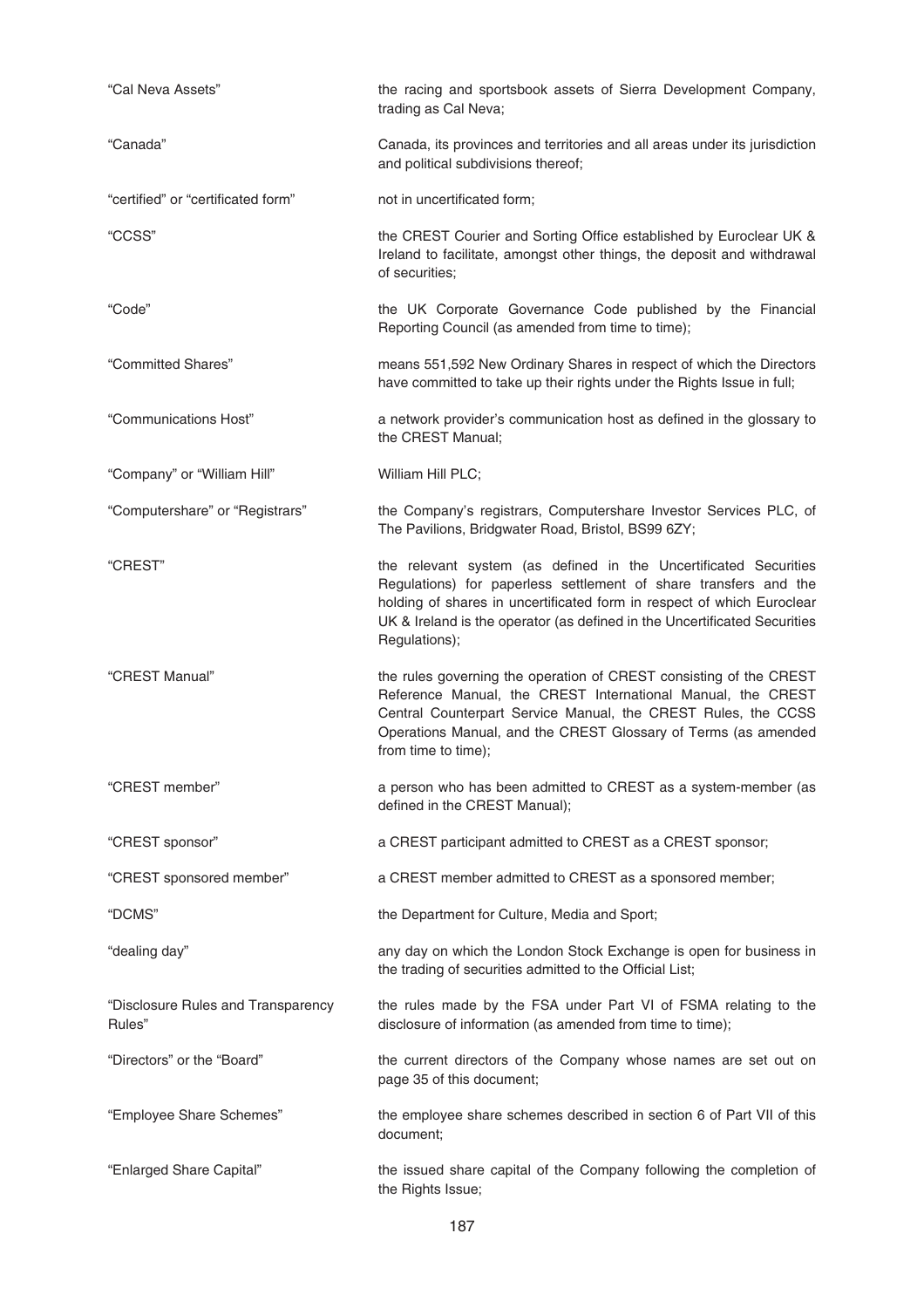| "EPS"                                       | earnings per share                                                                                                                                                                                                                                                                                                                                                                                                                                                                    |
|---------------------------------------------|---------------------------------------------------------------------------------------------------------------------------------------------------------------------------------------------------------------------------------------------------------------------------------------------------------------------------------------------------------------------------------------------------------------------------------------------------------------------------------------|
| "Euroclear UK & Ireland"                    | Euroclear UK & Ireland Limited, the operator of CREST;                                                                                                                                                                                                                                                                                                                                                                                                                                |
| "Ex-rights Date"                            | 8:00 a.m. London time on 19 March 2013;                                                                                                                                                                                                                                                                                                                                                                                                                                               |
| "Existing Ordinary Shares"                  | the fully paid Ordinary Shares in issue at the Record Date;                                                                                                                                                                                                                                                                                                                                                                                                                           |
| "Extraordinary General Meeting" or<br>"EGM" | the extraordinary general meeting of the Company to be held at offices<br>Ashurst LLP, Broadwalk<br>House,<br>5<br>Appold<br>of<br>Street,<br>London EC2A 2HA at 9.00 a.m. on 18 March 2013, notice of which is<br>set out at the end of this document;                                                                                                                                                                                                                               |
| "Form of Proxy"                             | the enclosed form of proxy for use in connection with the Extraordinary<br>General Meeting;                                                                                                                                                                                                                                                                                                                                                                                           |
| "Framework Agreement"                       | the agreement entered into on 19 October 2008 (as amended on<br>29 December 2008, 21 December 2010 and 13 May 2011) between<br>Genuity (referred to therein as Playtech), William Hill Organization,<br>WHG Trading, WHG (International) and Playtech Software Limited<br>relating to a joint venture by William Hill and Playtech of an online<br>gambling business (as amended from time to time), the terms of which<br>are summarised in section 13 of Part VII of this document; |
| "FSA"                                       | the Financial Services Authority in its capacity as the competent<br>authority for the purposes of Part VI of FSMA and in the exercise of its<br>functions in respect of admission to the Official List otherwise than in<br>accordance with Part VI of FSMA;                                                                                                                                                                                                                         |
| "FSMA"                                      | the Financial Services and Markets Act 2000, as amended from time<br>to time;                                                                                                                                                                                                                                                                                                                                                                                                         |
| "Fully Paid Rights"                         | rights to acquire New Ordinary Shares, fully paid;                                                                                                                                                                                                                                                                                                                                                                                                                                    |
| "Gambling Act"                              | the Gambling Act 2005;                                                                                                                                                                                                                                                                                                                                                                                                                                                                |
| "Gambling Commission"                       | the Gambling Commission set up under the Gambling Act;                                                                                                                                                                                                                                                                                                                                                                                                                                |
| "Genuity" or "Playtech"                     | Genuity Services Limited, a company incorporated in the British Virgin<br>Islands with registered number 1496685, whose registered office is at<br>Trident Chambers, P.O. Box 146, Tortola, British Virgin Islands;                                                                                                                                                                                                                                                                   |
| "Group"                                     | the Company and its subsidiaries from time to time;                                                                                                                                                                                                                                                                                                                                                                                                                                   |
| "GVC"                                       | <b>GVC Holdings PLC;</b>                                                                                                                                                                                                                                                                                                                                                                                                                                                              |
| "HMRC"                                      | HM Revenue & Customs;                                                                                                                                                                                                                                                                                                                                                                                                                                                                 |
| "IFRS"                                      | International Financial Reporting Standards as issued by the<br>International Accounting Standards Board (IASB) and International<br>Financial Reporting Standards adopted by the European Union;                                                                                                                                                                                                                                                                                     |
| "Investor Representation Letter"            | the investor representation letter in the appropriate form as described<br>in section 9.3 of Part III of this document;                                                                                                                                                                                                                                                                                                                                                               |
| "IP Assets"                                 | the trademarks and domain names which are the subject of a licence<br>entered into by Playtech and the JVCos on 30 December 2008 (as<br>amended from time to time);                                                                                                                                                                                                                                                                                                                   |
| "Israeli shekel" or "ILS"                   | the lawful currency of the State of Israel;                                                                                                                                                                                                                                                                                                                                                                                                                                           |
| "Issue Price"                               | 245 pence per new Ordinary Share;                                                                                                                                                                                                                                                                                                                                                                                                                                                     |
| "Japan"                                     | Japan, its territories and possessions and any areas subject to its<br>jurisdiction;                                                                                                                                                                                                                                                                                                                                                                                                  |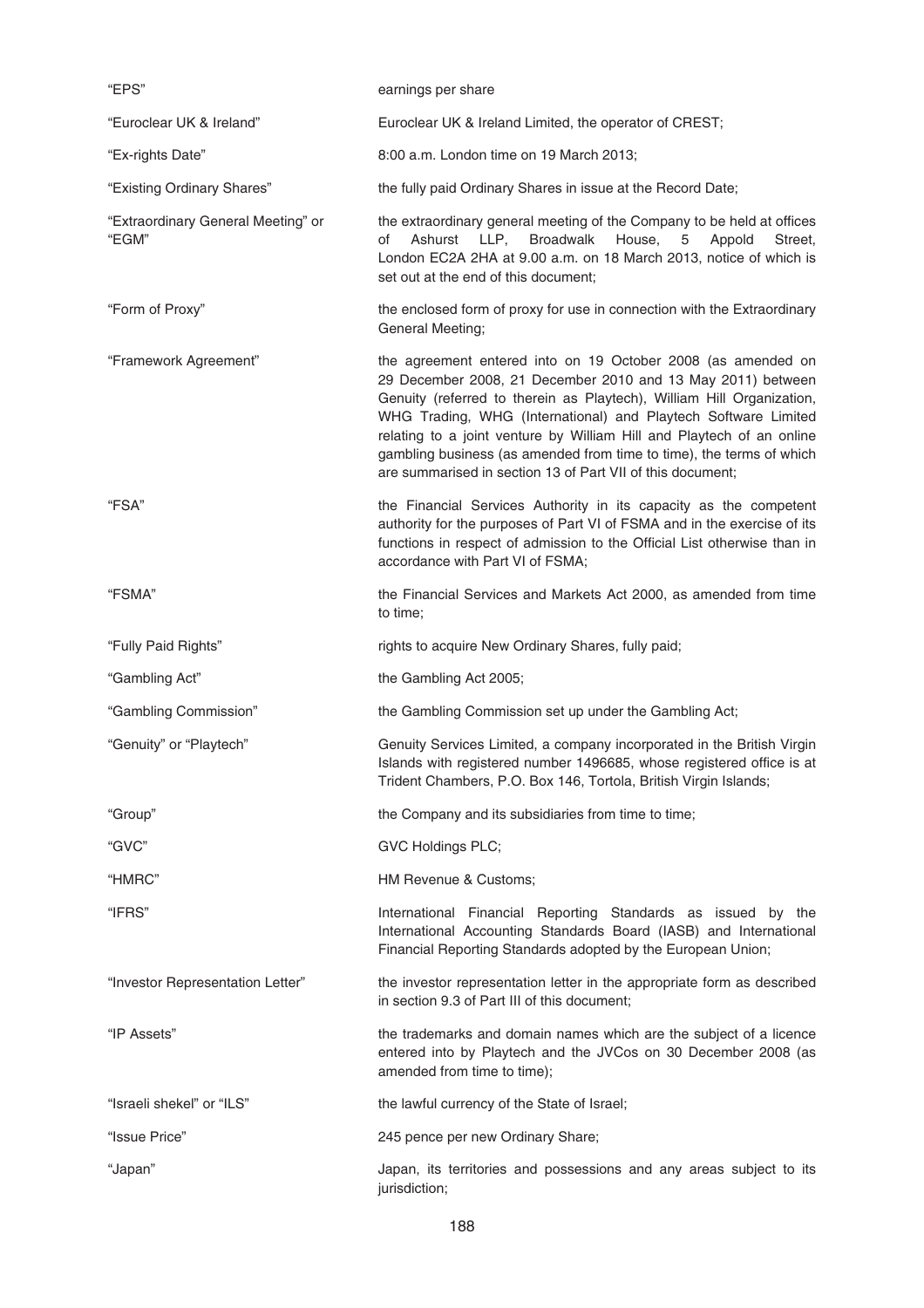| "Joint Global Coordinators"                  | Citigroup Global Markets Limited and Investec Bank plc;                                                                                                                                                                                                                                                                                                                                                                                                                                                   |
|----------------------------------------------|-----------------------------------------------------------------------------------------------------------------------------------------------------------------------------------------------------------------------------------------------------------------------------------------------------------------------------------------------------------------------------------------------------------------------------------------------------------------------------------------------------------|
| "JVCos"                                      | WHG Trading and WHG (International);                                                                                                                                                                                                                                                                                                                                                                                                                                                                      |
| "JV Shares"                                  | shares in the capital of the JVCos of whatever class;                                                                                                                                                                                                                                                                                                                                                                                                                                                     |
| "LIBOR"                                      | London Inter Bank Offer Rate;                                                                                                                                                                                                                                                                                                                                                                                                                                                                             |
| "Listing Rules"                              | the listing rules made by the FSA under Part VI of FSMA (as amended<br>from time to time);                                                                                                                                                                                                                                                                                                                                                                                                                |
| "London Stock Exchange"                      | London Stock Exchange plc;                                                                                                                                                                                                                                                                                                                                                                                                                                                                                |
| "member account ID"                          | the identification code or number attached to any member account in<br>CREST;                                                                                                                                                                                                                                                                                                                                                                                                                             |
| "Money Laundering Regulations"               | the Money Laundering Regulations 2007, as amended from time to<br>time;                                                                                                                                                                                                                                                                                                                                                                                                                                   |
| "New Ordinary Shares"                        | 156,871,900 New Ordinary Shares to be issued by the Company<br>pursuant to the Rights Issue;                                                                                                                                                                                                                                                                                                                                                                                                              |
| "Nil Paid Rights"                            | New Ordinary Shares in nil paid form provisionally allotted to<br>Qualifying Shareholders pursuant to the Rights Issue;                                                                                                                                                                                                                                                                                                                                                                                   |
| "Notice of Extraordinary General<br>Meeting" | the notice of extraordinary general meeting set out at the end of this<br>document;                                                                                                                                                                                                                                                                                                                                                                                                                       |
| "Official List"                              | the Official List of the FSA;                                                                                                                                                                                                                                                                                                                                                                                                                                                                             |
| "OpenBet"                                    | OpenBet Limited, formerly known as Orbis Technology Limited;                                                                                                                                                                                                                                                                                                                                                                                                                                              |
| "Ordinary Shares"                            | the ordinary shares of 10 pence each in the capital of the Company;                                                                                                                                                                                                                                                                                                                                                                                                                                       |
| "Overseas Shareholders"                      | Qualifying Shareholders who have registered addresses outside the<br>UK;                                                                                                                                                                                                                                                                                                                                                                                                                                  |
| "participant ID"                             | the identification code or membership number used in CREST to<br>identify a particular CREST member or other CREST participant;                                                                                                                                                                                                                                                                                                                                                                           |
| "Playtech Group"                             | Playtech Limited and any company which is a holding company of that<br>company or a subsidiary of that company (other than the JVCos or any<br>of their subsidiaries), or a subsidiary of such holding company;                                                                                                                                                                                                                                                                                           |
| "Proposed Acquisition"                       | the proposed acquisition of the 29 per cent. of William Hill Online that<br>the Group does not already own from Playtech for a total cash<br>consideration of approximately £424 million (subject to adjustments<br>shortly after completion to reflect unpaid dividends and levels of cash<br>in William Hill Online), which consideration may include the issue of<br>Ordinary Shares to Playtech not exceeding 9.99 per cent. of the issued<br>share capital of William Hill PLC at the relevant time; |
| "Proposed Acquisition Resolution"            | the ordinary resolution to approve the Proposed Acquisition which is<br>numbered 1 in the Notice of Extraordinary General Meeting;                                                                                                                                                                                                                                                                                                                                                                        |
| "Prospectus Directive"                       | Directive 2003/71/EC;                                                                                                                                                                                                                                                                                                                                                                                                                                                                                     |
| "Prospectus Rules"                           | the rules made by the FSA under Part VI of FSMA in relation to offers<br>of transferable securities to the public and admission of transferable<br>securities to trading on a regulated market;                                                                                                                                                                                                                                                                                                           |
| "Provisional Allotment Letter"               | the renounceable provisional allotment letter to be issued to Qualifying<br>non-CREST Shareholders by the Company in respect of the Nil Paid<br>Rights pursuant to the Rights Issue;                                                                                                                                                                                                                                                                                                                      |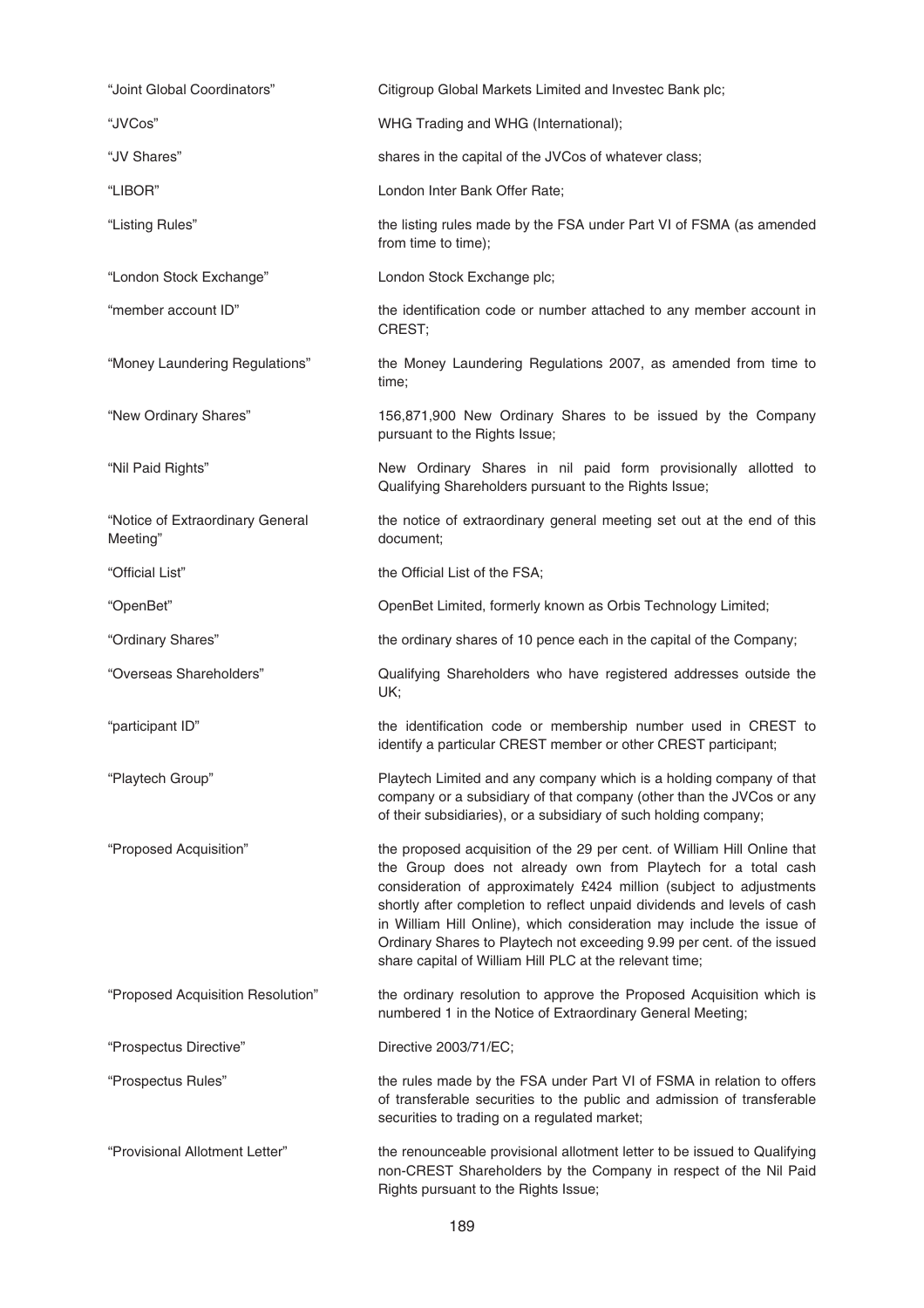| "Qualifying CREST Shareholders"         | Qualifying Shareholders whose Ordinary Shares on the register of<br>members of the Company at the close of business on the Record Date<br>are in uncertificated form;                                                                                                                                                  |
|-----------------------------------------|------------------------------------------------------------------------------------------------------------------------------------------------------------------------------------------------------------------------------------------------------------------------------------------------------------------------|
| "Qualifying non-CREST Shareholders"     | Qualifying Shareholders whose Ordinary Shares on the register of<br>members of the Company at the close of business on the Record Date<br>are in certificated form;                                                                                                                                                    |
| "Qualifying Shareholders"               | holders of Ordinary Shares on the register of members of the<br>Company at the close of business on the Record Date;                                                                                                                                                                                                   |
| "Qualifying US Investors"               | Qualifying Shareholders that are "qualified institutional buyers" within<br>the meaning of Rule 144A under the Securities Act;                                                                                                                                                                                         |
| "Record Date"                           | close of business on 14 March 2013;                                                                                                                                                                                                                                                                                    |
| "Regulation S"                          | Regulation S under the Securities Act;                                                                                                                                                                                                                                                                                 |
| "Regulatory Information Service"        | a regulatory information service that is approved by the FSA and that<br>is on the list of regulatory information service providers maintained by<br>the FSA;                                                                                                                                                          |
| "Resolutions"                           | the Proposed Acquisition Resolution and the 2008 LTIP Resolution set<br>out in the Notice of Extraordinary General Meeting;                                                                                                                                                                                            |
| "Responsible Persons"                   | the Company and the Directors;                                                                                                                                                                                                                                                                                         |
| "Restricted Jurisdictions"              | Canada, Japan, the Republic of South Africa and Australia and any<br>other jurisdiction outside the UK in which it would be unlawful or in<br>contravention of certain regulations to offer the Nil Paid Rights or New<br>Ordinary Shares under the Rights Issue;                                                      |
| "Rights"                                | the Nil Paid Rights and the Fully Paid Rights;                                                                                                                                                                                                                                                                         |
| "Rights Issue"                          | the proposed offer by way of rights of the New Ordinary Shares to<br>Qualifying Shareholders at the Issue Price on the terms and subject to<br>the conditions set out in this document and, in the case of Qualifying<br>non-CREST Shareholders and Qualifying US Investors only, the<br>Provisional Allotment Letter; |
| "SCMS"                                  | Secretary of State for Culture, Media and Sport;                                                                                                                                                                                                                                                                       |
| "Securities Act"                        | the United States Securities Act of 1933, as amended;                                                                                                                                                                                                                                                                  |
| "Shareholders"                          | holders of Ordinary Shares;                                                                                                                                                                                                                                                                                            |
| "SIS"                                   | Satellite Information Services Holdings Limited;                                                                                                                                                                                                                                                                       |
| "Sportingbet"                           | Sportingbet plc;                                                                                                                                                                                                                                                                                                       |
| "Takeover Code"                         | the City Code on Takeovers and Mergers issued from time to time by<br>or on behalf of the Panel on Takeovers and Mergers;                                                                                                                                                                                              |
| "Uncertificated Securities Regulations" | the Uncertificated Securities Regulations 2001 (SI 2001 No 3755), as<br>amended from time to time;                                                                                                                                                                                                                     |
| "Underwriters"                          | Citigroup Global Markets Limited, Investec Bank plc and Barclays<br>Bank PLC;                                                                                                                                                                                                                                          |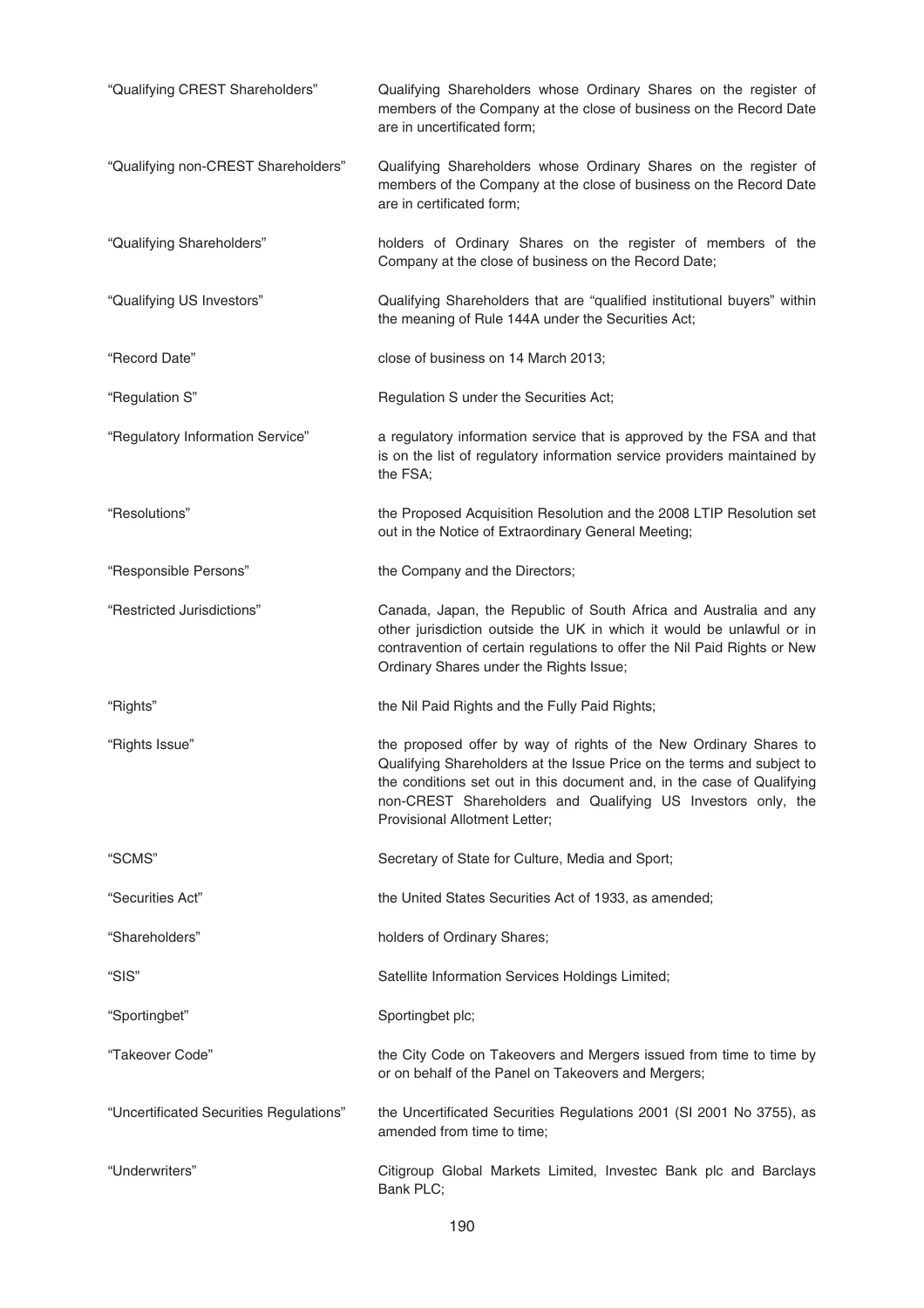| "Underwriting Agreement"          | the agreement between the Company and the Banks dated 1 March<br>2013, the principal terms of which are summarised in section 12 of<br>Part VII of this document;                                                        |
|-----------------------------------|--------------------------------------------------------------------------------------------------------------------------------------------------------------------------------------------------------------------------|
| "United Kingdom" or "UK"          | the United Kingdom of Great Britain and Northern Ireland;                                                                                                                                                                |
| "United States" or "US"           | the United States of America, its territories and possessions, any State<br>of the United States of America and the District of Columbia;                                                                                |
| "WHG (International)"             | WHG (International) Limited (formerly known as William Hill (Gibraltar)<br>Limited), a company incorporated in Gibraltar with registered number<br>99191, whose registered office is at 57/63 Line Wall Road, Gibraltar; |
| "WHG Trading"                     | WHG Trading Limited (formerly known as William Hill (Gibraltar) 2008<br>Limited), a company incorporated in Gibraltar with registered number<br>101439, whose registered office is at 57/63 Line Wall Road, Gibraltar;   |
| "William Hill Online"             | the joint venture between William Hill and Playtech through which<br>William Hill operates its online segment and comprising WHG Trading<br>and WHG (International);                                                     |
| "William Hill Organization"       | William Hill Organization Limited, a company incorporated in England<br>and Wales with registered number 278208, whose registered office is<br>at Greenside House, 50 Station Road, Wood Green, London N22 7TP;          |
| "£", "pence" or "pounds sterling" | the lawful currency of the UK;                                                                                                                                                                                           |
| "€", or "Euros"                   | the currency introduced at the third stage of European economic and<br>monetary union pursuant to the Treaty enabling the European<br>Community, as amended; and                                                         |
| "US\$", or "US dollar"            | the lawful currency of the US.                                                                                                                                                                                           |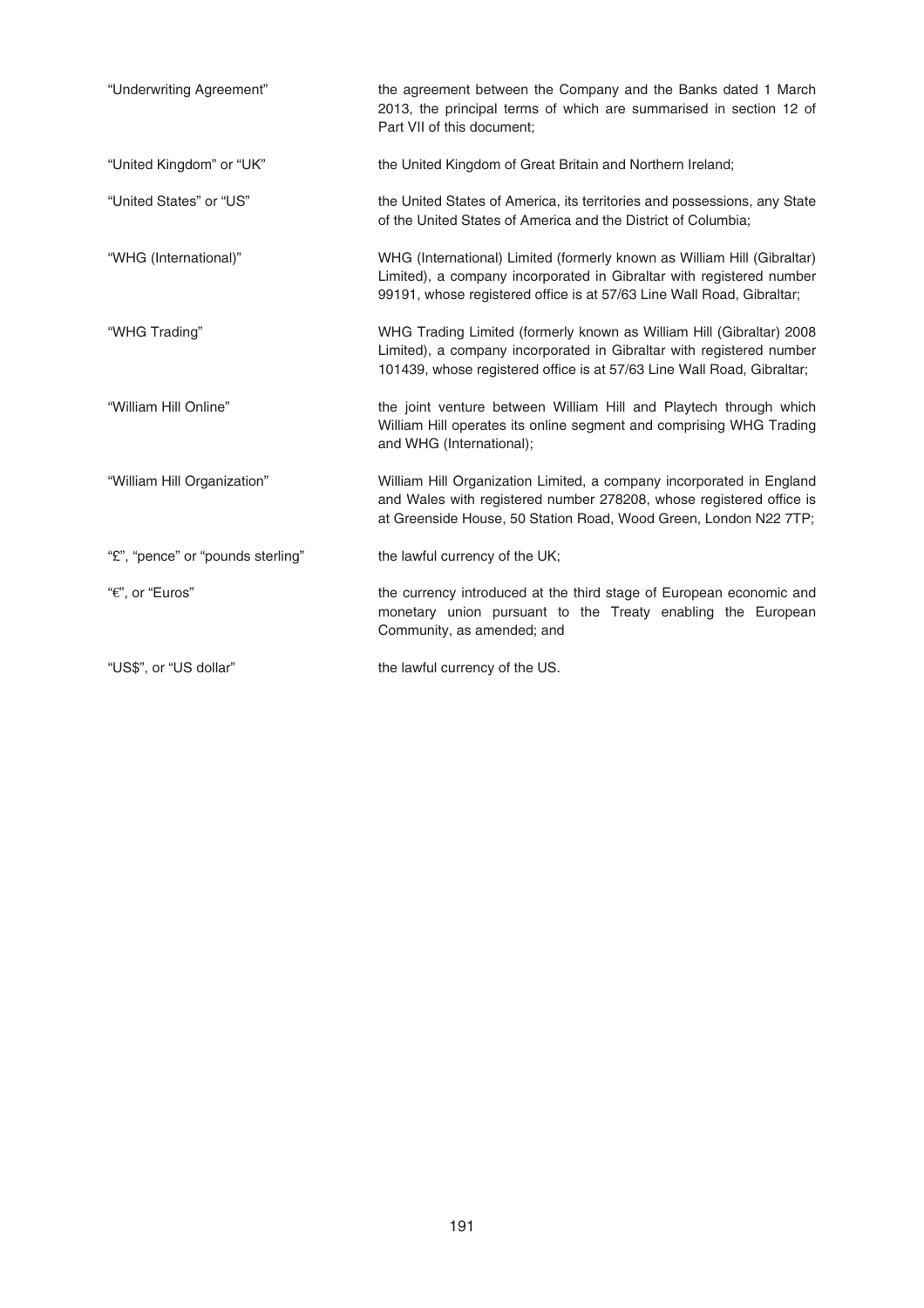# **GLOSSARY**

| accumulator bet                | a single bet that links together two or more outcomes and is<br>dependent on all of those outcomes occurring                                                                                                                                                                                                                                      |
|--------------------------------|---------------------------------------------------------------------------------------------------------------------------------------------------------------------------------------------------------------------------------------------------------------------------------------------------------------------------------------------------|
| average cost per acquisition   | the average cost of acquiring a new account, calculated as total<br>marketing<br>expenses (including expenses related to<br>affiliate<br>agreements, whereby potential customers can click through to the<br>Group's websites from other websites in return for remuneration for the<br>owner of the other website) divided by total new accounts |
| Amusement Machine Licence Duty | a flat tax of £2,480 per gaming machine per annum from 1 April 2012                                                                                                                                                                                                                                                                               |
| B2 gaming machine              | gaming machines with a maximum stake of £100 (in multiples of £10)<br>and a maximum prize of £500                                                                                                                                                                                                                                                 |
| B3 gaming machine              | gaming machines with a maximum stake of £2 and a maximum prize<br>of £500                                                                                                                                                                                                                                                                         |
| betting duty                   | a duty charged by the UK government based on bookmakers' gross<br>win                                                                                                                                                                                                                                                                             |
| casino                         | a sub-category of gaming activities within the online segment which<br>includes traditional casino games, slot machines and skill games                                                                                                                                                                                                           |
| Category B gaming machines     | gaming machines with maximum stakes ranging from £1 to £100 and<br>maximum prizes ranging from £250 to £4,000                                                                                                                                                                                                                                     |
| fixed-odds bet                 | a bet in which the odds are fixed either (i) in respect of horse racing,<br>through the starting price mechanism or (ii) with respect to other bets,<br>by the bookmaker and which are not influenced by the number of<br>customers placing bets                                                                                                  |
| gaming machines                | electronic machines into which customers insert coins to play games<br>of chance; the March 2002 Government Paper differentiated these<br>machines into four categories ranging from Category D with a<br>maximum stake of 10p and maximum prize of £5 to Category A with<br>unlimited stakes and prizes                                          |
| greyhound racing levy          | a voluntary levy, currently calculated at 0.6 per cent. of the amounts<br>wagered in the UK on greyhound racing in the UK, for the purpose of<br>supporting greyhound racing in the UK                                                                                                                                                            |
| gross profit tax or GPT        | a duty charged by the UK government of 15 per cent. of a<br>bookmaker's gross win on bets struck in the UK, introduced in<br>October 2001                                                                                                                                                                                                         |
| gross win                      | a non-IFRS measure defined as amounts wagered before the<br>deduction of free bets, bonuses and other goodwill gestures (in the<br>online segment) less customer winnings. Gross win is directly related<br>to revenue, with revenue being gross win less fair value adjustments<br>for free bets, bonuses and goodwill gestures                  |
| gross win margin               | a non-IFRS measure defined as gross win divided by amounts<br>wagered                                                                                                                                                                                                                                                                             |
| Horserace Betting Levy         | a levy attributable to bets taken on horse racing and payable to the<br>Horserace Betting Levy Board, primarily for purposes of augmenting<br>the prize money available for winning horses and providing certain<br>racecourse amenities                                                                                                          |
| in-play betting                | any bets taken during the course of a match                                                                                                                                                                                                                                                                                                       |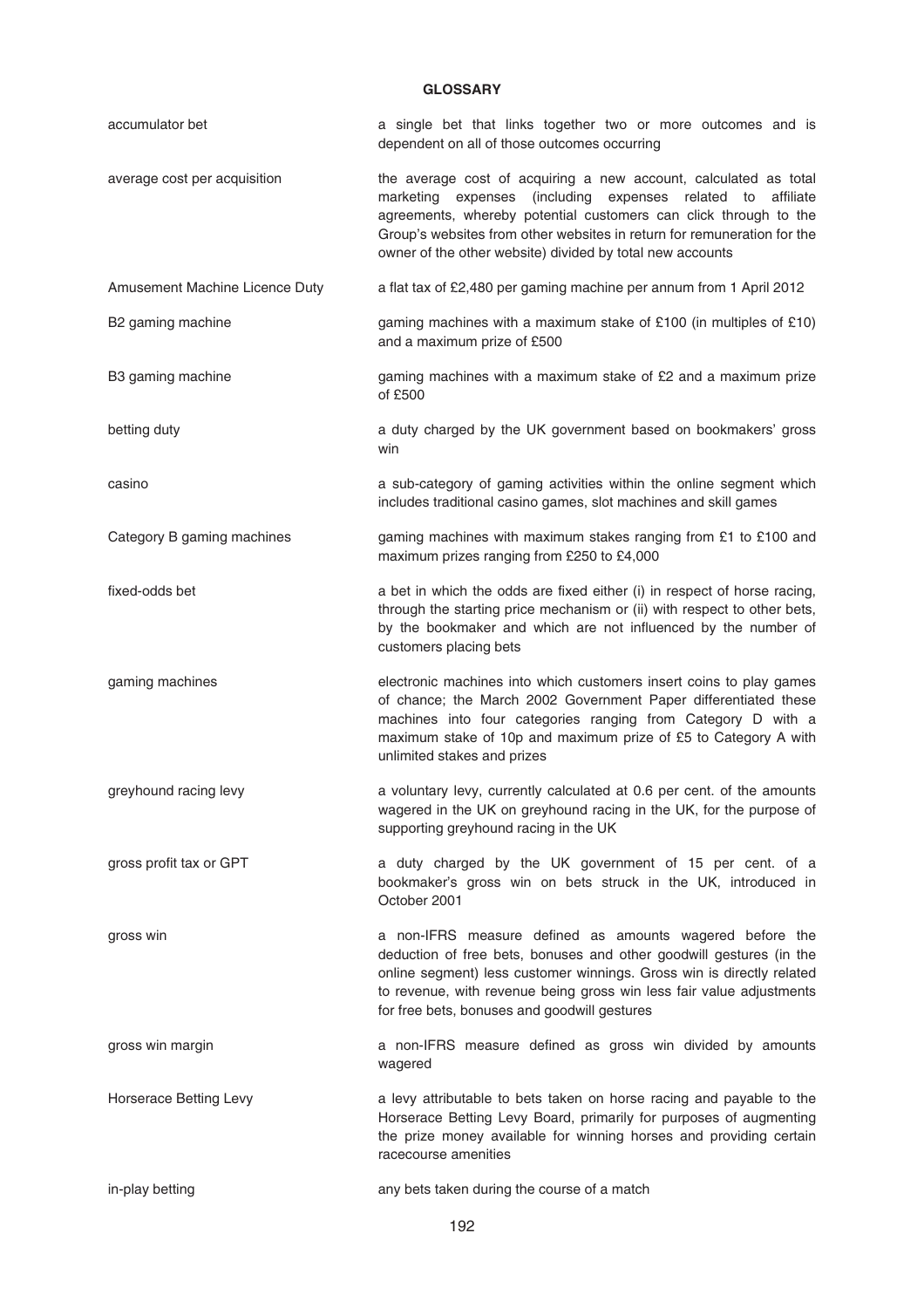| IT                        | information technology                                                                                                                                                                                                                                                                                                                                                                                                                  |
|---------------------------|-----------------------------------------------------------------------------------------------------------------------------------------------------------------------------------------------------------------------------------------------------------------------------------------------------------------------------------------------------------------------------------------------------------------------------------------|
| LBO                       | licensed betting office                                                                                                                                                                                                                                                                                                                                                                                                                 |
| LBO estate                | the Group's LBOs collectively                                                                                                                                                                                                                                                                                                                                                                                                           |
| <b>Machine Games Duty</b> | a duty of 20 per cent. of revenue from gaming machines in the UK                                                                                                                                                                                                                                                                                                                                                                        |
| net gaming revenue        | gains and losses from customers' gambling activity on the Group's<br>online casino and skill games plus the Group's revenue from poker<br>and bingo                                                                                                                                                                                                                                                                                     |
| new account               | an account that has been registered and transacted during the period                                                                                                                                                                                                                                                                                                                                                                    |
| numbers betting           | a type of fixed-odds wager in which customers place bets on the odds<br>of one or more numbers being drawn from a pool of numbers                                                                                                                                                                                                                                                                                                       |
| odds                      | the ratio of potential winnings to the stake placed by the customer; for<br>example, if the odds are 2-1, the winnings will be £2 for every<br>£1 staked                                                                                                                                                                                                                                                                                |
| operating profit          | a non-IFRS measure defined as pre-exceptional profit before interest<br>and tax, before amortisation of specifically identifiable intangible<br>assets recognised on acquisition. The Board considers operating profit<br>to be a useful indicator of the operating performance of the business<br>as it excludes the impact of amortisation charges arising from<br>intangible assets recognised on acquisitions and exceptional items |
| rake                      | the fee charged for participation in the Group's poker games,<br>comprising a percentage of the total pot in each game plus the fees<br>from entry into tournament poker games                                                                                                                                                                                                                                                          |
| sportsbook                | bets accepted on sporting and other events                                                                                                                                                                                                                                                                                                                                                                                              |
| starting price            | a price based on the odds offered by a selection of on-course<br>bookmakers at the time a horse race begins; these are determined for<br>each runner by the starting price returners of the Press Association on<br>the basis of their observations of the prices available from the on-<br>course bookmakers                                                                                                                           |
| unique active player      | a customer who has staked a bet, performed a gaming transaction or<br>generated rake in the period                                                                                                                                                                                                                                                                                                                                      |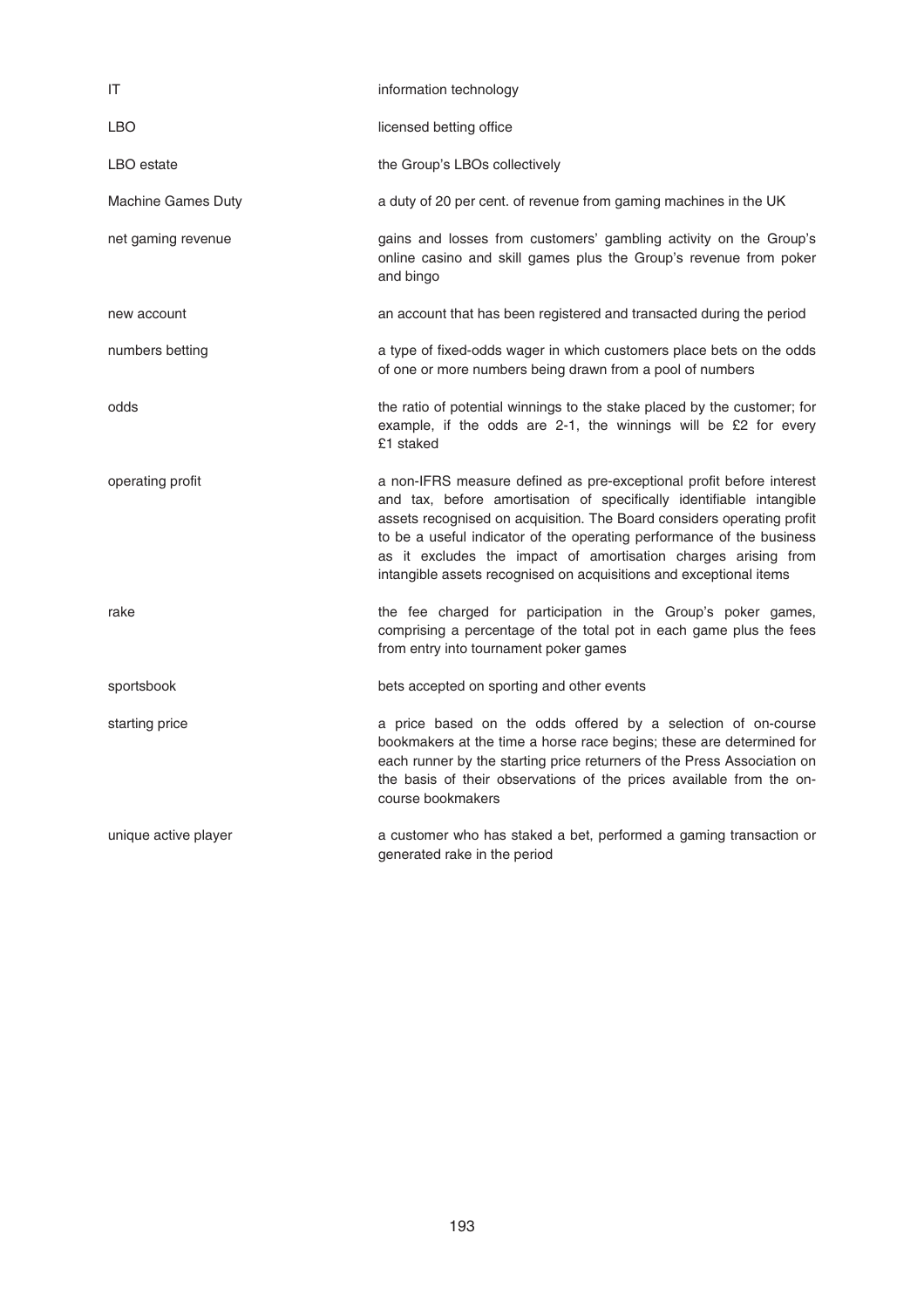# **DOCUMENTS INCORPORATED BY REFERENCE**

The following information, available free of charge in electronic format through William Hill's website at www.williamhillplc.com or in printed format from William Hill's registered office at Greenside House, 50 Station Road, Wood Green, London N22 7TP, is incorporated by reference in this document.

| Reference document                                                          | Information incorporated by<br>reference                 | Page number in the<br>reference documents |
|-----------------------------------------------------------------------------|----------------------------------------------------------|-------------------------------------------|
| William Hill PLC Annual Report and Accounts<br>for the 2010 financial year. | Group Independent Auditor's Report                       | 55                                        |
|                                                                             | <b>Consolidated Income Statement</b>                     | 57                                        |
|                                                                             | <b>Consolidated Statement of Comprehensive</b><br>Income | 58                                        |
|                                                                             | Consolidated Statement of Changes in Equity              | 59                                        |
|                                                                             | <b>Consolidated Statement of Financial Position</b>      | 60                                        |
|                                                                             | <b>Consolidated Cash Flow Statement</b>                  | 61                                        |
|                                                                             | <b>Statement of Group Accounting Policies</b>            | 62                                        |
|                                                                             | Notes to the Group Financial Statements                  | 70                                        |
|                                                                             | Directors' Remuneration Report                           | 39                                        |
|                                                                             | Managing our risks                                       | 22                                        |
|                                                                             | Principal activities                                     | 36                                        |
|                                                                             | Related party transactions                               | 104                                       |
| William Hill PLC Annual Report and Accounts<br>for the 2011 financial year. | Group Independent Auditor's Report                       | 64                                        |
|                                                                             | <b>Consolidated Income Statement</b>                     | 66                                        |
|                                                                             | <b>Consolidated Statement of Comprehensive</b><br>Income | 67                                        |
|                                                                             | Consolidated Statement of Changes in Equity              | 68                                        |
|                                                                             | <b>Consolidated Statement of Financial Position</b>      | 69                                        |
|                                                                             | <b>Consolidated Cash Flow Statement</b>                  | 70                                        |
|                                                                             | Statement of Group Accounting Policies                   | 71                                        |
|                                                                             | Notes to the Group Financial Statements                  | 73                                        |
|                                                                             | Directors' Remuneration Report                           | 39                                        |
|                                                                             | Managing our risks                                       | 22                                        |
|                                                                             | Principal activities                                     | 36                                        |
|                                                                             | Related party transactions                               | 102                                       |
| William Hill PLC Annual Report and Accounts<br>for the 2012 financial year. | Group Independent Auditor's Report                       | 68                                        |
|                                                                             | Consolidated Income Statement                            | 70                                        |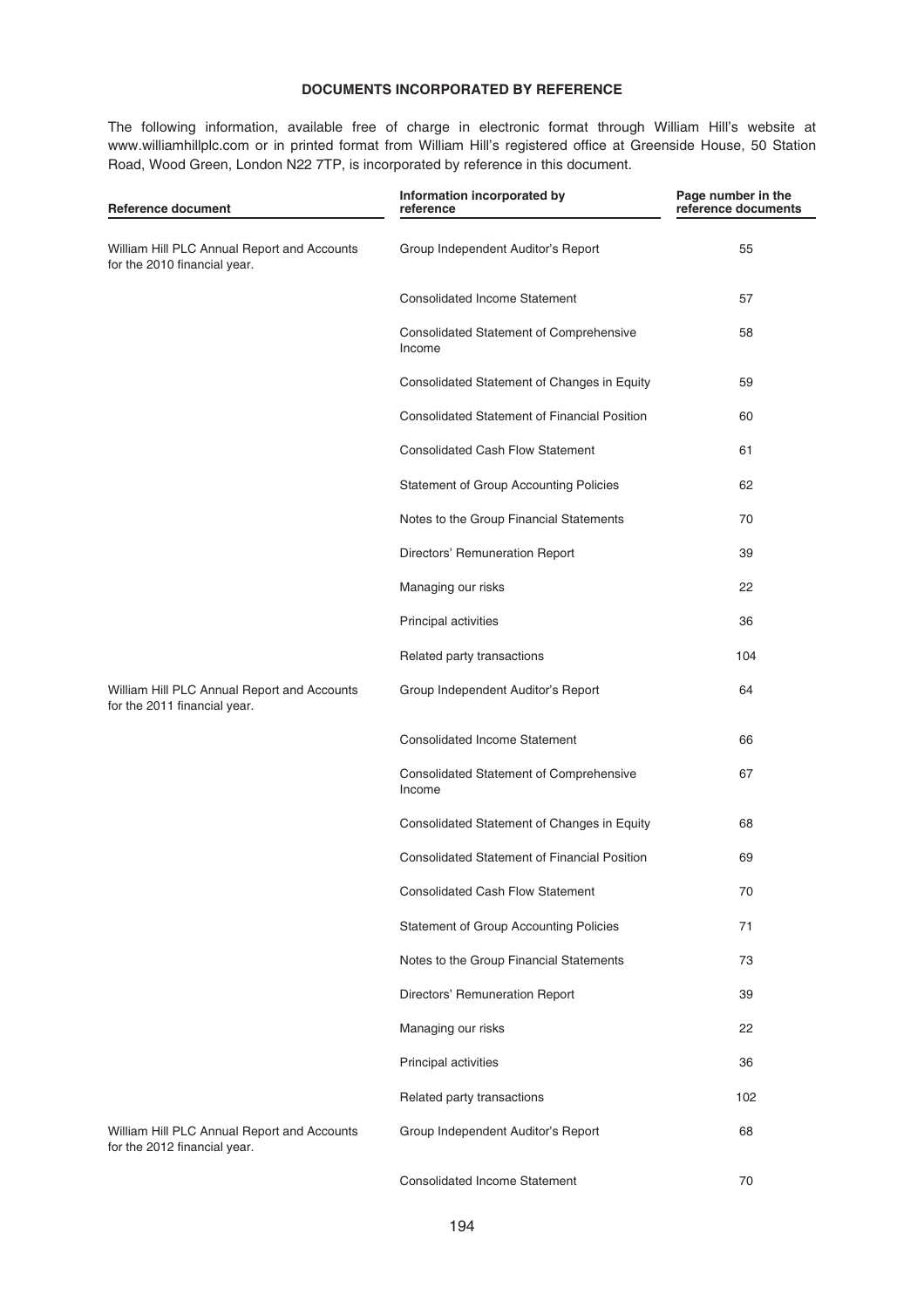| <b>Reference document</b> | Information incorporated by reference                    | Page number in the<br>reference documents |
|---------------------------|----------------------------------------------------------|-------------------------------------------|
|                           | <b>Consolidated Statement of</b><br>Comprehensive Income | 71                                        |
|                           | Consolidated Statement of Changes in<br>Equity           | 72                                        |
|                           | Consolidated Statement of Financial<br>Position          | 73                                        |
|                           | <b>Consolidated Cash Flow Statement</b>                  | 74                                        |
|                           | <b>Statement of Group Accounting Policies</b>            | 75                                        |
|                           | Notes to the Group Financial Statements                  | 77                                        |
|                           | Directors' Remuneration Report                           | 51                                        |
|                           | Managing our risks                                       | 28                                        |
|                           | Principal activities                                     | 64                                        |
|                           | Related party transactions                               | 109                                       |

In addition, the following documents, available free of charge in electronic format through William Hill's website at www.williamhillplc.com at the URLs specified or in printed format from William Hill's registered office at Greenside House, 50 Station Road, Wood Green, London N22 7TP, are incorporated by reference in this document.

| Reference document             | URL                                                                                                         |
|--------------------------------|-------------------------------------------------------------------------------------------------------------|
| 2011 Group Accounting Policies | http://www.williamhillplc.com/wmh/investors/financial_analysis/<br>financial data/accounting policies/      |
| 2012 Group Accounting Policies | http://www.williamhillplc.com/wmh/investors/financial analysis/<br>financial_data/accounting_policies_2012/ |

Where these documents make reference to other documents, such other documents are not incorporated into and do not form part of this document, except where such documents are expressly incorporated by reference within this section of the document.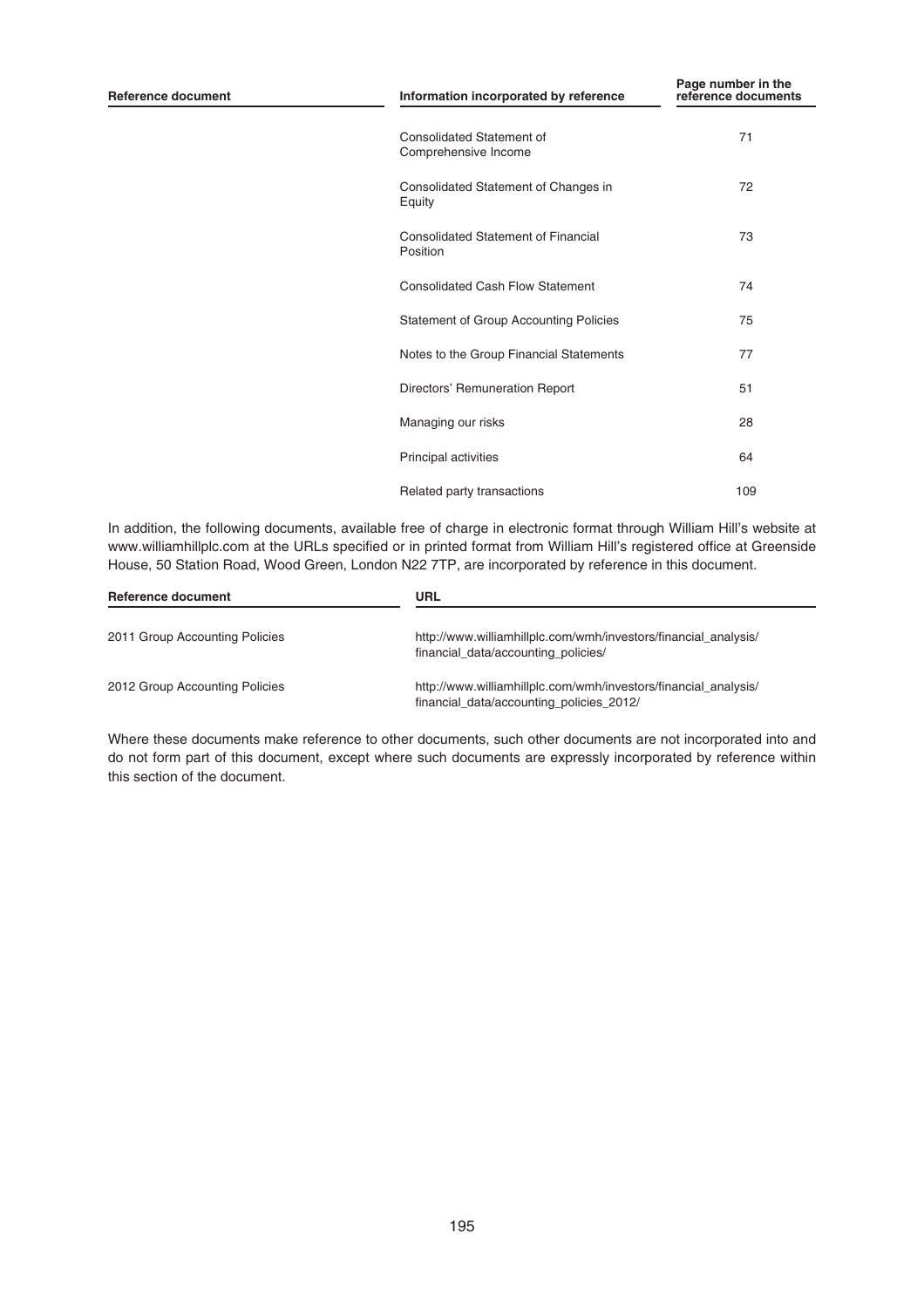### WILLIAM HILL PLC

#### Registered in England & Wales No 4212563

# **NOTICE OF EXTRAORDINARY GENERAL MEETING**

NOTICE is hereby given that an Extraordinary General Meeting of William Hill PLC (the **"Company"**) will be held at 9.00 a.m. on 18 March 2013 at the offices of Ashurst LLP, Broadwalk House, 5 Appold Street, London EC2A 2HA for the purpose of considering and, if thought fit, passing the following resolutions which will be proposed as ordinary resolutions:

### **ORDINARY RESOLUTIONS**

- 1. THAT, the proposed acquisition by the Company and its subsidiaries from time to time (the **"Group"**) of the 29 per cent. of the joint venture between the Company and Genuity Services Limited (**"Playtech"**) (through which the Company operates its online segment) that the Group does not already own from Playtech for a total cash consideration of £423.75 million (subject to adjustments shortly after completion to reflect unpaid dividends and levels of cash in William Hill Online, which consideration may include the issue of Ordinary Shares to Playtech not exceeding 9.99 per cent. of the issued share capital of the Company at the relevant time (the **"Proposed Acquisition"**) be and is hereby approved and the Directors (or a committee of the Directors), individual Directors or Officers, as appropriate, be and are hereby authorised to waive, amend, vary or extend any of its terms (provided that any such waivers, amendments, variations or extensions are not of a material nature) and to do all things as they may consider to be necessary or desirable to implement and give effect to, or otherwise in connection with, the Proposed Acquisition and any matters incidental to the Proposed Acquisition.
- 2. THAT, the William Hill Online Long Term Incentive Plan 2008, a copy of the draft rules of which has been produced to the meeting and initialled by the Chairman of the meeting (for the purposes of identification only) and a summary of the main provisions of which is set out in the shareholder circular and prospectus published by the Company on 1 March 2013, be and is hereby approved to permit the issue of new Ordinary Shares or the transfer of Ordinary Shares from treasury and the Directors be and are hereby authorised to do all such acts and things as may be necessary or expedient to give effect to such approval.

Registered Office:

Greenside House 50 Station Road Wood Green London N22 7TP

By order of the Board

1 March 2013

Thomas Murphy General Counsel and Company Secretary

Notes:

- 1. As a member of the Company you are entitled to appoint a proxy to exercise all or any of your rights to attend, speak and vote at a general meeting of the Company.
- 2. Appointment of a proxy does not preclude you from attending the meeting and voting. If you have appointed a proxy and attend the meeting in person, your proxy appointment will automatically be terminated.
- 3. A proxy does not need to be a member of the Company but must attend to represent you. To appoint as your proxy a person other than the Chairman of the meeting, insert their full name in the box on your proxy form. If you sign and return your proxy form with no name inserted in the box, the Chairman of the meeting will be deemed to be your proxy. Where you appoint as your proxy someone other than the Chairman, you are responsible for ensuring that they attend the meeting and are aware of your voting intentions. If you wish your proxy to make any comment on your behalf, you will need to appoint someone other than the Chairman and give them the relevant instructions directly.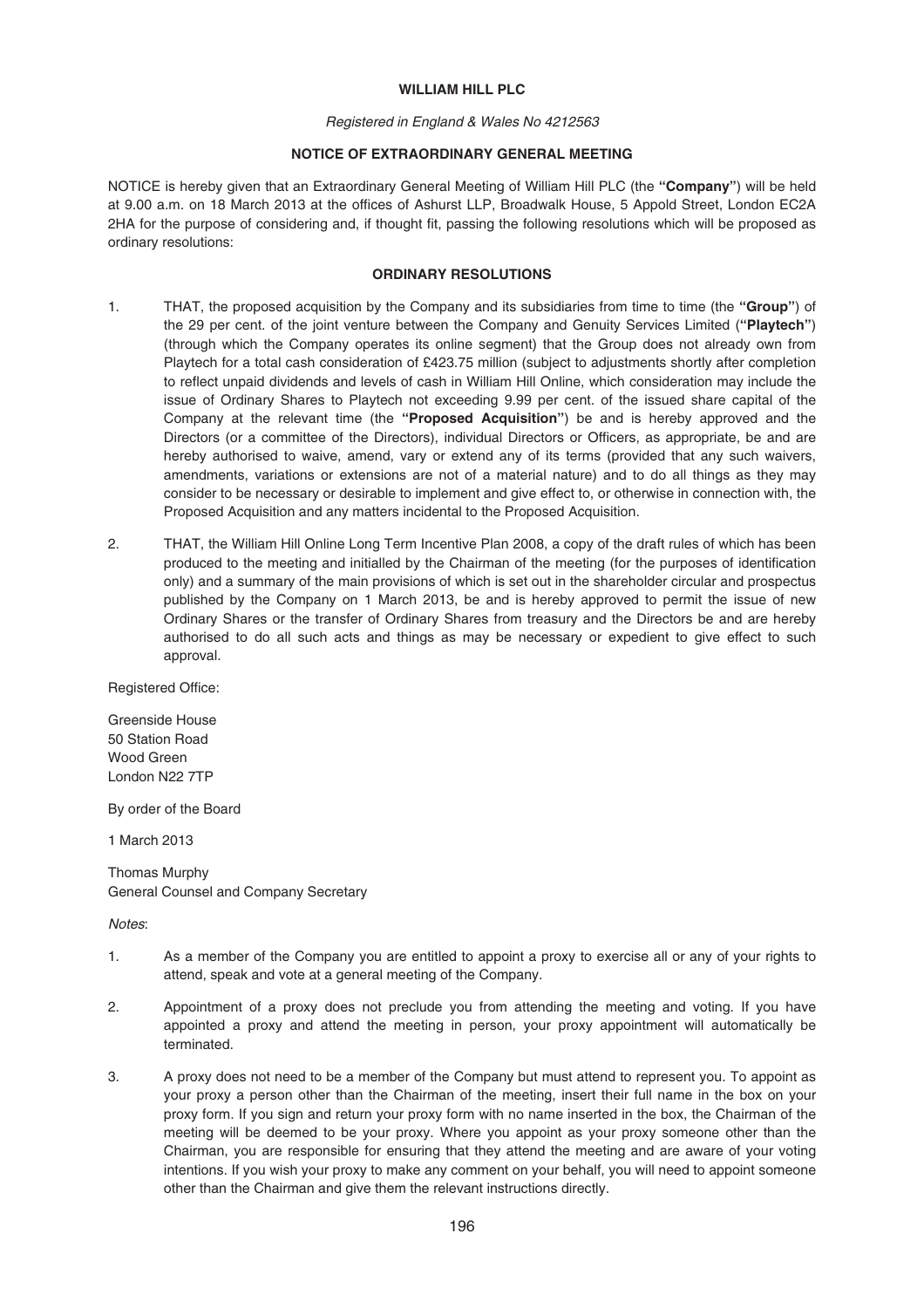- 4. You may appoint more than one proxy provided each proxy is appointed to exercise rights attached to different shares. In the event of a conflict between a blank proxy form and a proxy form which states the number of shares to which it applies, the specific proxy form shall be counted first, regardless of whether it was sent or received before or after the blank proxy form, and any remaining shares in respect of which you are the registered holder will be apportioned to the blank proxy form. You may not appoint more than one proxy to exercise rights attached to any one share. To appoint more than one proxy, you should contact Computershare Investor Services PLC, The Pavilions, Bridgwater Road, Bristol BS99 6ZY.
- 5. To direct your proxy how to vote on the resolution mark the appropriate box on your proxy form with an "X". To abstain from voting on the resolution, select the relevant "Vote withheld" box. A vote withheld is not a vote in law, which means that the vote will not be counted in the calculation of votes for or against the resolution. If no voting indication is given, your proxy will vote or abstain from voting at his or her discretion. Your proxy will vote (or abstain from voting) as he or she thinks fit in relation to any other matter which is put before the meeting.
- 6. To appoint a proxy, your proxy form must be:
	- completed and signed;
	- sent or delivered to Computershare Investor Services PLC, The Pavilions, Bridgwater Road, Bristol BS99 6ZY;

lodged online at www.investorcentre.co.uk/eproxy, using the identifying meeting Control Number, Shareholder Reference Number (SRN) and PIN printed on your proxy card; and

- received by Computershare no later than 9.00 a.m. on 16 March 2013.
- 7. In the case of a member which is a company, your proxy form must be executed under its common seal or signed on its behalf by a duly authorised officer of the company or an attorney for the company.
- 8. Any power of attorney or any other authority under which your proxy form is signed (or a duly certified copy of such power of authority) must be included with your proxy form.
- 9. CREST members who wish to appoint a proxy or proxies by using the CREST electronic appointment service may do so by using the procedures described in the CREST Manual. To be valid, the appropriate CREST message, regardless of whether it constitutes the appointment of a proxy or an amendment to the instructions given to a previously appointed proxy, must be transmitted so as to be received by the Group's agent Computershare, whose CREST participant ID is 3RA50, by 9.00 a.m. on 16 March 2013.
- 10. Subject to Note 4 above, if you submit more than one valid proxy appointment, the appointment received last before the latest time for the receipt of proxies will take precedence.
- 11. You may not use any electronic address provided in your proxy form to communicate with the Company for any purposes other than those expressly stated.
- 12. Pursuant to Regulation 41 of the Uncertificated Securities Regulations 2001, the Company specifies that only those members entered on the register of members of the Company at 6.00 p.m. on 14 March 2013 or, in the event that this meeting is adjourned, in the register of members as at 6.00 p.m. on the day two days before the date of any adjourned meeting shall be entitled to attend and vote at the meeting in respect of the number of ordinary shares registered in their names at that time. Changes to the entries on the register of members after 6.00 p.m. on 14 March 2013, or in the event that this meeting is adjourned, in the register of members after 6.00 p.m. on the day two days before the date of the adjourned meeting shall be disregarded in determining the rights of any person to attend or vote at the meeting.
- 13. In order to facilitate voting by corporate representatives at the meeting, arrangements will be put in place at the meeting so that (i) if a corporate shareholder has appointed the Chairman of the meeting as its corporate representative with instructions to vote on a poll in accordance with the directions of all of the other corporate representatives for that shareholder at the meeting, then on a poll those corporate representatives will give voting directions to the Chairman and the Chairman will vote (or withhold a vote) as corporate representative in accordance with those directions; and (ii) if more than one corporate